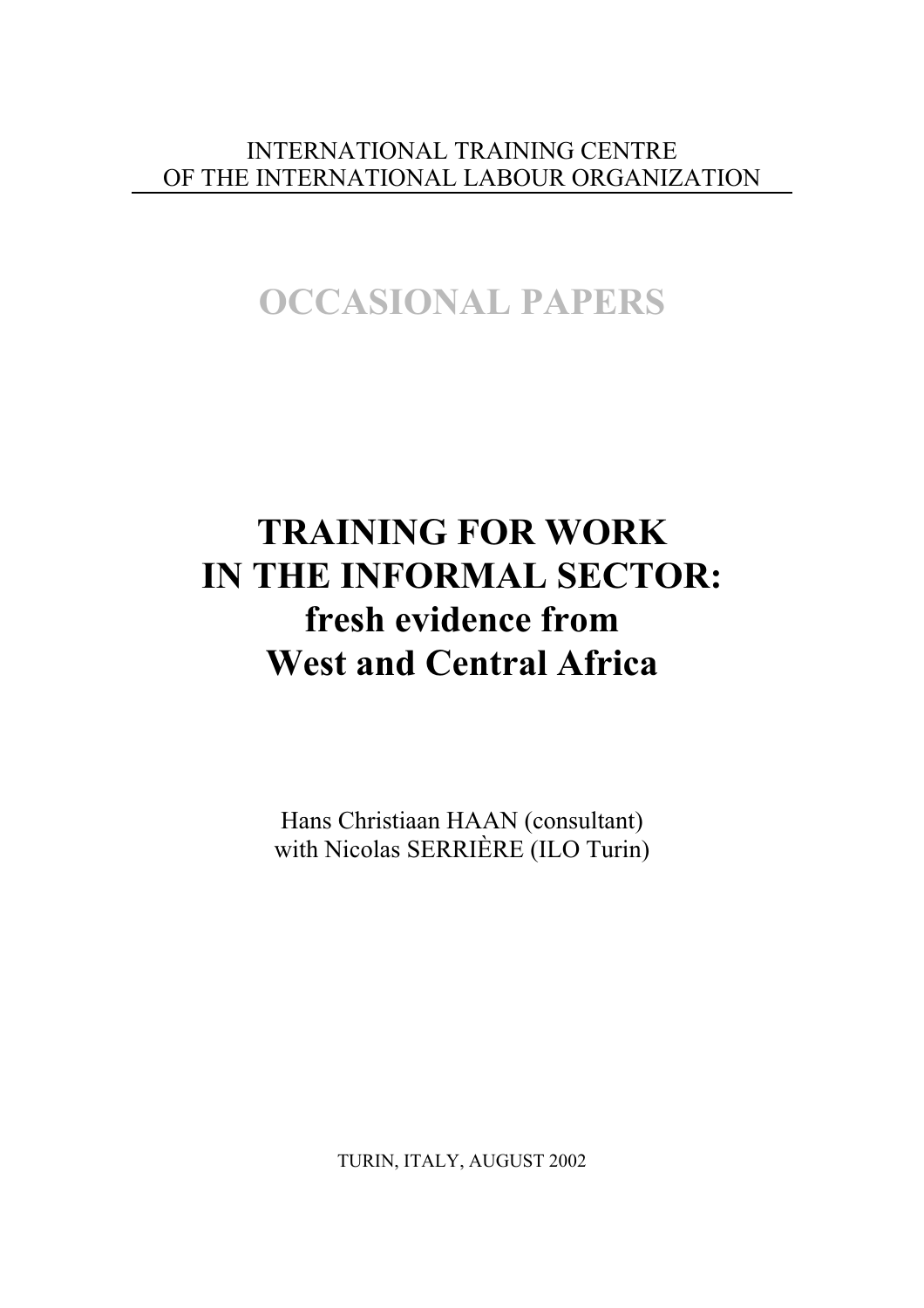This publication enjoys copyright under Protocol 2 of the Universal Copyright Convention. Applications for authorization to reproduce, translate or adapt part or all of its contents should be addressed to the International Training Centre of the ILO. The Centre welcomes such applications. Nevertheless, short excerpts may be reproduced without authorization, on condition that the source is indicated.

TRAINING FOR WORK IN THE INFORMAL SECTOR: fresh evidence from West and Central Africa

Hans Christiaan HAAN (consultant) with Nicolas SERRIÈRE (ILO Turin)

First edition 2002

Publications of the Centre, as well as a catalogue or list of new publications, can be obtained from the following address:

Publications International Training Centre of the ILO Viale Maestri del Lavoro, 10 - 10127 Turin, Italy Telephone: +39 - 011 - 6936.693 Fax: +39 - 011 - 6936.352 E-mail: MDP@itcilo.it

The designations employed in publications of the International Training Centre of the ILO, which are in conformity with United Nations practice,and the presentation of material therein do not imply the expression of any opinion whatsoever on the part of the Centre concerning i.a. the legal status of any country, area or territory or of its authorities, or concerning the delimitation of its frontiers. The responsibility for opinions expressed in signed articles, studies and other contributions rests solely with their authors, and publication does not constitute an endorsement by the Centre of the opinions expressed in them.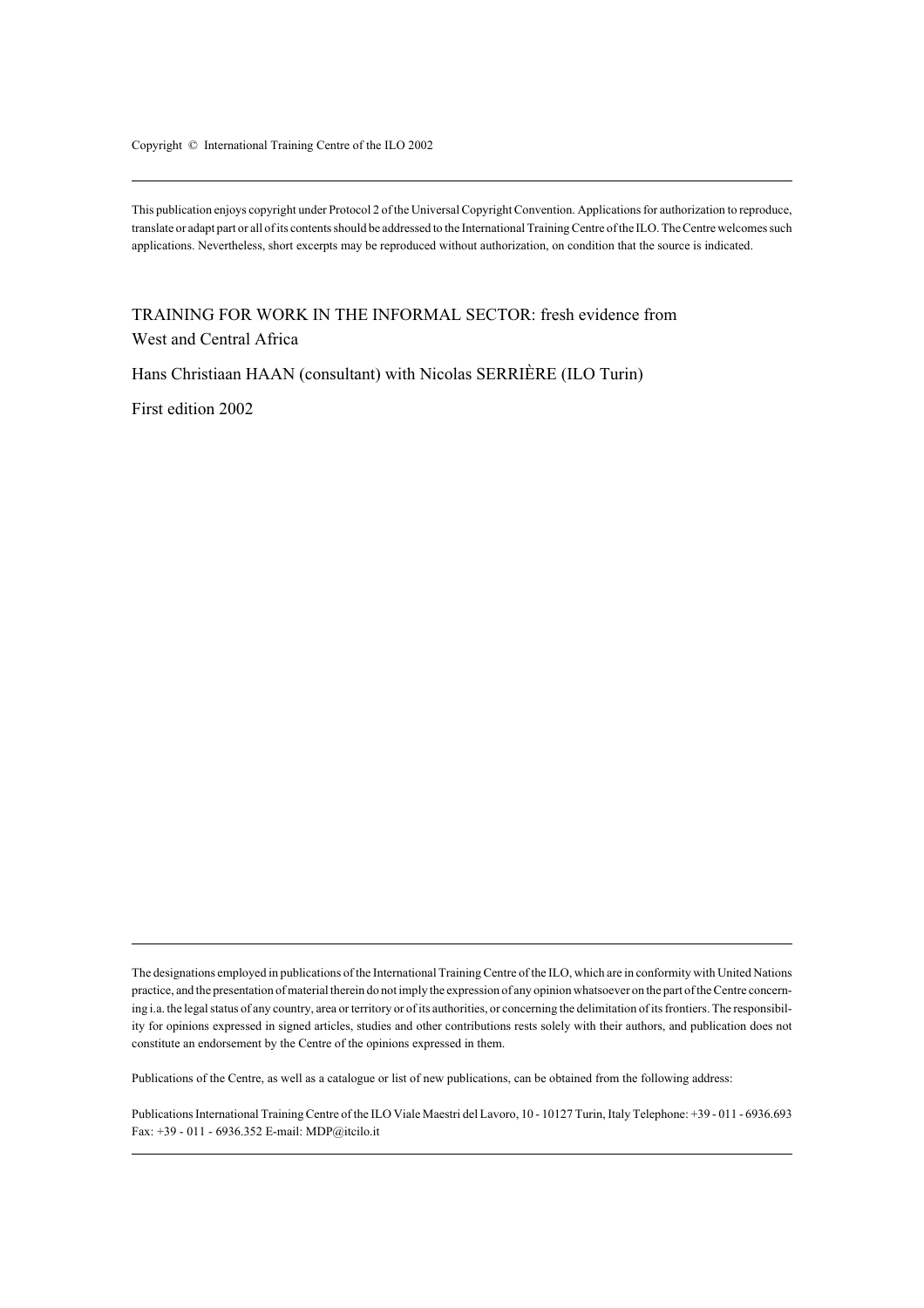# **TABLE OF CONTENTS**

| 1. |     |       |                                                                       |  |
|----|-----|-------|-----------------------------------------------------------------------|--|
|    | 1.1 |       |                                                                       |  |
|    | 1.2 |       |                                                                       |  |
|    | 1.3 |       |                                                                       |  |
| 2. |     |       | THE INFORMAL SECTOR IN WEST AND CENTRAL AFRICA17                      |  |
|    | 2.1 |       | The concept of the informal sector in West and Central Africa 17      |  |
|    | 2.2 |       |                                                                       |  |
|    | 2.3 |       |                                                                       |  |
|    | 2.4 |       |                                                                       |  |
|    | 2.5 |       |                                                                       |  |
|    | 2.6 |       |                                                                       |  |
| 3. |     |       | TRAINING FOR THE INFORMAL SECTOR IN GHANA 25                          |  |
|    | 3.1 |       |                                                                       |  |
|    | 3.2 |       |                                                                       |  |
|    | 3.3 |       |                                                                       |  |
|    | 3.4 |       |                                                                       |  |
|    | 3.5 |       |                                                                       |  |
|    |     | 3.5.1 |                                                                       |  |
|    |     | 3.5.2 |                                                                       |  |
|    |     | 3.5.3 |                                                                       |  |
|    |     | 3.5.4 |                                                                       |  |
|    | 3.6 |       |                                                                       |  |
|    | 3.7 |       | Case study A: Opportunities Industrialisation Centre – Ghana (OICG)36 |  |
|    |     | 3.7.1 |                                                                       |  |
|    |     | 3.7.2 |                                                                       |  |
|    |     | 3.7.3 |                                                                       |  |
|    |     | 3.7.4 |                                                                       |  |
|    |     | 3.7.5 |                                                                       |  |
|    |     | 3.7.6 |                                                                       |  |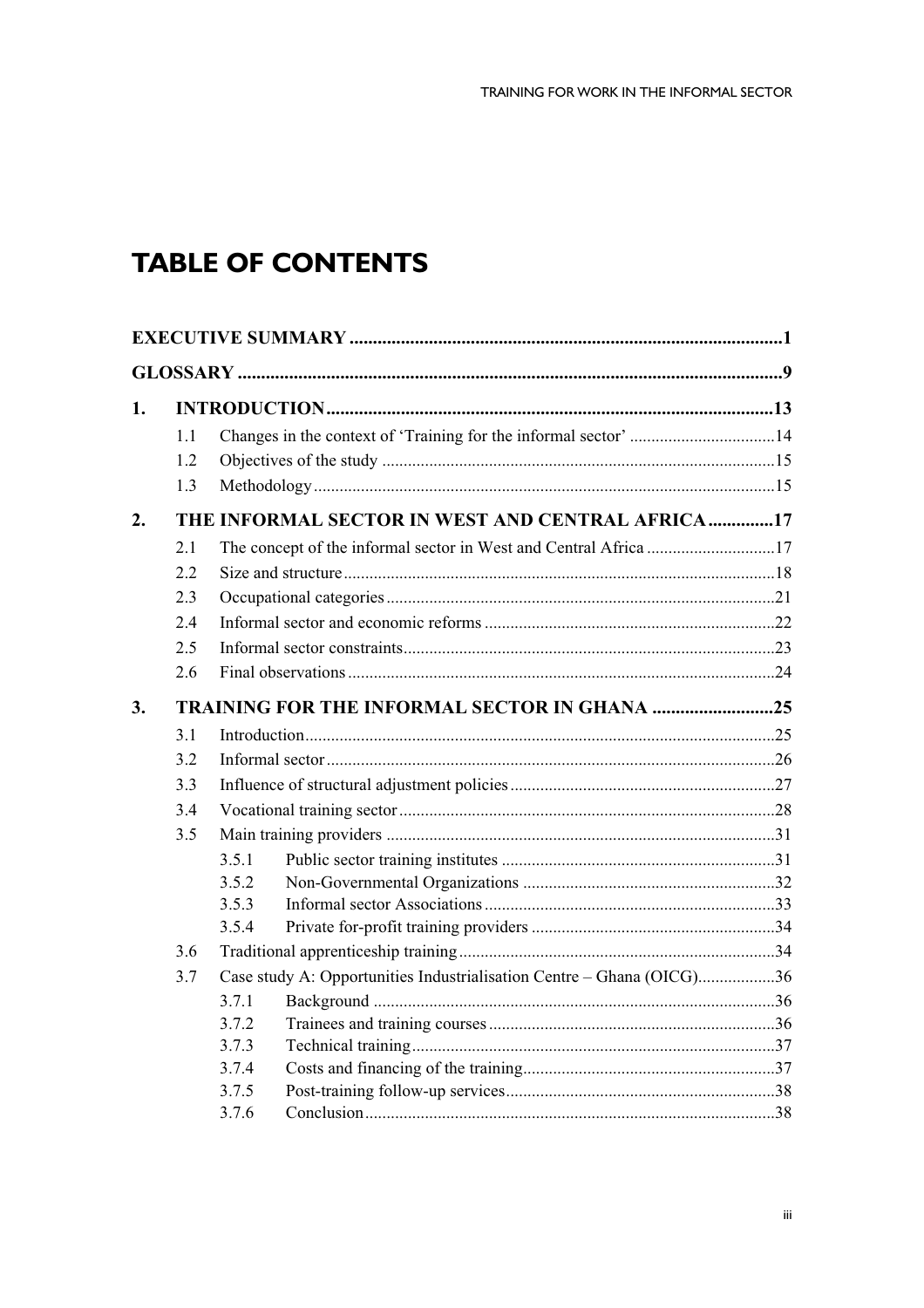|                    | 3.8  |        | Case study B: Vocational Skills and informal sector Support Project (VSP)39 |  |
|--------------------|------|--------|-----------------------------------------------------------------------------|--|
|                    |      | 3.8.1  |                                                                             |  |
|                    |      | 3.8.2  |                                                                             |  |
|                    |      | 3.8.3  |                                                                             |  |
|                    |      | 3.8.4  |                                                                             |  |
|                    |      | 3.8.5  |                                                                             |  |
|                    | 3.9  |        | Case study C: Rural Enterprise Project (REP) and skills development43       |  |
|                    |      | 3.9.1  |                                                                             |  |
|                    |      | 3.9.2  |                                                                             |  |
|                    |      | 3.9.3  |                                                                             |  |
|                    | 3.10 |        |                                                                             |  |
|                    |      | 3.10.1 |                                                                             |  |
|                    |      | 3.10.2 |                                                                             |  |
|                    |      | 3.10.3 |                                                                             |  |
|                    |      | 3.10.4 |                                                                             |  |
| $\boldsymbol{4}$ . |      |        | TRAINING FOR THE INFORMAL SECTOR IN SENEGAL 49                              |  |
|                    | 4.1  |        |                                                                             |  |
|                    | 4.2  |        |                                                                             |  |
|                    |      | 4.2.1  |                                                                             |  |
|                    |      | 4.2.2  |                                                                             |  |
|                    |      | 4.2.3  |                                                                             |  |
|                    |      | 4.2.4  |                                                                             |  |
|                    |      | 4.2.5  |                                                                             |  |
|                    | 4.3  |        |                                                                             |  |
|                    |      | 4.3.1  |                                                                             |  |
|                    |      | 4.3.2  |                                                                             |  |
|                    |      | 4.3.3  |                                                                             |  |
|                    | 4.4  |        |                                                                             |  |
|                    |      | 4.4.1  |                                                                             |  |
|                    |      | 4.4.2  |                                                                             |  |
|                    | 4.5  |        | Case study A: Office National de Formation Professionnelle (ONFP)60         |  |
|                    |      | 4.5.1  |                                                                             |  |
|                    |      | 4.5.2  |                                                                             |  |
|                    |      | 4.5.3  |                                                                             |  |
|                    | 4.6  |        |                                                                             |  |
|                    |      | 4.6.1  |                                                                             |  |
|                    |      | 4.6.2  |                                                                             |  |
|                    |      | 4.6.3  |                                                                             |  |
|                    |      | 4.6.4  |                                                                             |  |
|                    |      | 4.6.5  |                                                                             |  |
|                    | 4.7  |        | Case study C: A private-for-profit training provider $-$ <i>Exotif</i>      |  |
|                    |      |        |                                                                             |  |
|                    |      | 4.7.1  |                                                                             |  |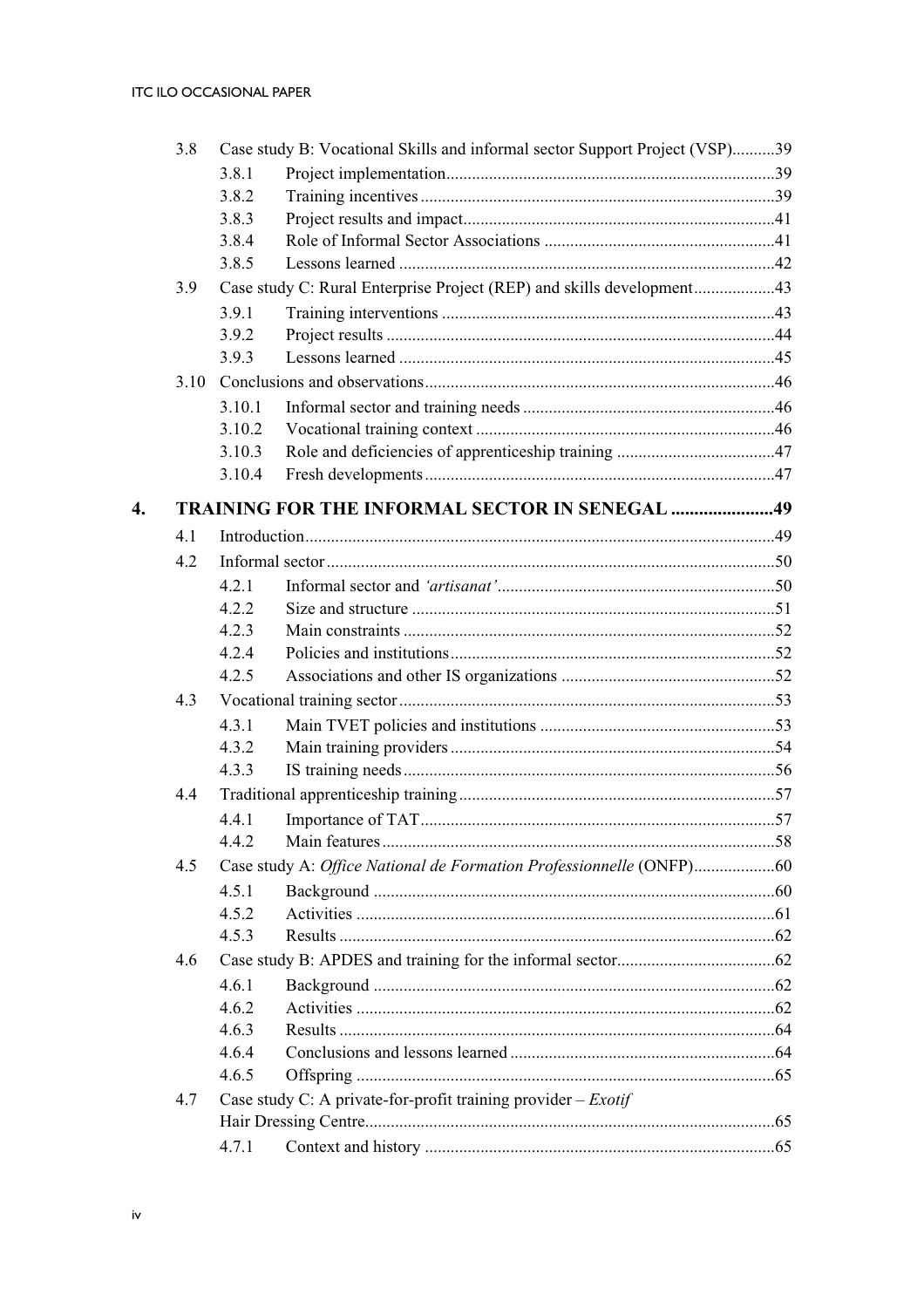|    |     | 4.7.2 |                                                                     |  |
|----|-----|-------|---------------------------------------------------------------------|--|
|    |     | 4.7.3 |                                                                     |  |
|    |     | 4.7.4 |                                                                     |  |
|    | 4.8 |       |                                                                     |  |
|    |     | 4.8.1 |                                                                     |  |
|    |     | 4.8.2 |                                                                     |  |
|    |     | 4.8.3 |                                                                     |  |
|    | 4.9 |       |                                                                     |  |
|    |     | 4.9.1 |                                                                     |  |
|    |     | 4.9.2 |                                                                     |  |
|    |     | 4.9.3 |                                                                     |  |
|    |     | 4.9.4 |                                                                     |  |
| 5. |     |       |                                                                     |  |
|    | 5.1 |       |                                                                     |  |
|    | 5.2 |       |                                                                     |  |
|    |     | 5.2.1 |                                                                     |  |
|    |     | 5.2.2 |                                                                     |  |
|    |     | 5.2.3 |                                                                     |  |
|    |     | 5.2.4 |                                                                     |  |
|    |     | 5.2.5 |                                                                     |  |
|    | 5.3 |       |                                                                     |  |
|    |     | 5.3.1 |                                                                     |  |
|    |     | 5.3.2 |                                                                     |  |
|    |     | 5.3.3 |                                                                     |  |
|    | 5.4 |       |                                                                     |  |
|    |     | 5.4.1 |                                                                     |  |
|    |     | 5.4.2 |                                                                     |  |
|    |     | 5.4.3 |                                                                     |  |
|    | 5.5 |       | Case study A: Abomey Training Centre $-$ dual training to improve   |  |
|    |     |       |                                                                     |  |
|    |     | 5.5.1 |                                                                     |  |
|    |     | 5.5.2 |                                                                     |  |
|    |     | 5.5.3 |                                                                     |  |
|    |     | 5.5.4 |                                                                     |  |
|    | 5.6 |       | Case study A: Bureau d'Appui aux Artisans: improving apprenticeship |  |
|    |     |       |                                                                     |  |
|    |     | 5.6.1 |                                                                     |  |
|    |     | 5.6.2 |                                                                     |  |
|    |     | 5.6.3 |                                                                     |  |
|    |     | 5.6.4 |                                                                     |  |
|    |     | 5.6.5 |                                                                     |  |
|    | 5.7 |       |                                                                     |  |
|    |     | 5.7.1 |                                                                     |  |
|    |     | 5.7.2 |                                                                     |  |
|    |     |       |                                                                     |  |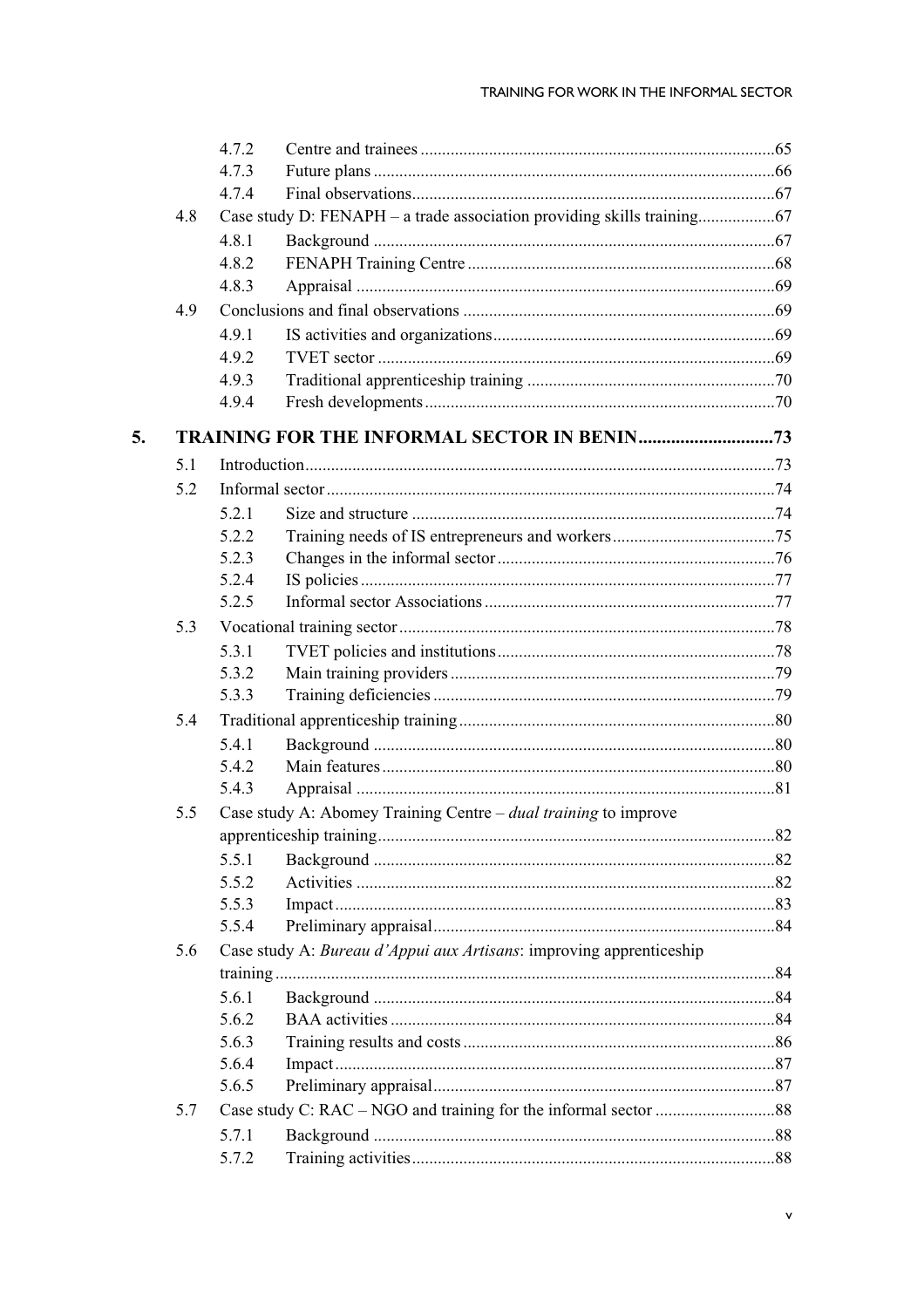|    |     | 5.7.3          |                                                                           |  |
|----|-----|----------------|---------------------------------------------------------------------------|--|
|    |     | 5.7.4          |                                                                           |  |
|    | 5.8 |                | Case study D: Training by MIBOA, producer of furniture for export90       |  |
|    |     | 5.8.1          |                                                                           |  |
|    |     | 5.8.2          |                                                                           |  |
|    |     | 5.8.3          |                                                                           |  |
|    | 5.9 |                |                                                                           |  |
|    |     | 5.9.1          |                                                                           |  |
|    |     | 5.9.2          |                                                                           |  |
|    |     | 5.9.3          |                                                                           |  |
|    |     | 5.9.4          |                                                                           |  |
| 6. |     |                | TRAINING FOR THE INFORMAL SECTOR IN NIGER 95                              |  |
|    | 6.1 |                |                                                                           |  |
|    | 6.2 |                |                                                                           |  |
|    |     | 6.2.1          |                                                                           |  |
|    |     | 6.2.2          |                                                                           |  |
|    |     | 6.2.3          |                                                                           |  |
|    |     | 6.2.4          |                                                                           |  |
|    | 6.3 |                |                                                                           |  |
|    |     | 6.3.1          |                                                                           |  |
|    |     | 6.3.2          |                                                                           |  |
|    | 6.4 |                |                                                                           |  |
|    |     |                |                                                                           |  |
|    |     | 6.4.1          |                                                                           |  |
|    |     | 6.4.2          |                                                                           |  |
|    |     | 6.4.3          |                                                                           |  |
|    | 6.5 |                | Case study A: Office National de la Formation Professionnelle (ONAFOP)103 |  |
|    |     | 6.5.1          |                                                                           |  |
|    |     | 6.5.2<br>6.5.3 |                                                                           |  |
|    |     | 6.5.4          |                                                                           |  |
|    |     |                |                                                                           |  |
|    | 6.6 |                | Case study B: Centre de Formation et de Perfectionnement                  |  |
|    |     |                |                                                                           |  |
|    |     | 6.6.1          |                                                                           |  |
|    |     | 6.6.2<br>6.6.3 |                                                                           |  |
|    |     | 6.6.4          |                                                                           |  |
|    | 6.7 |                | Case study C: NIGETECH - Programme de formation professionnelle           |  |
|    |     |                |                                                                           |  |
|    |     | 6.7.1          |                                                                           |  |
|    |     | 6.7.2          |                                                                           |  |
|    |     | 6.7.3          |                                                                           |  |
|    |     | 6.7.4          |                                                                           |  |
|    | 6.8 |                |                                                                           |  |
|    |     |                |                                                                           |  |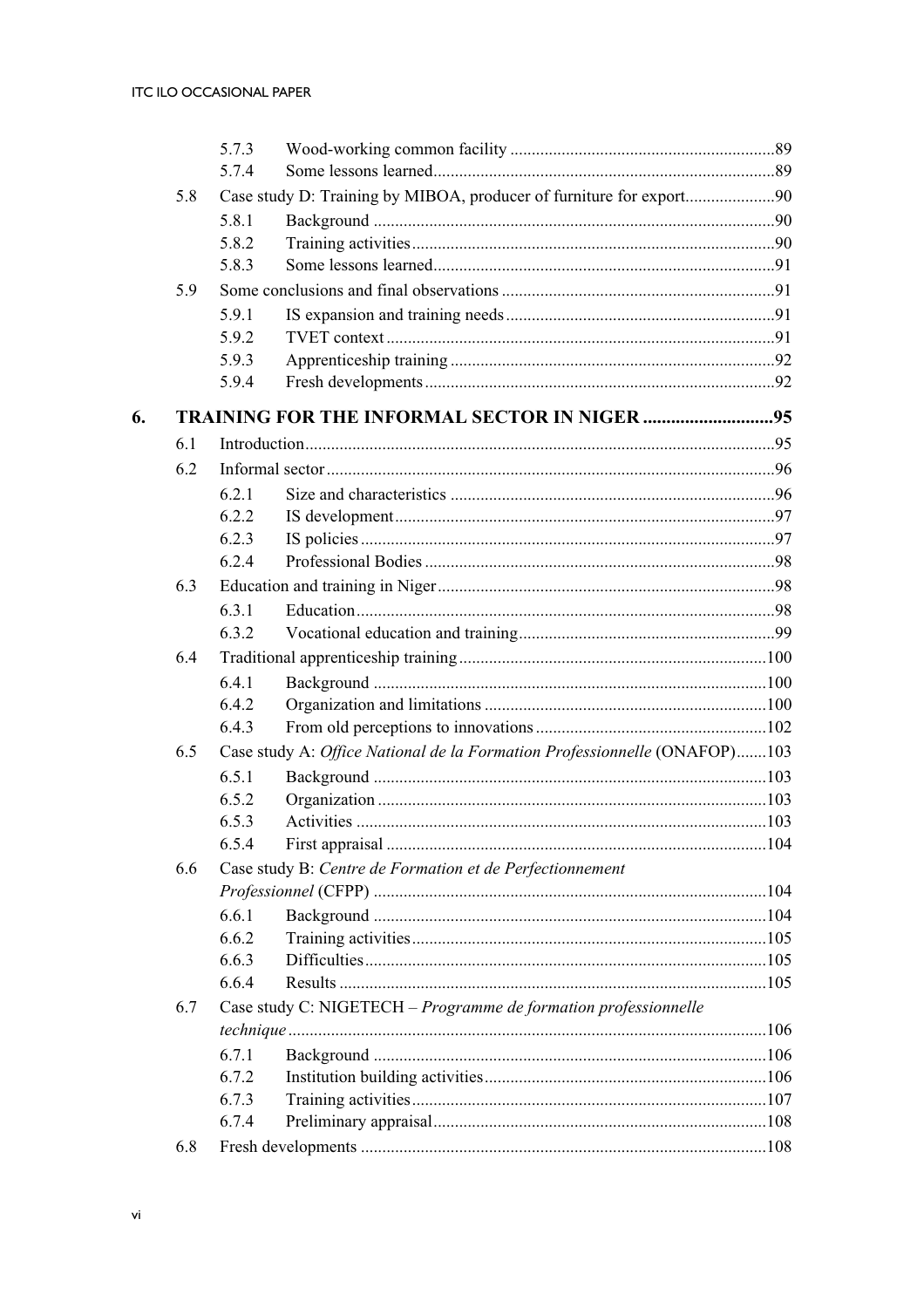| 7. |      |        | <b>TRAINING FOR THE INFORMAL SECTOR IN CAMEROON 111</b>               |  |
|----|------|--------|-----------------------------------------------------------------------|--|
|    | 7.1  |        |                                                                       |  |
|    | 7.2  |        |                                                                       |  |
|    |      | 7.2.1  |                                                                       |  |
|    |      | 7.2.2  |                                                                       |  |
|    |      | 7.2.3  |                                                                       |  |
|    | 7.3  |        |                                                                       |  |
|    |      | 7.3.1  |                                                                       |  |
|    |      | 7.3.2  |                                                                       |  |
|    | 7.4  |        |                                                                       |  |
|    | 7.5  |        |                                                                       |  |
|    | 7.6  |        |                                                                       |  |
|    |      | 7.6.1  |                                                                       |  |
|    |      | 7.6.2  |                                                                       |  |
|    |      | 7.6.3  |                                                                       |  |
|    |      | 7.6.4  |                                                                       |  |
|    |      | 7.6.5  |                                                                       |  |
|    | 7.7  |        | Case study B: APME – Micro-Enterprise Support and Promotion           |  |
|    |      |        |                                                                       |  |
|    |      | 7.7.1  |                                                                       |  |
|    |      | 7.7.2  |                                                                       |  |
|    |      | 7.7.3  |                                                                       |  |
|    |      | 7.7.4  |                                                                       |  |
|    |      | 7.7.5  |                                                                       |  |
|    | 7.8  |        | Case study C: GIPA – Improving traditional apprenticeship training125 |  |
|    |      | 7.8.1  |                                                                       |  |
|    |      | 7.8.2  |                                                                       |  |
|    |      | 7.8.3  |                                                                       |  |
|    |      | 7.8.4  |                                                                       |  |
|    | 7.9  |        | Case study D: CEP - a private company providing skills training126    |  |
|    |      | 7.9.1  |                                                                       |  |
|    |      | 7.9.2  |                                                                       |  |
|    |      | 7.9.3  |                                                                       |  |
|    |      | 7.9.4  |                                                                       |  |
|    |      | 7.9.5  |                                                                       |  |
|    |      | 7.9.6  |                                                                       |  |
|    | 7.10 |        |                                                                       |  |
|    |      | 7.10.1 |                                                                       |  |
|    |      | 7.10.2 |                                                                       |  |
|    |      | 7.10.3 |                                                                       |  |
|    |      | 7.10.4 |                                                                       |  |
|    |      | 7.10.5 |                                                                       |  |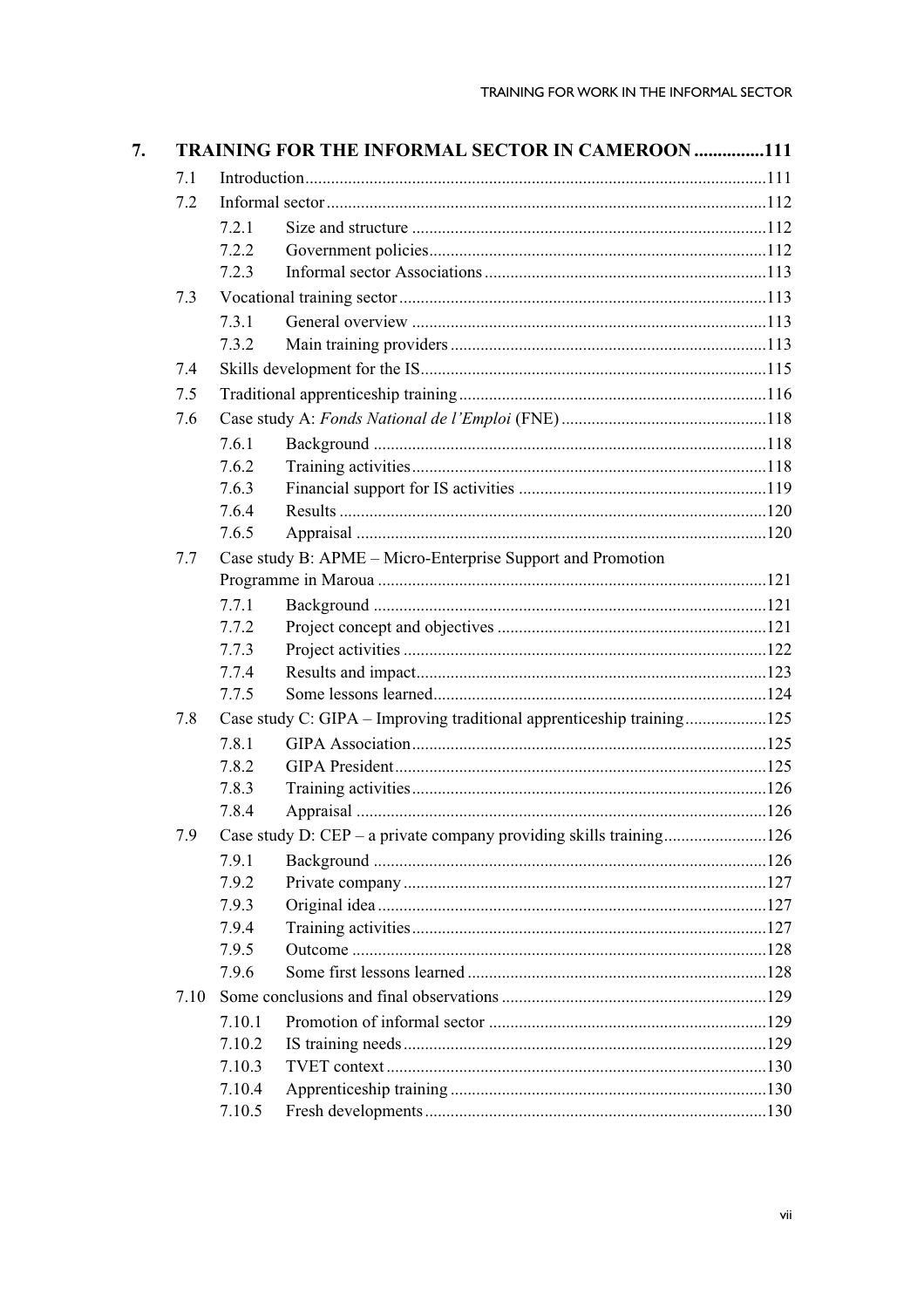| 8. |                 |       |                                                                                     |  |
|----|-----------------|-------|-------------------------------------------------------------------------------------|--|
|    | 8.1             |       |                                                                                     |  |
|    |                 | 8.1.1 |                                                                                     |  |
|    |                 | 8.1.2 |                                                                                     |  |
|    |                 | 8.1.3 |                                                                                     |  |
|    |                 | 8.1.4 |                                                                                     |  |
|    |                 | 8.1.5 |                                                                                     |  |
|    |                 | 8.1.6 |                                                                                     |  |
|    | 8.2             |       |                                                                                     |  |
|    |                 | 8.2.1 |                                                                                     |  |
|    |                 | 8.2.2 |                                                                                     |  |
|    |                 | 8.2.3 |                                                                                     |  |
|    |                 | 8.2.4 |                                                                                     |  |
|    |                 | 8.2.5 |                                                                                     |  |
|    |                 | 8.2.6 |                                                                                     |  |
|    |                 | 8.2.7 |                                                                                     |  |
|    | 8.3             |       |                                                                                     |  |
|    |                 | 8.3.1 | Advantages and disadvantages of apprenticeship training144                          |  |
|    |                 | 8.3.2 | Elements to improve traditional apprenticeship training 145                         |  |
|    |                 | 8.3.3 |                                                                                     |  |
|    |                 | 8.3.4 |                                                                                     |  |
|    | 8.4             |       |                                                                                     |  |
|    | 8.5             |       |                                                                                     |  |
|    |                 |       |                                                                                     |  |
|    | <b>ANNEX I</b>  |       |                                                                                     |  |
|    |                 |       | Types of training achieved and training needs identified on the basis of            |  |
|    |                 |       |                                                                                     |  |
|    | <b>ANNEX II</b> |       |                                                                                     |  |
|    |                 |       |                                                                                     |  |
|    |                 |       |                                                                                     |  |
|    |                 |       |                                                                                     |  |
|    |                 |       | At the time of the initial preparation of the study, March 2002, the exchange rates |  |

| per USD were as follows:                             |                            |                   |  |  |
|------------------------------------------------------|----------------------------|-------------------|--|--|
| Central African Franc<br>West African Franc<br>Ghana | Franc CFA 750<br>GHC 7.200 | Franc CFA 720-740 |  |  |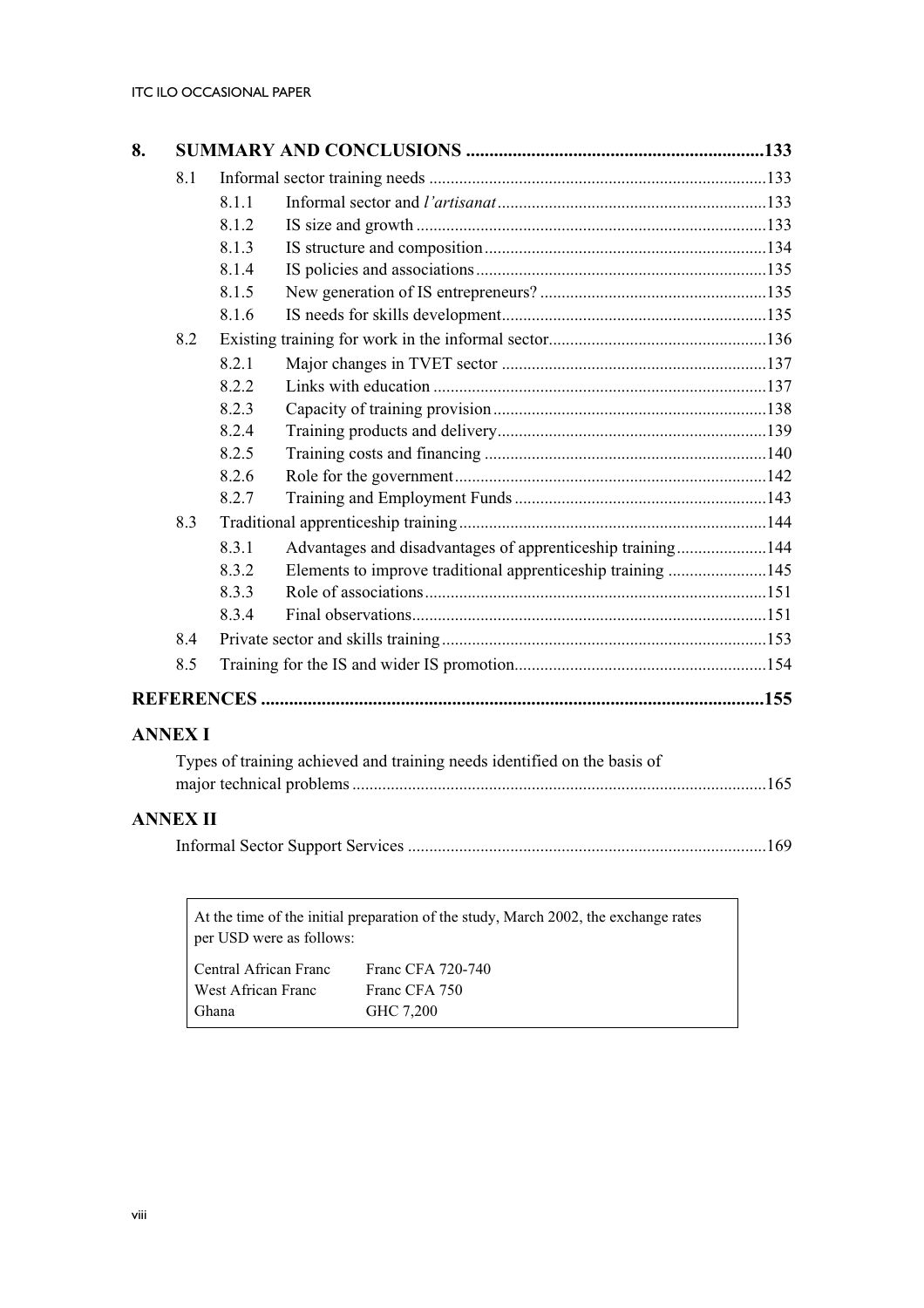# **EXECUTIVE SUMMARY**

This study on *Training for the Informal Sector in West and Central Africa* reviews developments in the provision of technical skills for owners and workers of very small businesses, often self-employment, in Benin, Cameroon, Ghana, Niger and Senegal. It seeks to documents *fresh* approaches to skills development in the informal sector, including training offerings of private providers.

### Economic situation and the informal sector

The economies in West and Central Africa (WCA) passed through severe problems in the 1980s, as the result of lower export earnings due to lower world market prices for commodities from the region (e.g. cacao, cotton and groundnuts). These led in the 1990s to a series of economic reforms meant to open up the economy, provide for a more prominent role for the private sector, and downsize the public sector. In recent years economic growth has returned to most of these countries (with notable exceptions, such as Cameroon), but often with little or no expansion of employment in private companies. The employment situation remains worrisome,with especially high rates of under-employment. Poverty levels in the countries studied are alarming, ranging from more than one quarter of the population below the poverty line in Senegal up to more than 60% in Niger.

In this situation the informal sector (IS) has come to play an important role in providing employment and (additional) incomes. Its expansion accelerated considerably during the last decade, for instance in Benin where IS employment grew at  $10\%$  per year between 1979-92,and possibly even faster since. As a result the IS constitutes in the countries studied 60-90% of non-agricultural employment. While initially sceptical about the economic role of the IS, its continuous expansion has made governments in the region recognize that the IS is not a transitory phenomenon. Consequently they have gradually increased policy and programme support for the sector (especially in Benin, where government concerns are matched with donor interests).

The informal sector has two distinct sides. It is, on the one hand, a negative manifestation of inadequate employment creation in private companies, parastatal and government services which 'pushed' large numbers of jobless in informal activities. On the other hand, it refers to the positive response of the poor (and many not-so-poor) in the face of such a situation, combining their minimal resources, hard work and often a large dose of ingenuity to earn low but important incomes. This dualistic nature continues to be one of the most important characteristics of the IS. There are some indications, however, that this character of the IS is slowly starting to change. Recent IS entrants, for instance, are on the whole some-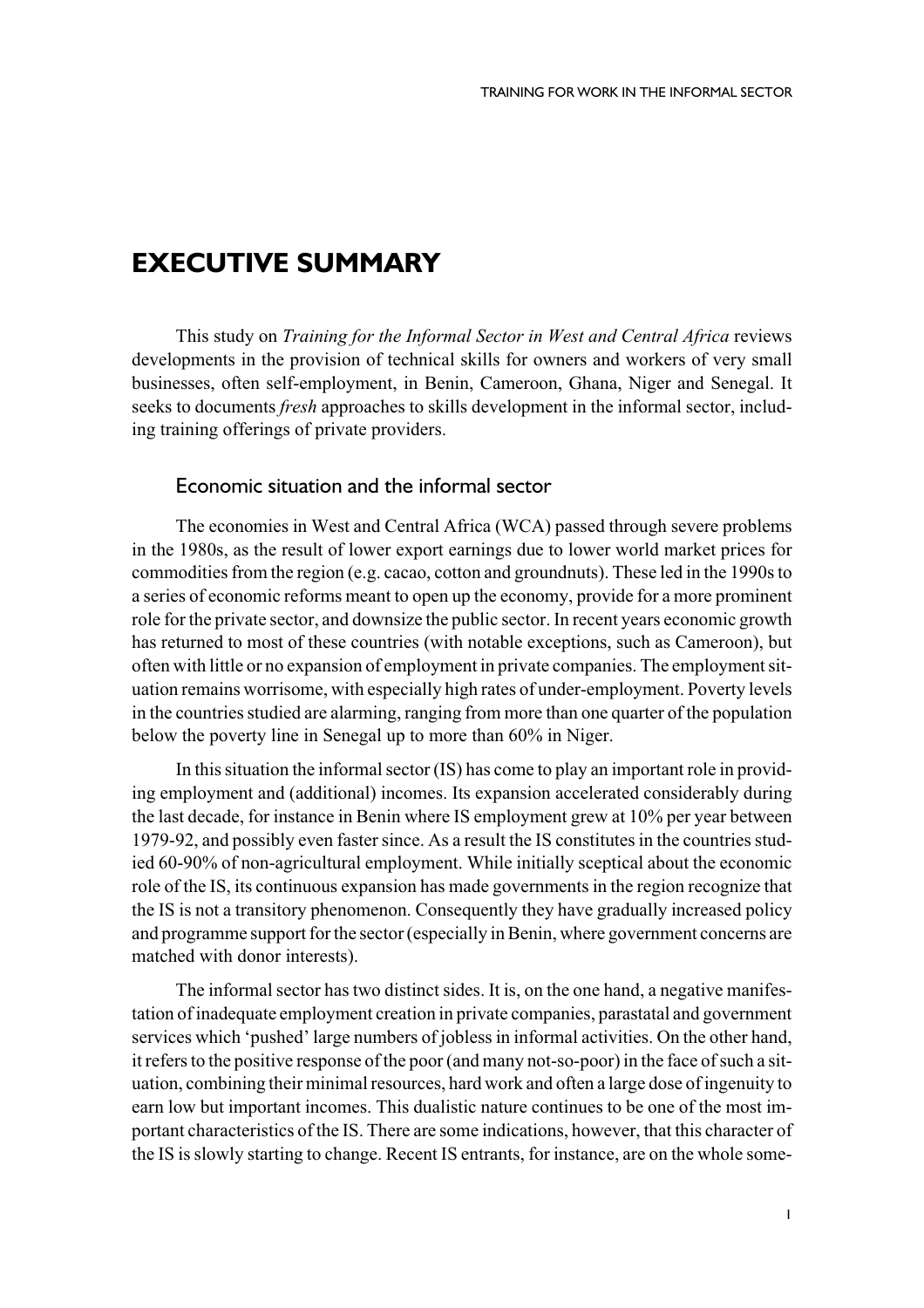#### ITC ILO OCCASIONAL PAPER

what better educated than earlier ones. Another factor is the extension of IS activities into the Information and Communication Technology (ICT) sector (e.g. computer repair and cyber cafes).

Even more interesting is that observers feel such changes are also permeating in the attitudes towards working in the sector. Before IS operators largely looked down upon manual work under hard conditions and generally preferred steady wage work or, better still a white collar job, particularly in the public sector. Increasingly younger IS operators have come to realize that such employment is not available and have reconciled themselves with IS work and are even appreciative of some of its aspects (e.g. being an entrepreneur). This marked change in attitude tends to be reflected in increased interest in skills upgrading, in collaborating with peers and in setting up genuine representative bodies.

The IS, in spite of evidence to the contrary, has been considered the poverty struck, socially archaic and technologically stagnant backwater of the economy. This is changing. There are growing signs of life and of advancement prospects within the IS, including increasing income levels among groups of Mastercrafts(wo)men (MCs), better education among some Traditional Apprentices (TAps), penetration of market niches with higher value-added (e.g. ICT activities), increasing practical co-operation including sharing of tools (*l'usinage)* and beginnings of linkages with modern sector firms (e.g. 'business-based' training);

### Training for work in the informal sector

The study confirms the notion that the contribution of conventional vocational training centres (VTCs) and technical schools for skills development of IS operators is very limited. In WCA even more than elsewhere in Sub-Saharan Africa, the provision of technical skills training by the public sector in the is limited, under-funded, institutionally fragmented, and of low quality. Indeed, there are very few VTCs, while the training content at the *lycées*tends to be theoretical and directed at modern wage employment. In general public sector training facilities are less than satisfactory, training materials outdated and instructors de-motivated. NGOs do somewhat better as their training offerings tend to be more relevant (more practical, better linked with literacy and business skills training), but the courses usually takes 1-3 years or still longer, the range of trades is traditional and limited (particularly for girls/women) and linkages with post-training assistance (e.g. credit) are weak at best. And since their total trainees is small, their impact remains correspondingly limited.

Most of the technical skills used in the IS are actually acquitted within the sector itself through *traditional IS apprenticeship training* (TAT). This is the case in all the countries studied; overall, TAT is responsible for 90% (and more) of all ongoing technical skills training. In fact, in some countries apprentices do most of the work in the IS: in Senegal and Benin 60-80% of the total non-trading IS workforce are traditional apprentices (TAps).

In WCA, more than elsewhere in Sub-Saharan Africa, apprenticeship training has roots in the region's socio-cultural system. Traditional trades such as blacksmithing,weav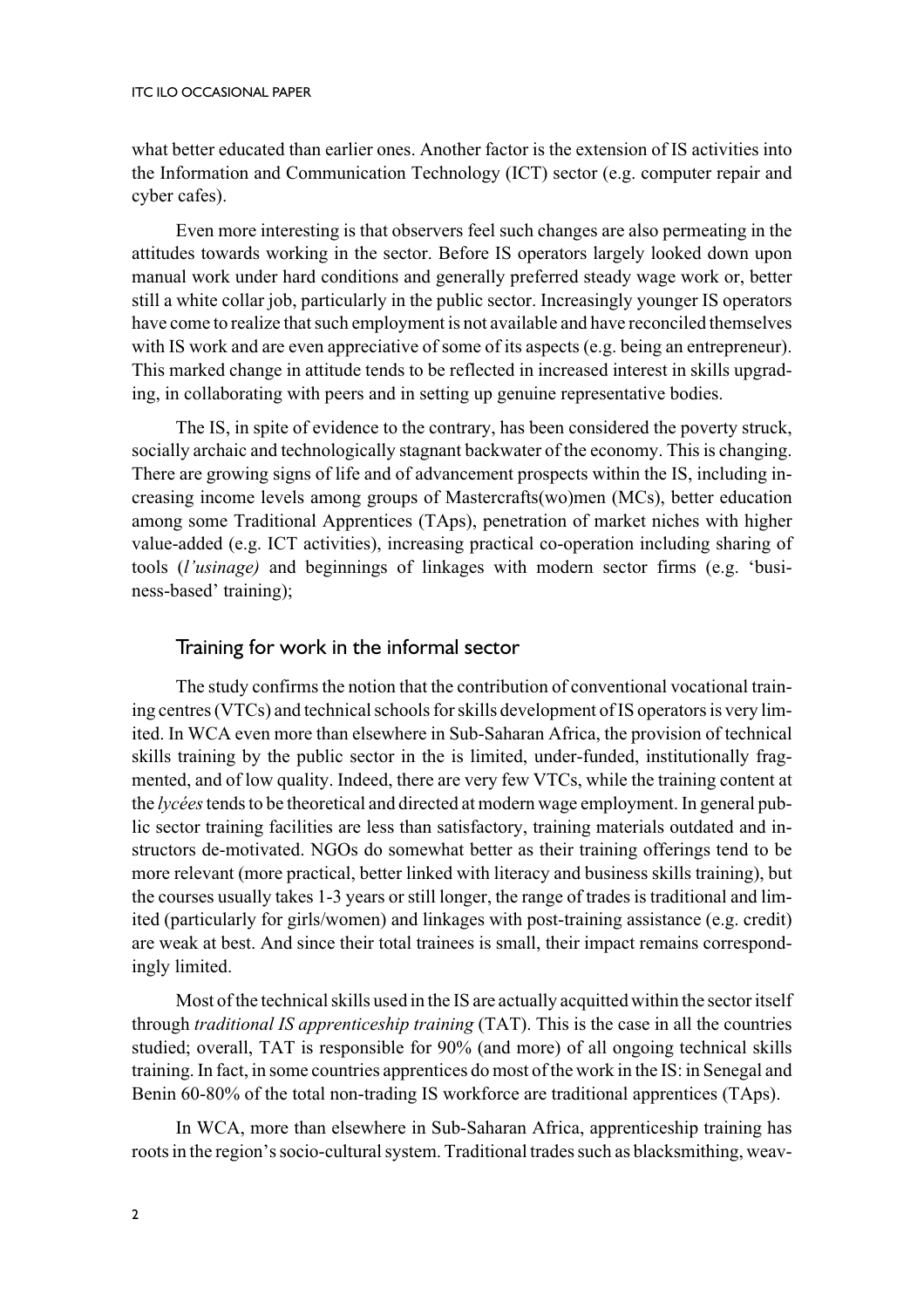ing and pottery used to be the exclusive domain of specific social groups and castes, and the MCs transferred the skills to children and members of the trade caste. Even though the caste character of such trades has diminished considerably there are still distinct conventions and customs to be followed in arranging for apprenticeship (e.g. duration, fee, terms of payments). Parents arrange for their children to be apprentices not only to acquire skills but also for wider training in life skills and even morals. Traditionally fees have been low, but now fee-paying has become generally accepted, especially for modern trades. In some trades, e.g. hairdressing, fees can be quite high.

The main fresh evidence with regard to the provision of technical skills for IS operators can be summarized as follows:

### **Training providers**

- There have been attempts to re-focus some public and NGO training providers to become more 'business-like' and 'market responsive', for instance by involving them in complementary training for MCs and Taps. Such efforts have enjoyed mixed success as it is necessary to re-equip them, adjust the technical skills of the instructors, and adapt their teaching methodologies;
- $\bullet$  In recent years there has been a rapid expansion of private-for-profit training institutions,but so far their relevance for the IS appears limited as they largely focus on office (e.g. computer) and business skills rather than technical skills,in part because of the high demands of *training colleges*that offer technical training (aimed mainly at modern wage employment);
- At the same time there have emerged a number of private small one-trade *training centres*, for instance in hairdressing and dressmaking, which are directly relevant for IS operators (e.g. suitable level of technology, practical training, and short duration);
- There are interesting embryonic examples of public-private sector partnerships, such as private companies approached by government to provide training (e.g. MIBOA in Benin), private training providers that issue training certificates or diplomas on behalf of a ministry (e.g. ISTI training college and *Exotif* training business in Senegal, and GIPA association in Cameroon);
- "Business-based" training (see e.g. CEP in Cameroon),which is little known yet not uncommon (e.g. limited experiences with wood finishing in Kenya, garments and sewing machines in Bangladesh), appears to present a potentially useful training mechanism by which formal sector businesses interact with IS firms to help them to upgrade their skills, products and markets (and by so doing. create interesting, value-adding sub-niches) through training, technology transfer and sometimes longer term partnerships;
- Whereas apprenticeship training used to be of particular importance for the training of members of the family, such training is now much more open (i.e. non-clan or family based), especially in 'modern' trades (e.g. welding and hairdressing). TAT is also showing other modernization aspects, such as increased use of contracts (e.g. in Senegal), wider charging of (monthly) apprenticeship fees (for 'modern' trades), and more structured training programmes (e.g. in dressmaking).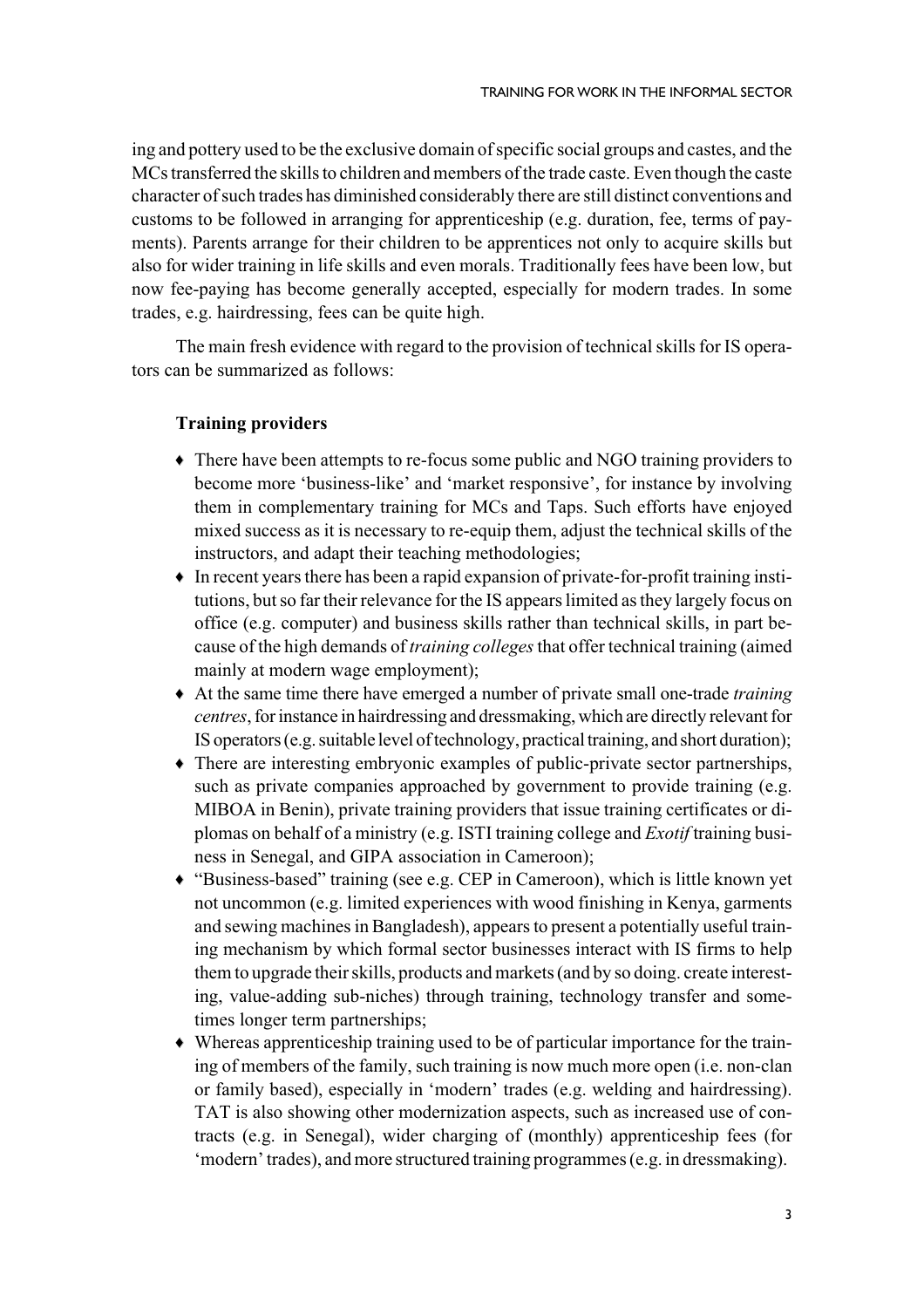### **Training delivery**

- There is a growing acceptance of the need to base training offerings on identified market needs and opportunities, together with an increasing institutionalisation of related instruments and processes (e.g. development of training curricula and modules by NIGETECH in Niger);
- Good experiences are gained with participatory approaches in which the IS operators are involved at an early stage in the design of training programmes, as well as in implementation;
- There is *fresh evidence* that, with an appropriate framework, skills upgrading of the technical and pedagogical skills of MCs has a positive effect on their training and production activities;
- Training projects in WCA often combine technical skills training with functional literacy training, though no solid data on the advantages and disadvantages of this combination were identified;
- In Benin an NGO 'innovated' from the provision of skills training to the operation of a strictly supervised common equipment centre: thus overcoming investment constraints and providing opportunities for implicit advisory services on skills/ technologies/ products;
- $\bullet$  The study confirms the increasingly discredited nature of conventional, government-inspired representative institutions, such as the *Chambres des Métiers*, which makes it difficult to use them as an entry point to the IS;
- $\triangleleft$  At the same time more genuine representative structures are emerging, such as informal sector Associations (ISAs), some providing examples of grassroots-based private sector-led IS skills development, for example by conducting short skills upgrading events and organizing end-of-training skills testing of TAps (see GIPA in Cameroon);
- ISAs are also more and more involved in efforts to improve training delivery for the IS. In the field they participate, through their members, in training project committees (to assist in trainee selection, curriculum development, organization of trade testing) and, at national level, in boards of Employment and Training Funds (levy administration, guidance for selection of training providers and financing of skills training).

### **Training costs and financing**

- Short-term training of MCs and TAps produces competent artisans at much lower costs than conventional training courses at VTCs;
- The Employment and Training Funds which have been set up in WCA (such as FNE, FODESCA, ONAFOP and ONFP) are financing skills training that is relevant for the IS sector by working through informal training providers
- There is an (almost) universal acceptance (with some notable exceptions) of the need for financial contributions for skills training courses. Still, apart from TAT, business-based training and low costs one-session training events, no examples were found of skills training that pays for itself: even when a serious effort at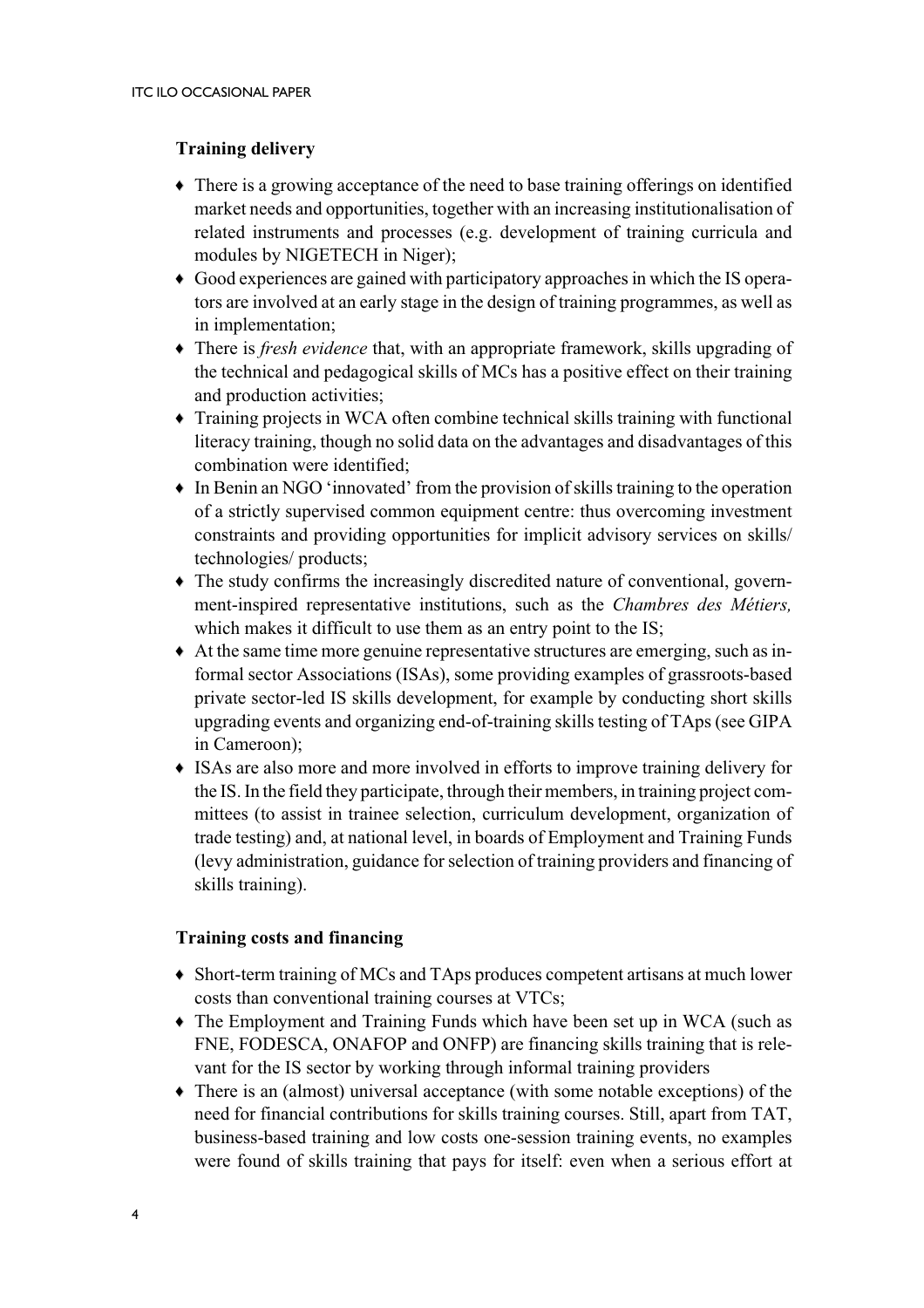cost-recovery is made, such as APME in Cameroon, IS operators generally pay about half the training costs;

- Cost-recovery in the case of literacy training was found to be especially low;
- Most donor-led training initiatives have at best only reached the stage of 'commitment fees' (10-20% of the training costs); their training programmes offer little hope for sustainability.

### **Post-training assistance**

- Lack of appropriate post-training assistance remains a major (perhaps the most important) stumbling block to using skills after training;
- $\bullet$  In this respect some private sector training providers offer a more comprehensive service, for instance when they have a related business that imports/sells relevant equipment or production inputs (e.g. *Exotif* in Senegal).

# **Implications**

These findings have clear implications for the planning and implementation of training programmes for IS operators.

- $\bullet$  The provision of technical skills training needs, in line with Business Development Services good practice, must be demand-led, business-like and, if possible, market-based;
- Training should be based on both the need for skills and the interests of IS operators. The former refers at present principally to opportunities for self-employment and micro-enterprises. The latter requires a participatory approach in which the MCs (and possibly also the TAps) are involved in the identification of training areas and the development of training content. Taken together they mean that the suggestions put forward by the small producers need to inform and guide opinions of qualified informants and/or the results of (rapid) market assessments;
- $\bullet$  The provision of skills training should be flexible, combining tailor-made content, short duration (maximum a few months), convenient venue (e.g. in or close to IS workshops) and appropriate time schedules (e.g. evenings and weekends);
- Private training providers, including NGOs engaged in a business-like provision of skills training, should play a larger role in skills development for the informal sector, as their training offerings tend to be better focused (responsive to market demand), higher quality and more sustainable;
- Among private training providers more attention should be given to the potential of private trainers, either running a one-trade training centre or operating as resource persons;
- Business-based training by private companies for the benefit of IS operators is an intriguing option which warrants further research. It holds a number of important advantages: low cost for participants; high quality; and, in principle, good prospects for sustainability. At the same time it should be realized that such training is intended as marketing rather than training needs;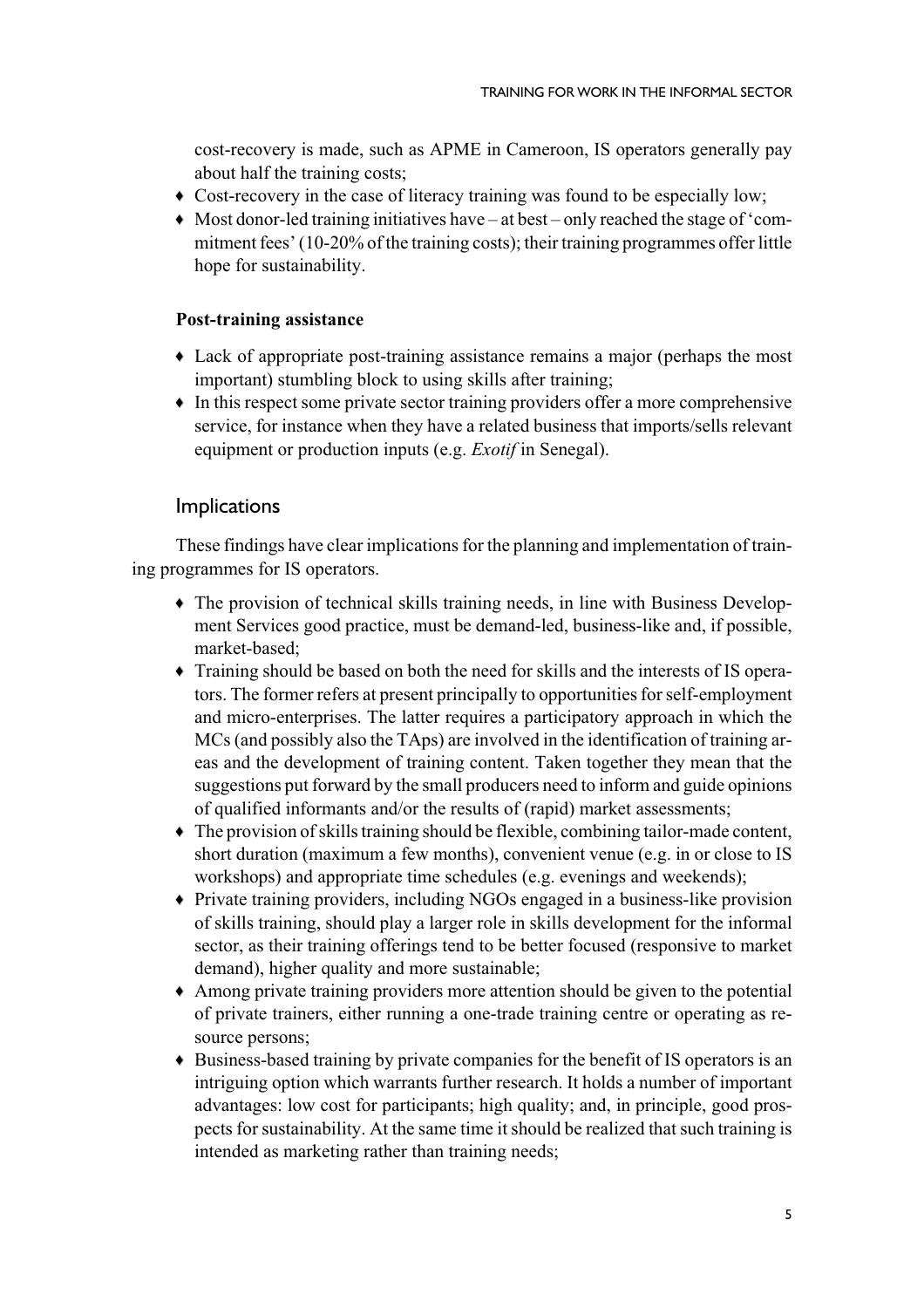- $\bullet$  There is considerable scope for -improved- apprenticeship training, supplemented by private training providers to provide general skills upgrading for MCs, complementary training for TAps, introduction of new equipment, products and production techniques; and specialized training;
- The quality of apprenticeship training needs to be improved. Most importantly TAT requires the infusion of new technical, technological and pedagogical skills. This can be done in various ways:
	- $-$  upgrading technical and pedagogical skills of MCs, along with complementary training in theoretical aspects, improvements in existing practices, and exposure to new technologies
	- there is an intuitive logic in combining technical skills training with functional literacy but more research is needed to assess the actual results and the best delivery mechanism;
	- wide availability of cheap, simple and well-focused training curricula (e.g. to replace the catalogues and manufacturer supplied instruction booklets that are currently used as teaching texts);
	- refined apprenticeship agreements (i.e. . model contracts)
	- voluntary arrangements for monitoring training conditions and the progress of TAps;
	- wider availability and use of competency-based skills testing, organized by IS associations or training institutions/agencies;
- The infusion of new skills requires linking the TAT system with specialized training providers. Facilitators are needed to initiate linkages – a role now played by technical assistance projects. A main characteristic of a facilitation is that it should be designed to disappear once (market-based) relations between the parties have been established;
- $\bullet$  Limited role for the government, principally improving the quality of training offerings; research into relevant market niches; development of training curricula; training-of-trainers, open skills testing arrangements; dissemination of information on courses and results of training providers; financing of training; stimulating capacity building through incentives and funding;
- There are ample areas for public-private sector partnerships: e.g. private training colleges and centres that carry out certificate-based skills training on behalf of the government; private company participation in IS training programmes such as making available places for "practicals"; business input to curricula, training delivery (e.g. staff, training materials or equipment, receiving trainees for exposure visits, etc.); sitting on the Boards of training institution, programmes, training improvement committees, etc.;
- The role of Training and Employment Funds should be expanded with a reinforced focus on training by and for the IS, especially with regard to (i) share of funding used to train IS operators, and (ii) financing of capacity building in training sector;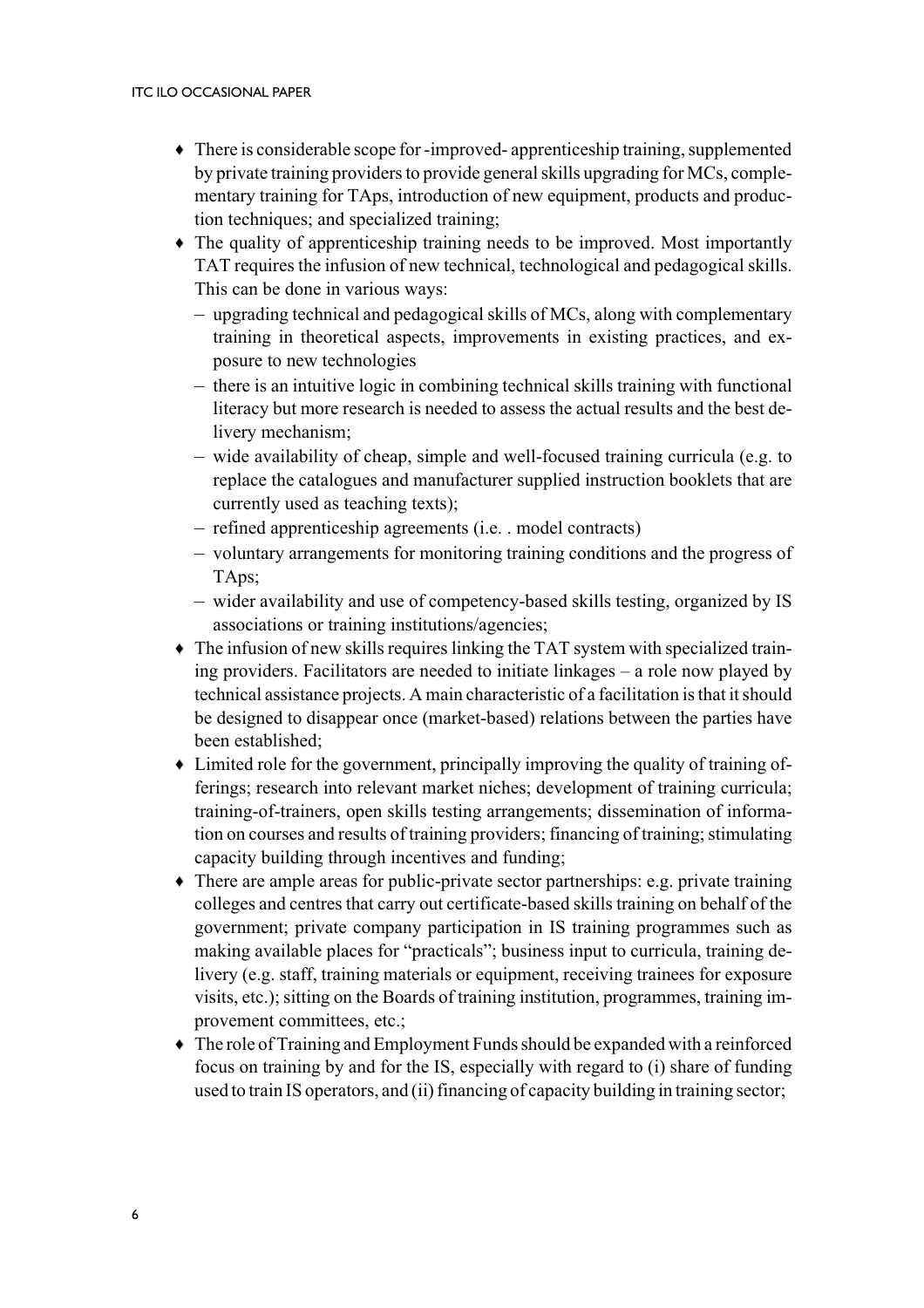- Genuine grass roots ISAs appear to offer a credible entry point for improving IS skills development, but various caveats and warnings apply (e.g. ISAs are often weak, with limited capacity, and easily overburden; experiences with technical assistance shows decidedly mixed results);
- Cost-recovery depends on (i) a low-cost approach to training delivery and (ii) serious attempts at cost-sharing. For particular types of training (e.g. pre-employment training and especially literacy training) the potential (and arguably the justification) for cost-recovery is limited.

The study implies that there is as yet not one approach that stands out in providing training for the informal sector. There is still a dearth of information, in particular evaluations. The challenge of providing relevant skills on the scale and range needed is so large that it can only be met by an array of approaches and initiatives.

Training for the informal sector must be embedded in wider efforts to promote informal, small-scale economic activities. There must be both an 'enabling environment' and better linkages with other areas of enterprise support (e.g. credit, marketing and information dissemination). Special consideration should be given to facilitating linkages between the development of specialised technologies (i.e. production techniques, equipment and product designs for the IS) and skills training.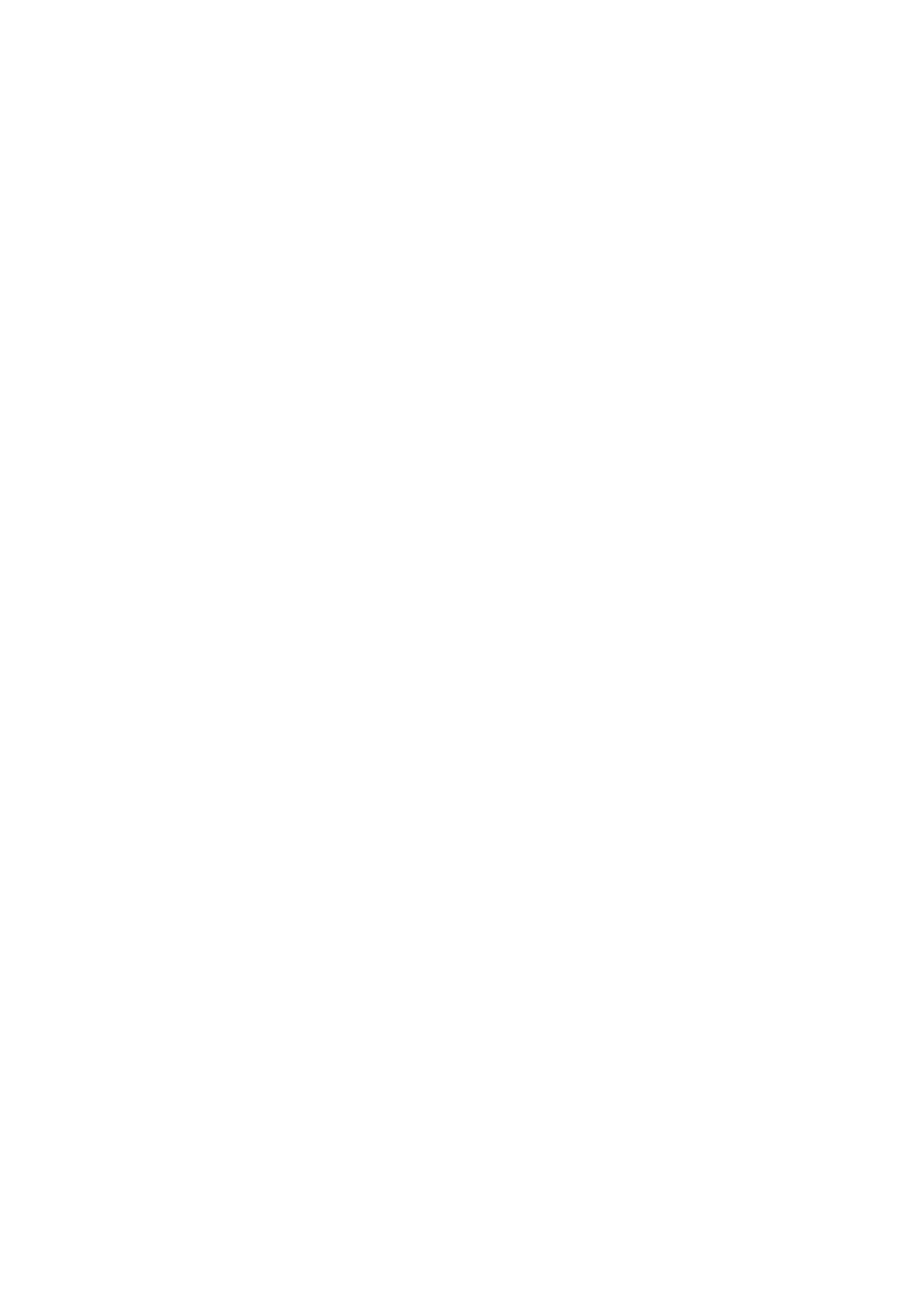# **GLOSSARY**

| <b>ADRA</b>   | Adventist Development and Relief Agency (e.g. Ghana)                                                                                                                                   |
|---------------|----------------------------------------------------------------------------------------------------------------------------------------------------------------------------------------|
| <b>AFD</b>    | Agence française de développement                                                                                                                                                      |
| <b>APDES</b>  | Association pour une dynamique de progrès économique et social<br>(Senegal)                                                                                                            |
| <b>APME</b>   | programme d'appui et promotion de la micro-entreprise (Cameroon)                                                                                                                       |
| artisanat     | denomination in francophone Africa for small-scale activities,<br>especially traditional activities such as blacksmithing, wood carving,<br>weaving, etc.                              |
| <b>ASI</b>    | Actions de solidarité internationale (France)                                                                                                                                          |
| <b>BAA</b>    | Bureau d'appui aux artisans (SDC-funded training project, Benin)                                                                                                                       |
| <b>BDS</b>    | <b>Business Development Services</b>                                                                                                                                                   |
| <b>CAFP</b>   | centre artisan de formation professionnelle (Douala, Cameroon)                                                                                                                         |
| <b>CBS</b>    | Central Bureau of Statistics (Kenya)                                                                                                                                                   |
| <b>CDASED</b> | Committee of Donor Agencies for Small Enterprise Development                                                                                                                           |
| <b>CEP</b>    | Compagnie équatoriale des peintures (private company Cameroon)                                                                                                                         |
| <b>CERAD</b>  | Centrale des ressources et d'appui au développement durable                                                                                                                            |
| <b>CFPA</b>   | Centre de formation professionnelle d'Abomey (training project in<br>Benin funded by Hanss Seidel Foundation)                                                                          |
| <b>CFPP</b>   | Centre de formation et de perfectionnement professionnel (Niger)                                                                                                                       |
| <b>CHART</b>  | Chambre des artisans de l'ouest (Cameroon)                                                                                                                                             |
| <b>CIDA</b>   | Canadian International Development Agency                                                                                                                                              |
| CM            | Chambres des métiers (government inspired organizations in WCA –<br>e.g. Senegal and Benin- to represent the <i>artisanat</i> sector)                                                  |
| compagnon     | A skilled worker (usually an ex-apprentice) who works as a wage<br>worker or as an independent worker in an IS workshop, using space,<br>tools and equipment for his/her own work jobs |
| <b>DANIDA</b> | Danish International Development Agency                                                                                                                                                |
| <b>DED</b>    | Deutsche Entwicklungs Dienst (German Development Service)                                                                                                                              |
| Don Bosco     | VTCs established and operated by the Roman Catholic order of the<br>Salesians                                                                                                          |
| <b>DfID</b>   | Department for International Development (UK)                                                                                                                                          |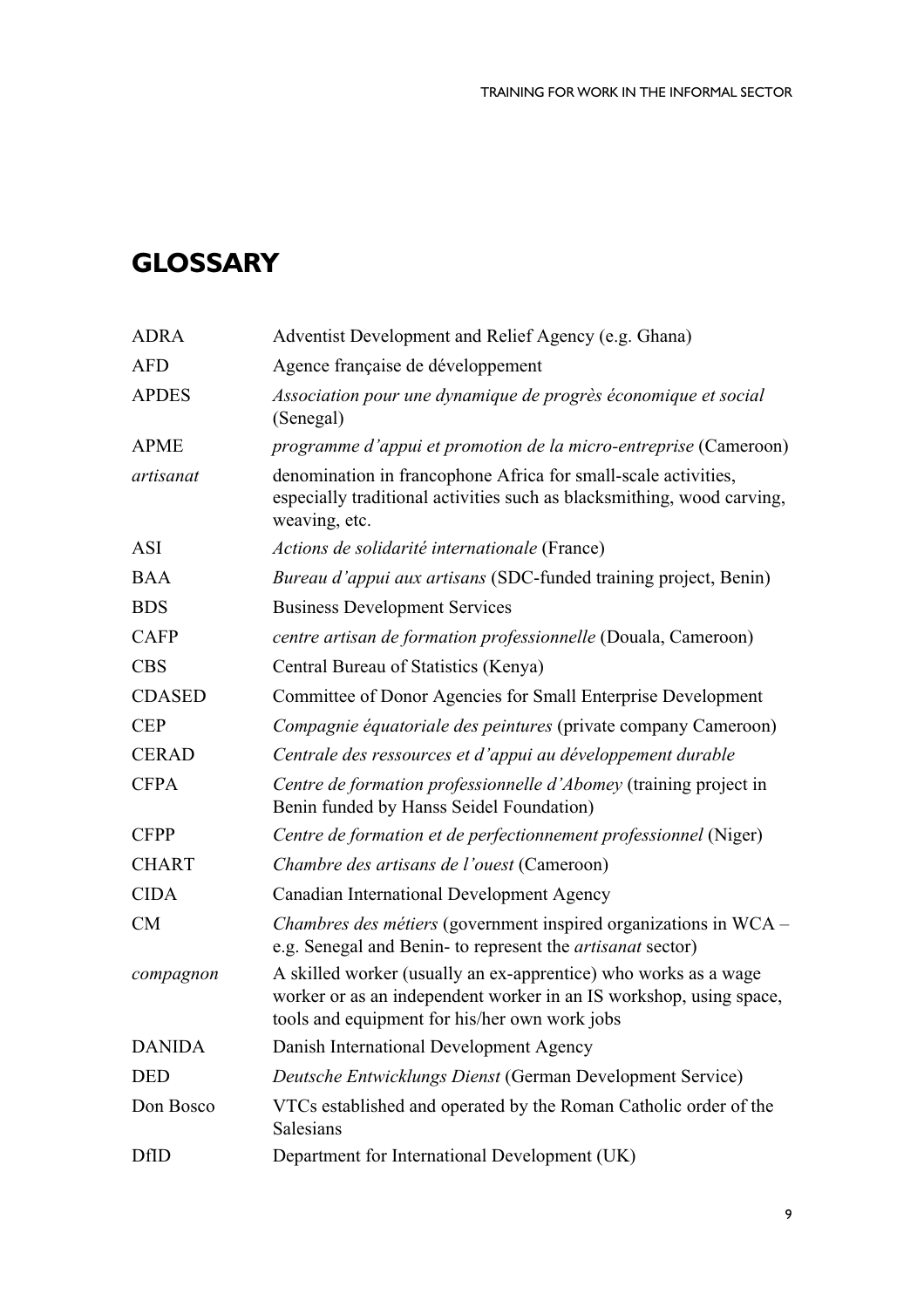#### ITC ILO OCCASIONAL PAPER

| EIU                                    | Economist Intelligence Unit (UK)                                                                                                                            |
|----------------------------------------|-------------------------------------------------------------------------------------------------------------------------------------------------------------|
| <b>EMAC</b>                            | Équipe consultative multidisciplinaire pour l'Afrique centrale<br>(ILO, Yaoundé)                                                                            |
| <b>EMAS</b>                            | Équipe consultative Multidisciplinaire pour l'Afrique sahélienne<br>(ILO, Dakar)                                                                            |
| <b>EMPRETEC</b>                        | NGO involved in management training (Ghana)                                                                                                                 |
| EU                                     | European Union                                                                                                                                              |
| <b>FCFA</b>                            | common currency used in West and Central Economic Union                                                                                                     |
| <b>FENAB</b>                           | Fédération nationale des artisans du Bénin                                                                                                                  |
| <b>FENAPH</b>                          | Fédération nationale des professionnels de l'habillement (Senegal)                                                                                          |
| <b>FES</b>                             | <b>Friedrich Ebert Stiftung (Germany)</b>                                                                                                                   |
| <b>FIT</b>                             | Farm Implements and Tools programme (for the promotion of<br>appropriate tools and implements for farming and food<br>processing)(ILO/TOOL project 1993-98) |
| <b>FNE</b>                             | Fonds national de l'emploi (Cameroon)                                                                                                                       |
| <b>FOAS</b>                            | <i>Formateurs associés</i> (training & consultancy group, Cameroon)                                                                                         |
| <b>FODEFCA</b>                         | Fonds de développement de la formation continue et de<br>l'apprentissage (Benin)                                                                            |
| <b>FORAJE</b><br>formation<br>continue | Group of training NGOs (Cameroon)<br>Post-employment skills upgrading                                                                                       |
| formation<br>par l'alternance          | External training complementary to in-service training                                                                                                      |
| <b>GDP</b>                             | <b>Gross Domestic Product</b>                                                                                                                               |
| <b>GEMINI</b>                          | Growth and Equity through Micro-Enterprise Investments and<br>Institutions (USAID)                                                                          |
| <b>GHC</b>                             | Ghana cedi                                                                                                                                                  |
| <b>GIC</b>                             | Groupement d'initiative commune                                                                                                                             |
| <b>GIPA</b>                            | Groupement interprofessionnel des artisans (Cameroon)                                                                                                       |
| <b>GRATIS</b>                          | Ghana Regional Appropriate Technology Industrial Service                                                                                                    |
| GoB                                    | Government of Benin                                                                                                                                         |
| GoB/MENRS                              | Ministère de l'éducation nationale et de la recherche scientifique                                                                                          |
| GoB/METFP                              | Ministère de l'enseignement technique et de la formation<br>professionnelle                                                                                 |
| GoB/MFPTRA                             | Ministère de le la fonction publique, du travail et de la réforme<br>administrative                                                                         |
| GoB/MPREPE                             | Ministère du plan de la restructuration économique et de la<br>promotion de l'emploi                                                                        |
| GoC                                    | Government of Cameroon                                                                                                                                      |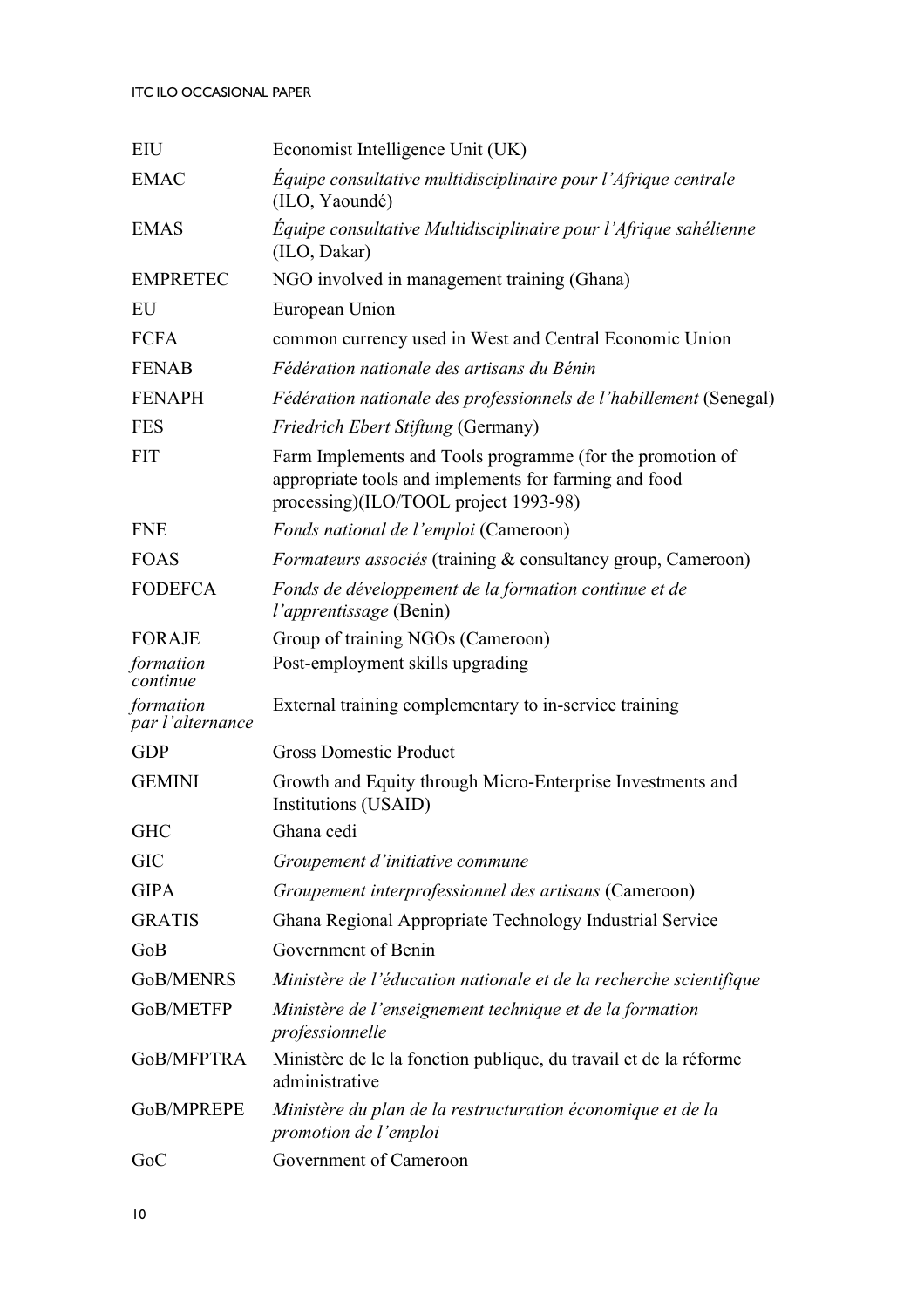| GoC/METPS     | Ministère du travail et de la prévoyance social                                                     |
|---------------|-----------------------------------------------------------------------------------------------------|
| GoG           | Government of Ghana                                                                                 |
| GoG/MEMD      | Ministry of Employment and Manpower Development                                                     |
| GoG/NDPC      | National Development Planning Commission                                                            |
| GoN           | Government of Niger                                                                                 |
| GoS           | Government of Senegal                                                                               |
| GoS/METFP     | Ministère de l'enseignement technique et de la formation<br>professionnelle et de l'alphabétisation |
| <b>GPRS</b>   | <b>Ghana Poverty Reduction Strategy</b>                                                             |
| <b>GRATIS</b> | Ghana Regional Appropriate Industrial Technology                                                    |
| <b>GTZ</b>    | Deutsche Gesellschaft für technische Zusammenarbeit                                                 |
| <b>HIPC</b>   | <b>Highly Indebted Poor Countries</b>                                                               |
| <b>ICCO</b>   | Dutch NGO                                                                                           |
| <b>ICTs</b>   | Information and Communication Technologies                                                          |
| <b>IECD</b>   | Institut européen de coopération et de développement                                                |
| <b>IFAD</b>   | International Fund for Agricultural Development (Rome)                                              |
| <b>IGAs</b>   | Income-Generating Activities                                                                        |
| <b>IIPE</b>   | Institut international de planification de l'éducation (Paris)                                      |
| <b>ILO</b>    | International Labour Organization (Geneva)                                                          |
| <b>IMF</b>    | <b>International Monetary Fund</b>                                                                  |
| <b>IS</b>     | <b>Informal Sector</b>                                                                              |
| <b>ISA</b>    | <b>Informal Sector Association</b>                                                                  |
| <b>ISTI</b>   | Institut supérieure de technologie industriel (Senegal)                                             |
| <b>ITC</b>    | <b>ILO Training Centre (Turin)</b>                                                                  |
| <b>ITDG</b>   | Intermediate Technology Development Group (UK, also in<br>Zimbabwe)                                 |
| <b>KVTI</b>   | Kumasi Vocational Training Institute (Ghana)                                                        |
| MC            | mastercrafts(wo)man                                                                                 |
| <b>MIBOA</b>  | Menuiserie industrielle du Bénin en Afrique de l'ouest (private<br>company, Benin)                  |
| <b>MSEs</b>   | Micro- and Small Enterprises                                                                        |
| <b>NACVET</b> | National Coordinating Committee for Technical and Vocational<br>Education and Training (Ghana)      |
| <b>NBSSI</b>  | National Board for Small-Scale Industries (Ghana)                                                   |
| <b>NEDA</b>   | Netherlands Development Agency                                                                      |
| NGO           | Non-Governmental Organization                                                                       |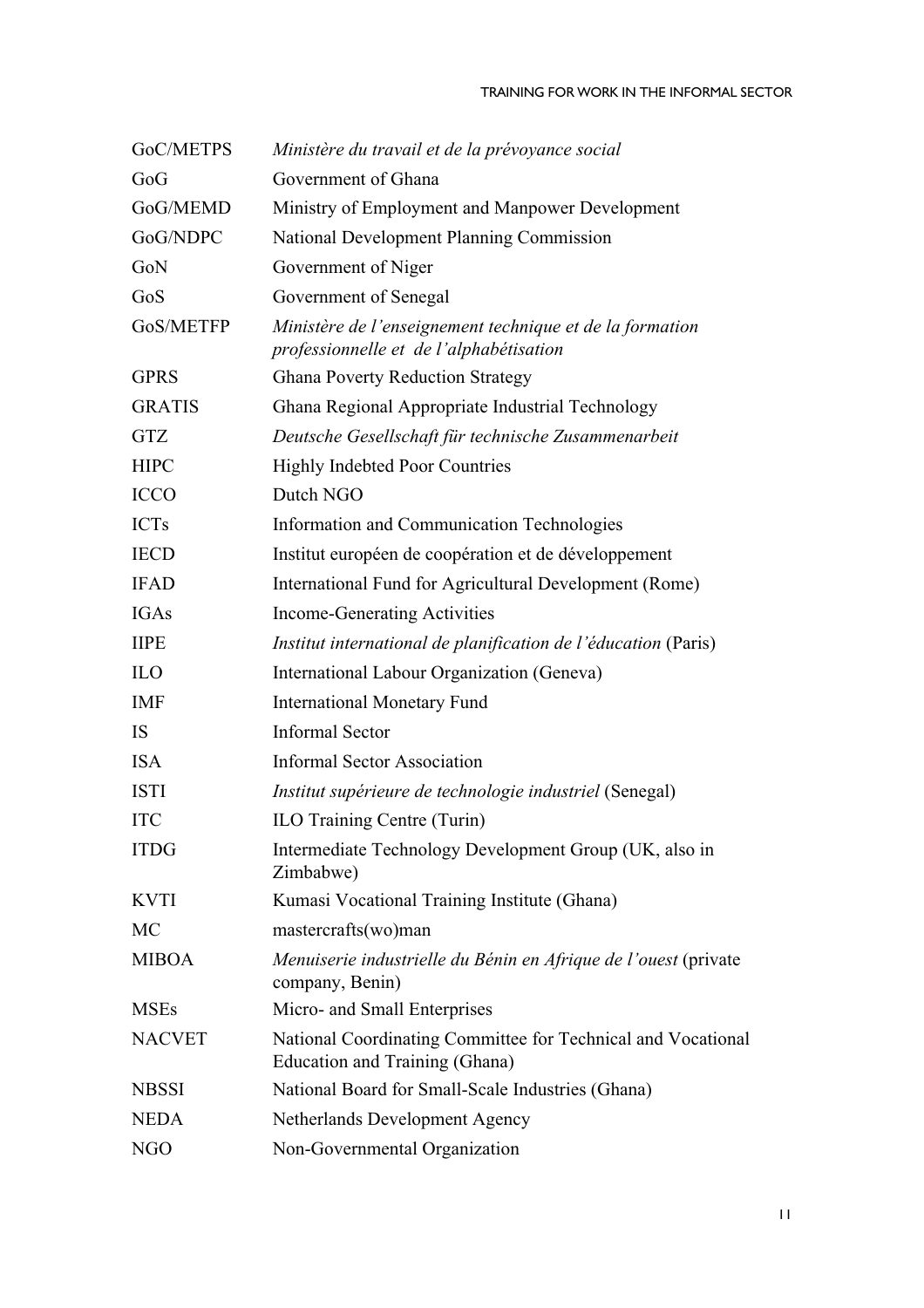#### ITC ILO OCCASIONAL PAPER

| <b>NIGETECH</b> | Niger programme de formation professionnelle et technique<br>(ILO/EU project)   |
|-----------------|---------------------------------------------------------------------------------|
| <b>NVTI</b>     | National Vocational Training Institute (Ghana)                                  |
| <b>OICG</b>     | Opportunities Industrialization Centre – Ghana                                  |
| <b>ONAFOP</b>   | Office national de la formation professionnelle (Niger)                         |
| <b>ONFP</b>     | Office national de formation professionnelle (Senegal)                          |
| <b>PME</b>      | Petites et moyennes entreprises (small and medium enterprises)                  |
| <b>RAC</b>      | Regroupement des artisans de Cotonou (Benin)                                    |
| <b>REP</b>      | Rural Enterprise Project (IFAD Ghana)                                           |
| <b>RTSC</b>     | Rural Technology Transfer Centre (REP Ghana)                                    |
| <b>RTTC</b>     | Regional Technology Transfer Centres (GRATIS Ghana,<br>before: ITTUs)           |
| <b>SAP</b>      | <b>Structural Adjustment Programme</b>                                          |
| <b>SDC</b>      | <b>Swiss Development Cooperation</b>                                            |
| <b>SSA</b>      | Sub-Sahara Africa                                                               |
| TAp             | <b>Traditional Apprentice</b>                                                   |
| <b>TAT</b>      | <b>Traditional Apprenticeship Training</b>                                      |
| <b>TVET</b>     | Technical and Vocational Education and Training                                 |
| <b>TNA</b>      | <b>Training Needs Assessment</b>                                                |
| <b>TPs</b>      | <b>Training Providers</b>                                                       |
| <b>UIS</b>      | Urban Informal Sector                                                           |
| <b>UNDP</b>     | United Nations Development Programme                                            |
| <b>UNHCR</b>    | United Nations High Commission for Refugees                                     |
| <b>UNOPS</b>    | <b>United Nations Operational Services</b>                                      |
| <b>USAID</b>    | United States Agency for International Development                              |
| <b>USD</b>      | USA dollar                                                                      |
| <b>VOTEC</b>    | Vocational and Technical Education division of Ministry of<br>Education (Ghana) |
| <b>VSP</b>      | Vocational Skills and informal sector Support Project (WB Ghana)                |
| <b>VTC</b>      | <b>Vocational Training Centre</b>                                               |
| <b>VTI</b>      | <b>Vocational Training Institute</b>                                            |
| <b>WB</b>       | World Bank                                                                      |
| <b>WCA</b>      | West and Central Africa                                                         |
| <b>YMCA</b>     | Young Male Christian Association                                                |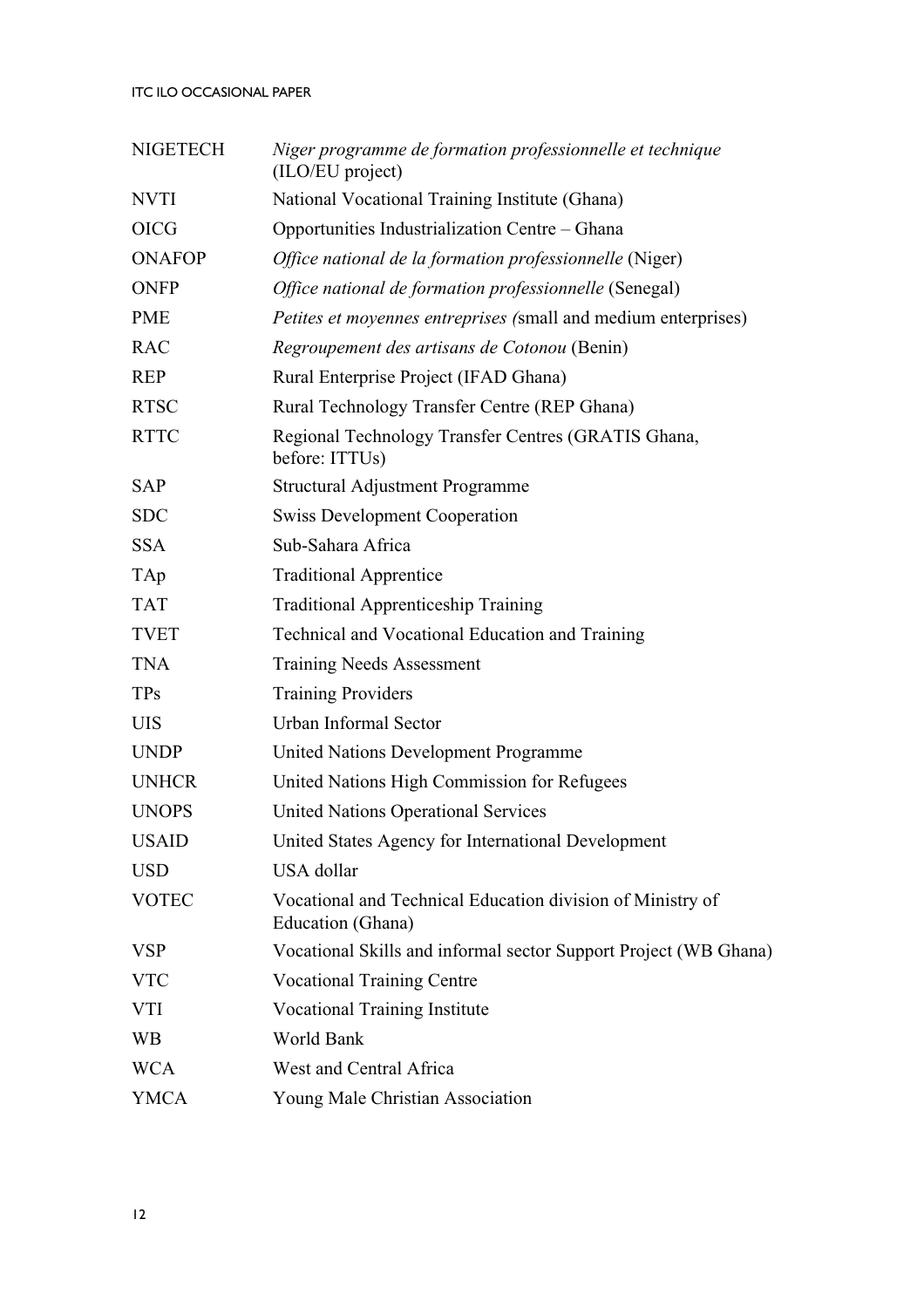# **1. INTRODUCTION**

The employment situation in Sub-Saharan Africa (SSA) continues to give rise to grave concerns. With the exception of a short period immediately following independence, when government services absorbed substantial numbers, the creation of new jobs has been inadequate in relation to high growth of the population and the rapid expansion of the labour force.

Inappropriate post-Independence economic policies, inspired by different forms of 'African socialism', unfavourable economic trends (e.g. declining commodity prices and increases in the oil price) and adverse weather conditions, seriously constrained economic development. Economic reforms undertaken during the 1990s led initially to the retrenchment of thousands of civil servants and massive lay-offs from parastatals and private companies. While economic growth has picked in recent years, employment growth has not ('jobless growth') or not enough relative to the rapid expansion of the labour force.

As a result all over Africa most work is found in the *informal sector* (IS)<sup>1</sup>/, which includes (almost) all economic activities, with tiny kiosks providing internet services and informal computer repair as recent additions. Ever since its recognition the 1960s, the IS has grown rapidly, providing sources of (additional) income for those who cannot find a job and opportunities for entrepreneurs to set up business. It is estimated that the IS in recent years has absorbed up to 80-90% of all new entrants to the labour market (see chapter two).

The explosive expansion of the IS begs the question: where do IS operators<sup>2</sup>/get their skills?, especially since it is well known that the technical & vocational education and training (TVET) sector in Africa is in 'crisis' (Grierson and McKenzie 1996). More than a decade has passed since the ILO (Turin) Training Centre's '*Training for Work in the Informal Sector*' stock-taking (see Fluitman 1989). This paper reviews training practices that have

 $\frac{1}{1}$  This paper, as the preceding survey on East and Southern Africa, uses the term 'informal sector' (IS) to refer to small-scale economic activities characterized by their small scale (up to 20 workers), their use of outdated technologies and traditional forms of work organization and management, their predominant use of local and scrap materials and their reliance on local and regional markets.

A further segmentation into small enterprises, micro-enterprises and income generating activities is suggested by Farbman and Lessik (1989). Firm-based conceptualizations of the informal sector are increasingly found to have limitations.

The ILO has recently introduced the job-based term 'informal work' (or 'economy') to bring to the fore work informalization processes in both developed and developing countries which lead to non-standard wage work in terms of security and protection of workers. 'Informal work' therefore includes,in addition to employers and self-employed of the informal sector, also wage workers of formal enterprises who work without minimum wage, assured work and benefits (Chen *et al.* 2002 and Carr and Chen 2002; see also the report on 'Decent work and the informal economy' discussed at the 2002 International Labour Conference (ILO 2002).

 $2/$  'Informal sector operators' refer to owners of informal enterprises and workers, apprentices and helpers in those establishments.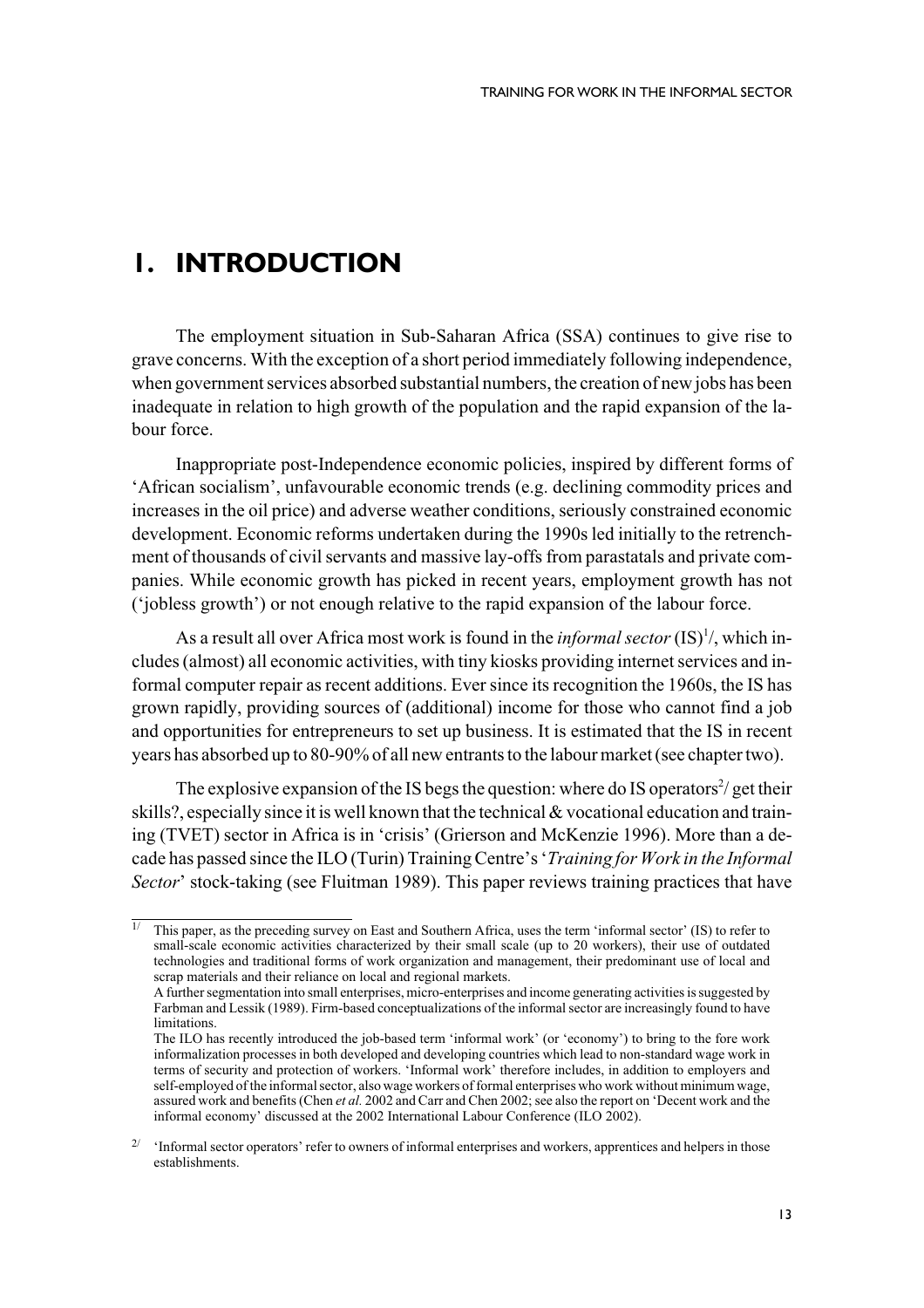emerged in the intervening period and seeks to provide 'fresh evidence' of the ways in which IS operators get their skills and knowledge. It will present case studies of which are especially innovative or instructive for skills development in the IS. The emphasis is on technical/vocational skills training<sup>3</sup>/.

# 1.1 Changes in the context of 'Training for the informal sector'

In the past two decades, important developments have taken place that have had a major impact on the need for and the provision of technical training. Economic liberalization and globalisation have changed the context in which the informal sector operates. The 'economic reform policies' adopted by many countries in Africa and strong 'globalisation' processes have exerted great influence on the IS as well as on the context for training delivery.

Most countries in Sub-Saharan Africa have in the past two decades adopted some kind of *structural adjustment programmes* (SAP) that included measures to open up the economy, a more prominent role for the private sector, and withdrawal of the state from direct service provisions in order to focus on policy and the regulatory environment. Many government services have been cut back which has had negative implications for public sector training programmes.

Such economic reforms have been a mixed blessing for the IS (see also chapter two). A study on SAP reforms in five African countries (Ghana, Malawi, Mali, Senegal and Tanzania) indicates that the positive effects on the operation of small enterprises include greater access to imported inputs, a shift in relative prices in favour of domestic inputs (which small enterprises tend to use more intensively than larger firms), and less restrictive business regulation; on the negative side, many small enterprises come to face intense competition from imports and from increasing numbers of self-employment ventures due to layoffs and falling real wages in the formal sector (Parker *et al.* 1995).

Though possibly beneficial for economic growth in the long run, structural reforms have in the short run aggravated the existing un- and underemployment problem. While many SSA countries have had economic growth higher than population growth, on balance economic recovery has not resulted in jobs for the poor ('Jobs for Africa': ILO 1999). As a result, regional governments are increasingly paying attention to the job and income generation potential of the IS.

The IS is also affected by *globalisation*, understood as rapid technological progress, integrated global communications, around-the-clock financial business transactions and globalised manufacturing. Globalisation makes technical skills more crucial since without them, the IS will be overwhelmed by both local and imported mass-produced goods. IS development demands increased productivity and product quality,which in turn requires improved technologies and sector-wide skills upgrading.

This paper is the second of a two-part survey of informal sector training in Africa. An earlier paper focussed on Kenya,Tanzania,Uganda,Zambia and Zimbabwe. See: *Hans Christiaan Haan, November 2001, Training for work in the informal sector: new evidence from Eastern and Southern Africa (ILO International Training Centre, Turin).*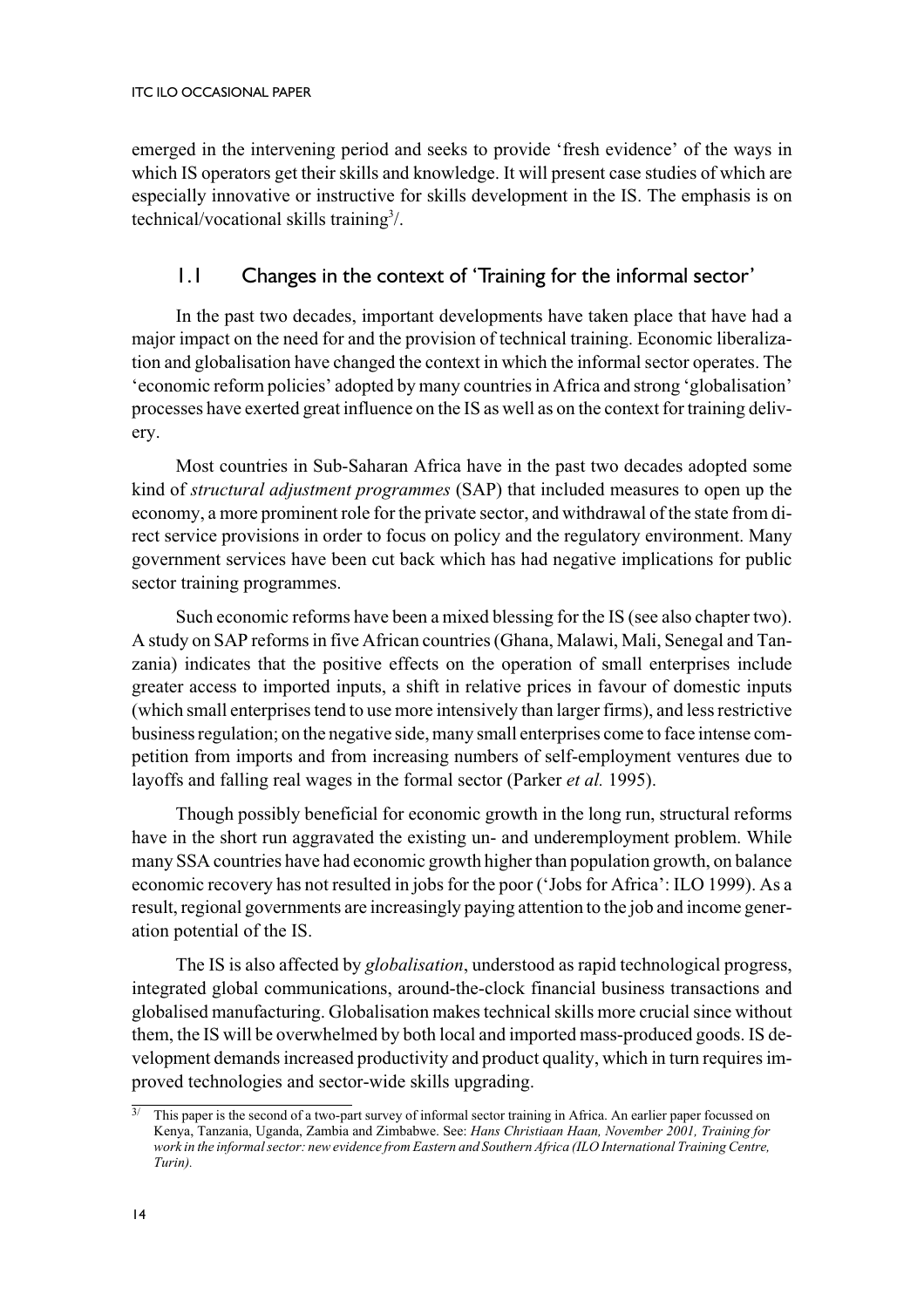### 1.2 Objectives of the study

There is a need to look again at developments in training for the informal sector (see also McGrath and King 1995, Grierson and McKenzie 1996, Grierson 1997 and Afenyadu *et al*. 2001). The purpose of the present study is foremost to get a feel of the field and identify some interesting developments in the provision of training for the IS. It highlights case studies of innovative or at least 'fresh' formal and non-formal training efforts relevant for the IS. On the basis of the case studies is seeks to identify trends and emerging 'good practices' of training provision for both IS entrepreneurs and workers.

The research questions at the base of the study included:

- has training delivery improved? Are there more IS owners and workers benefiting from training and are there are more relevant and better quality courses on offer?;
- what are the principal changes in IS training policies and training delivery systems?;
- has the role of government and VTIs changed in relation to training for the IS? Has the public sector embraced the IS operators as a target group?;
- $\bullet$  have there been changes in the contribution of private training providers?:
- have there been any changes in the funding mechanisms?

These questions are all the more pertinent in view of the emerging interest in Business Development Services (BDS). An important element of *best practice* of small enterprise promotion is the need to provide demand-driven services that respond to the 'real' and changing needs of the clients. This implies a moving away from conventional, supply-driven services, that have been determined by 'perceived' needs and by installed capacity (in terms of facilities, staff and 'software'), resulting in the notion that such services should be continued because "they have always been provided".

The focus of BDS thinking is on the development of 'market-based' provision of services using a business-like approach through private sector providers with cost-recovery as a necessary element (Gibson 1997, Committee of Donors on Small Enterprise Development 1998 and Steel *et al*, 2000). The present study will review and analyse new products and delivery methods of training for the IS to see to what extent they correspond to the good practices suggested as part of the new BDS approach.

### 1.3 Methodology

This study is the joint effort of two authors. It is based on fieldwork and secondary sources. Short visits were made to Senegal, Benin, Niger and Cameroon<sup>4</sup>/, which were selected on the basis of expectations of interesting developments as well as pragmatic consid-

<sup>4/</sup> The kind support of the director and staff ILO Office and the *Equipe Consultative Multidisciplinaire pour l'Afrique Sahélienne* (EMAS) in Dakar (Senegal) and the director and staff ILO Office and the *Equipe Consultative Multidisciplinaire pour l'Afrique Central* (EMAC) in Yaoundé (Cameroon) is gratefully acknowledged. In Benin the assistance received from director and staff of the *Observatoir de l'Emploi* was much appreciated. Special thanks are due to Mr J.J.M. Momo (ILO Yaoendé) for his tireless programmatic efforts as well as his interest in and contributions to the substance of the study.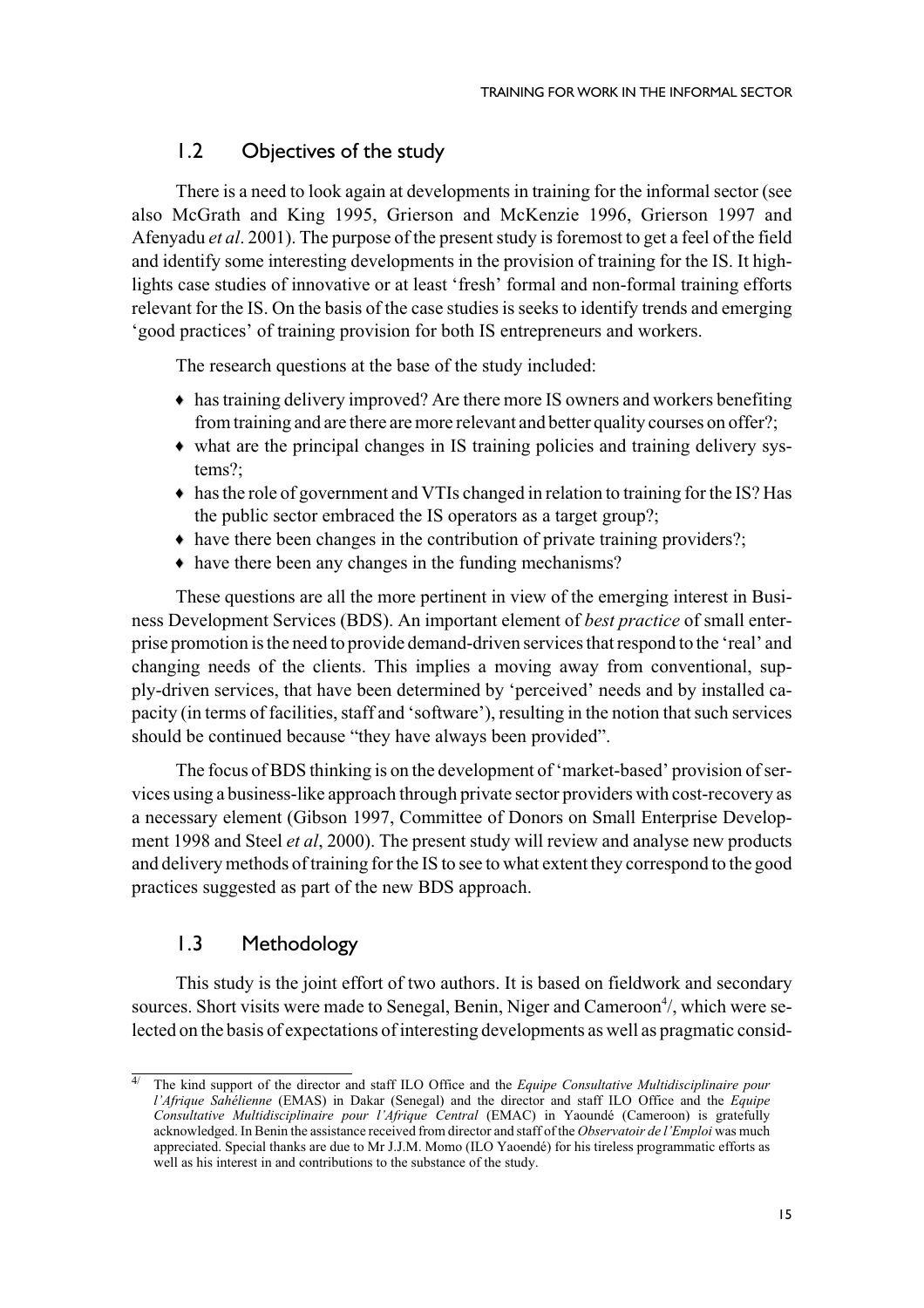erations (e.g. existing contacts and available documents). The Ghana chapter draws on earlier visits of the principal consultant.

The field methodology was largely determined by the time frame, necessitating a journalistic rather than an academic approach. Visits were organized in concentric circles, beginning with initial contacts with the ILO and other organizations, to get a first picture and identify local informants and relevant documents. The second circle were key informants from government, NGOs, the private sector and donors, selected on the basis of their knowledge of the informal sector or of training. The third circle consisted of interviews with government agencies, training organizations, NGOs, donor projects and private enterprises. Numerous documents were collected, especially from the 'grey' circuit (see list of references).

The 'cascade' methodology has a number of advantages. It is flexibile, allowing for impromptu visits to organizations, centres and enterprises that emerge as useful sources of information (e.g. the case study of *Exotif* hairdressing school and salon in Senegal was the result of a intriguing sign seen in Dakar). Correspondingly,the cascade methodology has serious shortcomings. One-week visits are too short to either conduct an adequate *tour d'horizon* or to dig deeply. Key informants are often unavailable on short notice. The time is insufficient to select the best examples for the case studies, to build relationships of confidence or to collect the materials required for detailed in-depth analysis. As a result the case studies presented are opportunistic and possibly unrepresentative. A further shortcoming is the implicit urban, even capital city, bias. Finally, the analysis is the paper is constrained by the lack of recent, credible evaluative material.  $\frac{5}{4}$ 

<sup>&</sup>lt;sup>5/</sup> The paper benefited considerably from peer reviews by John Grierson and William Steel, and extensive comments by Richard Johanson (WB). Overall guidance from Fred Fluitman (ITC) is gratefully acknowledged.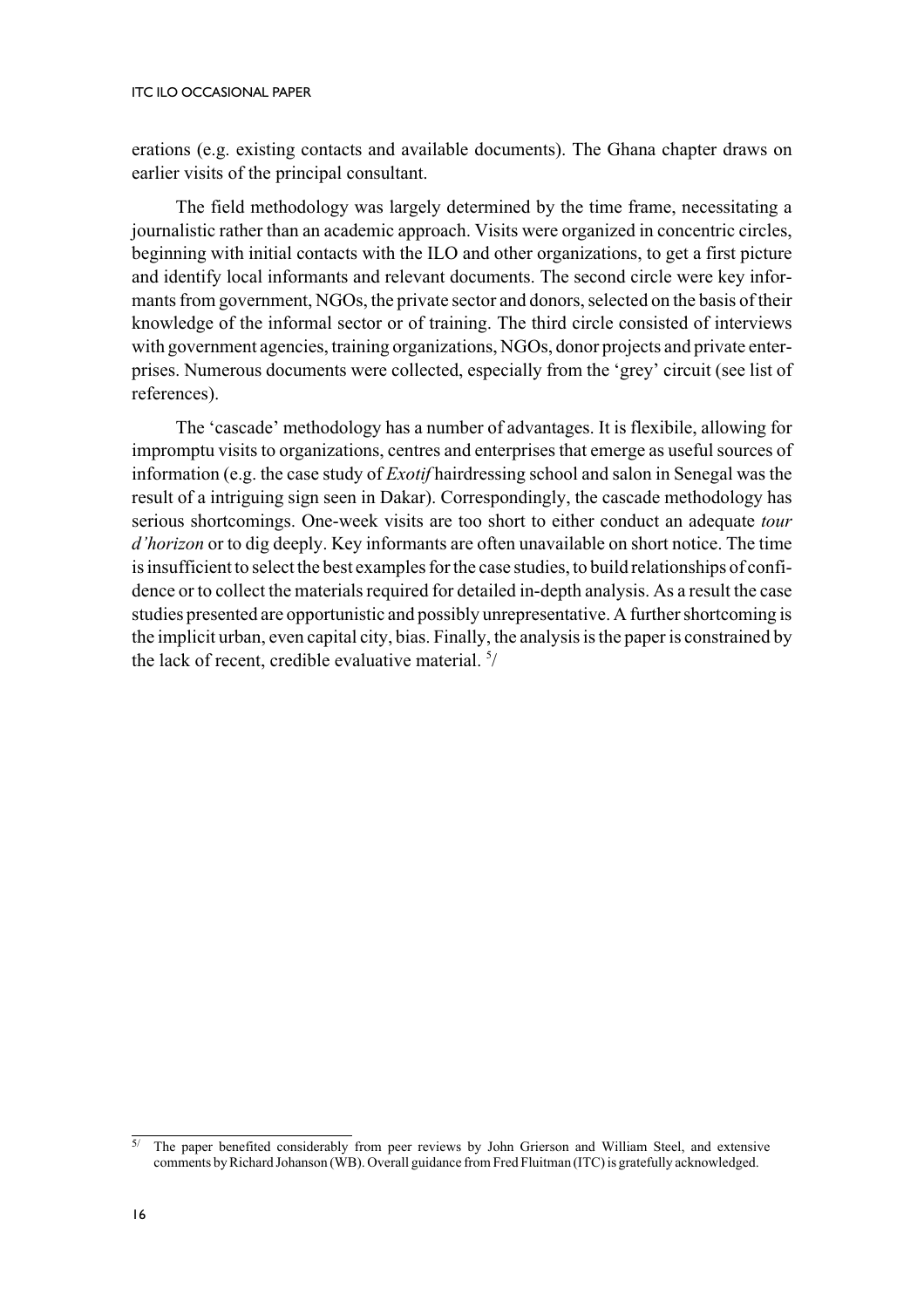# **2. THE INFORMAL SECTOR IN WEST AND CENTRAL AFRICA**

Similar to other countries in SSA, the informal sector  $(IS)$  is by far the largest employer in West and Central Africa (WCA). Informal ventures are all pervasive in both rural and urban areas. After initial neglect and even active discouragement, the IS and especially *l'artisanat* (see below) have gradually gained a place in official policy (although, sometimes, less prominently in their implementation).

### 2.1 The concept of the informal sector in West and Central Africa

West Africa is the cradle of the concept of informal sector – even though it became famous in Kenya (see Hart on informal income opportunities in Ghana, only published in 1973). The best-known part of small-scale non-agricultural activities refers to '*l'artisanat*', or traditional craft activities. Commonly *l'artisanat* is equated with traditional small-scale manufacturing activities, such as blacksmithing, weaving and wood-carving, while gradually more modern activities such as welding, metal working and furniture making are also considered to be included<sup>6</sup>/. Small trading and (personal) services activities are, however, still not considered as part of *l'artisanat*.

Already since the 1970s governments in WCA have initiated regulatory and support measures for *artisanat* activities. They stimulated the creation of representative organizations such as *Chambres des Métiers* (CMs), often at national, regional and sometimes even local levels. Those involved in *artisanat* activities can register with the CMs, which are also involved in the organization and delivery of support services on behalf of the government. Other small-scale activities cannot register in this way and are consequently often labelled 'illegal'- even though many of them do pay some taxes. This part of the wider 'informal sector' has also been neglected by government and support agencies and still faces even active obstruction.

With its continuous expansion, the character of the IS is gradually changing (see below). In the first place new types of economic activities are found to meet the characteristics of the IS. A recent survey in Cameroon, for instance, included informal *cybernet cafes* as part of the IS. Other activities are coming up which test the general definition of the IS (see Box 1).

<sup>6/</sup> A national census of *l'artisanat* (1992) in Senegal found that more than two-thirds of all 78,000 enterprises were engaged in manufacturing activities.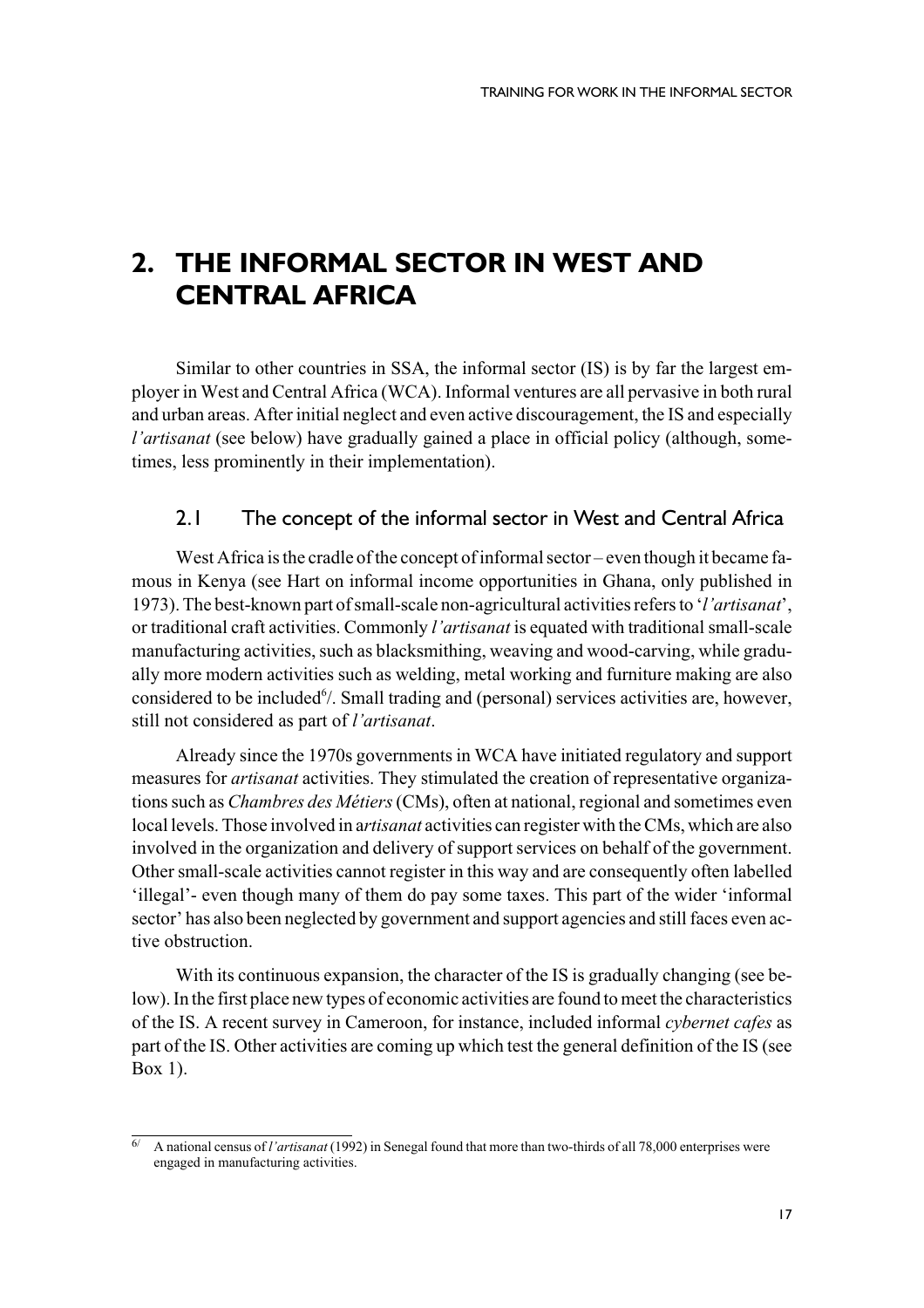#### **Box 1. Dakar: Nescafe carts**

The *Nescafe carts*in Dakar underline the informalisation of employment. They have been introduced by the Nestlé multinational as a marketing modality. They closely resemble and actually compete with the IS. Essentially it concerns an army of young boys and girls, often migrants (even from neighbouring countries), who are selling cups of hot Nescafe coffee in the busy streets of the capital city.

The youngsters rent carts in the form and colours of a large Nescafe tin with a small roof. The Nescafe boys and girls receive training from Nescafe on how to make Nescafe coffee, what cups to use and a bit on customer relations. The training does not even take a full day. They are not salaried workers as their earnings depend solely on their coffee sales, so that they are more like self-employed workers who own no physical equipment but rent it every day. They work from dawn to dusk – which earns them a few dollars per day.

A quick calculation of their incomes runs as follows. The total revenues per day are said to be between FCFA 6,000-8,000. From this they have to pay the rent of the cart (FCFA 1,000 per day), coffee (FCFA 2,350 per day), plastic cups in 2 sizes (FCFA 1,800 per day) and gas to heat the water (FCFA 800 per week). The incomes for their labour would thus be around FCFA 750-2,800 or USD 1-4.

A second set of (related) changes in the informal sector observed during the fieldwork of this study, follows from the entry of young entrepreneurs with a higher-than-before level of education. Their knowledge and ideas not only result in new IS activities (such as the cybernet cafes mentioned earlier), but according to some observers is also reflected in a new view on IS employment. They are said not to view the IS as merely the 'employer of the last resort' but actually have come to appreciate the opportunities offered by self-employment and 'running your own business'. Concomitantly there is a re-evaluation of manual work and technical skills training,and in the end possibly attitudes towards collaboration for the future development of the sector (see also par. 5.2.3).

### 2.2 Size and structure

The informal sector concept has so far not been integrated in the official systems of regular data collection of labour market statistics. As a result, available information is scattered,incomplete and often not fully comparable,for instance as the consequence of the use of different definitions and the prominence given the *l'artisanat*.

It is however clear from the available data that the IS is immense and, on average, employs 78% of the total economically active population outside farming: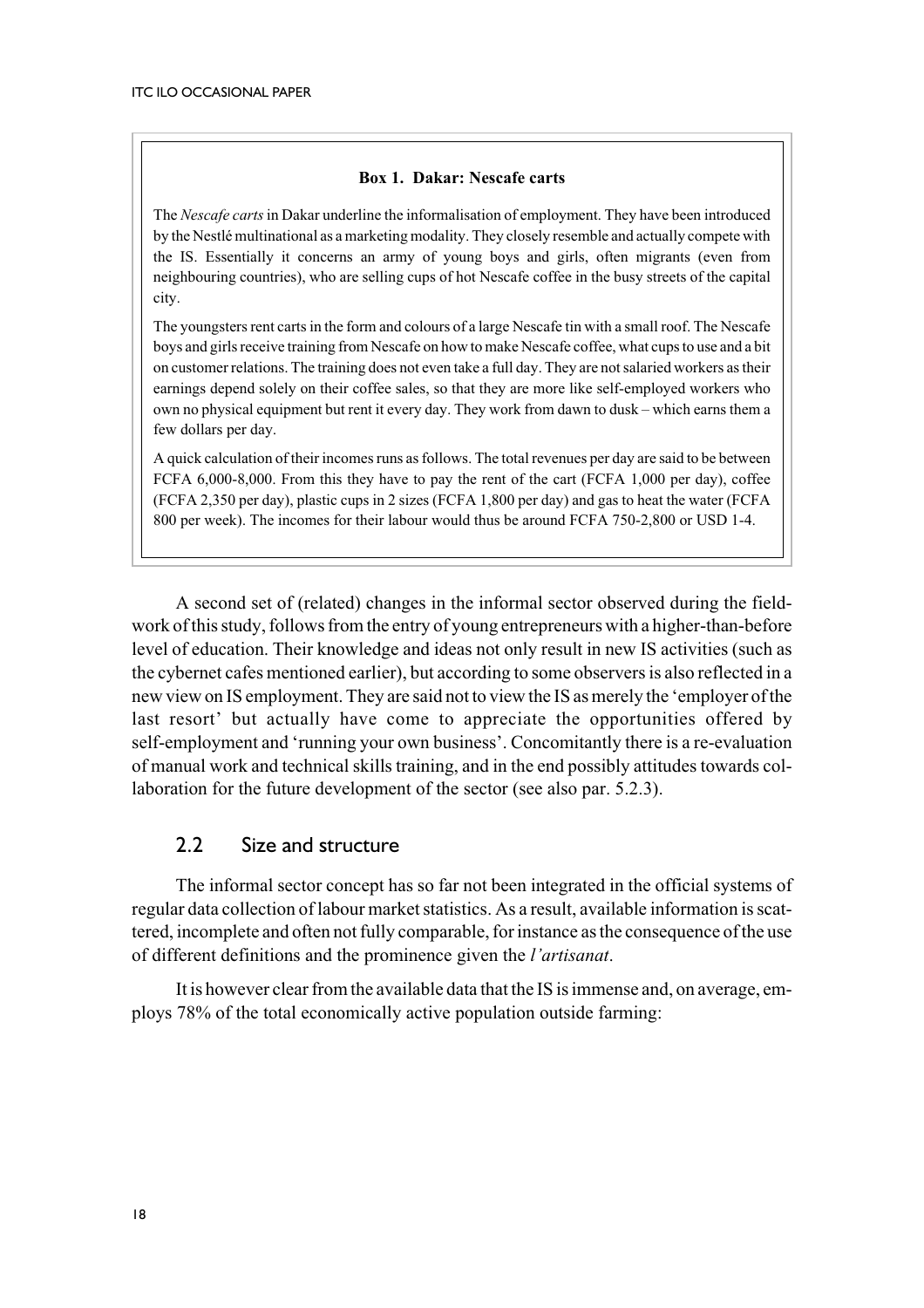|                      | Year | % of non-agric.<br>employment | % contribution<br>to non-agric.<br>GDP | $%$ of total<br>employment | % contribution<br>to total GDP |
|----------------------|------|-------------------------------|----------------------------------------|----------------------------|--------------------------------|
| Morocco              | 1995 | 48.7                          | 22.9                                   | 37.8                       | 20.3                           |
| Tunisia              | 1996 | n.a.                          | 30.7                                   | n.a.                       | 24.9                           |
| <b>Benin</b>         | 1993 | 92.8                          | 42.7                                   | 41.0                       | 27.3                           |
| Burkina Faso         | 1992 | 77.0                          | 36.2                                   | 8.6                        | 24.5                           |
| Chad                 | 1993 | 74.2                          | 44.7                                   | 11.5                       | 31.0                           |
| Ghana                | 1988 | n.a.                          | 58.3                                   | n.a.                       | 31.4                           |
| Kenya                | 1999 | 71.6                          | 25.0                                   | 28.8                       | 18.4                           |
| Mali                 | 1989 | 78.6                          | 41.7                                   | 13.3                       | 23.0                           |
| Mauritania           | 1989 | 75.3                          | 14.4                                   | n.a.                       | 10.2                           |
| Mozambique           | 1994 | 73.5                          | 44.8                                   | 7.6                        | 38.9                           |
| <b>Niger</b>         | 1995 | n.a.                          | 58.5                                   | 27.2                       | 37.6                           |
| Senegal              | 1991 | 76.0                          | 40.9                                   | n.a.                       | 33.0                           |
| Tanzania             | 1991 | n.a.                          | 43.1                                   | 19.6                       | 21.5                           |
| South Africa         | 1995 | 18.9                          | 7.2                                    | 16.6                       | 6.9                            |
| Sub-Saharan Africa*/ |      | 78.2                          | 42.5                                   | 18.4                       | 27.8                           |

**Table 1: Size of the informal sector in SSA (1990s) (percentages)**

*Note: \*/ Non-weighted arithmetical mean, excluding South Africa.*

*Source: Jacques Charmes, Informal sector, poverty and gender: a review of empirical evidence (1998) (a background paper prepared for the World Development Report 2001), cited in: CBS [Kenya], K-REP and ICEG, 1999 National Baseline survey (2000).*

The IS is smallest in South Africa, as the result of its large modern sector of modern industries and commerce, followed by countries in north Africa. The 'informalisation of employment' has progressed furthest in Benin,where the IS constitutes almost 93% of total non-agricultural employment.

As everywhere else, the (urban) IS in WCA is dominated by commercial activities, which constitute 35-88% of all IS enterprises: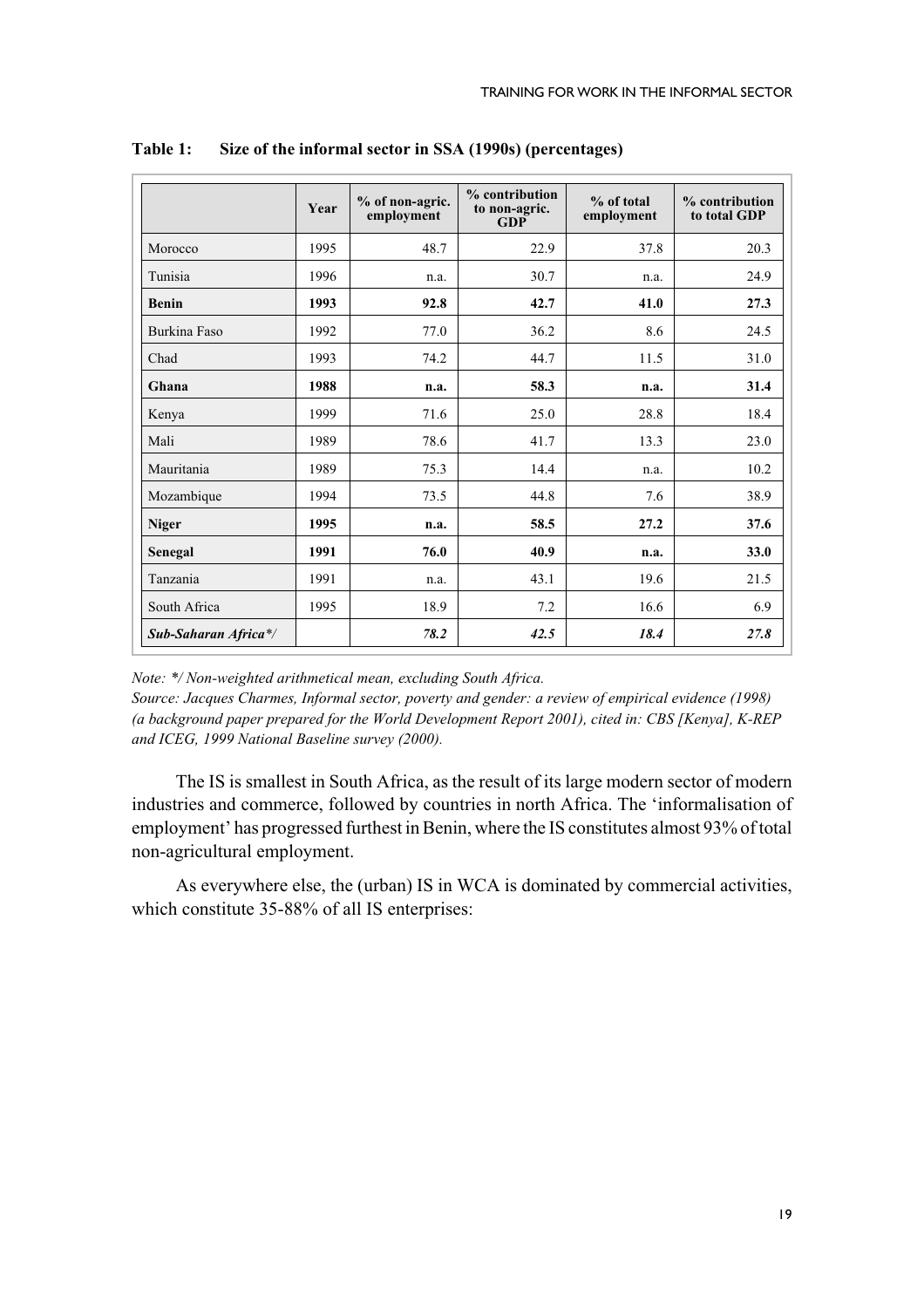#### **ITC ILO OCCASIONAL PAPER**

|                         | <b>Total</b><br>Year<br>no. firms |         | Manufacturing | <b>Trade</b> | <b>Services</b><br>(incl.<br>transport) | <b>Construction</b> |
|-------------------------|-----------------------------------|---------|---------------|--------------|-----------------------------------------|---------------------|
| Benin (urban)           | 1992                              | 128,625 | 9.1           | 60.4         | 29.6                                    | 1.0                 |
| Burkina Faso */         | 1987                              | 68,649  | 12.5          | 73.6         | 11.6                                    | 2.3                 |
| Gabon (6 cities)        | 1983                              | 14,814  | 18.8          | 66.2         | 15.0                                    | n.a.                |
| Niger $*/$              | 1995                              | 667,935 | 41.5          | 35.2         | 23.3                                    | n.a.                |
| Rwanda (1 city)         | 1986                              | 7,867   | 18.5          | 57.4         | 18.3                                    | 5.8                 |
| Senegal (Dakar)         | 1988                              | 29,639  | 15.4          | 72.0         | $12.2$ **/                              | 0.4                 |
| Cameroon (Yaoundé)      | 1993                              | 89,314  | 17.6          | 45.9         | 30.8                                    | 5.6                 |
| C. A. R. (Bangui)       | 1990                              | 19,505  | 6.0           | 75.1         | 18.6                                    | 0.2                 |
| Chad (N'Djamena)        | 1990                              | 12,300  | 5.7           | 88.4         | 5.9                                     | n.a.                |
| Guinea (urban)          | 1989                              | 128,000 | 31.2          | 59.7         | 5.8                                     | 3.1                 |
| Madagascar (Antanarivo) | 1995                              | 123,000 | 29.6          | 39.3         | 25.7                                    | 5.4                 |
| Mali (Bamako)           | 1996                              | 654,015 | 32.4          | 48.8         | 17.2                                    | 1.6                 |
| Mauritania (urban)      | 1992                              | n.a.    | 10.6          | 73.6         | 15.8                                    | n.a.                |

### **Table 2: Structure of the urban informal sector in Sub-Saharan Africa (1980s and 1990s) (percentages of number of firms)**

*Notes: \*/ Urban and rural areas.*

*\*\*/ Due to an average firm size of 4.5, contribution to employment is significantly higher. Source: Maldonado and others 2001, on the basis of various surveys and studies.*

The contribution of manufacturing varies widely from as low as 6% of IS enterprises to as high as  $30-40\%$ . In the case of Niger (42%), the importance of small-scale manufacturing is probably related to the fact that it refers also to rural areas where traditional manufacturing activities (e.g. blacksmithing) are still strong, and also to the fact that the country has a very small modern industrial sector. An important place is taken by services, including transport, which account roughly for 15-30% of all IS enterprises in (mostly) urban areas.

In other words, the IS in WCA, as elsewhere, is geared almost exclusively towards final consumption. Among small-scale trading there is hardly any wholesale; the services consist of repair and personal services directed at consumers,and even in manufacturing final consumption goods such as garments, leather products, furniture, food stuff are by far the most important. The only notable exception is formed by metal workshops manufacturing agro-processing equipment and machine shops producing spare parts for other IS workshops. Sub-contracting seems to be uncommon in WCA.

These features of the IS in francophone WCA are quite comparable to those in English-speaking Africa, where small trading is also by far the most important activity, constituting some  $61\%$  of all IS enterprises in urban and  $48\%$  in rural areas, while manufacturing enterprises represent some 16% of all urban IS enterprises and 46% of all rural IS enter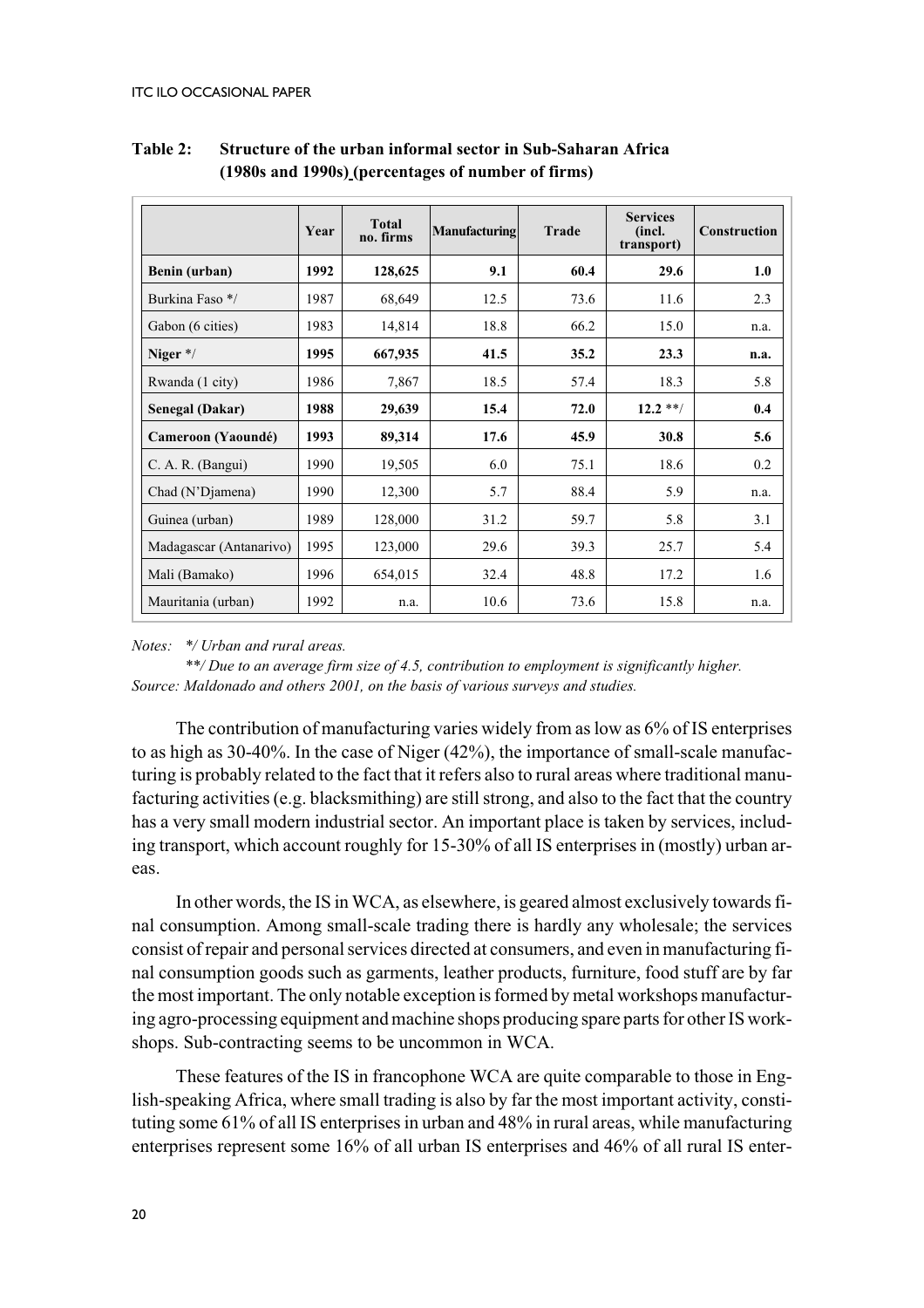prises (averages for Botswana, Kenya, Lesotho, Malawi and Swaziland, based on Mead and Liedholm 1998).

# 2.3 Occupational categories

Some idea of the organization of the IS can be gauged from the relative weight of the occupational categories. Most of IS workers are independent,pointing to the predominance of self-employment:

|                         | Yea<br>r | <b>Total</b><br>workforce | <b>Employers</b>    | Independent<br>workers | Family<br>workers  | Apprentices | Wage<br>workers |
|-------------------------|----------|---------------------------|---------------------|------------------------|--------------------|-------------|-----------------|
| Benin (urban)           | 1996     | 233,024                   | 20.9                | 26.3                   | 9.1                | 37.3        | 6.4             |
| Burkina Faso */         | 1987     | 83,109                    | 4.6                 | 81.1                   | 4.8                | 3.6         | 5.9             |
| Gabon (6 cities)        | 1985     | 16,137                    | 47.3                | n.a.                   | 26.9 <sup>a/</sup> | n.a.        | 25.8            |
| Niger $*/$              | 1995     | 847,312                   | 14.3                | 56.5                   | 17.1               | 5.9         | $6.2^{b/}$      |
| Rwanda (1 city)         | 1986     | 11,254                    | 9.4                 | 60.6                   | n.a.               | 4.4         | 25.6            |
| Senegal (Dakar)         | 1988     | 18,624                    | 19.0 $^{\circ}$     | n.a.                   | 13.0               | 55.0 $d/$   | 13.0            |
| Cameroon (Yaoundé)      | 1993     | 125,000                   | 13.0                | 61.0                   | 8.0                | 8.0         | 10.0            |
| C. A. R. (Bangui)       | 1990     | 30,442                    | $2.1^{\circ}$       | $64.1^{f}$             | 11.0               | 48.0        | 9.0             |
| Guinea (urban)          | 1988     | 73,870                    | 32.0 <sup>g</sup>   | n.a.                   | 20.5               | 1.2         | 9.2             |
| Madagascar (Antanarivo) | 1995     | 189,500                   | 10.7                | 58.4                   | 24.6               | 6.1         | 8.3             |
| Mali (Bamako)           | 1996     | 1,176,064 $\rm{^{h}}$     | $3.5^{\frac{1}{3}}$ | 57.4                   | 14.2               | 8.2         | 21.7            |
| Mauritania (urban)      | 1992     | 39,045                    | n.a.                | 55.9                   | 22.6               | 1.3         | 9.9             |

### **Table 3: Distribution of Sub-Saharan Africa IS urban workforce over occupational categories (percentages of number of firms)**

*Notes: \*/ Urban and rural areas.*

*a/ Includes apprentices and family workers*

*b/ Wages workers (26%) and casual workers (74%)*

*c/ Refers to patrons and includes independent workers*

*d/ Non-family apprentices, while family apprentices are listed under family workers*

*e/ Refers to associates, with employers included in independent workers*

*f/ Refers to employers and independent workers*

*g/ Employers and independent workers*

*h/ Total remunerated non-agricultural employment*

*i/ Refers to employers, associates and managers*

*Source: Maldonado and others 2001, on the basis of various surveys and studies.*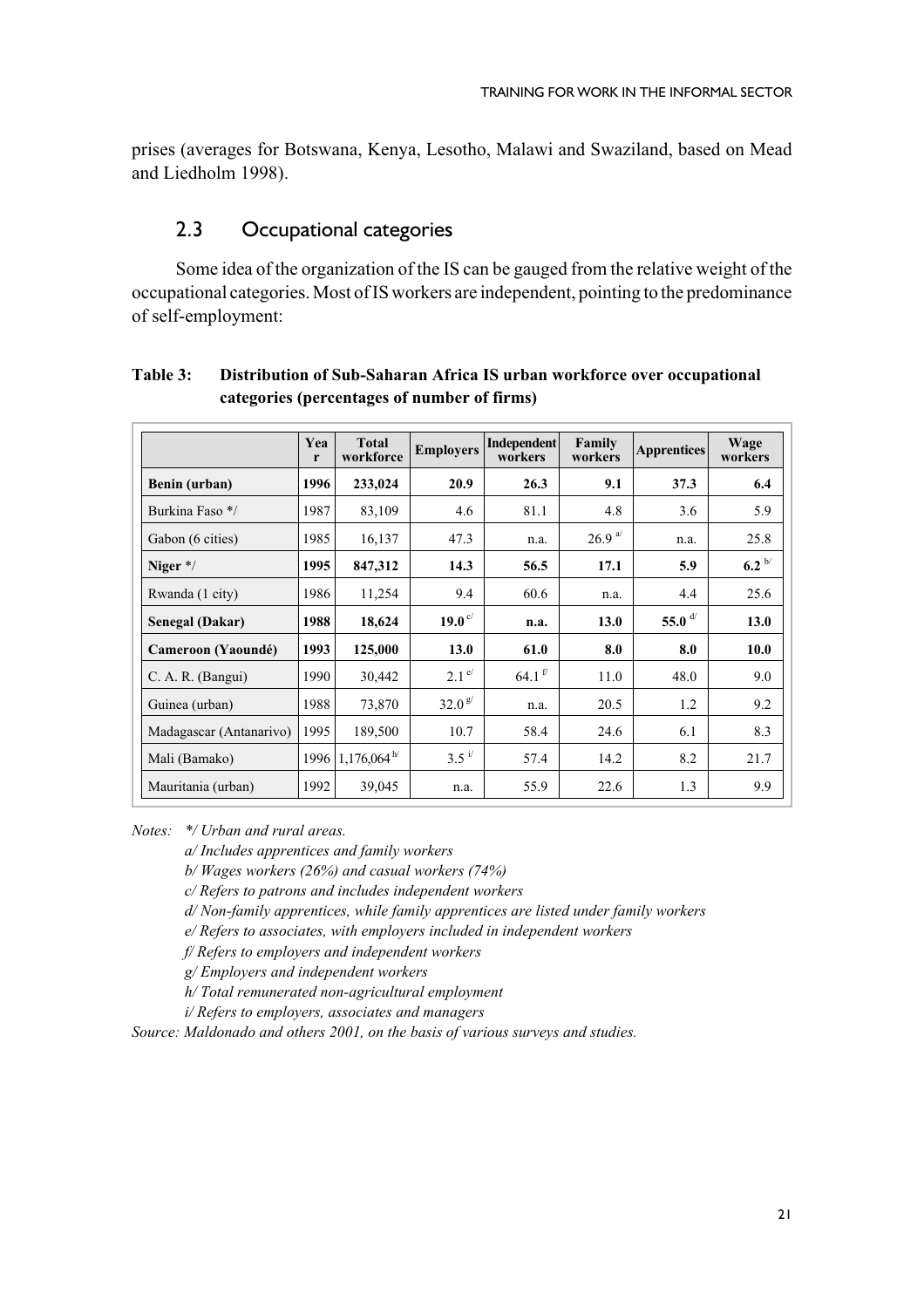The table shows clearly that there are major differences in the organizational structure of the IS in WCA. For instance, while in Burkina Faso *independent workers*, i.e. mastercrafts(wo)men (MCs) form the largest category, representing  $81\%$  of the total workforce (possibly because it includes the rural IS where self-employment is generally higher than in the urban areas), in Benin it is just over one quarter of the workforce. The incidence of *family workers* is low in Benin (less than 10%), as well as in Burkina Faso and Cameroon. The share of *wage workers* is generally small, reaching just a little more than one quarter of the workforce in Gabon and Rwanda, but usually only 5-10% in most countries (e.g. in Burkina Faso and Niger).

The most outstanding feature in WCA, however, is the importance of *traditional apprentices* (TAps). In Senegal 'non-family apprentices' constitute 55% of the IS workforce and 'family-apprentices' another 13%. In other words, all together TAps make up more than two-thirds of the total IS workforce. In the Central African Republic, TAps make up almost half of the workforce, and in Senegal there are five times more TAps than regular or casual workers. In Benin, where the share of workers is only  $6\%$ , more than  $37\%$  of the workforce consists of TAps, i.e. more than six times the share of workers. Clearly, in francophone WCA much more than in other African countries, work in the informal sector is done by TAps.

The participation of women in IS employment in Sub-Saharan Africa is usually higher than that of men, ranging from 40-69%; they are, for instance in Cameroon, especially well represented among family workers and independent workers,while men tend to constitute the majority of employers (Maldonado *et al.* 2001).

#### 2.4 Informal sector and economic reforms

Most countries in Sub-Saharan Africa have in the past two decades adopted some kind of economic reforms that included measures to open up the economy, a more prominent role for the private sector, and withdrawal of the state from direct service provisions in order to focus on policy and the regulatory environment. Such programmes have been a mixed blessing for the informal sector.

A study comparing the economic reforms in Ghana and Tanzania shows different effects on different segments of the IS (Dawson 1993). Enterprises that are relatively sophisticated in technology terms have often taken advantage of the changed conditions. They have (i) upgraded their products and services; (ii) formed linkages with growth sectors of the economy; (iii) diversified out of products and services based on mass production; (iv) occupied niches better suited to their scale, flexibility and import-substituting capacity; and (v) prepared themselves against market saturation by raising barriers-to-entry (in terms of cost of capital equipment and required skills). Conversely,enterprises with little capacity for technological enhancement have tended to remain dependent on low-income clients at a time when their own purchasing power is declining, and are, in addition, susceptible to overcrowding in increasingly saturated markets (*ibid.*).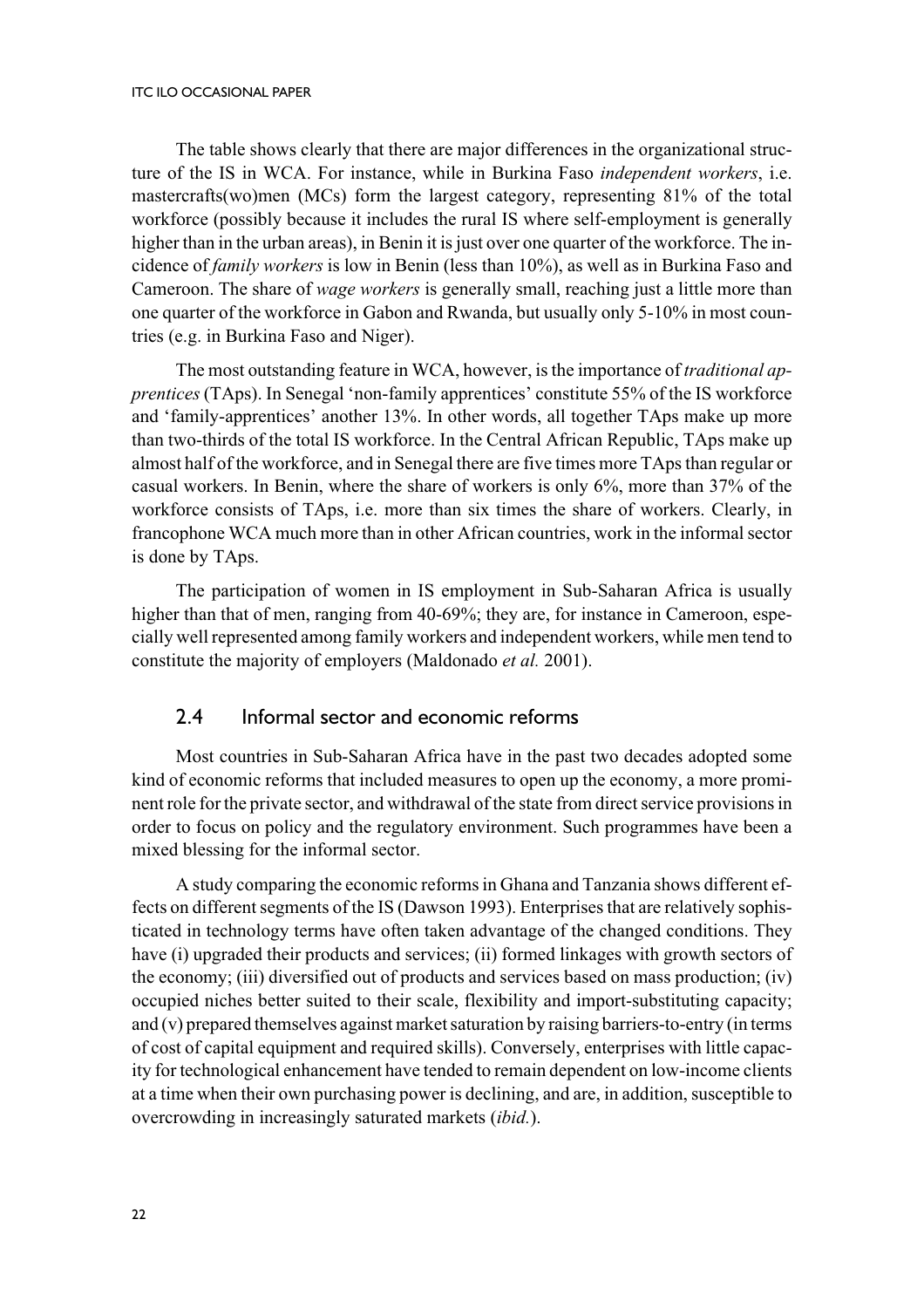A World Bank study (Parker *et al. 1995)* found that small enterprises with more than 5 workers were found to be generally better able to respond to the new conditions than micro-enterprises and self-employed workers, as the former had started the firm in response to market opportunities and were likely to change product lines, buy new equipment and seek export markets, while the latter were more probably 'pushed' into self-employment for lack of other opportunities.

Tesfaschew points out that the increased availability of imported production inputs, though expensive, has enabled enterprises, notably those with a stronger technological capability, to diversify into new product lines and to compete against imported goods (Tesfaschew 1992). In his view the retrenchment of higher-level public servants,together with the lay-off of managers and technical supervisors in the private sector, may have resulted in an inflow of skilled labour and modern technology into small enterprises. He sees indications, e.g. in Kenya, Uganda and Nigeria, that technological innovation has taken place as a response to the significantly increase costs of imported inputs. Interestingly, Tesfaschew cites a survey of the urban IS in Nigeria that suggests that economic reform induced IS enterprises to increase their in-take of apprentices *(ibid.*, page 26) – possibly to reduce production costs by replacing wage workers.

### 2.5 Informal sector constraints

In WCA the IS essentially plays the same role as it does elsewhere: with low barriers-to-entry in terms of required capital, skills and technologies, as well as low *de facto* legal requisites, it provides an opportunity, and often the only one, to new entrants in the labour market (e.g. women and youth), and to those who loose their job as the result of formal sector retrenchments following economic reforms or otherwise, to scrape together a living or at least contribute something to the household budget.

The constraints that the IS faces in WCA are also very similar to those found in other countries in Africa, which can be summarized as follows (cf. McVay 1996):

- past IS surveys invariably found a lack of capital (formulated in whatever way) to be the most serious problem facing IS enterprises, but, while to a certain extent true, especially for working capital and for start-ups, it was realized that entrepreneurs tend to overrate the beneficial effect of capital and under-estimate the risks of taking loans larger than their capacity to re-pay;
- poor management and technical skills: IS entrepreneurs possess limited management and modest technical skills, which constrains firm productivity and product quality;
- $\bullet$  inadequate technology: which is usually stated as an access issue, but it is also an 'internal' problem in that some enterprises could have access to improved technology available in the market if they had higher literacy and technical skills and stronger business planning and investment skills;
- disadvantageous market structures: IS enterprises experience this problem as too much competition in low income markets, low demand for their products and services, lack of access to physical markets where larger and higher income groups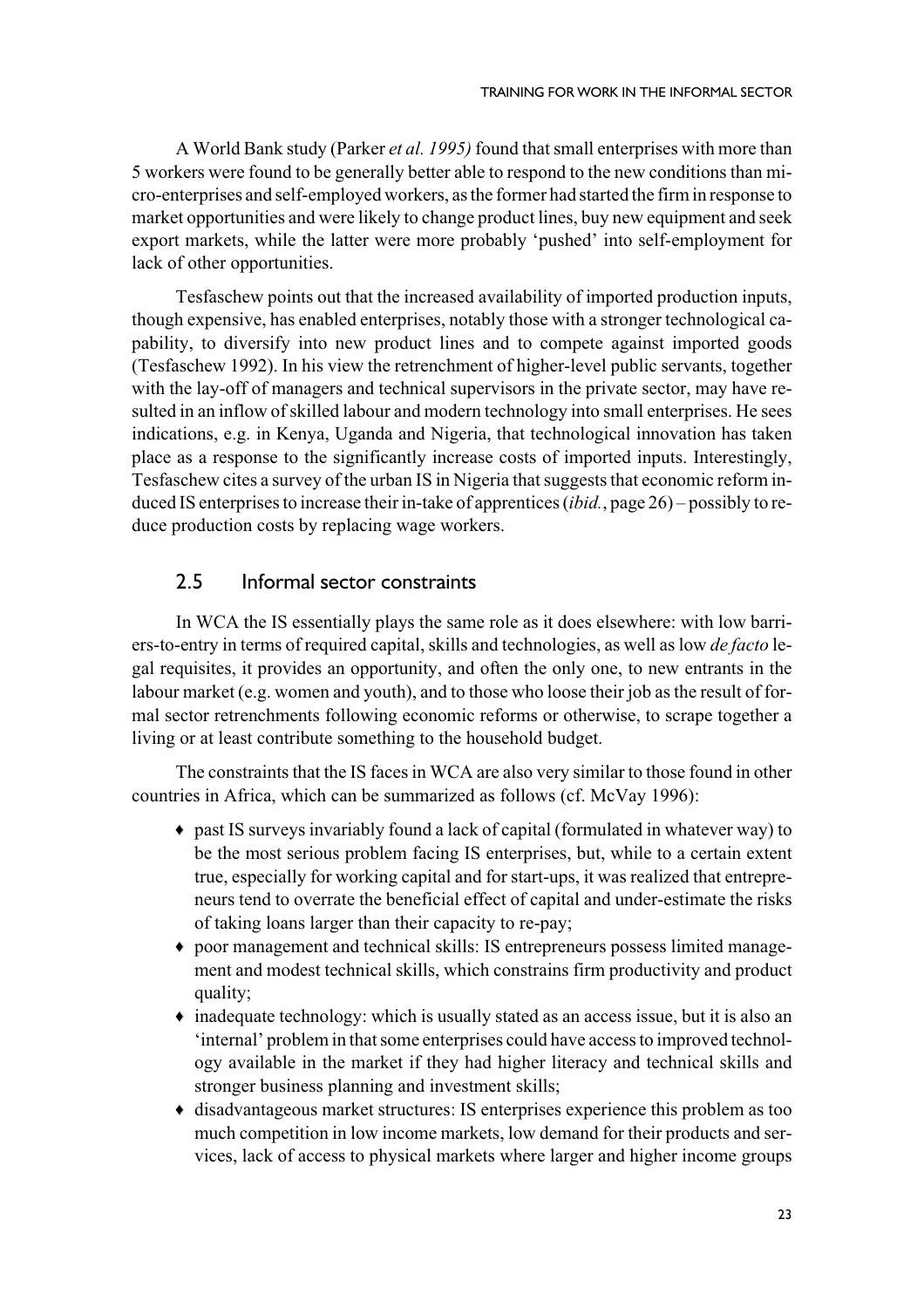shop, difficulty in procuring inputs, low prices provided by traders, etc.; as a result IS enterprises suffer from diseconomies of scale; while market structures (which are complex) are primarily an access issue, forces external to the firm often play a key role in limiting their market access;

- $\bullet$  inadequate infrastructure: low 'access' to services such as work sites, water  $\&$ electricity, roads and communications limits productivity and access to product markets;
- government policies, regulation or harassment: government is one of the most significant external forces that affect the performance of IS businesses.

This is confirmed by a survey among leather workers in Senegal,which found that  $(i)$  marketing,  $(ii)$  access to capital,  $(iii)$  supply of raw materials, and  $(iv)$  lack of skills, were their most important problems (*Bureau des Etudes F.J.T.* 1996).

Apart from the economic reforms, the IS in WCA suffered greatly when in January 1994 the countries using the franc CFA, decided to devalue this currency by 50%. This meant not only sharply higher prices of imported products, but also an increase of the prices of local products by around a third. This had a very negative impact on the incomes of those working in the IS, which in Cameroon, for instance, declined by 40-50% between January and March 1994 (Maldonado 2001).

# 2.6 Final observations

The IS in WCA is similar (e.g. in size, structure and SAP effects) to that in the rest of Africa. At the same time the sector is more visible and more seen as an integrated part of society. The more particular characteristics of the IS in WCA refer foremost to its strong socio-cultural roots, which show, for instance, clearly in the notion of *l'artisanat* (e.g. Camilleri 2000). They are also reflected in the origin and form of traditional apprenticeship training (TAT) in the region. More than elsewhere parents arrange for their children to be an apprentice – not only to acquire skills but also for wider training in life skills and even morals.

The higher visibility and acceptance has led governments in WCA to pay earlier attention to the IS, or at least the *l'artisanat* part of it, than elsewhere on the continent. As will become clear in the following chapters, emphasis was largely put on the legal and administrative aspects, often in the form of government-inspired organizations such as the *Chambres de Métiers* to represent the sector.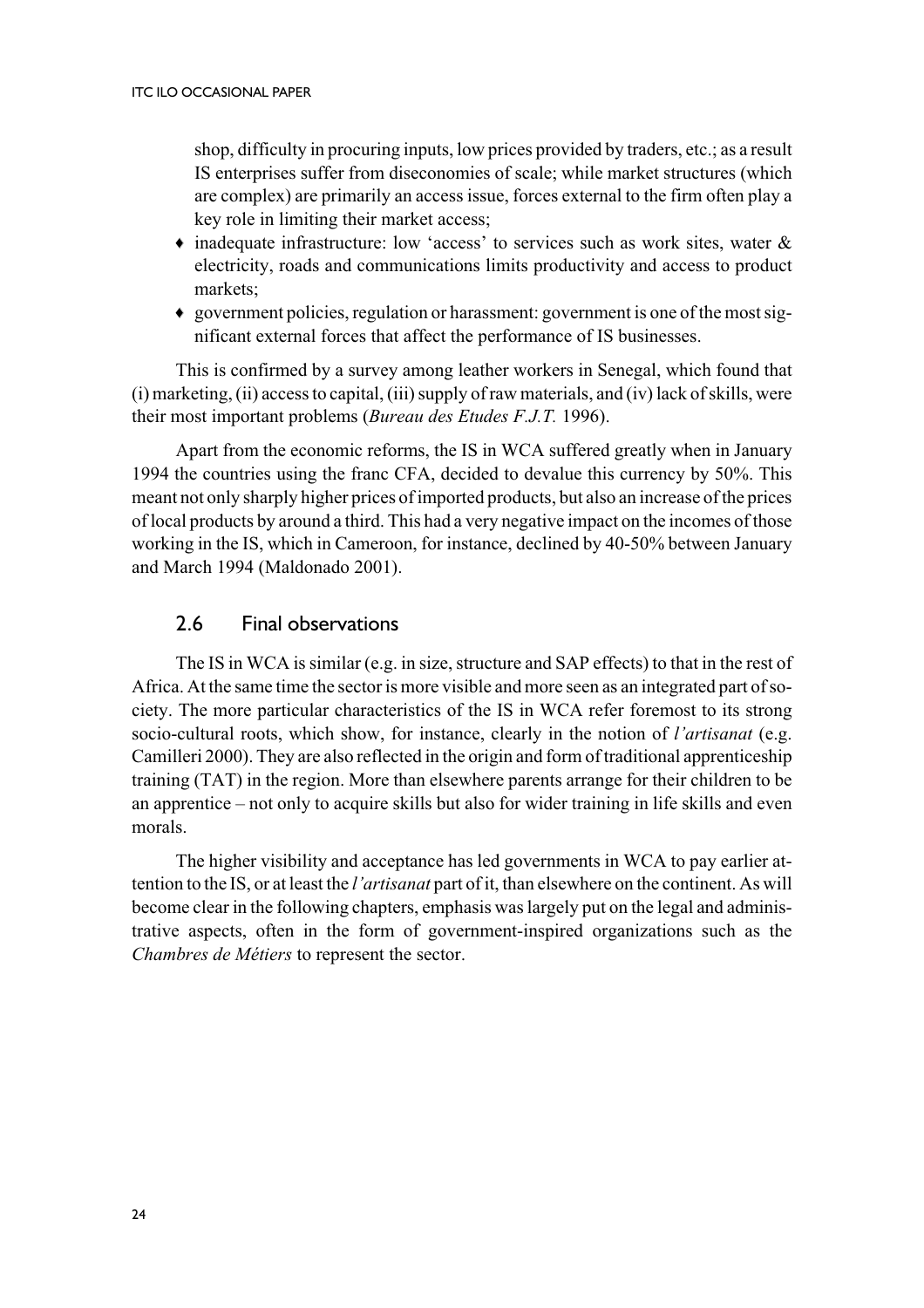# **3. TRAINING FOR THE INFORMAL SECTOR IN GHANA**

# 3.1 Introduction

Ghana has a population of some 19 million people, of whom around  $60\%$  live in the rural areas and some 40% are estimated to be below the age of 15. After a promising start following independence in 1957, the country's economy gradually grinded to a halt in the 1980s,in part as the result of its African-socialist economic policies. It was one of the first countries in Africa to adopt structural adjustment policies (starting in 1983). Multiple economic reform programmes supported by IMF and World Bank have, although slowly and at significant social costs, assisted to reverse the economic decline of the 1970s. Recovery has been strongest in the main export sub-sectors (mining and cocoa).

| <b>GHANA</b> (1999)                               |                    |  |  |  |  |
|---------------------------------------------------|--------------------|--|--|--|--|
| Population                                        | 18.9 million       |  |  |  |  |
| population growth $(90-99)$                       | $2.7\%$            |  |  |  |  |
| $\rightarrow$ pop. aged 15-64                     | 51 %               |  |  |  |  |
| $\rightarrow$ urban population                    | 38 %               |  |  |  |  |
| $\blacktriangleright$ labour force growth (90-99) | $2.7\%$            |  |  |  |  |
| GDP per capita (at PPP)                           | <b>USD 1,793</b>   |  |  |  |  |
| $\rightarrow$ economic growth (98-99)             | $4.3\%$            |  |  |  |  |
| $\rightarrow$ agricultural sector                 | $36\%$             |  |  |  |  |
| $\rightarrow$ manufacturing sector                | $25\%$             |  |  |  |  |
| <b>Quality of life</b>                            |                    |  |  |  |  |
| $\rightarrow$ pop. below poverty line */          | 31.4 % (1992)      |  |  |  |  |
| $\triangleright$ life expectancy at birth         | 58 yrs M, 62 yrs F |  |  |  |  |
| > adult illiteracy                                | 22 % M, 40 % F     |  |  |  |  |
| */ national poverty line of USD 1 per day         |                    |  |  |  |  |

*Source: World Development Report 2000/2001 (World Bank)*

Still, GDP per capita remains low at USD 400, especially when compared to neighbouring Ivory Coast which has a GDP per capita that is almost double. Also, inflation, debt servicing, and declining government revenues are a problem. High levels of government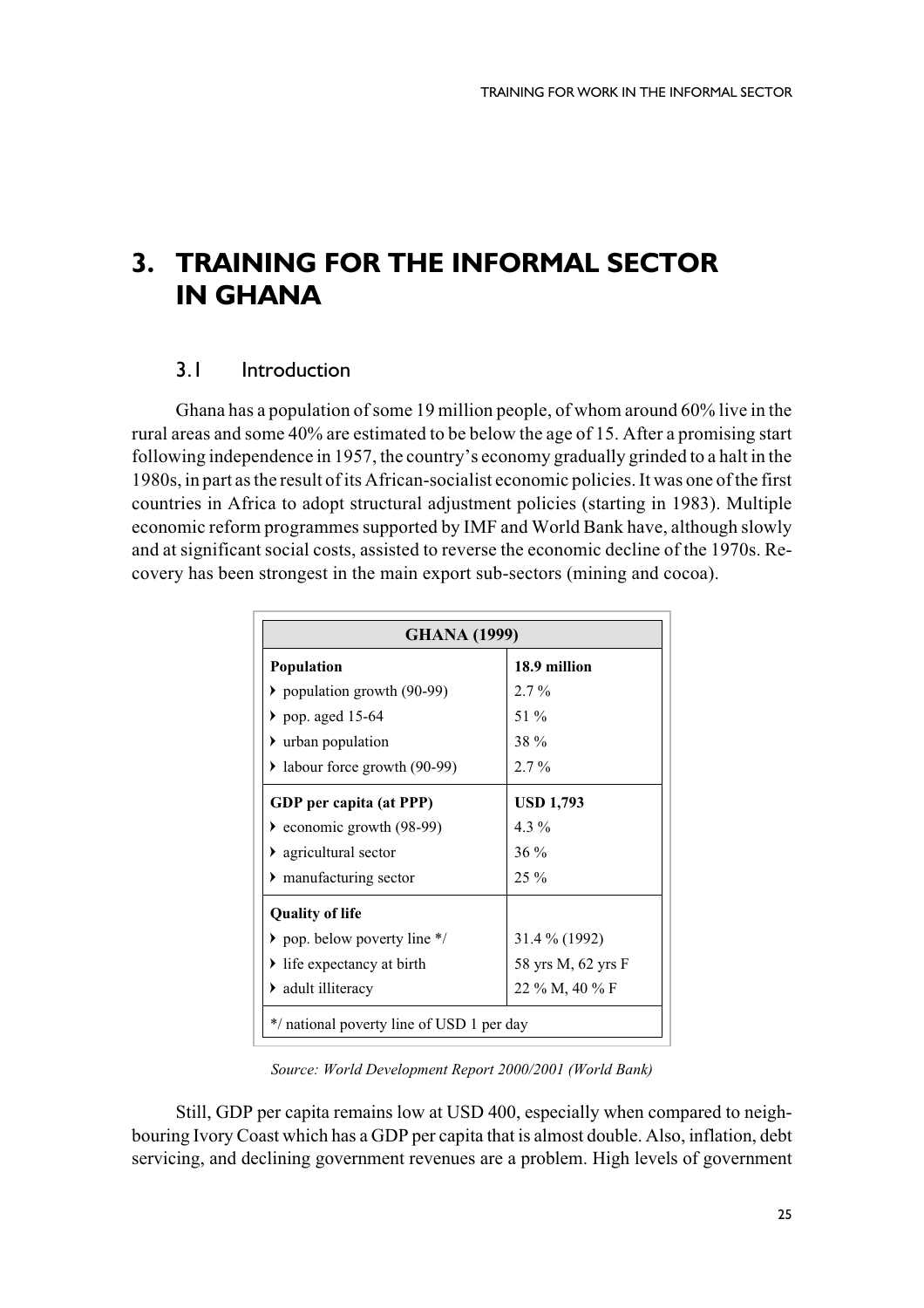borrowing have fuelled inflation  $(40\%$  in 2000), kept interest rates high  $(45-50\%)$  and tended to crowd out private sector borrowers. Concomitantly, the rapid depreciation of the Ghana Cedi against the US Dollar from GHC 1,820 in 1995 to GHC 7,100 in October 2001 has increased the cost of imports and weak cocoa and gold prices have reduced government revenue. All these factors affected economic growth which reached 3.7%.

Poverty in Ghana is widespread. The overall incidence of poverty is 43% in 1999 (down from  $52\%$  in 1991), but reached 69% in the northern savannah regions (up from 63%)(IFAD 2002). Ghana's total debt amounts to USD 5.8 billion (end of 2000), of which USD 1.7 billion or 30% was domestic, representing 709% of annual government revenue and 124% of GDP. The country has joined the Highly Indebted Poor Countries (HIPC) initiative and qualified for USD 2.2 billion of debt forgiveness. The new government, elected in January 2000 is thought to make private sector development a central role in government policies.

Ghana presents an interesting case for 'training for the informal sector' in view of its economic context after the country passed through a profound process of structural adjustment in the 1990s, and its large and ingenuous sector of IS enterprises.

### 3.2 Informal sector

Ghana is known for its relatively well-developed IS, which includes a concentration of thousands of small metal and wood workers in *Suame Magazine* in Kumasi. There is however woefully little statistical information on its size and structure. On the basis of data from the *Ghana Living Standards Survey* the following indication can be given the importance of urban and rural self-employment:

|                               | Urban areas |          |              | <b>Rural</b> areas |                          |              |
|-------------------------------|-------------|----------|--------------|--------------------|--------------------------|--------------|
| <b>Type of work</b>           | Men         | Women    | <b>Total</b> | Men                | Women                    | <b>Total</b> |
| Agricultural employment       | $19.1\%$    | $11.7\%$ | $15.0\%$     | 59.6%              | 40.6%                    | 49.3%        |
| Wage-employment               | $42.4\%$    | $12.5\%$ | 25.9%        | 14.3%              | $3.3\%$                  | $8.3\%$      |
| Self-employment               | 32.8%       | 64.4%    | 50.3%        | $12.7\%$           | 28.0%                    | 21.0%        |
| Unpaid family work (agric.)   | $3.4\%$     | $6.1\%$  | $4.9\%$      | $12.4\%$           | $26.7\%$                 | $20.1\%$     |
| Unpaid family work (non-agr.) | $2.0\%$     | $5.0\%$  | $3.7\%$      | $0.8\%$            | $1.4\%$                  | $1.1\%$      |
| No regular employment         | $0.3\%$     | $0.2\%$  | $0.3\%$      | $0.3\%$            | $\overline{\phantom{m}}$ | $0.1\%$      |
| <b>Total</b>                  | $100\%$     | $100\%$  | 100%         | $100\%$            | $100\%$                  | 100%         |

### **Table 4: Employment in Ghana by occupational categories (1998/99) (percentages of total employment)**

*Note: The exact definition of wage-employment is not immediately known and it would appear that this category includes the -few- workers in IS enterprises.*

*Source: EMPRETEC, Case studies on training and the labour market in Ghana (2001), based the Ghana Living Standards Survey (Ghana Statistical Service 1998/99).*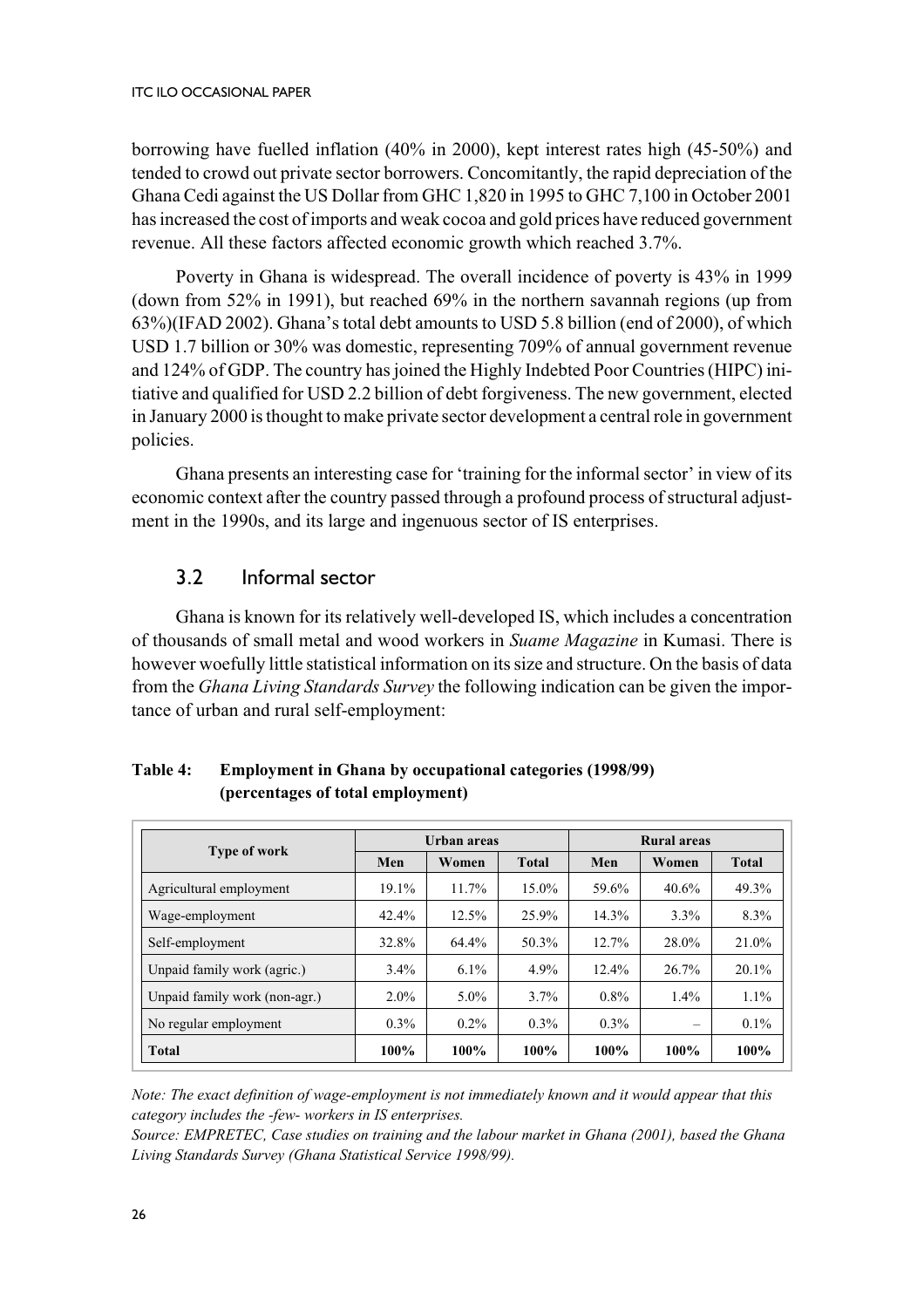Non-agricultural self-employment constitutes half of total urban employment and more than one-fifth in rural areas. This type of employment is especially important for women, representing 64% of their employment in urban areas and 28% in rural areas<sup>7</sup>/.

The IS is predominant in manufacturing, notably metal fabrication (especially small farm implements and food-processing equipment), wood-working, agro-processing and bakeries, textiles and garments, leather goods, ceramics, construction, plumbing and electricals,and handicrafts (e.g. beads). They are also ubiquitous in repair services (e.g. car mechanics, radio  $& TV$  and household applies) and other services (e.g. transport and communications); and they constitute the largest part of retail trade.

### 3.3 Influence of structural adjustment policies

Ghana was one of the first countries in Africa to embrace economic reforms, starting its first structural adjustment programme in the mid-1980s. Large numbers of civil servants were retrenched, the role of the government in the economy reduced and the economy opened up to imports. The results have been decidedly mixed. While there was some macroeconomic stabilization, private sector growth did not occur as expected. The output increase in agriculture and manufacturing was limited with only the services sector expanding on the back of a debt-financed import/consumption boom. In fact, the contribution of industry in total national value-added declined from 20% in the 1970s to 14% in the 1990s. Structural reforms largely failed, and the country is still repeatedly suffering from economic crises that, at least in part, are caused by a deficient domestic policy framework. Especially inflation remains very high, as the result of excessive government borrowing. The country's debt stands at USD 6 billion or 120% of GDP,which is one of the highest in Africa. Large inflows of external aid cover more than half of the government's total expenditures.

All this is having major impact on the IS. Up to 1985 the environment for the IS was rather repressive, strongly favouring larger industries. Police harassment of enterprise that had not succeeded to get all of the large number of licenses and permits was common. Financial and other support services were unavailable. Since then the situation has markedly improved, and a basic institutional infrastructure to support the sector has been build up. The National Board for Small-Scale Industries (NBSSI), for instance, was created to support small enterprises in various fields, including management training, marketing and also credit. Although some efforts have been undertaken to adopt specific legislation for the promotion of the IS, most recently in 2000, no clear government policy on the development of small enterprises has emerged yet.

An interesting study on the different impact of structural adjustment policies on the IS in Ghana and Tanzania (Dawson 1993, see also Steel and Webster 1991 and Sowa *et al.* 1992), points to the importance of technical and technological modernization as an important factor in determining the way in which small enterprises respond to SAP. The relative

 $\frac{7}{10}$  Other reports put the importance of the non-agricultural IS in rural areas still higher, stating that for an average of 50% of rural women non-farm activities constitute a vital source of additional household income.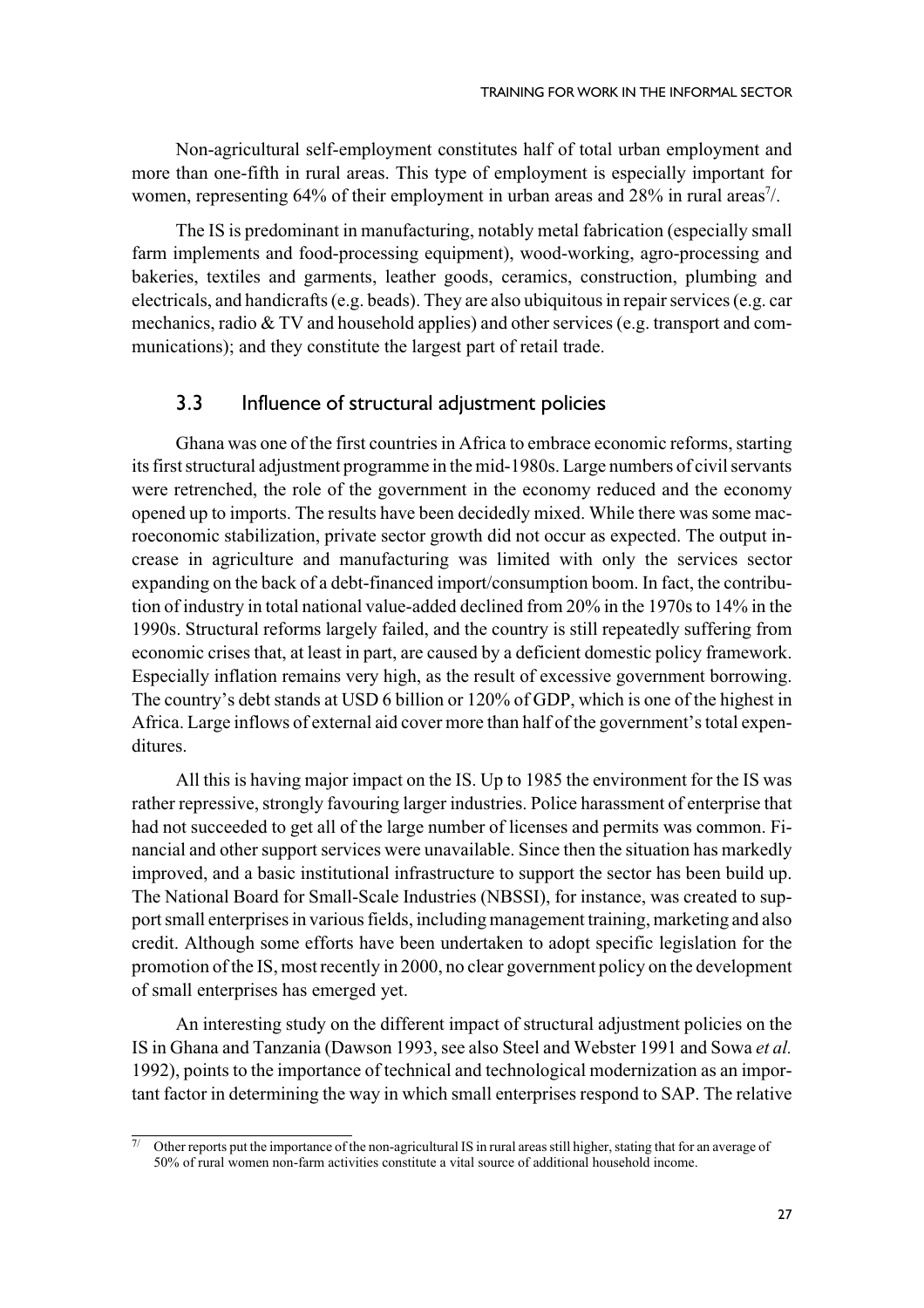#### **ITC ILO OCCASIONAL PAPER**

sophistication in this respect of numerous small enterprises in Ghana enabled them to upgrade their products and services to a level where they were able:

- $\bullet$  to develop linkages with the growth sectors of the economy
- $\bullet$  to diversify out of product and service markets where economies of scale attendant on mass production favoured larger-scale competitors
- to occupy niches better suited to their economies of flexibility and serving an import-substituting function
- to prepare themselves against market saturation by moving into niches that require more capital equipment as well as technical and management skills and permit further innovation.

Conversely, enterprises that experienced little technological enhancement tended to:

- remain largely dependent on demand from low-income groups at a time when the purchasing power of these groups has declined
- $\bullet$  fail to develop significant linkages with the growth sectors of the economy
- $\bullet$  be susceptible to overcrowding of the market in which they operate and, in consequence, to cut-throat competition and falling income.

The study shows that in Ghana there are a significantly greater number of enterprises that have proven able to adapt successfully to the new conditions than in Tanzania. This opens opportunities for an authentic small-enterprise-led industrial strategy that differentiates between 'adaptors' and 'non-adaptors' and to provide them with specific support services.

# 3.4 Vocational training sector

The framework for development adopted in Ghana, *Vision 2020* (GoG/NDPC 1995), explicitly states the country's aspirations to become a middle-income country by the year 2020. It emphasizes the importance of competitiveness in the present era of globalisation and attaches a crucial role to the training of Ghana's human resource base.

The recent -draft of – Ghana Poverty Reduction Strategy (GPRS, see GoG/NDPC) 2001) seeks to further elaborate (and to some extent tone-down) the Vision for Ghana's future. In addition to promoting domestic savings and investments, it is directed at "creating a policy environment in which Ghanaian skills, talent and enterprise can thrive in a globally competitive economy" (pg. 20). Accelerated vocational and technical training is stated to be one of the pillars if the strategy, which also focuses on agricultural reform and rural transformation, development of agro-industries and promotion of the private sector (see Box 2).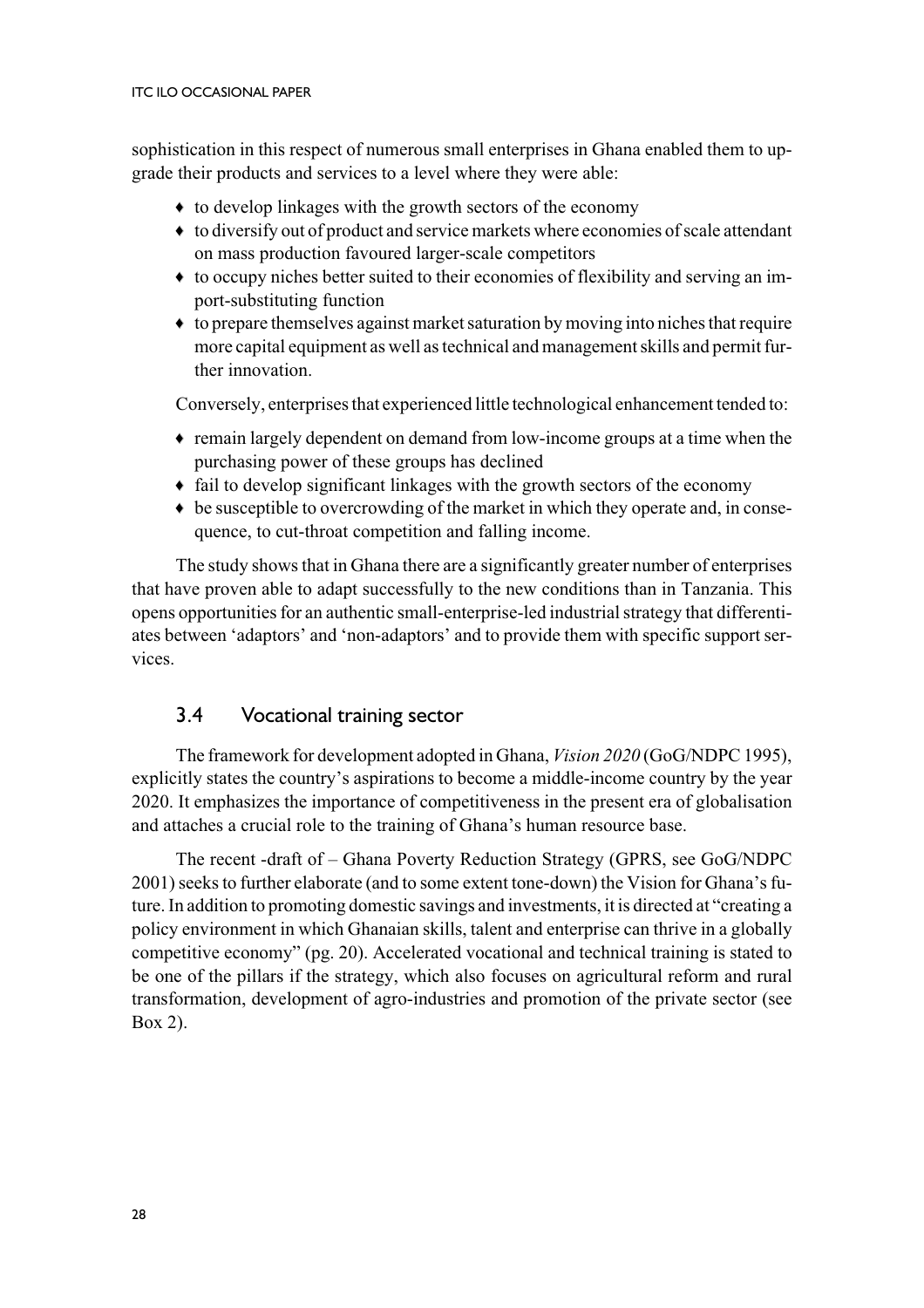#### **Box 2. GPRS and skills development**

The *Ghana Poverty Reduction Strategy* (GPRS, version September 2001) places special importance on skills and entrepreneurial development of the youth. It foresees that expenditures for vocational education and training will increase from 3% to 5% of government spending on education (which in itself will also increase as portion of total government spending).

The Ministry of Employment and Manpower Development (GoG/MEMD), with the support of the Ministry of Youth and Sports,will develop a *Skills and Entrepreneurial Development Programme* to adapt and coordinate all existing initiatives and mobilize new resources to support the youth in acquiring employable and entrepreneurial skills. The Programme will combine formal and traditional forms of skills development, and be guided by:

- increased relevance of vocational and technical training
- developing and expanding traditional apprenticeship training
- promoting entrepreneurship among the youth

GPRS foresees that the responsibility for all aspects of vocational and technical education and training will be placed in GoG/MEMD. Further policies to stimulate and regulate vocational training will be developed. Partnerships with private and non-governmental organizations will be actively pursued, for the management of existing public sector TVET institutions and for strengthening the leadership of non-public sector training entities in direct training provision.

GPRS announces a number of other initiatives:

- (i) Increasing the relevance and coverage of vocational training
	- revision of training curricula to enhance their relevance to the labour market (particularly for construction techniques, entrepreneurship and farm management)
	- $-$  improving the certification system to support on-the-job training of workers  $+$  TAps
	- matching grants for education and training programmes offered by NGOs and community groups
- (ii) Establishing Community-based Vocational Apprenticeship Schemes
	- grants to enable (rural) youth to acquire skills within their districts (especially farm management and food-processing)
	- skills development for technology upgrading to MCs
	- advice on micro-finance opportunities
- (iii) Providing entrepreneurial development among the youth and expanding TAT
	- training in business management for secondary and tertiary education graduates interested in self-employment
	- $-$  promotion of partnerships between GoG/MEMD, district Assemblies and enterprises for on-the-job training of vocational training graduates and traditional apprentices
	- linking training graduates with micro-finance institutions.

*Source: GoG/NDPC, Ghana Poverty Reduction Strategy (Sept. 2001).*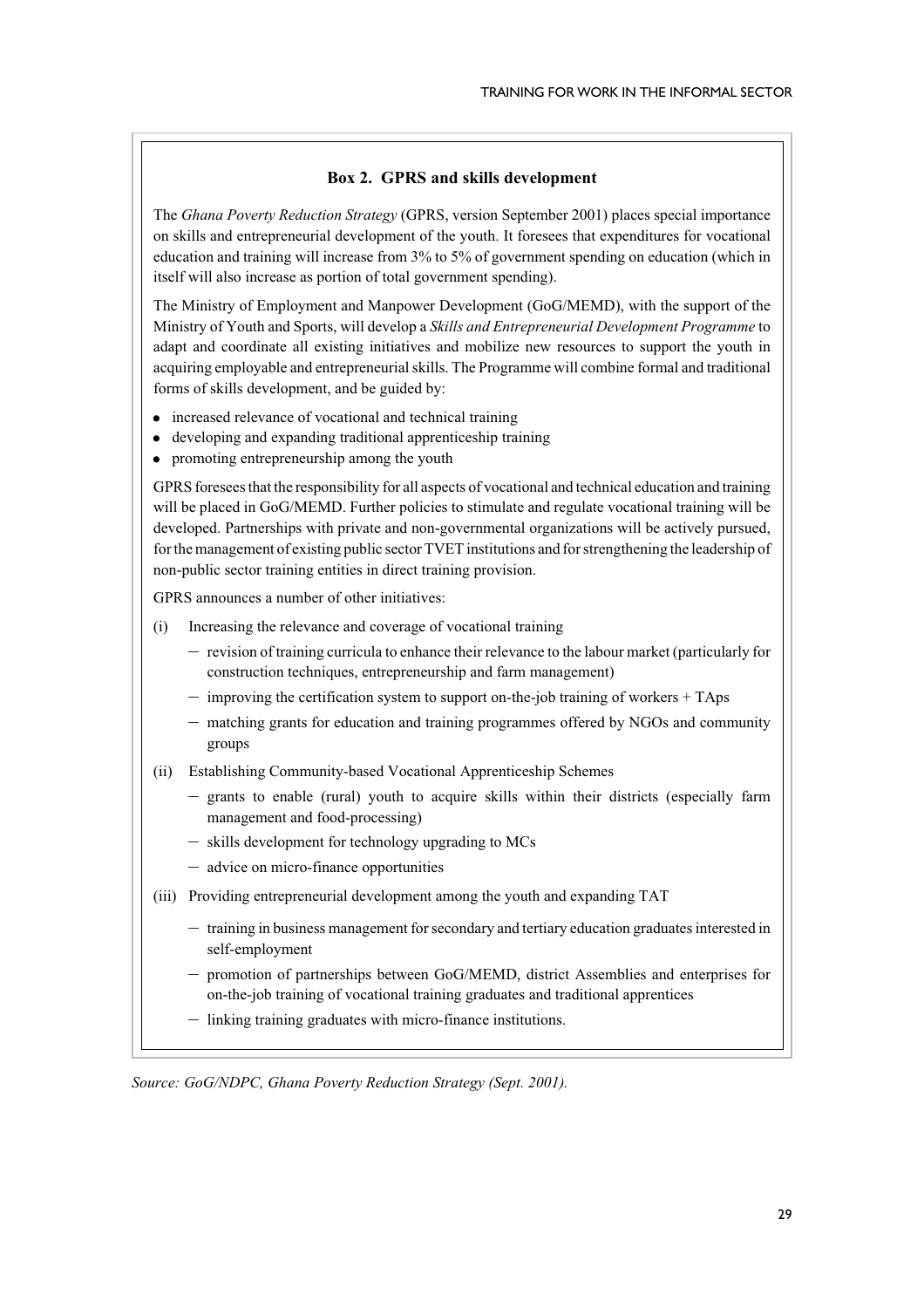The TVET sector in Ghana shows some major weaknesses: (i) inadequate funding, (ii) fragmented institutional framework, and (iii) low quality and limited outreach of training at different levels.

The low budgetary priority given to education and training can be judged from the fact that Ghana spends only 2.8% of its GDP on education. In spite of various initiatives, progress in education is consequently slow,with the gains of higher gross enrolment ratios being offset by high drop-out rates (at junior secondary schools: 15% for boys and 30% for girls).

The situation is further aggravated by a fragmented and ineffective institutional framework. In Ghana several government entities deal with vocational training – more often than not without much coordination and collaboration. They are:

- (i) *Vocational and Technical Education Division* (VOTEC) of the Ghana Education Service (GES) under the Ministry of Education
- (ii) *National Vocational Training Institute* (NVTI), now under the Ministry of Employment and Manpower Development
- (iii) *National Coordinating Committee for Technical and Vocational Education and Training* (NACVET), which essentially is an inter-ministerial body.

These organizations have different although not entirely exclusive responsibilities, in part linked to the type and level of training, but in some ways appear to duplicate efforts, e.g. in training curriculum development, skills testing and certification and monitoring of the maintenance of standards by training providers. Both VOTEC and NVTI run a network of vocational training centres.

NACVET is supposed to play a central role in the field of education and training. It's key functions are: (i) formulation of TVET policies,(ii) determining the middle level skills needs of the economy that will form the basis of planning and coordination of training resources, (iii) determining the financial needs of training institutions, and (iv) coordination of the provision of technical education and vocational training. In actual practice is a rather weak organization.

Essentially formal vocational training in Ghana is given at three levels. The highest level training institutions are the *Polytechnics*, located in all regional capitals (10), followed by *Technical Training Institutes* (22). There also are *Vocational Training Institutions* (VTIs) of which there are more than 300 in the country: 21 public sector VTIs and at least 280 private ones, many of them church-based VTIs. Their entry requirements are usually Junior Secondary School (JSS) or Middle School Leaving Certificate (MSLC), and have a training period of 3 years.

Vocational training provided by government institutions (and many NGOs) is essentially free of charge – but a 'materials fee' is usually charged to cover at least part of their operational costs. This fee differs per region, from e.g. USD 4.25 per term in the northern regions to USD 28.50 in Accra – reflecting not only the local costs of materials (e.g. wood), but also the differences in purchasing power of the (families of the) trainees.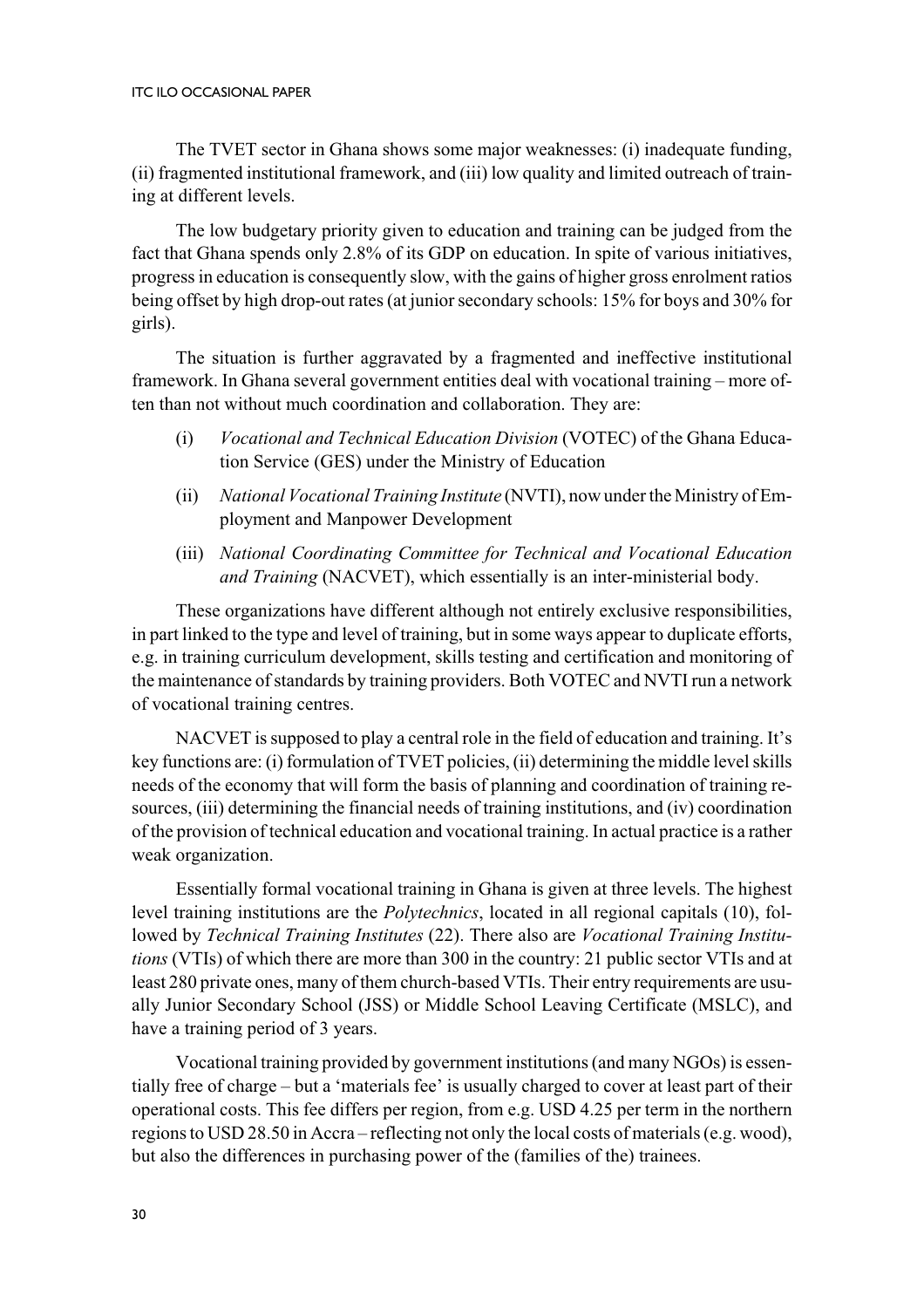After the training the trainees sit for skills testing for an NVTI or a City & Guilds (Ghana) certificate at craft or technician level. Testing is open to trainees from VTCs as well as to TAps. Testing fees are only some USD 6, although going up. NVTI has recently expanded the relevance and outreach of its trade testing by introducing *proficiency tests*. As different from the regular *trade tests*, the former do not include written examinations and are therefore more relevant for those with low levels of education. For instance, the knowledge of tools and equipment is assessed during an interview. Remarkably, proficiency tests are not very popular as many trainees look down upon them. Still, out of an annual total of some 30,000 tests, 45% concerns proficiency tests.

There are other organizations active in Ghana that provide 'non-formal' types of skills training. GRATIS and its Regional Technology Transfer Centres (RTTCs – before known as 'Intermediate Technology Transfer Units') have a small programme for in-house ('technical') apprentices that lasts 3 years (recently reduced from 4 years). It also offers training to 'visiting apprentices' that lasts some 3 months,as well as specific short-term training courses at the requests of companies, NGOs and others. Other organizations, such as church-based organizations (e.g. Don Bosco),Opportunities Industrialization Centre (OIC), Integrated Social Development Centre (ISODEC) and Enterprise Development Network (EDN) are also said to provide technical training courses relevant for IS operators (see Mensa-Bonsu 2001).

Still, on the whole the opportunities for skills development are limited in Ghana, especially in the rural areas. The general skill level of the country's population is weak: about one third of the working population has never been to school (and 41% of the working women), and only 1.4% has received any formal skills training (Amankrah 2001). Such deficiencies in technical and vocational education and training,may have contributed to the growth of informal trade since potential entrants in metal and woodworking and other 'technical' trades, lack the technical skills to do so (ibid).

In spite of its contribution to the total training output,TAT is so far only marginally taken into consideration, and there exist few linkages between TAT and the 'formal' training sector.

# 3.5 Main training providers

#### **3.5.1 Public sector training institutes**

The National Vocational Training Institute (NVTI) runs 27 Vocational Training Centres in the country. They conduct training in some 25 trades, ranging from hairdressing to computer technology. The courses take 2-3 years and include an attachment period of 10 months. The total output of the VTCs is only some 1500-2000 trainees per year, although it has increased from an average of 65 per VTC in 1994 to 90 in 1999. Less than a quarter of them were female students. NVTI expanded its facilities and improved its training standards with technical and financial assistance from DfID.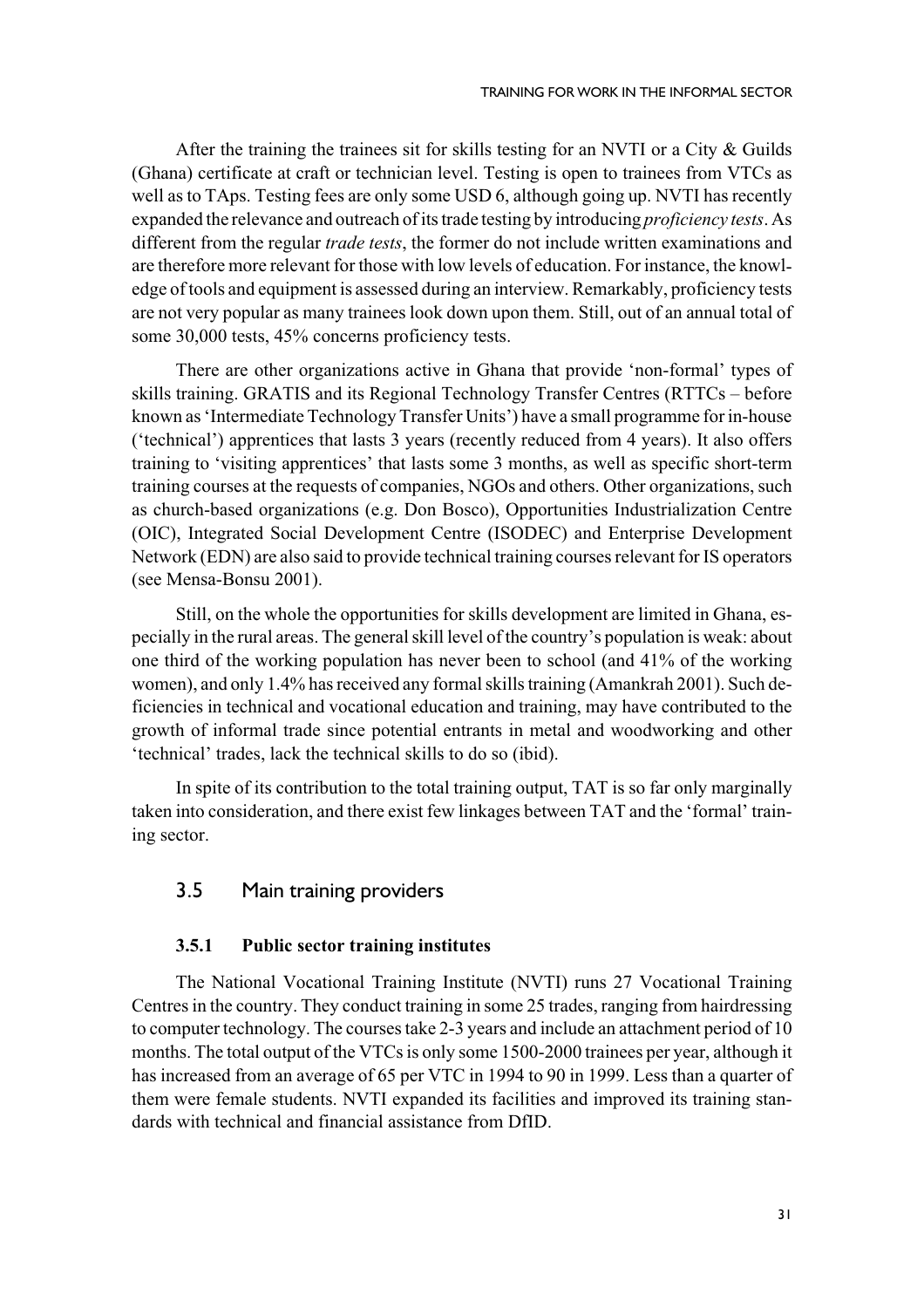#### ITC ILO OCCASIONAL PAPER

The Non-formal Education Division of the Ministry of Education (MoE) established 45 Integrated Community Centres for Employable Skills (ICCES), which are now run by the Ministry of Employment and Manpower Development (GoG/MEMD). They aim to provide skills to rural youth, and especially school-leavers. The package of courses is similar to that of the VTCs but also include tie-and-dye, rural crafts and agriculture. They take 2-3 years and emphasise on-the-job training. The courses are free of charge. The Department of Welfare moreover runs special vocational training schemes for 'vulnerable groups' and street children in urban centres.

The Ministry of Local government and Rural Development organizes short artisanal skills courses, especially in masonry, carpentry and painting. The training takes 6-12 weeks and is largely theoretical. The trainees obtain practical experience by participating in the implementation of community development projects. the graduates are presented with a set of tools and a certificate.

Although it is in the first place an organization for the development and dissemination of appropriate technologies, the Ghana Regional Appropriate Technology Industrial Service (GRATIS) is also involved in various forms of technical training. GRATIS started in the 1980s as a EU/CIDA technical assistance project, but is now operating as an autonomous foundation under the Ministry of Science and Technology. It operates Regional Technology Transfer Centres (RTTCs) in 9 regions of Ghana, which, apart from providing support services to IS enterprises, also offer 3-year apprentice training in metal machining, welding, foundry and wood-working to a limited number of trainees. It also provides short training courses in batik, weaving, engineering and tool design and certain manufacturing techniques. There are plans for a 'partial commercialisation' of GRATIS (see Harkey Reed Consultancy 2000), which, interestingly, has led GRATIS to shorten its training courses and focus more on training of MCs.

### **3.5.2 Non-Governmental Organizations**

There are in Ghana a number of NGOs active in the provision of training. One of them is OIC-Ghana (see 3.7). Others include: TechnoServe, ADRA, YMCA, WorldVision and the Presbyterian Church.

Some of these training centres are run by church-based organizations. A 1992-study of a sample of 20 such organizations involved in vocational training (quoted in Amankrah 2001) concluded that (i) their curriculum was geared towards wage-employment,(ii) they did not cater for new skills demanded by the labour market,(iii) the duration of the courses was unnecessarily long, and (iv) the training delivery was ineffective.

As a follow-up, a group of 17 church-based VTCs started a programme to upgrade their service provision, including:

- introduction of entrepreneurship skills training
- $\triangle$  training of 15 teachers in guidance and counselling for the trainees
- conducting instructor /Training Needs Assessment
- development of a curriculum for instructor training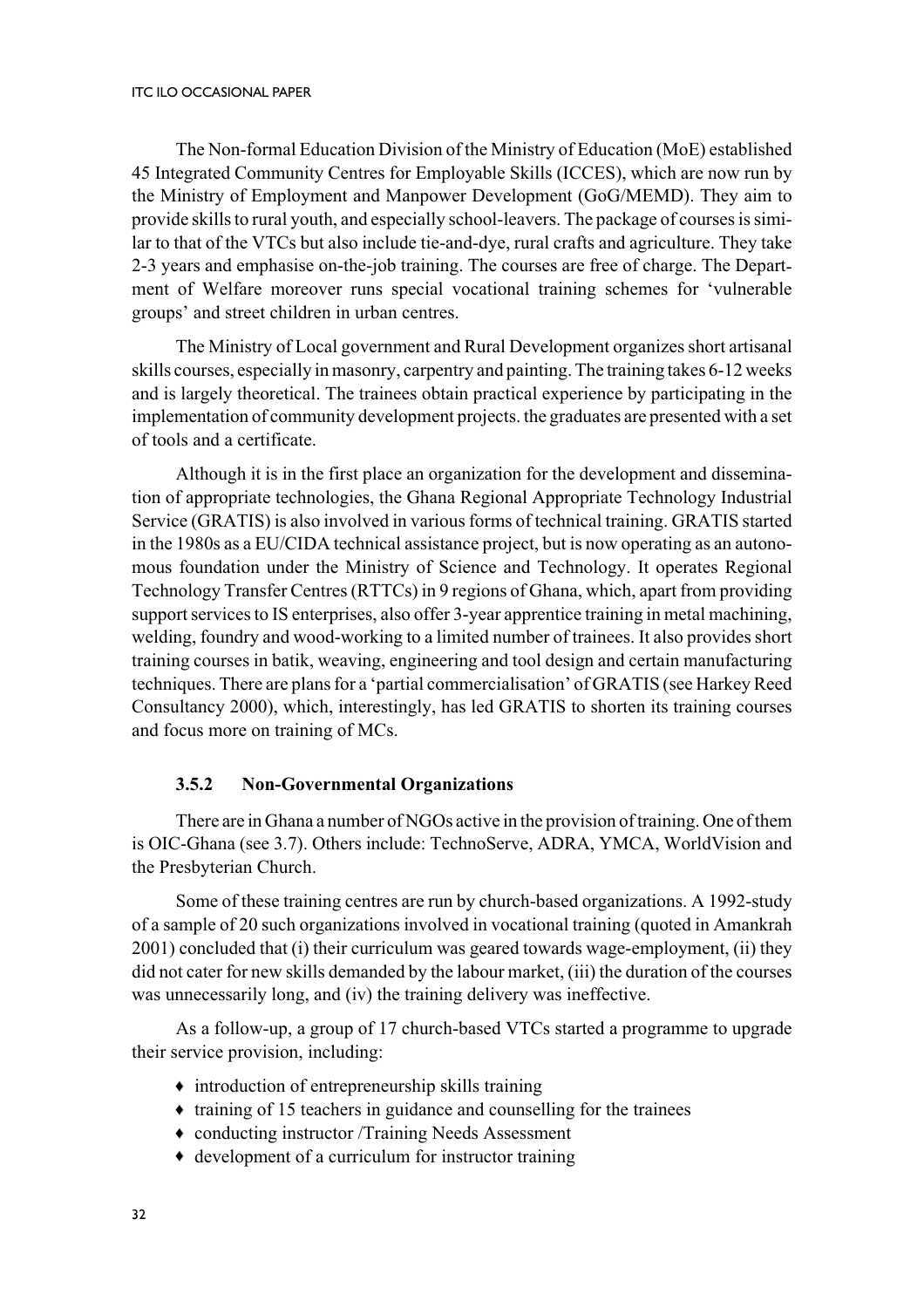- upgrading of curricula,to include language,numeracy,communication,ethics and self-confidence
- institutionalisation of tracer studies
- improvements in management of VTCs
- linking the VTCs with the local business community.

Another of the follow-up result, these VTCs institutionalised a special programme for female vocational training to promote the training of females in non-traditional activities.

#### **3.5.3 Informal sector Associations**

In Ghana there are a large number of local and national informal sector Associations (ISAs) active<sup>8</sup>/. Some of them are involved in vocational training, which would appear to refer largely to the efforts of their members to individually provide training to TAps. A recent study (see Mensa-Bonsu 2001) gives an impression of training activities of ISAs.

#### **Table 5: Informal training offered by local trade associations in Sunyani district**

| <b>Association</b>                                                         | <b>Courses offered</b>                                                   |
|----------------------------------------------------------------------------|--------------------------------------------------------------------------|
| <b>Small Scale Carpenters Association</b>                                  | Carpentry, Joinery Woodworks                                             |
| Ghana Electronic Services and Technicians<br>Association                   | Electronics and Electricals                                              |
| <b>Ghana National Tailors and Dressmakers</b><br>Association               | Sewing, dressmaking, embroidery<br>٠                                     |
| Ghana Hairdressers and Beauticians<br>Association                          | Hairdressing, Manicuring and Pedicuring<br>$\bullet$                     |
| <b>Tanoso Porters Association</b>                                          | Pottery                                                                  |
| <b>Food Makers Association</b>                                             | Cooking                                                                  |
| National Association of Refrigerator and<br>٠<br>Air Conditioner Repairers | Refrigeration and Electricals                                            |
| • Ghana National Association of Garages                                    | Auto mechanics, Auto electricals, Welding<br>$\bullet$<br>and Body works |
| Batik, Tie and Dye Manufacturers                                           | Batik Making, Tie and Dye Making<br>٠                                    |

*Source: Mensa-Bonsu, Survey of technical and vocational training facilities in Ghana (2001).*

Their actual number is not immediately known. In the early 1990s there were more than 900 registered associations in the industrial and service sectors, but there will be other unregistered associations (Aryetee and Appiah 1995).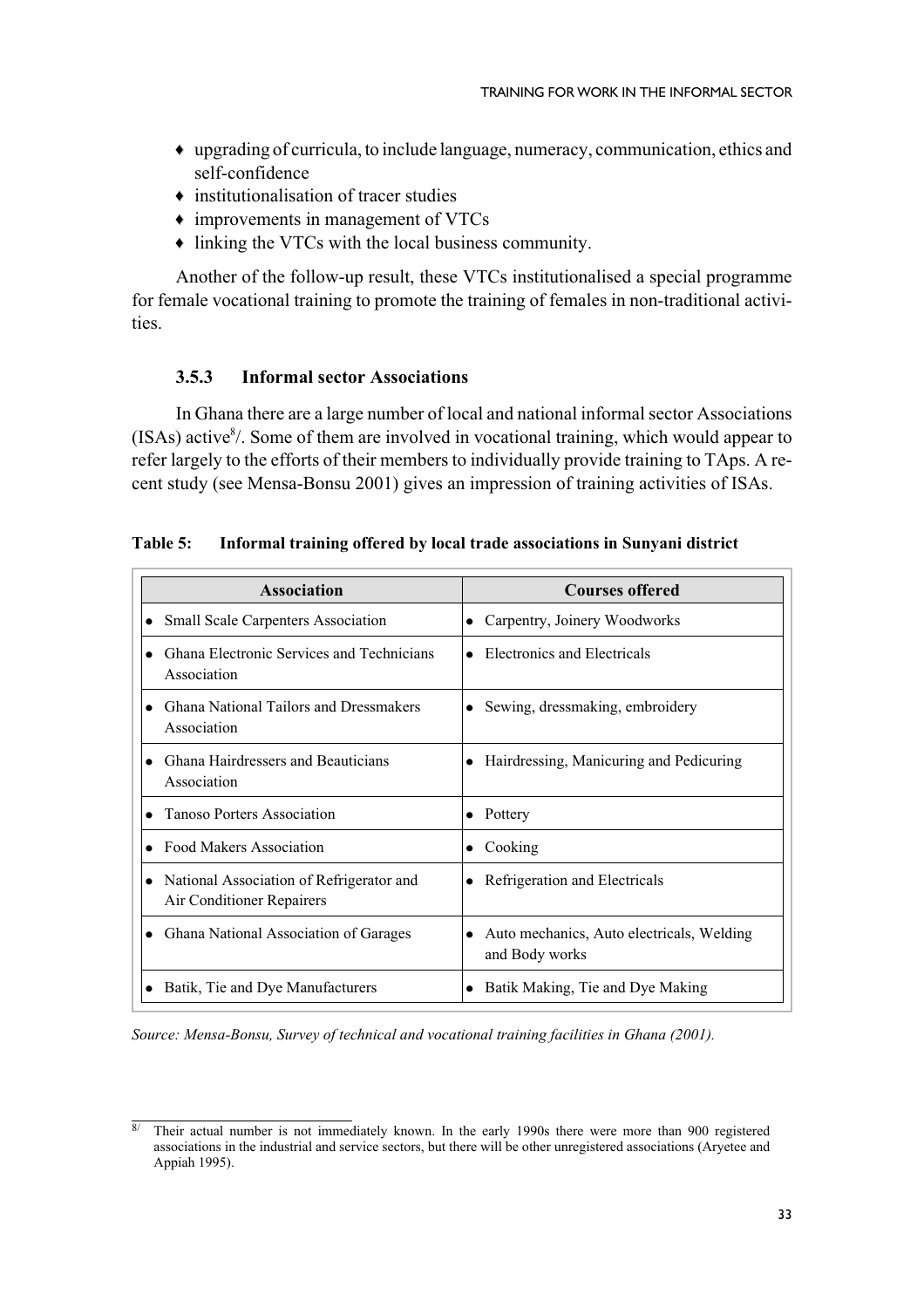Such ISAs set out broad guidelines within which individual members train their TAps, e.g. the length of the training period and the level of the apprenticeship fee. They also stimulate the training graduates ("*master apprentices*") to take an NVTI proficiency test. Some of the larger ISAs (e.g. Ghana National Association of Garages, Ghana National Association of Tailors and Dressmakers, and the Ghana Hairdressers and Beauticians Associ-ation) are said to operate their own informal skills testing, that result in certificates issued by the association which are widely recognized by their members. More and more TAps are seeking certification as limited opportunities in their home districts forces them to look for work elsewhere.

### **3.5.4 Private for-profit training providers**

In Ghana as in other African countries, numerous private training providers have emerged in the past decade, especially in the areas of office and business skills, but there are others that focus more on technical skills. Another modality of which examples are found in Ghana, concerns teaching staff from technical institutes and the university who set up their own business (e.g. metal working like SIS in Kumasi), and attract a large number of TAps. No information is immediately available on characteristics of private training providers in Ghana.

# 3.6 Traditional apprenticeship training

As in other West African countries, traditional apprenticeship training (TAT) takes a prominent position in Ghana. In fact, it is believed that TAT is responsible for some 80-90% of all skills development in the country – against a contribution of 5-10% by public sector VTCs and 10-15% by private, non-profit training providers (Korboe 2001) $^9$ .

In Ghana distinct customs have evolved in organizing arrangements for apprenticeship training. Parents and guardians make an agreement with the MC on the training period, content and apprenticeship fee. For instance, while in many countries the apprenticeship period varies with the trade, in Ghana this appears to be standardized at around 3-4 years. Apprenticeship periods do differ significantly between rural and urban areas (e.g. an apprenticeship in blacksmithing takes 39 months in rural areas and 55 months in urban areas). It is said that in Ghana almost all the training programmes that are provided in formal VTIs, can also be found through TAT – the main exception being catering. The working hours of the TAps are long while the working conditions, similar to others working in IS enterprises, tend to be sub-standard.

In Ghana apprenticeship training is usually paid for through a fee, while in other situations the TAp has to 'earn' the training by receiving no or a minimal remuneration for his/her labour. Fees range from USD 20-200, depending on the trade, period, area and the popularity and ingenuity of the MC. For instance, the fee for a 3-year carpentry apprentice-

 $\frac{9}{24}$  Amakrah reports that TAT constitutes some 90% of all ongoing training in the country. It is the source of the skills of more than half (52%) of the informal sector workforce – with 35% of them reporting 'self-taught skills' (Amakrah,2001)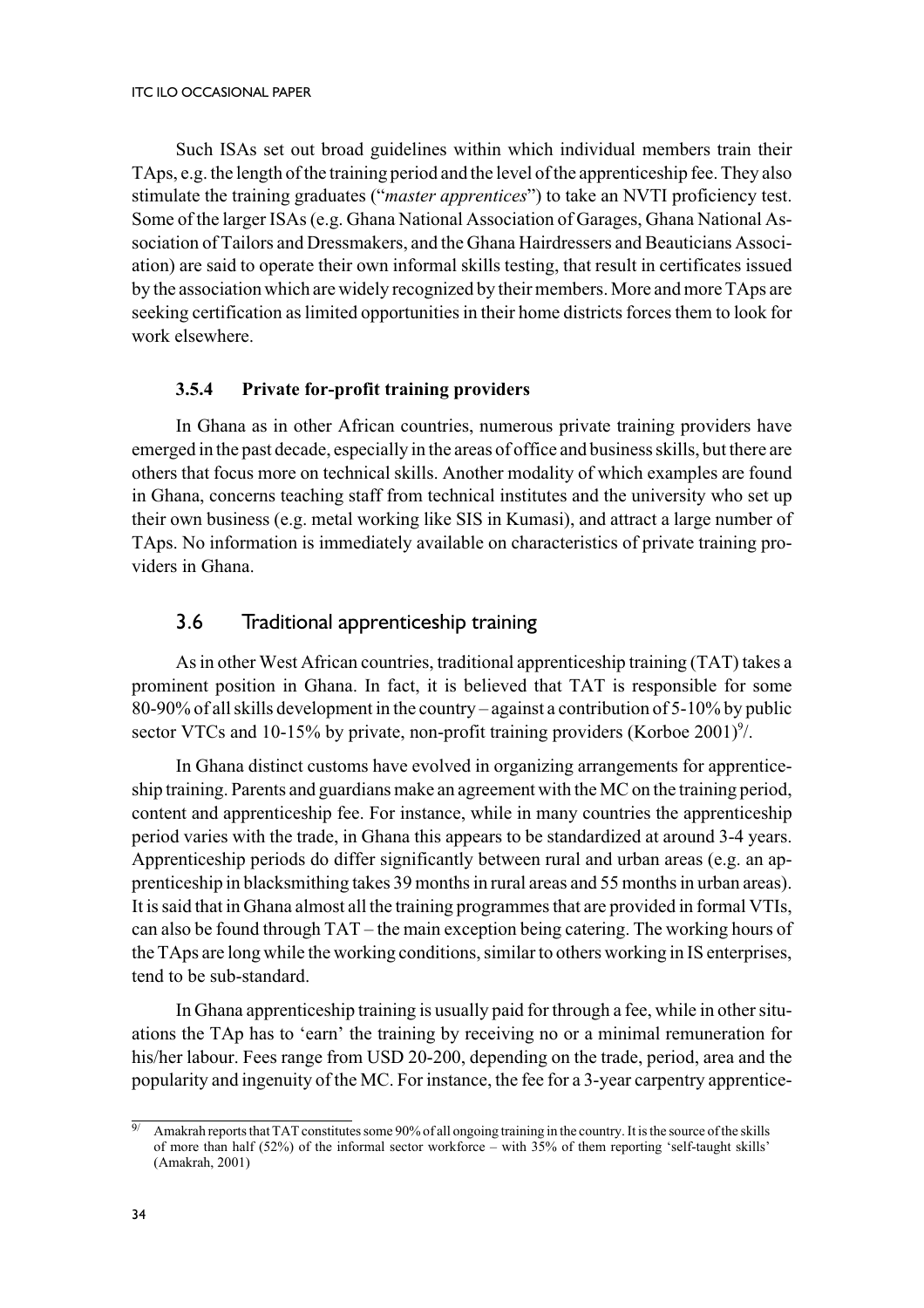ship is USD 70-85, in addition to which the apprentice has to bring a basic set of tools, including hammer, chisel, handsaw and measuring tape. The fee is highest in tailoring and dressmaking, possibly reflecting high costs of wasted materials; the TAp also has to bring his/her own a sewing machine, scissors and a measuring tape.

There are different arrangements in use in relation to apprenticeship training. One way would be for the parents to agree on some kind of contractual agreement with the 'master' (or 'mistress'), to pay some drink money, and the apprentice to pay a "bulk training fee" to the master for the training after the TAp successfully completes the agreed period. In some cases where the parents/guardians cannot afford the fee, the trainee would be asked to work for an additional period as a 'master apprentice' at a lower remuneration than elsewhere to defray the training costs (GoG/MEMD 2001).

A study on TAT in Ghana (Velenchik 1993) reached the following conclusions with regard to apprenticeship fees:

- 1. Some 60% of the enterprises charged fees training TAps,while 40% did not. The average size of the enterprises that do not charge is significantly larger (i.e. more than 40 workers) than the ones which do charge (some 12 workers), making paid apprenticeship training unique to the IS
- 2. The average apprentice fee was, at that time of the study, around USD 70 for up to 3 years of training. Non-charging for apprenticeship training was found to be most common in food-processing.
- 3. The contract types in which TAps do not receive any remuneration are to be found primarily in textile enterprises and cover, to a high percentage, female TAps: enterprises training seamstresses operate largely as training centres: the trainees not only have to pay an initial (inscription) fee and bring their own sewing machine, but also have to pay monthly tuition fees<sup>10</sup>/

The study also shows that the apprenticeship fee is usually paid up-front, i.e. at the start of the training. However, it is not uncommon that a down-payment is made while a part, usually some 20-40% is only paid at the end of the training. The deferment of the payment of part of the apprenticeship fee to the end of the apprenticeship period gives the TAps some security that they will get the training to which they are entitled. Another enforcement mechanism is the desire of the workshop owner to maintain his/her reputation as a reliable 'master'.

Conversely, when the employer pre-finances the skills training, in the expectation to recover these costs by subsequent paying lower wages to the TAps, it is attractive for the TAps to leave the firm before repaying. This is usually counteracted by paying substantially higher wages in the post-apprenticeship period as an incentive for the graduates to stay.

 $10/$  The study notes that dressmaking apprenticeship is often a form of dowry for women, selected and paid for by their fathers, for the reason that such marketable skills would make them more attractive potential wives. One wonders if this is still the case.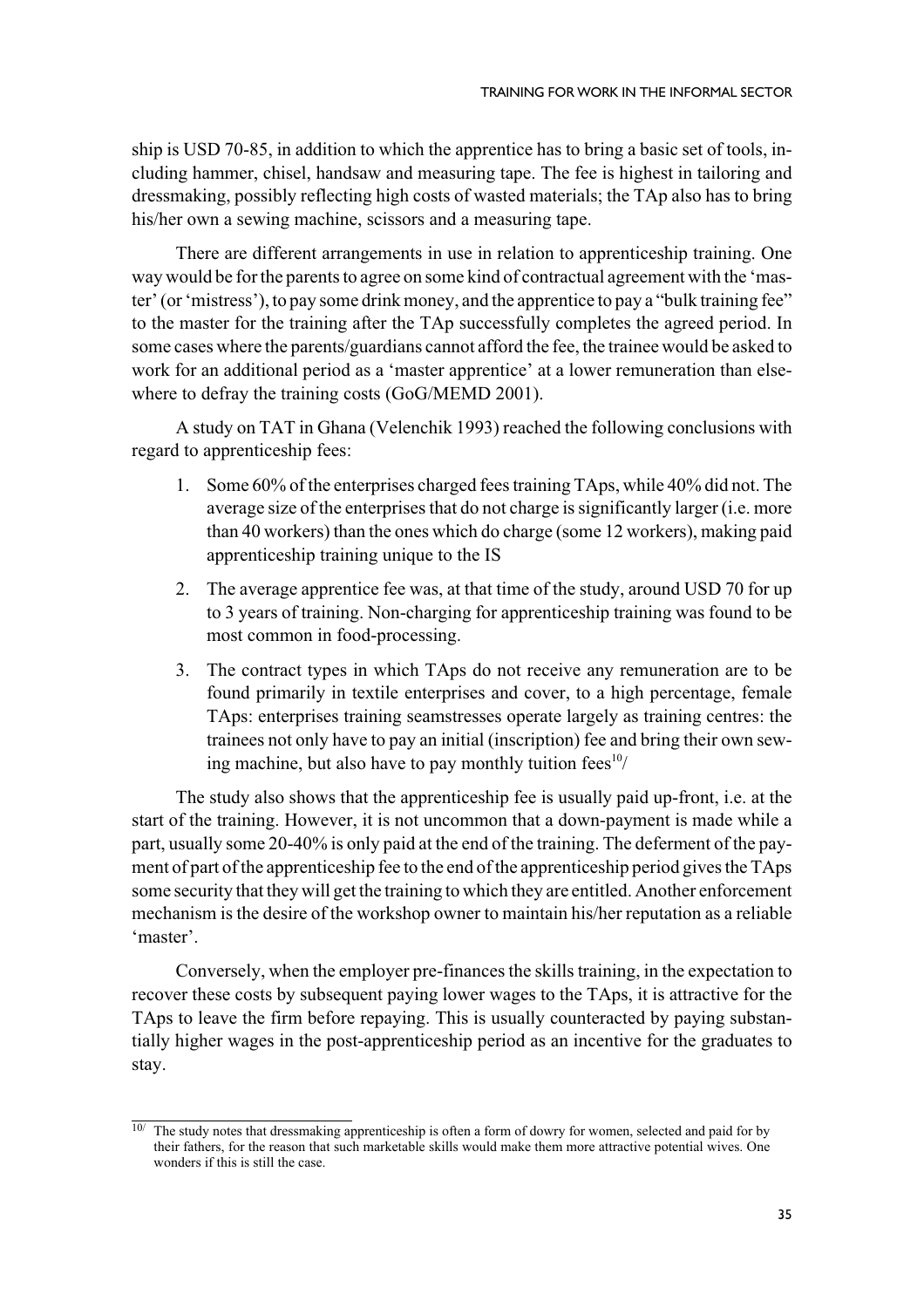Another way is to include some kind of bonding in the 'apprenticeship contract' which also defines the obligations of the 'master'. Such agreements, which form the basis of apprenticeship training, are usually reached between the parents/guardian of the would-be apprentice and the workshop owner. They can be externally enforced by the legal system (especially in case of formal, written contracts), trade unions (in case of larger firms with unionised labour), and Informal Sector Associations. In the case of IS enterprises, among which apprenticeship training is most common, the large majority of them belong to ISAs that set explicit rules governing apprenticeship training and settle disputes among their members.

The end of the apprenticeship period is often celebrated by a party hosted by the apprentice. It marks a change in status, indicating his/her freedom from the bonds of apprenticeship and entry into the fraternity of MCs.

# 3.7 Case study A: Opportunities Industrialisation Centre – Ghana (OICG)<sup>11</sup>/

### **3.7.1 Background**

The Opportunities Industrialisation Centre OIC is US-based, private not-for-profit organisation with over 30 years of experience in skills training in the USA and, through OIC-International,in various developing countries where it runs 46 'Self-Help Training Programs'. OIC has been active in Ghana since 1970. The mission of OIC-Ghana (OICG) is to contribute to the human resource and economic development of the nation through the provision of skills training, job placement, job-creation opportunities, counselling and follow-up services to the disadvantaged, the unskilled and unemployed youth of Ghana. OICG operates three vocational training centres in Ghana: in Accra, Kumasi and Sekondi/Takoradi. OICG is also involved in a food security programme in Northern Region.

The Training Centre in Accra has a staff of 49, of whom 22 are instructors. The Centre offers training in office and computer skills, masonry, carpentry, catering, plumbing, clothing and textiles, electrical, auto mechanics, graphic arts and ceramics.

### **3.7.2 Trainees and training courses**

The trainees of OICG training are mostly aged 17-25. They include many school dropouts as there are no formal entry requirements except being able to read and write. Most of the trainees still hold Junior Secondary School Certificates while others are Senior Secondary School dropouts. Few of them have previous employment experience, except from some who were in IS trading or retrenched from the formal sector.

 $11/$  This case study is largely based on EMPRETEC 2001, together with information from an interview with OICG staff (October 2000) and the OIC International website.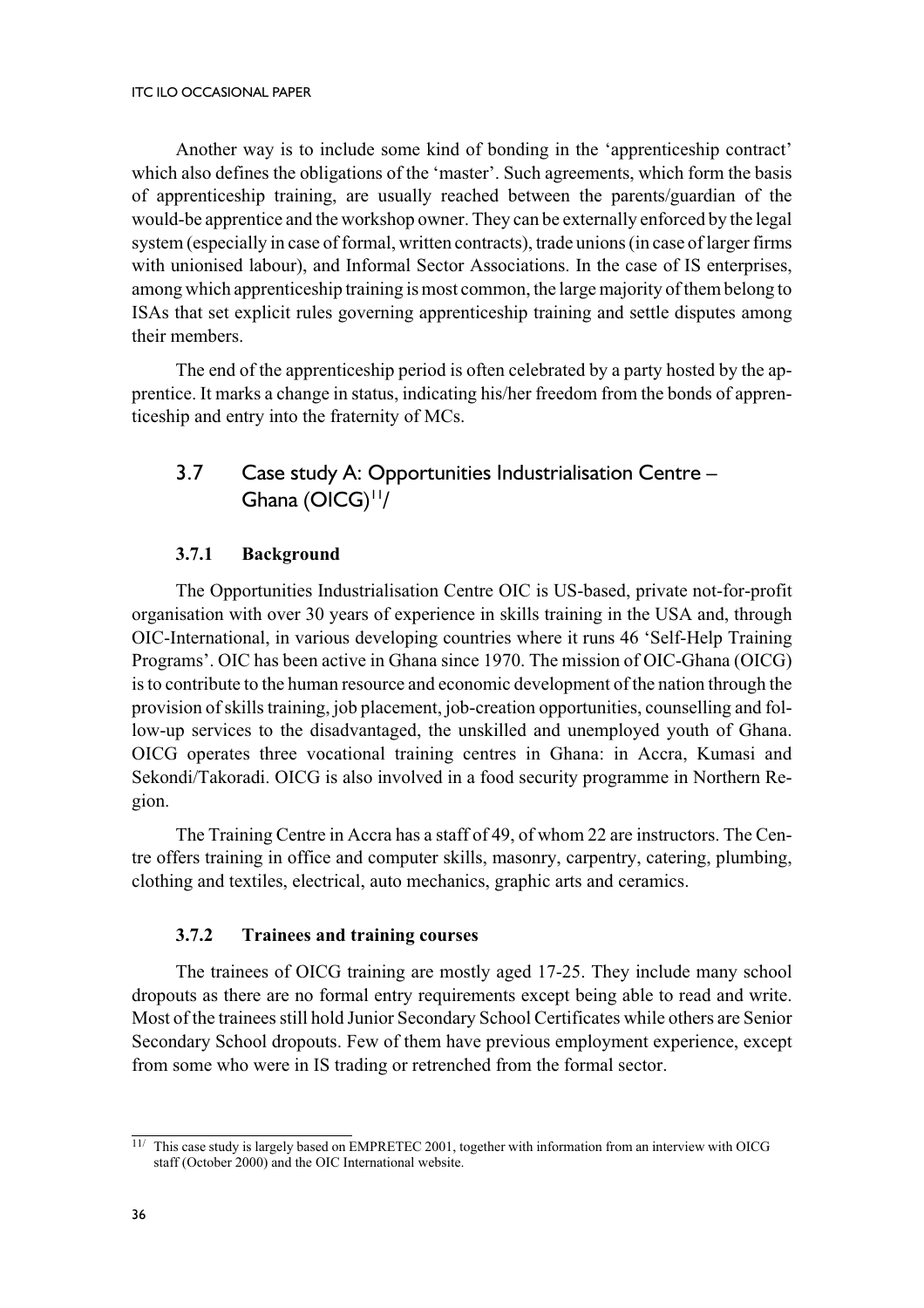The number of trainees increased substantially in 2000, when the Centre introduced morning and afternoon training shifts. Almost 40% of the trainees are women.

| Year         | 1996 | 1997 | 1998 | 1999 | 2000 |
|--------------|------|------|------|------|------|
| Male         | 99   | 139  | 132  | 135  | 582  |
| Female       | 45   | 54   | 77   | 84   | 376  |
| <b>Total</b> | 144  | 193  | 209  | 219  | 958  |

**Table 6: Number of Trainees in OICG programmes 1996-2000**

*Source: EMPRETEC 2001.*

The diverse educational backgrounds of the trainees make it imperative to conduct some kind of training needs assessment before the start of the training. The applicants are counselled to identify aptitudes and interests and to discuss and help resolve personal problems before enrolment – a personal guidance that continues throughout the trainees' programme. Groups are formed according to the results of the assessment and a teaching that is best suitable for the group is used. Thus, different methods are used to teach the same syllabus.

### **3.7.3 Technical training**

The Centre provides technical training,which is mainly given in English. Three quarters of the time is devoted to practical training,which includes practical work in groups and individual work supervised by the instructors. The rest of the contact hours are used for theoretical classes and counselling. OICG trainers feel that the trainees also need a clear theoretical background to appreciate the practical training subjects and to be able to solve the problems they will come across later.

All trainees also receive instruction in remedial Mathematics and English Language, which has been found to boost their confidence. As part of the training the trainees are also attached for short periods to formal sector institutions and companies.

While the training curriculum of the OICG training centres is not subject to any regulation, it is still largely based on those used in the public sector so as to facilitate the trainees to sit for the official NVTI trade tests. OIC International also provides support in the area of curriculum development.

### **3.7.4 Costs and financing of the training**

The cost of OICG training differs for each of the ten training trades. On average, it costs the Centre between USD 286-357 in direct costs to train one person. The major components of the cost of training are: teaching aids and materials, safety equipment, staff salaries, medical expenses, overheads and costs of attachments.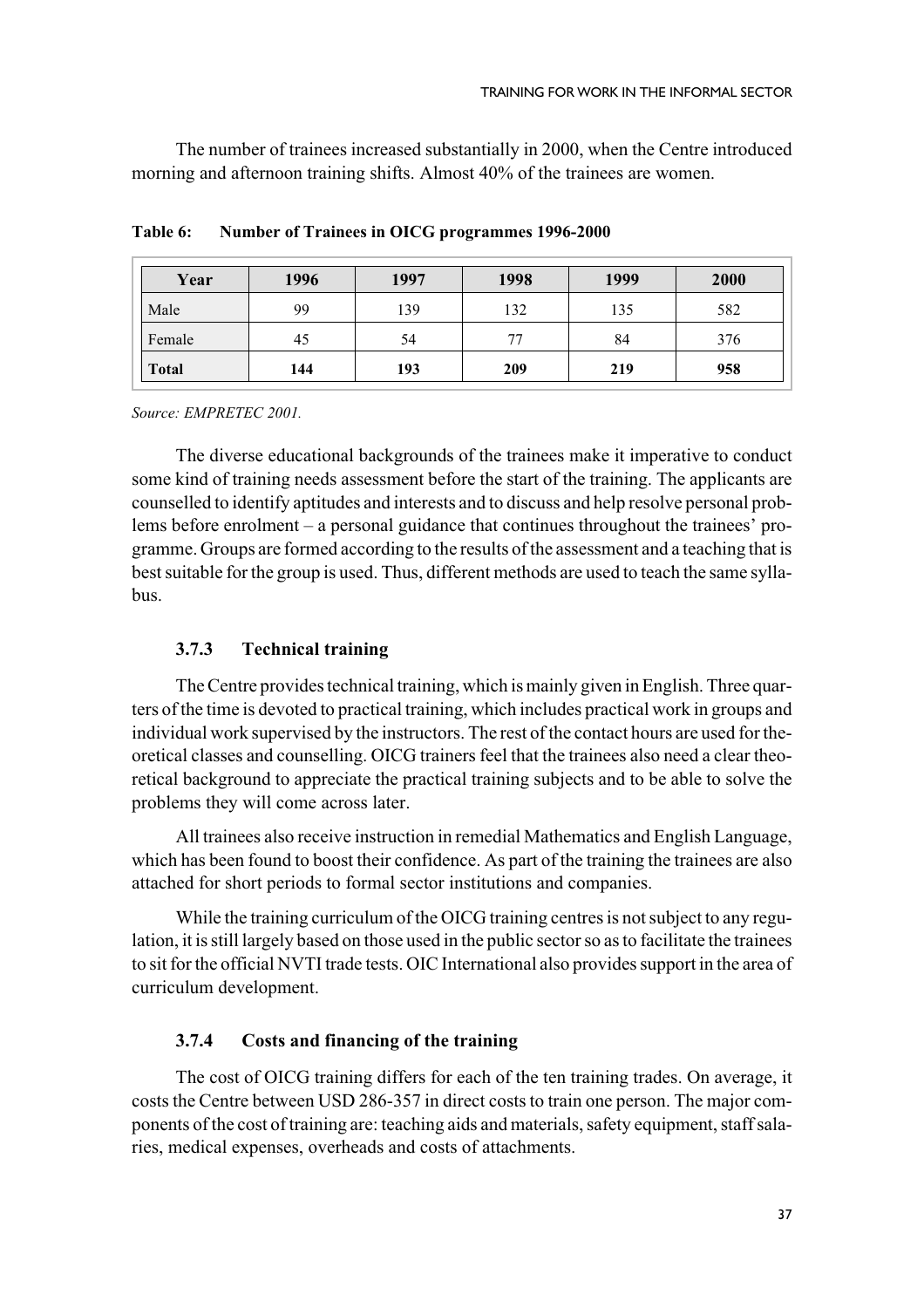Initially OICG provided the training free of charged. In December 1999 a number of cost-recovery measures were introduced and the trainees were asked to pay USD 56-70,or 20% of the actual direct training cost.

The main sources of funds for the training programmes, apart from contributions from the trainees, are mainly government subventions, and also donations from corporate bodies and donors, and revenues generated by the practical work in the various workshops of the Centre.

#### **3.7.5 Post-training follow-up services**

OICG found that many of its training graduates did not succeed to set up their own business after completing the training as they could not mobilize sufficient resources. The Centre therefore employed *Job Developers* who draw up job plans for each trainees and start searching for a job for them even before they have finished their training.

The Centre continues the counselling sessions for the trainees after they have left the Centre. They serve to help them cope with the transfer into the real world of work. And it gives the Centre an opportunity to monitor the results of its training offerings and get reactions from both the trainees and the employers.

OICG attaches particular importance to the monitoring of its training results. It has established procedures for fieldworkers to monitor the performance of trainees on attachment as well as the progress of self-employment and micro-enterprise businesses set up by its graduates. The Centre finds it however very difficult to finance such activities and it seems that they will be discontinued in the future.

### **3.7.6 Conclusion**

In the past 30 years the training activities of OIC-Ghana have grown: it has increased its training offerings from 6 to 10 trades and expanded its trainee intake from 200 to 400 per year, around 40% of whom are women. In this period it has trained some 5,000 youth, of whom around 80% are estimated to have landed a job or successfully entered into self-employment.

Self-employment has become more and more important. Of the 1999/2000 graduates, about half went into self-employment, while many others continued their education. For this reason an estimated 80% of the graduates sit for NVTI trade tests, even though they have received an OICG training certificate. This is also the reason why OICG is considering registering with City  $\&$  Guilds (Ghana), since this would mean that its certificates would give training graduates the right to enter into colleges.

At the same time the OICG Training Centres face various financial and logistical constraints in providing training for the IS. For instance, the instructors and other staff have to work overtime due to the new shift system currently operating – without any salary adjustment to cover these extra hours, affecting morale (some staff members have already left). OICG's training equipment is out of date, making the trainees less competitive after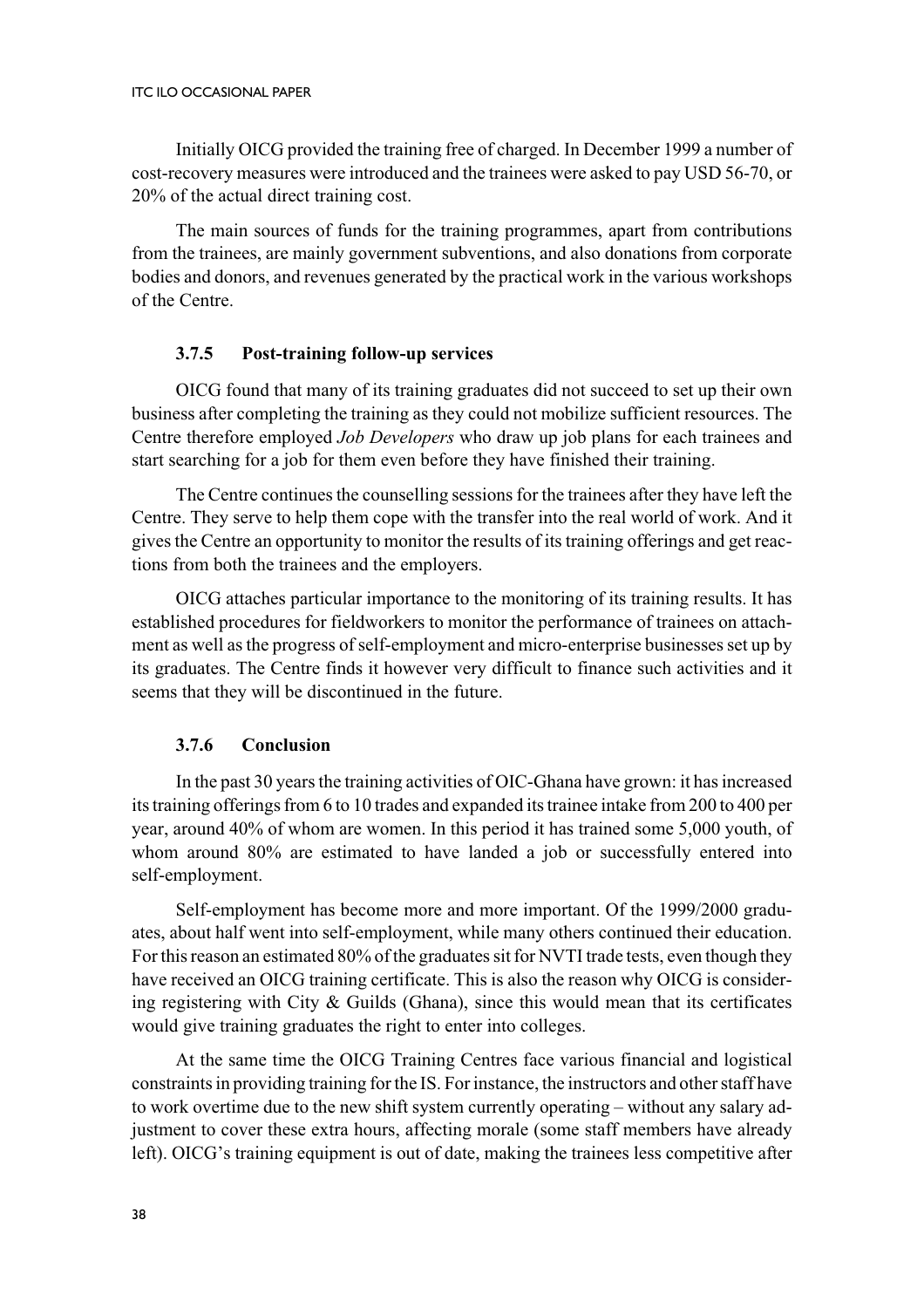graduating. The infrastructure facilities on the compound are also inadequate to support the increasing number of entrants. Overstretching further these facilities would compromise the quality of training offered.

In all OICG training is quite popular (there is a waiting-lists to register interested trainees). A main reason for this is the fact that its training courses last only one year, whereas NVTI training takes at least 3 years.

# 3.8 Case study B: Vocational Skills and informal sector Support Project (VSP)

The World Bank-financed *Vocational Skills and informal sector Support Project* (1995-2000) is an interesting example of a technical assistance project that experimented with ways to enhance the results of TAT (see Amankrah 2001, Korboe 2001 and World Bank 2001).

#### **3.8.1 Project implementation**

VSP set out to promote a demand-driven system that responds to the need for short-term training of those employed in the IS. In this respect it aimed to change the focus of vocational training institutes (VTIs) away from the provision of long, pre-employment training towards the provision of short, post-employment, competency-based training, especially for IS operators. On the basis of preparatory surveys, VSP supported training in electrical installation, refrigeration and air-conditioning, carpentry and joinery, blockwork and concreting.

The project focussed on skills upgrading of MCs and TAps through the following components: (i) *Apprentice training*: centrepiece of the project consisting of short practical courses (12 weeks with demonstrations by the instructors followed by practical exercises by the TAps, provided through public and private training institutions; (ii) *Training of masters*: skills upgrading courses for the MCs who were found to be interested in both technical skills (4 weeks) as well as in entrepreneurial, accounting and costing skills (2 weeks), and (iii) *informal sector Associations*: involving local ISAs in designing the training courses, selecting the participants and choosing the tools for the equipment kits for the graduates.

The participating ISAs were to select the MCs, who in turn proposed one of their TAps. The condition for TAps to participate was that they had have been subject of apprenticeship training for at least 18 months. When this scheme proved to hamper project operations, the MCs and TAps were later also directly recruited by the participating VTIs.

#### **3.8.2 Training incentives**

Initially the clients of the project were suspicious of its activities which resulted in a slow response by the private and public training providers – support in the form of transportation and meal allowances increased the participation rates of the clients. VSP provided the following incentives for MCs and TAps to participate in the training: (i) training allow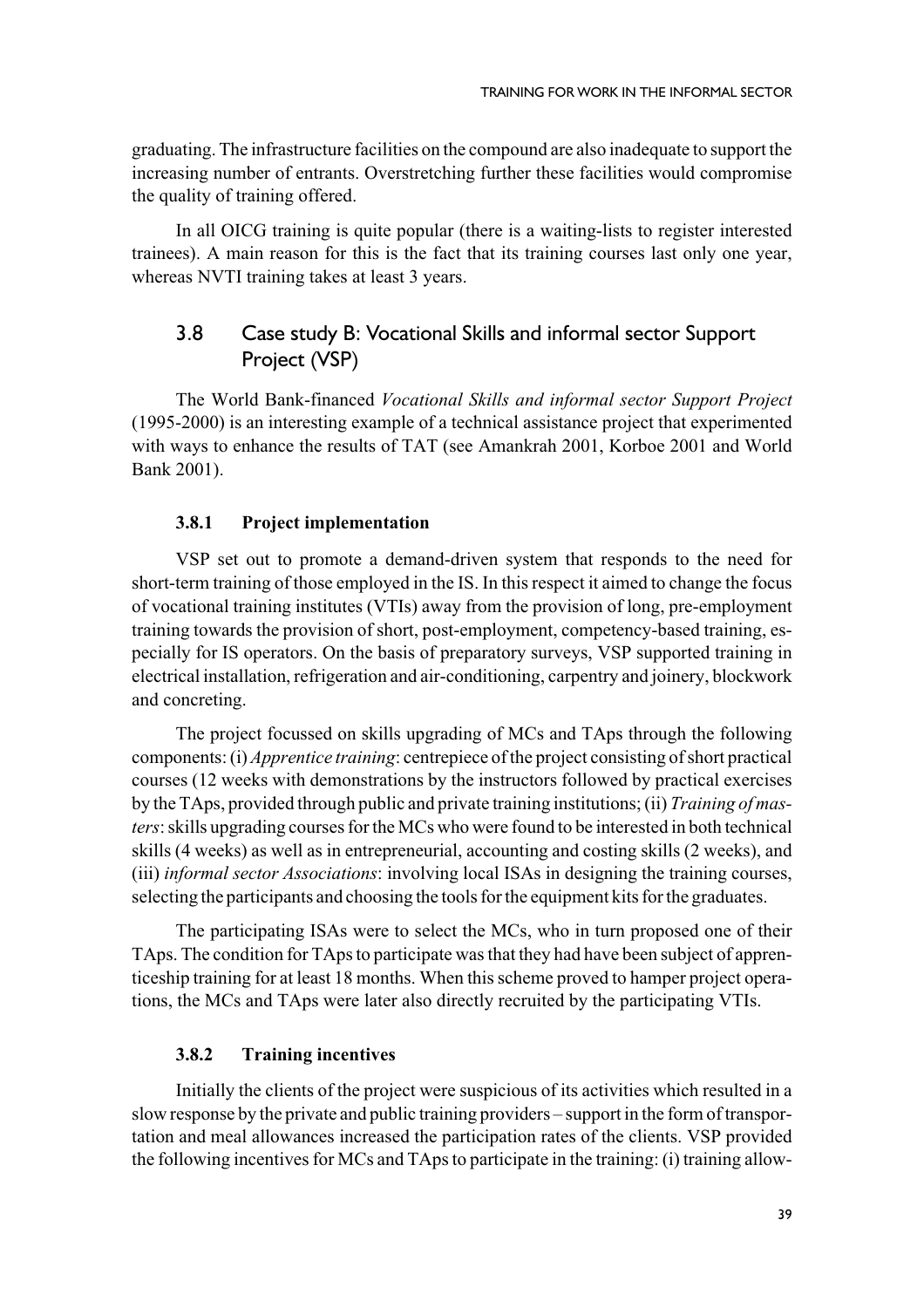ance of USD 6.50 for each apprentice and USD 7.50 for each MC (both paid at end of training), (ii) possibility to purchase a set of tools against attractive prices<sup>12</sup>/, (iii) a "World" Bank" certificate issued on successful completion of training, which clearly itemises the diverse competencies acquired which trainees reckon enhances their employability and is generally appreciated in a country revering paper qualifications<sup>13</sup>.

The MCs argued that the training allowance was low when compared to their opportunity costs: "my daily profit averages are over GHC 10,000 (USD 1.40) and on good days I can make GHC 30,000 – when I attend classes I miss this, and when my prime clients visit my workshop and do not find me, they go to my competitors  $-$  it will take a long time to win back my clients" (Korboe,2001:19). In addition there incurred other costs to participate in the training (see Box 3).

#### **Box 3. Costs of training incurred by MC trainees**

The VSP evaluation also made an estimate of the training costs incurred by trainees. They were found to vary according to trade area, VTI and area of residence:

- *transport costs* of USD 0.16 per day in the North and South and USD 0.11 per day in the forest belt
- *rented rooms* USD 4-5 per month in the coastal region and forest belt and USD 2-3 per month in the northern savannah
- *training materials* (e.g. fabrics in dressmaking and tailoring courses): USD 11 per course
- *registration fees*: USD 3-4 per course (with officials of some of the ISAs charging unofficially an extra USD 3).

This would mean that the total "direct enrolment costs" for short VSP-type courses range from USD 10-33 and beyond. To this needs to be added the direct income for the TAps (including tips for practical work, which are, for instance, common in the construction sector), and for the MCs: workmanship fees and 'free' apprenticeship labour. Clearly such costs make it difficult for the poor to follow such training without receiving support.

*Source: David Korboe, Ghana: Vocational Skills and informal sector Support Project: Beneficiary Impact Assessment (2001).*

Similarly, incentives were needed to ensure wholehearted involvement of the VTCs: 12 institutions withdrew from the project since they considered the support provided in terms of workshop equipment, allowances for staff (to work in project activities during the VTC holidays – during which they normally have other income-generating activities lined up) and logistical assistance, inadequate.

<sup>&</sup>lt;sup>12/</sup> The MCs complained that the tools were very expensive but the evaluation team noted that in October 2000 the *Butterfly* brand of sewing machines was selling for GHC 450,000 (USD 64) on the open market whereas the superior *Swan* brand was supplied by VSP at a low of GHC 88,000, ie. a 20% subsidy. The tools were indeed viewed by the evaluators as a major incentive for enrolment.

 $13/$  The certificates, moreover, are valuable in the processing of the visa applications of the beneficiaries of the American Visa Lottery…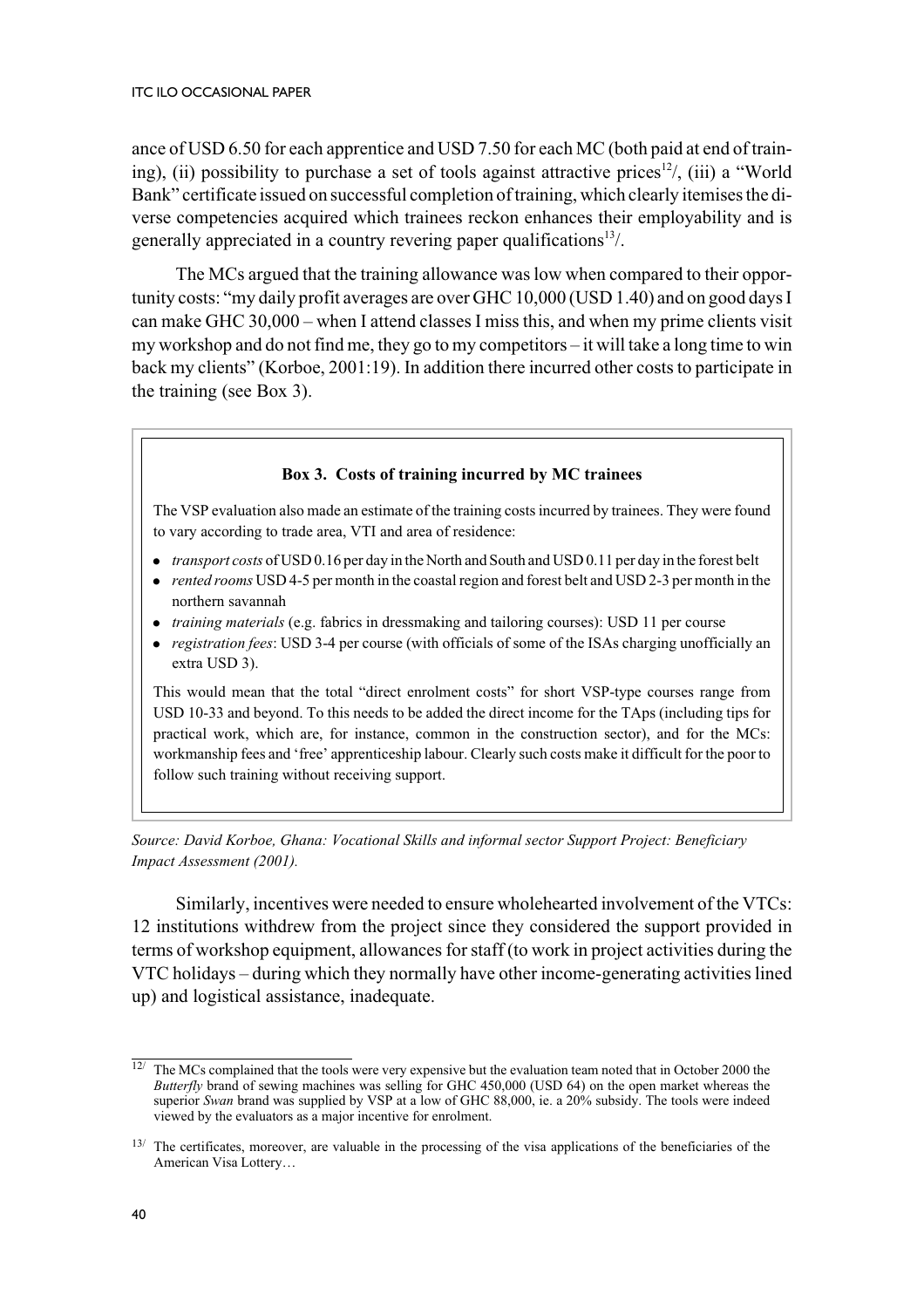#### **3.8.3 Project results and impact**

Up to October 2000, VSP, through 39 participating VTIs, including 18 private sector ones (i.e. run by NGOs or private entrepreneurs), had trained some 5,000 MCs in technical subjects and about 3,000 in entrepreneurial/ business skills, and over 10,000 TAps.

VSP was found to have had an important impact on all the trainees. Both MCs and TAps were satisfied with the content and depth of the training courses. TAps indicated the following improvements:

- reading of formal technical designs;
- $\bullet$  turning out better finished products and providing safer services;
- skills to make more interesting products;
- $\bullet$  improved status, as they were envied by the non-enrolled peers for superior skills and better respected by their masters;
- improved prospects as they are sought after by some employers;
- and enhanced self-esteem especially were graduation ceremonies have been instituted.

The MCs frequently commented that VSP- trained TAps are not only more effective in the art of crafting *per se* but also tend to utilize materials more effectively and less wastefully.

The main areas in which VSP technical training added value for the MCs included: reading of blue prints and production of own designs; undertaking of minor repairs of own tools (e.g. sewing machines); improved appreciation of resource economics (i.e. saving materials); safer and more reliable production methods; technical information, specifics on materials and standards; appreciation of aesthetics (e.g. colour combinations in dressmaking); improved creativity; and product pricing and time management (much appreciated by MCs). For the management training they indicated the following results: enhanced workshop economics, specifically reducing wasteful use of materials and improved ability to set profitable prices for their products.

Some MCs felt they were obliged to enrol by manifest improvement in the competence of the TAps they had enrolled – even leading to workshops friction as some TAps, upon completing the training, claimed now to be 'certificated' and better trained than their masters. The evaluation found abundant evidence that product/service quality and productivity had improved in the workshops of VSP graduates: "before it was all trial and error – we were anxious over each job we did and after completing a job we were waiting for the client to return with complaints: now my customers are more satisfied and there are few complaints" (Korboe, 2001:31).

### **3.8.4 Role of Informal Sector Associations**

ISAs received every year 'in-take vouchers' from NACVET,which they distributed among their members MCs who in turn passed them on to deserving TAps and workers. TAps could select their own -nearby- centre offering the desired training course. In some cases the project also covered other expenses incurred by TAps. ISAs also played a role in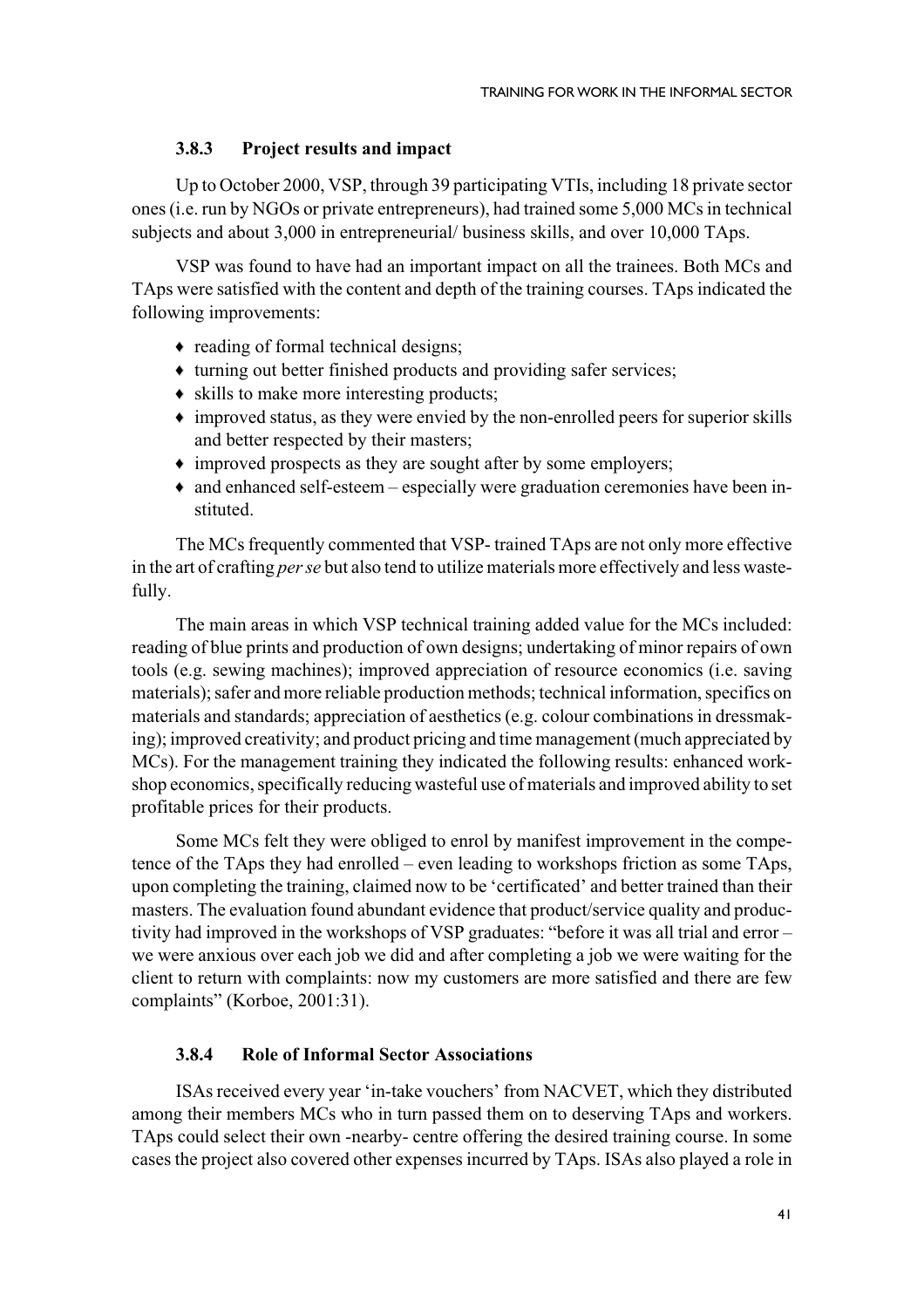curriculum development, as NACVET, with support from VSP, consulted with their representatives on the upgrading of the training curricula for the selected 5 trades.

The role of ISAs in VSP only led to mixed success. The collaboration with the Association of Dressmakers and Tailors was very useful,but other ISAs were not very helpful in recruiting training participants. In many cases ISAs failed to verify the eligibility of applicants (many graduates of TAp courses confessed that they had managed to enrol without serving the mandatory 18 months apprenticeship). Some trade association executives even demanded underhand charges for this. In the end the relations between ISAs and VTIs tended to be unsatisfactory as training providers felt hampered by the monopoly position of ISAs.

The fact that association executives approved samples of what were later found to be inferior tools prior to their massive importation, also indicates a lack of commitment, and makes it clear that such consultations should not be restricted to leadership. The evaluation team even arrived at the conclusion that "most of the associations identified by the study team only exist in name and are not functioning as mobilizers of the local artisan corps" (Korboe,2001:24).

### **3.8.5 Lessons learned**

Some of the most salient VSP experiences include the following (Amankrah 2001 and Korboe 2001):

- $\bullet$  after some initial hesitation, the VSP-organized technical training aroused widespread interest and enthusiasm among VTI instructors and IS trainees, who perceived the courses as a 'quick route' to skills development;
- VSP demonstrated that the duration of the vocational training does not necessarily impact adversely on quality – on the contrary, job-oriented competency is more swiftly achieved in VSP-type programmes which focus on practical workshop skills than in those devoting significant lengths of time to theoretical classroom instruction: the evaluation team noted that beneficiaries of the VSP training demonstrate competencies that are often beyond levels exhibited by their counterparts on the regular 3-year programmes (interestingly, some of the participating VTIs feel, however, that the course should last 4-6 months instead of VSP's courses of 2-3 months);
- $\blacklozenge$  VSP courses, as well as those by OICG and some others/, clearly indicate that payment of training fees is possible if the trainees feel that the training is relevant. It would appear in fact that costs are not the most important factor constraining the demand for skills development among MCs, but rather the inability to enrol reflects a general lack of trusted assistants in whose charge to conveniently leave the workshop;

<sup>&</sup>lt;sup>14/</sup> OICG and KVTI have introduced unsubsidized short courses for MCs/TAps that have been more successful in attracting candidates to these courses than to their regular full cost-recovery programmes. The fees charged are GHC 20,000 (USD 3) per week at KVTI and GHC 262,000 (USD 27.50) per 3 months at OICG.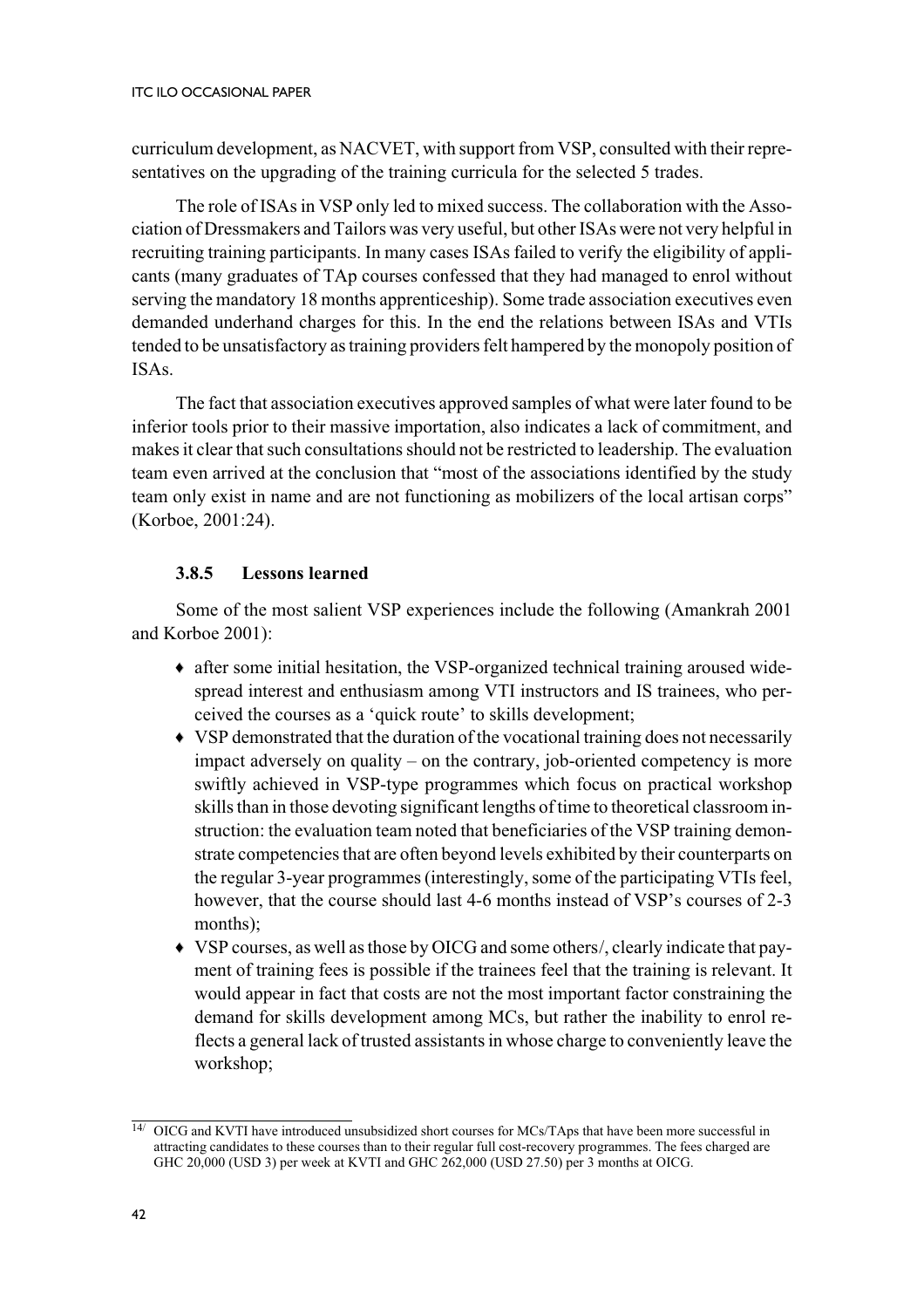- $\bullet$  the lack of recent, adequate labour market information hampers VTIs to adjust to changes in the demand for skills by modifying their training offerings;
- $\bullet$  training in local languages for illiterate trainees, facilitated by the translation of the manual by VSP instructors, was successful;
- tracer studies were found to be important to get feedback on the programme: they revealed that higher proportions of those trained through VSP needed a shorter period to set up their own workshops than non-VSP trained VSP-initiated changes (e.g. shorter course duration and more practical curricula) proved more sustainable in VTIs run by NGOs and private entrepreneurs.

The overall conclusion of the evaluation is that VSP-type training is producing competent artisans at considerably lower costs than does the formal system. The World Bank *Implementation Completion Report* was rather critical of the project in its principal performance ratings: outcome, sustainability, institutional development impact, and WB and borrower performances (World Bank 2001).

# 3.9 Case study C: Rural Enterprise Project (REP) and skills development

Since 1995 the Ministry of Environment, Science and Technology (MEST), together with GRATIS and NBSSI and with financial and technical assistance from the International Fund for Agricultural Development (IFAD), is implementing the *Rural Enterprise Project* (REP). Initially it covered two districts but in 1998 was expanded to nine districts. The main project implementers were initially NBSSI and GRATIS, but as they encounter difficulties to honour their commitments, increasingly important roles are now played by the District Assemblies and local trade associations.

# **3.9.1 Training interventions**

Skills development has been the main entry point for REP to promote rural IS activities. Often the training is complemented by other services (e.g. credit, career counselling, follow-up business advice). The large variety of these services and the flexibility with which they were conceived and implemented, has probably been one of the important factors behind the success of REP so far.

The project includes several components, one of which is focussed on introduction of improved technologies and technical training for MCs and TAps. In this respect REP set out to replicate the GRATIS-model at district-level and established Rural Technology Services Centres (RTSCs), which are involved in:

(i) *training of master craftsmen* in metal working, welding, blacksmithing, carpentry and leather works, either through 1-3 months courses (with classes every other week) at the RTSCs, or on-the-job training for a few hours during 1-3 sessions in the workshops of the master craftsmen, both by RTSC staff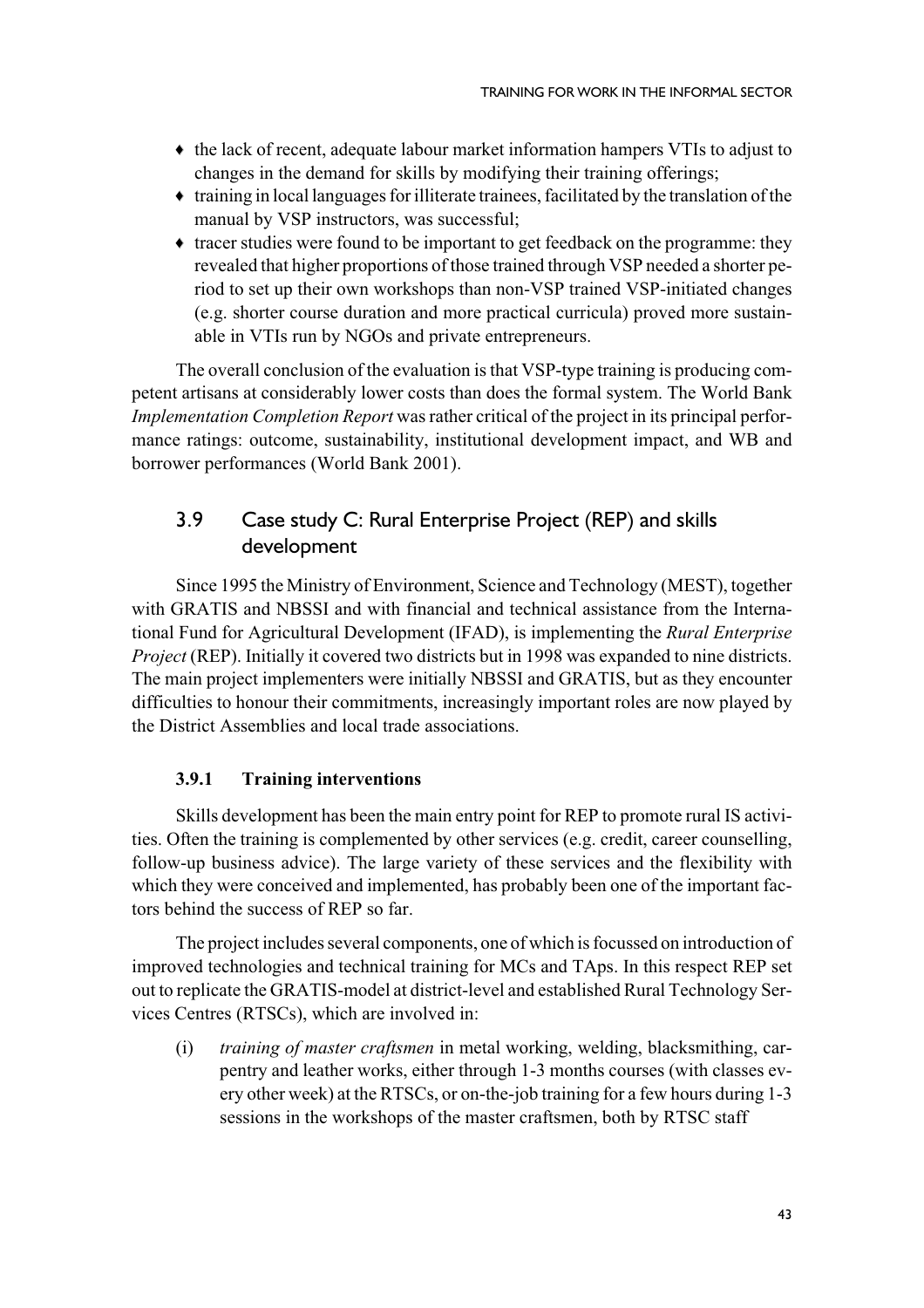- (ii) *training of 'visiting apprentices'* in metal working and carpentry,with a duration anywhere from a couple of weeks up to one year, at the RTSC by RTSC staff
- (iii) *training of 'technical (resident) apprentices'* in metal working and carpentry for a period of 3-4 years, at the RTSCs and by RTSC staff
- (iv) *technology demonstrations and information dissemination*,which were organized in different modalities: 'information seminars' to promote on new equipment, 'field demonstrations' to demonstrate the application of new equipment, and 'open days' for which producers and others were invited to the RTSCs to be acquainted with their facilities and activities
- (v) *training counselling of unemployed youth* which, essentially, is one of the first steps for unemployed youth to enter (or not) into traditional apprenticeship training and consists in an interview to assess the interest and motives for technical training, and linking them up with workshops for apprentice training or referring them elsewhere.

REP provides financial support to poor rural youth to enter into traditional apprenticeship training. It operates an *Apprentice Fund* from which funds are allocated for the down payment of the apprenticeship contract fee and the purchase of the required tools which the TAps have to bring.

The RTSCs also provide *extension services*, which mainly refer to manufacturing and repair services, for instance of intermediate food-processing equipment and spare parts. They are important as the local enterprises otherwise would have to go to Kumasi. The RTSCs also organize *occupational safety & health workshops* for MCs and others, which are mainly conducted by resource persons (e.g. from the fire brigade), usually in local community centres.

### **3.9.2 Project results**

The support services rendered by REP are widely seen as successful. Table 7 provides an overview of the results of project implementation (up to the end of 2000) in relation with the annual and overall targets of the project.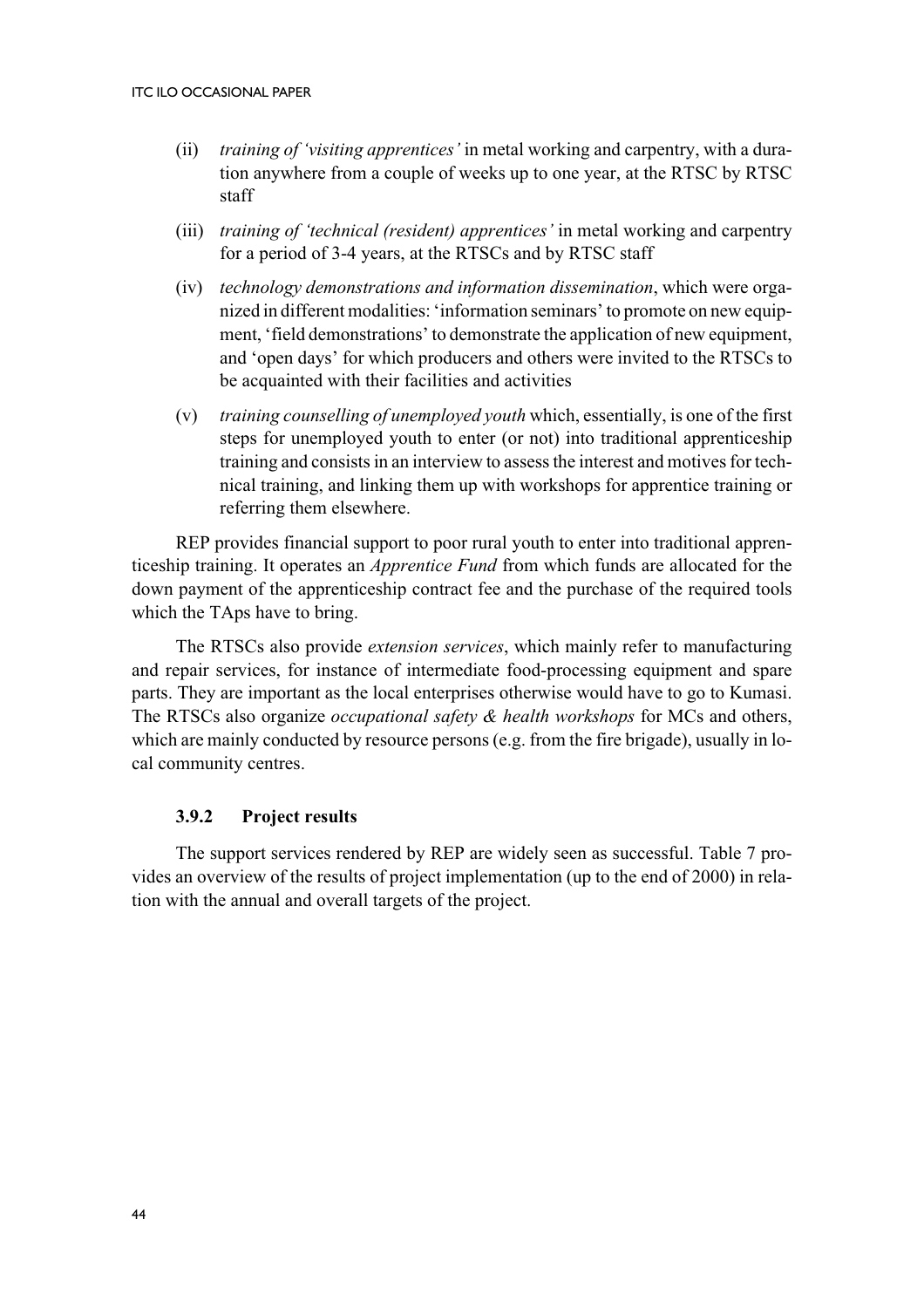|                                           | During<br>2000 | Fem. | Perc.<br>annual<br>target | Up to<br>end<br><b>2000</b> | Fem.       | Perc.<br>total<br>target |
|-------------------------------------------|----------------|------|---------------------------|-----------------------------|------------|--------------------------|
| <b>RTSC</b> activities:                   |                |      |                           |                             |            |                          |
| Training of master craftsmen <sup>a</sup> | 350            | 3%   | 46%                       | 745                         | n.a.       | 134%                     |
| Training of apprentices                   | 299            | n.a. | 141%                      | 1080                        | n.a.       | 60%                      |
| • 'technical' apprentices                 | $25^{b/}$      | 32%  | n.a.                      | n.a.                        | n.a.       | n.a.                     |
| • 'visiting' apprentices $e^{i}$          | 83             | n.a. | 39%                       | 298                         | <b>32%</b> | 63%                      |
| Technology dissemination                  |                |      |                           |                             |            |                          |
| • technology demonstrations               | n.a.           | n.a. | n.a.                      | 25                          | n.a.       | n.a.                     |
| • field demonstrations                    | n.a.           | n.a. | n.a.                      | 40                          | n.a.       | n.a.                     |
| Trg/career counselling youth              | n.a.           | 27%  | n.a.                      | 570 $\mathrm{d}$            | n.a.       | n.a.                     |
| Technology trg $\&$ counselling           | 860            | 45%  | 50%                       | n.a.                        | n.a.       | n.a.                     |
| Financial support for apprentices         | n.a.           | 27%  | n.a.                      | 190                         | n.a.       | <b>200%</b>              |

**Table 7: Results of RTSC activities in relation to project targets**

*Sources: UNOPS REP Supervision Report [2000] and REP-I Annual Report 2000 (bold figures). Notes: a/ Training included: workshop safety, fire prevention, maintenance and repair of equipment, correct sequencing of operations, free hand sketching, on-the-job training in 'improving production and productivity through appropriate technology', measurement and marking out.*

*b/ Enrolled (since 1996) 25, of whom 10 graduated in 2000 'after undergoing a 3-month industrial attachment at Kofuridua RTTC and GRATIS Engineering Design Centre in 3rd quarter of 2000".*

*c/ 'Visiting apprentices' include: (i) apprentices who are already attached to MCs in their respective localities, and (ii) graduates of technical institutions who require practical on-the-job experience in their respective trades; training lasts 3-9 months, during which training is given in specific modules to acquire skills or to learn to fabricate a particular product.*

*d/ Estimated number of youth who have been able to enter into traditional apprenticeship training as the result of the career guidance and counselling.*

### **3.9.3 Lessons learned**

The project has been recently evaluated (IFAD 2000). With regard to technical and technology, the following strong and weak points were identified:

- short skills training courses are very popular and contribute to marked increases in household incomes; at the same time it should be noted that they could still be more market-driven by selecting trades on the basis of a demand analysis; many of the trained entrepreneurs already have requested skills upgrading courses (which are more difficult and costly to organize)
- development of new technologies by the RTSCs addresses a clear need of rural entrepreneurs, but is advancing too slowly – more use could be made of the GRATIS 'shelf' of already developed products and technologies, so that more attention could be given to dissemination; this would also lower the equipment requirements of the RTSCs and thus the investment needed, which in the view of the evaluation was not justified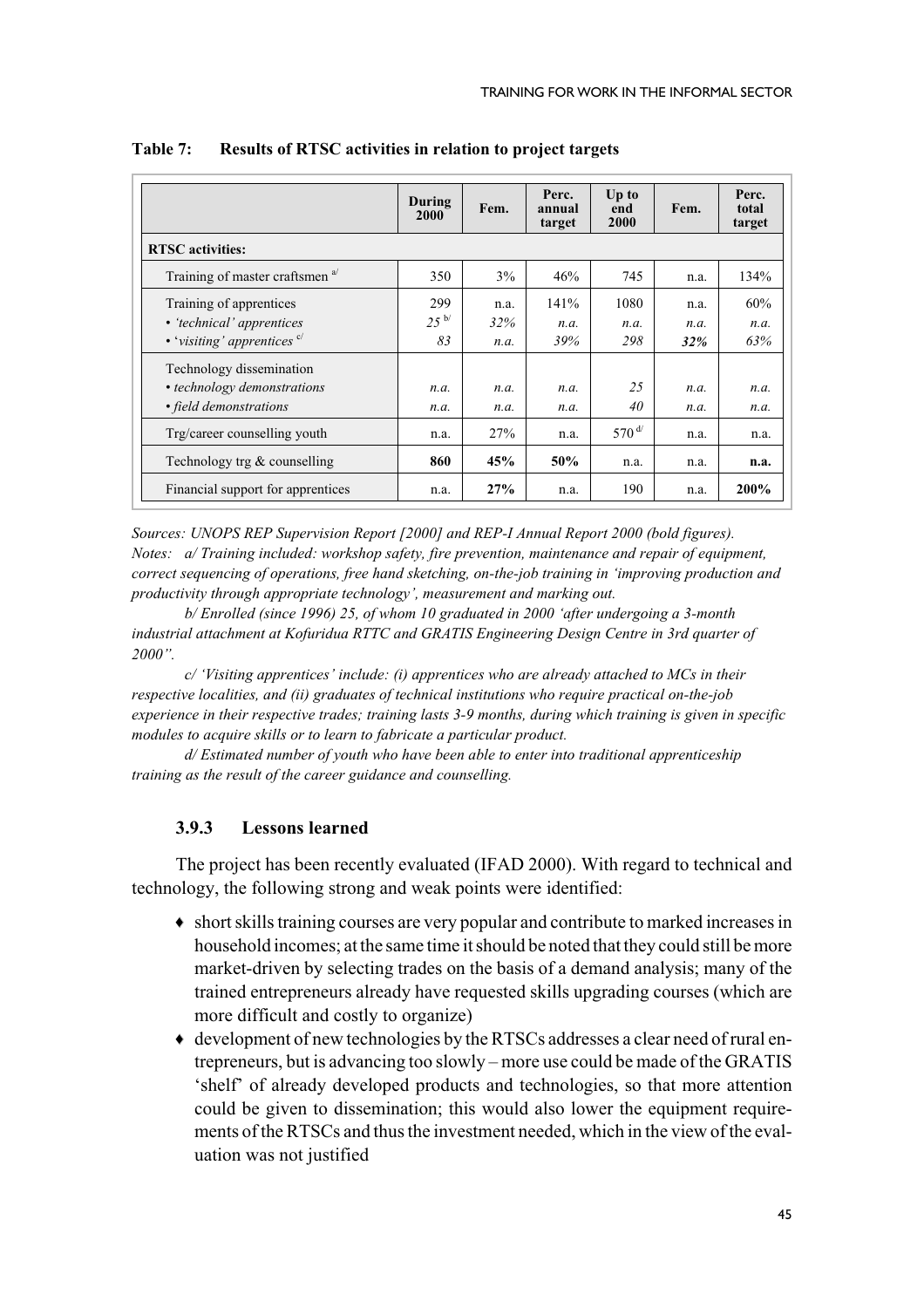- RTSC in-house apprenticeship training is inefficient and ineffective: only a small number of apprentices can be trained, and in the end only very few of them set up their own business (most of them preferred to stay on as an RTSC employee or search for a -formal sector- wage-job)
- $\bullet$  the evaluation viewed the results of the MC training as ambivalent: while improving the technical capability of IS enterprises, the effect on the training of apprentices was found to be minimal since MCs tend to adhere to their usual approach (which does not preclude exploitation of the TAps), the  $TAp/MC$  ratio is very high (not seldom  $20$  TAps per MC), there is a lack of proper structuring of the apprenticeship training, and low educational standards of MCs
- many of the TAp graduates encountered problems to secure loans from the banks participating in REP's *Rural Enterprise Development Fund* as they could not put forward the required 20% of the loan amount and the banks were often unwilling to provide them with start-up capital as the applicants cannot show a business track record.

### 3.10 Conclusions and observations

#### **3.10.1 Informal sector and training needs**

The IS has without doubt helped the country to get through the 1980s when the economic machinery gradually grinded to a halt. It was responsible for virtually all the maintenance and repair of capital equipment and especially vehicles. Since the 1990s it is indispensable for those who lost their job (as well as those who managed to keep it, but saw their real incomes decline sharply).

In spite of its pivotal role in the economy, the sector hardly enjoys any effective support. GoG has still not succeeded to formulate (let alone implement) a relevant policy framework for IS development  $-$  in fact, the sector is hard hit by the continuously high interest rates and inflation. The agency responsible for MSME promotion is not very responsive to the needs of the sector, operates rather bureaucratic and inefficient, and in the end has only a limited outreach and impact.

The main difference with other countries in West Africa (and for that matter with the rest of Sub-Saharan Africa) is the focussed attention given to technology development and transfer. With all its limitations and deficiencies,GRATIS and its decentralized structure still remains unique in Africa. The recent change in its legal status and plans for partial commercialisation' and increased cost-sharing by GRATIS' clients, could help to shed its aura of being an organization flush with donor funds, which is an essential condition for it to function more business-like and efficient.

#### **3.10.2 Vocational training context**

There are in Ghana no major initiatives underway to reform the TVET sector. Attempts to improve coordination and collaboration in sector, such as the one by VSP, en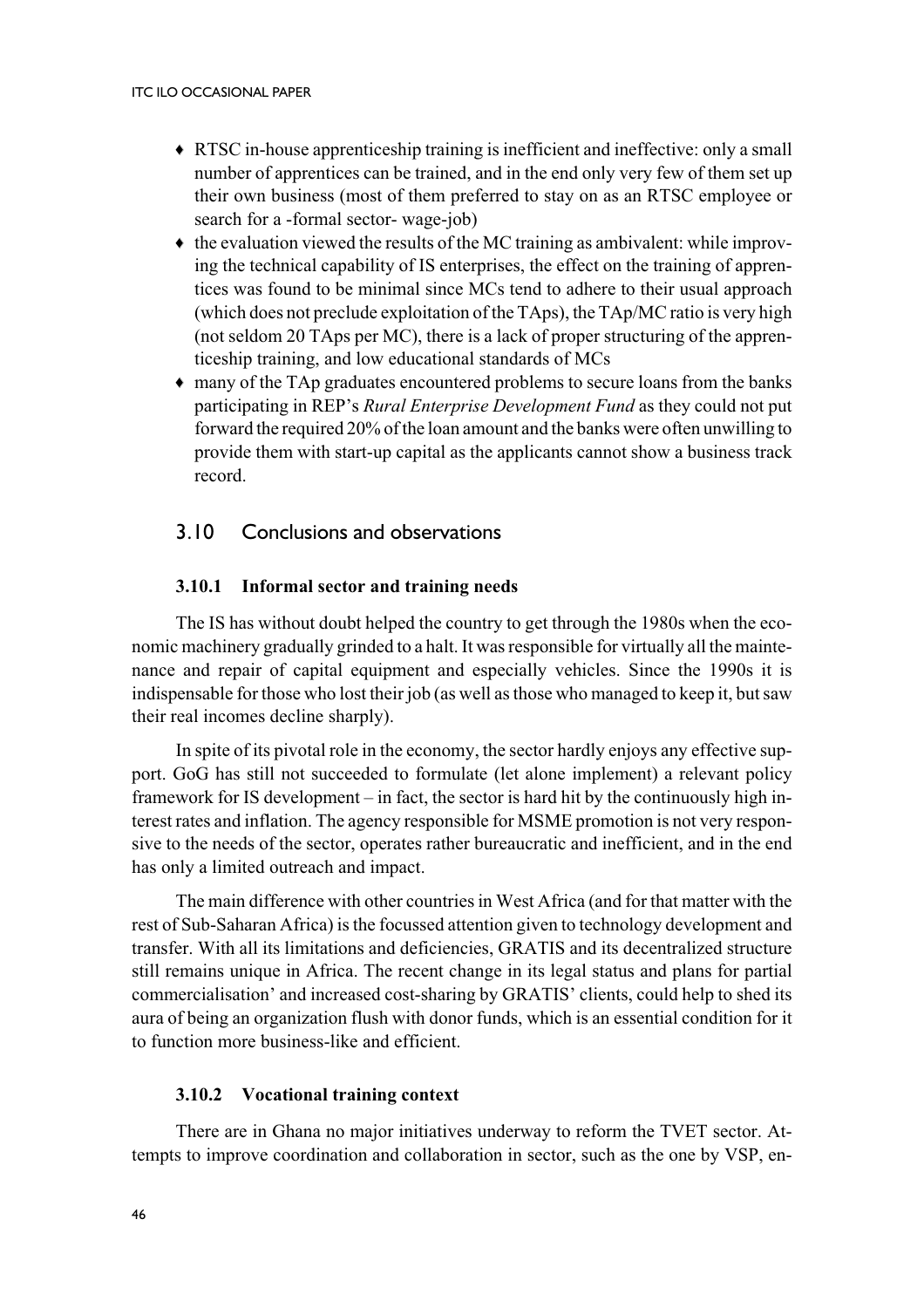counter serious difficulties. The government agencies involved are continuing their longstanding turf war, and the Committee to coordinate TVET efforts seems to lack the standing and power to change this situation. As yet there does not exist a National Employment Fund as in francophone African countries (although there are programmes to mitigate the effects of the economic reforms).

The draft of the Ghana Poverty Reduction Strategy (GPRS) places considerable emphasis on the promotion of the IS sector, especially in the rural areas. Skills training is also frequently mentioned as one of the strategies towards rural development, including for small-scale farming. But further details of implementation strategies are so far unknown.

#### **3.10.3 Role and deficiencies of apprenticeship training**

TAT is, also in Ghana, by far the most important source of skills for those working in the IS. Still, it appears to be somewhat less established than in other WCA countries. The average number of Taps in enterprises is lower than in other WCA countries, the fees are more modest (and sometimes even absent), and the amounts much more modest than in some other countries in the region.

GoG is showing increasing interest in promoting TAT,but no concerted efforts based on a thorough analysis and comprehensive review are underway. Most work done so far appears to have been donor-led (see below).

#### **3.10.4 Fresh developments**

The main examples of fresh approaches towards training for the IS in Ghana include:

- GoG policy documents (e.g. GPRS) and institutional reform (e.g. wider TVET responsibilities for GoG/MEMD) place increasing emphasis on the promotion of the IS sector, especially in the rural areas, in part through provision of vocational training;
- NVTI has introduced *competency-based* skills tests that allow illiterate trainees (including TAps) to submit their skills to practical, non-written probing;
- REP and VSP have gathered important experiences in improving apprenticeship training:
	- VSP adopted a rather straightforward approach by providing additional training to TAps through the involvement of public and private training institutions. Useful work was done in the area of the development of new training curricula. It is encouraging that some of the training institutions with which it collaborated, have continued the new approach to training, using short, post-employment and competency-based training. It is noteworthy that public sector institutions appear to have more difficulties (or less interest) to do so;
	- REP's experiences make it clear that the impact of apprenticeship training depends on the availability of financial support for interested poor youth to make the down payment for the apprenticeship fee and, especially, for actually entering into self-employment upon terminating the apprenticeship training;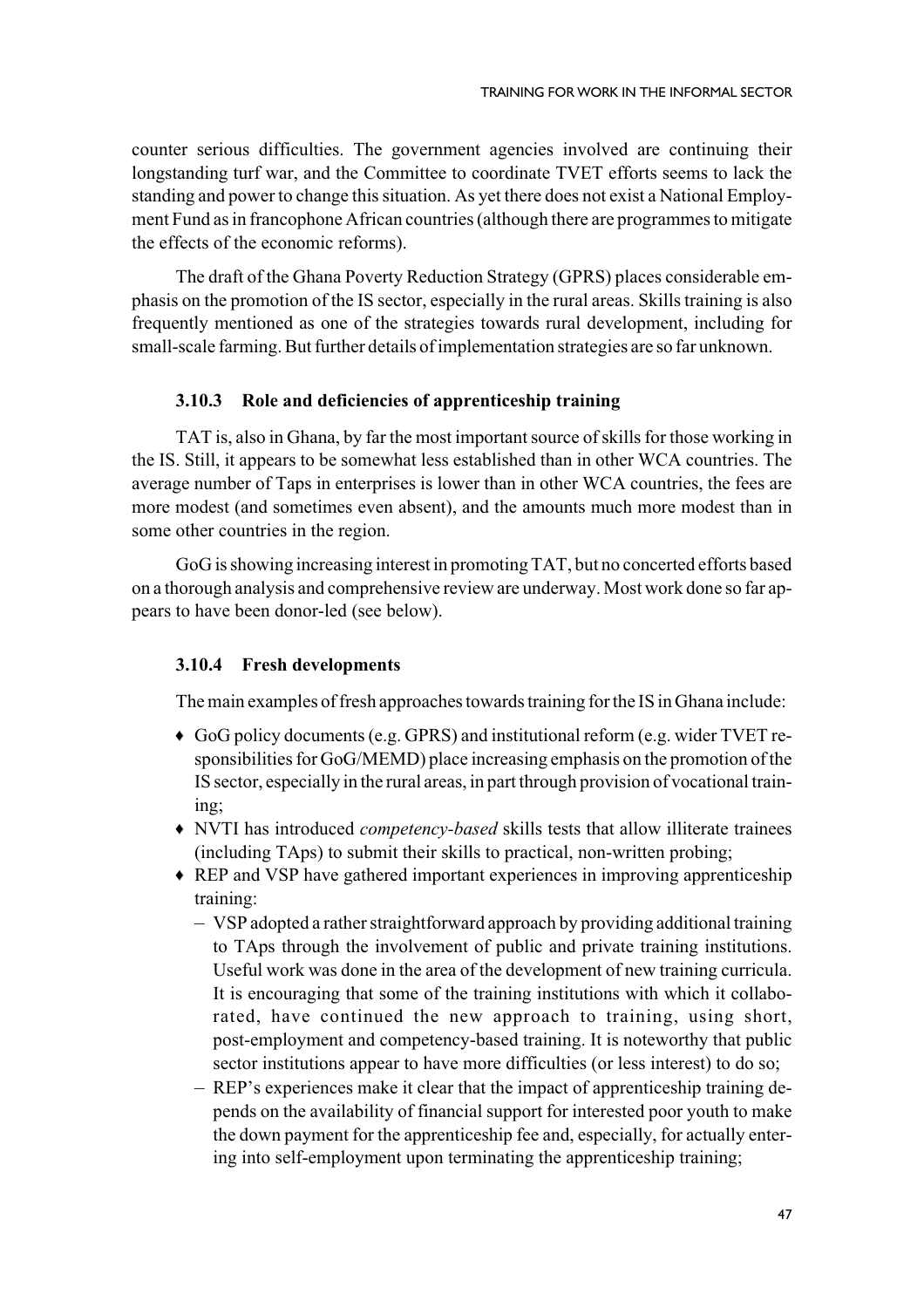#### ITC ILO OCCASIONAL PAPER

 ISAs play a major role in both REP and VSP,with regard to: (i) selection of participants, (ii) contributions to curricula development, and (iii) monitoring and follow-up support. In the latter this has led to some difficulties as the association and particularly some of the executives exploited the power base they were given (i.e. the exclusive right to nominate the participants for the training); this was remedied by allowing the training institutions, under certain conditions, to recruit trainees directly.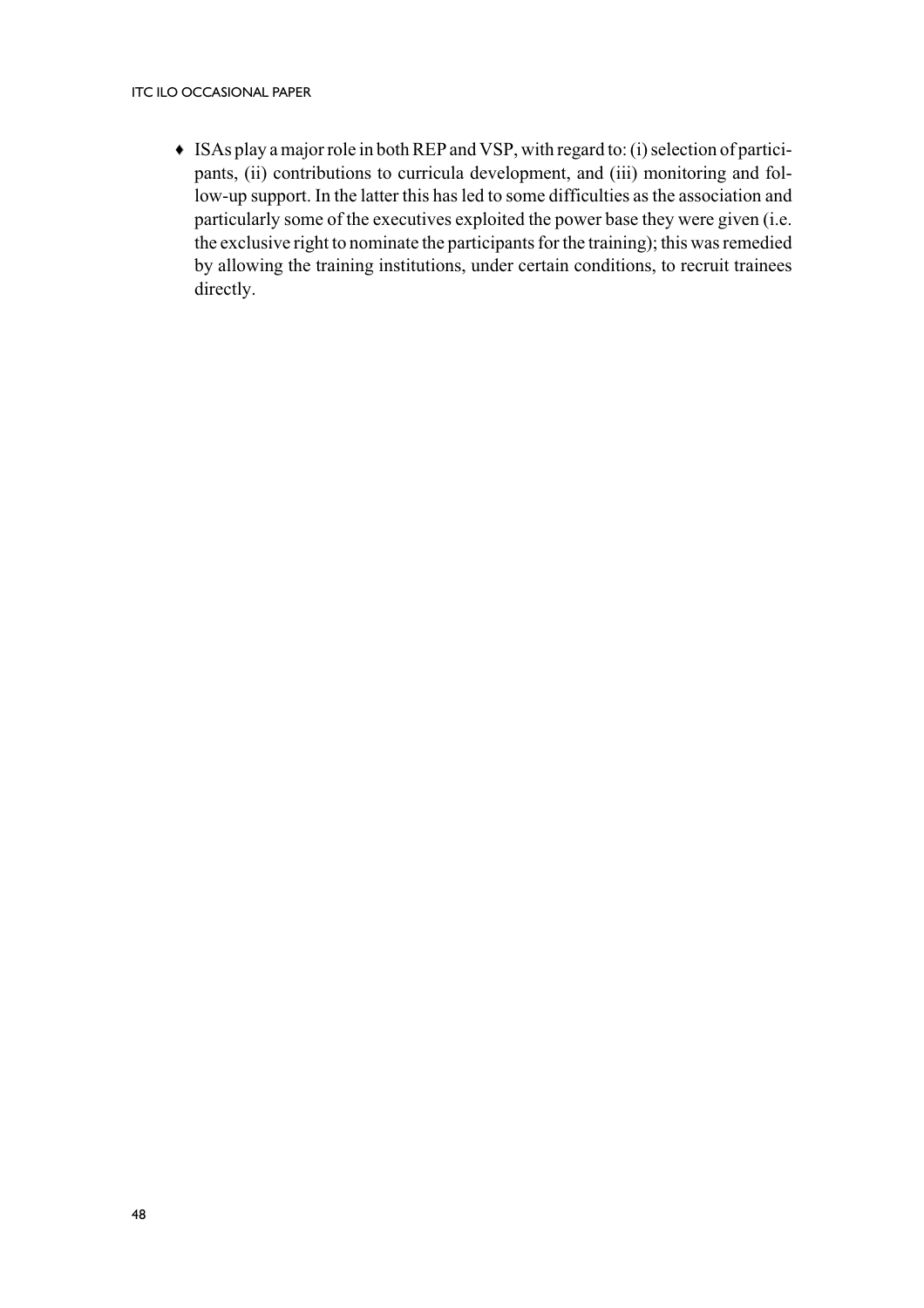# **4. TRAINING FOR THE INFORMAL SECTOR IN SENEGAL**

# 4.1 Introduction

Dakar's position as the capital of former French West Africa made Senegal one of the most developed states in the region at independence, with a well-developed physical and social infrastructure and a relatively well-diversified industrial base. In addition to being the most visited country in West Africa, Senegal has remained an important hub of economic activity in the region.

Senegal's population is estimated at 9.5 million (mid-2000), growing at a rate of 2.6% per year,which is in line with the West African average. The urban population is expanding much more rapidly, however, at an average of 4% per year. About 47% of the population is estimated to live in urban areas,well above the regional average. The Dakar metropolitan area, for example, accounts for more than one-fifth of the country's population, containing an estimated 2 million inhabitants.

| <b>SENEGAL (1999)</b>                             |                    |  |  |  |  |  |
|---------------------------------------------------|--------------------|--|--|--|--|--|
| <b>Population</b>                                 | 9 million          |  |  |  |  |  |
| population growth $(90-99)$                       | $2.7\%$            |  |  |  |  |  |
| $\rightarrow$ pop. aged 15-64                     | 53 %               |  |  |  |  |  |
| $\rightarrow$ urban population                    | 47 $%$             |  |  |  |  |  |
| $\blacktriangleright$ labour force growth (90-99) | $3.3\%$            |  |  |  |  |  |
| GDP per capita (PPP)                              | <b>USD 1,341</b>   |  |  |  |  |  |
| $\rightarrow$ economic growth (98-99)             | $2.3\%$            |  |  |  |  |  |
| $\rightarrow$ agricultural sector                 | $27\%$             |  |  |  |  |  |
| $\rightarrow$ manufacturing sector                | $11\%$             |  |  |  |  |  |
| <b>Quality of life</b>                            |                    |  |  |  |  |  |
| $\rightarrow$ pop. below poverty line */          | 26.5 % (1994)      |  |  |  |  |  |
| $\triangleright$ life expectancy at birth         | 50 yrs M, 52 yrs F |  |  |  |  |  |
| $\triangleright$ adult illiteracy                 | $12\% M, 27\% F$   |  |  |  |  |  |
| */ international poverty line of USD 1 per day    |                    |  |  |  |  |  |

*Source: World Development Report 2000/2001 (World Bank).*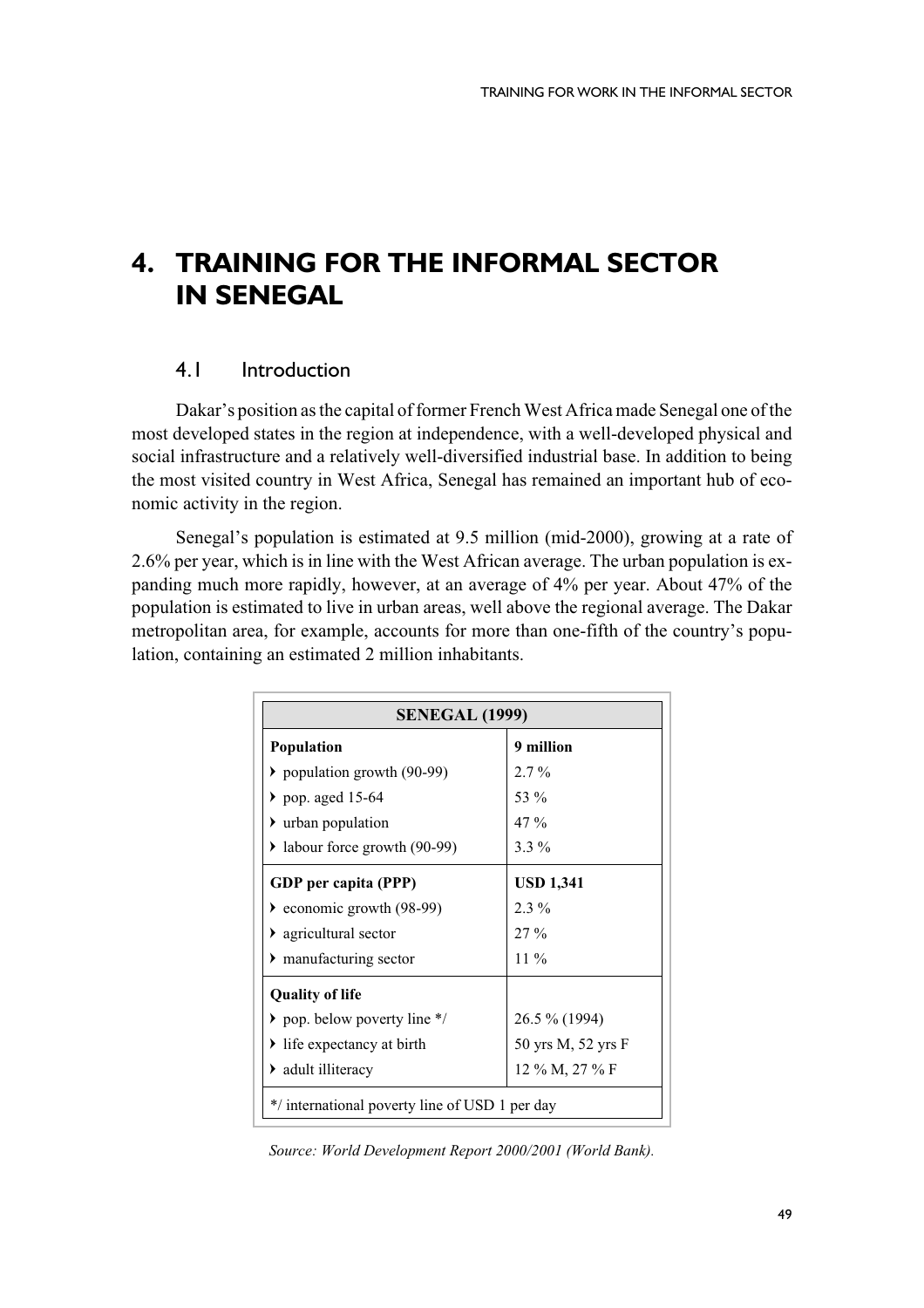#### ITC ILO OCCASIONAL PAPER

Formal sector employment is quite limited compared with rural employment and IS activities. The large majority (77%) of the total labour force worked in agriculture,16% in services and 7% in industry. The urban unemployment rate is estimated around 23% (EIU) and in government documents sometimes put at 38% (GoS/METFP 2002).

In the first two decades after independence, the government professed allegiance to "African socialism", which in practice translated into heavy state intervention and an inward-looking economic strategy. In 1979 GoS embarked on the first of a series of adjustment programmes supported by the IMF and the World Bank, but the results were mixed. In the mid-1990s further economic reforms were implemented, focusing on liberalising labour legislation, prices and external trade; agricultural reform and the stimulation of market mechanisms; and the restructuring of the public sector, including a round of privatisations. The new government of president Wade that came in 2001 is perceived to be more "liberal" in economic matters, but has so far introduced few dramatic shifts in its overall economic policy.

Economic growth returned in the mid-1990s as the result of increased aid inflows, sound economic management and the devaluation of the FCFA. Since then real GDP growth has been around 5%, in spite of unfavourable weather conditions in 1997/98 and a severe electricity shortage in 1999. The main sources of farmers' incomes are groundnuts, produced primarily in central Senegal; sorghum and millet from the central and northern regions; and rice grown in the Senegal River valley and in the southern region of Casamanca. Groundnuts, cotton and horticulture are the main cash crops. Since the mid-1980s the fish sector has emerged as Senegal's main export earner.

Senegal is one of the most industrialised countries in the region, but the competitiveness of the manufacturing sector is generally low, largely because of high production costs, a cumbersome regulatory environment and a small domestic market. Since the late 1980s the government has launched a series of industrial reforms: quantitative trade barriers have been removed and custom tariffs harmonised; private participation and foreign investment have been encouraged; and the labour code has been amended to provide greater flexibility to employers. The industrial sector, which accounts for about 20% of GDP, encompasses a variety of economic activities, but is heavily dependent on agro-industries and mining, notably phosphates and the production of derived chemicals, which constitute Senegal's second-largest source of export earnings. By now, the services sector is, with 62% (1999), the main contributor of GDP (EIU).

### 4.2 Informal sector

#### **4.2.1 Informal sector and '***artisanat***'**

In Senegal as in other countries in West Africa there is a fine distinction between the concepts of the 'informal sector' and '*l'artisanat*'. Commonly, artisan activities (*l'artisanat*) are seen as the nucleus of the IS. Traditionally they referred to manufacturing activities, such as, for example, blacksmithing, weaving and wood-carving. Now more modern activities such as wood and metal working are also considered to belong to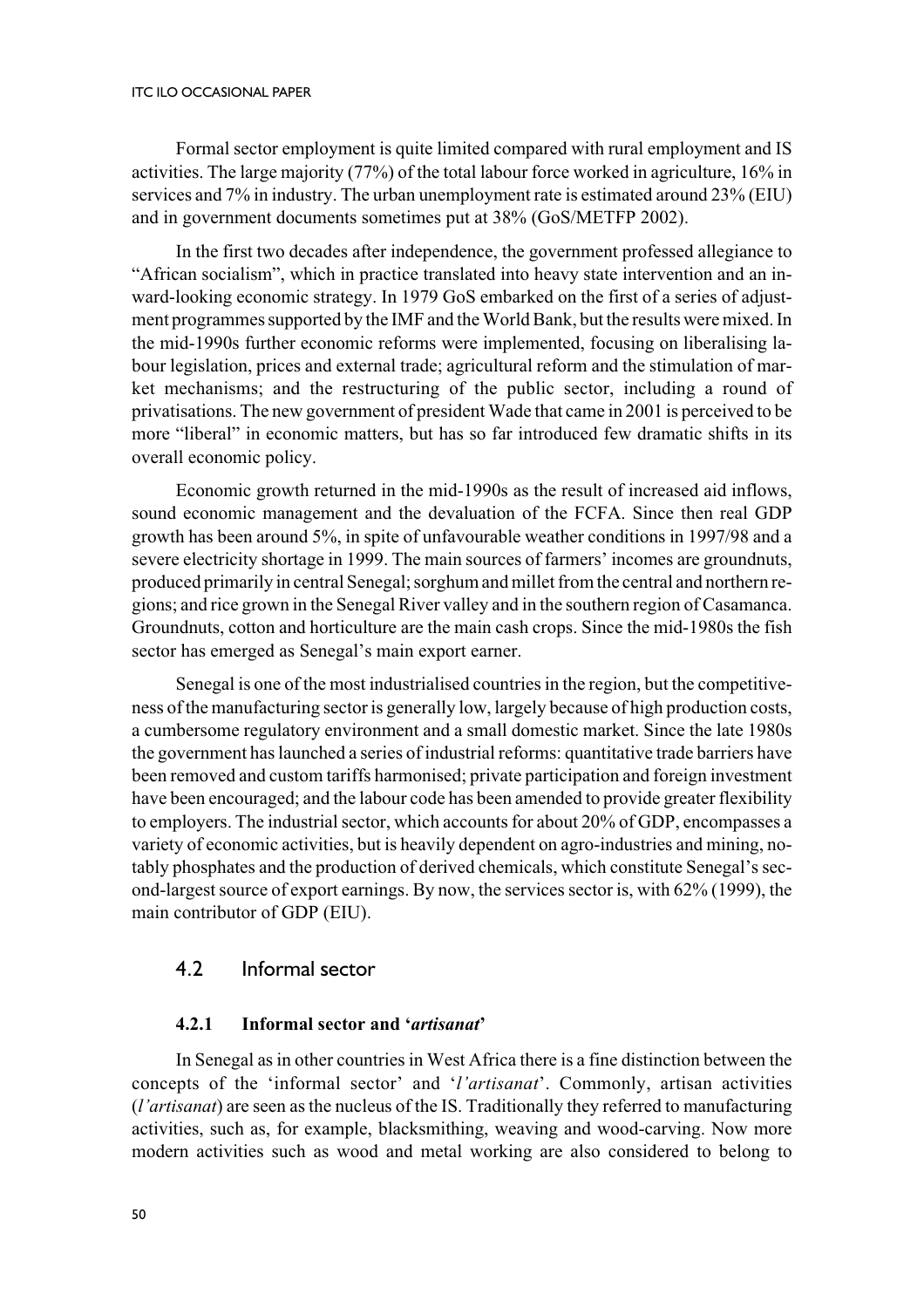*l'artisanat*, while trading and (personal) services are still excluded. While many of the former are in some way registered (e.g. with the *Chambres des Métiers*), the latter are not and are consequently felt to be 'illegal'- even though many of them do pay some taxes.

As a result there is more known about *artisanat* activities. In 1992 a special *Recensement National des Artisans* was carried out. It estimated that a total of 400,000 people were employed in 78,000 enterprises in some 120 trades. More than two-thirds (68%) of the enterprises were in manufacturing activities (which is considerably more than the share of manufacturing enterprises in the IS – see below),19% in artisanal service activities and 13% in handicrafts (e.g. wood working). According to this survey, the artisanal sector includes between  $234,000-312,000$  TAps – i.e. 3-4 TAps per workshop (ILO/EMAS 1998). The sector takes in much more TAps than regular workers, so that the proportion of TAps increased from 40% to 70% of the total workforce in the period 1980-95 (*ibid.*).

### **4.2.2 Size and structure**

There is remarkably little recent information on the size and structure of the IS in Senegal. Still, it is clear that the IS responsible for the large majority of urban employment. Even at the end of the 1980s, some 60% of the economically active population was employed in the IS,some 20% in the formal sector and another 20% were unemployed (statistics quoted in Maldonado *et al.* 2001).

Small-scale trading is by far the most important activity of the urban IS: it is responsible for 72% of all IS enterprises and 42% of total UIS employment in Dakar and its surroundings:

| <b>Economic activity</b>        | % of total<br>no. of firms | % of total<br>employment | average<br>firm size |  |
|---------------------------------|----------------------------|--------------------------|----------------------|--|
| Manufacturing                   | 15.4                       | 35.7                     | 4.5                  |  |
| garments and leather            | 9.3                        | 18.6                     | 3.9                  |  |
| wood working<br>$\bullet$       | 2.3                        | 8.3                      | 6.9                  |  |
| metal working<br>$\bullet$      | 3.2                        | 8.4                      | 7.1                  |  |
| others<br>$\bullet$             | 0.5                        | 0.5                      | n.a.                 |  |
| <b>Construction</b>             | 0.4                        | 0.7                      | <b>3.0</b>           |  |
| <b>Transport</b>                | 4.6                        | 4.4                      | 1.8                  |  |
| Trade                           | 72.0                       | 41.8                     | 1.1                  |  |
| <b>Services</b>                 | 7.6                        | 17.4                     | 4.5                  |  |
| car repair                      | 2.4                        | 10.0                     | 8.1                  |  |
| electronics repair<br>$\bullet$ | 0.9                        | 1.9                      | 4.0                  |  |
| • food catering                 | 2.8                        | 3.6                      | 2.5                  |  |
| •other services                 | 1.5                        | 1.9                      | 2.4                  |  |
| <b>Total</b>                    | 100                        | <b>100</b>               | 1.9                  |  |

#### **Table 8: Senegal: structure of the urban informal sector (1988)**

*Source: Maldonado et al. 2001, based on data from USAID survey 1988.*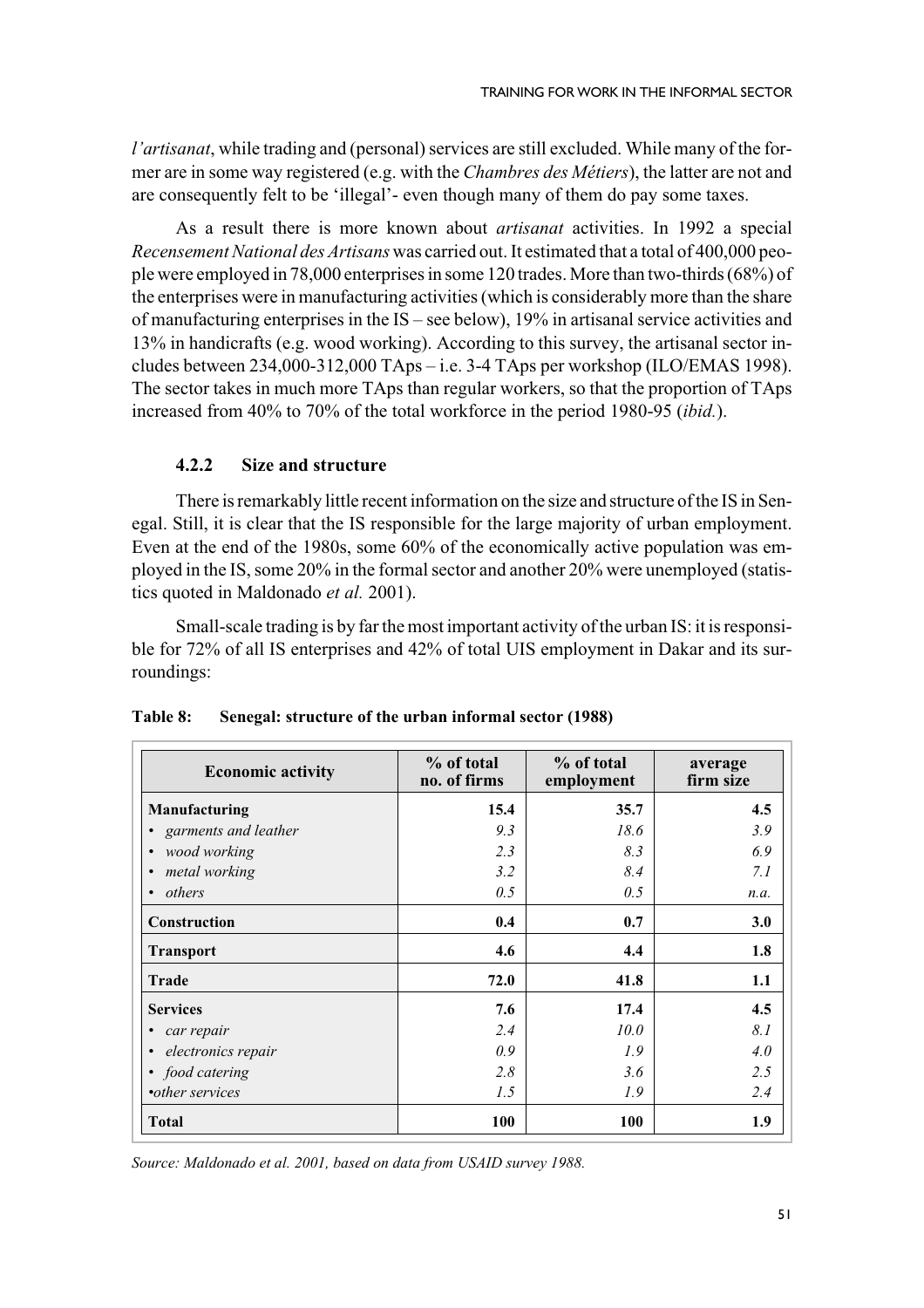Most of the trading concerns self-employment and the average firm size is only 1.1 workers, including the owner. The average size of manufacturing and repair services activities is markedly larger  $(4.5)$ , so that while it constitutes only 12% of the number of enterprises, it contributes 36% to total informal employment. The largest average firm size is in car repair: more than 8 workers (including the owner) per firm – most of them TAps (see below).

### **4.2.3 Main constraints**

The IS in Senegal faces the same problems as its counterparts in other African countries. For instance,a survey of small leather workers (*Bureau d'Études F.J.T.* 1996) identified the following problems in the leather sub-sector:

- marketing: 75% of survey sample
- access to finance: 69% of the survey sample
- $\bullet$  materials supply : 54% of the survey sample
- $\bullet$  technical and management skills: 38% of the survey sample.

In view of these constraints, it will be increasingly difficult for the IS to absorb the larger part of Senegal's more than 100,000 new entrants to the labour market every year.

### **4.2.4 Policies and institutions**

In spite of several incidents of promotion of the IS, or rather the *artisanat* part of it, such as the inter-ministerial councils of 1992 and 1995, there are as yet no clear, coherent policies to this effect. GoS is in the process of preparing polices on IS institutions, credit, marketing and training.

In Senegal, as in other West African countries, a multitude of government entities are concerned with IS activities, enterprises and workforce. Unfortunately, they sometimes appear to compete with each other rather than to work together. The most important one is the Department of *Artisanat* (DA), created in 1978 and now under the *Ministère de l'Artisanat et de l'Industrie*.

DA works closely with the*Chambres des Métiers*(Trades Chambers – see below). Its strategy consists of three types of interventions: (i) to support technical training for IS workers, (ii) facilitate access to credit, and (iii) to promote the marketing of IS products. Some training efforts have been realized, but total impact has been minimal. It is expected to produce soon a policy note on the development of artisanal activities.

### **4.2.5 Associations and other IS organizations**

The artisanal sector was subject of early government interventions, essentially following the notion of self-representation. Already in 1977 a semi-public<sup>15</sup>/ *Union Nationale* 

<sup>&</sup>lt;sup>15/</sup> The CMs do not have an autonomous budget but are funded by the state. Also, the President of the UNCM is elected by the members while its Secretary-General is nominated by GoS.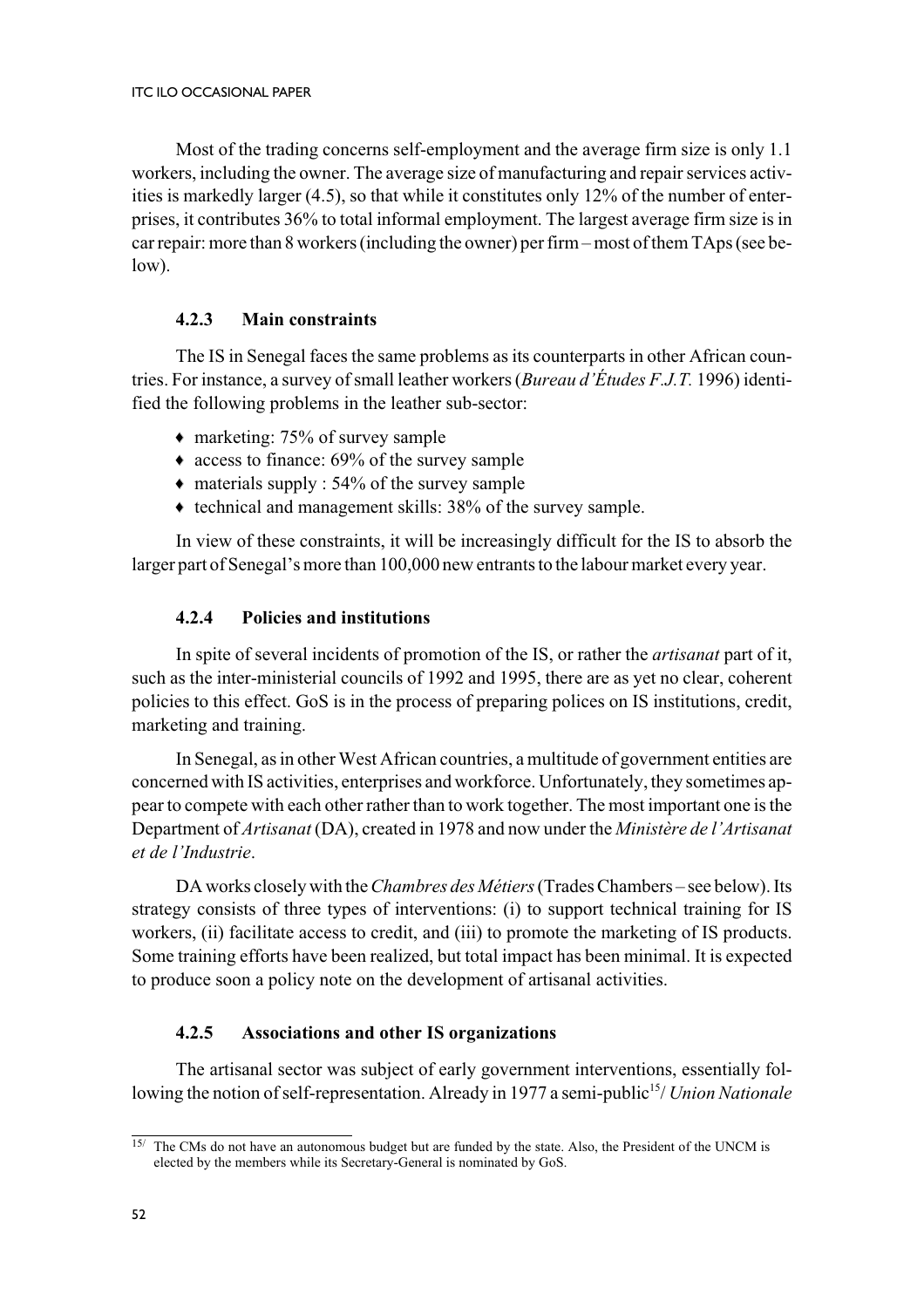*des Chambres des Métiers* and 10 regional*Chambres des Métiers* were set up at the suggestion of the government to act as intermediaries on behalf of the sector. They started to operate in 1981 and were expected to support the artisanal sector, for instance by providing skills training.

The CM and the UNCM put emphasis on the legal and administrative organisation of the sector and are generally viewed as rather bureaucratic and ineffective. The artisans were not involved in the creation of the CMs, which rapidly became politicised and showed a fundamental lack of a democratic culture. Their leaders have been generally felt to act as bureaucrats rather than genuine representatives of the IS. The CMs are also constrained by logistical and budgetary problems (although the latter was partially solved during a revamp in 1996). As a result they have succeeded to group only 10% of the artisans in the country. The efforts of the CMs with regard to skills training have remained limited.

The *Chambres des Métiers* of Dakar seems more active in the area of skills training than some of the others. This may be related to the fact that it has linked up with the Chamber of Commerce of Coblenz in Germany. Together they have conducted some 10 skills upgrading seminars, in tie  $\&$  dye/ batik, soap making, leather, fruits and vegetables, and puppet making, for the benefit of 250 artisans. No exact impact data were found, but such a 'triangular' approach involving the private sector in developed countries certainly appears to hold promises.

In the 1990s the artisans initiated the creation of various types of professional organizations (e.g. Trade Associations and Federations) to represent them in a more genuine manner. Such organizations are especially strong in the textile, leather and jewellery sectors. The *Union Nationale du Commerce, de l'Industrie et des Services* (UNACOIS) is said to have over 100,000 members, many among small and medium traders and wholesalers. Some, such as the *Fédération Nationale des Professionnels de l'Habillement* (FENAPH) also entered into the provision of technical skills training (see par 4.6).

### 4.3 Vocational training sector

#### **4.3.1 Main TVET policies and institutions**

Education in Senegal leaves much to be desired. Primary school enrolment stands at an average rate of 60%, which is well below the average for Sub-Saharan Africa. The literacy rate is therefore low, at only 35% of the adult population, placing a considerable constraint on the development of the country. The budget for education has recently been increased, to about one-third of recurrent expenditures, but improvements in the education and training sector have been slow.

There are several government ministries and agencies involved in education and training. The main ones are

 Department of Employment (DE,forms part of the *Ministère de la Fonction Publique, de l'Emploi et du Travail*)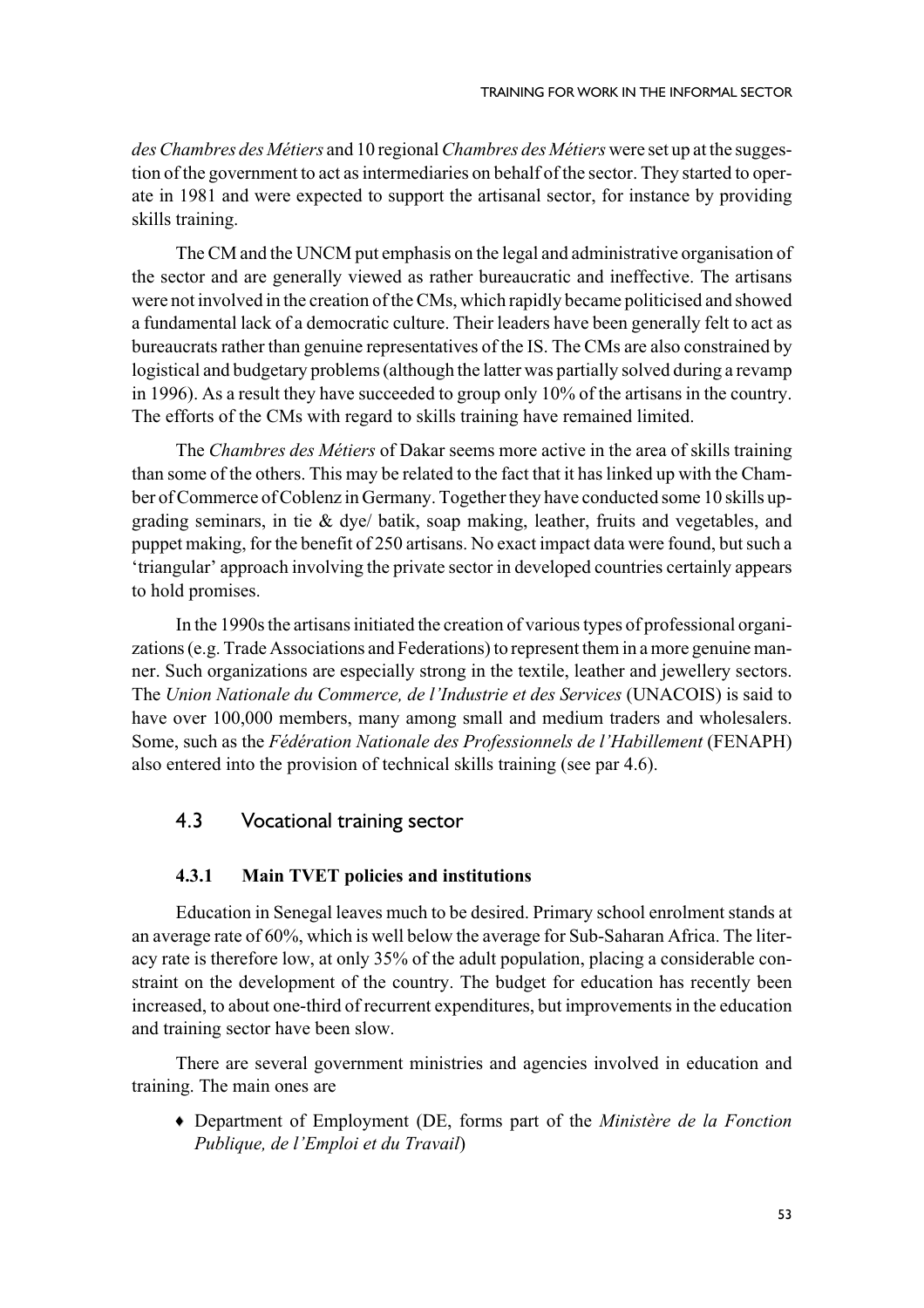- Department of Vocational Training (part of *Ministère de la Formation Professionnelle et de l'Alphabétisation*,GoS/METFP; before under *Ministère de l'Éducation*)
- *Office National de Formation Professionnelle* (ONFP)

The basic framework for TVET dates from the 1960s. Capacity is very low (some 7,300) and its distribution biased in favour of higher levels of technical education and urban areas (GoS/METFP 2002).

DE has undertaken some initiatives to foster the creation of employment in the IS, for instance through a convention with the employers federation to make available places for practicals for trainees and apprentices, but again the impact seems negligible.

ONFP, created in 1986, is a tripartite entity that aids GoS in determining training priorities and targets, in carrying out studies, in coordinating training efforts, and, foremost, in financing training programmes of training providers in both the public and private sectors (see par. 4.5). It receives its funding from a special company tax, revenues from services provided to firms and private or public organizations, state subsidies and donor funds.

During the 1990s there have been various committees and encounters to arrive at a more appropriate framework for training for the IS, but neither the government nor the donors seem to have been considering any concrete steps towards the strengthening of apprenticeship training (see e.g. ILO/EMAS 1998: 7-9 and 123). GoS/METFP formulated in 1996 a policy document on TVET which included vocational training for small producers and the self-employed among its objectives. A very recently published sector policy paper (GoS/METFP 2002) builds further in this and, *inter alia*, foresees a larger role for private sector training providers, but seems short on implementation details.

### **4.3.2 Main training providers**

#### *Public sector training providers*

The public sector in Senegal has only few training institutes that are specifically directed at work in the IS. The large majority of government supported technical training providers are technical schools and colleges. They are not immediately relevant for the IS: the technological level of their equipment is relatively high, the training is largely theoretical and the training does not include business skills.

GoS started in the 1980 and 1990s with training centres that were directed at *l'artisanat*: in urban areas there are the *Centres de Formation Artisanale* (CFAs) and, in rural areas, the *Centre de Perfectionnement des Artisans Ruraux* (CPARs). They were found, however, to be wanting in various respects. Foremost they have come to suffer from a lack of government funding. As a result, training equipment could not be maintained nor new pieces installed. For all intents and purposes they are now under-equipped,with the remaining pieces obsolete and many not working. Another consequence is the lack of training staff, while those who are still in function tend to lack qualification, up-to-date technical knowledge and motivation.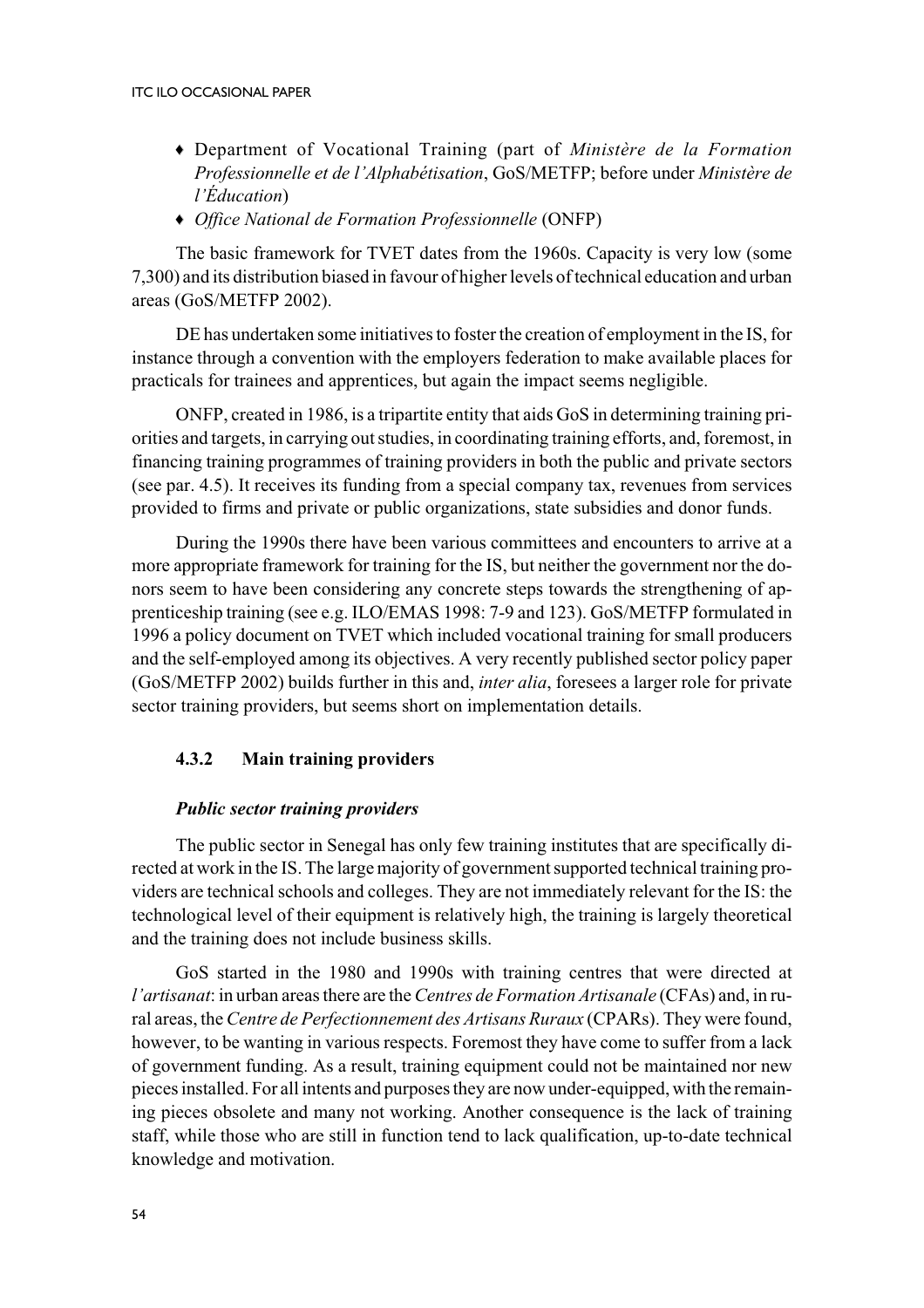### *NGO training providers*

There are also a number of NGOs involved in the promotion of the IS by providing skills training. One of the first to do so was *Terre des Hommes* which started back in 1983, together with the CM in Dakar, to provide skills training to IS carpenters. Its activities were carried on by APDES (see 4.6). There are various others, including Don Bosco, but their total capacity is limited.

### *Private-for-profit training providers*

There are said to be few private institutes providing technical training. One of them is the *Institut Supérieur de Technologie Industrielle* (see Box 5). An example of skills training provided by businesses as part of the regular business dealings, is formed by *Equip Plus*, which conducts short training for small enterprises and individuals who purchase a piece of agro-processing equipment (see Box 6). While the content of the training of both these examples of private sector training is relevant for work in the IS, the cost, in terms of a fee or, indirectly, the price of equipment to be purchased, appears to constitute a major stumble block for IS workers to access such training.

#### **Box 4. Private training institute**

The *Institut Supérieur de Technologie Industrielle* (ISTI) is an example of a private-for-profit training institute that provides pre-employment and skills upgrading training in trades that are in principle relevant for the IS (e.g. air-conditioning and refrigeration, electro-mechanics, electro-technics, and computer repair). ISTI has a capacity of some 200 students. The cost of the training is FCFA 40,000-50,000 (USD 55-65) per month, quite high for youth from the poorer strata of society.

ISTI training graduates receive an in-house diploma that, however, is also signed by the Ministry of Education. This stems from the fact that there are no official training curricula for many of the trades for which ISTI is providing training. It has now deposited its own training curricula with the Ministry and is waiting for them to be formally approved – which would mean that the graduates would get formal national training diplomas.

Most of the ISTI graduates are said to find a job with a modern company; even though the skills are said to be relevant for small workshops, few of them end up in the IS.

*Source: Interview with ISTI principal, March 2002.*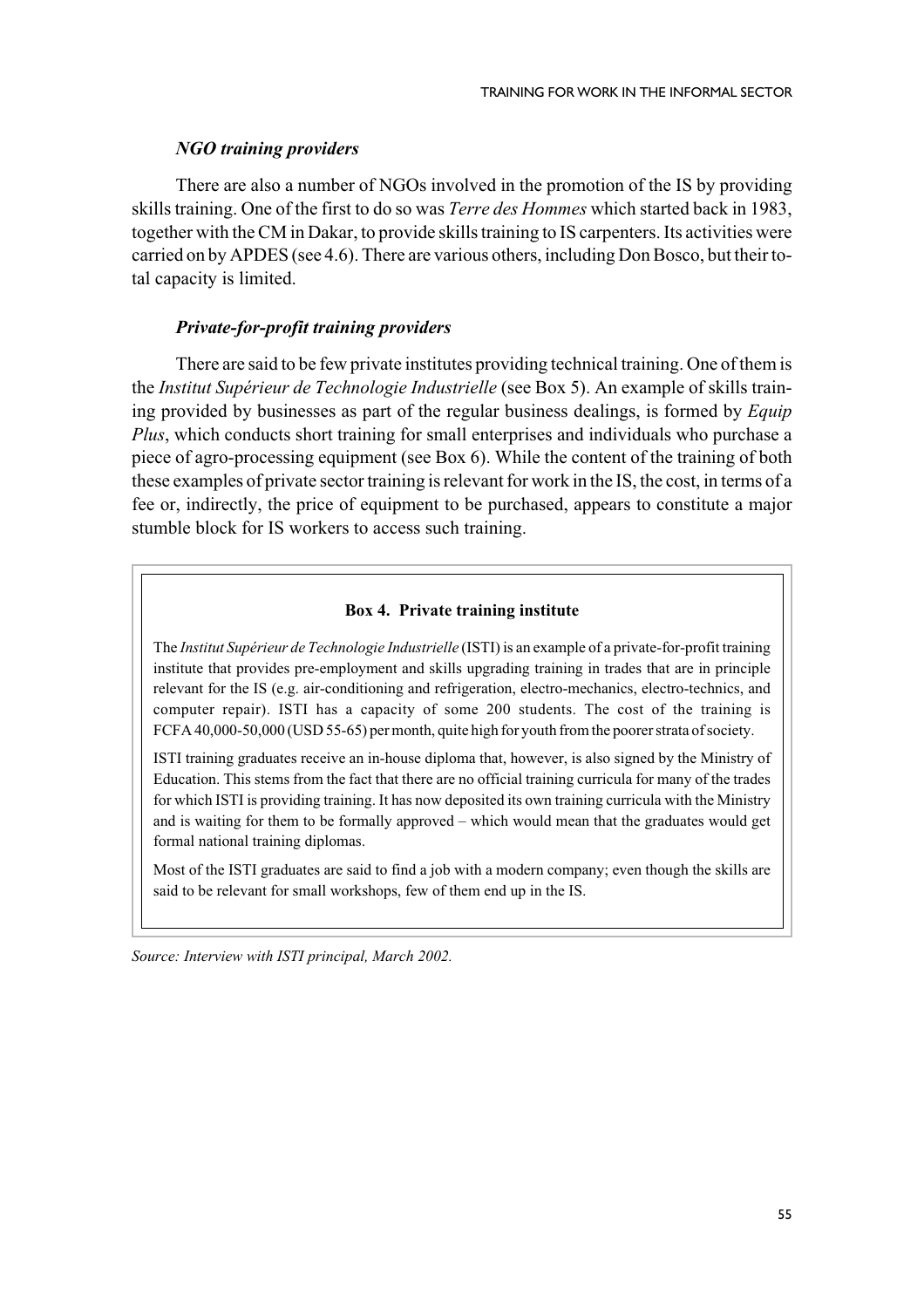#### **Box 5. Business-based training**

*Equip Plus* is part of a larger enterprise which imports different types of equipment, such as welding equipment, agricultural machinery, solar panels and small diesel engines, while it also produces simple agro-processing equipment (sold together with the small engines).

As part of the sale of the agro-processing equipment (e.g. grain mills,price FCFA 2.4 million), *Equip Plus* provides delivery services which include installation of the equipment and some training for the user. The training lasts about a half-day and is conducted by the driver of the truck that delivers the equipment. Its main purpose is to instruct the buyer in the correct use and maintenance of the equipment and train them in some 'first-aid' in case of repair. The 'training curriculum' is formed by instruction booklets.

Interestingly, in 2000, *Equip Plus* conducted much more elaborate training (duration: one week) as part of sales promotion for motor pump sets imported from Italy. The training took place in 4 rural towns, trained 10 local technicians each time, and was conducted together with a specialist from the manufacturer (the costs were shared between *Equip Plus* and the Italian company). This particular brand of motor pumps is now market leader.

*Equip Plus* also provides training for welding equipment (price: FCFA 1.8 million), wood-working equipment (FCFA 7.5 million) for 1-2 days. For large users of the equipment, and even donor agencies (e.g. Embassy of France) it has organized training course for one week – at a cost of FCFA 100,000 (USD 135). For such events *Equip Plus* has two trainers and a roster of resource persons. *Equip Plus*, whose general manager is also the chairman of the Chamber of Commerce in Dakar, also provides places for practicals for trainees from a nearby training centre.

*Source: Interview with Equip Plus Marketing Manager (March 2002).*

#### **4.3.3 IS training needs**

In the mid-1990s a study was undertaken by the ILO to take stock of the most pressing training needs in some of the major IS trades in Senegal, i.e. textiles and leather, construction, metal working, and food-processing (ILO/EMAS 1998). The most frequently indicated training needs, in addition to pure technical, activity-specific training needs, were:

- 1. basic literacy and numeracy
- 2. general theoretical aspects of the trades: nature and use of materials, drawing and reading of drawings, basic informatics, basic knowledge of industrial techniques
- 3. knowledge on recent technological developments in the trades
- 4. management practices, including:
	- firm organization: workshop lay-out, labour division, inputs stock planning, time management
	- workshop and production management: personnel management,customer relations, product promotion and marketing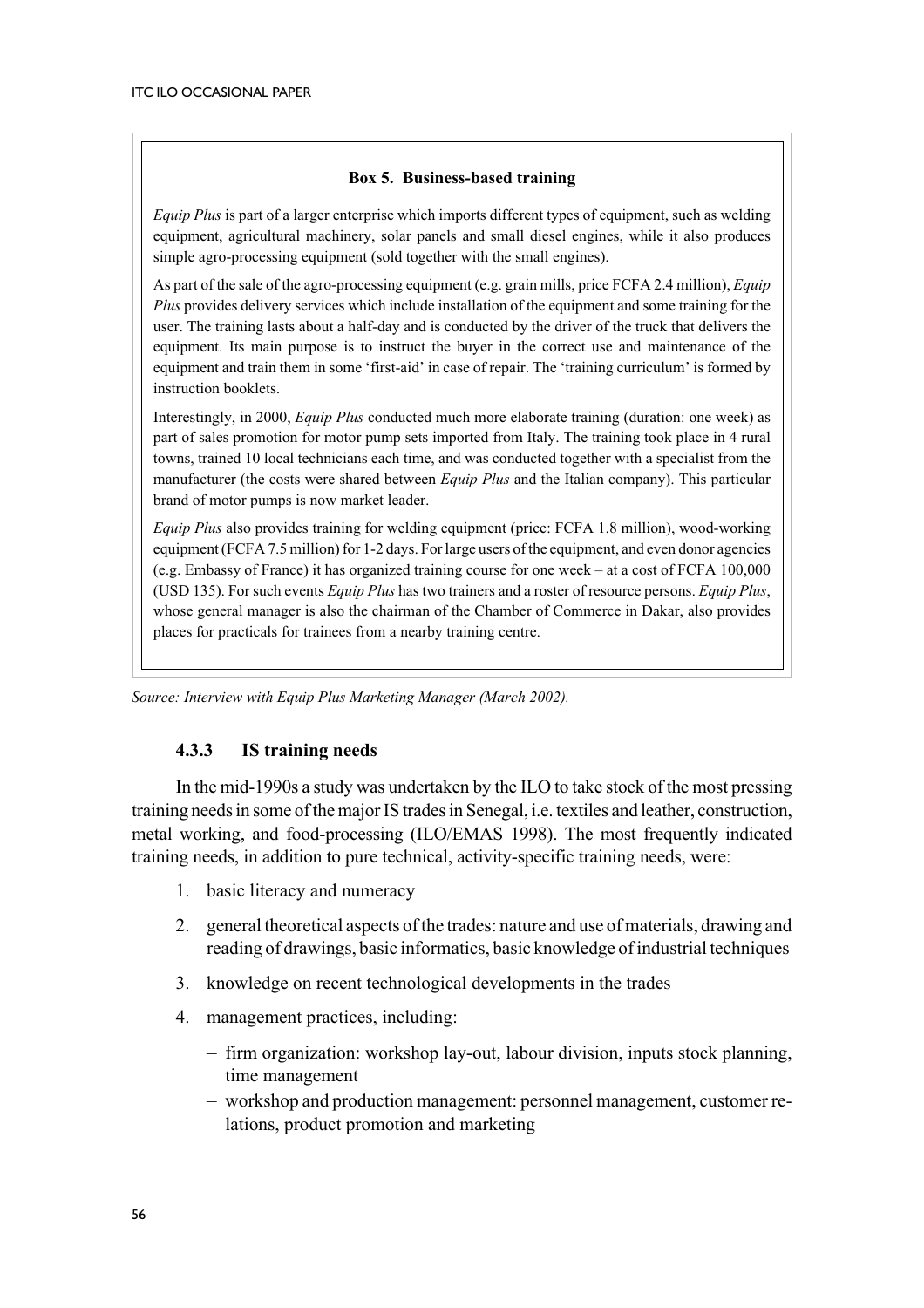– business administration: simple bookkeeping, stock administration, customer database

The study also refers to a number of other needs for training,which are not always immediately felt by the entrepreneurs, but found important by the authors of the study:

- 1. training on hygiene and work security
- 2. knowledge of the legal and fiscal context
- 3. professional standards: quality, marketing procedures, guarantees.

The study brought out an interesting feature of apprenticeship training in the clothing sector. While such training is free for boys and lasts on average 5-8 years, for girls the period is only 2-3 years while the training also has to be paid for. In the latter case, there is more often a structured training programme, including practical exercises, and the issuing of end-of-training certificates. Apparently, dressmaking training (for women) is becoming a business in its own right, and is showing clear signs of a process of 'professionalisation', while training for tailoring (for men) continues under the TAT modality with the low-cost TAps contribution towards production still holding prime importance.

# 4.4 Traditional apprenticeship training

# **4.4.1 Importance of TAT**

TAT is very important in Senegal, as a mechanism to transfer skills and to replicate the social organization of production. It held particular importance in passing on technical knowledge and skills within social groups or castes, especially jewellers, weavers, leather and wood-workers.

| <b>Economic activity</b> | <b>Employers</b> | Wage<br>workers | <b>Non-family</b><br>apprentices | Family<br>apprentices |  |
|--------------------------|------------------|-----------------|----------------------------------|-----------------------|--|
| <b>Manufacturing</b>     | 19%              | 14%             | 53%                              | 14%                   |  |
| garments                 | 25%              | 13%             | 48%                              | 15%                   |  |
| leather<br>$\bullet$     | 22%              | 38%             | 26%                              | 17%                   |  |
| tapestries               | 21%              | 6%              | 58%                              | 17%                   |  |
| wood working             | 14%              | $10\%$          | 67%                              | 9%                    |  |
| sheet metal              | $11\%$           | $9\%$           | 64%                              | 16%                   |  |
| blacksmithing            | 24%              | 26%             | 34%                              | 16%                   |  |
| • <i>jewellery</i>       | 26%              | 15%             | 32%                              | 27%                   |  |
| weaving                  | 71%              | $10\%$          | 5%                               | 14%                   |  |
| wood carving             | 27%              | $11\%$          | 42%                              | 20%                   |  |
| •others                  | 23%              | 25%             | 34%                              | 18%                   |  |
| <b>Construction</b>      | 28%              | 58%             | 10%                              | 4%                    |  |

**Table 9: Senegal: IS employment by occupational categories (1988) (percentages)**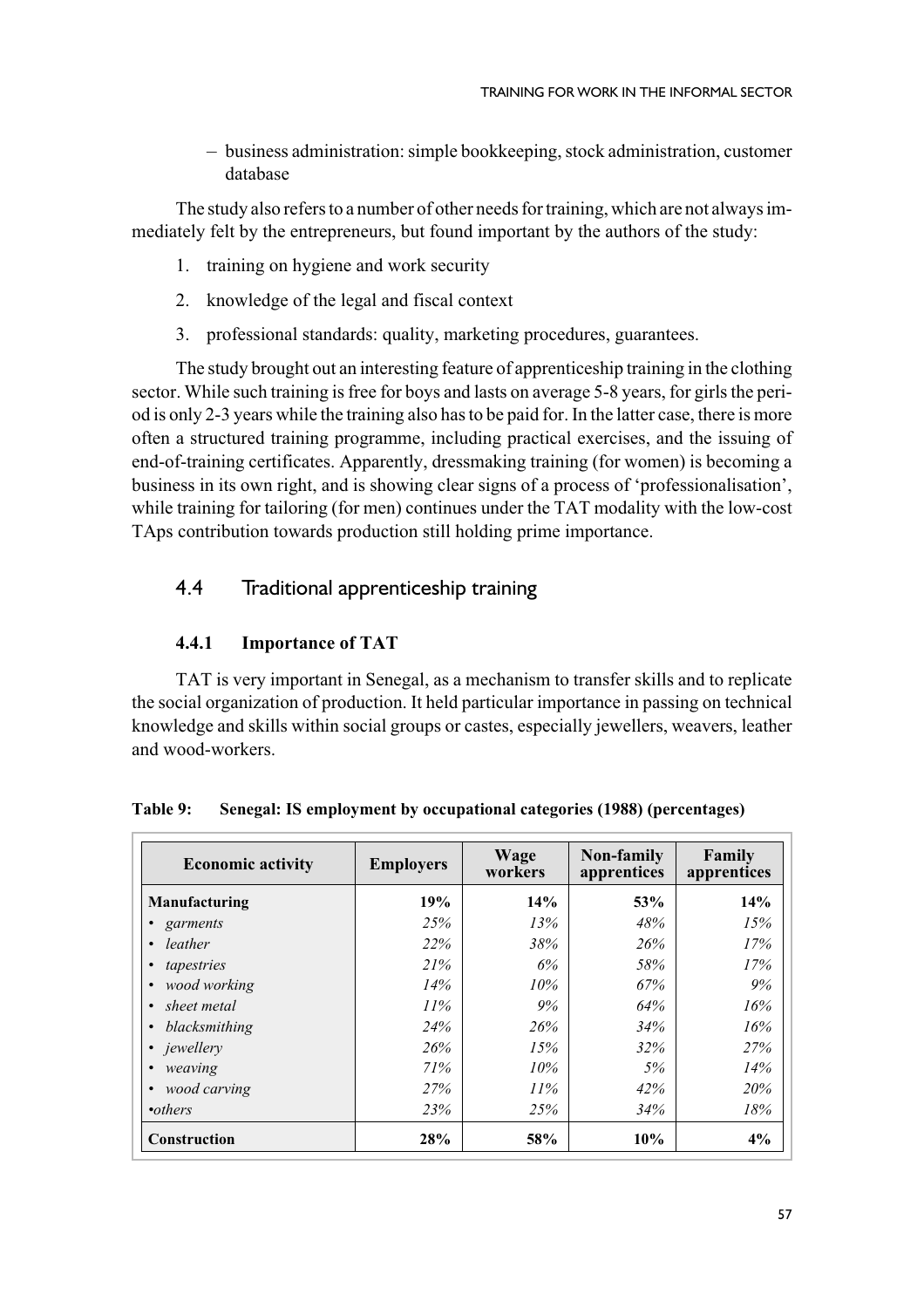| <b>Economic activity</b> | <b>Employers</b> | Wage<br>workers | <b>Non-family</b><br>apprentices | Family<br>apprentices |  |
|--------------------------|------------------|-----------------|----------------------------------|-----------------------|--|
| <b>Trade</b>             | 31%              | 24%             | 24%                              | 21%                   |  |
| <b>Services</b>          | 16%              | $11\%$          | 62%                              | $11\%$                |  |
| car repair               | $11\%$           | 9%              | 72%                              | 8%                    |  |
| motorcycle repair        | 28%              | 16%             | 46%                              | 10%                   |  |
| tire repair              | 28%              | 16%             | 33%                              | 23%                   |  |
| electronics repair       | 24%              | 9%              | 55%                              | 12%                   |  |
| food catering            | 44%              | 20%             | 8%                               | 28%                   |  |
| others<br>٠              | 42%              | 13%             | 28%                              | 17%                   |  |
| <b>Total</b>             | 19%              | 13%             | 55%                              | 13%                   |  |

*Source: Maldonado et al. 2001, based on data from USAID survey 1988.*

Consequently the number of TAps is high: a survey in 1988 found that more than two-thirds (68%) of the total IS workforce are TAps. The number of TAps is especially high in the case of car repair services where TAps constitute 80% of the total workforce. In service activities in general this is somewhat lower though still 73% – against 45% in trading and only 14% in construction.

The table shows clearly that the priority for TAps with family ties has given way to an open system of apprenticeship. Even in jewellery, once a distinct caste where skills were transferred from father to son, there are now more non-family apprentices.

### **4.4.2 Main features**

Apprenticeship training is very much engrained in the Senegalese society<sup>16</sup>. There are no specific requirements to enter into apprenticeship. In fact, it is usually the parents who take to first steps for their children by contacting a MC, and thus implicitly choose an occupation for them (although they can still change later on). The decision of the family to enter the adolescent into apprenticeship training is in most of the cases the combined result of a failure at school and the inability of the family to finance private schooling,with the need for some additional incomes for household expenditures. Interestingly, it seems that the youth themselves also gradually begin to prefer practical skills training to long-haul general education,which could give an important impulse to changing the image of traditional apprenticeship training.

Traditionally an MC who takes on an apprentice is not only responsible for his or her technical training, but is also expected to inculcate general knowledge and moral values. The duration of apprenticeship training varies considerably, ranging from 2-8 years. The main interfering factors concern the trade; the age, educational level and potential of the apprentice; the profile of the MC; and the equipment and volume of jobs of the workshop. Trainees are very mobile between workshops.

 $16/$  This paragraph is based on Ngom and Seck 2000.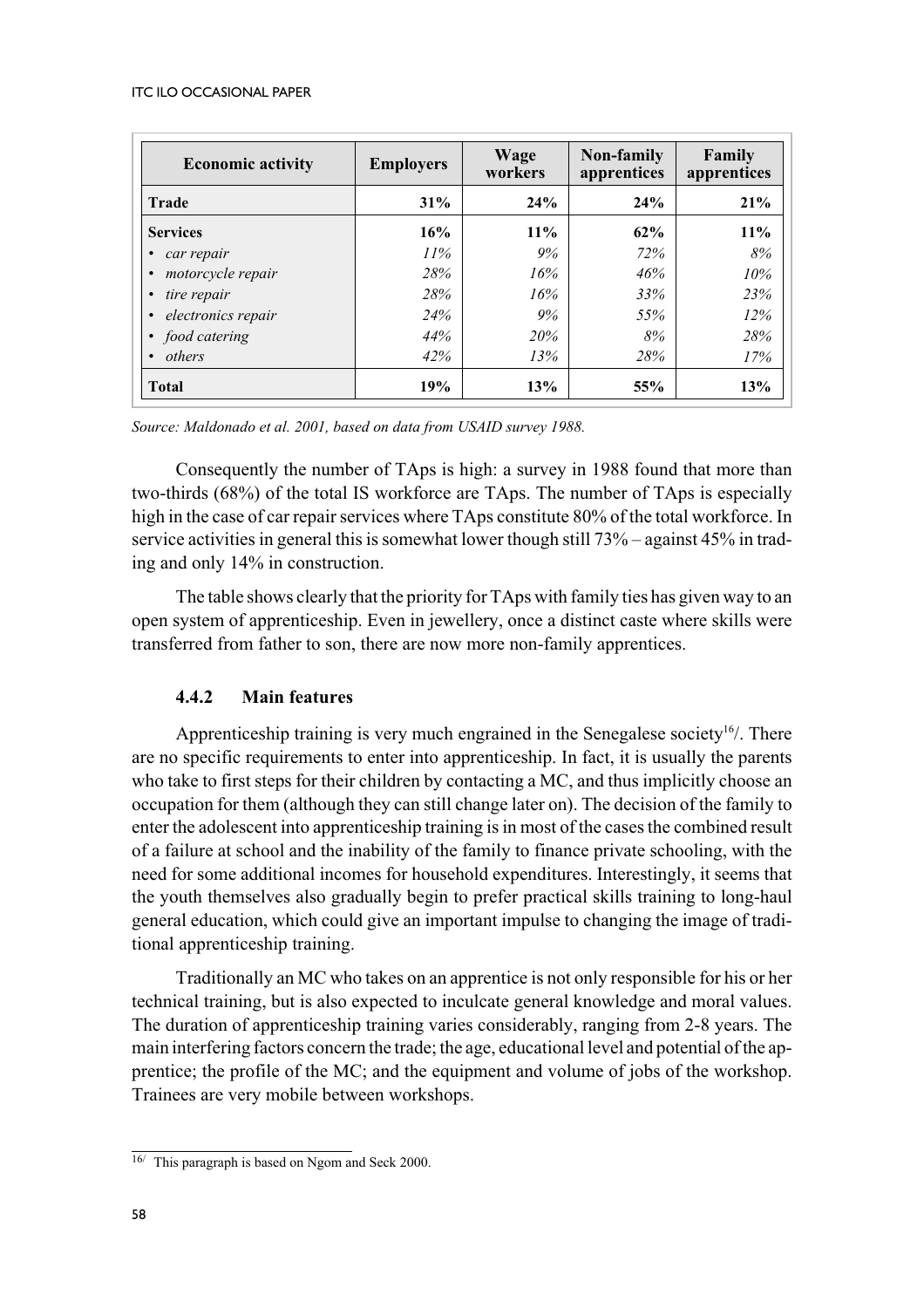In Senegal, in contrast with other countries in the region, historically no apprenticeship fee is paid since this form of training is traditionally based on solidarity – between families and within social groups – and no fees are paid. In fact, TAps customarily received 'allowances' for transport, food and sometimes even accommodation. The costs of the training which the MC incurs are only repaid when the apprentice finishes his/her training and stays on as a *compagnon* (i.e. a skilled worker who gets a wage or an independent worker who pays for using workshop space and equipment – sometimes even combining both modalities). It would seem, however, that apprenticeship fees (as well as written apprenticeship contracts) are becoming more common, especially in 'modern' IS activities (e.g. hair dressing). In such activities the fees paid range from USD 7-15 per month.

What stands out starkly in Senegal is the young age of some TAps. As the result of the very poor state of general education in the country (e.g. only 30% of those who graduate from primary school continue to secondary school), there are large numbers of children who drop out at a very early age. To avoid having them roaming around the streets and getting into mischief, their parents try to find a workshop owner to take them in as an apprentice. Many TAps thus enter into apprenticeship at a very early age – some of the boys and girls are only 8 years old. Data for an association of car repairers indicates that less than one quarter of the TAps are below 15 years old (PROMECABILE 2002).

As a result of the early age of the intake of the apprentice, the period of training can be very long, and has been reported to last even up to 10-15 years, while in countries where TAT is more structured (e.g. Benin and Togo) it is said to take only some 2 years (Sylvestre 2002). During the initial years the youngsters do not learn much, if anything, as they are used for errands, bringing tools, cleaning the workshop, and endlessly hang around in the workshops. The masters hardly pay any attention to them but are rather watched over by a more experienced apprentice or workshop *compagnon*.

The apprenticeship training in Senegal broadly consists of 3 phases: (i) '*initiation'*: the apprentice is made to observe,(ii) '*consolidation'* (or strenthening): the apprentice is shown particular operations and sometimes receives some kind of explanation about them, (iii) '*confirmation'*: the apprentice can take own initiatives and so further develop his/her skills. The second phase may take up to two-thirds of the total apprenticeship period.

The training is as usual foremost practical. Very little attention is paid to the theoretical aspects of the occupation,which hampers the apprentice to fully understand the trade and consequently his/her capacity for adaptation and technological progress. The low education attainments also seriously affect the trainability of the TAps. The quality of the training is furthermore constrained by the fact that the masters themselves also do not have much education and the often high ratio of apprentices per master. As ultimately the training provided is a derivative of the jobs to be done in the workshops (materials and equipment are seldom if ever used specifically for training purposes), the trainees do not necessarily acquire a complete set of skills for their trade.

The apprenticeship conditions are often hard, with working days of usually 10 hours. In fact, many of the TAps feel treated as a 'galley slave', while the MCs see themselves often as their saviours and the parents are glad to have found a way to end their responsibility: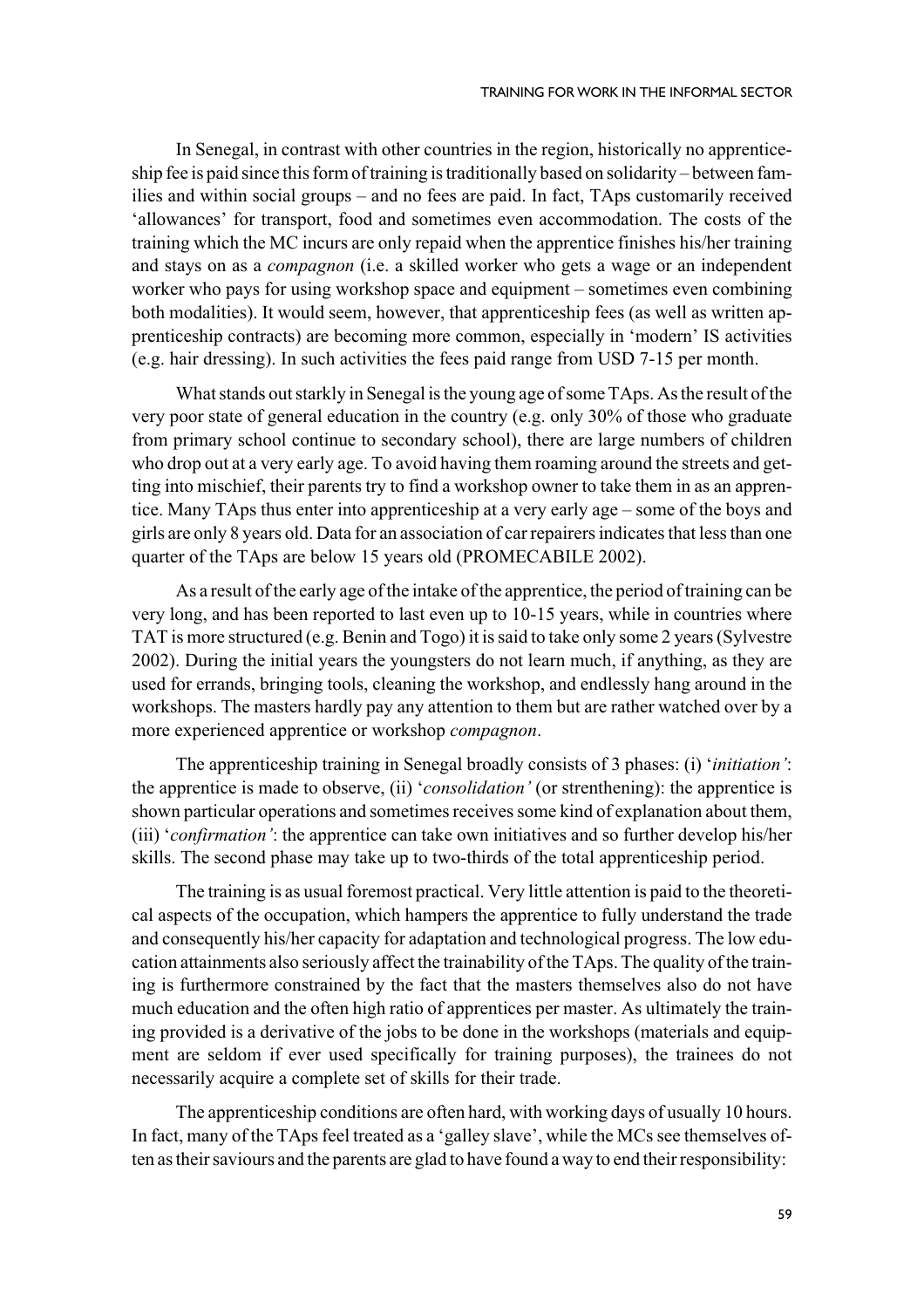| View of apprentice.          | Apprentices express dedication to their trade and are anxious to<br>get out of what they feel is a 'galley': "they ask me to do too<br>many things – it is as if to learn a trade I have to be exploited".                                                                                                                                     |
|------------------------------|------------------------------------------------------------------------------------------------------------------------------------------------------------------------------------------------------------------------------------------------------------------------------------------------------------------------------------------------|
| View of mastercrafts (wo)men | Most MCs feel that apprenticeship training is the last resort for<br>youth on whom parents have turned their back, which notion is<br>reinforced by the impression that many of them are on the brink of<br>delinquency when they enter into apprenticeship training. The<br>MCs consequently feel like 'good Samaritans' and fully in charge. |
| View of the family           | For the parents apprenticeship training is the last recourse: they<br>are keen to pass on, without further costs, their responsibilities<br>with regard to education and training of their children.                                                                                                                                           |

|  |  |  | Table 10: Senegal: views on the position of an apprentice |
|--|--|--|-----------------------------------------------------------|
|--|--|--|-----------------------------------------------------------|

*Source: Based on Ngom and Seck, 2000: table 1.*

There is no final exam at the end of the apprenticeship training. The graduates get however a certificate from the workshop, which is usually (but of course erroneously) called *certificat de travail* (work certificate).

Observers indicate that apprenticeship training is yielding only modest results and needs to be strengthened (ILO/EMAS 1998). This can be done through (i) complementary training for the TAps (e.g. to remedy low educational attainments),(ii) a certain regulation, for instance, with regard to entry age  $(14-15 \text{ years})$ , status of the TAps, training content and period (4-5 years maximum), and (iii) improved delivery of the apprenticeship training (e.g. training of masters to equip them with better teaching skills).

After the apprenticeship training, the graduates can: (i) become a wage worker in the formal sector,(ii) work as an independent *compagnon* in the workshop where s/he was trained or any other workshop, or (iii) set up his/her own business. In case of the latter, it is usually done 'away' from the master – to avoid embarrassments. According to a recent (2000) survey,in all 69% of the TAps find some kind of employment after finishing their training – ranging from 25% of the tailors/ dressmaker to 91% of the wood workers (quoted in Ngom and Seck 2002).

# 4.5 Case A: *L'Office National de Formation Professionnelle*<sup>17</sup>*/*

### **4.5.1 Background**

The *Office National de Formation Professionnelle* (ONFP) was established in 1986. It comes technically under the Department of Technical and Vocational Education and Training, but operates as a tripartite organization with, in its Executive Board, representatives of employers' federations and trade unions (with each 4 of the 12 members), as well as members representing the *Union National de Chambres des Métiers* and others.

<sup>17/</sup> Based on *ONFP: formation pour le développement*; *Synthèse des effectifs formés par l'ONFP;* and *Programmes de Formation 2002*,all from ONFP Dakar.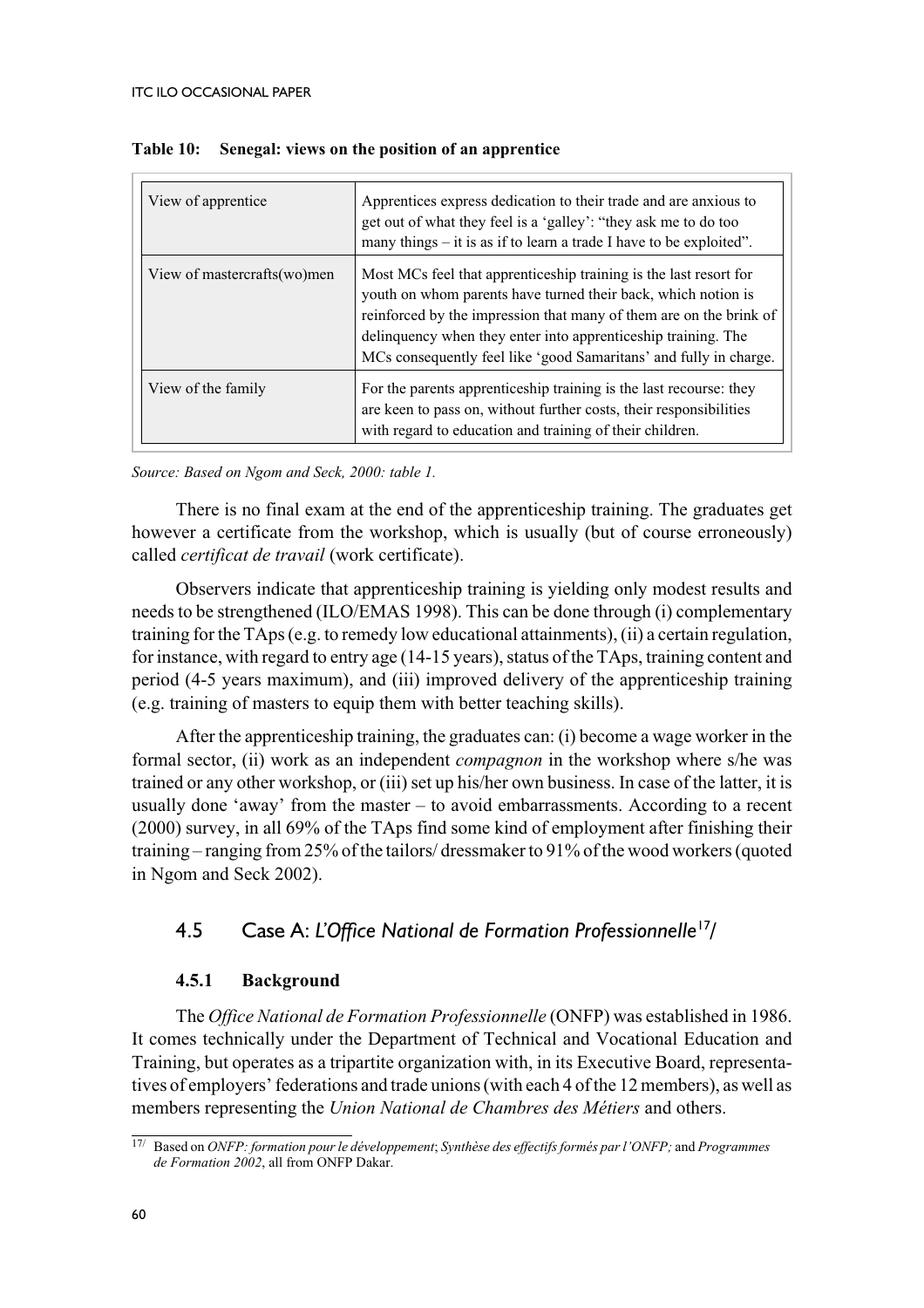Its main objectives are to assist the government in undertaking labour market studies, formulating vocational training policies, and particularly supporting training institutions in conducting relevant training programmes. ONFP provides financing for pre-employment and skills upgrading training for (i) trainers, (ii) workers of the formal sector, and (iii) IS operators.

#### **4.5.2 Activities**

With regard to training for the IS it includes: literacy training (in both French and national languages), computer skills, marketing, pedagogies, human resource management, and various technical skills (e.g. welding, electrician, agro-processing, carpentry, car repair, batik and tie  $&$  dye, sheet metal working.

ONFP prepares every year a training plan, indicating the areas for which training will be supported. These training areas should be based on studies carried out by ONFP into the demand for skills. The beneficiaries are matched by ONFP with the training courses that are organized – said to be on a 'first come (to register), first serve basis. For participants the training is free of charge.

The training providers conducting the skills training come from both the public and private sectors. They are first checked (training facilities, trainers and training programme). They also include MCs (see Box 7). Some 10% of the funds are allocated to NGOs involved in skills training.

The training contributions are financed from a special employers tax, government subsidies and donor funding. Total ONFP budget for 2002 is FCFA 270 million of which 68 million  $(25\%$ , almost USD 100,000) is destined for training for the IS.

#### **Box 6. Independent batik instructor**

Mrs Yaye Faty N'Diaye, middle aged, is one of the independent instructors sometimes asked by ONFP to conduct short training programmes. In 2000 and 2001 she conducted 3-4 programmes and in 2002 so far one. She has her own small batik workshop in Dakar. Mrs N'Diaye has little education and speaks no French. She learned the trade when she was some 12 years old at a 'social' training centre, after which she gradually set up a small business in the outskirts of Dakar. She 'employs' 6-7 TAps in her workshop (apprenticeship period is  $1-1\frac{1}{2}$  year, no fee, TAps receive 'transport allowance' of FCFA 500 or USD 0.70).

Mrs N'Diaye is registered with the *Chambre de Métiers*, for which she needed a diploma and had to pay FCFA 1,000 (since she registered with a group, otherwise it would have been FCFA 5,000, or USD 7). She landed the jobs for ONFP 'through a contact' in the *Chambre*.

The training in batik skills last 5 days full-time or 10 days part-time. The groups that she trains consist usually around 30 women. The trainees are selected and organized by a CM or ONFP. The training materials are provided by ONFP. The training is free of charge. Mrs N'Diaye receives FCFA 50,000 (USD 70) fee. She does not conduct any other training.

*Source: Interview with Mrs Yaye Faty N'Diaye (March 2002).*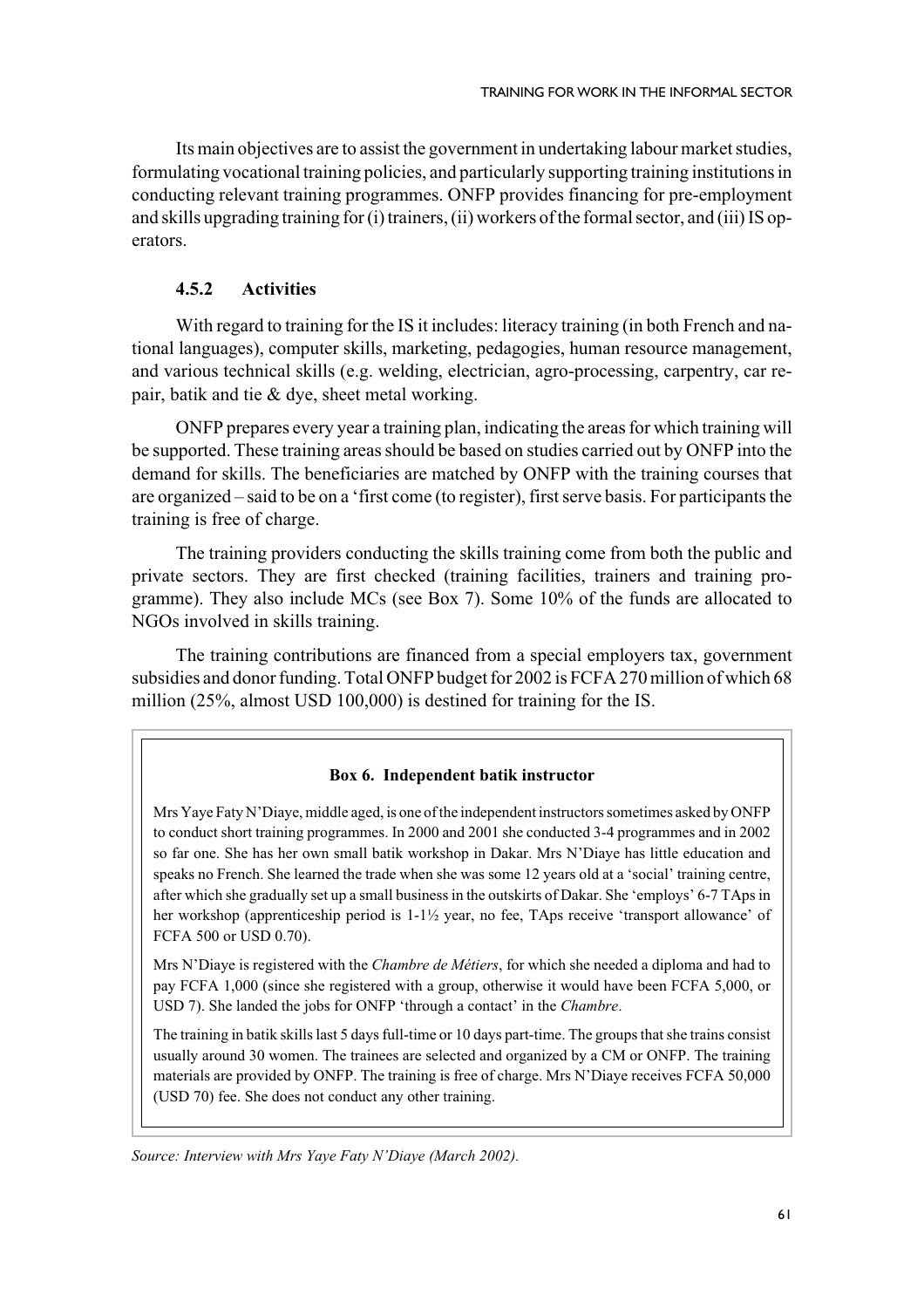### **4.5.3 Results**

In recent years ONFP provided financing for training of some 3,000 persons (almost 4,000 in 2000) per year. Although respectable in itself, it is of course a drop in the ocean of those in need of skills. Moreover, less than a quarter of them work in the  $IS$  – which is most definitely not in accordance to the proportions of employment in the different sectors.

|  |  |  | Table 11: Senegal – Number of persons trained with financial support from ONFP |
|--|--|--|--------------------------------------------------------------------------------|
|--|--|--|--------------------------------------------------------------------------------|

|                   | 1992     | 1993     | 1994     | 1995 | 1996  | 1997  | 1998  | 1999  | 2000  | <b>Total</b> |
|-------------------|----------|----------|----------|------|-------|-------|-------|-------|-------|--------------|
| <b>Masters</b>    | 30       | 105      | 121      | 77   | 20    | 40    | 205   | 220   | 275   | 1,093        |
| Apprentices       | 27       | 30       | 49       | 58   | 79    | 120   | 150   | 110   | 155   | 778          |
| Trainers          | $\theta$ | $\theta$ | $\theta$ | 106  | 245   | 170   | 244   | 355   | 525   | 1,648        |
| <b>Total IS</b>   | 57       | 135      | 170      | 241  | 344   | 330   | 599   | 685   | 955   | 3,516        |
| <b>Total ONFP</b> | 159      | 531      | 713      | 824  | 1.524 | 1,741 | 2,951 | 3,017 | 3,878 | 15,338       |
| IS as % of total  | 36%      | 25%      | 24%      | 29%  | 23%   | 19%   | 20%   | 23%   | 25%   | 23%          |

*Source: ONFP, March 2001, Synthèse des effectifs formés par l'ONFP de 1992 à 2000. (Dakar).*

Unfortunately no further information on the actual impact and the outcome of ONFP's strategies (e.g. to focus on training-of-trainers) is available.

# 4.6 Case B: APDES and training for the informal sector

### **4.6.1 Background**

The *Association pour une Dynamique du Progrès Économique et Social* (APDES), established in 1992, sprang from earlier IS work carried out by *Terre des Hommes* in Dakar (it was created by two former TDH staff). In particular,APDES continued the organization of associations and the provision of skills training for MCs and TAps.

### **4.6.2 Activities**

From 1995-97 APDES implemented a 3-year programme *Appui à l'Insertion Économique des Apprentis et des Artisans de Dakar*, which was financed by 3 NGOs in the North (i.e. *Terre des Hommes*, Christian Aid and ICCO)<sup>18</sup>/. The programme aimed to (i) support IS activities through the provision of credit, training and follow-up, and (ii) stimulate the *auto-organisation* or organization of ISAs and other IS groupings. The actual resources for the credit programme came from USAID.

With regard to the training, the programme had the following target groups: (i) young apprentices, (ii) women engaged in tie & dye, (iii) *compagnons* and masters, and (iv) trainers and organizers. Two trainers were recruited to organize and supervise the training.

<sup>&</sup>lt;sup>18/</sup> This section is based on Chouraqui and Diao 1997 and an interview with APDES staff (March 2002).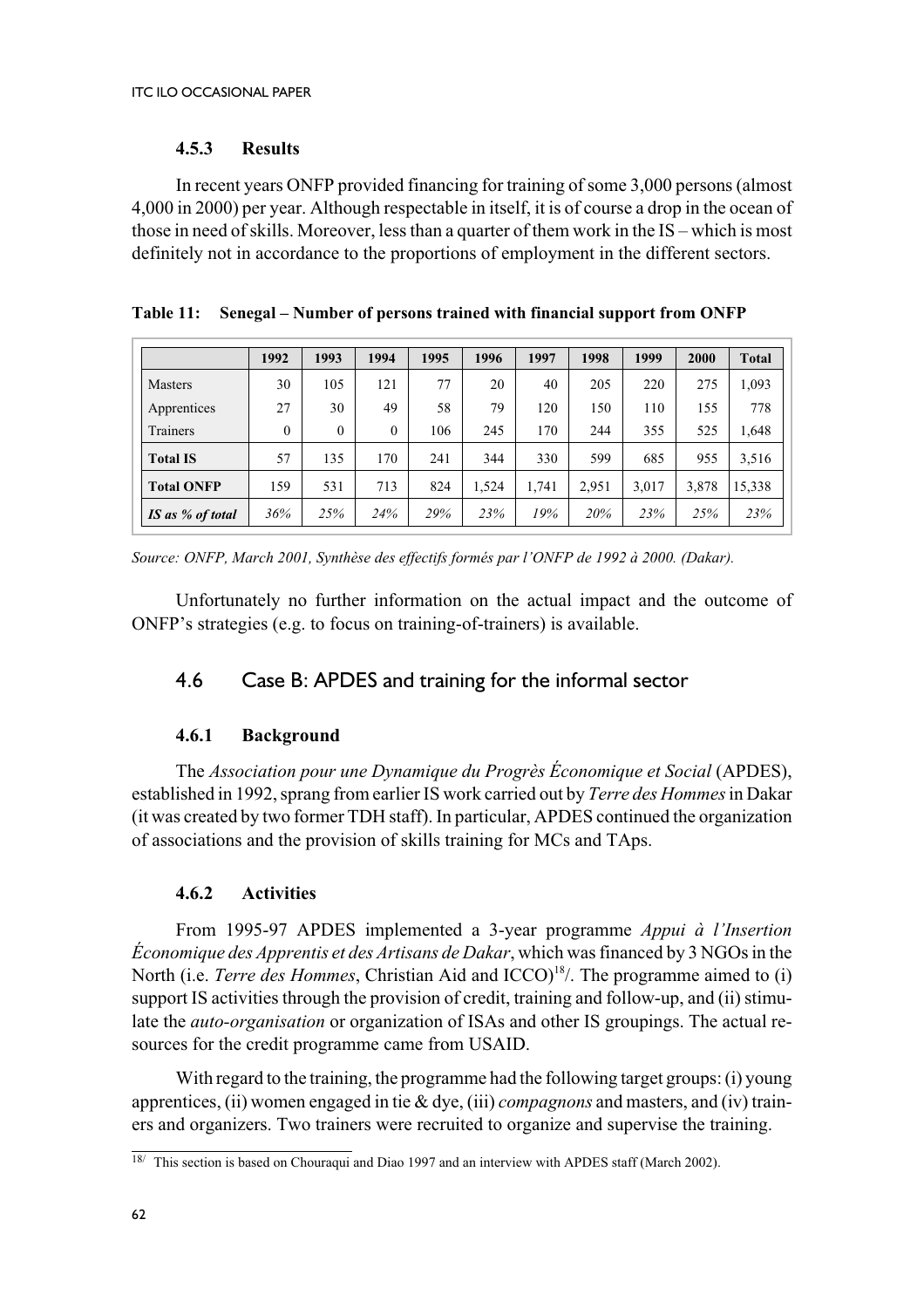For TAps, training was planned for a period of 8 months and included:

- refreshing and updating of French and arithmetic (3 months)
- $\bullet$  theoretical technical training in dressmaking, car repair and carpentry (4 months)
- practical period in a small workshop (1 month).

For the *compagnons* no special training was organized. They participated in the training for the TAps (13% of the training participants) or were sent by the masters to replace them (40% of participants).

The training for the masters consisted of short training seminars. The duration of the seminars was from 2-10 days (with a mean duration of 4 days). During 1995 and 1996 a total of 19 such seminars were organized:

**Table 12: APDES – training seminars conducted for mastercraftsmen**

| <b>Topic</b>       | <b>No.</b> seminars | No. of trainees |      |     | No. of trainee days |
|--------------------|---------------------|-----------------|------|-----|---------------------|
| Technical training | 9                   | 40              | 31%  | 286 | 47%                 |
| Fin.management-1   | 3                   | 35              | 27%  | 90  | 15%                 |
| Fin.management-2   | 3                   | 19              | 15%  | 57  | 9%                  |
| Marketing          | 4                   | 34              | 27%  | 170 | 28%                 |
| <b>Total</b>       | 19                  | 128             | 100% | 603 | 100%                |

*Note: \*/ Total number of trainee days, i.e. days attended by the participants. Source: Chouraqui and Diao 1997.*

The training for the women engaged in tie  $&$  dye included technical skills, marketing and management practices. In total 18 such seminars were conducted.

**Table 13: APDES – training seminars conducted for women in tie & dye**

| <b>Topic</b>       | <b>No. seminars</b> | <b>No. of trainees</b> |        | No. of trainee days |      |
|--------------------|---------------------|------------------------|--------|---------------------|------|
| Technical training | 3                   | 36                     | 14%    | 144                 | 18%  |
| Fin.management-1   | $\overline{2}$      | 14                     | 6%     | 56                  | 7%   |
| Fin.management-2   | $\overline{2}$      | 32                     | 13%    | 135                 | 17%  |
| Marketing          | 3                   | 30                     | 12%    | 120                 | 15%  |
| Environment        | 3                   | 28                     | $11\%$ | 112                 | 14%  |
| Mutualité */       | 5                   | 109                    | 44%    | 221                 | 28%  |
| <b>Total</b>       | 18                  | 249                    | 100%   | 788                 | 100% |

*Note: \*/ Training in setting up of a credit and savings union. Source: Chouraqui and Diao 1997.*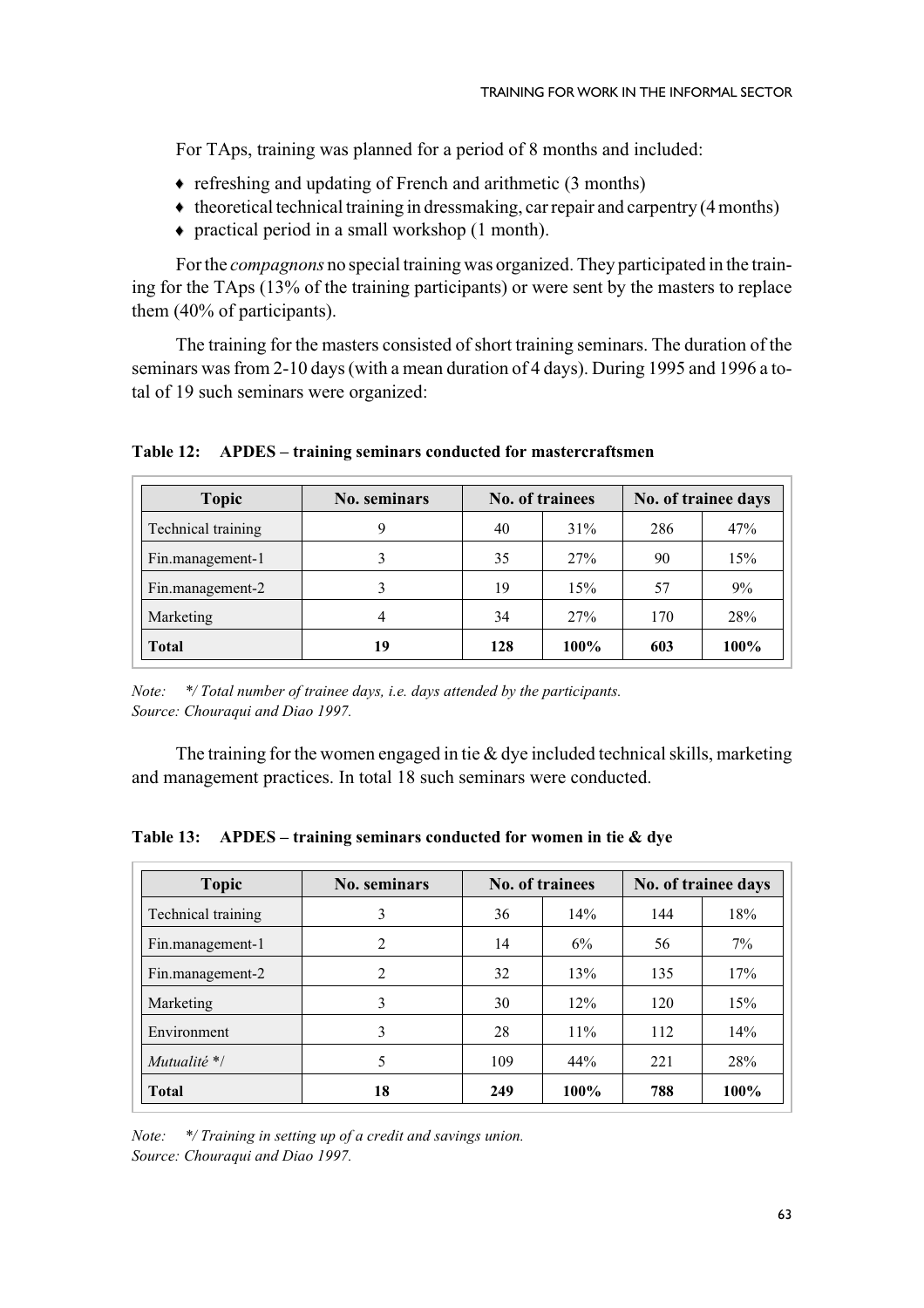For the women, seen as much more serious than the trainees in the other trainings, the *mutualité* was by far the most popular training.

### **4.6.3 Results**

APDES experienced serious delays in the implementation of the training programme, which were largely due to the start of the USAID-funded credit scheme which took up all capacity. Consequently the total number of the people trained (around 120) remained rather low. The training was also interrupted for almost a year, which resulted in an extremely high drop-out rate (41%). During the first 2½ years of the programme the following results were achieved:

- ◆ 55 TAps were trained
- 24-30 masters/ *compagnons* benefited from skills upgrading
- ◆ 22 micro-enterprises received follow-up support
- 20 groups of women in tie & dye were assisted.

Unfortunately, no exact data are available on the costs of the training. On the basis of its experience APDES counts with FCFA 65,000 (almost USD100) per trainee for 6 months part-time training.

### **4.6.4 Conclusions and lessons learned**

The independent evaluation of the programme (see Chouraqui and Diao 1997) concluded that the provision of credit, which was heavily subsidized, became the main stay of the programme at the expense of the technical assistance components (training, follow-up advice). It also suggests that at least some of the MCs did not give importance to the training activities as they were solely interested in obtaining credit.

With regard to the training, the most important lessons learned were:

- training efforts are hampered by low level of education of both masters and apprentices
- $\bullet$  improvement of apprenticeship training needs a framework, i.e. a general upgrading of the conditions under which the training is given (e.g. improving level of equipment)
- training for masters and apprentices should be short and well-focussed
- groups of trainees should be homogeneous (e.g. no mix of *compagnons* with apprentices)
- $\triangle$  training for the MCs should not take place in technical colleges as the equipment there is too modern and the skills will therefore not be used
- $\bullet$  training implementation has to be closely coordinated (e.g. by a Training Committee)
- linkages between training and other support activities need to be better designed
- $\bullet$  associations of apprentices can play a role, e.g. lobbying with masters for participation of TAps in supplementary training, and formulating requests to NGOs and other training providers for specific training programmes.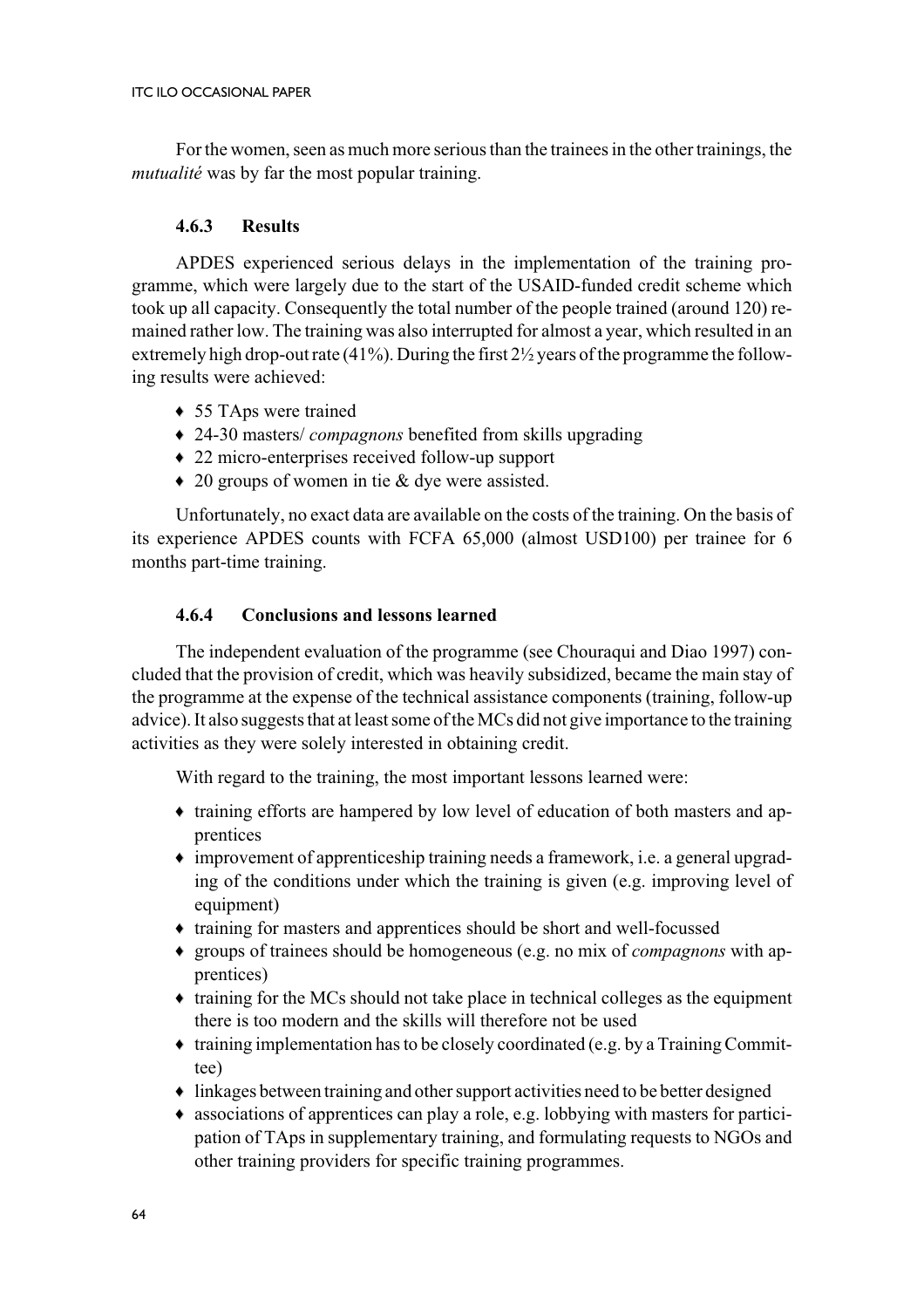# **4.6.5 Offspring**

As one of the by-products of this programme,ADPES was instrumental in setting up an association of apprentices and *compagnons*. The *Association Socioprofessionnelle des Apprentis et Compagnons* (ASPAC) was established in 1985 and re-born 10 years later. It seeks to raise awareness among all the parties concerned about the need to solve the problems related to apprenticeship training and to the insertion of *compagnons.* It indicates the following as the main constraints of TAT:

- entry of very young children in apprenticeship training
- organization of apprenticeship training: irregular,weak framework and long duration
- $\bullet$  non-recognition of apprentices, so that they, for instance, cannot buy a special public transport card like other students
- difficulties of *compagnons* to set up their own business for lack of capital.

# 4.7 Case C: A private-for-profit training provider – **Exotif Hairdressing Centre<sup>19</sup>/**

# **4.7.1 Context and history**

Mr. Maillet, a French expatriate, opened the first professional private hairdressing and beauty training centre in Dakar in 1993. The owner, holder of a French State diploma in ethnic hair styles, started a hairdressing salon at the end of the 1980s, creating a market niche for himself as the "*toubab* [white man] who works black hair". The success of his salon,together with the realisation that there does not exist any professional training structure for hairdressing in Senegal – nor, as a matter of fact, in the whole of Western Sub-Saharan Africa – motivated him to create such a centre.

The hairdressing market is one of the most dynamic within the IS of Senegal. Although there are no official data, Mr. Maillet estimates the size of the market by the level of sales of hairdressing products, of which he is the only official importer. He sold, for instance, 1000 practice heads in 2001,on which apprentices learn various hairdressing techniques. That represents at least as many practitioners, but most probably 2 or 3 times as many, as people can take it in turn to practice on these heads. He estimates hairdressing business to grow by 40% a year; this means one new salon every week in Dakar, in addition to the 400 to 500 already in activity. The demand for hairdressing is, indeed, always there. Even with limited skills (3 months are sufficient to master the basics of the trade) an apprentice can easily find work. Setting up a salon requires a limited investment of USD3,600 for the smallest ones.

# **4.7.2 Centre and trainees**

*Exotif's* is a training centre *agréé*, that is, it obtained authorisation from GoS/METFP to provide training. However, it only awards an in-house training certificate as there does

<sup>19/</sup> This case study was prepared by Mr N. Serrière (ILO/ITC Turin).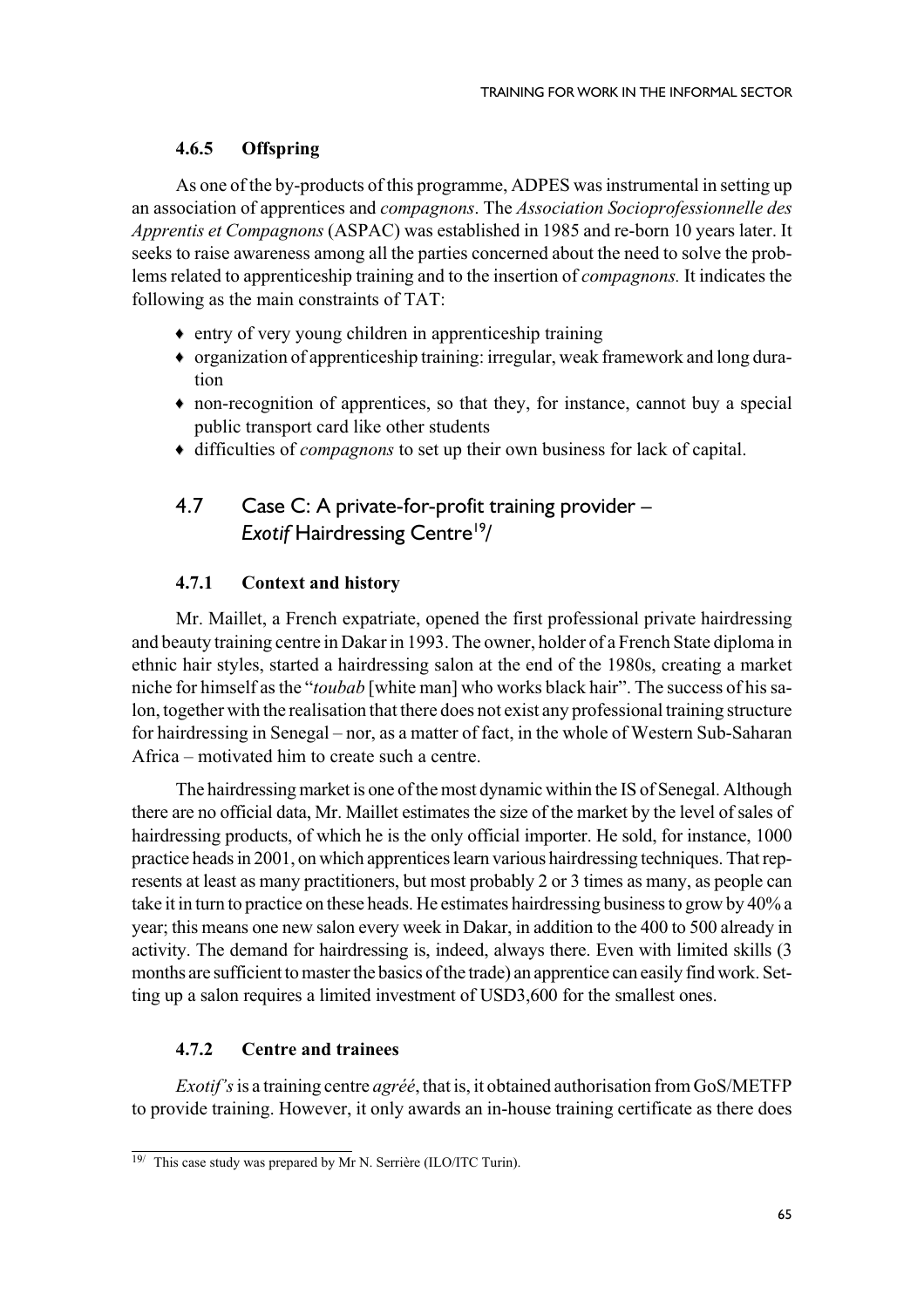not exist yet any government-recognised hairdressing diploma in Senegal. The centre is situated in the centre of Dakar and housed in a modern building. The salon is situated at the ground floor and the teaching facilities are located on the first floor. Taking into account all the different types of training offered, between 130-150 students can be trained – although not all of them will be present on the premises at the same time.

The trainees, all women, are usually between 18 and 35 years old and have different socio-economic backgrounds. Initially a minimum middle-level education was required, but that was dropped as it became evident that not enough candidates met that criteria. The main criteria of selection, therefore, remains the capacity to meet the training costs. There has also been occasion of placement refugee students by UNHCR. Many trainees drop out after the *Tabasky* (end of Ramadan celebrations), when families have spent all their savings on celebrations and cannot afford the training any longer.

Registrations take place all year round, every month. Trainees can chose between full-time or part-time training. A full course takes one year to finish, but as it is modular, trainees can organise their time as they like. In addition to registration costs and tuition fees they have to invest into their own professional kit. All products and equipment are, of course,to be bought from *Exodis*(Mr Maillet's import company). The table 14 below summarises the costs according to the length of training:

|                           | <b>Full time training</b><br>(1 year) | Part-time training<br>$(2 \text{ years})$ |  |  |
|---------------------------|---------------------------------------|-------------------------------------------|--|--|
| <b>Registration costs</b> | FCFA 37.500 (USD 53)                  |                                           |  |  |
| <b>Monthly tuition</b>    | FCFA 35.000 (USD 50)                  | FCFA 20.000 (USD 29)                      |  |  |
| <b>Professional kit:</b>  |                                       |                                           |  |  |
| hairdressing              |                                       | FCFA 215.000 (USD 307)                    |  |  |
| beautification            |                                       | FCFA 190.500 (USD 272)                    |  |  |

**Table 14:** *Exotif* **hair dressing centre (Dakar): training costs (FCFA)**

After finishing their training, most graduates find employment in other hairdressing salons or open their own business. Although there is no organised follow-up of trainees, *Exotif* has some idea of their activities, as most of them come back to buy cosmetics products imported by *Exodis* (the only alternative are products from Nigeria – of dubious quality and lacking proper instructions for use).

## **4.7.3 Future plans**

*Exotif* expects its training to be recognised by GoB as a CAP training course. While an interesting example of public-private sector partnership, it may mean that *Exotif* has to increase its entry requirements, possibly leading to lower demand for its training (see above).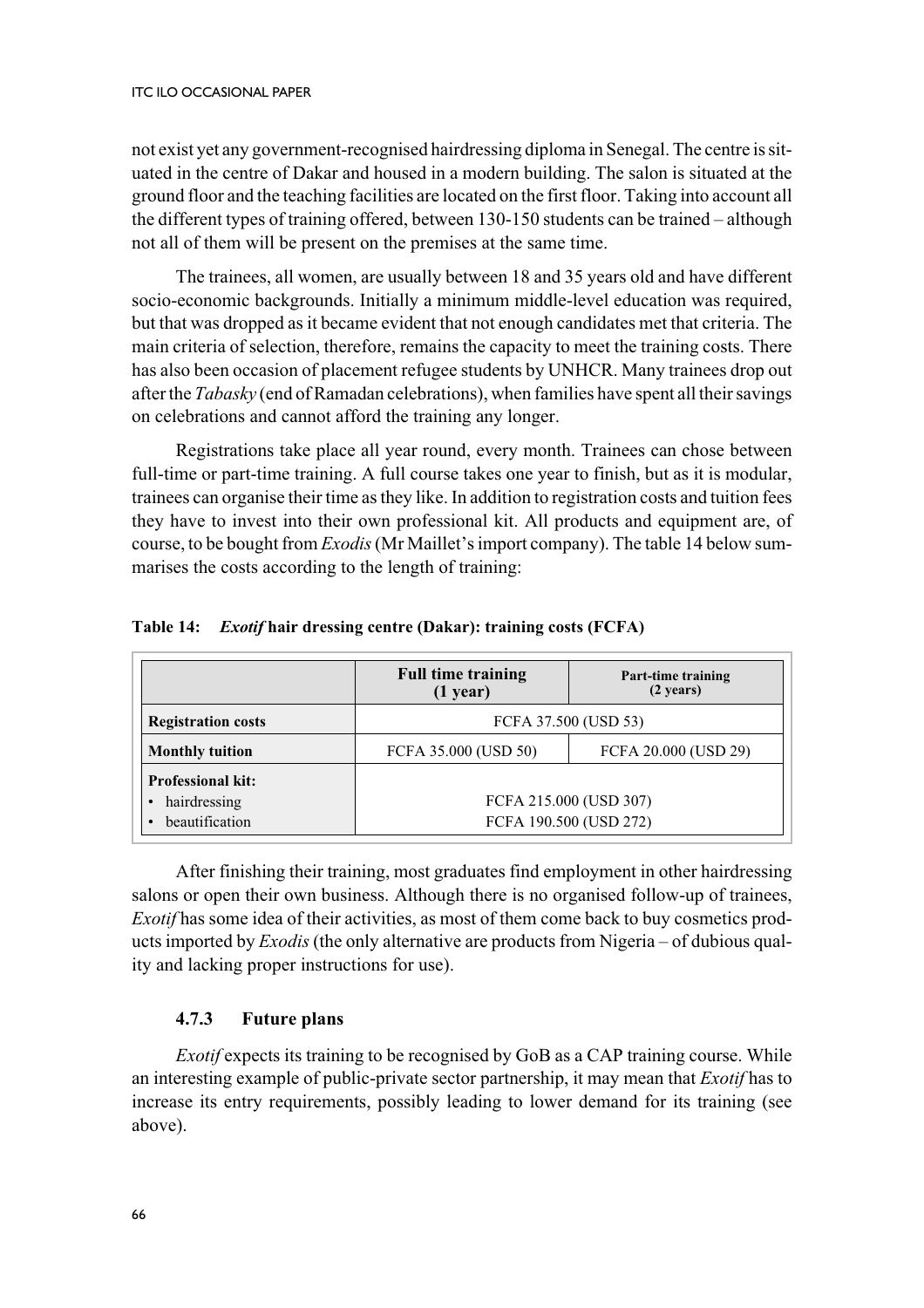Exotif is pursuing an expansion strategy at several levels:

- $\bullet$  opening of resale shops: four are open at the moment in Dakar, and an additional four should open before the end of the year
- opening of training centres in other countries: one of them is already operating under franchise in Nouakchott, Mauritania, and a third school has just been opened in Bamako.
- institutionalisation of the course: negotiations have been held since 1995 with the government to recognize this diploma and integrate this course among other professional training
- $\bullet$  initiate ventures with French hairdressing & beauty salons to sponsor trainees in Dakar.

#### **4.7.4 Final observations**

Mr. Maillet has invested between FCFA 60-120 million (USD 85,000-170,000) in his business. This came from his own savings as he didn't want to have to rely on local banks for loans. He feels that their requests for collaterals are not realistic and their interest rates are too high.

Initially some adjustments had to be made to the training set up, such as a lowering of the entry requirements and the introduction of part-time sessions to enhance the flexibility of the training schedule. It took some time before the fine-tuning of *Exotif's* was completed and financial stability achieved. A major advantage proved to be Mr. Maillet's control over the whole production chain, from the exclusive import of cosmetics and hairdressing products to the training of practitioners and the delivery of his services in his salons. This has allowed him to attract and retain a wide range of customers, as well as subsidising the training side of the business until that was no longer necessary.

Mr. Maillet's training business is now so successful that he can 'export' his concept outside Senegal. Interestingly he has succeeded to bridge the gap between the formal and informal sector. In spite of high import and storage costs for his European cosmetic products, for instance, he manages to compete against much cheaper products from Nigeria by providing professional advice on their use and ensuring their quality. Even if the majority of hairdressers still practice their trade in the IS, as up to 90% do in Dakar, the case of *Exotif's* shows that quality can be much improved in that sector by working upstream.

# 4.8 Case study D: FENAPH – a trade association providing skills training

## **4.8.1 Background**

In the Senegalese IS,'textile' activities (e.g. tailoring and dressmaking) are well organised. In 1991 the *Association des Couturiers* (ACS) was set up with local chapters in various regions in the country. To complement its activities, in 1995 the *Fédération*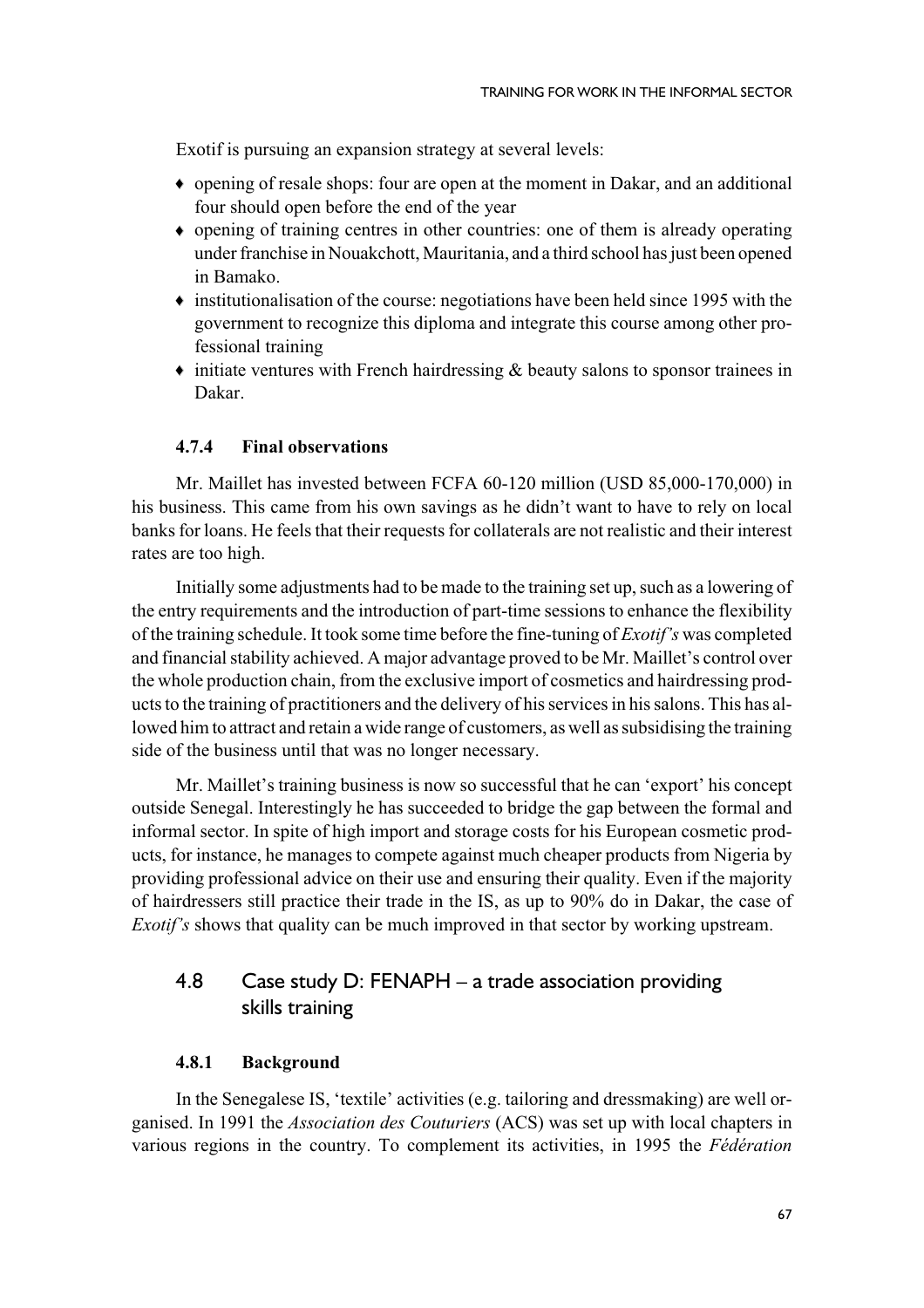*Nationale des Professionels de l'Habillement* (FENDAPH) was started at the initiative of the clothing sector, which soon had some 6,000 members, mostly from Dakar. FENAPH has the following objectives:

- research into new commercial channels for the national and the international markets
- $\bullet$  creation of a savings & credit union to finance production activities of members
- $\bullet$  set up of a training centre for modern wearing apparel, including skills required for international sub-contracting
- establishment of a housing cooperative.

FENAPH has now some 10,000 members, which include small garment workshops as well as small and medium enterprises. It receives support from the *Friedrich Ebert Foundation* (FES) as well as from the *Coopération Française* (AFD), which is supporting the training centre.

## **4.8.2 FENAPH Training Centre**

FENAPH's *Centre de Formation et Perfectionnement* (220m<sup>2</sup>) was established in 1999 and is located in one of Dakar's industrial areas in a building that belongs to the federation's president. It employs 18 part-time instructors and has a total capacity of some 130 trainees. The trainees are apprentices/workers from small and medium workshops and newly recruited workers of modern garment factories.

The training seeks to enhance the level of skills in clothing enterprises, mostly small and medium enterprises, and improve their prospects to serve local and regional markets. The centre provides both pre-employment and skills upgrading training in 3 modalities:

|               | <b>Type of</b><br>training  | Target group                            | <b>Duration</b>     | <b>Training fee</b>                         |
|---------------|-----------------------------|-----------------------------------------|---------------------|---------------------------------------------|
| Bac training  | basic training              | Clients selected by<br>Dir. de l'Emploi | 12 months           | US\$ 50/ month                              |
| Academic trg. | extended basic trg.         | individuals                             | $2 \times 9$ months | US\$ 30/ month                              |
| Modular trg.  | special skills<br>upgrading | workers from<br>SMEs/individuals        | $40-80$ hours       | trainees: US\$ 1/ hr<br>firms: US\$ 3.50/hr |

|  | Table 15: FENAPH: types of training provided |  |  |  |
|--|----------------------------------------------|--|--|--|
|--|----------------------------------------------|--|--|--|

The ADF-funded project includes the purchase of additional equipment and a period of technical assistance provided by the *Académie Internationale de Coupe* in Paris. The Academy has assisted in the organization of training, the training of trainers, and the development of training curricula. The total budget of the project (1999-2001) was FCFA 250 million (USD 350,000).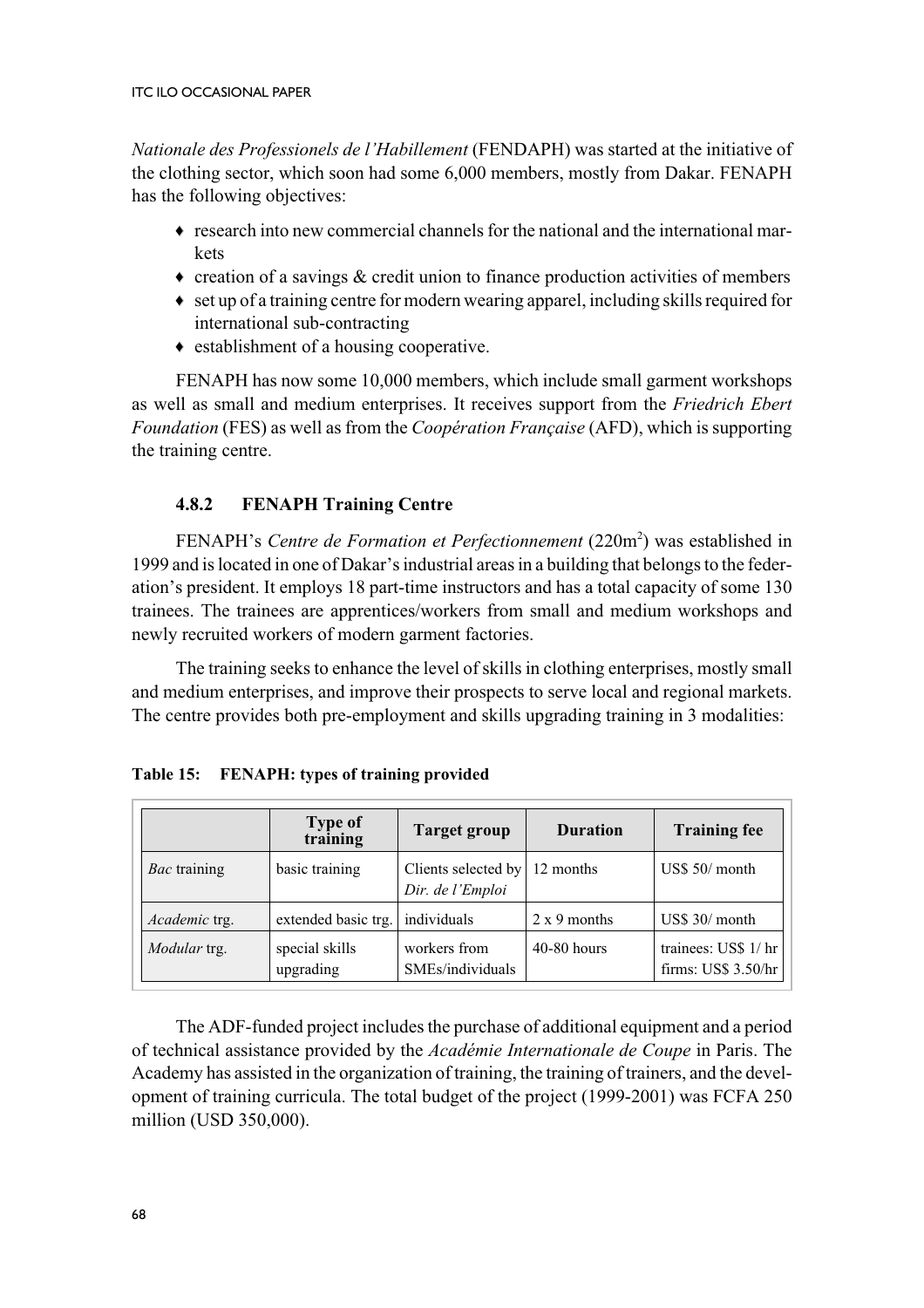The Centre is registered with the GoS/METFP. It so far issues its own certificates, but is in discussion with the ministry for an official trade certificate. No statistics on the impact of the training exist, but it is thought that some 50-80% of them in the end will have their own garments workshops, while 5% of the training graduates go abroad (e.g. to France) for work and further studies.

## **4.8.3 Appraisal**

The training centre of FENAPH brings out number of points:

- $\bullet$  when faced with a shortage of skilled workers, the enterprises in a particular sector band together to set up a training facility to solve their common problem
- $\bullet$  the private character of the centre (it has been registered as a limited company) has resulted in higher levels of organization, equipment, management and, through its links with FENAPH, better focused training offerings
- $\bullet$  the external assistance, and especially the link with the Paris fashion academy, seems to have resulted into low-cost, effective capacity building.

In spite of these generally positive observations, it should also be noted that the FENAPH training centre is facing a number of operational problems, such as lack of space and inadequate equipment. They could probably be solved by increasing fees, but in this respect FENAPH seems to have failed to solve the ubiquitous problem of low training revenues leading to sub-optimal training provision, which in turn reduces the possibilities to increase training fees. The feelings of ownership of the training facility by FENAPH members are apparently not strong enough to make them pay higher fees for skills training to allow further investments that will improve future training quality.

## 4.9 Conclusions and final observations

## **4.9.1 IS activities and organizations**

While more industrialized that other countries in West Africa, Senegal has also seen a steady increase in IS employment for it to become by far the most employer in the country. Government support however is limited to traditional craft activities (*l'artisanat*), which while other IS activities and especially trading looked upon unfavourable and left to fend for themselves.

Government-inspired organizations to support artisanal activities, such as the *Chambres de Métiers*, are not effective and only group some 10% of the target group. Recently more representative IS organizations have been set up.

#### **4.9.2 TVET sector**

Education in Senegal leaves much to be desired. Literacy in the country is lower than in other countries in WCA. There only exist a few training centres relevant for IS operators. As a result the level of knowledge and skills in the IS is low. The training needs of IS opera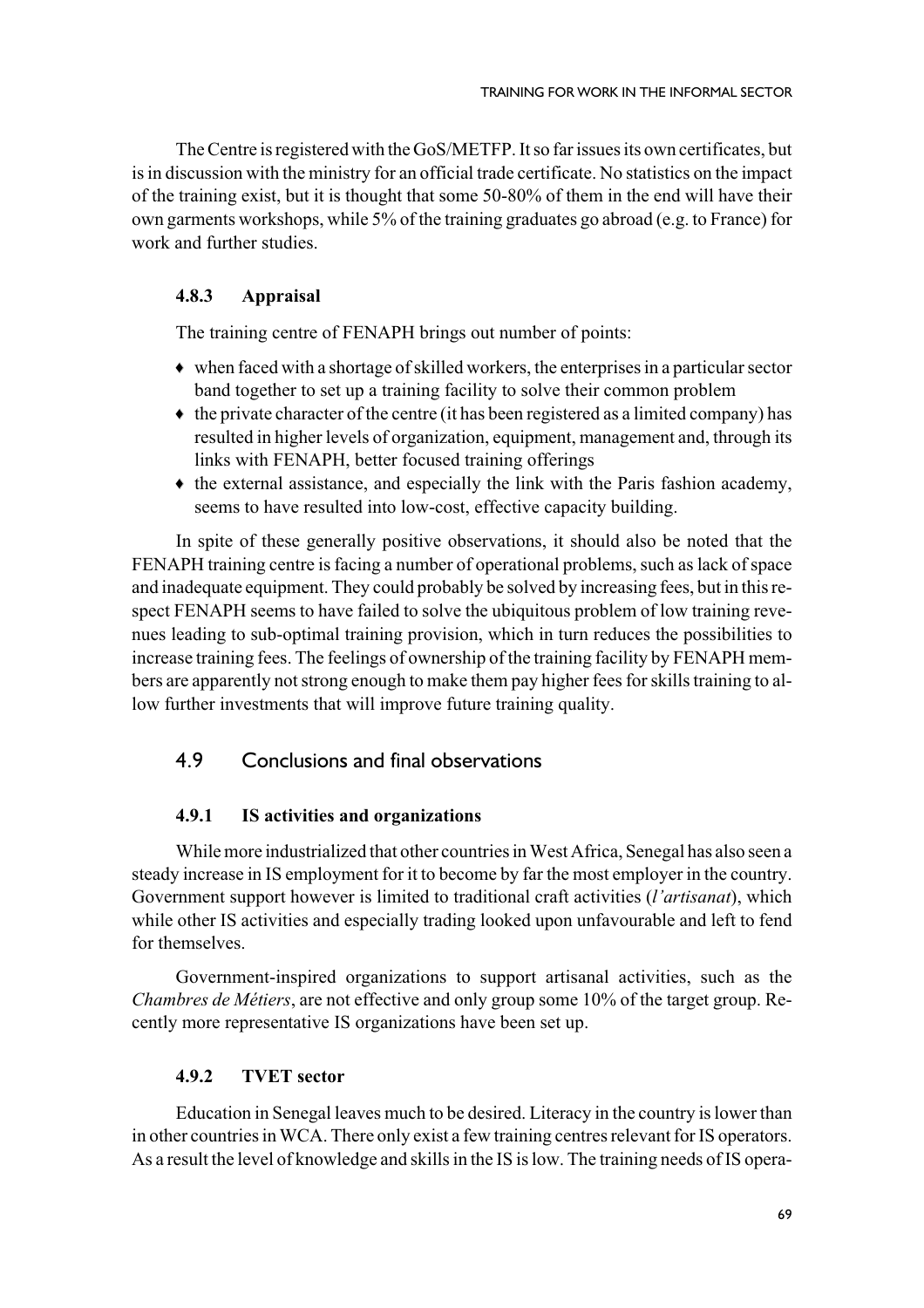tors include a variety of technical skills, and also basic literacy and numeracy, general theoretical aspects of the trades (i.e. nature and use of materials, drawing and reading of drawings, basic informatics, basic knowledge of industrial techniques), knowledge on recent technological developments in the trades, and management & marketing practices.

GoS, stimulated by international donors, is gradually changing its views on vocational training, giving more importance to *formation continue* (post-employment training) and considering a larger role for private training providers. The coming of the new, more private sector-minded government has further strengthened this tendency.

## **4.9.3 Traditional apprenticeship training**

The socio-cultural roots of apprenticeship training in Senegal are still reflected in distinct TAT customs with regard to traditional and more recent trades. Paying of fees, for instance, is more accepted (and the fees higher) in case of new IS activities (e.g. hairdressing).

The expansion of the IS appears to be foremost the result of increases in the number of TAps. Already in 1995 they constituted 70% of the total workforce of the sector,which is considerably more than in surrounding countries (see table 3). It is often suggested that these are mainly members of the family, but data from an earlier survey (1988) indicate that there are more than 4 times as many non-family TAps than family TAps (and in car repair even 9 times).

As result of the dismal performance of the education system, many young children end up at a young age in the IS (possibly 25% is below 15 years of age). For their parents this is often the only way to ensure that their children acquire some skills – and possibly making a -small- contribution to the household budget. They hope that the MC will not only transfer technical skills but also instil discipline and moral values in their youth. As a result apprenticeship periods may be long, up to 8 years or more.

## **4.9.4 Fresh developments**

The main examples of fresh approaches towards training for the IS in Senegal include:

- GoS policy documents increasingly designate the provision of vocational training for small producers and self-employment as a priority;
- Department of Employment has signed a convention with the Employers Federation for companies to make available places for practical periods for TVET trainees;
- $\triangle$  NGOs have set up special, short programmes to improve the quality and results of apprenticeship training. Such efforts tend to focus on additional pre- and post-employment training for MCs, TAps and women self-employed, and include technical skills and literacy & numeracy. Often such schemes are linked with efforts to create or strengthen ISAs;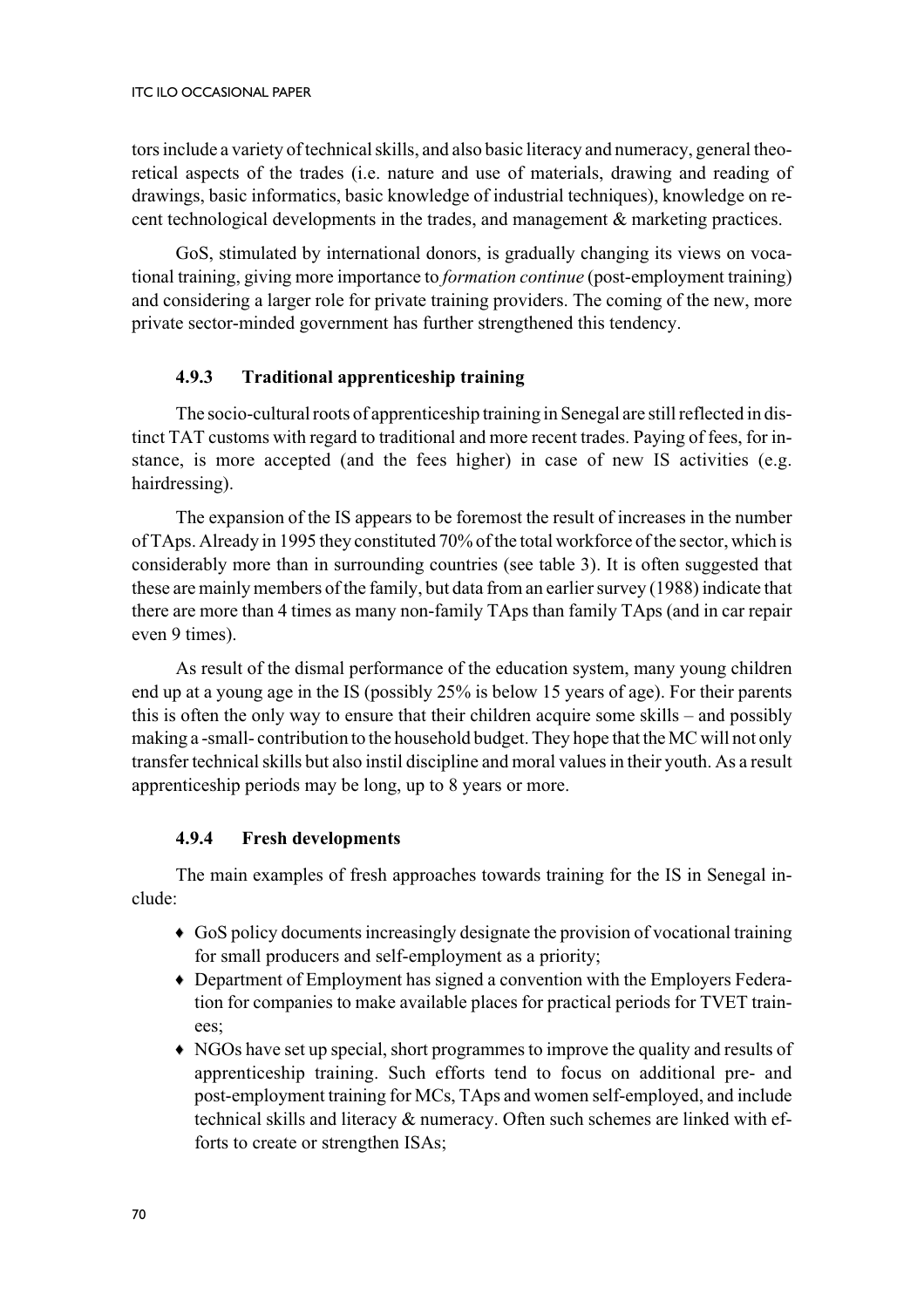- An association of apprentices and *compagnons* was established to raise awareness on problems related to apprenticeship training (e.g. organization and conditions of apprenticeship training, young age TAps, and lack of start-up capital);
- The attempts of*Chambre des Métiers*in Dakar at a triangular arrangement by linking up with the Chamber of Commerce in Coblenz (Germany) represent an interesting way to *private-private sector partnership* to improve skills provision for IS;
- The *Office National de Formation Professionnelle* (ONFP) seems an useful mechanism to allocate funding for training, including for those entering in the informal sector;
- $\bullet$  FENAPH shows that under certain conditions, such as (i) clearly understood self-interest among the members to participate,(ii) leadership,and (iii) relevant financial and technical assistance, trade association can be instrumental in providing skills for the IS;
- $\blacklozenge$  Some private business(wo)men have entered the field of technical training, showing that in the medium term profits can be made here. Setting up a private training centre is a combination of good entrepreneurship, technical skills that are in demand, investment capital and stamina. Parallel business activities appear important to overcome initial problems. They can also result in follow-up support for training graduates (e.g. provision of production inputs);
- Some private sector companies are involved in 'business-based training' which in particular situations can be useful for IS operators.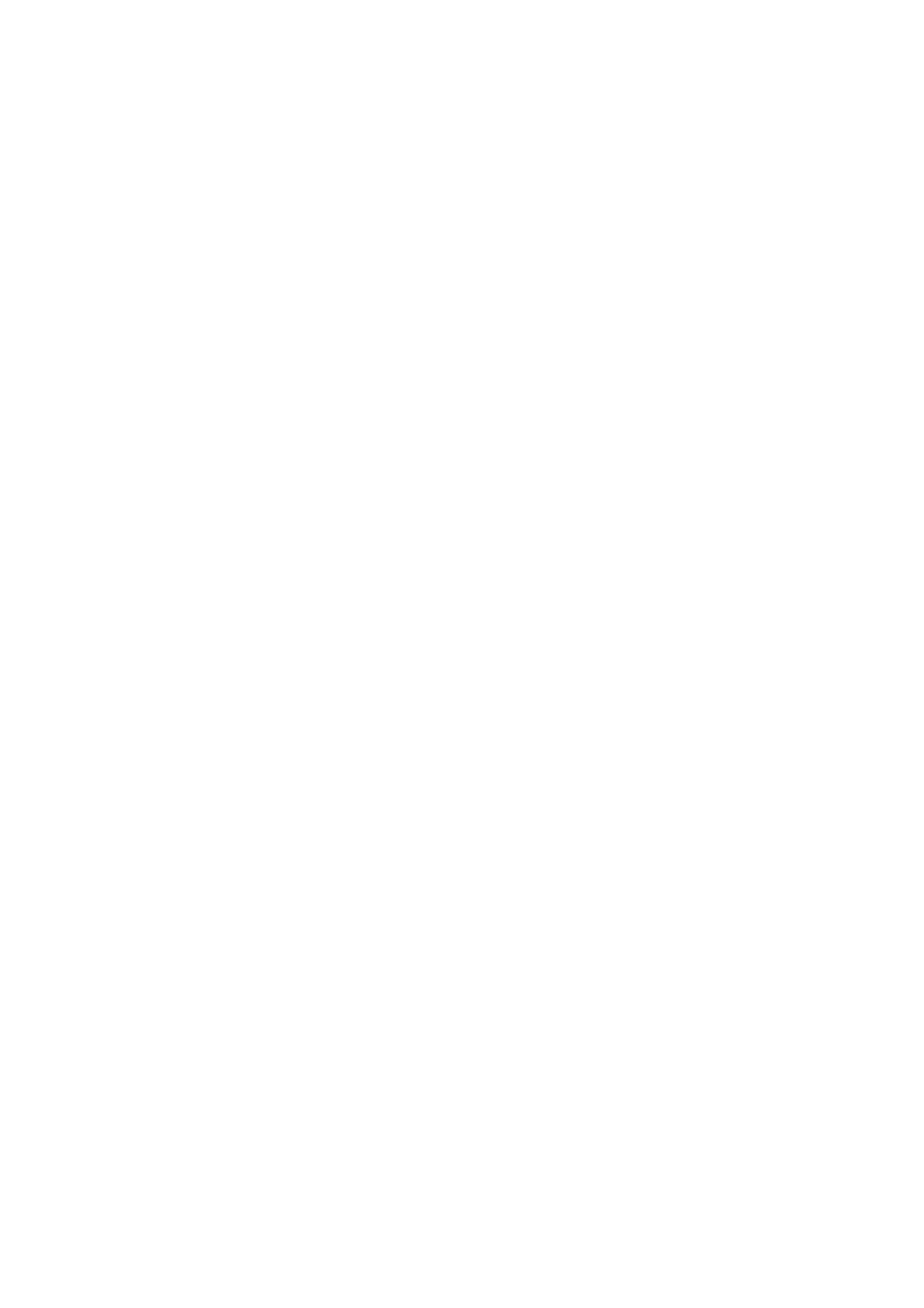# **5. TRAINING FOR THE INFORMAL SECTOR IN BENIN**

# 5.1 Introduction

Benin is smaller, less industrialized and significantly poorer than its neighbours. The economy is organised around two sectors: agriculture and services (see EIU). Agriculture (accounting for 38% of GDP) remains the main source of income for over 70% of the population. Commercial crops (mainly cotton) are grown for export, while food crops are destined both for national consumption and for exports, mostly within the region. The services sector (48% of GDP), is mainly concentrated on commerce and transport with neighbouring countries, mainly Nigeria and Niger. Trade with Nigeria, which remains largely unrecorded, is estimated to account for one-quarter to one-third of GDP. The industrial sector is rather underdeveloped (14% of GDP) as it is limited to import-substitution products and basic agro-industrial processes such as cotton ginning and oilseed milling.

| <b>BENIN</b> (1999)                               |                    |  |  |  |
|---------------------------------------------------|--------------------|--|--|--|
| Population                                        | 6.1 million        |  |  |  |
| population growth $(90-99)$                       | $2.6\%$            |  |  |  |
| $\rightarrow$ pop. aged 15-64                     | 49 %               |  |  |  |
| $\rightarrow$ urban population                    | $42\%$             |  |  |  |
| $\blacktriangleright$ labour force growth (90-99) | $2.8\%$            |  |  |  |
| GDP per capita (at PPP)                           | <b>USD 886</b>     |  |  |  |
| $\rightarrow$ economic growth (98-99)             | 5.1 $\%$           |  |  |  |
| $\rightarrow$ agricultural sector                 | $38\%$             |  |  |  |
| $\rightarrow$ manufacturing sector                | $14\%$             |  |  |  |
| <b>Quality of life</b>                            |                    |  |  |  |
| $\rightarrow$ pop. below poverty line */          | 33.0 % (1995)      |  |  |  |
| $\triangleright$ life expectancy at birth         | 52 yrs M, 55 yrs F |  |  |  |
| $\rightarrow$ adult illiteracy                    | 46 % M, 77 % F     |  |  |  |
| */ national poverty line of USD 1 per day         |                    |  |  |  |

*Source: World Development Report 2000/2001 (World Bank)*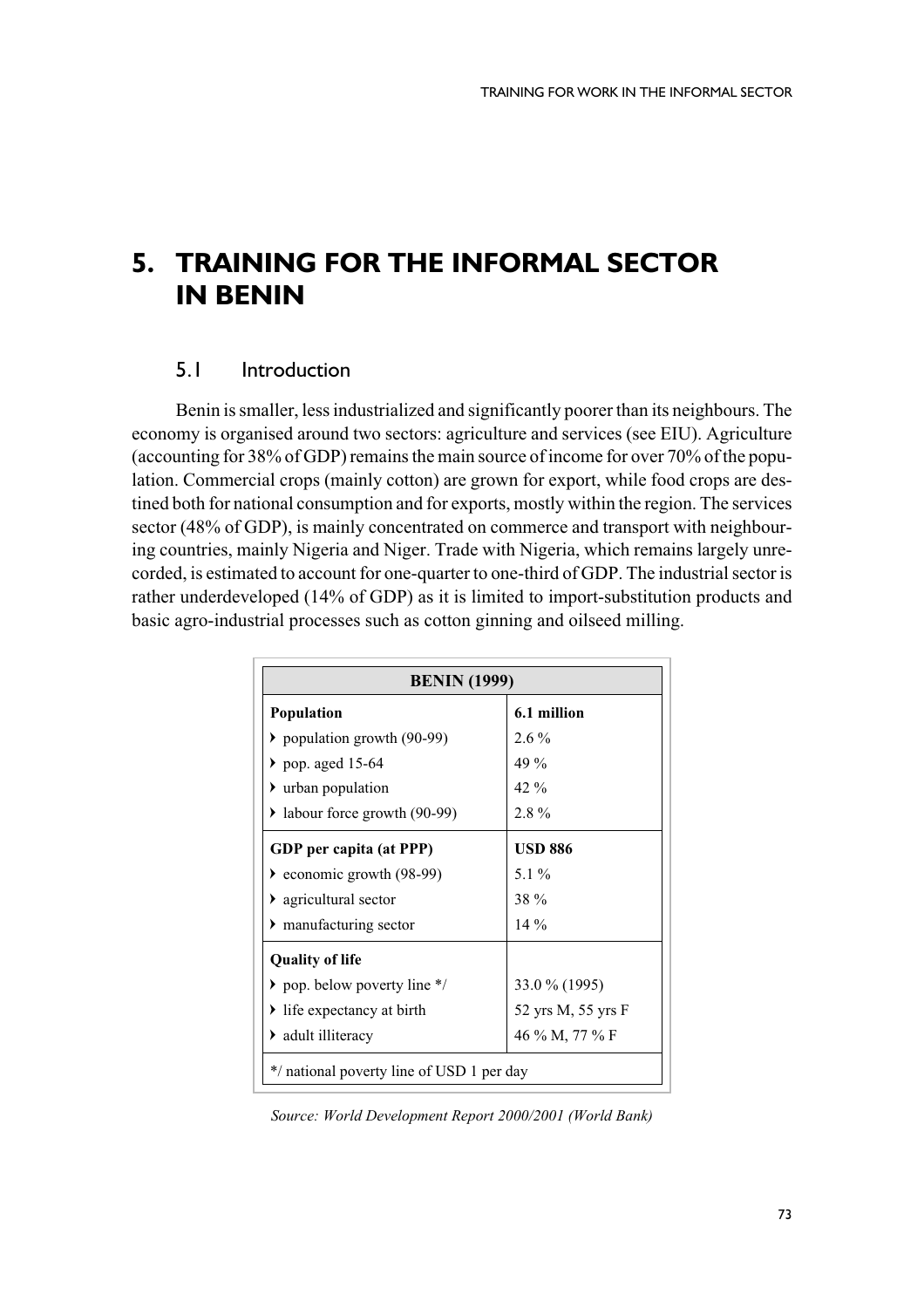Over the last decade, Benin's economic policy has mainly concentrated on reducing the budget deficit, sometimes through far- reaching austerity measures. The main sources of economic growth remain agriculture (mainly cotton) and cross-border trade with Nigeria – principally conducted on an informal basis. Benin's modern sector is very small. Private enterprises employ only some 20,000 workers, which number has been almost stagnant since 1993 and 33,000 in the public sector after retrenchments of one-third of civil servants between 1987-94 (GoB/MFPTRA 1998). As a result the IS is the second most important employer, after farming, in the country.

Many of those working, especially in subsistence farming and informal activities earn per month less than FCFA 10,000 (USD 13) and considered under-employed. Under-employment is estimated at almost  $25\%$  (UNDP 1998)<sup>20</sup>/. In 2000, for the first time since 1997, the government raised the minimum monthly professional salary (for civil servants and other professional employees) to FCFA 25,000 (USD 36). However, more than half of the urban population (55%) live on an income of less than FCFA 180 (USD 0.30) per day, while the rural population has even less purchasing power, with an average income of FCFA 155 per day (UNDP quoted in EIU).

## 5.2 Informal sector

## **5.2.1 Size and structure**

The IS in Benin is all-pervasive, providing employment and incomes to more than 90% of those working outside agriculture and contributing about one-third of GDP (GoB/MFPTRA 1998). The IS is especially important for the poorer strata of the population: while 30% non-poor families include a wage-earner, only 14% of the poor households do (*ibid*.).

IS growth started in the 1970s when it became the main source of employment and incomes for those entering the labour force, absorbing almost half a million Beninese between 1979-92 (*ibid.*). This expansion of IS employment is to a significant extent the reflection of the enormous exodus from the rural areas. The population of the countries main urban centres increased more than 8% between 1960 and 1990; almost 40% of the country's population lives now in urban centres (Maldonado *et a.* 2001). According to the Population Census of 1992 there were some 250,000 employed craftsmen and workers in the IS. Almost 6 out of every 10 of them were TAps, while the number of regular workers was low; IS owners only accounted for just over 25% (Davodoun 2002).

The most recent data for the structure of the IS in Benin come from a 1996 survey of IS establishment in the six most important cities and towns of Benin. They show that in Benin, again, trading activities are by far the most important:

<sup>20/</sup> An earlier study estimated under-employment in 1990 at 60% (quoted in Maldonado *et al.* 2000).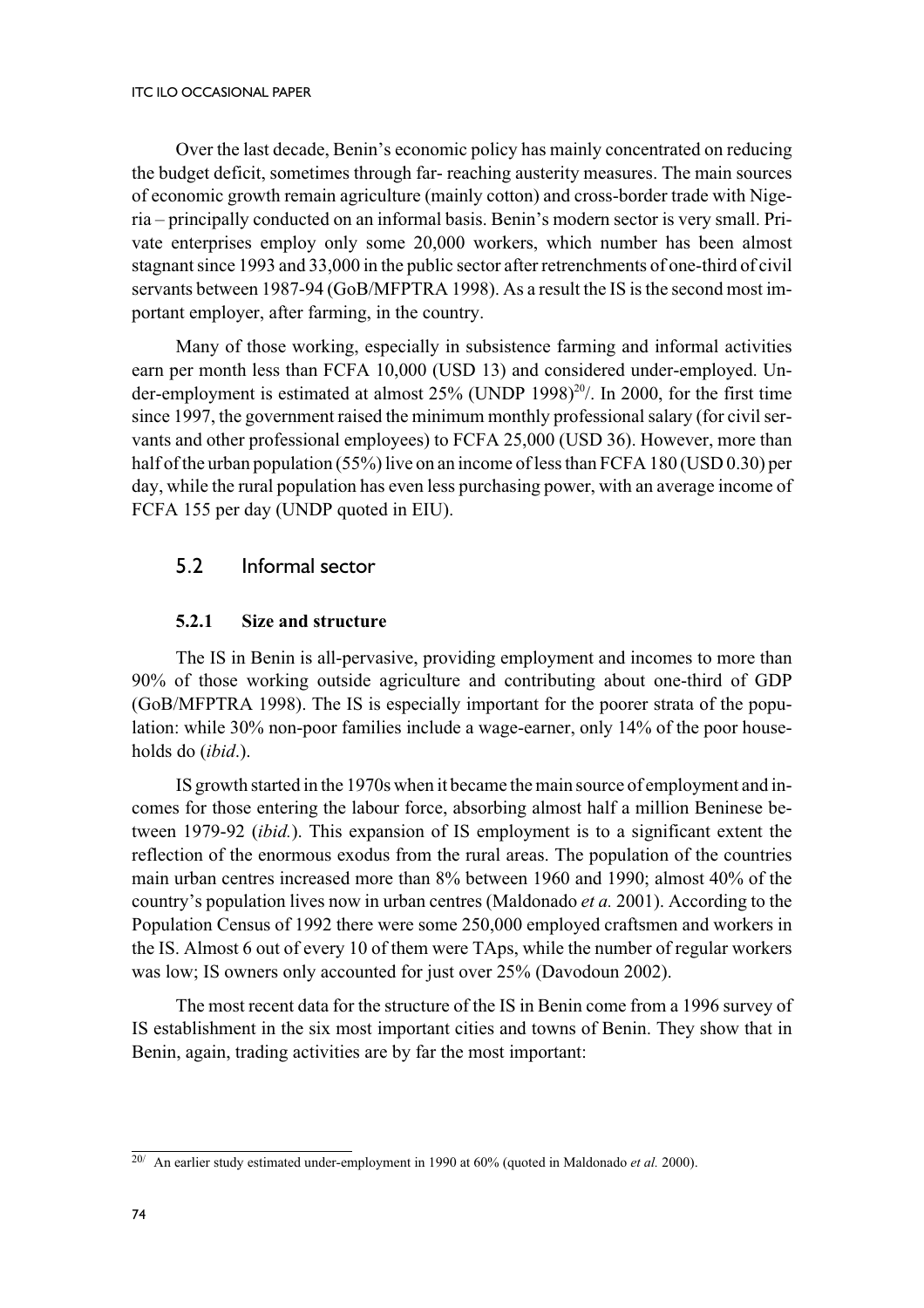|                     | Employment | Percentages |
|---------------------|------------|-------------|
| Manufacturing       | 12,539     | 9.2         |
| <b>Construction</b> | 82,405     | 0.9         |
| Trade               | 40,229     | 60.4        |
| <b>Services</b>     | 1,275      | 29.5        |
| <b>Total</b>        | 136,448    | 100.0       |

#### **Table 16: Structure of urban informal sector in Benin**

*Source: Maldonado et al. 2001 on the basis of existing data.*

The survey also found that less than one in every 5 informal establishments has a fixed location, while the rest are semi-mobile  $(39\%)$  or ambulant  $(42\%)$ .

#### **Box 7. Joint use of equipment**

In Benin it is very common, especially in the wood-working trade, for small producers without the required tools and equipment to make use, for a fee, of the equipment of other workshops (*l'usinage*). In this way young and poor entrepreneurs can start up their business with a set of simple tools and still accept orders for items that require the use of mechanized equipment. For initial sawing and planning of the wood, they would go to the larger IS workshops and even FORMAL SECTOR factories. To manufacture legs for table and chairs that need a wood lath they would try to find small workshops with such equipment in their neighbourhood.

Technical schools sometimes also make available there equipment to IS producers, but as there are no clear rules for the fees to be paid, this is limited to a few contacts of the instructors (who most likely will be rewarded in some way for such services).

This system makes it possible that IS furniture makers without a workshop or equipment, assemble large fancy looking sofas, beds, and cupboards, for display at the road side. Joint use of (rented) equipment is an interesting way for start-ups and other IS-entrepreneurs to overcome their financial constraints.

## **5.2.2 Training needs of IS entrepreneurs and workers**

Both the owners of IS enterprises and their workers suffer from a lack of education and practical skills. An early study of IS apprentices (Tomety 1990, cited in Davodoun 2002) found that their level of education was quite low: 12% of them were illiterates,43% educated at primary level, and the rest  $(45%)$  at the level of lower secondary. It would seem that the level of illiteracy has rather increased than diminished since then. Many informants indicated that the alarming high levels of illiteracy in the country, seriously undermine the efforts for technical training.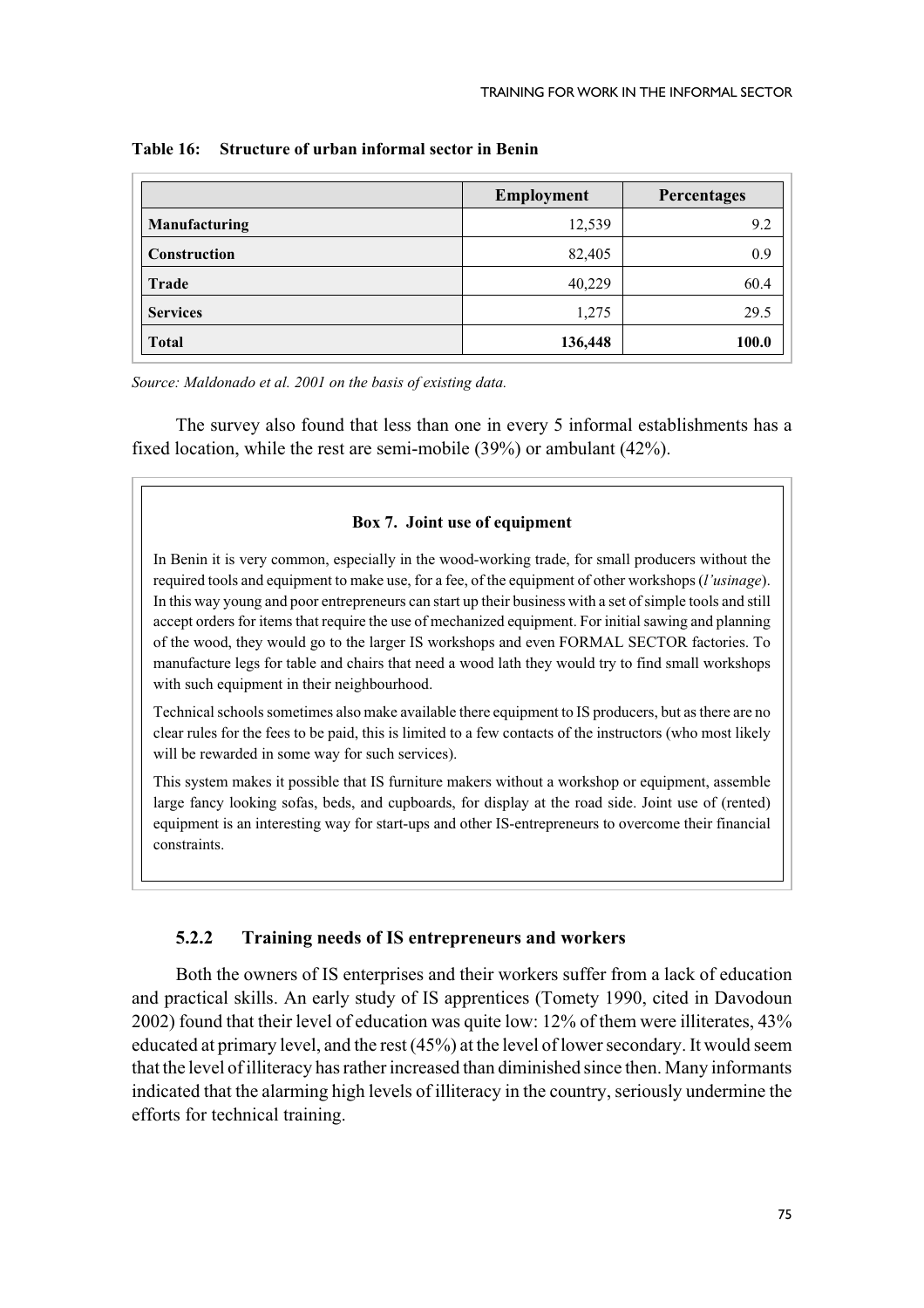Another study charts the types of practical skills that IS operators generally have at their disposal and those skills that they feel that they need to acquire (GoB/MPREPE 1997). It comes up with a rather detailed list of such skills for different economic activities (see ANNEX-I). Essentially the skills gap refers to (i) general upgrading of skills to improve quality and finishing,(ii) new skills that are the result of technological developments (e.g. mechanics want training to repair fuel injection engines), and (ii) theoretical insights to give background to their practical skills. Interestingly, a large number of IS operators also clamour for increased knowledge of French.

In addition to a training need for such technical skills, almost all the owners and workers expressed a need for training in bookkeeping, management and marketing practices. In all, some 90% of all owners and two-thirds of the IS workers indicated particular training needs. More than half of them would want to training to be simultaneous to their work and in the form of short term training courses.

Only few IS business owners and workers are following training to upgrade their skills. The study inquired into the reasons for this phenomenon. It was found that 94% of the respondents pointed to a lack of funding as the main cause, while 13% mentioned a lack of information on training programmes. At the same time the study found that more than half of the respondents (54%) are in favour of contributing towards the training costs in case of skills upgrading.

#### **5.2.3 Changes in the informal sector**

The nature of the IS in Benin appears to be changing. Before the sector was almost exclusively the domain of those who did not have much general education or had limited practical skills. IS activities were generally equated with dirty manual jobs, low quality and meagre incomes, and was looked down upon by many IS operators as well as large parts of the population. In the past decade, however, the sector has absorbed thousands of youth who are better educated and more attuned to modern developments. As a result the image of the sector has started to change. A growing number of (young) IS operators have come to realize that it is futile to aim for a government job or even regular wage-employment in the formal sector. More than just being reconciled with IS work, new IS entrants have come to appreciate IS work in its own right, such as providing opportunity for interesting entrepreneurial activities. If indeed confirmed, such new ideas could finally chip away at the white-collar job syndrome that has been plaguing Africa for so many years.

Such changes would have a number of implications. In Benin, for instance, it is felt that this new generation of IS entrepreneurs is not interested in the old style of government-inspired bodies to represent their sector (e.g. *Chambres de Métiers* and *Associations/Fédérations des Artisans*), as they do not genuinely provide any real support for their businesses. There is now more interest in upgrading of business as well as technical skills in the IS. Whereas the traditional MCs always declined any need for technical skills upgrading and hardly showed interest in management training, the new generation of IS entrants is more ready to recognize their skills deficiencies and do something about it.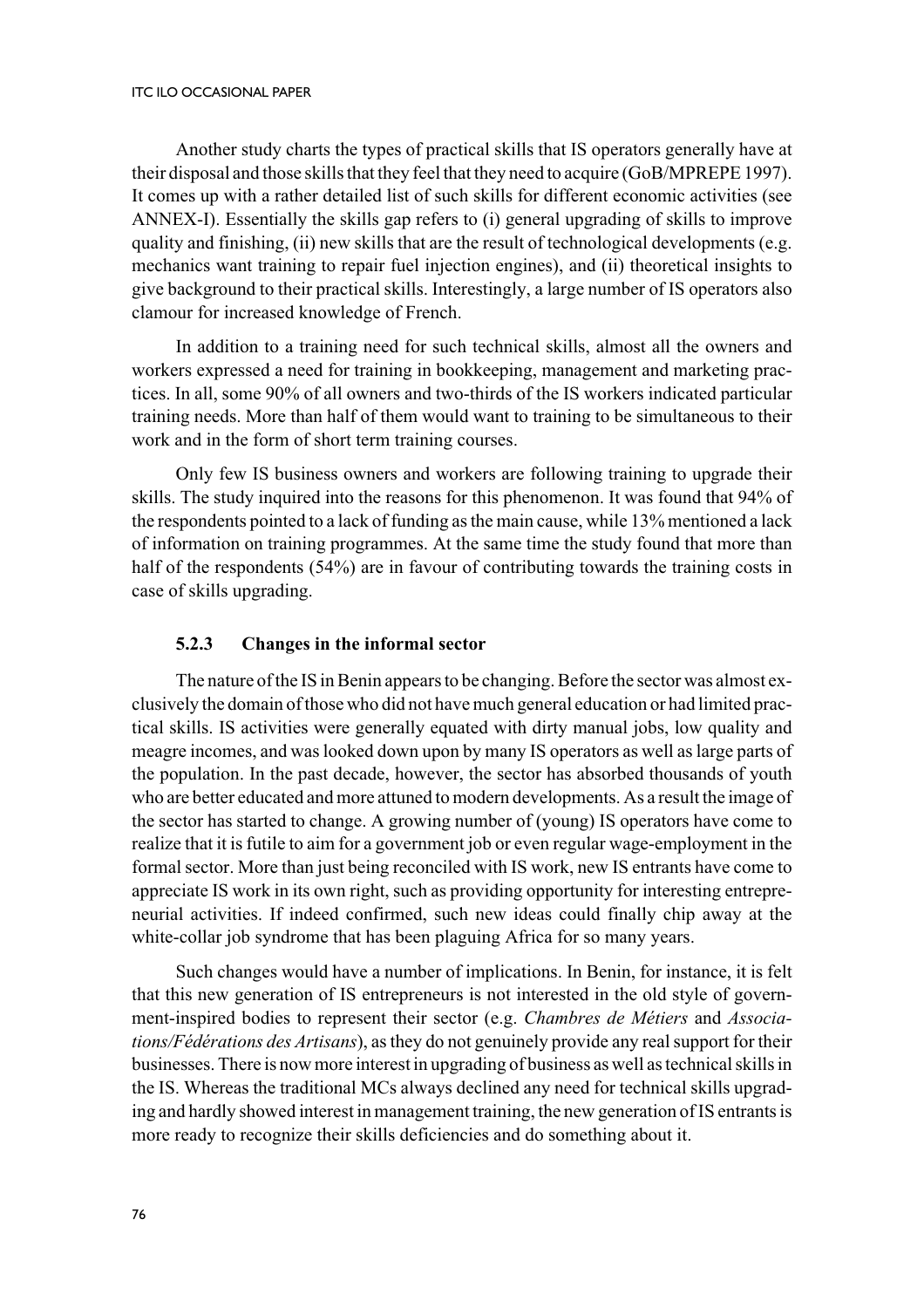#### **5.2.4 IS policies**

Benin's policies aiming for solid industrialization, have seriously hampered the development of the IS. The resulting industries of the formal sector did not develop any linkages with local small-scale economic activities. No examples of sub-contracting between modern industries and IS enterprises were traced. Moreover, the policies implied, at best, a benign neglect of the informal sector, interrupted with harsh treatment of those who tried to earn a living in this sector.

The tide turned with political changes in 1990 after which the government of Benin (GoB) started to develop a clear interest in the role of small-scale economic activities. Especially after the 1994 Donor Conference the government actively intervened to promote the IS, when various government units for SME development and training were created.

Still, in spite of all this, GoB continues to suffer from a lack of a clear vision with regard to the role and the development of the IS (cf. Davodoun 2002:19). In as far as concrete support services are available, they are directed at the handicraft *artisanat* segment of the sector.

#### **5.2.5 Informal sector Associations**

Like other countries in WCA, there are in Benin many ISAs and other organizations purporting to represent IS artisans. At the suggestion of GoB a *Fédération National des Artisans de Bénin* (FENAB) was created in 1993 for this role<sup>21</sup>. At the end of 2000 FENAB had almost 25,000 members, grouped in more than 450 ISAs all over the country (Davodoun 2002) – apparently like in Senegal some 10% of all artisans. FENAB represents the *artisanat* sector at various levels. It has offices and staff at all the main administrative levels (local, provincial and national). There exist also a number of ISAs outside the realm of FENAB, such as *Regroupement des Artisans de Cotonou* (RAC, see par. 5.7) and *Groupement des Artisans de Parakou* (GAAP).

In general terms, at least 4 distinct categories of informal sector Associations can be distinguished (see also FES 1999):

- (i) *genuine ISAs* that were established 'from below' and seek to provide relevant services for their members and represent them at different levels (e.g. dressmakers and hairdressers associations);
- (ii) *associations and federations that made use of the opportunities* opened by the state for trade-based representation of major sectors of small-scale economic activities (e.g. FENAB ISAs);
- (iii) *local/regional groupings of small producers established by NGOs* that have objectives beyond improving the small business of their members (e.g. development of the wider community);

<sup>&</sup>lt;sup>21/</sup> There are plans to set up soon *Chambres des Métiers*, first on a regional basis.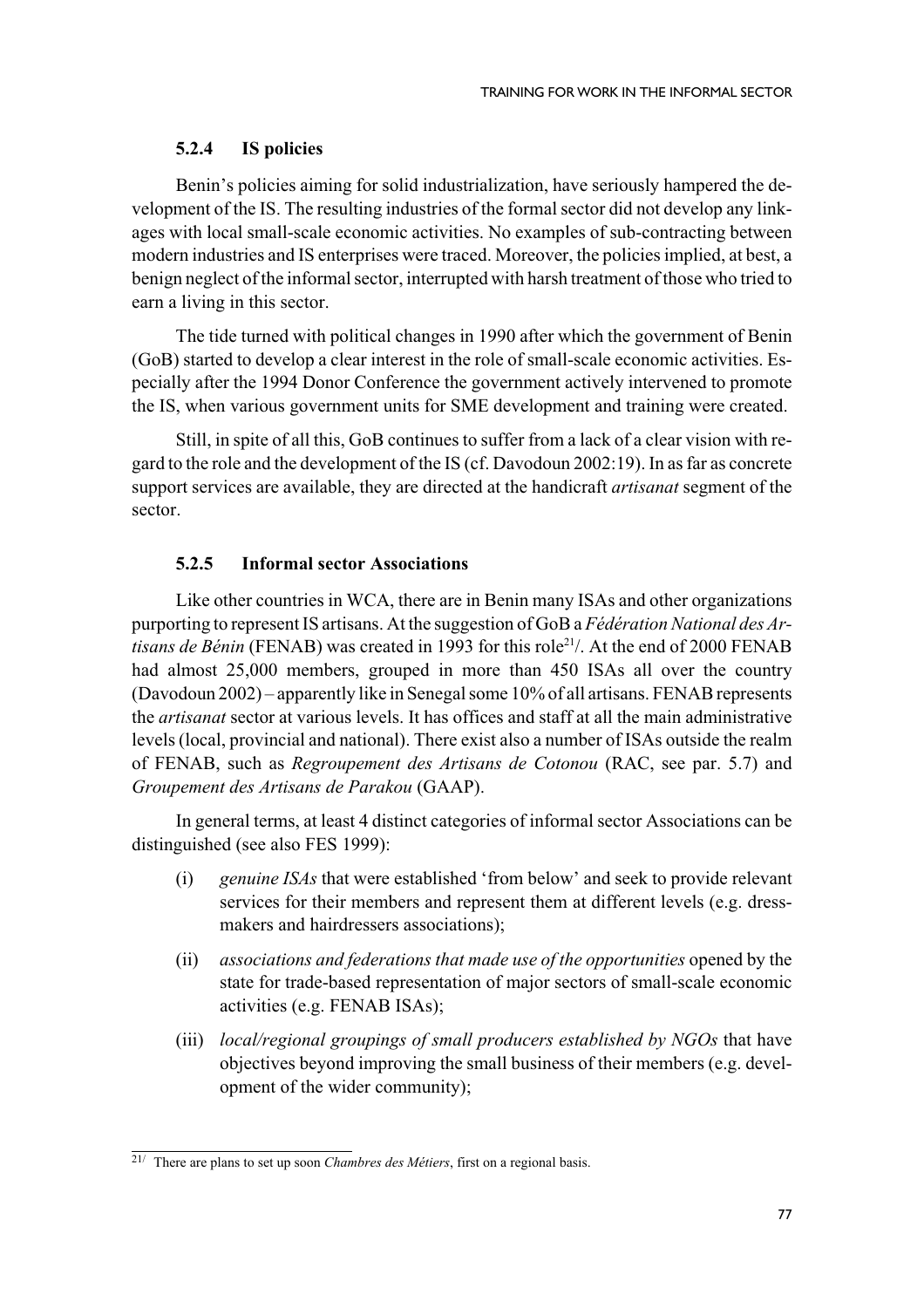(iv) *rent seeking 'associations'* which utilize the political cover to exploit the interest of government agencies and donors in working with organisations representing the IS.

The FES-study suggests that many of the ISAs function relatively well, even though some of them lack legitimacy and tend to take decisions without consulting the members (FES 1999:31).

## 5.3 Vocational training sector

## **5.3.1 TVET policies and institutions**

After years of under-investment, education in Benin is in a poor state. The illiteracy rate is high (in government documents, it is estimated at up to 80%!) and apart from an exceptionally well-educated elite, educational achievements are below the average for Sub-Saharan Africa. Total gross enrolment rate is steadily going up, but stood at only 35% in 1997. Problems already occur at primary level,with less than one-third of the pupils reaching the end of the first cycle and only 16% getting their primary school certificate (GoB/MFPTRA 1998). Quality of education is generally poor: the classes are over-crowded, there is a lack of teaching facilities and materials, and the qualification of the teachers is often inadequate.

Increasing costs, for transport, books and other school requirements make that access to school is becoming increasingly problematic for the poor. Parents more and more prefer to take their children from (primary) school and place them directly in a workshop. They hope that as an apprentice, their children can contribute at least something to the household budget.

The training sector in Benin is currently the subject of some major changes. With the new government,a new policy document on reform of the TVET system approved and an Action Plan adopted (see GoB/MFPTRA 1998 and GoB/MENRS 2001). The main reforms concern:

- strengthening the legal and financial framework for TVET
- improving training offerings and enhancing the capacity of the national training system
- developing the human resources management of the TVET system

The Action Plan furthermore includes the creation of a National Training Board and the establishment of some kind of a National Training Fund. The reforms have been prepared and tickled along by some major donors (e.g. GTZ,SDC and ADF). As part of the reforms a new ministry was formed recently, the *Ministère de l'Enseignement Technique et de la Formation Technique* (GoB/METFP), which will be responsible for the technical schools in the country.

There are also various other government entities concerned with skills development. The *Ministère de le la Fonction Publique, du Travail et de la Réforme Administrative*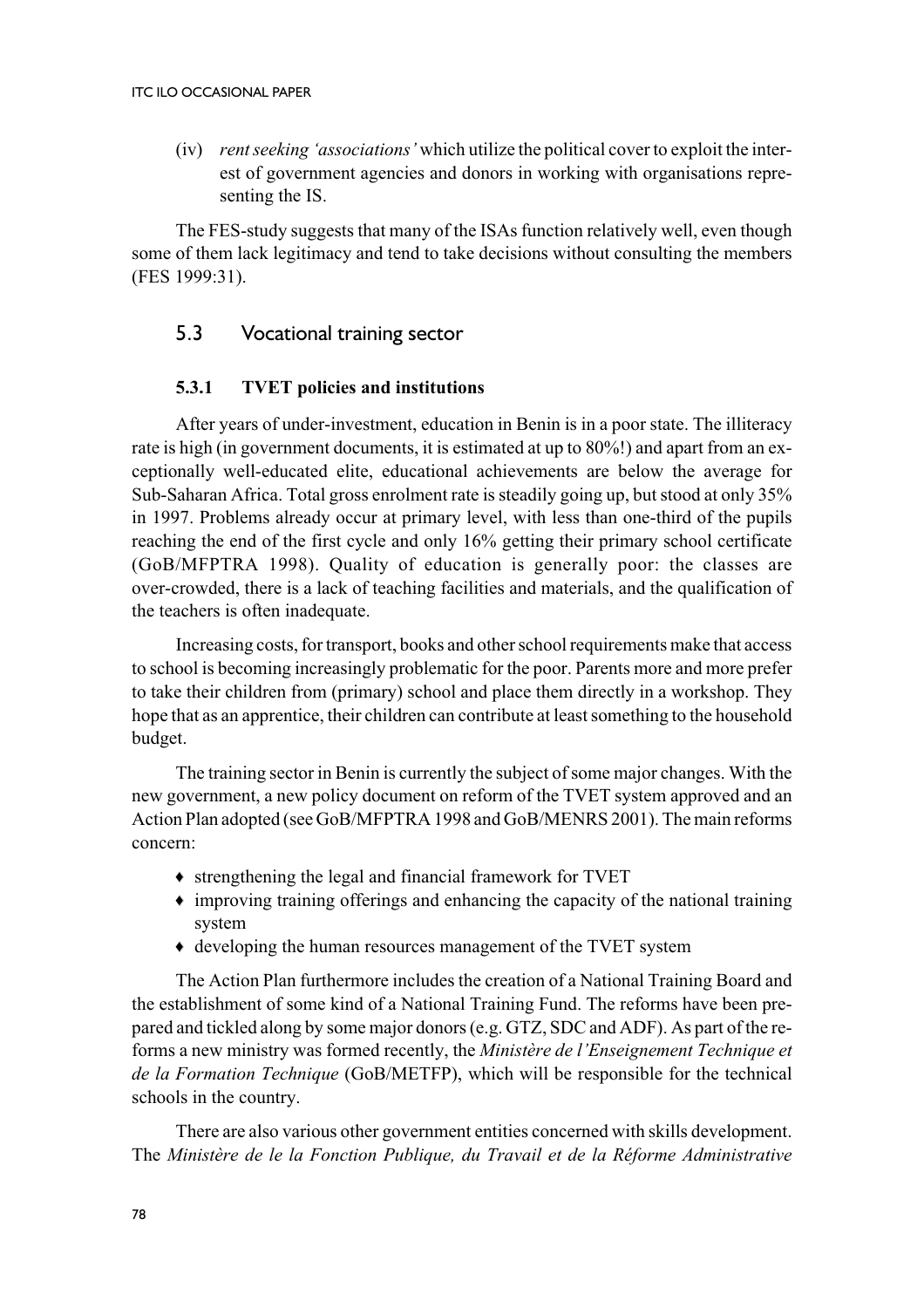(GoB/MFPTRA) has a directorate (DFPC) that is responsible for*formation continue* (skills upgrading). The *Ministère de l'Industrie, du Commerce and des Petites Entreprises* (GoB/MICPE) has a directorate for training and employment promotion.

A *Fonds de Développement de la Formation Continue et de l'Apprentissage*  $(FODEFCA)$  was recently created  $(2001)$ , with support from the World Bank, as a financing instrument for technical training. It will fund training for those working in the formal as well as in the IS. The training will be conducted by existing training providers, both in the public and the private sector, including ISAs and individuals with experience in training. They will be registered by FODEFCA, which may also support their rehabilitation. The trainees are expected to contribute some 15% of the training costs. Discussions are ongoing on awarding a special certificate for the graduates.

## **5.3.2 Main training providers**

There are only few vocational training centres in Benin. Technical skills training takes place in technical schools (*lycées techniques*), which are normally not linked in any way to training for the IS. The only training centres to do so in the public sector are the special centres set up by international donors (e.g. the training centre in Abomey -see par. 5.5).

There are some NGOs active in the area of skills training, including Don Bosco. The Danish *Fondation pour l'Enfant* runs training centres for 7-8 months training for agricultural and handicraft skills, to be used in local communities. The *Mgr. Steinmetz Technical Training Centre* in Porto Novo has made it compulsory for its trainees to work one year in its production workshop before they get their diploma. The training provided by the Centre is very popular, indicating clearly that the quality of training offerings are an important determining factor for their demand.

By far the most common source of technical skills is traditional apprenticeship training, which is suggested to be responsible for around 90% of all training in the country (Davodoun 2002).

#### **5.3.3 Training deficiencies**

All those involved in technical training in Benin point to the importance of increased training capacity, together with crucial needs for training-of-trainers and the development of new training curricula and training materials. Moreover,few of the technical schools are adequately equipped, many urgently needing to update their training content, with trainers needing to adopt more modern teaching styles such as those used in adult education.

The recent reforms seem to indicate more genuine interest on the part of GoB, prodded by donors, in the provision of relevant training for the IS. As a first result, measures have been taken to open the technical schools for evening and weekend classes for MCs and TAps. Extra efforts are being taken to provide additional knowledge and skills to school drop-outs.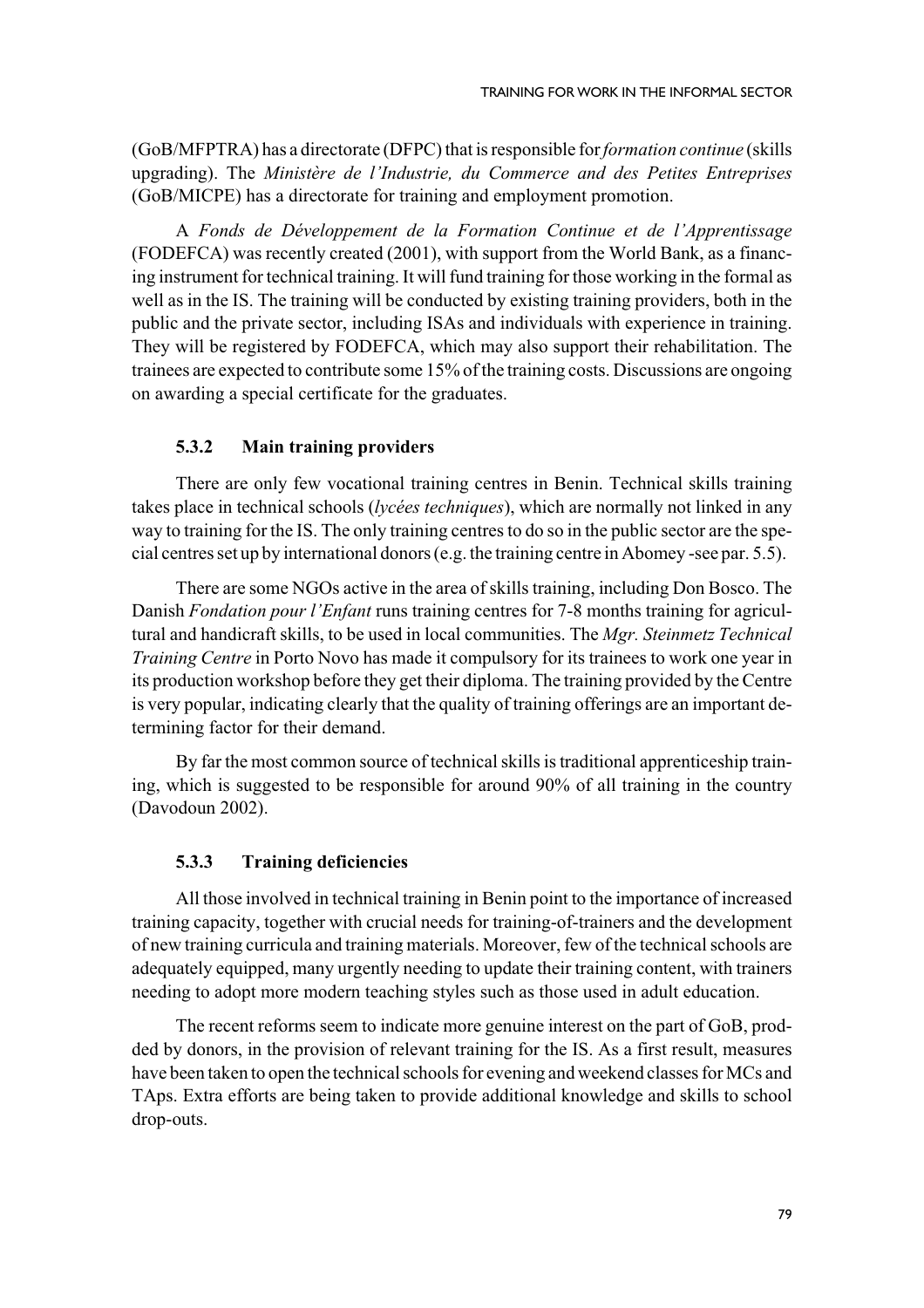# 5.4 Traditional apprenticeship training

#### **5.4.1 Background**

In Benin TAT finds its roots in its social-cultural system: traditional trades, such as blacksmithing,weaving and pottery used to be the exclusive domain of certain social groups and castes who transferred the skills to children and members of the wider family. Nowadays apprenticeship training, especially in modern trades is entirely open.

The rapid increase in the umber of TAps appears to have contributed significantly to the expansion of the IS. From 1979 to 1992, for instance, the number of TAps increased from 36,000 to 145,000, or by more than 10% per year. In fact, TAps often seem to take the place of regular workers: it is common to see workshops (e.g. in car repair) with 6-10 or more TAps but without any regular wage-workers. Some say that indeed the entire IS relies on TAps to carry out the production: "when a workshop owner dies, the enterprise dies with him/her" since there are no managers/supervisors to continue the business (Sylvestre 2002b).

#### **5.4.2 Main features**

Contrary to the situation prevailing in other countries, apprenticeship in Benin is governed by clear customs. The training carries  $a$  – sometimes hefty – fee, ranging from USD 35-200. At the start of the training a down payment has to be made of some USD 13 in addition to a few bottles of liquor. The rest of the fee is paid in 2-3 instalments. At the end of the training period the apprentice has to pay the master a *dot* (dowry) to be 'liberated'. This is accompanied by a public ceremony, attended by other local MCs, to celebrate the entry and acceptation of the newly graduated artisan to the ranks of MCs.

In recent times some MCs, for instance in ladies hairdressing, are said to abuse the dowry system to demand ever increasing amounts of cash (up to USD 200)<sup>22</sup>/ as well as cattle,cloth and other gifts. As a result some TAps cannot formally terminate their training and become a recognized MC. To curb this, GoB adopted in 1991 an act to regulate the liberation ceremonies of TAps, limiting the amount for the dowry to USD 27. However, the act is widely ignored. More effective appear to be actions taken within ISAs to restrict the liberation dowry to some USD 67 (Davodoun 2002).

Apprenticeship training in Benin, more than in other countries, implies a total submission to the MC. S/he determines the timing and the content of the training  $-i$  f any, especially in the beginning. The training depends on the jobs to be done in the workshop and its quality depends primarily on the teaching methods and skills of the MC. In general the apprenticeship period consists of 3 phases: (i) passive observation of what workers and the master do, (ii) partial involvement in practical work or production, and (iii) total involvement and being held responsible for output.

 $22/$  One observer even quoted dowries of USD 400-530 in the hairdressing trade.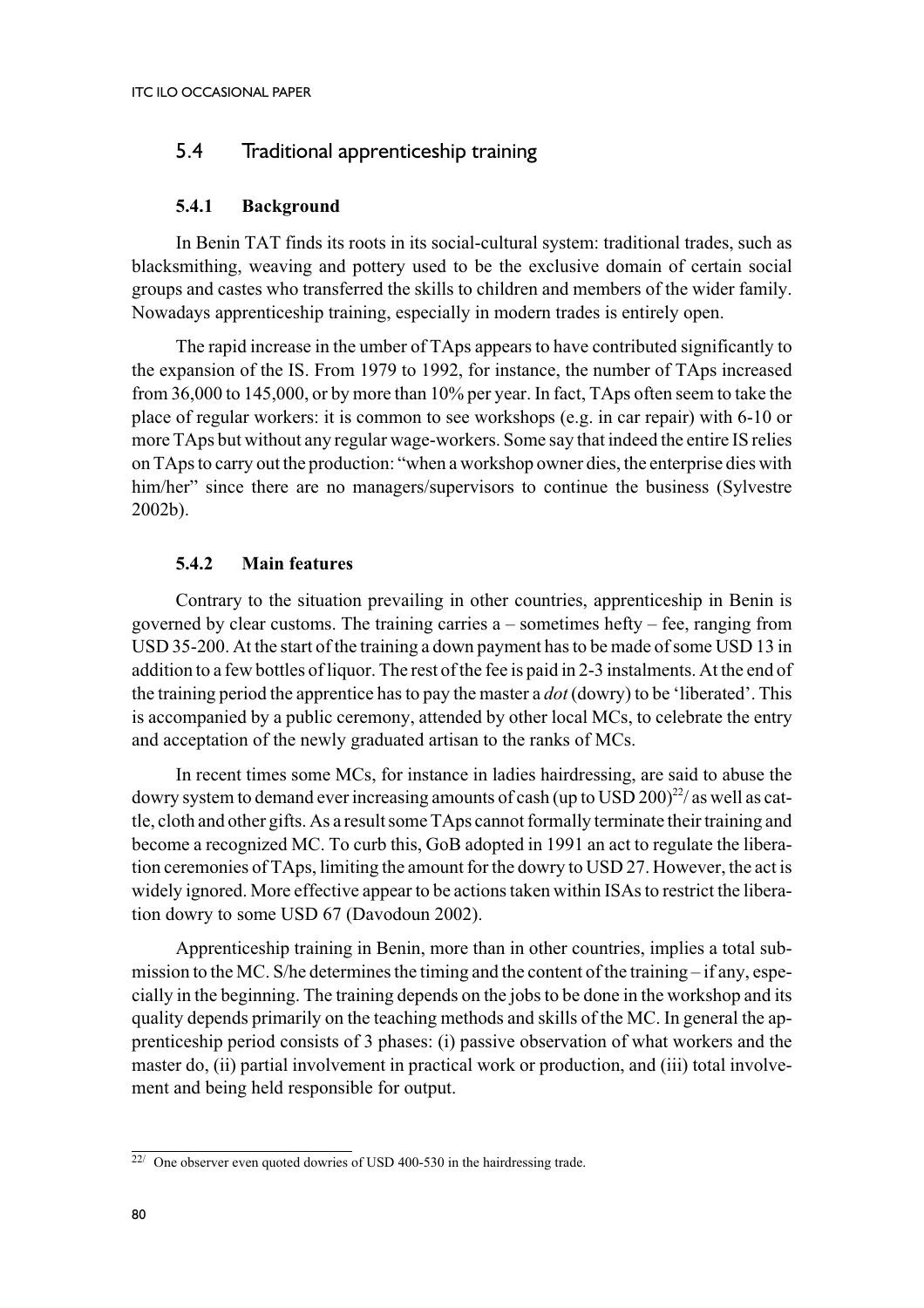Studies on apprenticeship training in Benin point especially to two aspects: the low education levels of the TAps, a large number of whom are illiterates, and the almost entire lack of attention for theoretical aspects during apprenticeship training. Both these concerns are reflected in the remedial activities that are being tested in the country to improve TAT quality and impact.

TAT in Benin does usually not lead to any kind of diploma or certificate. Still, on an individual basis, particular criteria are used to determine if the TAps have completed their training:

| <b>Trade</b>          | Main points for skills assessment                                                                                                                                                      |
|-----------------------|----------------------------------------------------------------------------------------------------------------------------------------------------------------------------------------|
| Tailoring/dressmaking | Cutting with or without creation of new models<br>Sewing, finishing and speed of operations<br><b>Customer relations</b>                                                               |
| Car repair            | Detection of problems<br>Disassembly and assembly of engine parts                                                                                                                      |
| Construction          | Preparation of cost estimate<br>Reading of drawings<br>Measuring<br>Finishing<br>Implementation and rhythm of work                                                                     |
| Painting              | Choice of colours<br>Quantities and measurements<br>Finishing                                                                                                                          |
| Hairdressing          | Choice of haircut and materials used<br>Time required for basic cutting<br>Time required for and manner of drying<br>Form, quality and speed<br>Hospitality and treatment of customers |

**Table 17: Criteria used to assess completion of apprenticeship training**

*Source: Report on a national seminar on apprenticeship training in Benin (Dec. 1990), cited in Davodoun 2002.*

## **5.4.3 Appraisal**

Observers feel that apprenticeship training in Benin is weak and refer to it as an 'incomplete' transfer of skills. The quality of the training suffers from the low level of education of both the MCs and the TAps themselves. It provides hardly any theoretical background for TAps to understand the reasons behind most of the practical operations they are learning. Neither does apprenticeship training guarantee that all the tricks of a trade will be mastered.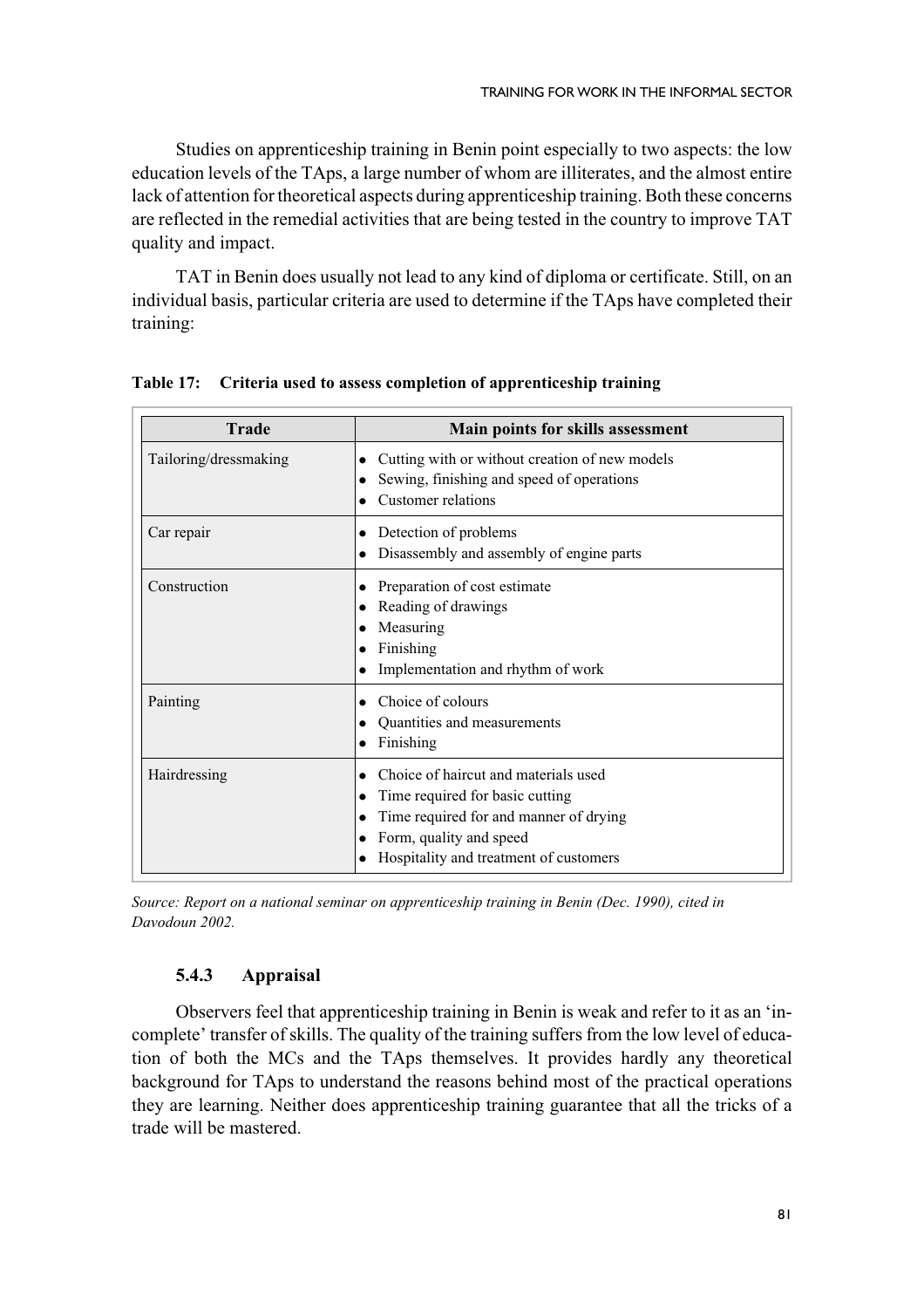A further issue is that the outcome of apprenticeship training can be very different, depending on the competencies and training methods of the MC, the equipment level of the workshop,and the type and volume of jobs that need to be done. Since there is neither actual testing nor any type of certificate to indicate the level of skills learned, graduating TAps may have acquired widely differing types and levels of competencies.

# 5.5 Case study A: Abomey Training Centre – *dual training* to improve apprenticeship training

## **5.5.1 Background**

The German *Hanns Seidel Foundation* has been involved since 1992 in a project to improve the quality of TAT through the introduction of *dual training*. It has set up and equipped a special training centre in Abomey. This *Centre de Formation Professionnelle d'Abomey* (CFPA) has as its main objective to introduce and test the relevancy of the *dual training* approach in Benin. The project tries to bring into practice lessons learned in a similar project in Lomé (Togo).

The project is implemented with FENAB as one of the counterparts. The complementary training is done in collaboration with local NGOs. The CFPA centre is operated as a public sector training provider under METPF, and as such is the only public sector training provider with its own programme to train TAps. The *Centre Régional d'Enseignement Technique et de Formation Professionnelle* in Lomé,Togo (also used by BAA) is involved in technical backstopping. The project receives inputs for German experts.

## **5.5.2 Activities**

CFPA has as its main stated objectives: (i) operating a '*dual training*' centre; (ii) training of trainers of technical schools and TAps; (iii) upgrading of skills of MCs,together with literacy training; (iv) training of TAps; and (v) promoting the dialogue on dual training among relevant parties.

CFPA offers both general and complementary technical training for TAps and skills upgrading courses for masters. The project focuses on wood-working, car and motorcycle repair and dressmaking. The training for the MCs is organized together with two local technical institutions,while the Abomey centre is responsible for the complementary training of TAps.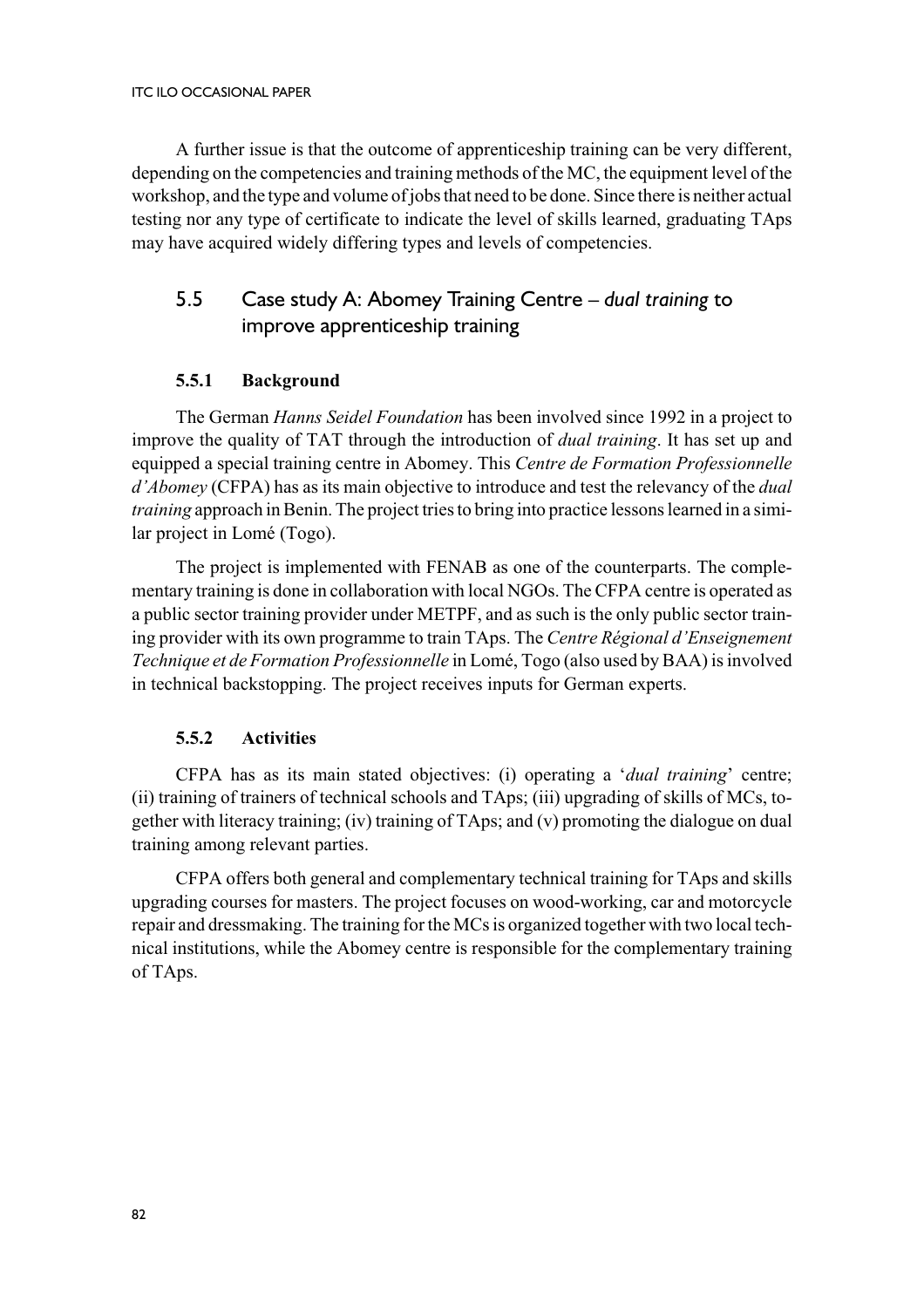|                                            | <b>Technical training</b>                                                                                                                    | <b>General training</b>                                                                   |
|--------------------------------------------|----------------------------------------------------------------------------------------------------------------------------------------------|-------------------------------------------------------------------------------------------|
| Car repair                                 | Technology/theory<br>Practical car repair<br>Adjustments<br>Electricity                                                                      |                                                                                           |
| Motorcycle repair<br><b>Metal products</b> | Technology/theory<br>Practical motorcycle repair<br>Electricity<br>Applied mathematics<br>Technology<br>Industrial designs<br>Practical work | French<br>Workers rights<br>Math<br>Management<br>Labour legislation<br>Physical exercise |
| Carpentry                                  | Technology<br>Applied mathematics<br>Technology<br>Drawing techniques<br>Practical work                                                      |                                                                                           |

**Table 18: CFPA: Areas of complementary training for apprentices**

*Source: Davodoun 2002.*

The centre-based training for TAps lasts 3 years, during which the apprentice works 3 weeks per month in his workshop and comes the fourth week to the centre from 8-13 hrs,to return to his workshop at 15 hrs. Of the 5 days spend in the centre, 60% of the time is dedicated to practical work and 40% to technical theory and general education. The training areas include technical skills and general education (see table 18).

In the case of training for TAps, the master is considered as co-trainer, and is involved in the complementary training programme. At the end of the training, the CFPA and the masters jointly organize the trade test. The results are validated by a joint METFP-FENAB committee. They co-sign the *Certificat d'Artisans Qualifiés* (CAQ; not yet officially recognized). The master furthermore organizes a ceremony to mark the end of the apprenticeship period.

The cost of the training are almost entirely born by the Hanns Seidel Foundation: it is free for TAps (except for the insurance during the training period, i.e. USD 2 per year, while masters have to contribute a commitment fee of 10% of the training costs.

## **5.5.3 Impact**

Between 1994-2001 some 700 masters have received skills upgrading training. In the same period some 400 TAps have been trained (drop-out rate of 12%); 91 of them got the CAQ. They moreover are more respected by their masters and peer apprentices, which tends to give them more self-confidence and pride in their status. They are more competent and towards the end of the training period are treated more as equals in a technical sense.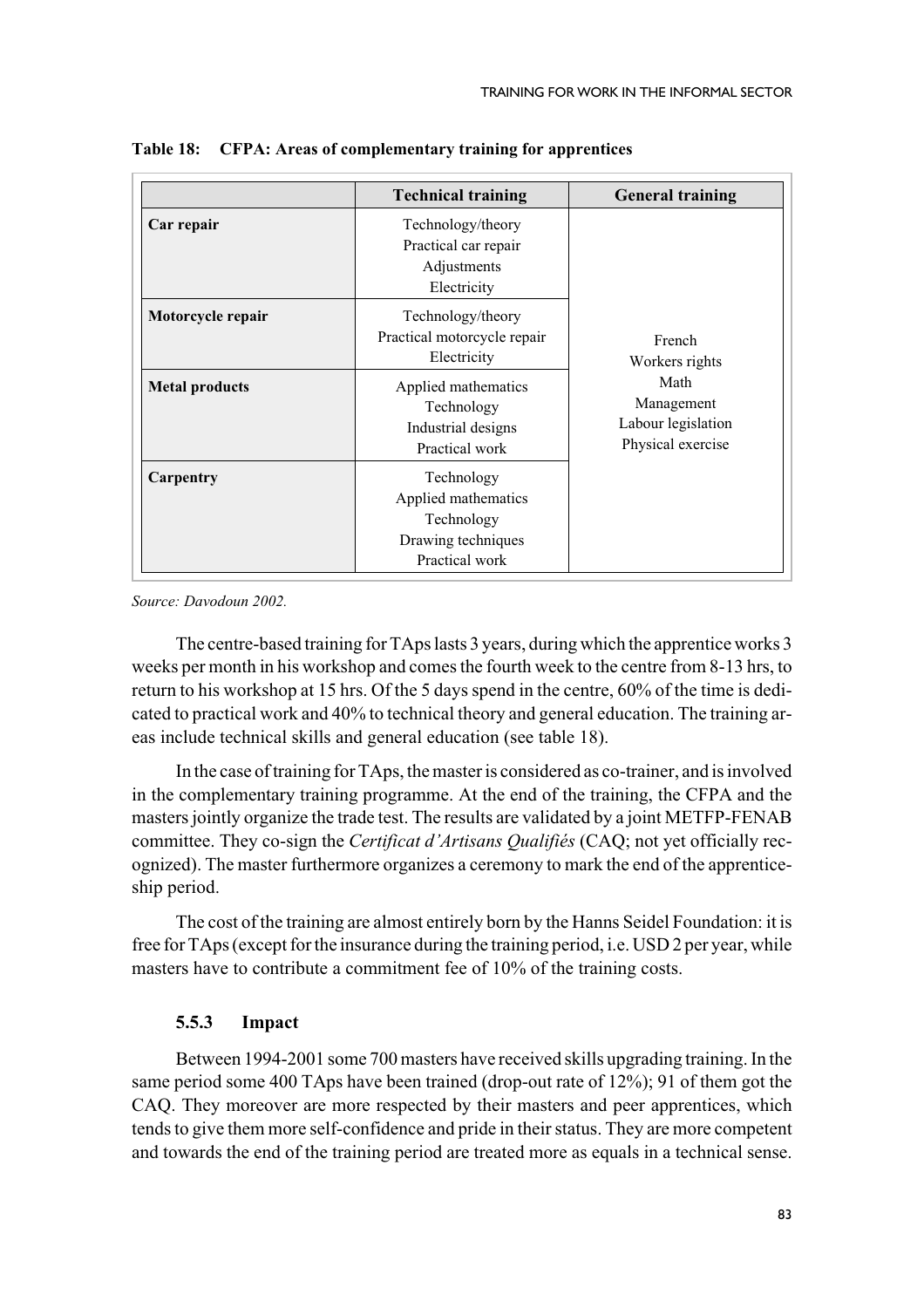There is not yet a system in place to trace the CFPA training graduates, but an elaborate tracking system is foreseen in the next phase of the project.

## **5.5.4 Preliminary appraisal**

No detailed information on the operations of the Abomey Training Centre could be accessed and various question remain: selection of trainees (both MCs and TAps),'hook' for MCs to participate, and especially the training costs per type of trainee.

It is particularly unfortunate that no evaluation study was made available since efforts to import *dual training* and apply it in relation with skills transfer to the IS are often considered as costly, complicated, culturally inappropriate, lacking an institutional base and requiring considerable administrative skills, for which reason there have been expensive failures in this area. The low training fees for the training of MCs and the total subsidization of TAp training makes one wonder about the sustainability of the 'Abomey model'.

# 5.6 Case B – *Bureau d'Appui aux Artisans*: improving apprenticeship training

## **5.6.1 Background**

The Swiss Development Cooperation (SDC) is, through the *Bureau d'Appui aux Artisans* (BAA), involved in improving the quality and results of the apprenticeship training system in Benin through complementary training for TAps. BAA's ultimate objective is to train a new sort of -future- masters and so to break the cycle of 'incomplete' skills development of TAps who later on become masters who are not adequately equipped to train their apprentices.

## **5.6.2 BAA Activities**

BAA also refers to its activities as 'the introduction of *dual training*', that is the organization of complementary training conducted for the TAps. The main topics for such training are: (i) training in theoretical knowledge indispensable for the trades,(ii) improved knowledge of marketing,(iii) training to perfect technical knowledge and expand it to include modern production techniques,(iv) improving professional attitudes.

In its efforts to organize such training, BAA is working together with ISAs, such as the *Association Professionnelle des Artisans du Bois de Cotonou* (APAB-CUC) and the *Union Professionnelle des Artisans Tourneurs, Fraiseurs et Forgerons de Porto-Novo* (UPATAFF-CUP). Essentially it links the MCs who are members of these ISAs,as well as a number of their TAps, to a local training centres, either a public sector training provider (e.g. a *Lycée Technique*) or an NGO (e.g. Mgr. Steinmetz VTC). In this constellation BAA is the catalyst, financer and technical adviser; the ISAs are the main implementers.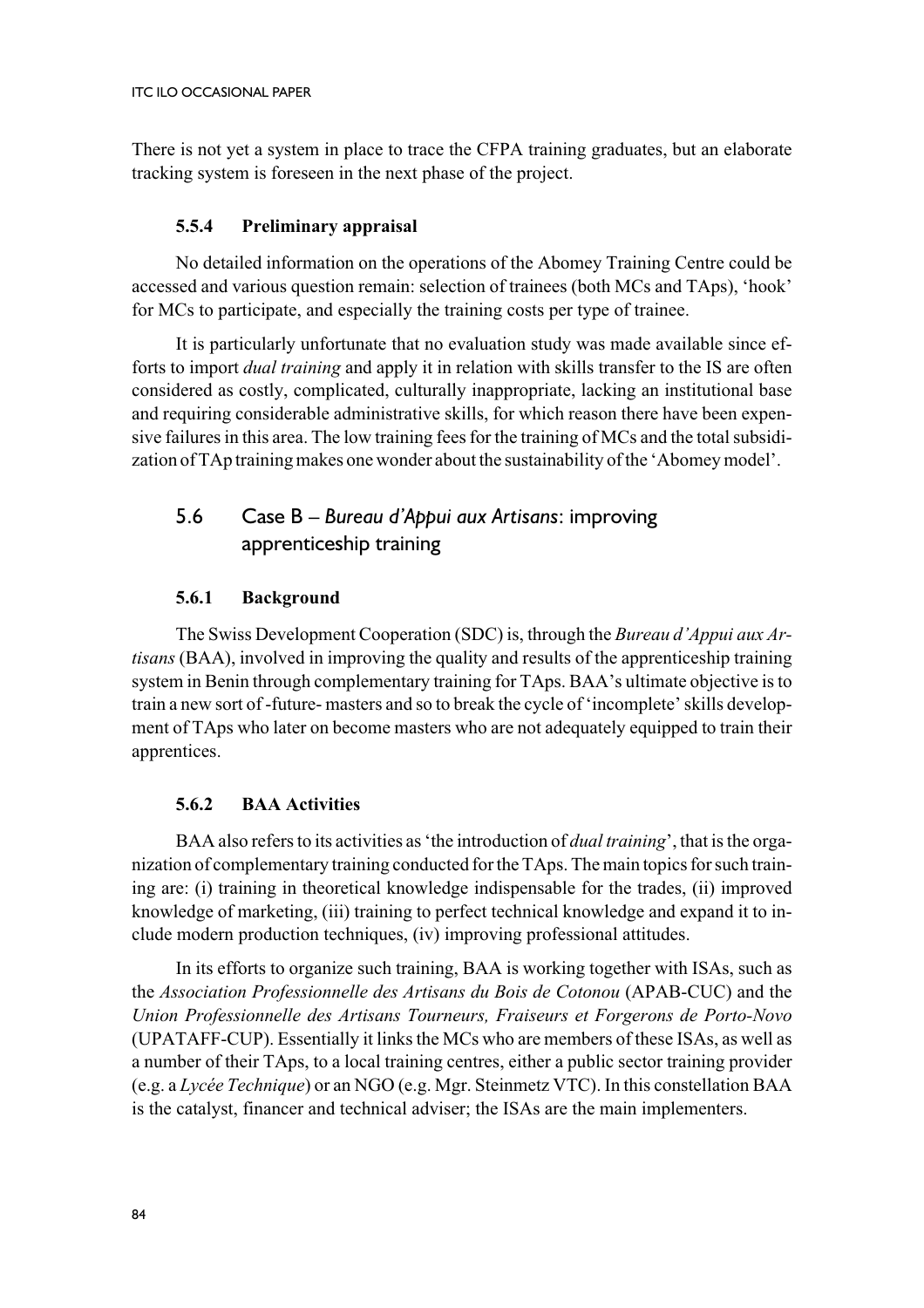To this end the ISAs create a *Comité de Formation* (CdF), which is the main implementing unit that organizes and supervises the training. Its tasks also include:

- work with BAA to pilot the *dual training*
- $\bullet$  collaborate in the preparation of new training modules
- $\bullet$  set the criteria and carry out the selection of the trainees
- negotiate the fee for the instructors
- $\bullet$  insure the trainees during the training
- $\bullet$  organize the training together with the staff of the training centre
- monitor the attendance of the apprentices
- $\bullet$  check on the tools made available to the trainees
- co-organize the trade test at the end of the training
- $\bullet$  participate in the evaluation of the training

The members of the CdF are also given a number of TAps whose training progress they need to follow through regular workshop visits. To prepare them for all these tasks, the CdF members made a number of exchange visit to the *Centre Régional d'Enseignement Technique et de Formation Professionnelle* in Lomé (Togo).

The other important body is the *Conseil Pédagogique* (CP), in which BAA, trainers, apprentices, parents of apprentices and members  $(5)$  of de CdF participate. The CP advises the CdF on all important matters.

#### *Training of apprentices*

The training is first of all directed at TAps of MCs who are a member of the ISA. The CdF is charged with the selection of the participants. The masters can propose two of their apprentices for the training. They need to have at minimum basic education, and need to be in their second year of training with at least two more years to go. The masters have to guarantee that the selected TAps will be in a position to regularly follow the training, to which effect the TAps must sign an agreement.

The training in wood-working consists of two cycles and 5 modules: (i) general knowledge of wood and other materials, (ii) use of manual tools, (iii) wood assembly,  $(iv)$  interior and exterior carpentry, and  $(v)$  use of mechanized equipment. After the course the TAps receive copies of all relevant training materials. In this way they do not have to take notes during the training. The trainers are contracted from technical colleges and training centres. They receive training and follow-up guidance from staff of the Lomé training centre mentioned earlier.

At the end of the training the CdF organizes a trade test. When they pass, the TAps receive a certificate of attendance signed by the training institution and the association. Once they finish the apprenticeship training they get another certificate from their master.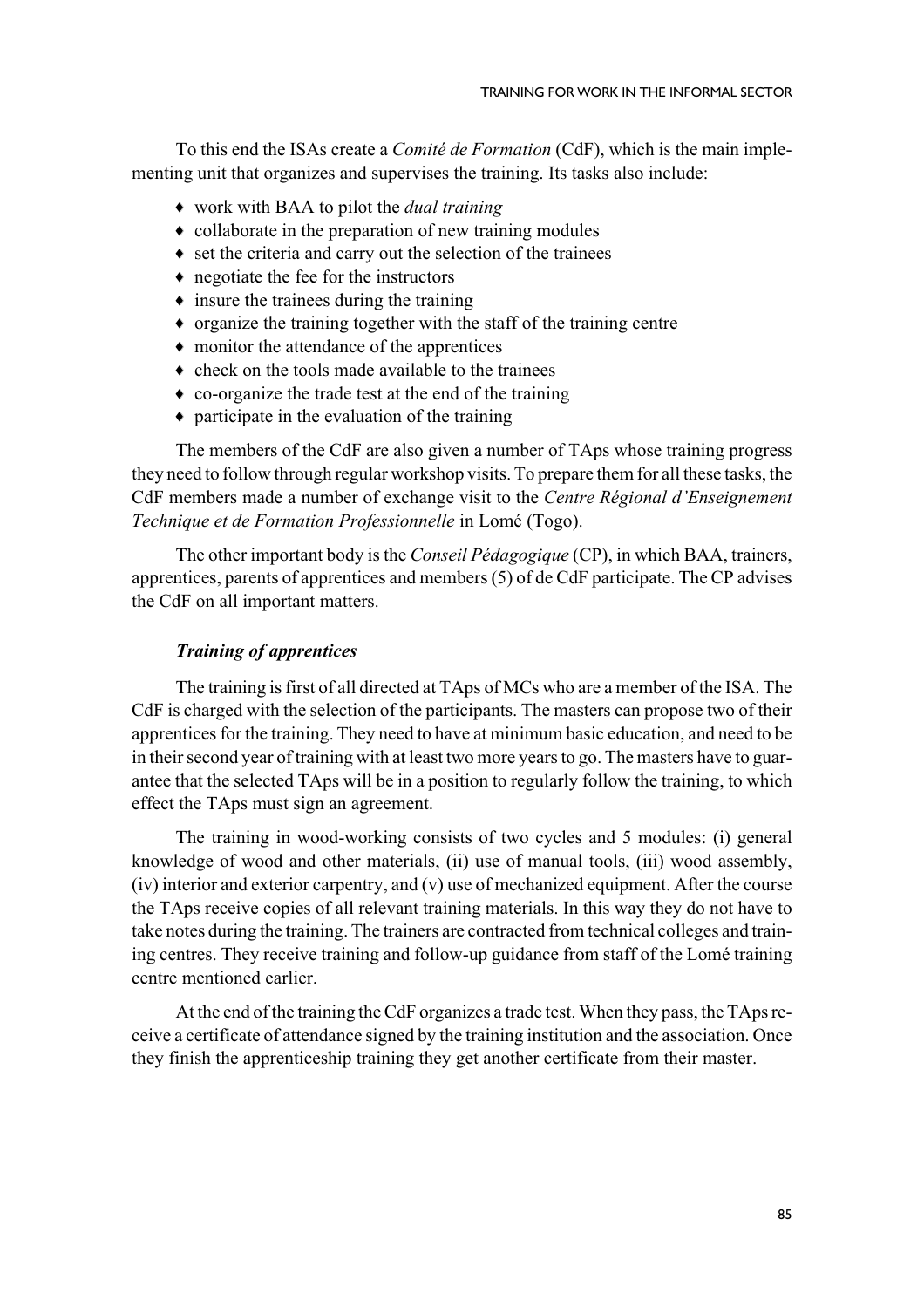## *Training of MCs*

MCs are also eligible for training, especially skills upgrading, through groups of 20-30 MCs formed by the participating ISAs. Their main motivation for MCs to participate is to ensure that they are not surpassed by their apprentices once they have finished their training. The MCs admitted afterwards that the training had changed their approach and methods for apprenticeship training.

#### **Table 19: Some BAA training particulars**

|                                             | APAB-CUC*                  | UPATAFF**                      |
|---------------------------------------------|----------------------------|--------------------------------|
| Type of activity                            | Wood-working               | Metal-working                  |
| Av. number of trainees/group                | 15                         | 20                             |
| Training venue:                             |                            |                                |
| workshop of MC trg participant<br>$\bullet$ | 5/6                        | 4/6                            |
| training centre                             | 1/6                        | 2/6                            |
| Training schedule                           | Sat $8-13$ hrs             | Wed $15 - 18$ hrs              |
|                                             |                            | $Sat 8 - 18$ hrs               |
| Training duration                           | 1 cycle: $9m(36$ sessions) | 1 cycle: $9m(72$ sessions)     |
|                                             | 2 cycle: 13m (54 sessions) | $2$ cycle: $13m(104$ sessions) |

#### *Source: Davodoun 2002.*

*Notes: \* l'Association Professionnelle des Artisans de Bois de la Circonscription Urbaine de Cotonou*

*\*\* l'Union Professionnelle des Artisans Tourneurs, Ajusteurs, Fraiseurs et Forgerons de la Conscription Urbain de Porto-Novo.*

The training is directed at technical skills (in the case of metal-workers) and drawing skills (for the wood-workers). Most of the training takes place in the workshop of one of the participating MCs, at spare hours (afternoons and weekends) and last almost two years (see table 19).

## *Other activities*

In addition to the training the project encourages various other activities to take place: informal meetings and discussions between IS producers; formalization and strengthening of ISAs (statutes, internal rules, activities); particularly with regard to apprenticeship training (to come up with collective conventions); identification of relevant training centres; development of training modules; setting up of monitoring systems; and improving the training pedagogy.

## **5.6.3 Training results and costs**

On the basis of partial information on the training results, the drop-out rate can be estimated at between 10-35% and the success rate at between 60-75% (see table 20).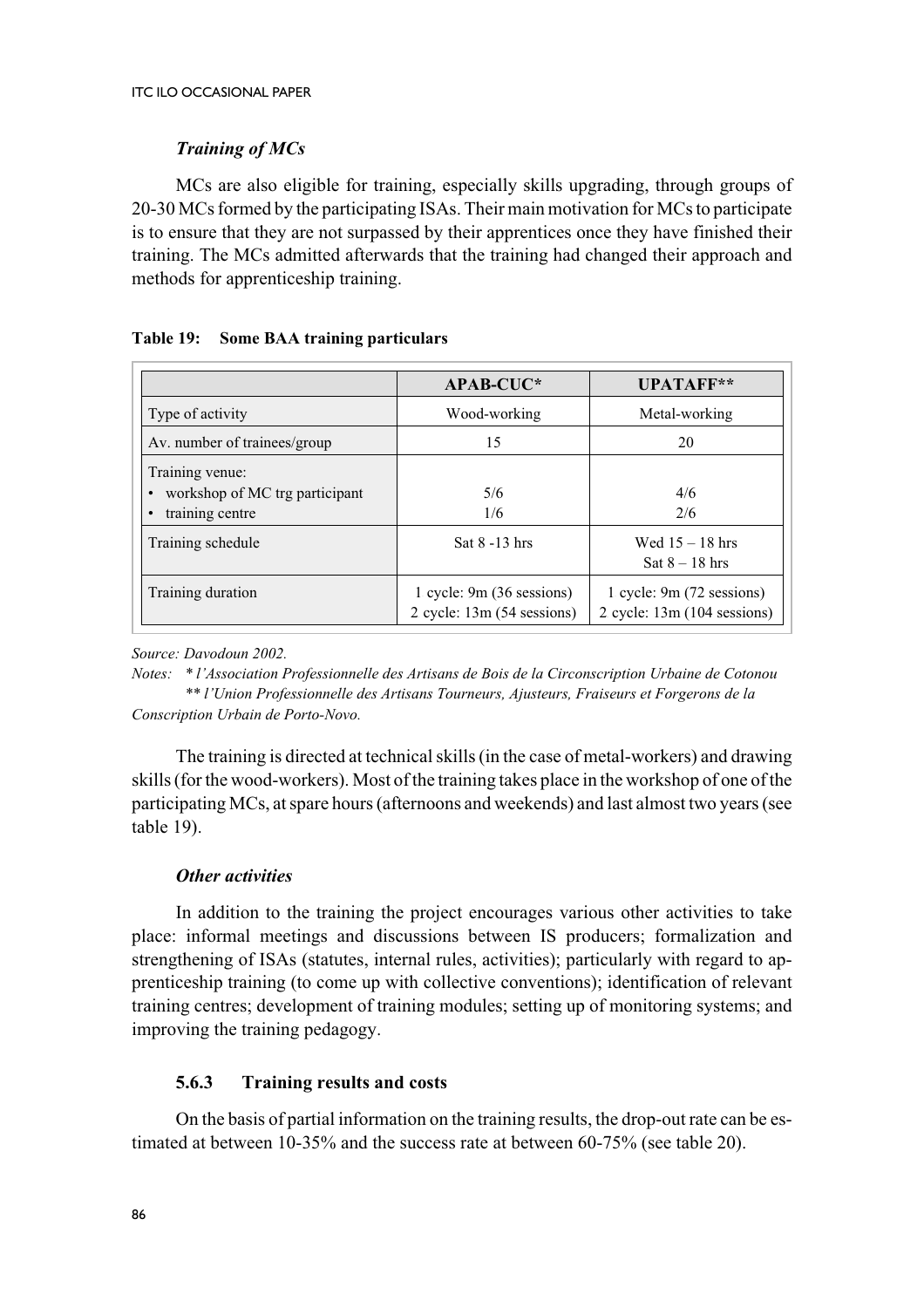|                             |             | $1st$ group |             | $2nd$ group |             | $3rd$ group | <b>Total</b> |
|-----------------------------|-------------|-------------|-------------|-------------|-------------|-------------|--------------|
| No. of trainees selected    |             | 15          |             | 15          |             | 15          | 45           |
| no. drop-outs               |             | 2(13%)      |             | 4(27%)      |             | 5(33%)      | 11(24%)      |
| no. trade test failures     |             | 2(13%)      |             | $0(0\%)$    |             | $0(0\%)$    | 2(7%)        |
| Total pass-outs             |             | 11          |             | 11          |             | 10          | 32           |
|                             | $1st$ cycle | $2nd$ cycle | $1st$ cycle | $2nd$ cycle | $1st$ cycle | $2nd$ cycle |              |
| Trg costs**/trainee/session | 998         | 1,012       |             | 1078 [?]    |             | 500         |              |
| contribution MC             | 10%         |             | 8%          |             | $11\%$      | 17%         |              |
| contribution parents        | nil         | nil         |             |             | $11\%$      | 17%         |              |
| contribution ISA            | nil         |             | $1\%$       | nil         |             | nil         |              |
| contribution BAA            | 90%         |             | 90%         |             | 78%         | 66%         |              |
| Trg cost**/trainee/cycle    | 33,932      | 54,648      | 39,468      | 50,166      | 31,486      | 27,000      |              |
| Trg cost**/trainee/session  |             |             |             |             | 1,078       |             |              |
| Trg cost***/trainee/session |             |             |             |             | 1,862       |             |              |

**Table 20: Training results and costs of BAA training through APAB-CUC \***

*Notes: \*/ l'Association Professionnelle des Artisans de Bois de la Circonscription Urbaine de Cotonou \*\*/ direct training costs*

*\*\*\*/ training costs including costs of equipment and teaching aids (depreciated over 10 years) Source: Davodoun (2002), on the basis of information from BAA.*

The training costs are still largely borne by SDC/BAA, although the subsidy has decreased from 90% to 65-80%. The own contribution from the MCs has increased from 10% to 17% while the ISA and parents association (in case of TAp training) are contributing the rest.

#### **5.6.4 Impact**

As far as impact is concerned, no detailed data were available. MCs benefit from the complementary training as it enhances their technical, pedagogical and management skills and they become gradually convinced of the need to strengthen their apprenticeship training (Davodoun 2002). TAps who have received complementary training have become more precise, responsible, serious, confident and attracted to work well done. However, they do not always share the newly acquired knowledge with other TAps, start looking for jobs outside their workshop, get more in a hurry to end their apprenticeship training, and even become arrogant and egoistic (*ibidem*).

The costs of the training are calculated at some USD 1.30 per trainee per session (excluding depreciation of equipment). Since the start of project activities, the contribution from BAA has declined from 90% to 80%.

#### **5.6.5 Preliminary appraisal**

Documentation found on the BAA efforts was limited and unfortunately no impact study could be accessed. As a result of the lack of key information, some important ques-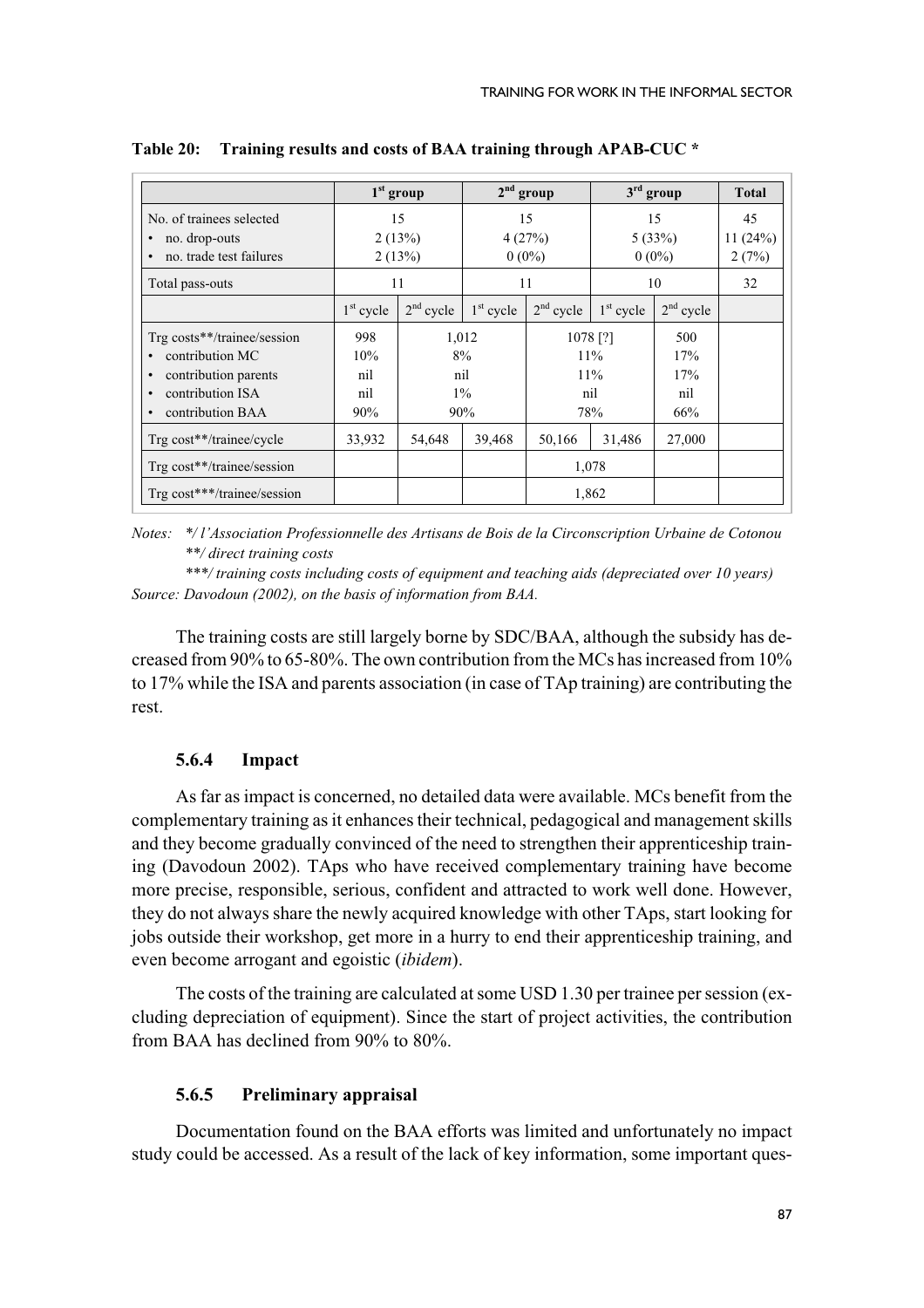#### ITC ILO OCCASIONAL PAPER

tions could not be answered: what are the numbers of the different types that have been trained? What are the drop-out and success rates? What is the total cost of training per participant? What are, if any, the cost-recovery mechanisms?

On the basis of the limited information collected, some preliminary lessons can be noted:

- $\triangleleft$  MCs are not familiar with the notion of complementary training, for themselves and for their TAps and they need to be carefully shown the benefits of such training
- MCs who allow their TAps to follow additional training tend to have the most dynamic workshops and to have a real need for skilled workers
- TAps who have followed the training acquire more authority and assume new responsibilities in the workshop and take more pride in their status of apprentice
- involving existing NGO and public sector VTCs in complementary training for MCs and TAps makes it necessary to improve their equipment, enhance the technical skills of the instructors, and adapt their teaching methodologies.

# 5.7 Case study C: RAC – NGO and training for the informal sector

## **5.7.1 Background**

One of the groupings of urban artisans in Benin which does not fall under the FENAB umbrella is the *Regroupement des Artisans de Cotonou* (RAC). It was created in 1994 and has some hundred members, who are mainly engaged in wood-working, car repair, tailoring and construction activities.

## **5.7.2 Training activities**

RAC receives support from CERAD-*International* which donated premises for association activities,which include a credit and savings union (700 members but experiencing difficulties), and a wood-working centre. Part of the premises, located in one of the more residential neighbourhoods of Cotonou, is hired out to RAC members with a car repair workshop.

The wood-working centre was started in 1998 as one of the main elements in RAC/CERAD's strategy to stimulate skills development among the RAC members. The centre is well equipped and was set up to provide technical training to the RAC members. A trainer was contracted with financial support from CERAD.

Other examples of training support for RAC members are short seminars on welding  $(in 2000)$ , and hairdressing, theatre clothes making, catering and leather  $(in 2001)$ . The training usually lasts some 3 days and is attended by groups of 25 artisans. It is free for RAC members. Some of the RAC members were even sent to Ghana for a tie & dye course.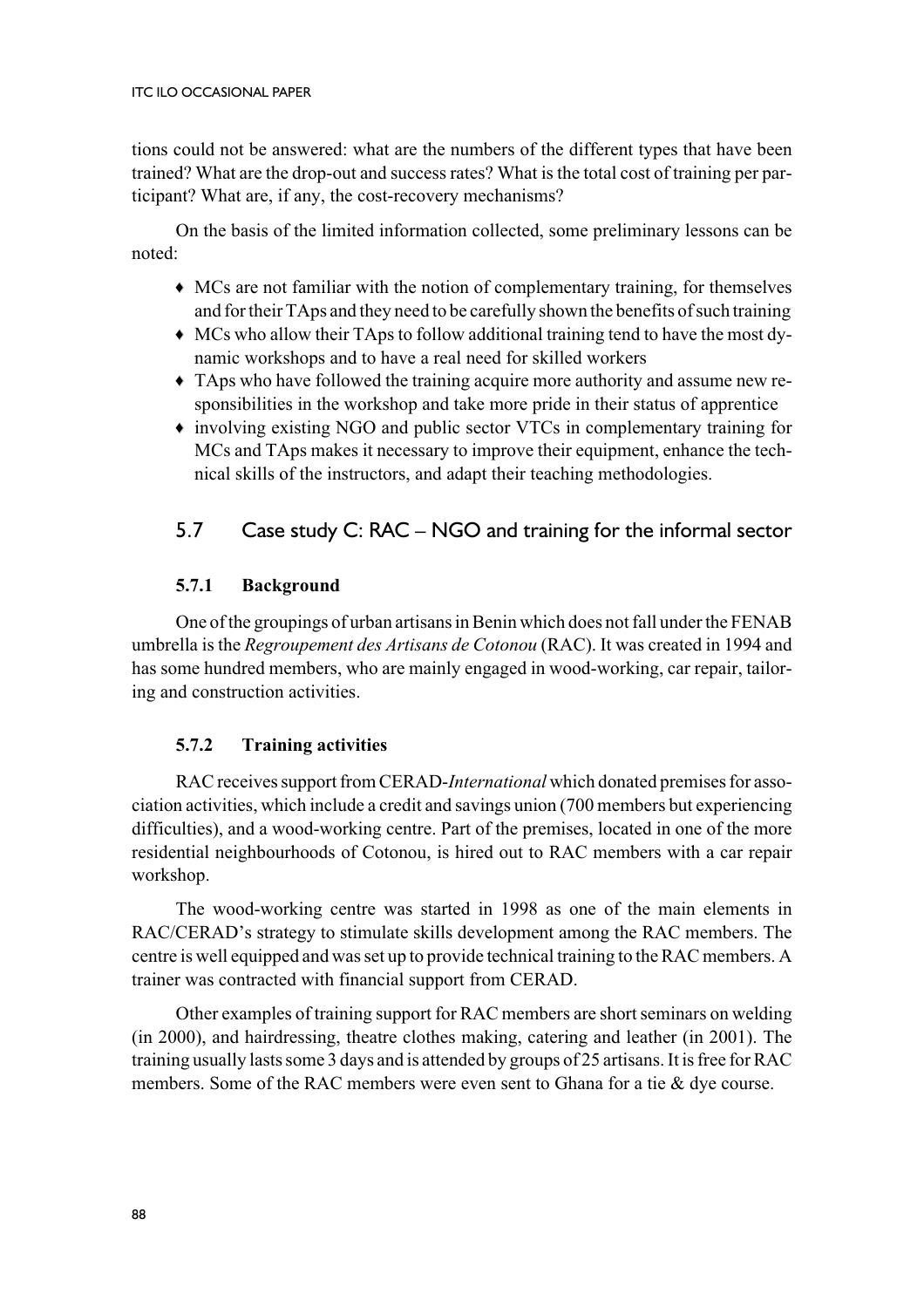#### **5.7.3 Wood-working common facility**

With declining contributions for training from CERAD, the training centre became uneconomic and the contract of the trainer was terminated. The centre is now used as a common facility centre providing services to furniture makers and carpenters. They come with their materials and can use the machines against a fee. The fees are based on those for such *usinage* (use of equipment) charged by workshops in town (e.g. USD 2 for sawing/planning of 6 chairs). The RAC members get a 20% discount on the fees (above USD 4 per day). Every day some 20 wood-workers come to use the equipment of the centre, three-quarters of them RAC members.

Interestingly, the artisans coming to use the wood-working machines are not allowed to operate the equipment themselves, which is done for them by 5 machine-operators which were trained by the CERAD-contracted trainer. They also provide advice to the small producers. The centre also stocks some wood for sales to the artisans.

The wood-working centre is not yet profitable: its total revenues are FCFA 4.5 million (USD 6,000) per year, and its operational costs (including salaries and electricity) are already FCFA 2.7 million, to which costs of repairs and spare parts and depreciation of the equipment should be added. However, the rates cannot be further increased since this would make the products too expensive to the taste of local consumers.

To further increase its incomes, the centre has employed two workers to carry out production jobs, but these do not come in very frequently.

## **5.7.4 Some lessons learned**

The training activities of RAC and especially its wood-working centre provide some interesting lessons learned:

- $\bullet$  the RAC services, including its training activities, appear rather donor-inspired and not very successful because they are largely dependent on subsidies (e.g. the RAC Credit and Savings Union charges only 5% interest per year, the default rate is high and now that the original funds have eroded there are no more resources for further credit – taking away one of the main incentives for repayment of outstanding loans)
- $\bullet$  the main exception to this is actually the wood-working centre which is trying to recover its costs by charging (almost) market fees, while still making it attractive to become a member of RAC
- $\bullet$  the operational modality of the wood-working centre is quite interesting as *machinistes* handle the machines, thus reducing the need for repairs, while also providing a simple mechanism for the provision of technical advise
- $\bullet$  a further expansion of the sale of woods and other production inputs (e.g. through a specialized worker), might further increase the financial sustainability of the centre.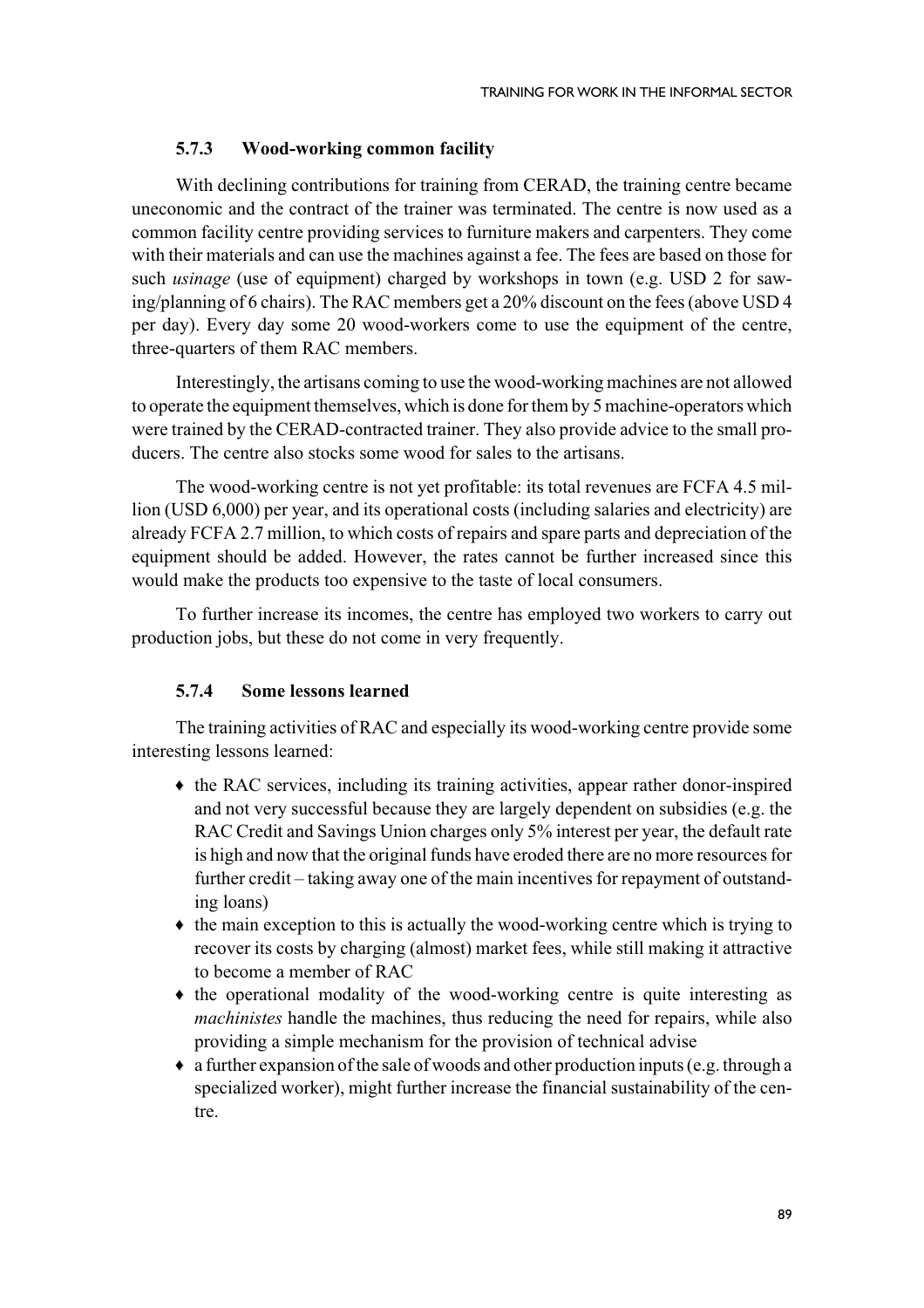An important conclusion seems to be that the more business-like approach introduced in the running of the wood-working centre would appear to result in more relevant and better quality services for the target clients.

# 5.8 Case study D: Training by MIBOA, producer of furniture for export

## **5.8.1 Background**

In response to insistent inquiries about examples of the provision of training by private firms, references were made to the *Menuiserie Industrielle du Bénin en Afrique de l'Ouest* (MIBOA). This small factory not far outside Cotonou produces furniture for export, using a minimum of modern, mechanized equipment (an electrical saw, two planers and a lath machine).

#### **5.8.2 Training activities**

The owner started the factory in an effort to contribute towards the skills development for local youth. Initially the training was based on traditional apprenticeship features with the parents of the TAps paying a regular training fee. Since 1997 the factory has linked up, in separate programmes, with an international NGO and GoB/METFP to acquaint rural youth with mechanized equipment. For the owner such arrangements appear to have solved earlier problems with the collection of the apprenticeship fee. These two organizations are now responsible for the selection of the TAps – one of the criteria is some basic wood-working knowledge. They also reimburse the factory for the cost of the training (some USD 27 per month per trainee). The NGO furthermore provides income support to the rural families of the trainees.

Interestingly, the director has stipulated that the apprenticeship stage should take only two years,after which the TAps are employed by the firm as semi-skilled labour. This means that while the skills development is continued, they get a small wage and are included in the social security scheme. The factory employs in all some 6 workers and about a dozen TAps. It produces simple furniture, in part for export to Europe.

At the end of the training, the TAps get several certificates. One is an in-house *attestation de maison*, two other come from the local association and the national federation, and the last one, for the best trainees, from the Ministry. About a quarter of the trainees fail to make it to the end of the training.

The owner of the factory is somewhat dispirited that about half of those trained<sup>23</sup>/, "the real failures", do not continue in the carpentry trade but rather go to work somewhere else (e.g. in the harbour of Cotonou). Of those who do continue, about half of them find work in one of the few other furniture factories and the rest in small workshops in the IS

 $23/$  In view of the low delivery costs of the training, an employment rate of 50% is not at all bad.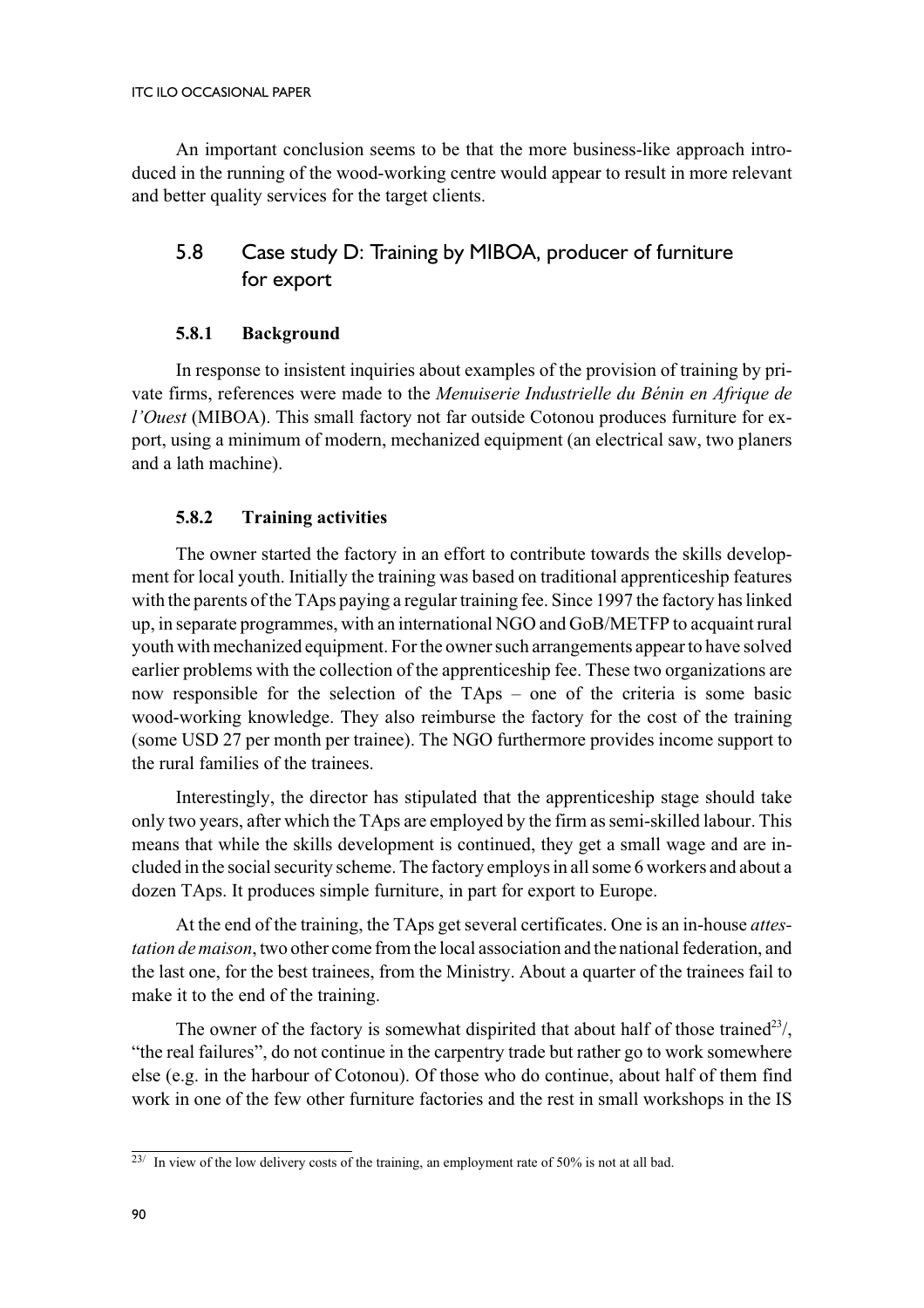(sometimes they set up a group venture). Some of the latter remain linked to the factory, as they come in to make use of the equipment.

#### **5.8.3 Some lessons learned**

Though small and incomplete, the case study brings out two important points. First, public-private sector partnerships can be instrumental in creating and improving relevant training offerings for the youth. It seems likely that without the contributions from the NGO and the ministry, MIBOA would have halted apprenticeship training in view of difficulties in collecting the training fees. Support to poor (rural) families can be instrumental to convince parents to let their children follow medium-term skills training.

Secondly, the case brings out some of the seemingly small but in reality crucially important advantages of a private training facility. The owner is involved in various commercial activities, including the export of cotton, and frequently travels to Europe. During such travels he buys the necessary spare parts for the wood-working equipment – without major charges for the factory. Other training centres, and especially those in public and NGO sector, often have serious problems to keep their equipment in running condition. These travels also serve to get small export orders, which tend to have a high profit margin.

The entrepreneurial spirit which helps to make makes things work can also be glimpsed from the fact that the factory has an interesting side-line: grinding of saw bands. There are no competitors for this in the Cotonou area. The owner learned this in Togo.

## 5.9 Some conclusions and final observations

## **5.9.1 IS expansion and training needs**

With its small and largely stagnant modern sector, there can be no doubt that informal ventures will remain the most likely employer for some 90% of those employed outside agriculture. The notion that there are changes emerging in the way IS employment is viewed, also by the youth, is both interesting and important. It would suggest, for instance, that there will be more appreciation of and interest in initiatives to improve the technical and management skills of IS operators.

#### **5.9.2 TVET context**

Liberated by political changes and prodded by external assistance, Benin has embarked upon a number of interesting changes in the policy framework to revamp the vocational training system and especially to make it more relevant for IS operators. A new ministry for TVET has been formed and legislation plus an Action Plan formulated.

Skills upgrading and *formation continue* for IS work have now become official government policy. Such attention from GoB will bring definite advantages. It can be expected that it will help to ensure adequate facilities and funding for such training (although so far this is still not the case). At the same time there could be a risk that the tendency to formalize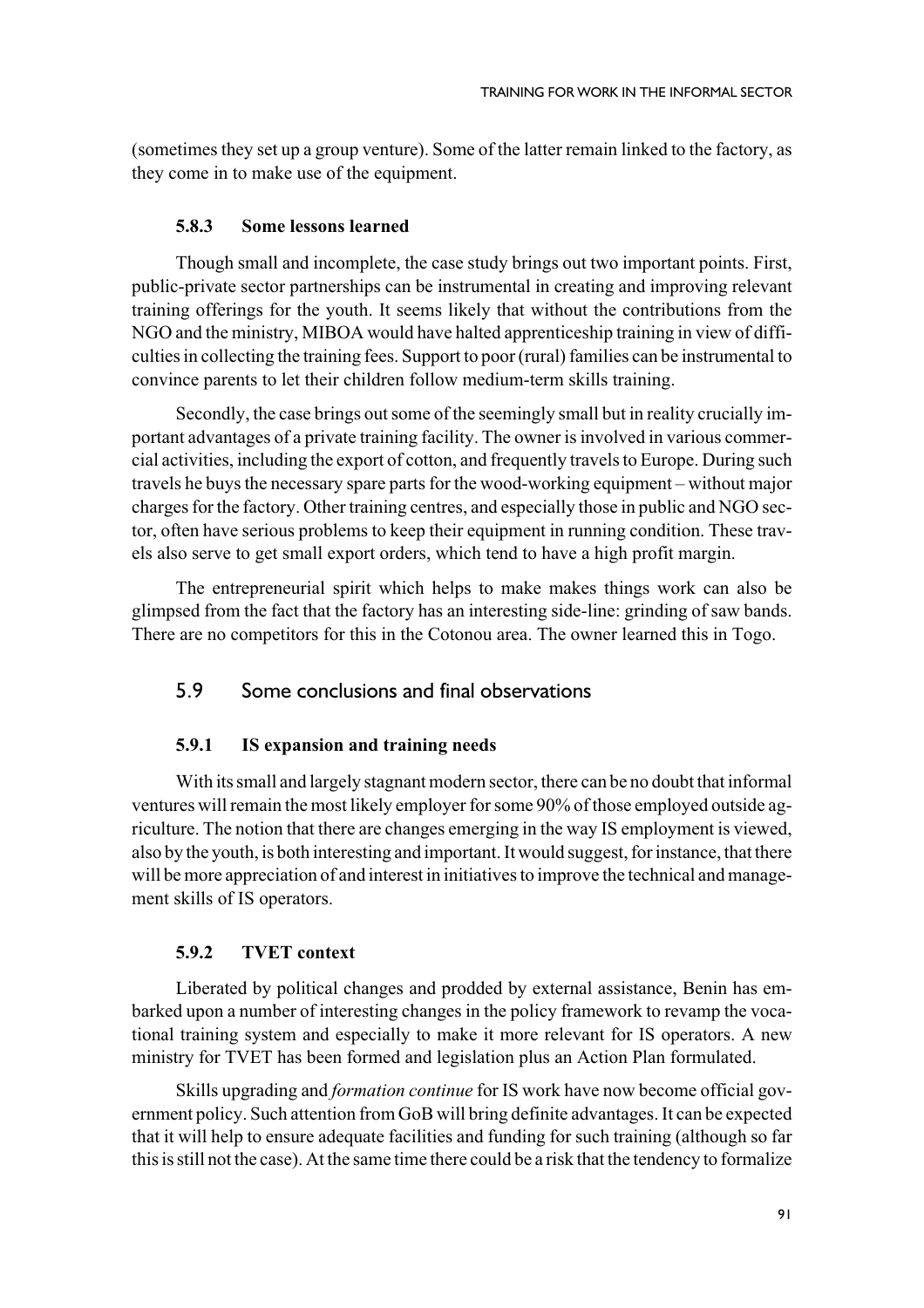TAT reduces its effectiveness, which to a large extent stems from its informal and flexible nature. Experiences has clearly shown that the introduction of 'apprenticeship acts' to regulate the type, duration and conditions of such training, affects its popularity in a negative way. There is a fine line between benign neglect to let TAT do what is has been doing to a reasonable extent successfully in the past and allowing damaging practices such as exploitation of TAps to continue.

The policy changes appear to have been largely initiated at combined donor suggestions. This shows that purposeful donor collaboration based on (almost) identical considerations, can be very helpful in changing the context for training for the IS. Still, at the same time the sustainability of the policy changes and its implications seems uncertain, especially in view of Benin's dire budgetary circumstances. So far few concrete actions have been undertaken to arrive at serious cost-sharing.

## **5.9.3 Apprenticeship training**

IS apprenticeship training in Benin is said to be weak, but it is still the most important (if not the sole) source of skills for those working in the IS. A major impediment for upgrading the skills level in the IS is the often low education level of both masters and new entrants (with more than half of them having at most primary education). Some of the donor-funded training projects have already resorted to including literacy training as part of technical training courses.

## **5.9.4 Fresh developments**

The main examples of fresh approaches towards training for the IS in Benin include:

- $\bullet$  Following political changes in the early 1990s, and prodded by some donors, GoB has created a new ministry responsible for TVET and initiated far reaching TVET reforms (e.g. a National Training Board) and is increasingly attaching importance to the promotion of the IS;
- Recently (2001) a Fund for the development of on-the-job and apprenticeship training (FODEFCA) was established to fund training including skills development in and for the IS;
- While the government-inspired FENAB only groups some 10% of IS entrepreneurs, other, more genuine ISAs (e.g. dressmakers and hairdressers associations) have come to represent the IS;
- $\bullet$  Interesting experiments are ongoing in Benin to improve the results of traditional apprenticeship training. Supported by Swiss,German and French technical cooperation, projects are introducing complementary training for MCs and TAps. Unfortunately no detailed information on the results and impact of the CFPA and BAA projects was immediately available, but some preliminary observations can be made with regard to their, markedly different, implementation strategies:
	- while CPFA has set up its own (public sector) centre for the training of TAps, BAA has adopted a more toned-down, more flexible and cheaper approach by making use of existing (NGO) training centres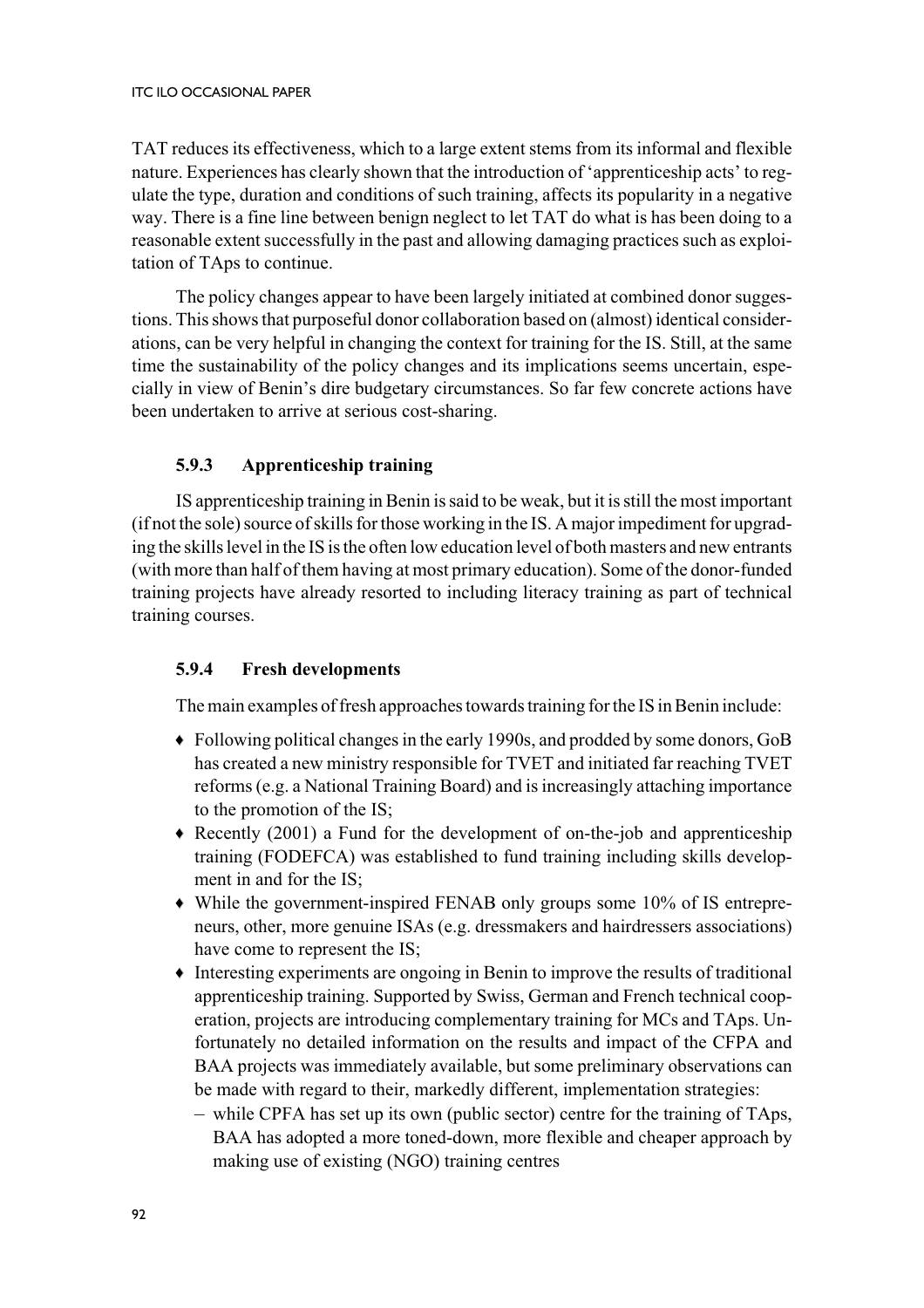- CFPA training for TAps last 3 years and that of BAA for 22 months both of which is quite long (even part-time) when compared to similar schemes (cf. APEDES in Senegal);
- BAA appears to be more serious on cost-sharing,increasing the contributions of the trainees to 20% of training costs – but the sustainability in both cases seems doubtful;
- neither of the projects appears to have any links for post-training assistance (e.g. credit);
- CFPA has all the characteristics of a technical assistance project which,at least initially (but it exists already for some 10 years), operates on its own, in parallel to other activities, while the BAA project seems to have adopted more of strategy to get 'dirty hands' by leaving the decisions to local ISAs and rely on existing institutions and expertise.
- Some of the initial lessons of the SDC/BAA project include:
	- existing training centres need to be re-oriented and re-vamped to participate in providing complementary training to MCS and TAps
	- there is need for focussed awareness raising to inform MCs of the benefits of complementary training for themselves and their TAps
	- ISAs can play an important supporting role in relation to IS training projects (e.g. awareness raising among MCs, selection of training participants, and contributions to curriculum development).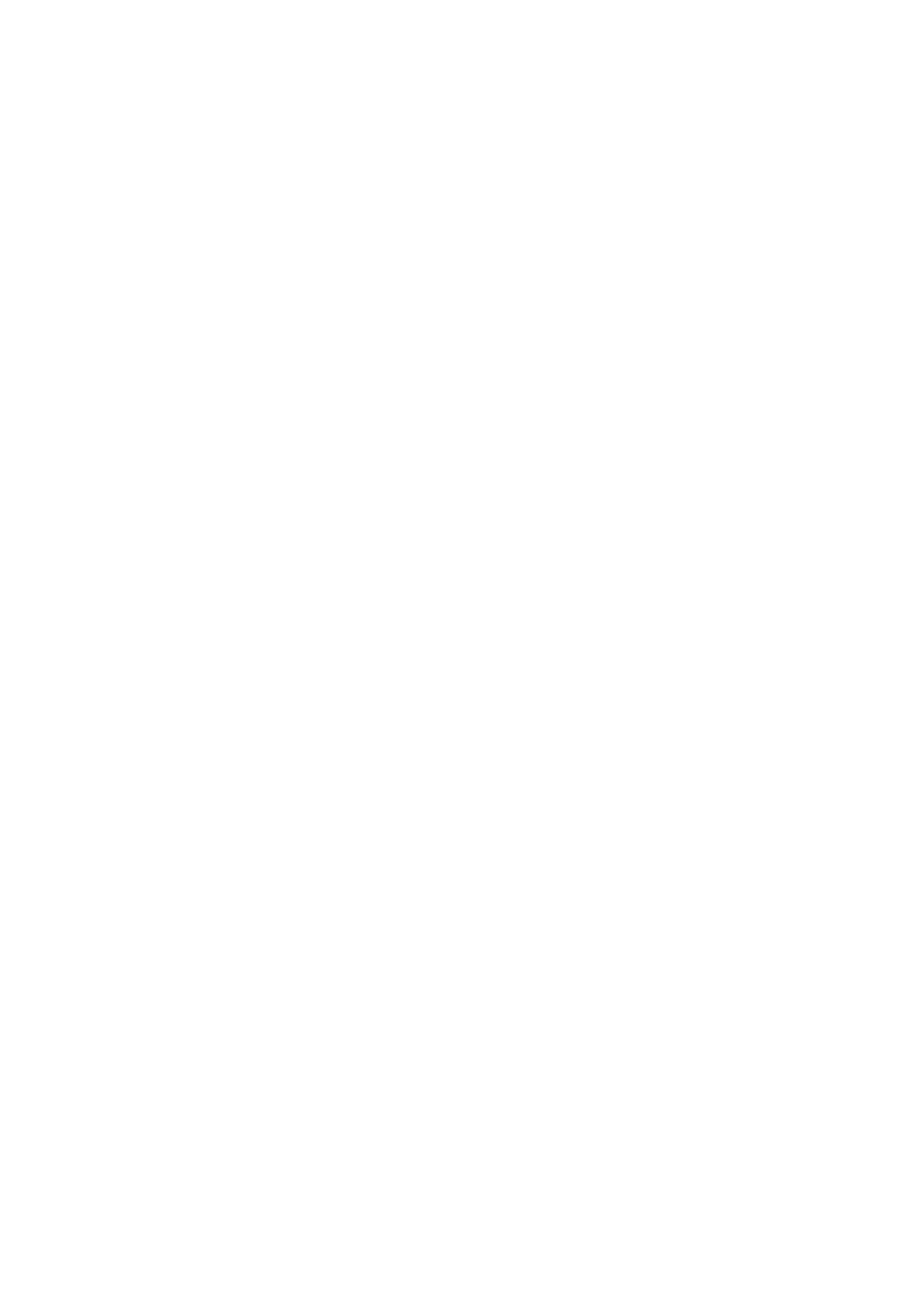# **6. TRAINING FOR THE INFORMAL SECTOR IN NIGER24/**

# 6.1 Introduction

Niger stretches over 1 270 000 km<sup>2</sup> of which only 12 % is used for agricultural purposes. In spite of a significant urban immigration,85% of the population still lives in rural areas. A barren country, Niger sees its development hindered by a number of factors. It is landlocked, has poor natural resources and lacks stable politics. The health of the economy has declined over the past 20 years. Cereal crops form the staple diet of the inhabitants but their production is heavily reliant on the climate. In a poor year, grain imports can amount to up to 40% of the country's needs.

| <b>NIGER (1999)</b>                               |                    |  |  |  |
|---------------------------------------------------|--------------------|--|--|--|
| Population                                        | 10.5 million       |  |  |  |
| population growth $(90-99)$                       | $3.4\%$            |  |  |  |
| $\rightarrow$ pop. aged 15-64                     | $47.6\%$           |  |  |  |
| $\rightarrow$ urban population                    | $15\%$             |  |  |  |
| $\blacktriangleright$ labour force growth (90-99) | $2.9\%$            |  |  |  |
| GDP per capita (at PPP)                           | <b>USD 310</b>     |  |  |  |
| $\rightarrow$ economic (GNP) growth (98-99)       | $-1.1\%$           |  |  |  |
| $\rightarrow$ agricultural sector                 | 40 $\%$            |  |  |  |
| manufacturing sector                              | $6\%$              |  |  |  |
| <b>Quality of life</b>                            |                    |  |  |  |
| $\rightarrow$ pop. below poverty line */          | 61.4 % (1995)      |  |  |  |
| $\triangleright$ life expectancy at birth         | 44 yrs M, 48 yrs F |  |  |  |
| $\triangleright$ adult illiteracy                 | 78 % M, 93 % F     |  |  |  |
| */ international poverty line of USD 1 per day    |                    |  |  |  |

*Source: World Development Report 2000/2001 (World Bank).*

 $24$ / This chapter has been drafted by Nicolas Serrière (ILO Training Centre, Turin).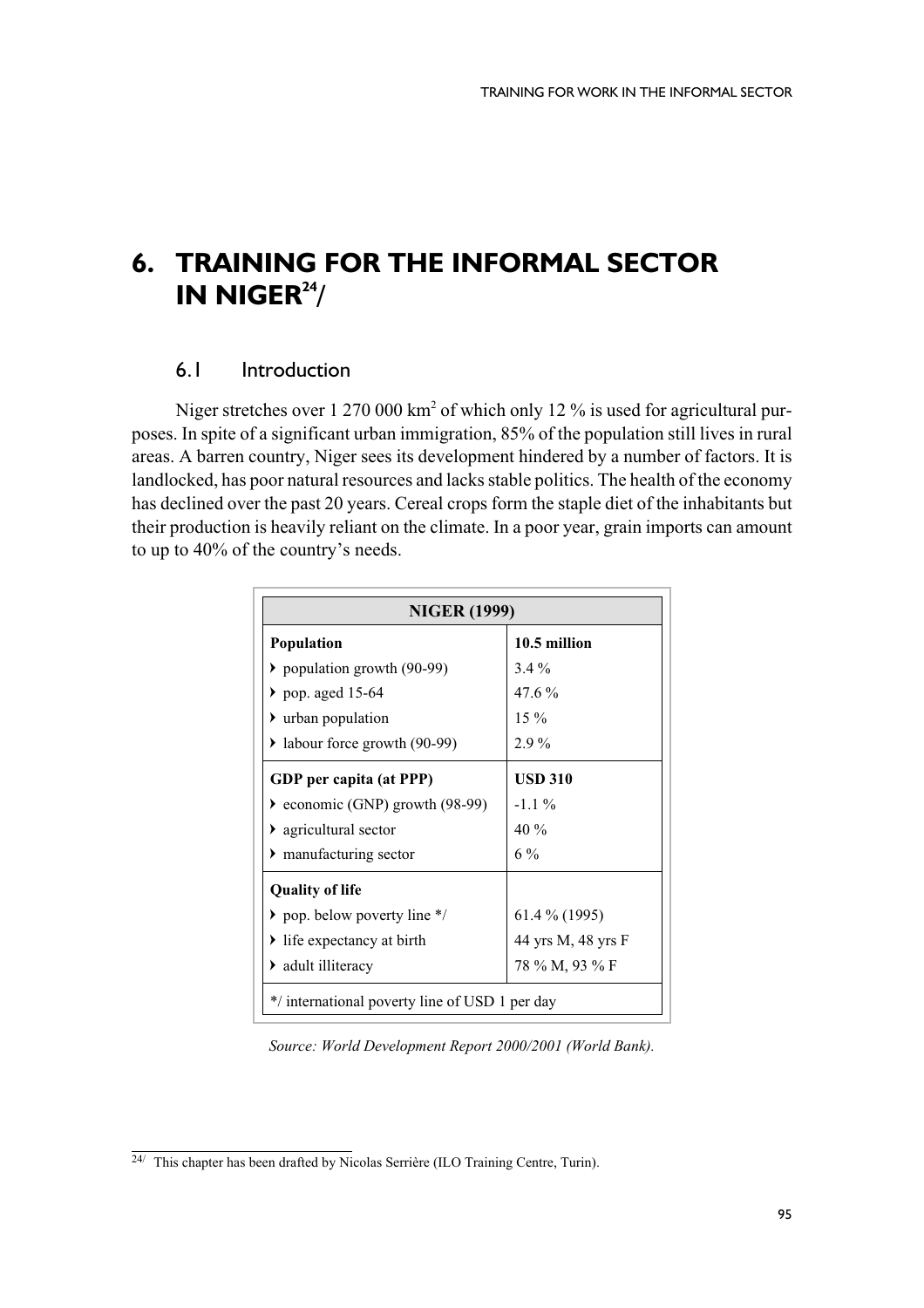Between 1976 and 1981 Niger experienced a short period of boom due to the income from its uranium reserves. From 1981, in spite of the continual drop in the price of uranium, the Government of Niger  $(GoN)$  continued its plans, and in 1984, the cumulated foreign debt amounted to 65% of Niger's GDP. Steps taken recently to ease the situation have allowed the government to resume its working capacity. Debt repayments, which took up 44% of state revenue in 1999,may be reduced to 11% in 2003. Niger's economic activity recovered in 2001 after two years of decline. The economic growth rate, estimated at 5%, benefited from a turnaround of agricultural production, fostered by good climatic conditions, and the efforts of the authorities to improve the economic environment, preserve political stability in the country, and restore full relations with the donor community  $25/$ .

# 6.2 Informal sector 26/

The informal sector started to be properly studied in 1988 with a national survey on the informal sector (ENSI) carried out by the Statistics and Demographics Direction in collaboration with the French agency ORSTOM (now called the *Institut de Recherche pour le Développement*). Some 150 different occupations were identified as part of the IS, such as traditional craft activities, manufacturing, extraction, construction, transport and services activities. All thrive on the incapacity of the modern sector (public and private) to create adequate employment. All IS activities have in common a very low productivity.

## **6.2.1 Size and characteristics**

Past economic uncertainties, cumulated to the social outcome of rigorous macro-economic policies and adverse climatic conditions have precipitated the development of the IS,which made up for the incapacity of the modern sector to provide jobs for the country's population. In the absence of job prospects at the end of school and the laying off of modern sector employees, the youth and workers have turned to the IS in great numbers. By 1995, including all occupational categories, about 850,000 people were estimated to be working in the IS in Niger (Maldonado 2001).

The distinctive characteristic of the IS in Niger, in contrast with other countries in WCA, concerns the prevalence of rural employment over urban employment. A 1995 UNDP survey indicates that IS employment constitutes 78% of employment in the primary sector (i.e. agriculture), 3% in secondary sector, and 15% in the tertiary sector. In 1995, almost 60% of all IS workers were domestic helpers and 20% apprentices.

The table 21 below shows that IS establishments are small, with employees, whether paid or unpaid, representing just 29% of all workers. It also shows that within employees, the share of TAps and domestic helpers is very high, reaching 79%.

<sup>&</sup>lt;sup>25/</sup> IMF Newsbrief 02/11, February 8 2002 (www.imf.org/external/np/sec/nb/2002/nb0211.htm).

 $26/$  This part is largely based on Maldonado (2001).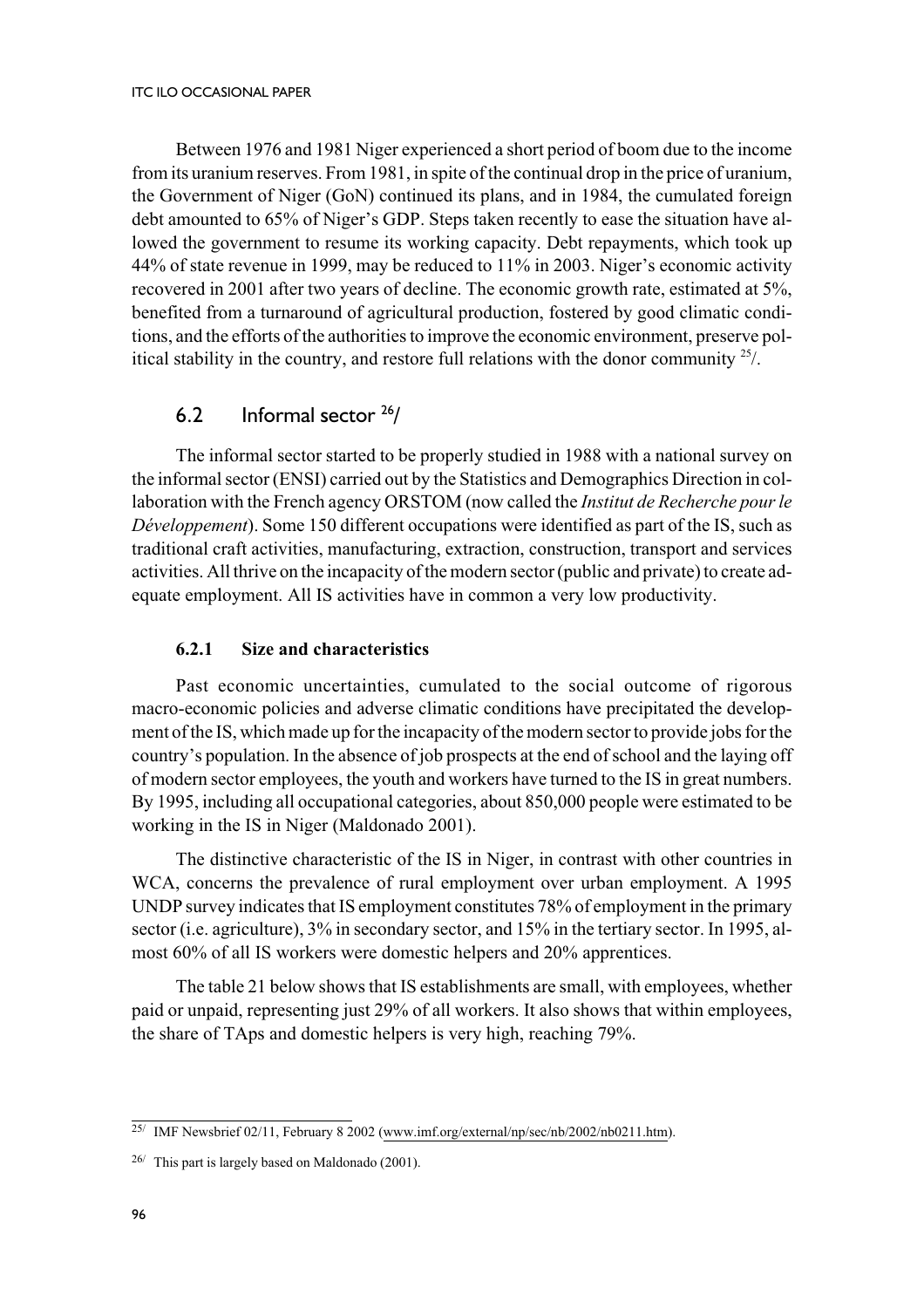| <b>Status</b>  | <b>Employers and own</b><br>account workers | Domestic help and<br>apprentices | Wage and<br>temporary workers |
|----------------|---------------------------------------------|----------------------------------|-------------------------------|
| <b>Numbers</b> | 600,019                                     | 194,595                          | 52,698                        |
| Percentage     | 71%                                         | 23%                              | 6%                            |

|  |  | Table 21: Informal sector employment in Niger in 1995, by employment status |  |
|--|--|-----------------------------------------------------------------------------|--|
|  |  |                                                                             |  |

*Source: Maldonado, 2001, p. 200*

The UNDP survey found that 68% of entrepreneurs had no formal education and 24% only Islamic education. Only 3.2% of entrepreneurs and 7.6% of the workers had received skills training relating to their work. IS incomes are low,with more than half of the IS workers, especially domestic workers and apprentices, not paid at all for their efforts, while 48% receive a monthly wage below USD 70.

#### **6.2.2 IS development**

Although the data series stop in 1988, they nevertheless allow for an interesting comparative analysis of the trends of various economic sectors. The IS share in the GDP overtook that of the modern sector as early as 1981, as a result of falling uranium prices and lower revenues from the extraction of the mineral. This trend was strengthened in 1984, after a succession of two years of drought, in 1982 and 1983, which provoked the collapse of the rural sector and pulled the economy into recession: the GDP dropped by 7 % in a year, the share of the modern sector in the GDP falling by 7 % and that of the rural sector losing 20 %. During that year the IS share in the GDP gained 20 %. The growth of the IS was thus directly nurtured by the agricultural crisis through a double mechanism: the reduction of the purchasing power, leading to the redirection of consumption towards low cost products of the IS,and the incapacity of the modern sector to absorb the additional workforce.

The data collected in the capital Niamey show that an increase in the population by one third led to an increase of 125% in the number of IS enterprises. This rate of business start-ups is explained by the resolve of the entrepreneurs to create jobs and income for themselves and their families. This brings about a development of both the fabric of the IS and the job market. The expansion varies according to sector but artisanal production seems to be the driving force behind IS growth with an average rate of growth per year of 11.3%, followed by the construction industry  $(8.9\%)$ , artisanal services  $(1.8\%)$ , while the transport industry slowed down by 3.8%.

#### **6.2.3 IS policies**

The attitude of GoN towards the IS is positive as it recognizes its capacity to create jobs and to ensure that the population's basic needs are fulfilled without requiring major financial inputs from the government. In 1992, a draft bill, which was half-heartedly prepared at donors' suggestions, proposed to create a more enabling environment for the development of craft industries through measures relating to tax, training, technology, credit and institutional mechanisms.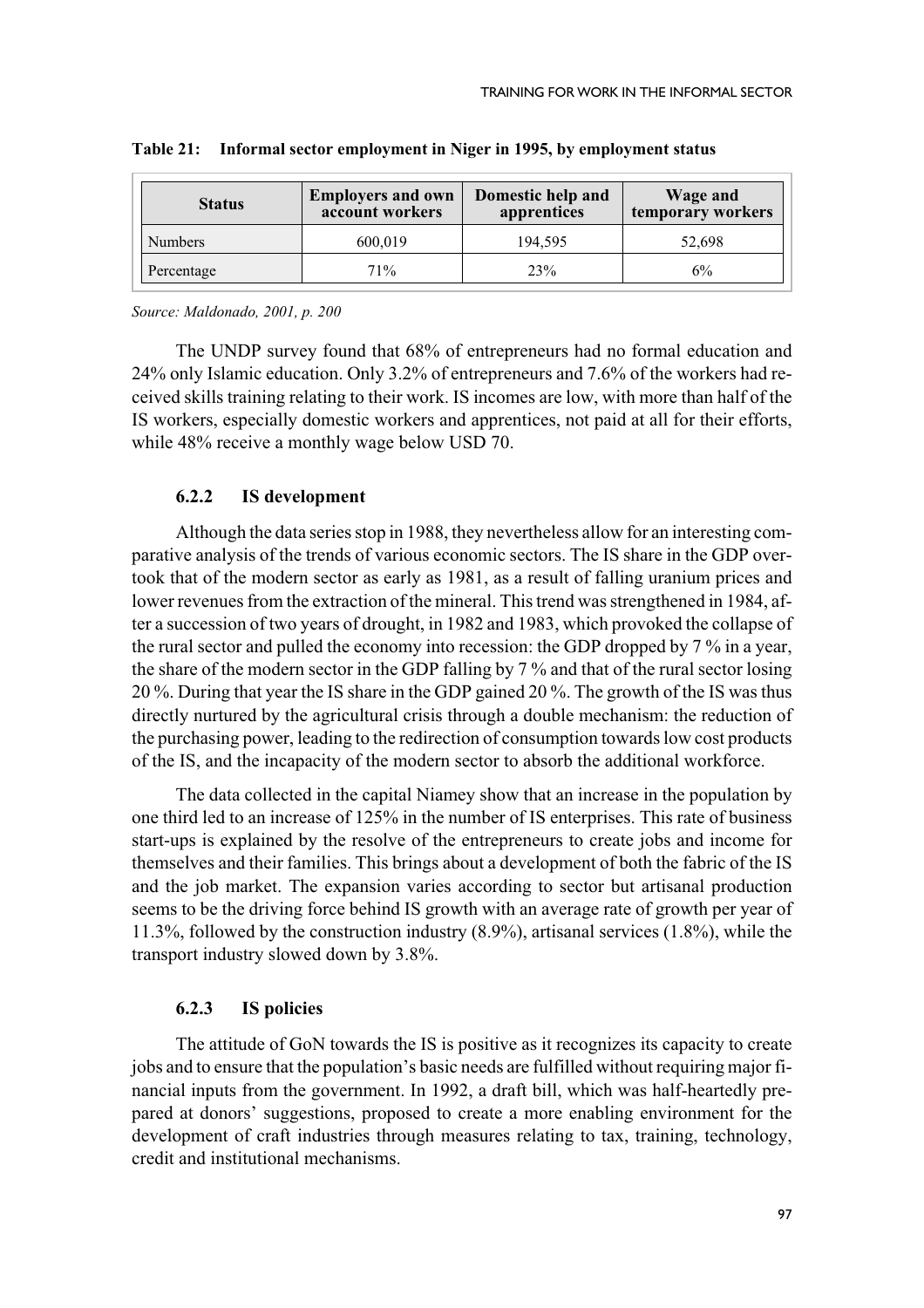The bill also contained a training element, suggesting the integration of training for craft activities at all levels of mainstream education programmes, as well as the adaptation of vocational training to actually meet the needs of enterprises. Four types of action were envisaged: (i) definition of a legal and administrative framework,(ii) setting up support of services and relevant staff training, (iii) determining a pedagogical strategy for dual training, and (iv) establishment of VTCs. Other measures concerned the research and adaptation of rural technologies for increased productivity and competitiveness, the creation of a credit scheme for craft industries, and enhanced market knowledge through improved collection and dissemination of relevant information.

Ten years later the bill is still being debated. It is under increasing criticisms because its implementation would compete with initiatives that have been launched more recently, such as the extensive discussions related to the promotion and the institutional settings of dual training.

## **6.2.4 Professional Bodies**

In July 1999 a National Federation of Artisans of Niger (FNAN) was created,uniting the Regional Federations of Artisans of Niger (FRANI) whose aim is to represent the artisans at the national level. Up until this time there were only corporate unions whose influence was limited.

The *Chambre de Commerce, d'Agriculture, d'Industrie et d'Artisanat du Niger* (CCAIAN) itself is not much involved with the IS, but it has relations with many professional organisations that do. One of them is the *Service for the Promotion of Craftsmanship* (PAA) which artisans can turn to for assistance with training, credit, management advice and trade relations.

# 6.3 Education and training in Niger

## **6.3.1 Education 27/**

Primary education begins when children reach 6 years, lasts for six years and leads to the *Certificat de Fin d'Études du Premier Degré* (CFEPD). Although education in Niger is compulsory for all between 6 and 12 years old, only a quarter of them, that is a net enrolment rate of  $24\%$  exactly, attended school, and only  $40\%$  of them will obtain the CFEPD. Girls represented 39% of all pupils in the school year 1998/1999. Secondary school education is comprised of two types of training:

◆ *First Cycle Secondary*, provided in *Collèges d'enseignement général* lasts for 4 years for pupils from 12-16. If successful at the end of cycle exam, students are awarded a *Brevet Études du Premier Cycle* (BEPC). The success rate for the brevet in 1999 was 49%

<sup>27/</sup> Statistics are from the General Secretary of the Ministry of National Education (2000).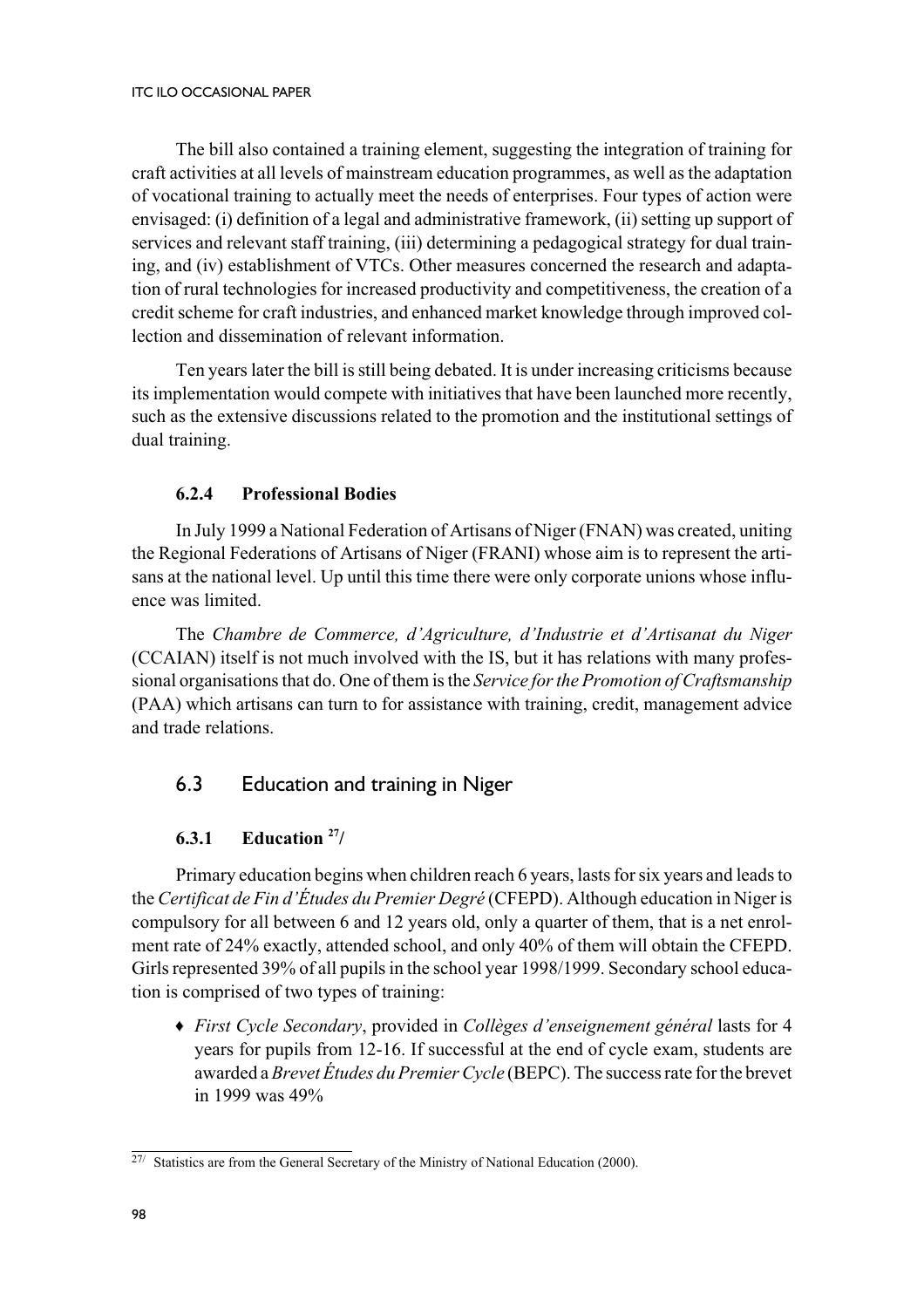• *Second Cycle Secondary*, provided in *Lycées* lasts for 3 years for pupils aged 16-19,culminating in the *Baccalauréat.* There are 3 sub-streams in this cycle: general education, technical and vocational education, and *écoles normales* which train primary school teachers.

The education system is characterised by extremely low levels of enrolment and poor internal efficiency. School attendance is a meagre 25% in primary education, and illiteracy rates reaching 76% for men and as much as 92% for women.

#### **6.3.2 Vocational education and training**

Government TVET policies started in 1998, when an education reform was adopted that resulted in the establishment of the *Office National de la Formation Professionnelle*  $(ONAFOP, case study A)$ . ONAFOP oversees, on one hand, all training and skills improvement of workers, job seekers and school drop outs, and on the other hand, short term apprenticeship in IS and rural areas.

There is a higher than expected number of TVET institutions in Niger. A study in 1998 by the Ministry of Education revealed that 84 such structures existed, most of them in Niamey. They depended on 10 different ministries and other agencies. Most of the institutions  $(85%)$  are private, and almost one third of the training institutions cater for office  $skills^{28}$ .

Only a limited number of training institutions offer training for IS operators. They are mainly public institutions, even though none of them openly targets (future) IS entrepreneurs. Institutions,such as the *Service National de Participation* of N'Dounga and the*Centre de Formation et de Perfectionnement Professionnel* (see Case Study B) have experiences relevant for the IS. The *Women's Community Homes* offer women training on food and personal hygiene, infant care, sewing, and basic literacy, but no real vocational skills to prepare them for income-generating activities.

There is a long tradition of technical assistance projects supporting vocational training in Niger apart from NIGETECH programme that the ILO and EU are currently implementing -see Case Study C):

- In 1987 the Chamber of Commerce, with the help of the German cooperation, established a dual training centre known as FASD. The training activities are now being phased out due to a lack of agreement between workshop owners and the FASD which resulted in apprentices not being allowed by their bosses to attend training sessions.
- DANI is a small Luxemburg-funded project to support artisan activities. It aims to improve technical qualifications, economic performance and working conditions of artisans. Training is conducted in villages around Niamey on basic education, management, technology, marketing, and technical skills.

<sup>&</sup>lt;sup>28/</sup> With ample success: the *Lycée Professionnel de Wangari*, for instance, expanded from 38 students in 1998 to more than 1000 in March 2002. Schools of this kind have no difficulty finding paying students even if the criteria for entry tend to be high (but are often gradually lowered).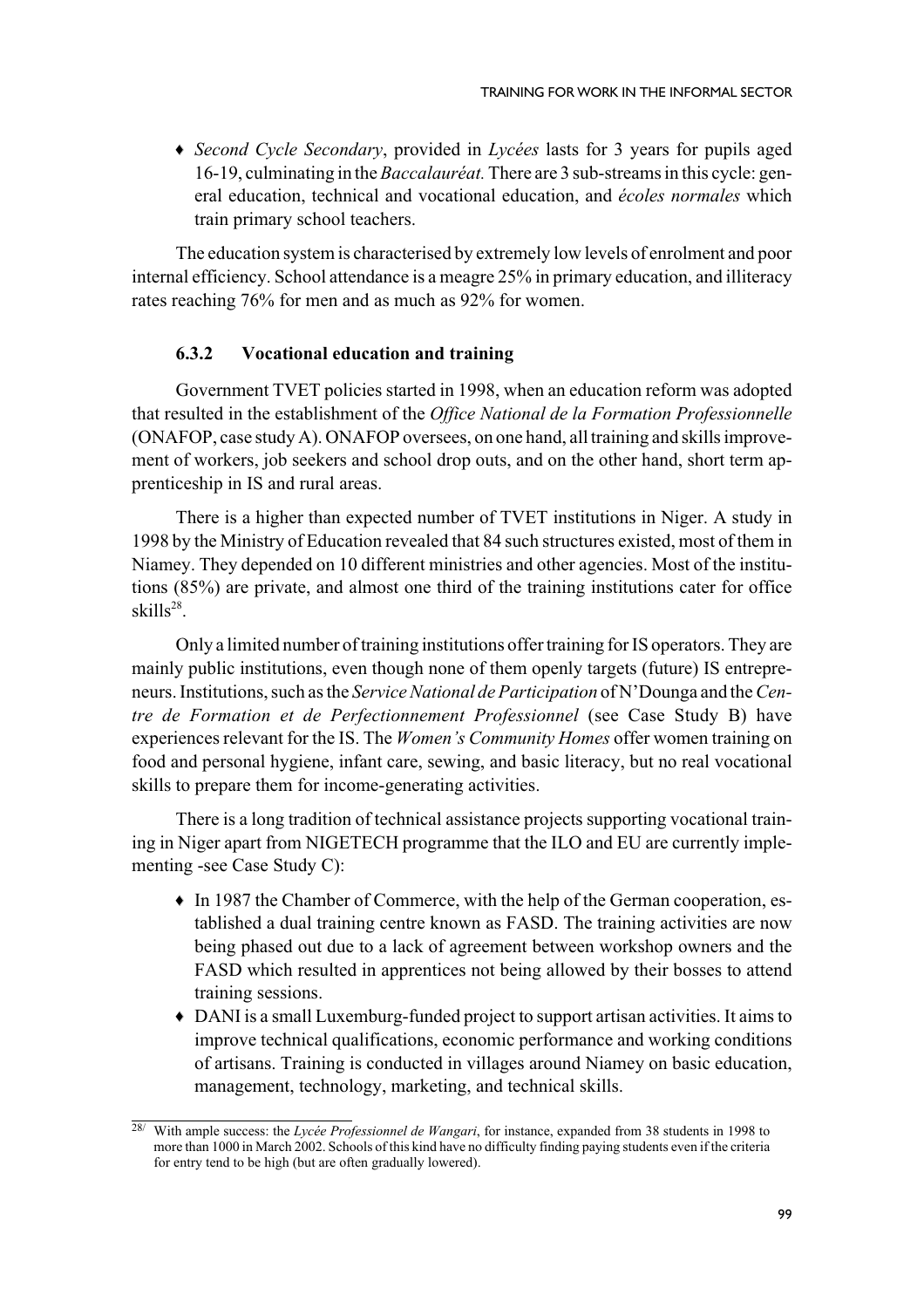The French cooperation is preparing a project to assist vocational training, *Appui à* la Formation Professionnelle (AFOP). It will focus on leather work, for which there is already a well-developed knowledge base in Niger. AFOP will work to provide a horizontally integrated solution to train leather workers. It will encompass the whole chain of production, from the killing of animals in ways that minimise damages to their skins, to the tanning of the skins, the work on leather, and the creation of products of acceptable quality for exports. It is planning to build a centre in which a small team of 4 French technicians will train about 30 leather workers and artisans a year. It will also provide a conceptual and financial support to the ONAFOP.

# 6.4 Traditional apprenticeship training

## **6.4.1 Background**

On of the accepted characteristics of the IS is that it relies heavily on workers who are still being trained (Charmes 1997, Ourdin 1990). Available data confirm that this is also one of the main features of the IS in Niger.

The ubiquity of apprenticeship in the IS makes it a necessity that its social, economic and cultural dimensions are apprehended fully for any training action aimed at this sector to have a positive impact. Indeed, the traditional apprenticeship system in the West African context is much more than a mere training scheme, and many factors can explain its importance and meaning $2^9$ :

- very low enrolment rate and poor internal school efficiency that force children out of school early as they fail to get into the secondary school cycle (which is the stage at which there is the highest occurrence of failure) and many of them enter workshops instead;
- $\triangle$  families with many children can only afford to send a few to school, while the other ones, particularly the boys, are placed by their fathers in workshops;
- low value-added products and irregular economic revenues which prevent artisans and IS entrepreneurs from employing full-time workers and which make them rely on cheap labour.

## **6.4.2 Organisation and limitations**

In Niger the apprenticeship period, the selection of TAps, the training content and remuneration are all based on tradition and on the MC's habits. The training itself is based on a clear, though unrecorded, organisation of tasks. It starts with the teaching of basic techniques before moving on to the use of instruments and later to more elaborate techniques. These steps are ordered in time. An apprentice tailor, for instance, will learn mending for the first 6 months, then move onto easy sewing jobs on a machine, and only at the very end

<sup>29/</sup> See NIGETECH, *Notes sur l'apprentissage*.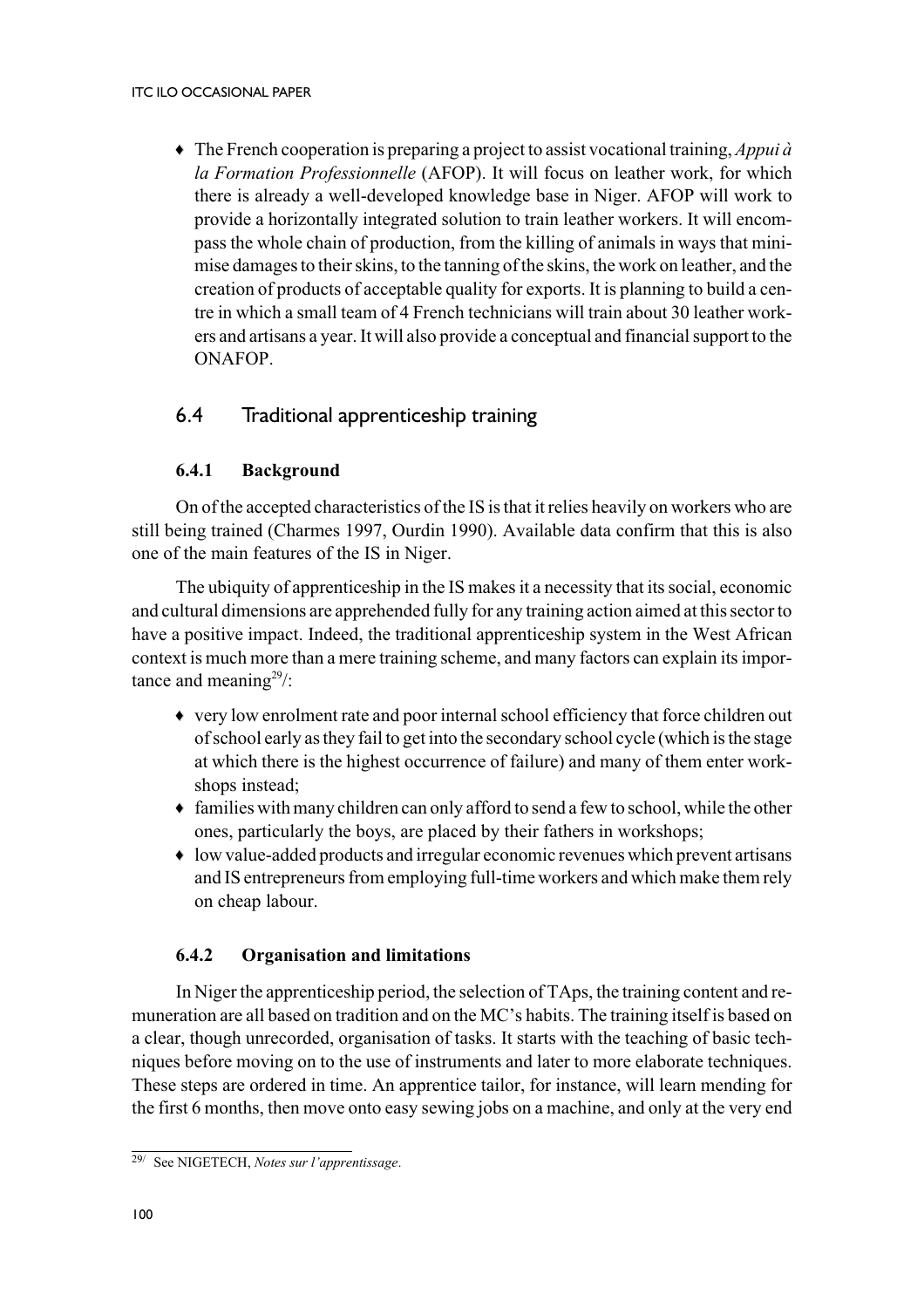of the apprenticeship period learn about cutting,without which he would be incapable to succeed as a tailor.

By teaching the essence of their trade as late as possible, masters make it very difficult for their TAps to leave and set up their own businesses before the end of their training (Ourdin,1990). Master jewellers will keep the sculpting of jewels until the end. To keep TAps away from knowledge, MCs have a choice of unfair practices. A mechanic master, for instance,may send his apprentice to buy a spare part just as he is doing the diagnosis of a  $breakdown - by far the most critical skill for a mechanic appropriate, or simply exclude the$ TAp from the area where important repair is being done.

The apprenticeship period varies from one type of activity to the next; it is short for blacksmiths and butchers (usually 3 years) and longest amongst jewellers and mechanics, where it can last up to 7 years (Ourdin 1990). This can vary, within the type of activity as well as within a given workshop, depending on the learning ability of TAps or the market situation. In case of trades that are highly competitive trades or critically require experience, TAps tend to stay as long as possible (see Box 8).

### **Box 8: Mr. Razacq – an engineer in a garage**

Mr. Razacq carried out all his education in Niger, where he obtained an engineer diploma. There was no work in his field but he had a passion for mechanics so he decided to open his own workshop with a friend. He is also trainer in general mechanics for a Luxembourg Project (DANI).

Mr Razacq has about generally 8-10 TAps in his garage. The selection of TAps is difficult. The high turn over prevents him from personally knowing all TAps. References are therefore very important in the selection. Behaviour and commitment at work are essential. He gives them pocket money (about FCFA 500 per day) and lunch. He has the capacity (technical and pedagogical) and will to train them properly.

It is difficult to say anything about the length of the apprenticeship. Some TAps may remain apprentice for 10 years. Others pick up the trade much faster. It very much depends on the individual quality of the apprentice: some gradually take importance in the workshop and may stay as partners. Others leave to either set up their own activity or to be employed somewhere else. A few come back, asking to be taken on as TAps again, when they realise they can't make it on their own, or that the treatment they got at Mr. Razacq's workshop was better than in other workshops.

*Source: Interview with Mr. Razacq, March 2002.*

This selection of the apprentice also follows some tacit codes of conduct. The relationship between an MC and TAps is primarily one of trust and respect. The biggest problems that a master fears to, and does, encounter, are indiscipline, dishonesty and theft. Although, in 1990, still half of TAps were somehow related to their masters, this tends to be less frequent and other elements have to be taken into account. Family ties are now increasingly replaced by friendship and neighbourhood relations: almost all masters require that the apprentice have references from someone they trust. This is all the more important in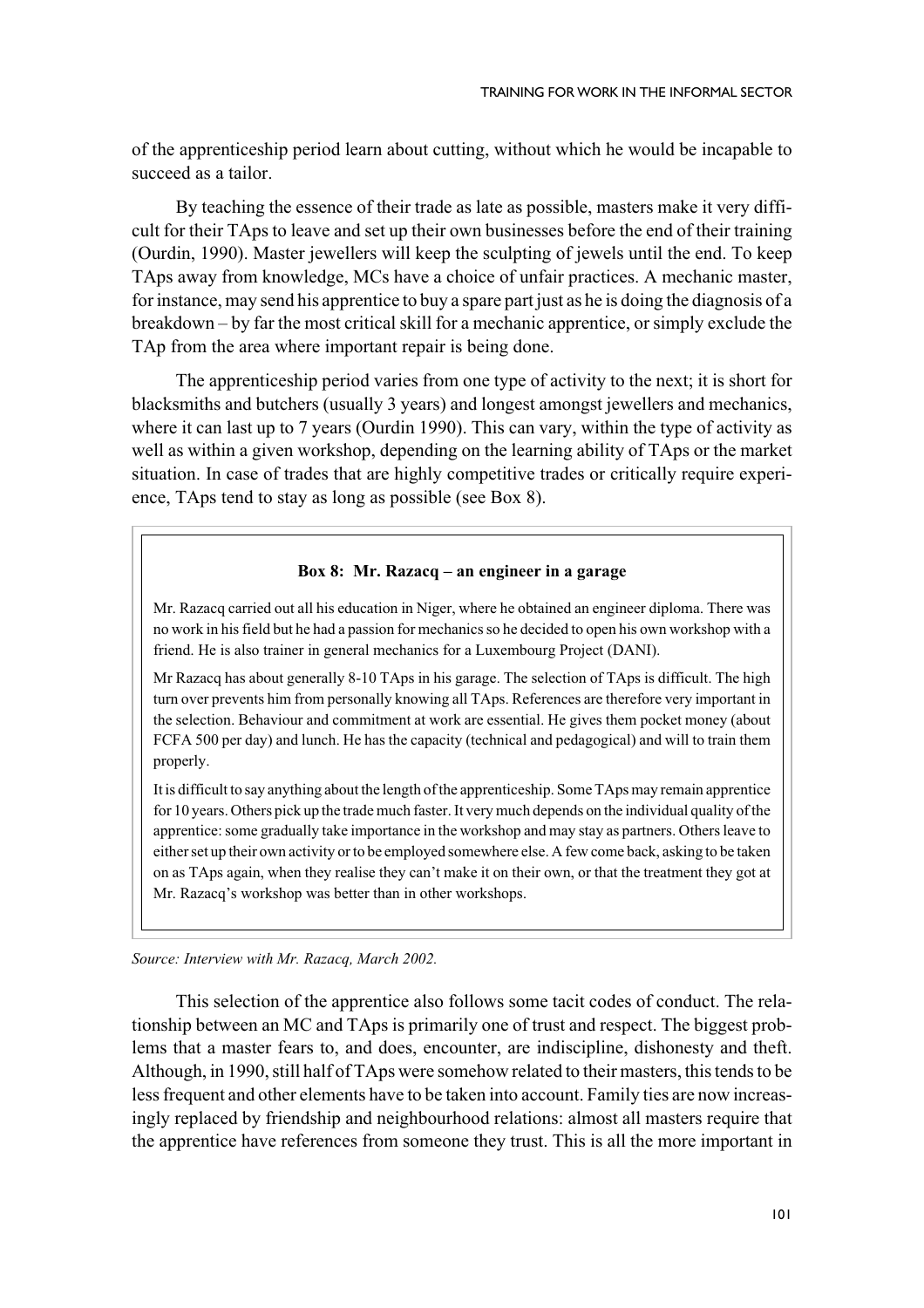Niger since masters do not make TAps pay for their training and that they often provide meals and pocket money (Ourdin 1990).

Probably the most substantial obstacle for TAT in Niger to act as a reliable and efficient training systems is its actual training organisation. MCs only teach what they have learnt themselves by observing and imitating. Theoretical inputs are kept to a minimum and there are no attempts to keep up with technology. In addition, several interviews confirmed that at least the old generation masters, those having received the least formal training (including school), believe that to retain their authority and a competitive edge over their TAps it is necessary to keep certain skills secret. The general level of artisans can be undermined, little by little, by such practices (Ourdin 1990).

### **6.4.3 From old perceptions to innovations**

The apprenticeship system in Niger began to be studied more closely in the early 1990s. At that time Niger started to realise that the IS was more than just an intermediary development stage and that any serious development strategy would have to consider this part of the national economy. From being ignored,TAT was suddenly heralded as "one the major factor for the dynamics of [the informal] sector" (Ourdin,1990). It appeared as a major vector for training, including business management, client relations, repairs and maintenance of machinery and tools, etc. In short, it was to train TAps to be future entrepreneurs themselves, which, the ORSTOM study found out, 70% aimed to be (ibid.).

It has now been accepted that a more qualified approach is needed. A concerted reflection was initiated between development projects and Niger's authorities based mainly on the experience of neighbouring countries. In November 2000, at the initiative of NIGETECH, the *Direction de la Promotion de l'Artisanat* and the ONAFOP, a framework of action was defined which will be integrated in the future skills upgrading under the responsibility of the ONAFOP. The reflection highlighted the specific operating conditions of the apprenticeship system in Niger, such as masters lacking professional and pedagogical skills, an economic context that offers no incentives to masters for providing quality training, and thousands of TAps with little formal education who are not, in the current apprenticeship system, getting the rights skills to practice their trade properly.

Taking into account local social and cultural habits of both the artisans and the population, the concept deemed the most appropriate to improve the apprenticeship system is that of dual-type training based on the following principles: (i) only take on TAps who are 15 years or older,(ii) provide additional training and education throughout the whole course of the apprenticeship period through a succession of 3 or 4 six-months sessions,instead of concentrating; (iii) provide only one or two training sessions a week; and (iv) the master must always agree and be involved. These principles have been implemented successfully for some years in other countries. The German Hanss Seidel Foundation has set up dual system-based training centres in Togo,which are used as examples throughout the sub-region.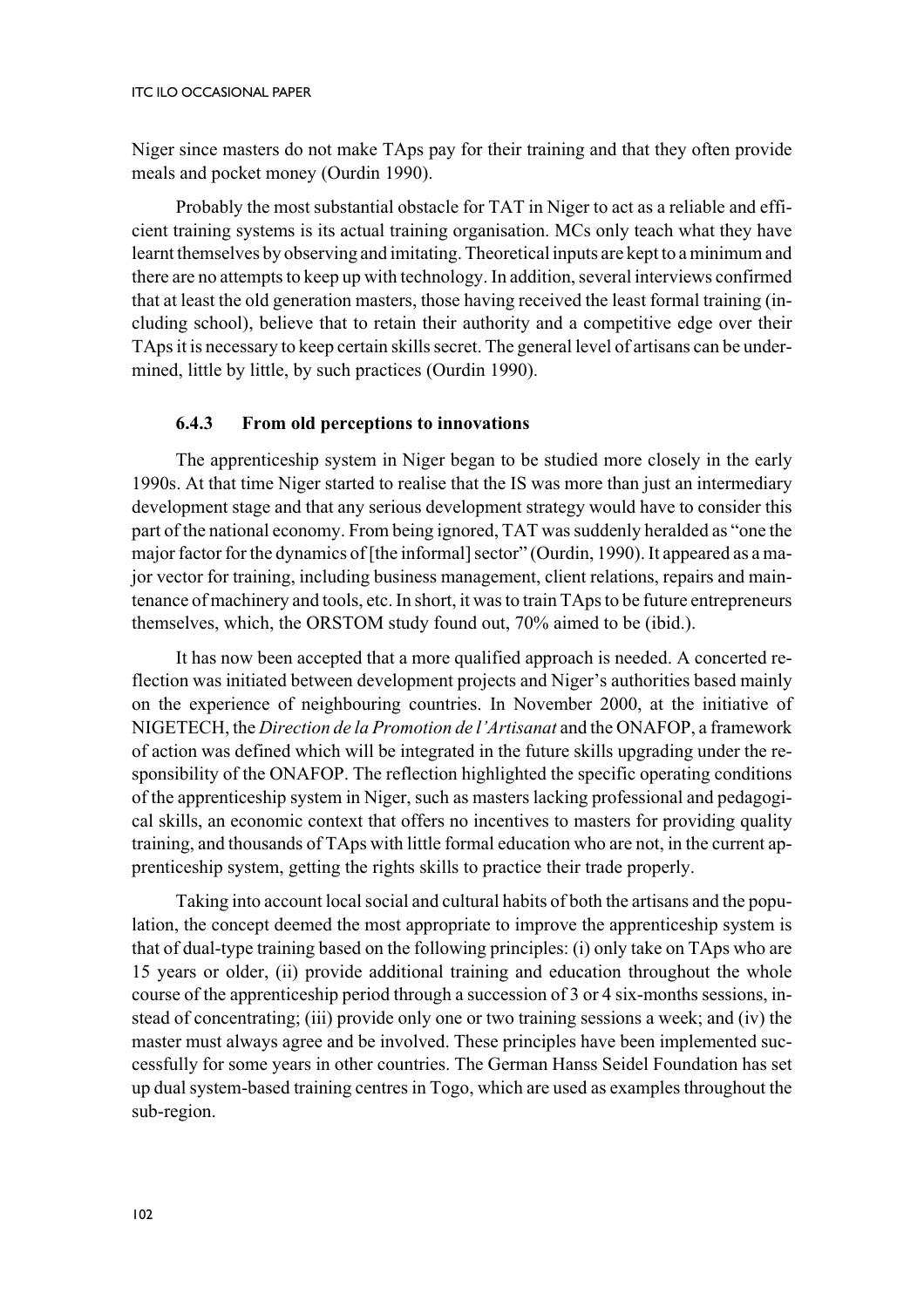# 6.5 Case study A: *Office National de la Formation Professionnelle (ONAFOP)*

# **6.5.1 Background**

The National Education Directing Plan (1998) underlined the need for the country to have a concerted plan of action for continuing education to properly address the needs of the economy and of society at large. Niger decided to follow the example set by other West African countries and to set up an institution bridging various ministries which would be involved in technical and vocational training. Similar to, for instance, Senegal's ONFP, the ONAFOP in Niger came to life in December 1999 with a decree specifying its organisation, mission and means of functioning.

Its specific role is to oversee the training and skills improvement of workers, job seekers and school drop outs, as well as short term apprenticeship in the IS. Its underlying principles are:

- $\bullet$  the redefinition of the continuing education system into 4 main areas: (i) improvement of the general level of education,(ii) an increased knowledge of the market including the analysis of the demand for training from both the informal and modern sector, (iii) the widening of the offer for training, and finally, (iv) the setting up of true partnership between relevant administrations
- $\bullet$  the setting up of a conceptual framework for vocational training.

# **6.5.2 Organisation**

A tripartite institution, the ONAFOP functions on its own budget, under the administrative direction of the Ministry in charge of vocational training and the Ministry of Finance. Its resources come from the *National Fund for Apprenticeship, Technical Education, and Vocational Improvement and Training* which was created at the same time as the Office. This fund is expected to generate approximately FCFA 200 million annually levied through a training tax (*taxe d'apprentissage*) 30/ of which 25% will be allocated to the functioning of the Office. Other financial contributions will come from AFOP (FCFA 24 million) and NIGETECH (FCFA 80 million).

# **6.5.3 Activities**

Although limited in absolute terms, the share of the training fund the ONAFOP receives from GoN (25%) is much higher than its Senegalese counterpart receives (5%). The Office's total budget in 2001 was about FCFA 30 million,a third of which was allocated to its running costs.

 $30/$  This tax was created in 1959 and is paid to the Ministry of Finance by all companies on the basis of 2% on the payroll of employers. The novelty is that from 2000, the revenues of this tax are channelled into the newly created National Fund for Training to be effectively used for training purposes.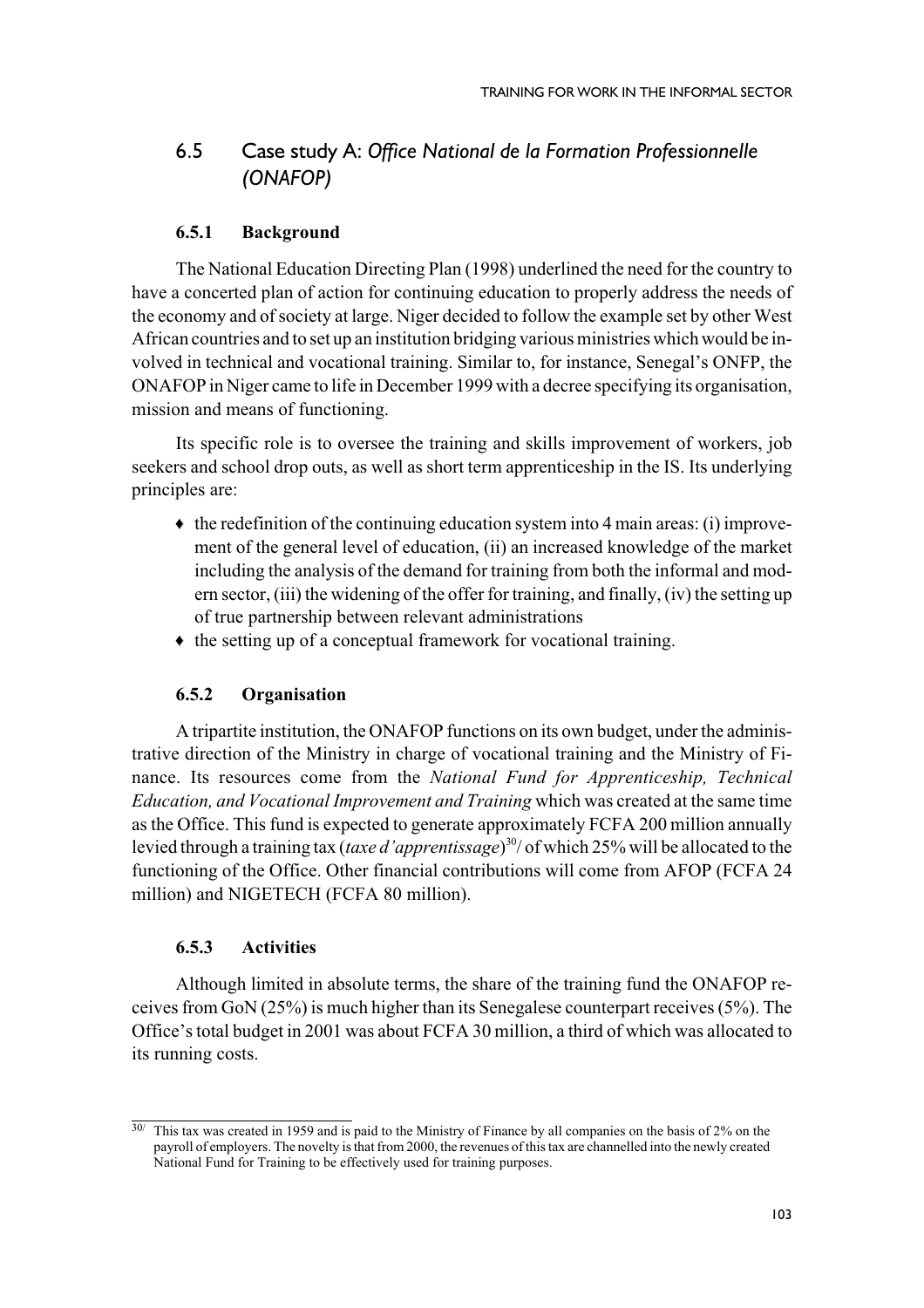The ONAFOP is to set every year training priorities and determine accordingly the financing of training activities. In 2001, the Office financed some 58 training activities for a total amount of just over FCFA 20 million. Out of these 58 training activities,14 concerned IS and small enterprises. Typical IS beneficiaries have been car mechanics, jewellers and leather worker at the artisans' village of Wadata, electricians, topographists, etc. In order to set its training priorities, the ONAFOP is carrying out some groundwork in close collaboration with projects like NIGETECH.

### **6.5.4 First appraisal**

Considering the circumstances of operation and the heavy bureaucratic environment in Niger, the very existence and operation of the ONAFOP is a real case of putting the cart before the horse. To understand fully the difficulties that it has had to face, in addition to all kinds of practical obstacles (e.g. accessing the funds it was entitled to, finding a headquarter, getting phone lines, etc.), it suffices to note that the Office is on paper composed of three technical divisions (Continuing education division, Administration and Finance division, Advice and Communication division), but that in reality they are all staffed by the only member of the professional staff of the Office, i.e. its director.

With such a short life span, it is difficult to clearly assess the impact that the ONAFOP has had on the vocational training scene of Niger but it is possible to foresee that it is going to play an important role. Even with limited staff, it has already carried out a certain number of training activities catering for different economic sectors within both the informal and formal sector, but maybe more importantly, it is already recognised by training practitioners as an important and necessary partner. It has consequent financial resources to use and strong connections with operators that have strong conceptual capacities, such as NIGETECH or AFOP,on which to define a workable vocational training agenda in Niger.

# 6.6 Case study B: *Centre de Formation et de Perfectionnement Professionnel* (CFPP)31/

# **6.6.1 Background**

The *Centre de Formation et de Perfectionnement Professionnel* (CFPP) is a centre that can trace its origins as far back as 1930, when it was created as a vocational school for masons,woodworkers and fitters-blacksmiths. Under the administrative direction of the Ministry of Labour since 1955, it was finally attached in 1998 to the Ministry of Basic Education.

There were 175 trainees (10 girls) in the 1998-1999 school year, about three fourths of them (136) being grant beneficiaries. The rest were paying substantial fees: FCFA 175,000 for the first year, FCFA 150,000 for the second year, and FCFA 125,000 for the last year.

 $31/$  This paragraph is mainly based on Meunier (2001).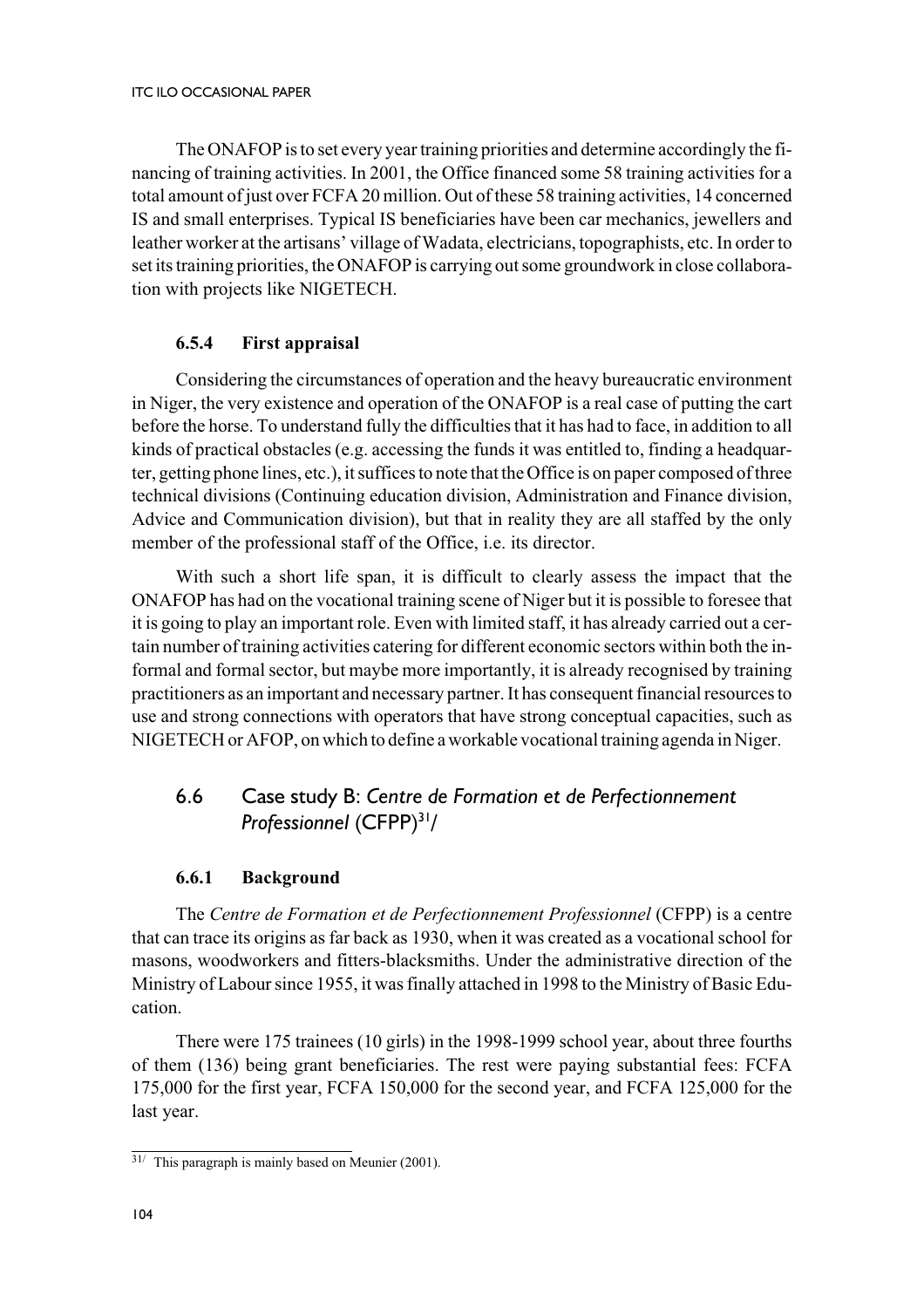### **6.6.2 Training activities**

In the education panorama of Niger, the CFPP positions itself right after the primary cycle. It takes on trainees who have passed their *Certificat de Fin d'Étude du Premier Degré* (CFEPD). Theoretically, these should be students of maybe 13 to 14 years old. In reality, they are between 17 and 23 years old, which gives yet another indication of the poor internal efficiency of the school system as much as of the low level of enrolment of the youth in education. There are 33 instructors, most of whom have received higher education (technical or academic), others have only the *baccalauréat* or even less.

CFPP offers training in 6 trades – car mechanics, general mechanics, wood working, metal working, construction and industrial electrics. The curriculum is fixed by the government, but is in a similar state as the machinery used: obsolete and in dire need of repair to address more adequately the evolution of technology and the needs of the market. The ratio of theoretical training to practical training is about 1 to 2.

Overall, the training lasts for 3 years (except for woodworking: 2 years). There are two job placements, at the end of the first and second year, of one and five month respectively. The school has agreements with some private and parastatal enterprises, such as NIGETECH and the electricity company. Although the CFPP provides training in trades common in IS, trainees are not usually placed in IS structures. Firstly for practical reasons, as it would be cumbersome to find workshops for each student. Secondly for quality reasons,as IS masters do not always have the appropriate skills and level of technology to properly carry out the training done in the Centre. And lastly for conceptual reasons, as Niger has begun only recently to promote the IS as a vector for development.

#### **6.6.3 Difficulties**

Due to CFPP's longevity, with the newest machinery dating from the 1970s, most training tools and equipment are now, at best, obviously obsolete but still working, at worse, not working at all. Maintenance has not been done correctly, if at all, for lack of appropriate skills, and since spare parts are not produced any longer, they are difficult to repair. Theft of tools is recurrent.

This state of affairs is related to the structural lack of funding of institutions such as CFPP. They depend on GoN for most of their budget, although there is a small number of paying students. To raise revenues, the Centre carries out jobs. It also occasionally rents its premises to NIGETECH or ONAFOP for the organisation of training.

Strikes represent another crippling element, especially now that the CFPP has been attached under the Ministry of National Education. Students and teachers are routinely voicing their anger at the State for not paying them their dues – grants or salaries.

### **6.6.4 Results**

The rate of success measured by examination results very high by Niger's standards (77% in 1999). More specifically,9 out of 10 of the paying students have passed their exam.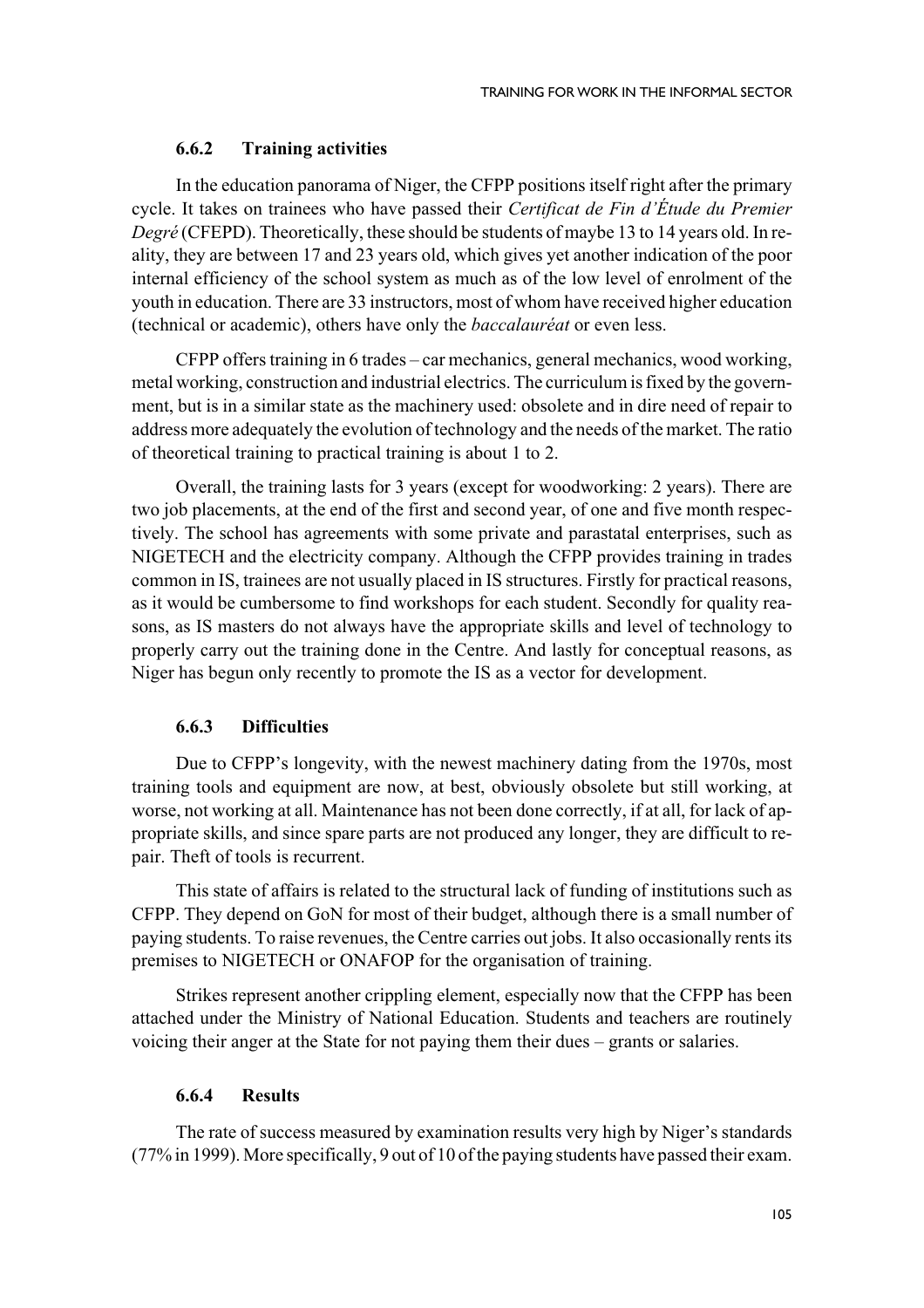The drop out rate is some 10-20%, mostly through exclusions or actual drop out. Students can be excluded if their results are too bad, if they have to repeat a same year a second time, or more rarely, for discipline reasons. For girls, pregnancy is the biggest cause for dropping out.

CFPP has no information on its graduates. Up to one third of students are thought to unemployed and the number of ex-trainees working in IS workshops is unknown. The conceptual turn around of Niger's administration regarding the IS has not yet pervaded the functioning of these type of institutions, who keep ignoring reality and the need to adapt their curriculum and their use of technology or to design more relevant placement strategies.

# 6.7 Case Study C: NIGETECH – *Programme de formation professionnelle et technique*

### **6.7.1 Background**

NIGETECH is an ILO/EU programme for vocational and technical training designed in the wake of the Lomé Convention on the promotion of human resources. With a ^7 million budget, the project has been active in the whole of Niger since 1990 and targets, as direct beneficiaries, employers, artisans, farmers, as well as apprentices and the unemployed. By offering a variety of products, such as initial training modules, courses for improvement and lessons in specialisation, NIGETECH aims to cover all stages of learning so as to strike a balance between the supply and demand for professional qualification. One of the strengths of the project is the care taken to adapt the technical and professional capacities to the level of local economic development and in the respect of the population's socio-cultural values.

Ultimately, the project seeks to contribute towards the elaboration and the institutional integration of a national vocational training programme in order to develop the qualifications of artisans and IS entrepreneurs and enable them to improve their situation and increase their revenues.

### **6.7.2 Institution building activities**

The institution building activities of NIGETECH have been much reinforced in the second phase of the project, started in 2000. Even if financial sustainability is unlikely to be reached for training projects in Niger before a long time, NIGETECH seeks to encourage at least an institutional and technical sustainability. To achieve this, the project has been active in the mobilisation of a working network of all partners, including NGOs, government agencies, private technical training institutions, bilateral donors and international organisations. Such a mobilisation should lead to a better cooperation at the national level of all involved in TVET, under the auspices of the ONAFOP.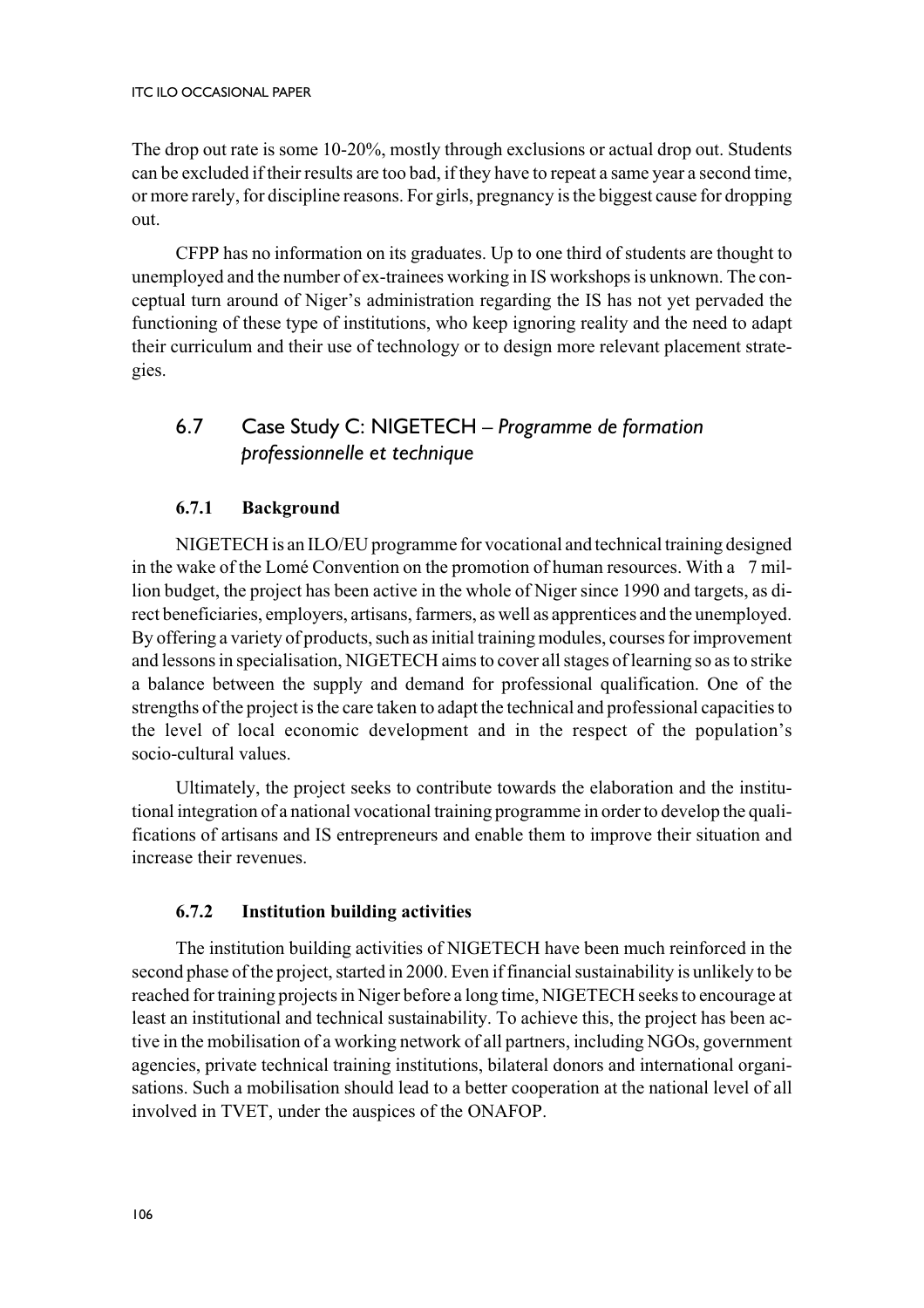A second goal of those capacity building activities is to contribute to the elaboration of training materials defining precisely and consensually the methods,contents and tools of training to be adopted for the elaboration of training activities. To this end, NIGETECH has prepared synthesis sheets on training modules that are available for, e.g., restaurant managers,mechanics or masons (see Box 10 for an example of an improvement module on diesel injection).

| <b>Box 9: Improvement Module: Diesel injection</b>                                                                                                                                                                                                                                                                                                      |
|---------------------------------------------------------------------------------------------------------------------------------------------------------------------------------------------------------------------------------------------------------------------------------------------------------------------------------------------------------|
| <i>Training type:</i> Continuing education for people working in mechanics                                                                                                                                                                                                                                                                              |
| <i>Objective:</i> To reinforce the expertise of mechanics in diesel engines                                                                                                                                                                                                                                                                             |
| Contents: The module is comprised of 8 sessions :                                                                                                                                                                                                                                                                                                       |
| Knowledge of cycle of 4-stroke engines (petrol and diesel) and different fuel supply circuits;<br>Know how to assemble and disassemble in line and rotary fuel injection pumps;<br>Knowledge of the different injectors and their tare pressure;<br>$\bullet$<br>Know how to check warming up candles and control valves and how to make diagnoses<br>٠ |
| <i>Method:</i> The module is organized as follows                                                                                                                                                                                                                                                                                                       |
| Training sessions take place in professional environments: garage, workshops, etc.<br>The trainer must appreciate the capacity of the learners and must insure that they master the<br>$\bullet$<br>requisite knowledge<br>S/he must sensitise them on the necessity to acquire technical documents to have sufficient and<br>$\bullet$                 |
| applicable information; s/he must transmit theoretical information and carry out exercises                                                                                                                                                                                                                                                              |
| <i>Enrolment</i> : 10 people maximum                                                                                                                                                                                                                                                                                                                    |
| <i>Duration:</i> 40 Hours                                                                                                                                                                                                                                                                                                                               |

*Source: Fiche synthétique de module de formation, NIGETECH, 2002*

# **6.7.3 Training activities**

The underlying principle for providing training is that it must be in accordance with local cultural and socio-economic conditions, and that there must be a demand for it.

In 2001, NIGETECH'straining activities regarding the IS were:

- 1500 improvement modules and 400 specialisation modules for masters and workers (in Niamey, modules were provided for tailoring, wood work, metal work, electricity, gardening, leather work and masonry, for a total of 401 persons).
- 350 professionalising initial training modules for youth aged 16-35 (20 trained in Niamey)
- $\bullet$  60 reinforced apprenticeship sessions for 300 TAps (20 TAps in Niamey), and
- $\triangle$  training for 100 trainers in various specialities (in Niamey, 3 trainers were trained on Diesel injection systems,2 on tailoring,1 on wood work and 3 in masonry).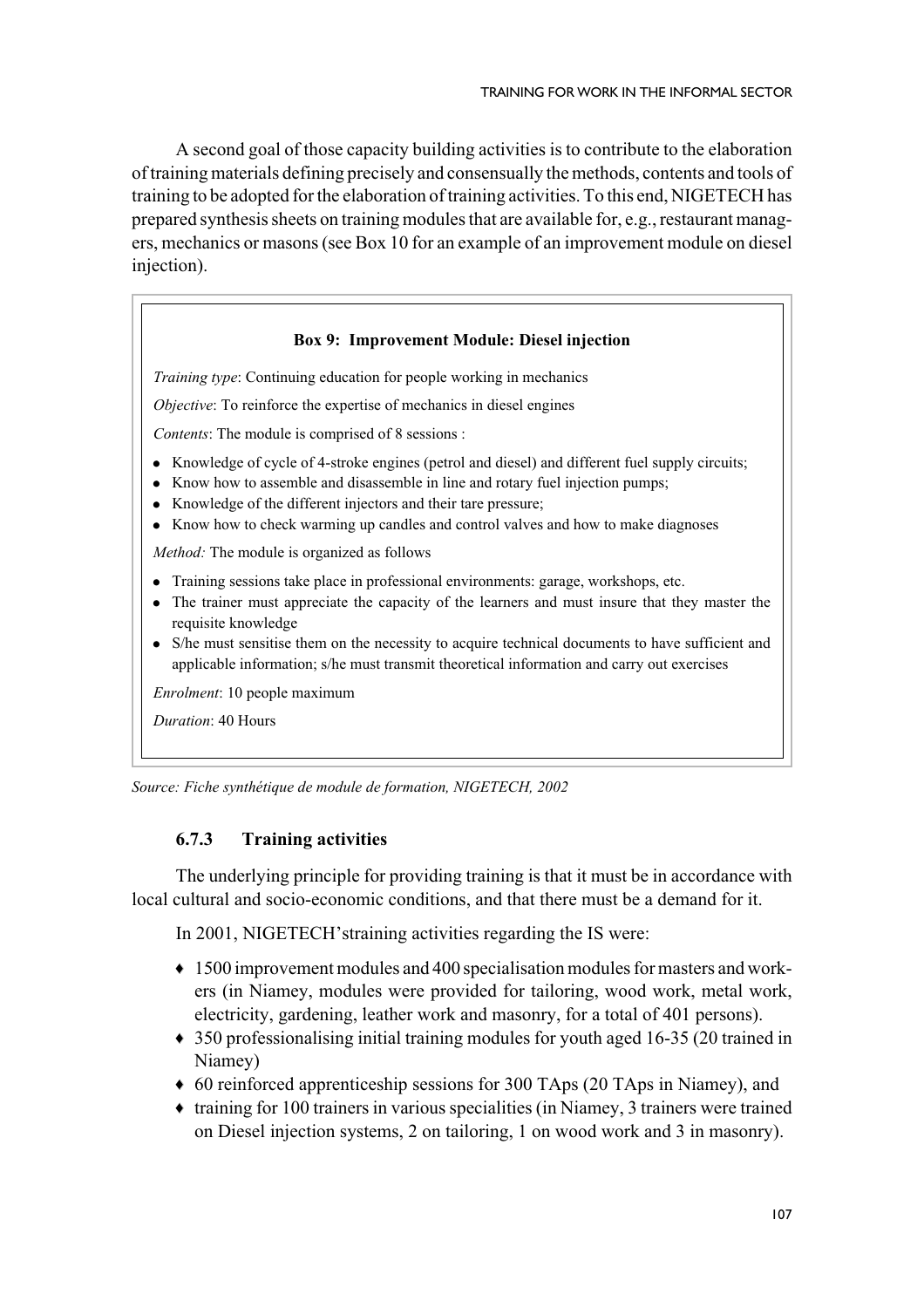Trainees can apply directly at NIGETECH's units opened throughout Niger (8 in all) or through the ONAFOP. A contribution of 10% of training costs is required to participate.

### **6.7.4 Preliminary appraisal**

NIGETECH brings interesting and dynamic solutions to the specific training environment in Niger. The needs in Niger for more training and better training are enormous and cover the whole range of skills, from literacy to specialised training. Although NIGETECH benefits from a comfortable budget, as its large contribution to the Fund for Professional Training indicates, it has chosen to follow a versatile, adaptable training strategy based on short,well defined and easily replicable modular courses that can be provided in any institution rather than investing heavily in the creation of a training centre where all activities could be centralised.

# 6.8 Fresh developments

In a country that comes last for most social and economic indicators, the task of lifting the level of not only professional qualifications but also of basic education and literacy is a daunting one. To make things even more difficult, there is a strong demand by the public to be trained in tertiary skills,which are of limited immediate use in the labour market in Niger but are socially seen as better achievements than the skills for artisan activities. The Wangari training institute in Niamey is an example of a successful technical college (out of 26 private ones) offering computer technology, secretarial skills and book keeping to some 1,000 students. Clearly in Niger demand and supply of training does not match the needs of the labour market.

At the same time ones notes the absence of private training centres such as found in Senegal (e.g. *Exotif* in 4.7). Niger's private sector has not the density and dynamism of other countries in the region. Traditional apprenticeship training is not well developed,in part because low incomes in the country which has led to a custom that TAps do not pay for such training. With regard to training for the informal sector the only initiative worth mentioning is a recent GoN programme to promote very basic income-generating activities that are not training-intensive, such as shoe-shining, vulcanisation or hairdressing.

The creation and funding of ONAFOP is probably the single most important recent development as regards vocational training in Niger, whether for the IS or the modern sector. Although recently created (2000), the fact that the GoN is committing at least  $25%$  – and probably more in years to come – of a training tax that was previously used for a completely different purposes, is an indication of the importance attached to TVET and the role of ONAFOP. Already ONAFOP has shown to be concerned with training activities targeted specifically at IS operators.

An approach to tackle the training failures in Niger is the combination of complementary strategies such as those implemented by the NIGETECH and AFOP aid programmes. By providing training packages in such specialities as general mechanics,tailoring, wood work, metal work, electricity, gardening, leather work or masonry,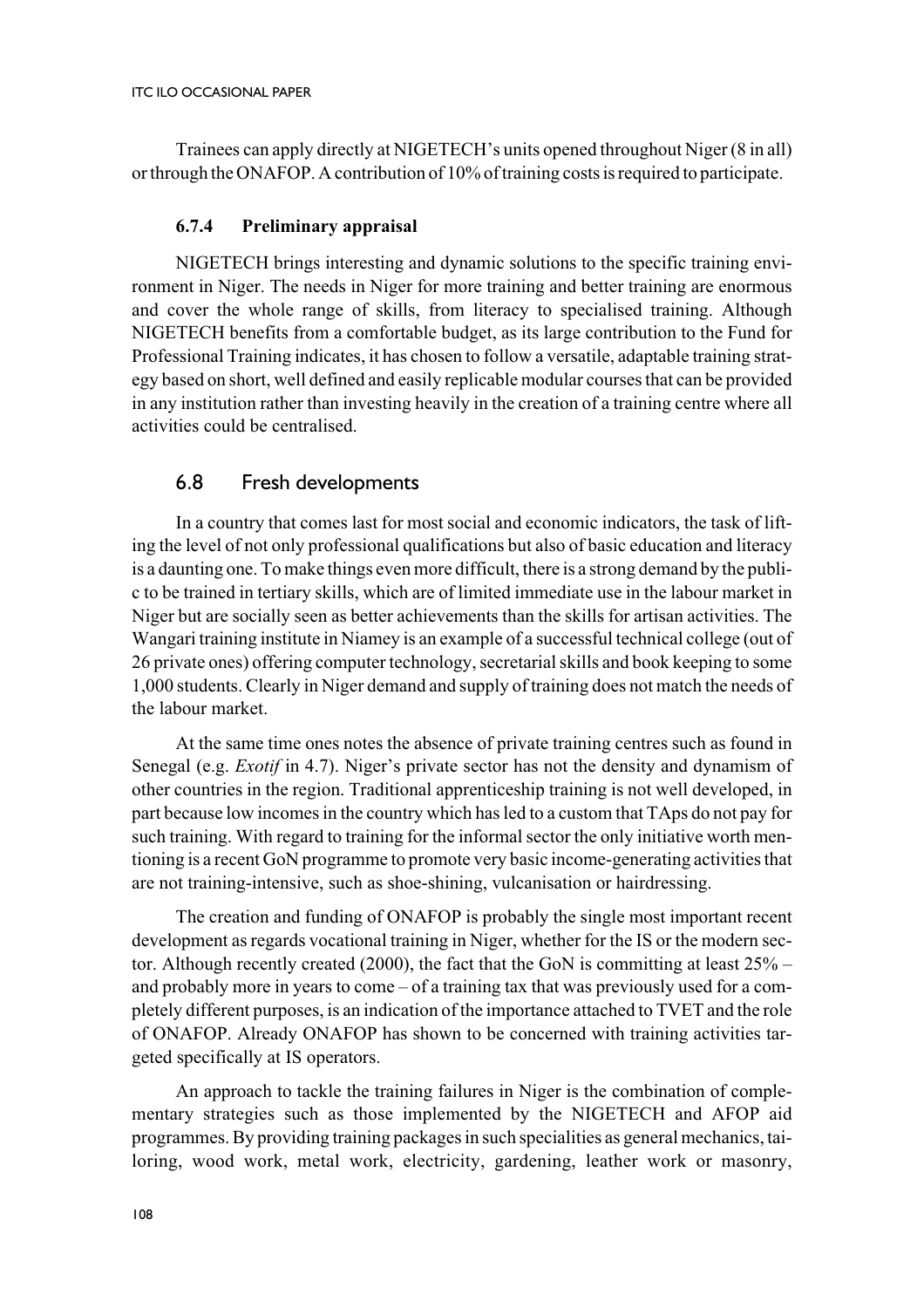NIGETECH contributes to strengthening the professional capacity of entrepreneurs at an intermediary level of technology. By working closely with GoN and social partners at the institutional level, training references and packages have been developed that allow for effective skills transfer between project officers and future local trainers. Thus the action of NIGETECH contributes to bringing a vertically-integrated solution to training gaps in Niger. Alternatively, AFOP is focusing on an important trade in Niger, leather work, and is setting up a horizontally-integrated training scheme, i.e. targeting all trades involved in the processing of sheep skins, from the staff in slaughter houses to the artisans working the skins, so as to enhance the quality of leather products and increasing revenues for qualified artisans.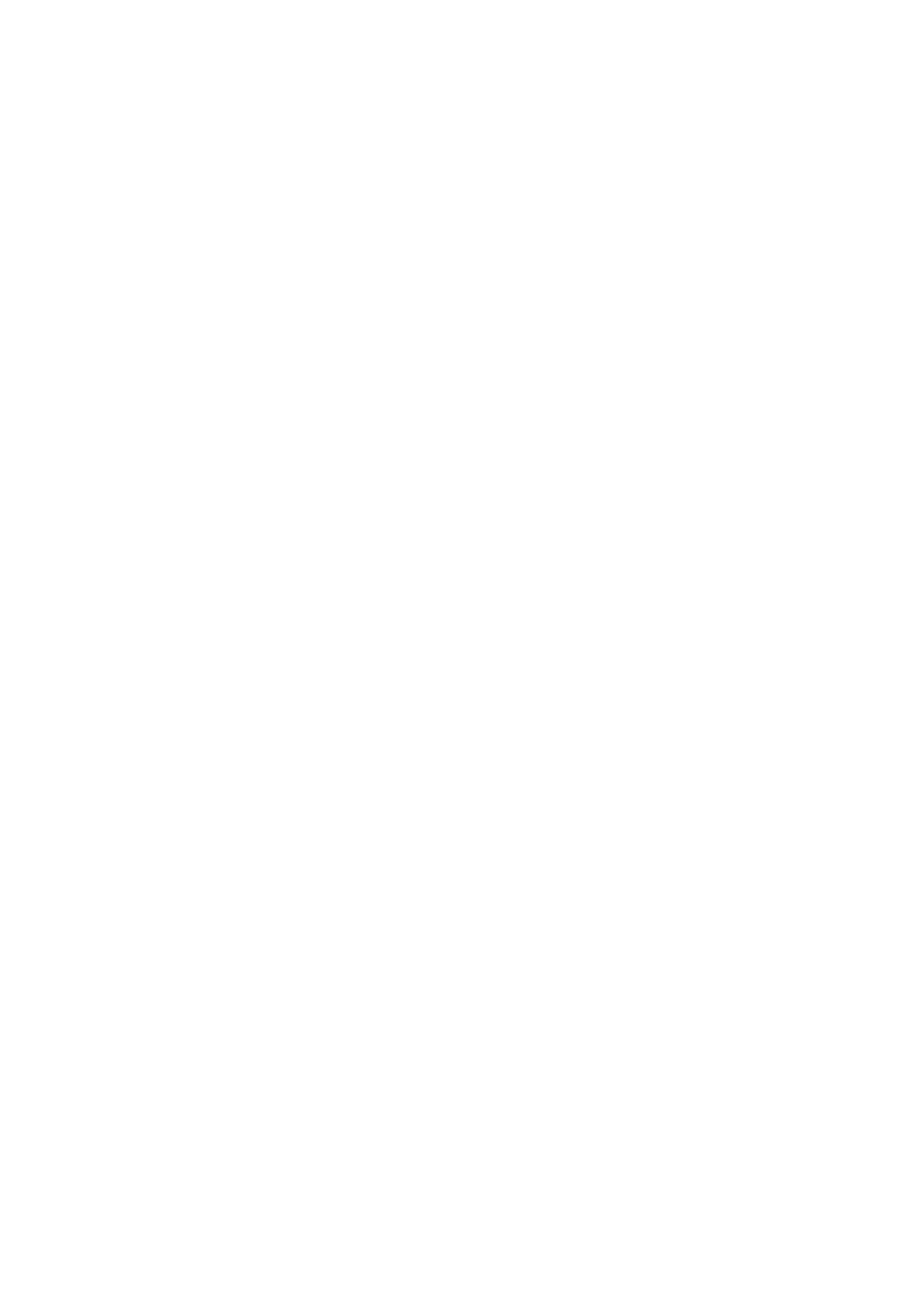# **7. TRAINING FOR THE INFORMAL SECTOR IN CAMEROON**

# 7.1 Introduction

Cameroon has some 15.8 million inhabitants (2002 estimate). It is a predominantly agricultural country. With its oil resources and favourable agricultural conditions, it has one of the best-endowed primary commodity economies of Sub-Saharan Africa. From 1977-85 the country indeed experienced a period of relatively high growth (on average 7%) as the result of increased oil revenues and international borrowing. In the following years, however, the structural weaknesses of the economy (e.g. reliance on agricultural exports, inefficient bureaucracy and a generally unfavourable business climate), together with a sharp reduction in oil production, led to a severe recession that eventually (1993) halved the country's GDP. Since then there has been a certain recurrence of economic growth, ranging from 3-5% per year in 1995-2001. Still, per capita income, which in the early 1980s reached USD 1,100, stood 20 years later at only USD 580.

| <b>CAMEROUN (1999)</b>                                                                    |                    |  |  |
|-------------------------------------------------------------------------------------------|--------------------|--|--|
| Population                                                                                | 14.7 million       |  |  |
| population growth $(90-99)$                                                               | $2.7\%$            |  |  |
| $\rightarrow$ pop. aged 15-64                                                             | 54 $\%$            |  |  |
| $\rightarrow$ urban population                                                            | 48 %               |  |  |
| $\blacktriangleright$ labour force growth (90-99)                                         | $3.0\%$            |  |  |
| GDP per capita (at PPP)                                                                   | <b>USD 1,444</b>   |  |  |
| $\rightarrow$ economic growth (98-99)                                                     | 5.0 $\%$           |  |  |
| $\rightarrow$ agricultural sector                                                         | 44 $\%$            |  |  |
| $\rightarrow$ manufacturing sector                                                        | $20\%$             |  |  |
| <b>Quality of life</b>                                                                    |                    |  |  |
| $\rightarrow$ pop. below poverty line */                                                  | 40.0 % (1984) **/  |  |  |
| $\rightarrow$ life expectancy at birth                                                    | 53 yrs M, 56 yrs F |  |  |
| $\triangleright$ adult illiteracy                                                         | $20\%$ M, 33 % F   |  |  |
| */ national poverty line of USD 1 per day<br>**/ estimated at 48% in 2000 (CIA Fact book) |                    |  |  |

*Source: World Development Report 2000/2001 (World Bank)*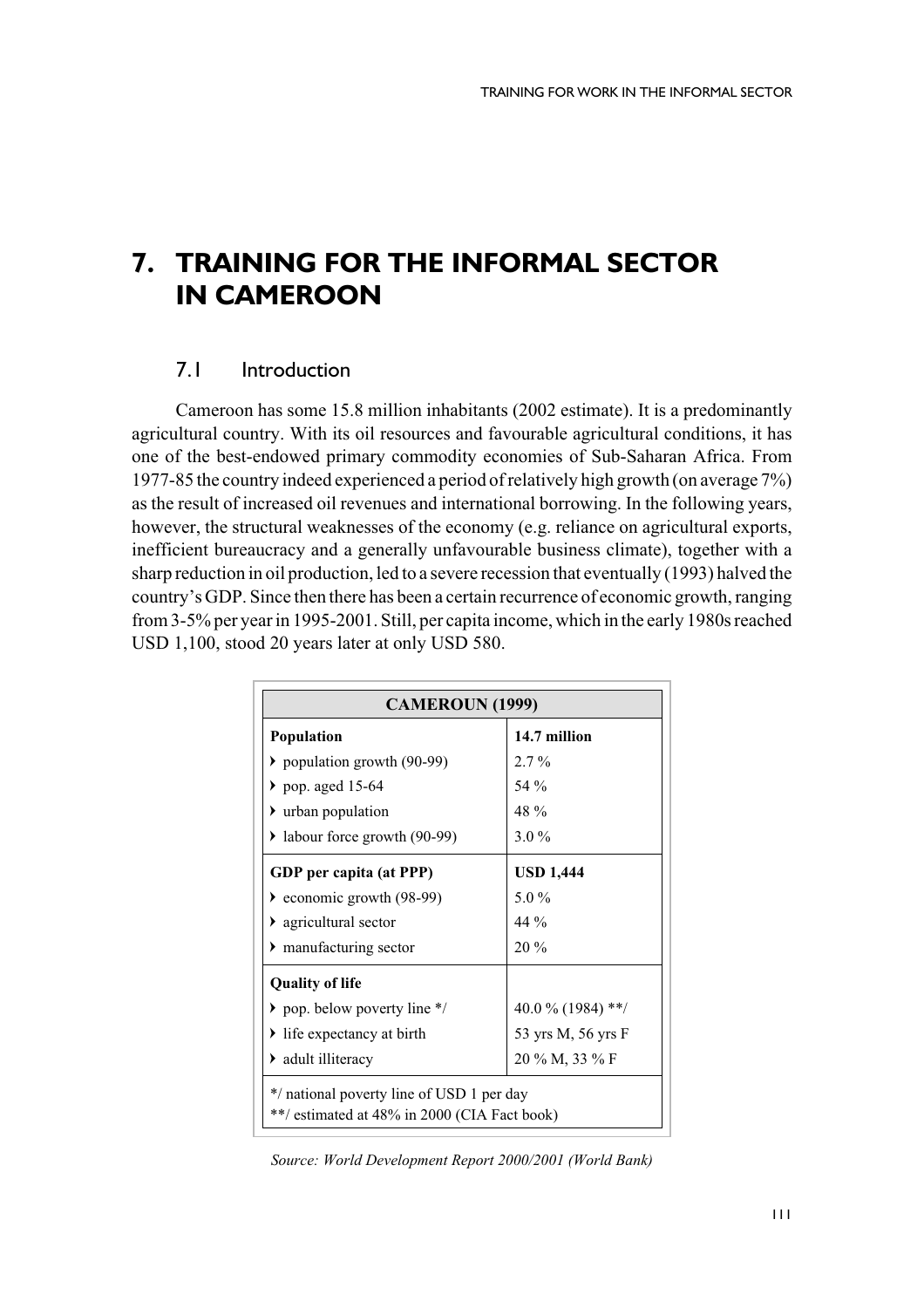Since the mid-1980s poverty has increased considerably, with more than half of the population living under the poverty line (1996). Possibly still entertaining the notion that Cameroon is not a particularly poor country, it receives relatively little donor aid. According to the 1996 Cameroon Household Survey,un- and under-employment are high (8% and 25% respectively). Open unemployment is especially high among the educated youth: whereas  $1.5\%$  of those with a higher degree could not find a job in 1983, this had risen to 31% ten years later.

# 7.2 Informal sector

# **7.2.1 Size and structure**

The IS in Cameroon is expanding rapidly: it contributed 39% to total employment in 1987 and 57% in 1993 (Njoya 2001). Without any doubt it has increased further since; some even estimate that 85% of all those employed outside agriculture are now working in the IS. While formal sector jobs have gone predominantly (82%!) to men, women work almost exclusively (95%) in the IS.

Contrary to other countries where information on the IS is hard to come by and often dated, recent information is available albeit referring only to informal employment in Yaoundé (see Fluitman and Momo 2001) The survey provides interesting information on urban IS enterprises in Cameroon in 12 selected trades<sup>32</sup>/ (including informal cybernet cafes). It particularly studied the education and training background of the IS producers interviewed.

The survey results indicate that the IS is still the resort of people who migrate from the rural areas: over three-quarters of the entrepreneurs were not born in Yaoundé and almost half of them grew up in farmer's households. Interestingly, the younger IS producers surveyed are not only more likely to be born in Yaoundé but also in families of wage workers. The owners of IS enterprises, who in earlier studies were found to be surpassed in education by their TAps and workers, to have reached a higher educational level than those that work under them. Income in the surveyed trades was low, with the net profit of owners of leather workshops estimated at only USD 43 per month. It was somewhat higher for women's dressmakers, cyber cafes and restaurants, and highest in garages (mean USD 177, but half of them less than USD 88).

# **7.2.2 Government policies**

All informed observers coincide that the Government of Cameroon (GoC) has effectively no policy for the promotion of the IS. The *Ministère du Développement Industriel et du Commerce* (MINDIC) has a department for the Promotion of *l'Artisanat* & *PMEs*, which will soon receive support from AFD, but its activities and impact so far are limited.

 $32/$  Women's dressmakers, men's tailors, women's hairdressers, wood workers, car mechanics, carpenters/ masons, radio and electronics repair, leather workers, restaurant owners, secretarials/administrative services & cybernet cafés, refrigeration repair and metalworkers. The total sample was 682 owners of whom 25% were women.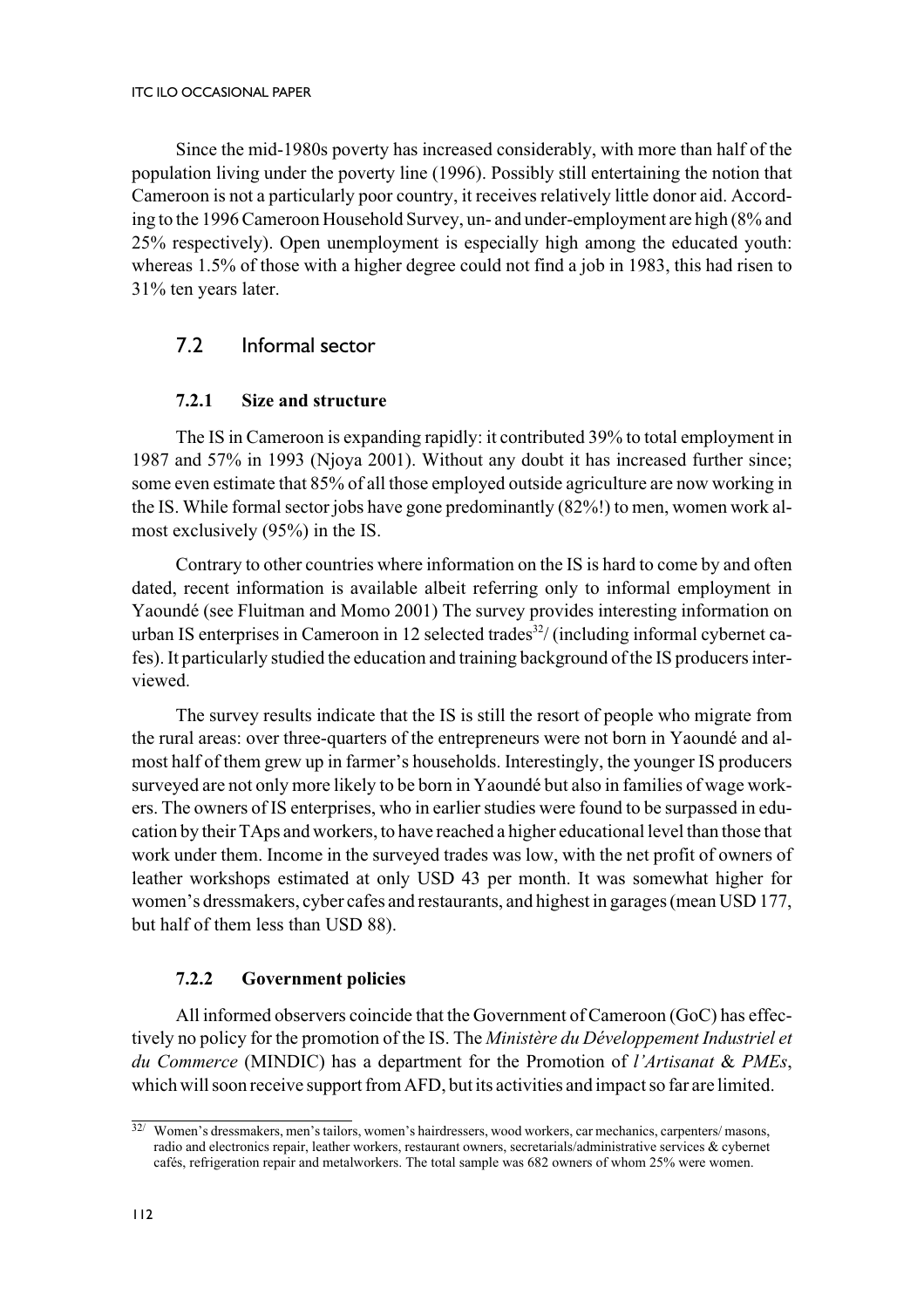Other government entities also -plan to- make contributions to the development of the IS, but there is no cohesion among them. In fact, one observer commented that the recognition of the IS in various official government documents, is to a certain extent "donor-driven", as such statements in no way rule out the use of bulldozers against informal (work)shops as part of a 'clean city' campaign.

### **7.2.3 informal sector Associations**

Compared to other countries in West Africa, the organization of the IS in terms of associations is still in its infancy. Although Cameroon witnessed a minor *boom associatif* in the 1990s, when democracy made rapid strides in Africa and external funding was available, most of the new ISAs fell back or disappeared altogether. At this moment the number of active ISAs is small, they are generally weak, and have little influence.

# 7.3 Vocational training sector

# **7.3.1 General overview**

In line with its history,Cameroon's technical and vocational education and training (TVET) system is based on the French and English models. It functioned relatively well up to the economic crisis that started in 1985, when wage-employment in government services and parastatal sector grew rapidly. Since then the system has been unable to respond to the changes in the demand for education and skills caused by the rapid expansion of self-employment in the IS.

A 1997 World Bank report<sup>33</sup>/ notes that over much of the past decade primary school enrolment rates have declined and average repetition rates stand at 29%, which probably means that almost half of all school-age children are not attending school (Fluitman and Momo 2001). As the result of a lack of recruitment of teachers by the state, the education system is becoming more and more dependent on teachers who are paid by the parents. In fact, one report suggests that almost two-thirds of the costs of primary education are borne by the households of the pupils (Njoya 2001).

There does not exist a distinct TVET policy in Cameroon. Contrary to other countries in the region, there is almost no donor assistance in the area of vocational training. It is understood that as part of initiatives with HIPC funding, an attempt will be made, with support from ADF, to improve coordination in the field of vocational training. Also, the African Development Bank is about to undertake a study of the need and institutional constraints for vocational education and training.

# **7.3.2 Main training providers**

The TVET sector in Cameroon is seriously under-developed. The earlier cited WB report indicates that the country's technical colleges are not providing any meaningful,

<sup>33/</sup> Report PID5206 at www.worldbank.org.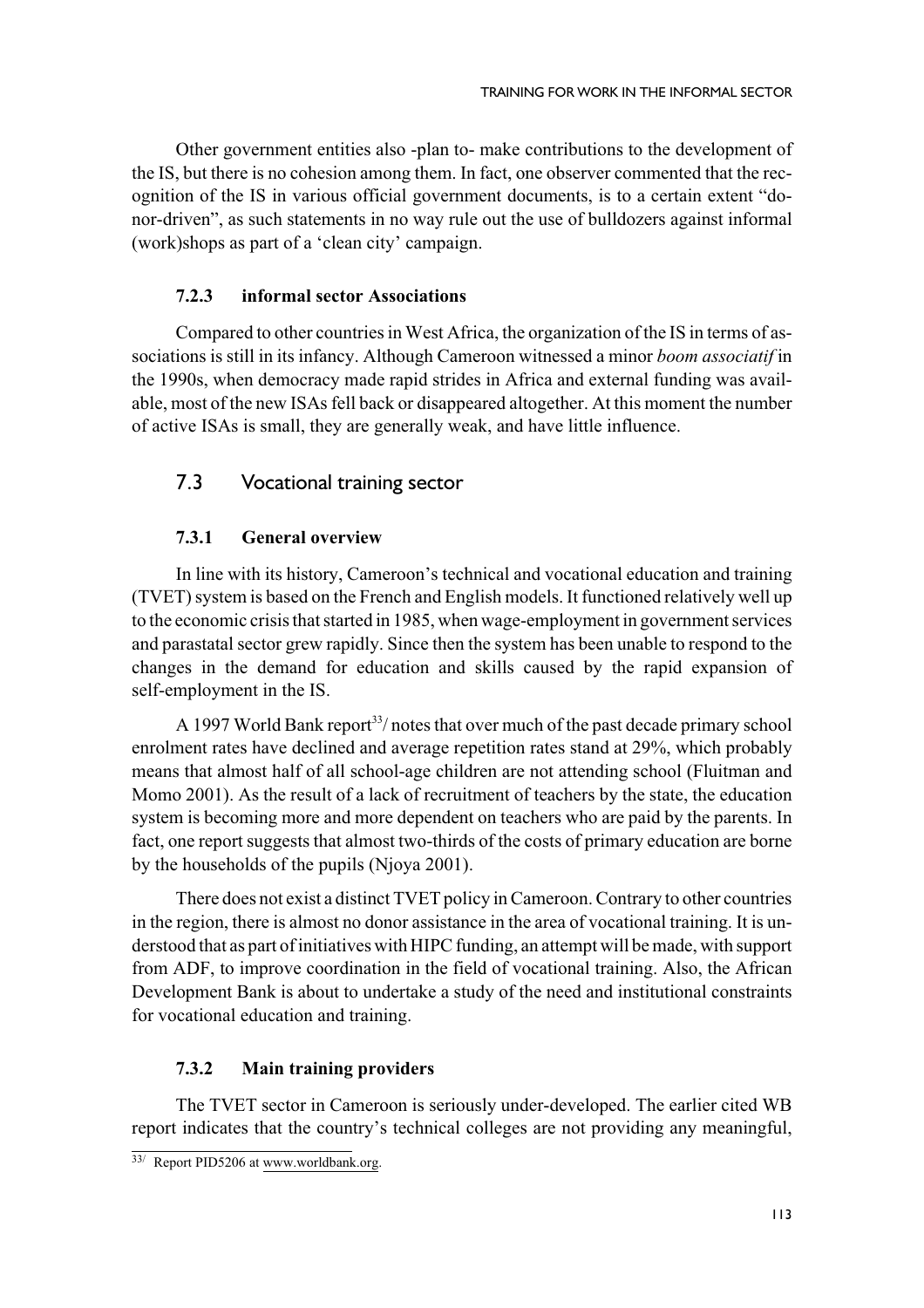job-oriented, practical training due to lack of facilities, equipment, training materials and teacher motivation.

The role of the state in the provision of vocational training is very limited, even though several ministries are involved in skills training. The *Ministère du Travail et de la Prévoyance Sociale* (METPS) is the main one responsible for vocational training. It has 5 vocational training centres under it,which are said not to be relevant for work in the IS. The *Ministère de l'Éducation* runs in its schools more than 200 special sections for rural artisan activities and home economics. Other ministries that operate training facilities are the Ministry of Agriculture, the Ministry of Youth and Sports, and the Ministry of Social and Women Affairs.

The gap left by the state in the TVET area has in the last decade lead to an accelerated expansion of private institutes, especially for language and computer training. The void for technical training was, to some extent, filled by NGOs and especially church-based organizations operating vocational training centres (e.g. two Don Bosco VTCs, Mgr. Steinmetz and a few smaller ones). In Douala 15 NGO training providers have formed a network (see Box 10).

### **Box 10. FORAJE – a network of small training centres**

A number of small NGOs in Douala with training facilities have organized themselves into a network, called *FORAGE*, to try to improve the quality and outcome of their training. It was created in 1996 when like-minded training centres supported through a programme of funding of 'local initiatives' (PIL) financed by a German NGO *Brot für die Welt* (Bread for the World), got together. FORAGE presently consists of some 15 NGO training centres. Since 1998 it receives support from DED in the form of the services of a local consultant.

FORAGE-members are mostly of the social welfare type of NGOs. One of the members, for instance, the *Centre Artisan de Formation Professionnelle* (CAFP) used to be part of a government social training programme and was later continued as an NGO. Its director is a former trade-unionist. The centre has recently been re-located, on terrain donated by the government. The three classrooms of the centre are made of wood and have a shabby appearance. CAFP provides training in tailoring, electricals and computer skills for 3 years, of which the last one consists of practicals in workshops. At the moment it has 52 trainees (among whom 4 girls), although it has a capacity of 80 trainees – it is said that the families of prospective trainees have problems in coming up with the required training fees. The trainees are between 15-20 years old, and need to have basic education. The training fee is USD 40 for the first year and USD 62 for the second year (said to represent 60% and 100% of the respective actual training costs). The third year is dedicated to a practical period in a workshop (but the centre has great difficulties to find places for such internships). While some of the (best) trainees get offered a job in the workshop where they do their practical, the others end up in the IS – often as workers, since they do not have the capital to start their own workshop.

The existence and activities of the FORAJE network has lead to some improvements in the member training centres. They are more aware of there shortcomings and share know-how and lessons learned. At the same time they still lack a business-like approach which hampers their efficiency and impact: the training curricula are too long, the training methods traditional and only a minority of the training graduates find a job (CAFP: less than 30%). In view of such results, some of the training centres operate far below capacity.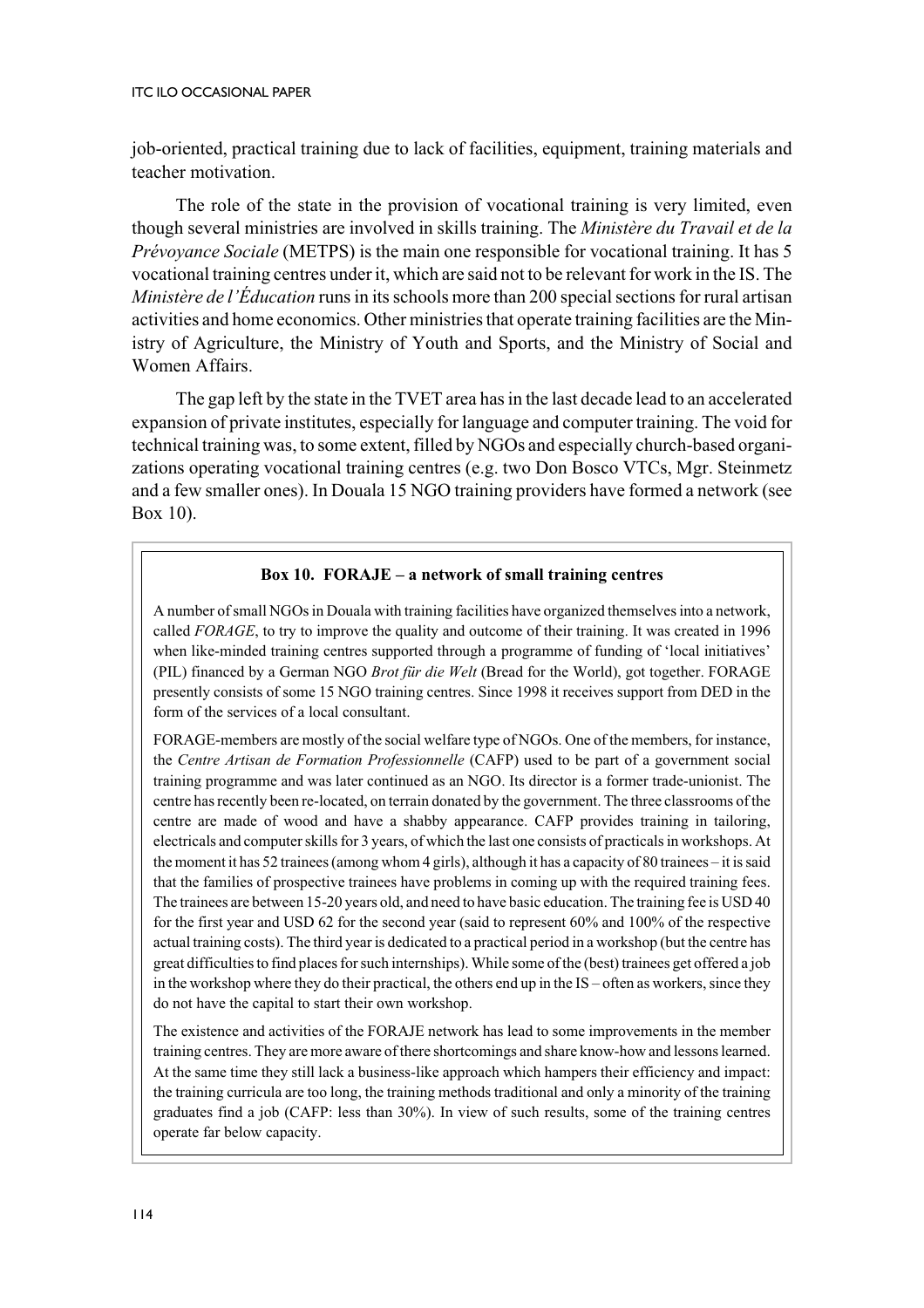In all there are 86 private training institutions registered (information from GoC/METPS), in addition to which there are a large number of unregistered ("*clandestine*") training providers. The main thrust in technical training comes however from traditional apprenticeship training (see below). It is estimated that while the total training capacity of public VTCs is around 14,000 trainees, there are estimated to be a total of 200,000 TAps being trained in the country.

### **7.4 Skills development for the IS**

One of the most remarkable outcomes of the Yaoundé survey referred to earlier refers to the finding that the younger entrepreneurs were more likely to have enjoyed some form of pre-employment vocational training<sup>34</sup>/ (Fluitman and Momo 2001). Such skills training was especially common among entrepreneurs in women's hairdressing (55%), radio  $\&$ electronics repair (55%), women's dressmaking (50%), and less common for car mechanics (28%) and men's tailors (29%). The skills training received was usually of long duration  $(2-5 \text{ years})$ , although probably of a part-time nature.

In all,58% of those who had followed vocational training did so in private-for profit institutions, especially: men's tailors, electronics repair, women's hairdressers, persons engaged in administrative and cybernet services and refrigeration repairers:

|                            | <b>Gov. Training</b><br><b>Institute</b> | <b>NGO Training</b><br><b>Centre</b> | <b>Private-for-</b><br>profit TP |  |
|----------------------------|------------------------------------------|--------------------------------------|----------------------------------|--|
| Women's dressmakers        | $33\%$                                   | $24\%$                               | 43 $\%$                          |  |
| Men's tailors              | $\boldsymbol{0}$                         | $\mathbf{0}$                         | $100\%$                          |  |
| Women's hairdressers       | $7\%$                                    | $7\%$                                | $87\%$                           |  |
| Wood workers               | $29\%$                                   | 21%                                  | 50 %                             |  |
| Car mechanics              | $33\%$                                   | $7\%$                                | $60\%$                           |  |
| Carpenters/masons          | 78 %                                     | $\theta$                             | $22\%$                           |  |
| Radio & electronics repair | $\theta$                                 | $\theta$                             | $100\%$                          |  |
| Leather workers            | 23 %                                     | 15 %                                 | 62 %                             |  |
| Restaurant owners          | $35\%$                                   | $20\%$                               | $45\%$                           |  |
| Secr/admin/cybernet        | $19\%$                                   | $7\%$                                | 74 %                             |  |
| Refrigeration repair       | 24 %                                     | $6\%$                                | 71 %                             |  |
| Metalworkers               | $33\%$                                   | $\theta$                             | 67 %                             |  |
| <b>Total</b>               | $26\%$                                   | $10\%$                               | $64\%$                           |  |

**Table 22: Cameroon – Main training providers per economic activity (percentages of persons who received training, per trade and total)**

*Source: Special calculations of data Yaoundé IS survey (682 interviews; see also Fluitman and Momo 2001).*

<sup>&</sup>lt;sup>34/</sup> Even though the question inquired clearly about pre-employment vocational training, it could still be that some of the respondents have erroneously indicated here their apprenticeship training in a small workshop.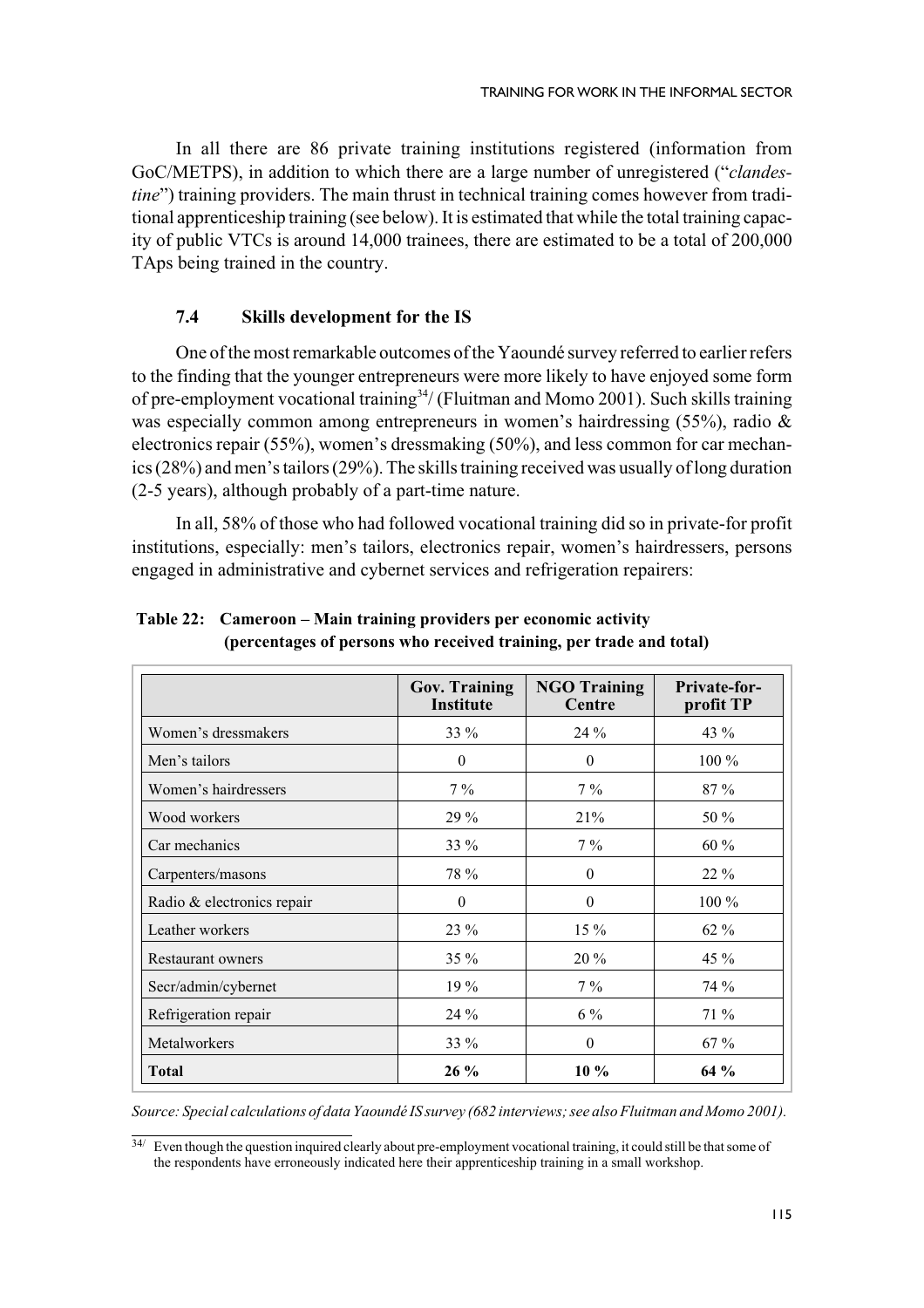#### **ITC ILO OCCASIONAL PAPER**

Payment of training fees was found to be rather common among the IS firm owners surveyed: 7 out of 10 had done so. Fees levels covered a broad range, from USD 65-650 per total training period, with marked differences between training providers:

|                                  | Mean  | Median |
|----------------------------------|-------|--------|
| Public sector training provider  | \$226 | \$107  |
| NGO training provider            | \$249 | \$209  |
| Private-for-profit trg. provider | \$287 | \$213  |

**Table 23: Cameroon – Training costs for different training providers\***

*Note: Different training periods.*

*Source: Special calculations of data Yaoundé IS survey (Fluitman and Momo 2001).*

Such high training fees could constitute a limiting factor: half of those who had not followed any vocational training pointed to lack of financial resources to do so (while one quarter said there was no need for skills, probably because they had learned the trade in another way,while men's tailors and leather workers pointed out that no relevant vocational training for their trade exists).

The survey indicates that, while more than half of the IS entrepreneurs have followed pre-employment training and two-thirds of them had been TAps,70% of IS producers are interested in skills upgrading  $-$  in the first place of their technical skills, but also of their business skills (e.g. customer relations, marketing, financial administration, business management).

# 7.5 Traditional apprenticeship training

The Yaoundé survey<sup>35</sup>/ clearly demonstrates the importance of apprenticeship training: two-thirds of the IS firm owners interviewed had been TAps before setting up their own business – the only activity where no TAps are found were restaurants, implying that only few skills are needed in this trade (*ibid*). Such training lasted usually some 2-3 years, ranging from a few months in computer-based services to 3-4 years for car mechanics.

Many of those interviewed during the survey indicated that they appreciated apprenticeship training as being useful. In fact, more than half of them  $(57%)$  would want their child to be an apprentice. The major exceptions here were relatively well-educated women in hairdressing and women in restaurants (where there is no apprenticeship system). The survey found that apprenticeship training and institute-based pre-employment vocational training are not mutually exclusive. Many of the entrepreneurs went through both, especially in car mechanics and metal-working,which suggests that they felt that these forms of training are in some way complementary.

 $35/$  This section is based on Fluitman and Momo (2001).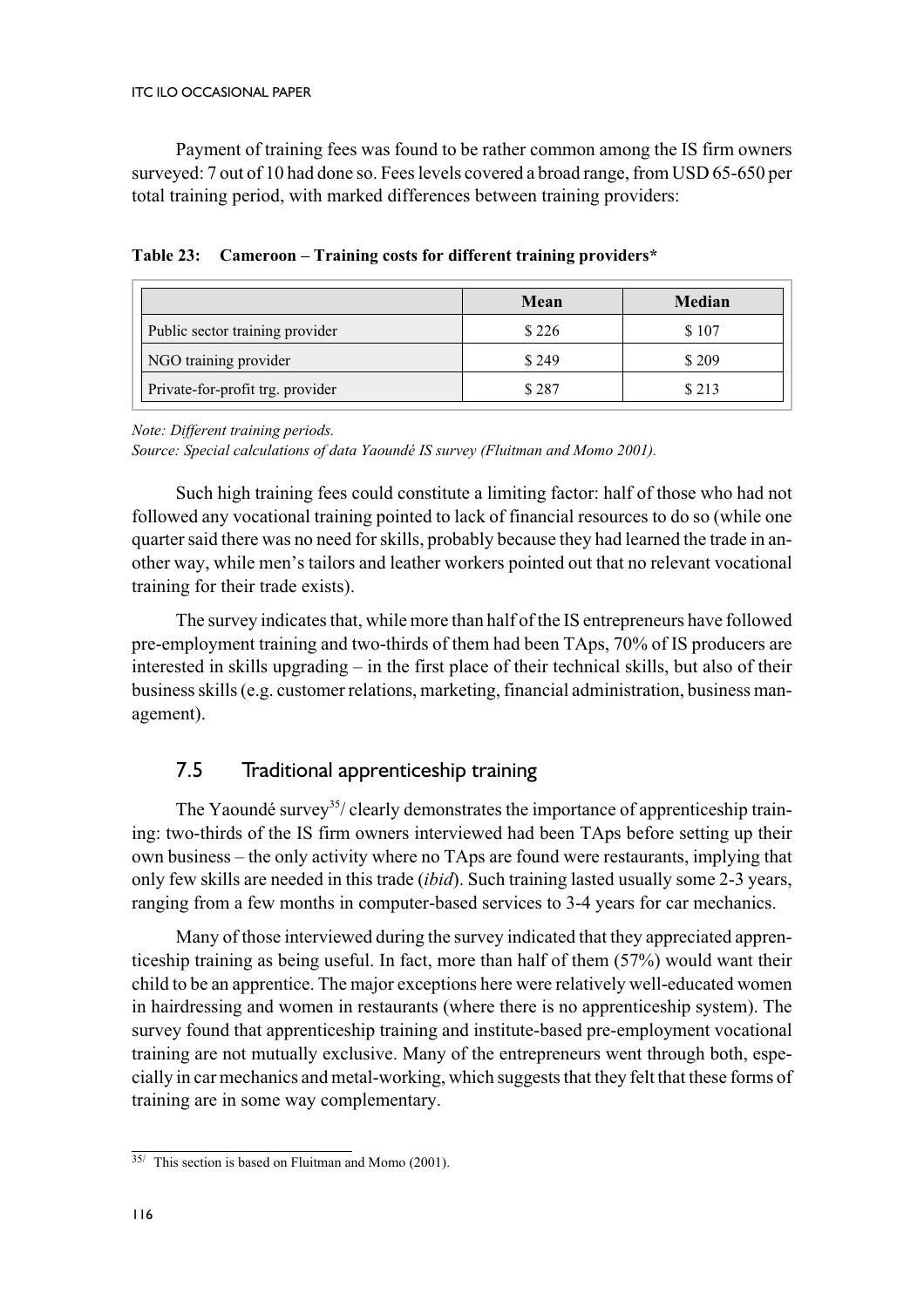The survey also attempts to arrive at typical individual career paths for the surveyed trades. Including general education (which on average makes up more than half of the time) it has taken the entrepreneurs some 17-23 years to get to the position where they are now. An important role (in terms of time) is played by previous employment, as an unpaid family worker, wage-worker or independent worker. In other words, only few of the entrepreneurs started their business immediately after finishing his/her apprenticeship training. One of the reasons for this is likely to be that they needed to amass savings, as most enterprises were started with own capital.

The respondents in the survey indicated that for them technical skills are the most important ones. Other skills that were frequently mentioned include: negotiating with suppliers and customers, book keeping, training and coaching, and marketing skills. To the extent that the owners of IS enterprises possessed such skills, they picked them up during apprenticeship training and not in pre-employment vocational training. Important skills gaps were found to pertain to: applying for and managing credit, marketing and book keeping. Seventy percent of those interviewed expressed interest in further training. They indicated to attach more importance to the upgrading their technical skills than to management, marketing or book keeping training. Especially car mechanics, radio  $\&$  electronics repairers and metal workers were keen to expand their skills, while men's tailors and restaurant operators were less keen.

### **Box 11. An example of apprenticeship training in Cameroon**

Merco is one of a small chain of informal Mercedes repair workshops in Yaoundé. It has 8 workers and 14 TAps (6 from the neighbourhood and 8 sent by NFE). The selection criteria for neighbourhood TAps are: between 15-18 years old, in possession of a basic level of education and apparent good behaviour. An oral understanding is reached on the apprenticeship training between parents/ guardians and the workshop ("we deal only with the parents"). The apprenticeship fee is CFA 300,000 for 3 years (or USD 133 per year).

The apprenticeship training is 3 years ("renewable" for those who need more time to master the set of skills involved). During the first year, the TAps get to know the names of the tools used in the workshop and the main pieces of the cars being repaired. Only in the second year a simple start with actual training is made, which is normally completed in the third year. During this last year, the apprentice follows a short practical period (1-2 months) in another workshop to get some broader experience. Upon graduating, the apprentice receives a certificate from Merco, which is also recognized by other Merco workshops.

Although the workshop is not registered as a training centre, it carries out FNE contracts to train small batches of youth in car repair. Such training lasts one year. It is complemented with theoretical training that takes place outside the Merco workshop and is conducted by a specially contracted instructor (often at FCFA 2,000 or USD 2.70 per hour). These training graduates also receive a different certificate, which is co-signed by FNE.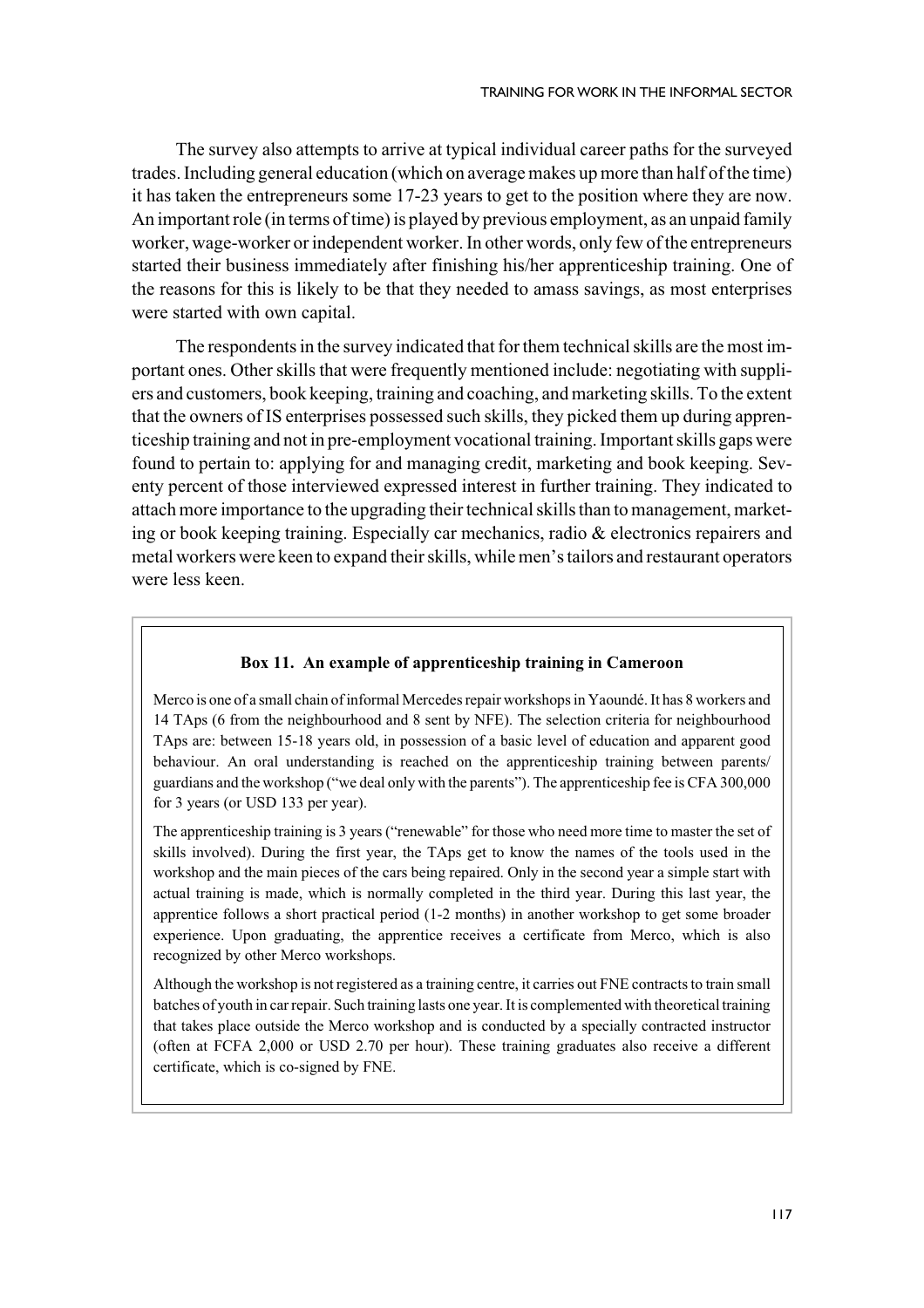### **Box 11. An example of apprenticeship training in Cameroon (cont.d)**

In 6 years,36 TAps have graduated in the workshop. No details on their work and whereabouts are available. At least 6 of the pass-outs are known to have established their own workshop, while sometimes a graduate is employed by Merco. Most of the graduates seem to find work in other garages – earning some FCFA 20,000-30,000 (USD 30-40) per month in IS workshops and up to FCFA 50,000 (USD 70) in more established garages.

The main problems in providing training to TAps are felt to be: (i) lack of up-to-date and sufficient number of tools and equipment, (ii) low level of education of the TAps, and (iii) scant availability of training materials (only a few catalogues and user manuals).

*Source: PR manager of Merco workshop (March 2002).*

# 7.6 Case study A: *Fonds National de l'Emploi* (FNE)

### **7.6.1 Background**

The *Fonds National de l'Emploi* (FNE) was set up in 1990 with assistance from the World Bank and the African Development Bank. This Training and Employment Fund provides support for 'employment seekers', i.e. both youth who have never worked before and retrenched workers from public, parastatal and private sectors. Essentially its function is the organization, financing and monitoring of skills development and employment creation programmes: (i) on-the-job training,(ii) formal training,(iii) creation of self-employment, (iv) support to IS enterprise development, and (v) dissemination of labour market information (through the internet). It also provide financial support for those who want to enter into self-employment. FNE also has a special programme for returning migrant workers from abroad. FNE has offices in Yaoundé and Douala as well as in three regional centres.

FNE is financed, apart from external funding, through a tax<sup>36</sup>/ of 1\% on the payroll of enterprises. It has an annual budget of about FCFA 4 billion (more than USD 5 million). FNE is a tripartite organization with representatives of the private sector in its Executive Board.

### **7.6.2 Training activities**

FNE itself indicates for which areas short training programmes (max. duration: 1 year) will be financed. It gives priority to organizing training in trades that are thought to do well in the market (it is not clear how this is determined). The programme includes support for three types of training:

- $\bullet$  pre-employment training in formal training institutes, mostly in office skills
- on-the-job training in (mostly IS) enterprises, covering a wide variety of trades
- practical pre-employment training stage in a company (special programme).

 $36/$  It is technically not a (training) levy as the revenues are destined for the general government coffers.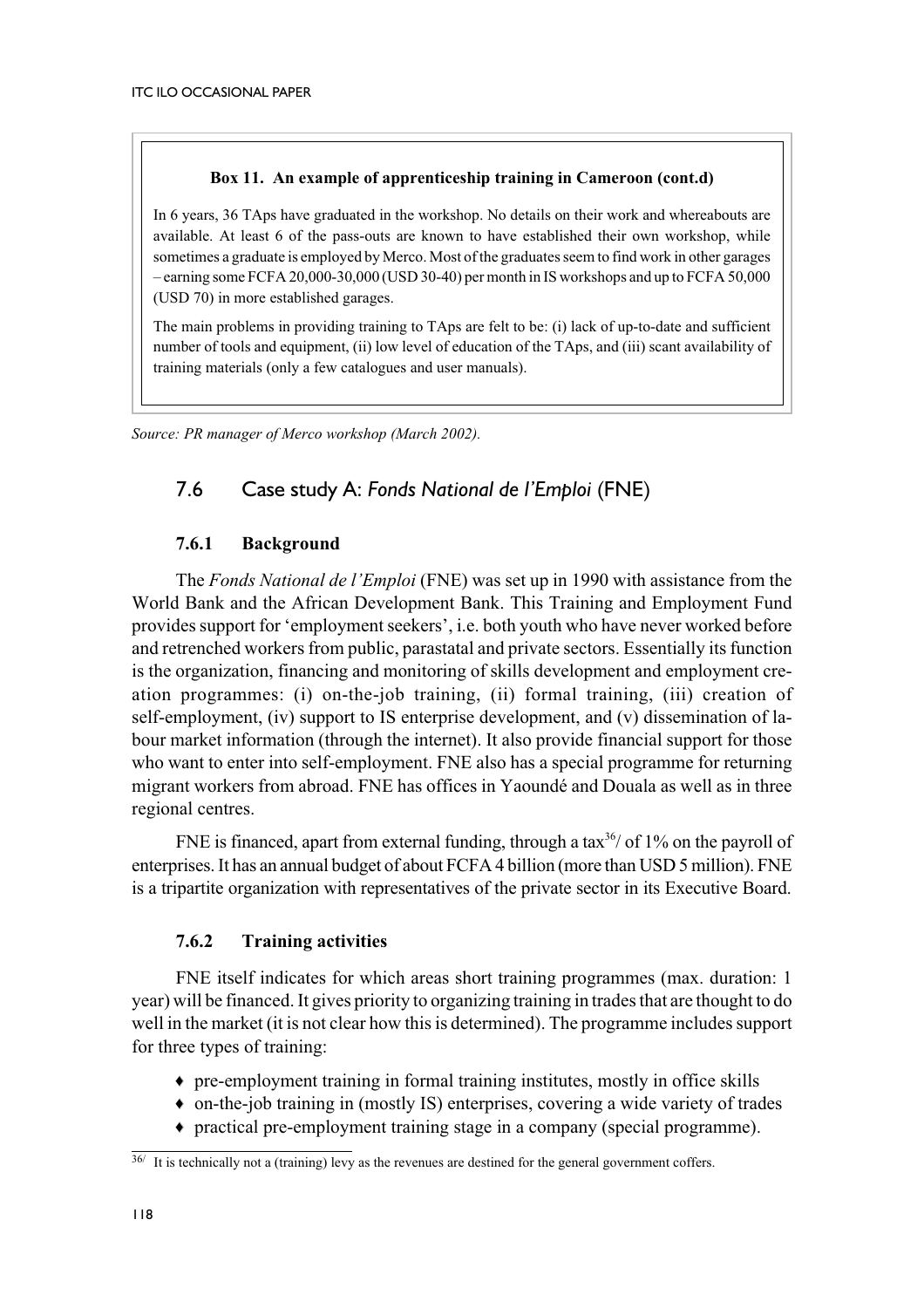The training is carried out by one of the 140 training institutions that have been registered by FNE. Registration only takes place after FNE staff has inspected the conditions and the quality of the training offered: buildings, training equipment, trainers and training curriculum. Almost all of them are private-for-profit training providers, only 2-3% are NGOs. In fact, for on-the-job training some 80% of the training providers are in reality owners of small informal workshops (see Box 12).

#### **Box 12. Workshops or training centres?**

In Cameroon (and elsewhere) there is at times confusion about the term 'training centres'. Relevant ministries tend to dutifully register training centres which meet the established criteria (which are often quite high) and qualify other training providers as 'clandestine'. FNE, however, actually works with IS workshops providing apprenticeship training and other unregistered training providers.

The difference between genuine training centres and IS workshops with TAps is often small and subtle. All workshop owners are interested to take on TAps – as the training fee can be an interesting supplement to workshop income (as well as to appease family members who insist that cousins etc. need skills training). Depending on the fame of the 'master', the number of TAps grows, and with it the income from training.

At this point some entrepreneurs may decide to actually invest in the provision of training: preparation of a more elaborate training programme, even with handouts. Or recruit a special in-house trainer or establish a relation with a free-lance trainer (from the existing pool of such *vacataires*, who are often instructors at the local *lycée*), e.g. for management training.

At some point production or repair will be no longer the primary objective of the workshop and it has effectively become a training centre. So far few workshop owners have gone this route, possibly because, as some of them say, "there is no money to be made in training".

The participants in the training programmes are young employment seekers who have registered with FNE. The criteria for their selection are not immediately clear. FNE stated that those registered are essentially supported on a 'first come first served' basis. For computer and pre-employment vocational training groups of 10-12 are formed, while for on-the-job training groups of 5 persons. The training participants have to pay a contribution of 20% of the training costs.

### **7.6.3 Financial support for IS activities**

The financial support for setting up a business is not necessarily related to passing through a training programme. All NFE target clients can submit proposals. The maximum amount is FCFA 5 million for self-employment and FCFA 20 million for the creation of a micro-enterprise. For the latter FNE provides up to 80% of the total required financing, while the rest has to be contributed by the client (which can also be in kind, e.g. labour). The FNE loans carry an interest rate of only 8% per year, whereas the market rate in Cameroon is between 20-27%.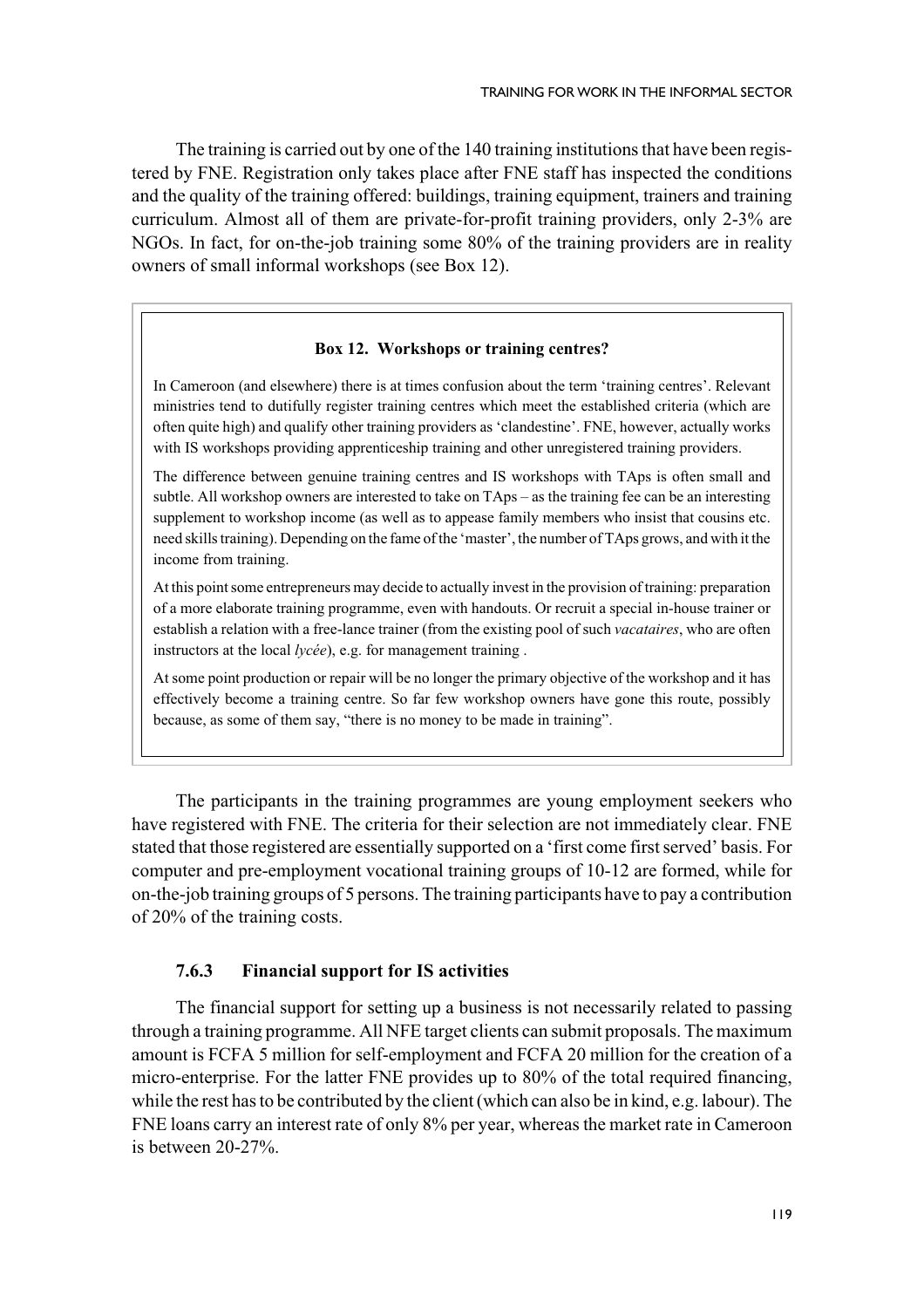### **7.6.4 Results**

Since 1997/98 the number of people trained through FNE has gone up significantly, especially through on-the-job training. It claims to have a data base with almost 110,00 qualified jobseekers, to have trained over 22,000 persons, to be in contact with 4,200 enterprises, to have aided 54,000 persons in finding employment, and to have realized 6,541 (mostly agricultural) self-employment projects (FNE information sheets).

By far most of the training that is organized and financed by FNE concerns on-the-job training, which constitutes more than  $85\%$  of all training. In all, close to  $5,000$ persons received training through FNE in 2000/2001. While a respectable number, it is very small when compared to the total need for training, including informal sector operators.

|                          | <b>Total</b> | Yaoundé | Douala | <b>Rest of</b><br>country |
|--------------------------|--------------|---------|--------|---------------------------|
| Formal training          | 589          | 194     | 238    | 157                       |
| On-the-job training      | 4,132        | 901     | 1,422  | 1,809                     |
| <b>Total</b>             | 4,721        | 1,095   | 1,660  | 1,966                     |
| Self-employment creation | 211          | 66      | 73     | 72                        |
| Group initiatives        | 4,229        | 725     | 1,775  | 1,729                     |
| <b>Total</b>             | 4,440        | 791     | 1,848  | 1,801                     |

**Table 24: Cameroon – FNE outputs 2000/2001**

*Source: Based on data from FNE.*

Of the more than 4,000 people who received financial support for self-employment, either as an individual or as a member of a group, over 90% concerns financial assistance for purchase of land to enter into agricultural activities. Very few IS businesses seem to have been set up through this mechanism.

All together, FNE financed in 2000/2001 vocational training courses for a total amount of FCFA 850 million (some USD 1,13 million) $37/$ , while for self-employment creation projects was available FCFA 775 million (around USD 1,0 million).

# **7.6.5 Appraisal**

The actual impact of FNE's support for skills development and (self-)employment creation, is not immediately known. Its contribution to the actual creation of informal businesses seems small. The main impact will probably come from FNE's training efforts. It is estimated (but not actually monitored) that in the end three out of every 4 training participants will set up his/her own business.

 $37/$  This would calculate on the basis of the almost 2,000 trainees from table 23 to a rather high average training cost of USD 565.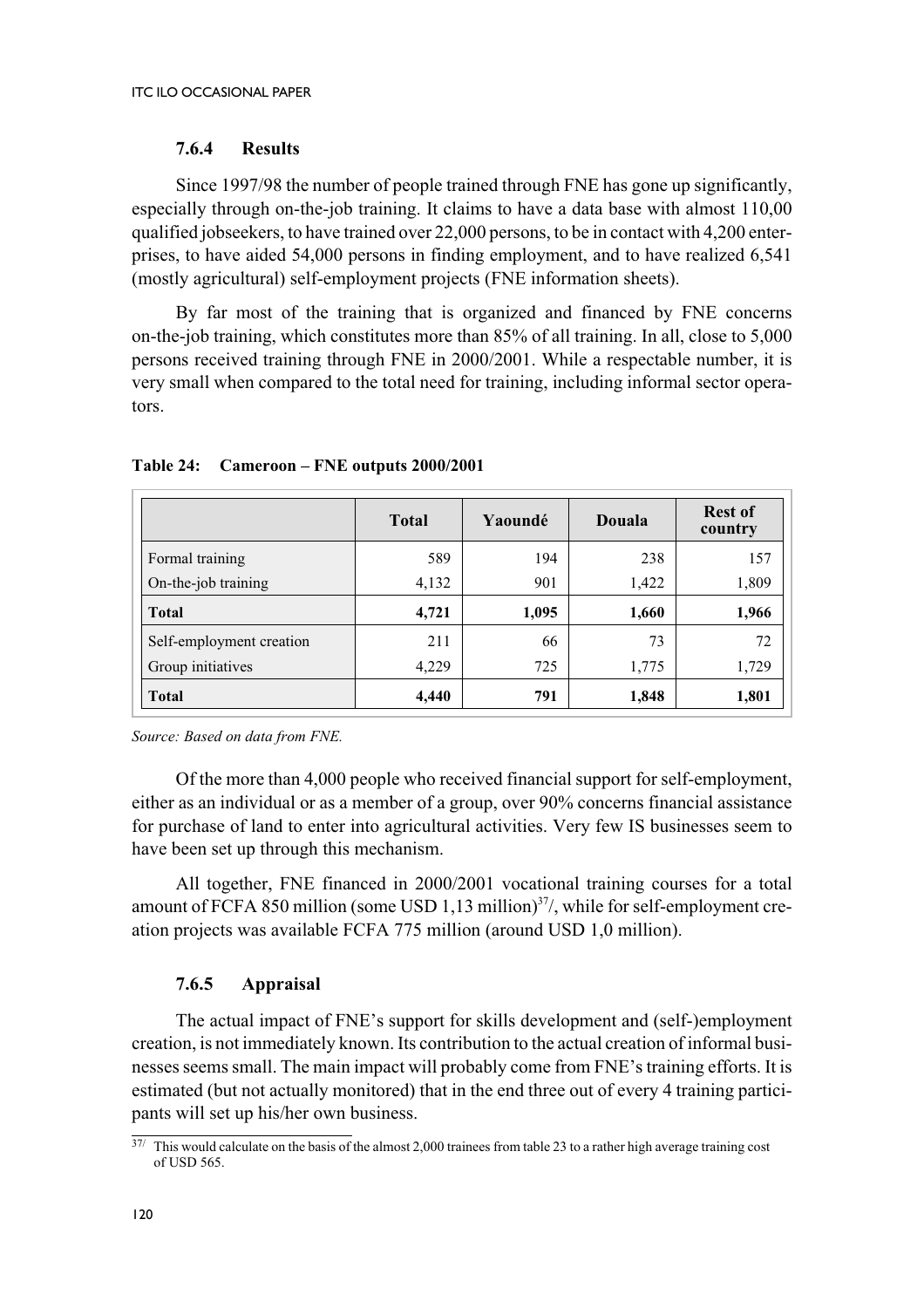Some observers feel that FNE has only limited the knowledge and experience in providing training and financial support for work the IS. At the same time it has to be noted that FNE constitutes an interesting instrument to finance vocational training for both the formal and the informal sector, as well as, potentially, to improve the quality of such training.

# 7.7 Case study B: APME – Micro-Enterprise Support and Promotion Programme in Maroua

### **7.7.1 Background**

One of the more interesting attempts to promote the IS concerns the Micro-Enterprise Support and Promotion Programme (APME) in Maroua. Maroua is a provincial capital in the very north of Cameroon, with some 150,000 inhabitants, in majority Muslims, and growing at some 9% per year due to immigration. Around 90% of the economic activities in the town are of a small-scale nature, often within the  $IS^{38}$ .

The main characteristics of the IS in Maroua are: (i) weak investment possibilities reflected in under-equipment, leading to low level of productivity, (ii) lack of skilled labour, (iii) day-to-day sales on a limited local market,and (iii) absence of financial administration and sound management.

### **7.7.2 Project concept and objectives**

APME has a two-sided objective: it aims to set up an entity of local artisans for the promotion of IS activities and to develop sustainable support services that will strengthen the local economy.

The project is an example of an integrated approach to IS enterprise development. It started in May 1997 when a feasibility study was done by *Actions de Solidarité* (ASI),a French NGO. Project activities took off a few months later to establish a *Cellule d'Appui à la Petite Entreprise Artisanale*, together with a local organization (CAFOR). After institutional problems in 1999, the counterpart of ASI in the project became a cooperative-like structure (a *Groupement d'Initiative Commune*) *Appui au Développement de l'Artisanat* (GIC ADA) and the project was called *Programme d'Appui au milieu Artisanal de Maroua* (APME). The members of GIP ADA are all trainers who provide on-the-spot training to IS enterprises; some of them were (or even still are) instructors in technical schools or colleges. GIC ADA has a small but well-equipped office.

The first phase (two years, up to July 1999) concerned the launching and establishing of the activities. During the second phase (1999-2001) emphasis was placed on consolidation of the project activities and enhancing its financial independence.

The project focuses on support for four trades: leather products, metal and woodworking, and car mechanics. To avoid market saturation and attract more youth,

<sup>&</sup>lt;sup>38/</sup> This case study has been prepared on the basis of project reports (see ASI-ADA, 2001, 2002a and 2002b) and the findings of a recent UNDP evaluation. A planned visit to Maroua had to be cancelled due to time constraints.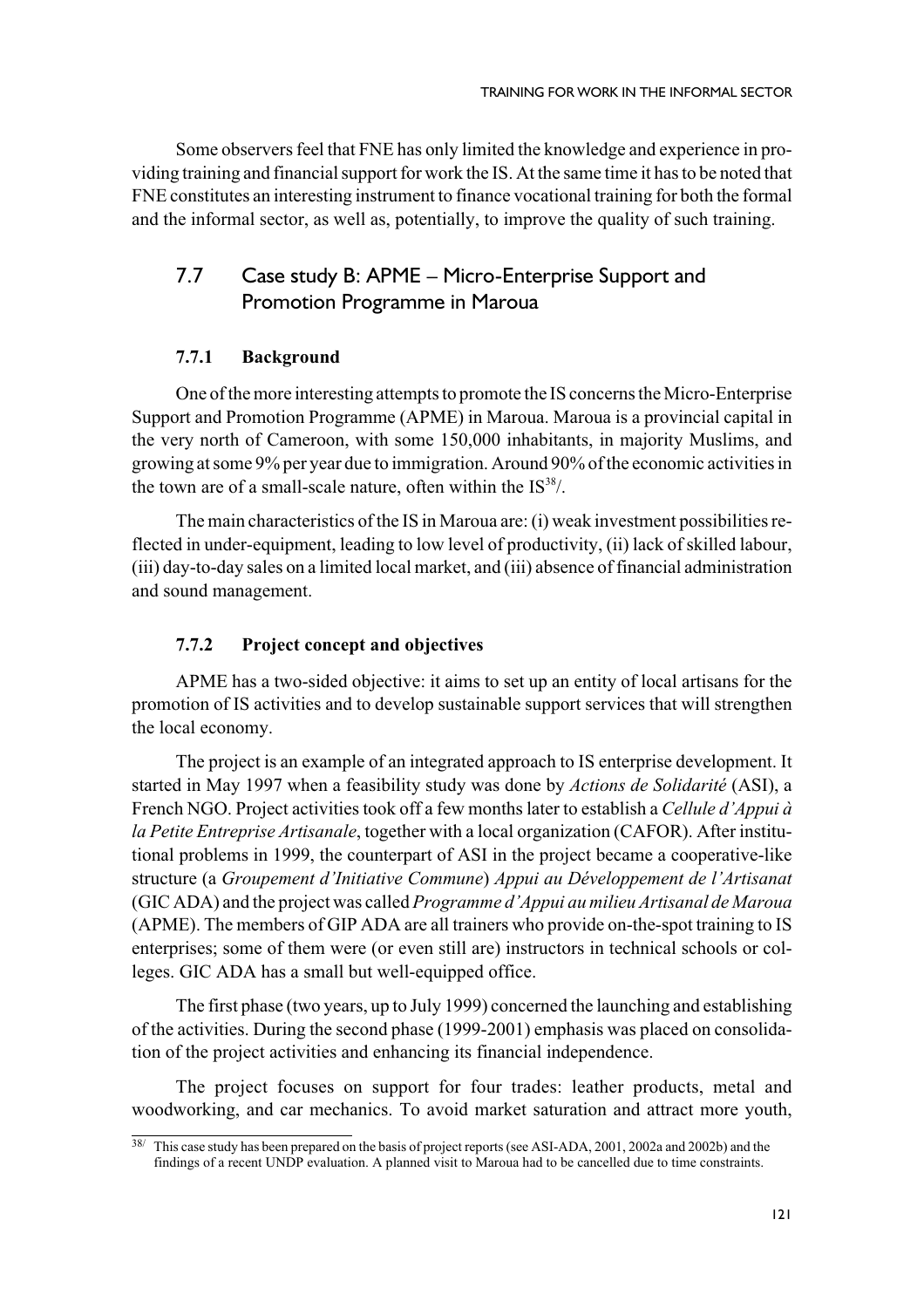APME started at the end of 2001 with support for motorcycle repair. It also initiate a special programme for assisting women entrepreneurs.

### **7.7.3 Project activities**

The project favours a market approach. Its training interventions are directed at both the masters and the apprentices. The project activities combine action-research with awareness raising and animation. The actual activities can be grouped into trainings and marketing interventions:

- *skills training*: literacy training,management training,and technical skills upgrading and introduction of new technological knowledge (e.g. design skills)
- ◆ *business advice*: advice based on a workshop diagnosis, for instance on improving the lay-out of the workshop and the organization of the work
- *financial support*: in the form of a loan scheme and a Credit and Savings Union,together with training and follow-up assistance
- *marketing assistance*: in the form of market studies, development of proto-types, IS promotion, improved access to information
- *opportunities for meetings*: exchange visits between artisans, research for collective problems and solutions, representation of the sector
- *information*: via a documentation centre with information on administrative and legal aspects; on production techniques, equipment and suppliers; and product designs.

Technical skills training is the main entry point of the project. It refers to short-term, modular and *personalized* training, mostly conducted in the workshops and tested after each module. The trainers move on motorcycles. The training is demand-led and tailor-made for the participating artisans – which requires a lot of flexibility on the part of the trainers. To improve the marketing prospects the technical training focuses on (i) improving the quality of the products, and (ii) lowering the costs (e.g. materials). At the end of the training, graduates receive technical materials. Management (i.e. order and cash book) and marketing skills training are also provided. After the training, there are several follow-up activities for the benefit of the training graduates. APME's training interventions are as much as possible linked to its support interventions in the area of marketing. Promotion activities, for instance, are related to the introduction of new products through the development of prototypes.

The project is making a serious effort to introduce genuine cost sharing for the services it provides. According to its own calculations the level of cost recovery is already very high: in the case of technical training 62% (presumably of operational costs) – through renting out workshop equipment and selling training materials and 47% for marketing assistance. Cost-recovery for literacy training is only  $9\%$ , reflecting possibly the social approach of the project partners (and especially ASI).

The staff of the project consists of: 1 project manager (expatriate), 2 trainers-animators, and 4 trainers (for each of the intervention trades, except for leather works). The budget for the period August 1998- July 2001 (i.e. 3 years) totalled USD 1,7 million: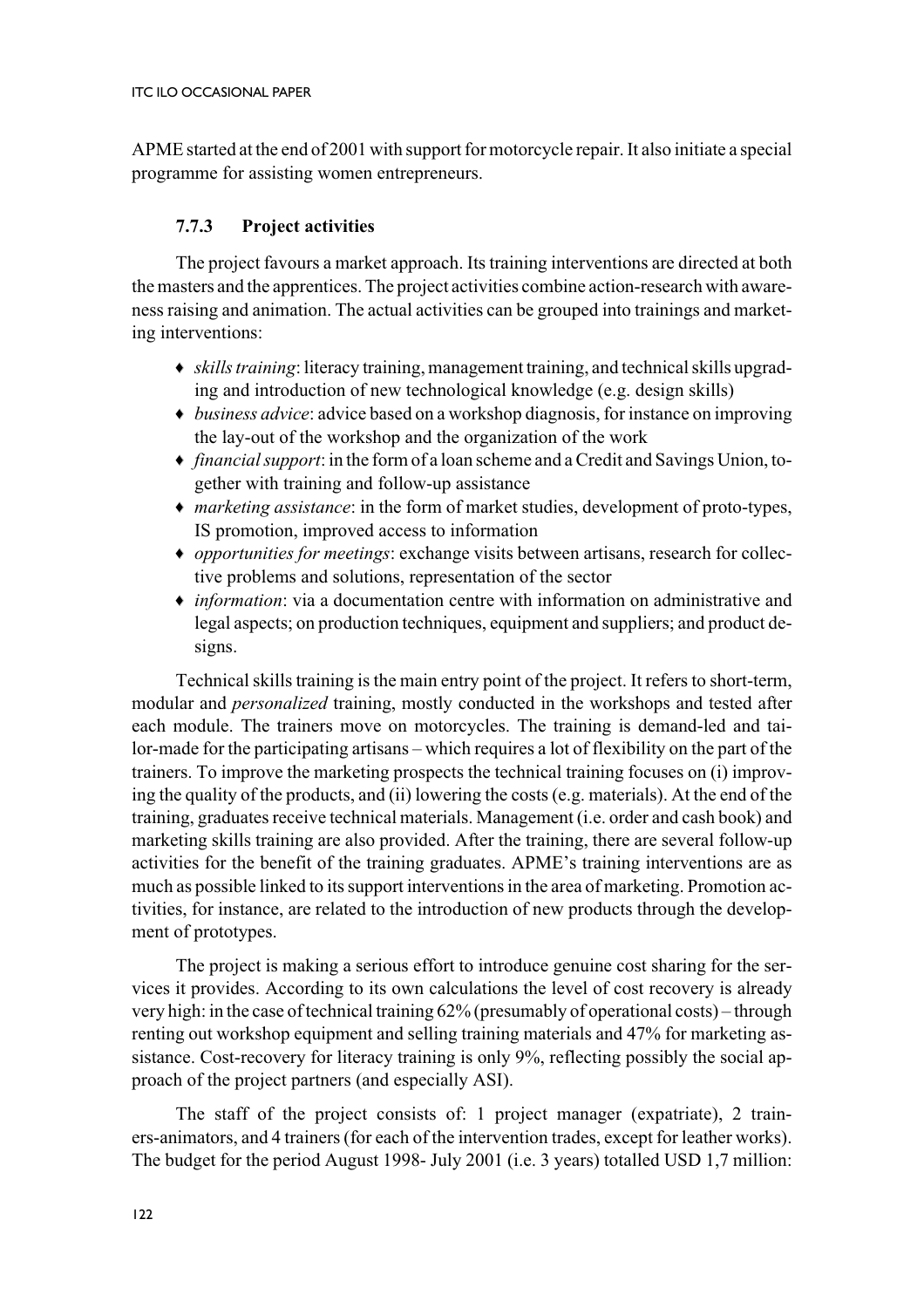some USD 105,000 for preparation and studies, USD 423,000 for interventions, USD 411,000 for vehicles and transport costs, and USD 692,000 staff costs (of which USD445,000 for expatriate manager).

The project cooperates with a number of interesting organizations, including: government ministries, local development programmes, CIRAD Garoue (development of prototypes),GTZ (literacy training and training of trainers),FNE (financing of IS enterprises) and *Projet Urbain* (DED, for IS legal services, IS seminars and savings and credit scheme)

After initial support from ADF and EU, the project is currently funded by UNDP  $(60\%)$ , which is also interested in funding a possible next phase, together with EU (20%) and ASI (20%). There are plans to replicate the project elsewhere in Cameroon, possibly Garoue (with assistance from the EU).

### **7.7.4 Results and impact**

During the first phase some 150 IS artisans were supported by APME, distributed over 4 trades. In 2000 58 short courses were conducted. In December 2001, the project was providing training and follow-up visits to 83 workshops and a total of 260 trainees: 121 MCs,51 workers and 88 TAps (ASI-ADA 2002).

APME's interventions in the area of marketing resulted in the creation of a brand name by the Maroua IS producers. This KALKAL brand name is especially applied to leather products: out of 232 articles offered by local producers for labelling, 87% were accepted after screening. Various marketing interventions were undertaken, ranging from participation in local and national trade fairs, setting up a permanent exposition in Maroua, elaboration of catalogues, creation of new products, and linking IS producers with large companies – all which resulted in significant extra sales:

|                  | 1st<br>Quarter | 2nd<br>Quarter | 3rd<br>Quarter | 4th<br>Quarter | <b>Total 2000</b> |
|------------------|----------------|----------------|----------------|----------------|-------------------|
| Wood working     | 1,148,170      | 1,228,000      | 776,200        | 666,040        | 3,818,410         |
| Leather products | 865,000        | 1,729,000      | 1,273,500      | 2,027,500      | 5,895,000         |
| Metal working    | 2,213,600      | 9,561,500      | $\theta$       | 1,710,00       | 13,485,100        |
| <b>Total</b>     | 4,226,770      | 12,518,500     | 2,049,700      | 4,403,540      | 23,198,510        |

**Table 25: Extra sales generated in 2000 as result from APME marketing activities (in FCFA)**

*Source: ASI-ADA 2001.*

Such activities appear especially interesting for metal-working: almost FCFA 13.5 million (or USD 18,000) in 2000. As the result of APME interventions, some local IS enterprises have been linked to large companies, such as CAMTEL, some banks and Cameroon Airways.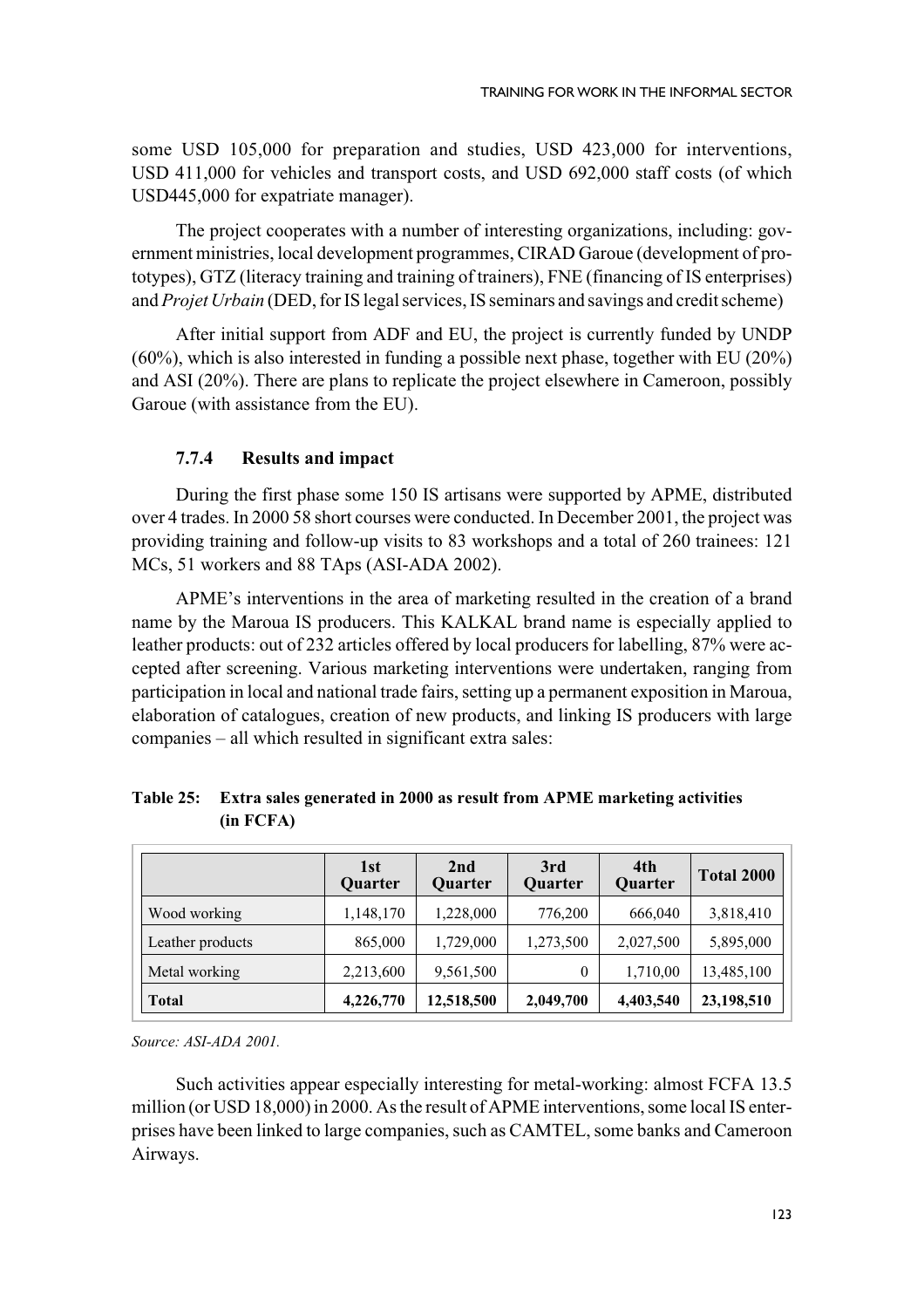In the first phase of the project its efforts to diversify the production of the informal producers resulted in: 65 new items for leather workers,18 in metal-working and 7 in wood-working.

### **7.7.5 Some lessons learned**

Some observers characterize APME as a 'classical NGO project' with strong NGO leadership to intervene on behalf of artisans, who play a less prominent role themselves. At the same time it would appear that the project holds out a number of interesting experiences and first lessons learned:

- $\bullet$  the project has adopted a well-conceived integrated approach in which training is used as an entry point to improve the market position and opportunities for IS enterprises: it was found that it takes some 110 hours of training (i.e. 12 months of 9 hours of weekly sessions) for an IS artisan to significantly enhance the quality of his/her products
- *personalized* training, while very much appreciated by the clients, has as its downside that it is very time-consuming and difficult to plan, while the evaluation found that the trainers still adhere to standard training programmes defeating the exact purpose of the training approach
- $\bullet$  the project has engaged in important networking with a good selection of other organizations active in IS development
- literacy training addresses a real local need and is an important pre-condition for effective business development: the training lasts 2.5 years and takes place through sessions between 19-22 hours, 6 days a week
- $\bullet$  few of the MCs are genuinely interested in bookkeeping: if they do start the books suggested, they tend to merely go through the motions while maintaining their own informal system; bookkeeping only becomes interesting once the enterprises reach a certain level of sales
- $\bullet$  the market-driven approach in which opportunities for local products are identified or created (through promotion activities) as the basis of the interventions is found to be very effective.

The recent UNDP evaluation (see Baier-D'Orazio and Nounga 2002) puts a somewhat different but certainly interesting perspective on the project. It feels that the project can be characterized by a 'well-doing' approach in that the artisans are more subject than partner. It is especially sceptical about the impact of the training efforts as the training needs are not indicated by the IS producers themselves. Rather they are identified by the trainers, who are said not to listen very well to the artisans, or simply inferred from the orders acquired.

In fact the evaluation notes that the use of acquired orders as the bait for training courses has a number of important disadvantages. The items produced serve a particular market (mostly expatriates) that is fragile as it is not linked to the normal items produced, causing a certain dependence on the part of the artisans. In the case of leather, the number of artisans who benefit from the KALKAL brand name is rather small (especially when compared to the total number of leather workers in Maroua).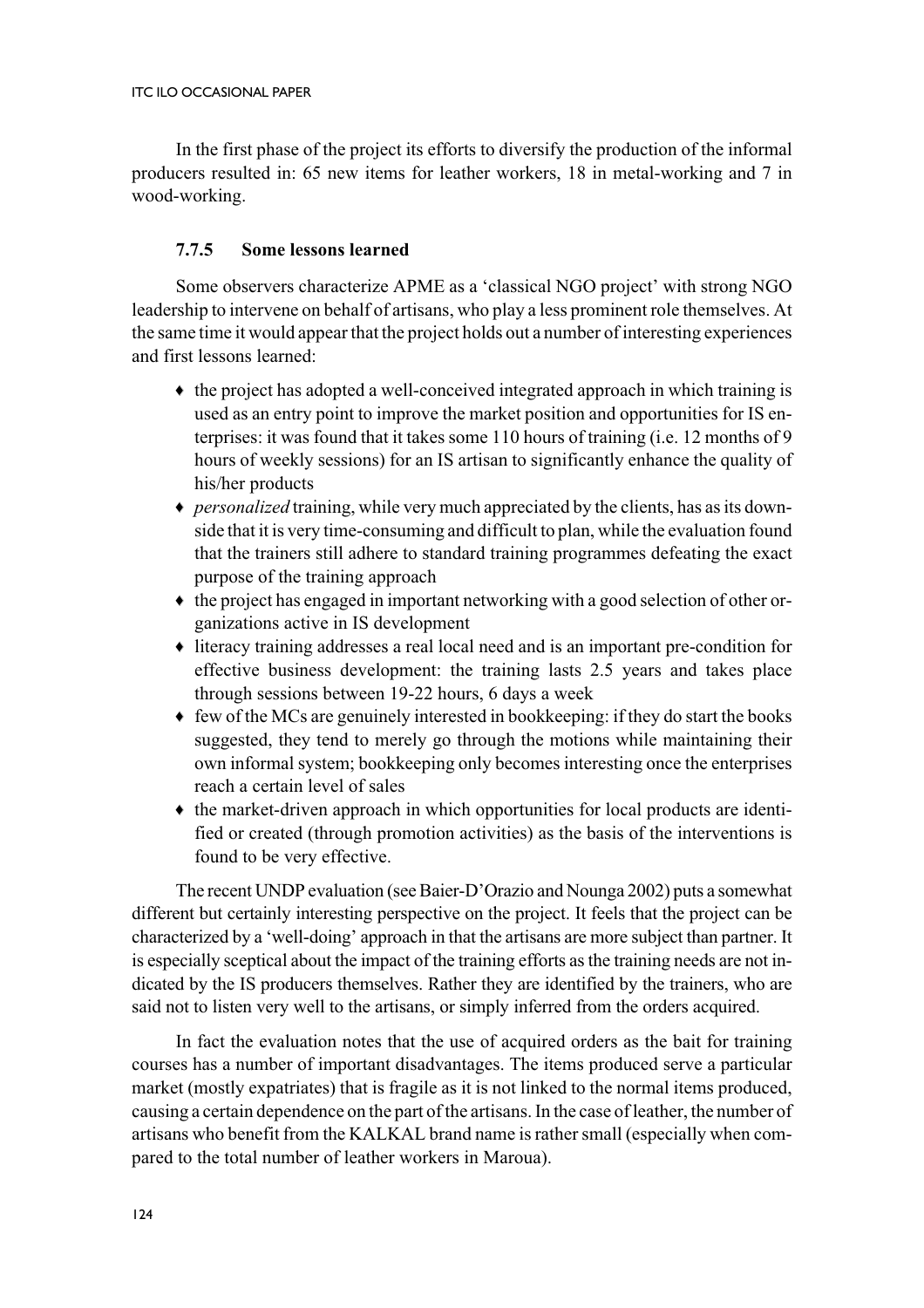The evaluation recommends an approach which relies more on creativity on the part of ADA and especially the trainers, to take the felt training needs as the point of departure of the training efforts and to try to transfer to the artisans the capacity to find solutions for their problems. Still, the evaluation underwrites the importance of the commercial strategy and the positive impact on turnover and incomes of the project clients.

# 7.8 Case study D: GIPA – Improving traditional apprenticeship training

### **7.8.1 GIPA association**

The *Groupement Interprofessionnel des Artisans* (GIPA) is an interesting case of a genuine small enterprise solution for the problem of a lack of appropriate technical skills training.

GIPA is an association of over one hundred IS enterprises in different economic sectors (e.g. wood-working, leather products, textiles and metal-working). The purchase of a membership card costs FCFA 4,000 (USD 5) and the annual contribution is FCFA 6,000 (USD 8) per year – "most" of the members are said to have paid up.

GIPA was build on the remnants of earlier attempts at organization of the IS in Yaoundé by an IECD volunteer in the mid-1990s, when in 1995 some of the members of the original then-defunct association participated,at the suggestion of another IECD volunteer, in a trade fair. They subsequently decided to create GIPA to undertake the following activities: (i) to group IS enterprises on a sectoral basis,(ii) to provide information and documentation to local artisans,(iii) to stimulate pre-employment training and skills upgrading,(iv) to seek a 'normalization' of apprenticeship training,(v) to participate in trade fairs, and (vi) to create a quality label.

# **7.8.2 GIPA president**

The president of the association is the owner of a small relatively modern garment workshop. One of his main problems is a lack of skilled workers – while the workshop has some 30 electrical overlook sewing machines, the present workforce consists of one wage worker and 7 TAps (no apprenticeship fee has to be paid, only some pocket money given to TAps). To contribute towards the training of garment workers, he is now setting up a training centre for some 30 trainees.

Interestingly, he has approached the Ministry of Labour to register his training centre, as he was approached by another training institute for placement of trainees for practical periods. The requirements are stiff (e.g. adequate training equipment,qualified trainers, teaching diploma of owner, and relevant training programme), and the paperwork (e.g. business licenses, proof of good citizenship) cumbersome, but the owner appears confident that he will succeed to get his registration.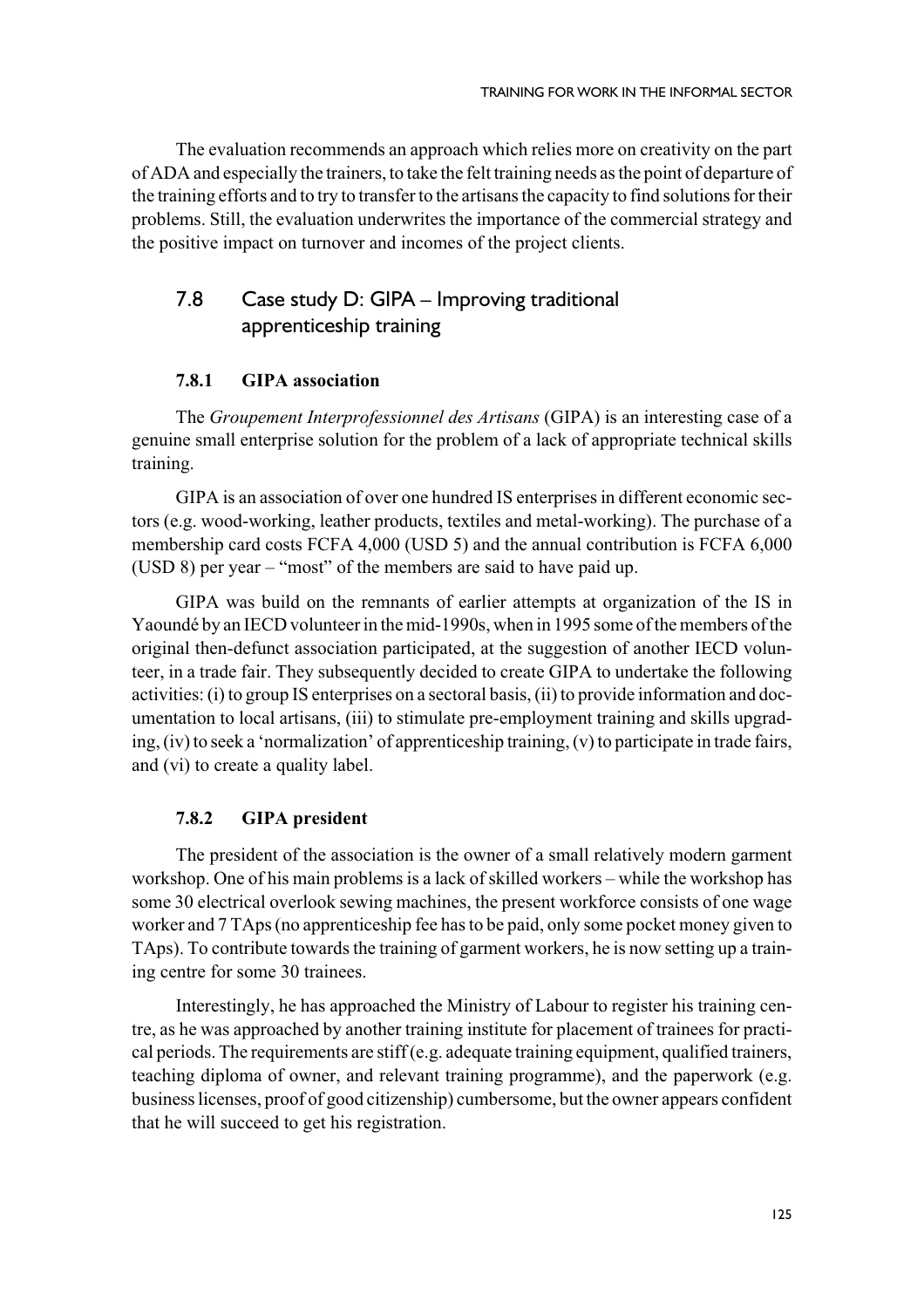### **7.8.3 Training activities**

At present the association is undertaking the following activities: (i) regulation of apprenticeship training, (ii) supplementary training, and (iii) GIPA Newsletter.

GIPA has taken the first steps to regulate the training of apprentices conducted in the workshops of its members. Essentially it has introduced a joint examination, for which it organizes a Examination Committee with 5 members: one from *Ministère du Développement Industrial et Commerce* (MINDIC), two expatriates working in IS development (attached to DED and ADF) and 2 local mastercrafts(wo)men. The graduates are presented with a joint GIPA/MINDIC certificate. One of the 3 graduation ceremonies so far took place in the local Hilton Hotel – paid for in part by the FCFA 30,000 (USD 40) examination fee.

In the future GIPA hopes to further increase the standardization of the apprenticeship training, such as its training content and the duration of the training.

In 2001 GIPA organized short (one afternoon) training seminars in wood drying and marketing/ customer relations. They were conducted by an experienced MCs and an expatriate owner of an art gallery. Some 12-15 artisans participated; the training is free of charge. In the future GIPA intends to conduct courses to provide the TAps with more theoretical background on their trade. They will be given by educated IS entrepreneurs and teachers from technical schools.

The GIPA Newsletter is produced by its secretary-general,who holds the only paid job in the organization. Three issues have been published so far (Sept/Oct 2001, Dec/Jan 2002, Feb/March 2002), which look relatively well made. The GIPA representatives feel that the Newsletter is helpful in boosting the association's membership (which assumes not interest but also low illiteracy among the member MCs).

# **7.8.4 Appraisal**

GIPA gives the impression to be a genuine and serious IS association. It appears to have emerged as the answer of the higher-end of the IS to the inadequate provision of skills training – not only by the state (and the NGO and private sector) but also by the IS itself. GIPA's activities (e.g. supplementary training, regulation of traditional apprenticeship training), and especially its president's upcoming training centre, are driven by a lack of adequately skilled workers for small workshops.

Noteworthy is also the catalytic role of external personnel (i.e. IECD volunteers) in bringing about a functional grouping of IS producers.

# 7.9 Case study E: CEP – a private company providing skills training

# **7.9.1 Background**

Arguably the most interesting example of relevant and potentially sustainable training for the IS was found in Western Cameroon. A local paint industries, *Compagnie*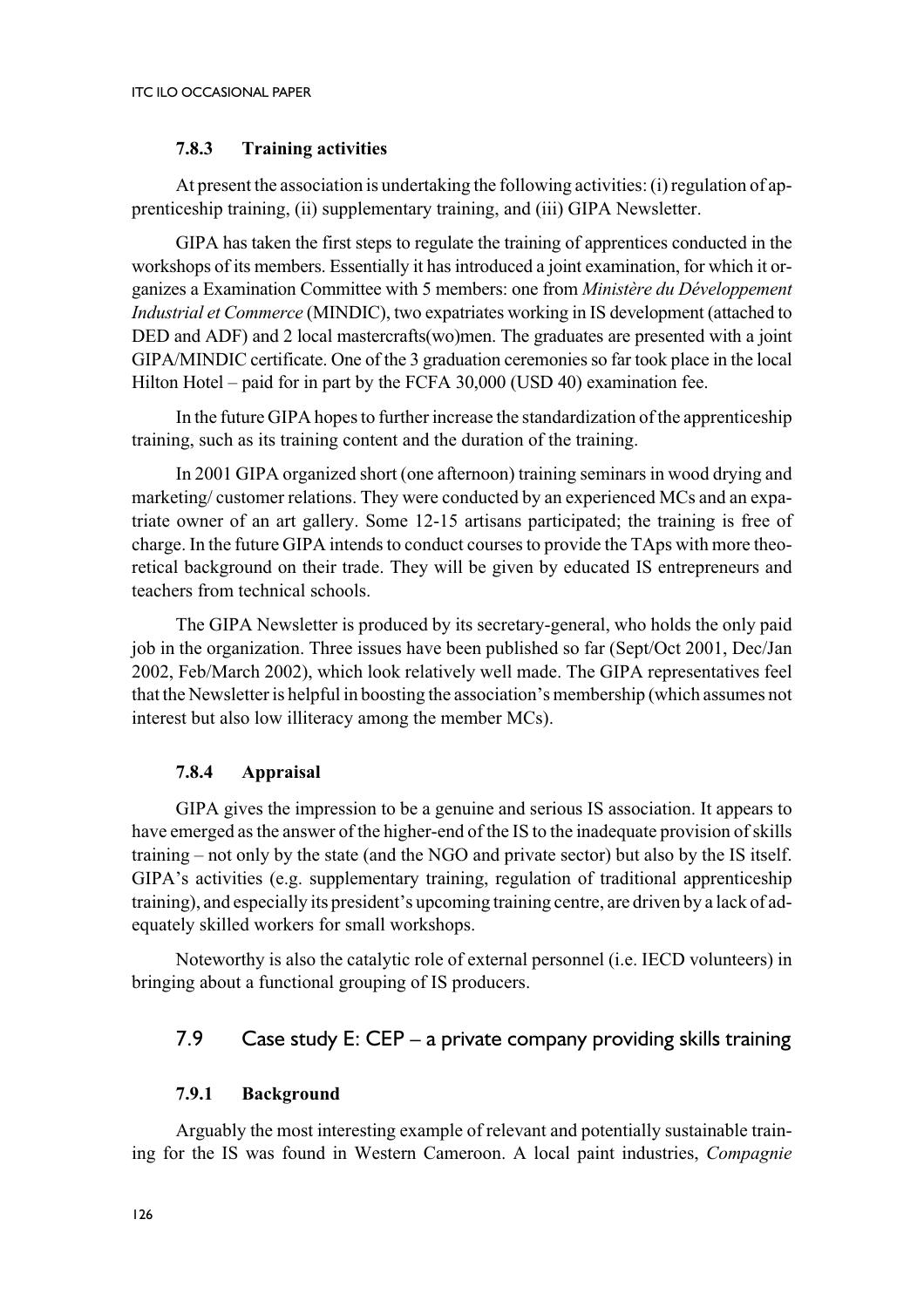*Équatoriale des Peintures* (CEP) in Douala, provided a one-day spray painting course to IS panel beaters/painters in West Cameroon.

### **7.9.2 Private company**

As an ISO-9000 licensed company, CEP regularly provides two kinds of training. First, it provides annual training to its main customers, i.e. paint wholesalers. This is general training on different types of paint, how to apply them, etc. Second, it organizes training for workers from FORMAL SECTOR garages as part of their sales service. This training is more technical and focuses on the way in which the different colours of paint should be blended. It takes place on the premises of CEP.

Recently a new kind of training was provided, i.e. to IS car painters in Dschang (some 250 km from Douala). Some 30 spray painters were trained during one day (February 2002). The training was conducted by the regional wholesaler of CEP-paints in the area, who has a garage and experience in training of TAps. He also decided on the training programme.

The training took place in the common spray painting facility of the local car painters association. CEP provided the training free of charge and even donated FCFA 100,000 (USD 140) of free paint.

### **7.9.3 Original idea**

The training actually came about as the *Chambre des Artisans de l'Ouest* (CHART), wrote a letter to CEP inquiring about the possibilities for training. CHART is a regional federation of association of artisans in Dschang (some 70,000 inhabitants). It is currently receiving support from DED in the form of a technical adviser, who provides management advice, organizes study tours, and sets up a network with other IS support organizations.

The idea for the letter came from the members of the *Syndicat des Artisans de la Menoua* (SYNADEM), which groups some 150 informal enterprises in the area of car repair. The president of SYNADEM, who has a garage himself, is actively trying to foster collaboration among its members. The association has, for instance, set up a common spray painting facilities. It has recently employed a secretary to administer the stock of car paint and ensure that the members pay their fair share.

### **7.9.4 Training activities**

When the letter yielded no immediate reply (CEP is frequently approached for free paint, t-shirts, etc.), the request was taken up by a representative of *Formateurs Associés* (FOAS). FOAS is formed by group of (5) professional trainers in the area of engineering and especially car repair, each with at least 10 years experience in industry. FOAS conducts training for FNE and (international) NGOs, and also develops its own activities to promote small activities. There are longstanding contacts between SYNADEM in Dschang and one of the FOAS' members.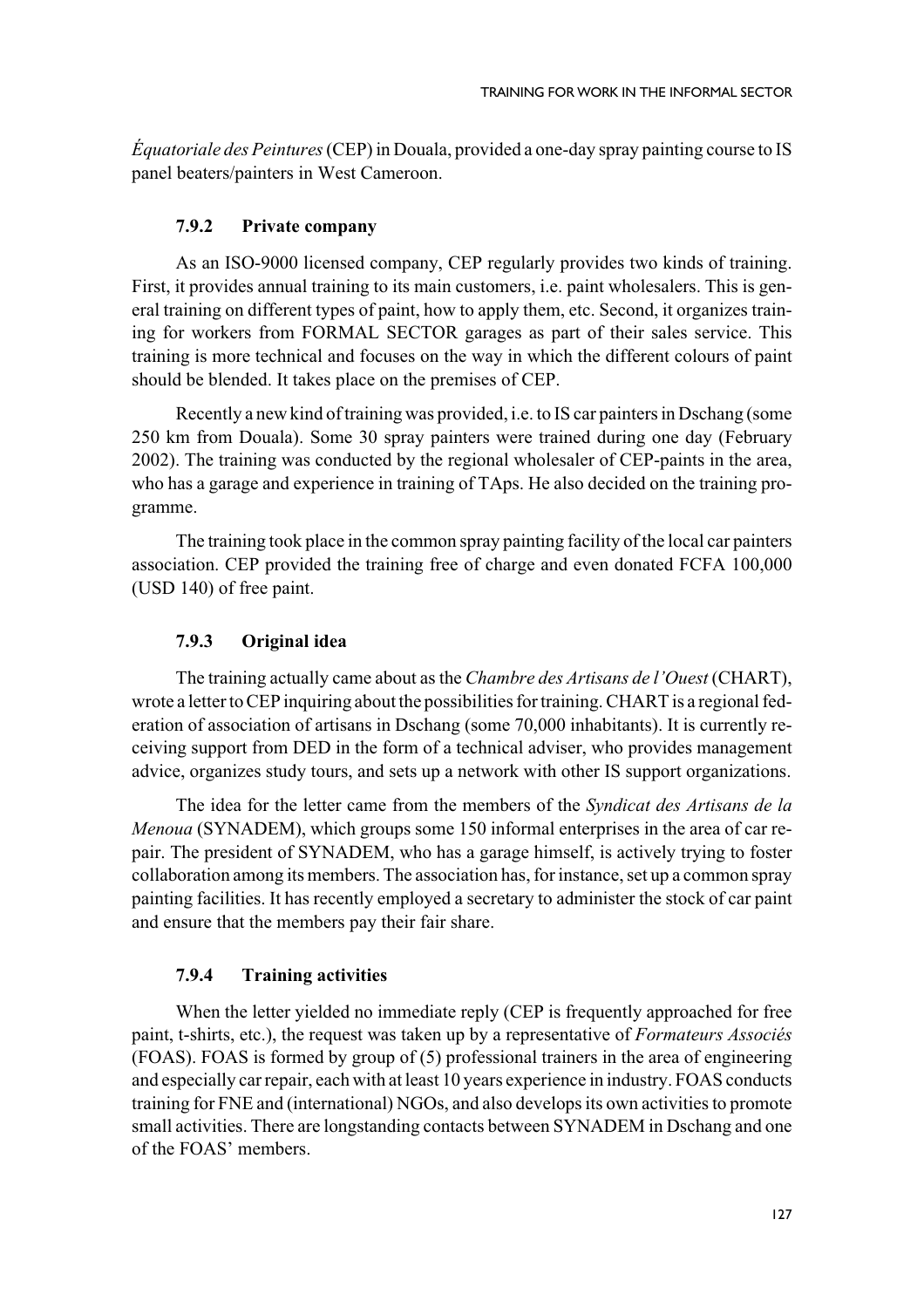This trainer/consultant met with CEP and convinced them of the interest of the training for panel beaters of SYNADEM. When CEP agreed,FOAS proceeded to organize the training. It decided to complement the one-day practical training provided by CEP, with other training. Therefore during 3 days (December 2001),FOAS provided more theoretical training on using the common spray painting facility, the preparation of surfaces to be painted, the application of paint, the equipment for spray painting, and how to prepare a quotation (!). The training was full-time (from  $8 - 15$  hours) and took place in the common facility of the spray painters (characterized by CEP as "rather informal").

The total costs of the 4 days training was USD 400: FCFA 50,000 per day for the FOAS trainer and FCFA 100,000 for the training materials (i.e. photocopies). The 28 core participants were asked to pay 20% of this amount while the rest was born by CHART/ SYNADEM (through DED?).

### **7.9.5 Outcome**

The training was a pilot activity for all parties involved. While unfortunately no attempt was made to determine its impact, all parties involved (i.e. CEP, the IS producers and the consultant) agree that the activity was successful.

The responsible staff from CEP were very positive about the experience. They felt that the training proved a good way to introduce their product to a new market segment (even though it is too early for the sales figures to reflect the effect from the training). CEP indicated their interest to conduct similar training on the same conditions for other "future clients". The artisans of CHART/SYNADEM in Dschang got so interested that the training went on for 4 days instead of the original 3 days. Not only the panel beaters participated but also welders and carpenters interested in aspects of spray painting.

FOAS indicates to have learned a lot from the exercise and has several plans to further exploit the experience. It has even committed itself to prepare a practical manual on car spray painting – which CEP has agreed to comment on. There would appear to be a wider interest in this type of training on the correct use of spraying paint as IS operators now mix paint often with petrol.

### **7.9.6 Some first lessons learned**

It is still early day to deduct clear lessons learned from this interesting experience. Still, the case clearly shows that particular crossroads indeed exist where the interests of modern medium-large enterprises coincide with those of IS enterprises. The training is of course not immediately motivated by the skill needs of the trainees but rather by the marketing aims of the private company. In this case the training fitted the interests of the IS operators,while it also left CEP quite content and in principle interested to repeat the exercise in the future.

At the same time, the example points to the fact that training for artisans is not a regular activity for CEP and initially even not high on its agenda. CEP regularly gets requests for free paint, t-shirts, etc., and would have not entertained a request for training from indi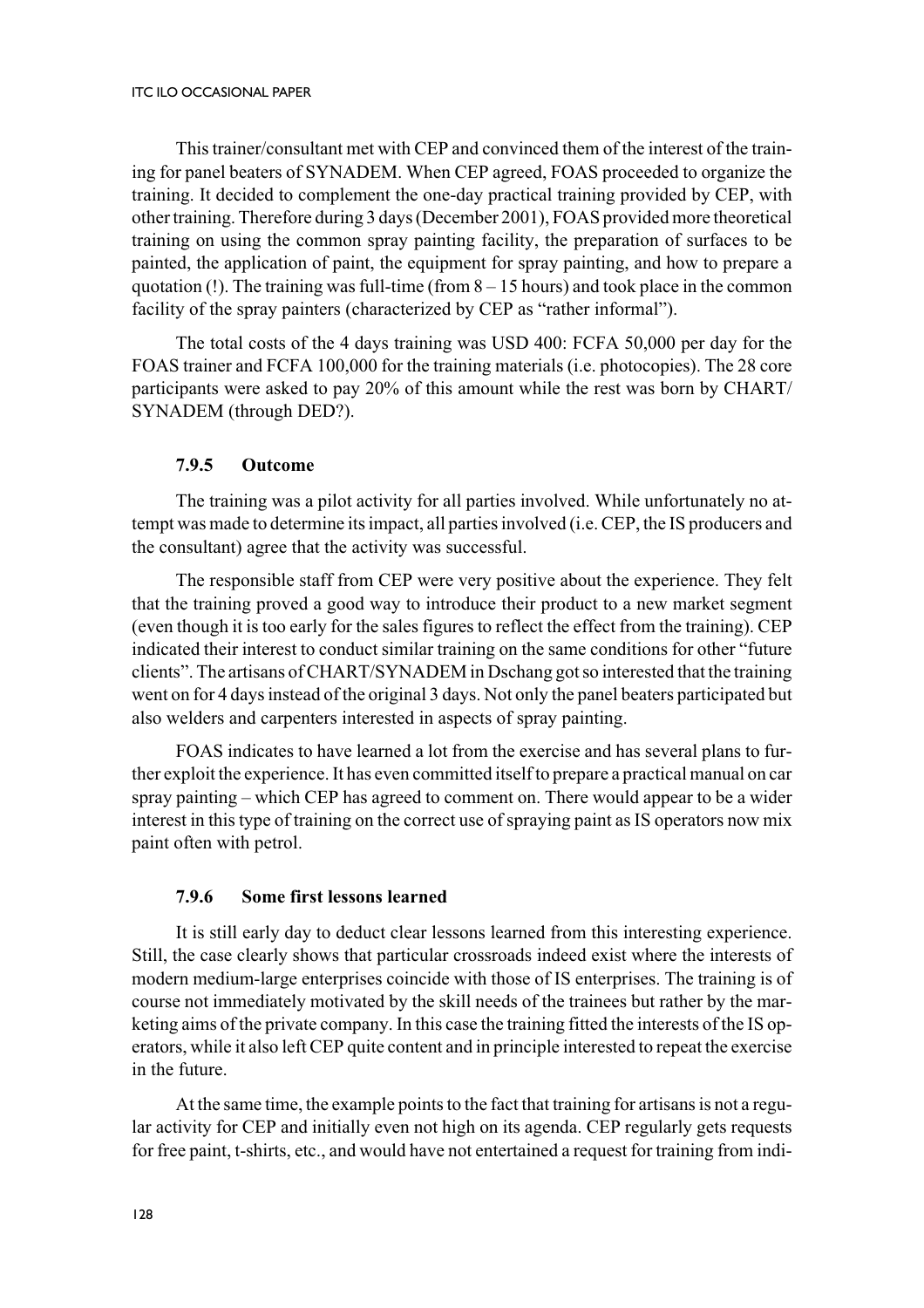vidual panel beaters or even just any group of them. It took a personal visit and some cajoling by an interested representative of the association to convince CEP to get involved in the training activity.

Possibly the most important lesson is the need for facilitation. FOAS was crucial in bringing about the training. A further clarification by their representative (without immediately asking for free benefits) convinced CEP that the request was "serious". FOAS/DED work to get the common spray painting facility off the ground constituted the conditions necessary to conduct the training. FOAS' efforts to embed the technical training in a broader training programme will have enhanced the training impact.

Finally, the verdict on the sustainability of this type of training is still out. The pilot activity has clearly helped to make the training provider (CEP) as well as the participants (CHART/SINADEM artisans) aware of the benefits of such training. The training was subsidized by CEP, CHART/DED and FOAS (in kind, through lower fees). It is yet not clear if the enhanced quality of the services of the car repairers, resulting from better spray painting skills and presumably higher quality paint, will be reflected in higher charges paid by the owners of the cars that are repaired.

# 7.10 Some conclusions and final observations

### **7.10.1 Promotion of the informal sector**

In Cameroon the IS providing employment and incomes for 85% of those working outside farming. As the result of continued high rural-urban migration, the IS is still expanding rapidly. In spite of this important role, no coherent government policy to deal with the IS enterprises and operators has emerged.While in other countries in the region policy a start is being made with formulation of IS policies and institutional reform, few initiatives were observed in Cameroon.

### **7.10.2 IS training needs**

The Yaoundé survey indicates that more than half of the IS entrepreneurs have followed pre-employment training, often in private-for-profit training institutions, while two-thirds of them had been TAps. This, and the large period for them to become IS firm owners suggests that the career path of many of them includes both pre-employment and apprenticeship training. In spite of such long learning, more than two-thirds of IS producers indicate interest for skills upgrading – mostly technical skills, but also business skills.

*Artisanat* is not well developed in Cameroon,and the IS seems to rely on the large number of consumers with low purchasing power who cannot afford quality industrial products. Consequently it is difficult to translate the results of training efforts to improve quality into higher prices. An interesting way to by-pass this problem is, as is done by APME in Maroua, to focus skills training not only on quality but also on reducing the pro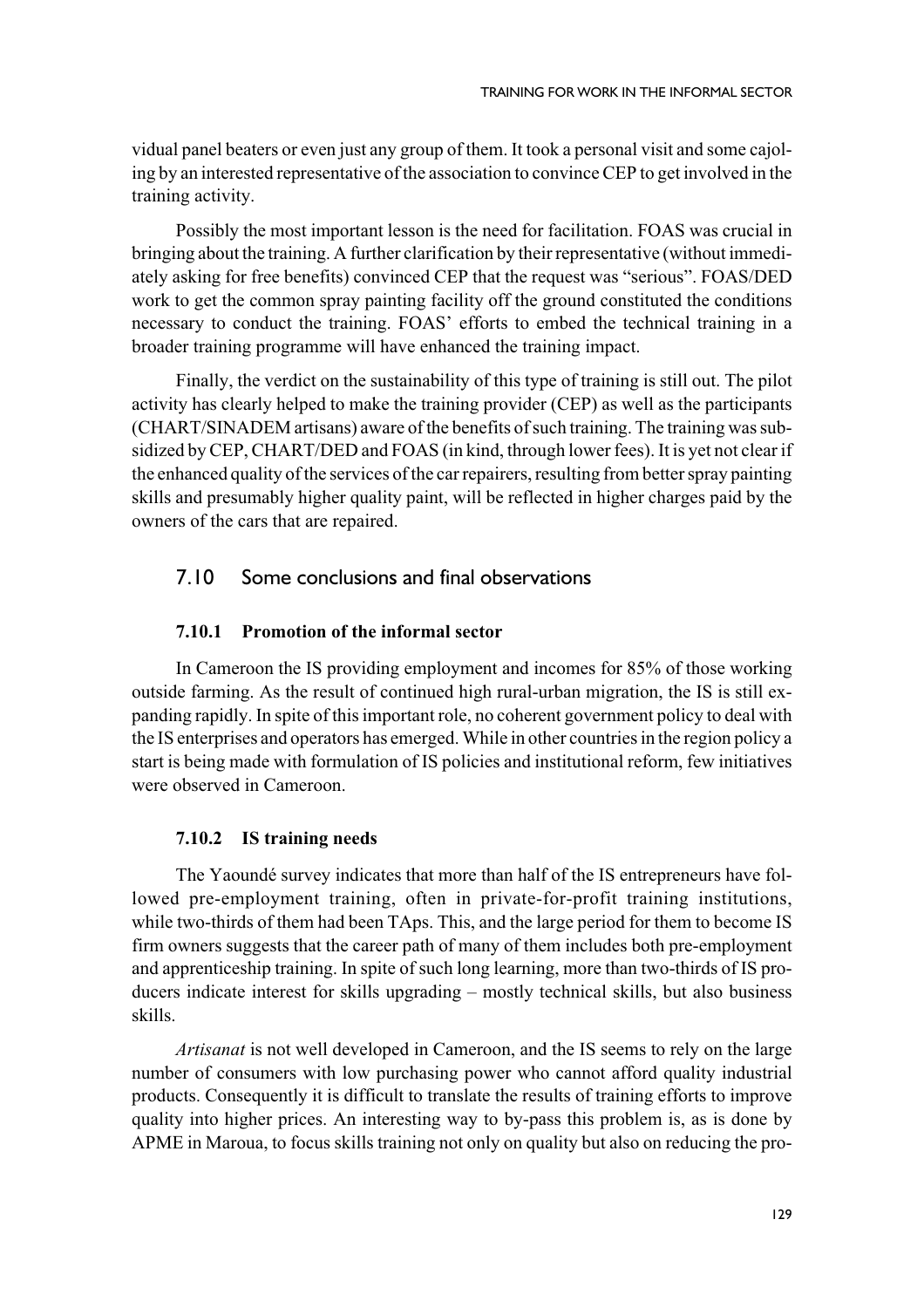duction costs, e.g. by saving on use of materials. Lower costs might be a better way to improve the market position of IS producers.

### **7.10.3 TVET context**

Different from other countries studied in this paper, no major changes appear to be underway in the education and training sector in Cameroon. With low and declining financial resources government services in the area of vocational training is rather limited. This gap is more filled by private-for-profit training providers-many of whom are not officially registered.

### **7.10.4 Apprenticeship training**

Apprenticeship training in Cameroon is by far the most important source of skills for those working in the IS. It appears to be relatively well organized, with a reasonable apprenticeship period of some 3 years (possibly still too long) during which some kind of training programme being followed. Apprenticeship fees of some USD 100-150 per year are rather stiff and certainly higher than in some of the other countries studied.

### **7.10.5 Fresh developments**

In Cameroon a number of interesting innovations in the area of skills training were found:

- ◆ The *Fonds National de l'Emploi*, already established over a decade ago, clearly has been the most interesting development in the TVET sector in Cameroon, even though its relevancy for work in the informal is easily over-estimated. It has considerable funding and has shown to operate in a pragmatic and flexibility manner, with regard to both the type of training it provides (mostly on-the-job training), and the training providers it uses (most of them are private-for-profit, many even small workshops). Potentially its link to the provision of small amounts of investment capital is also interesting, although presently it is used mainly to support small (groups of) farmers and the subsidized interest rate makes it unsustainable.
- $\bullet$  Collaboration among small training providers, such as in the FORAJE network, is an interesting notion (although by no means new). Small and often weak training providers can learn and benefit a lot from each other. Technical assistance to such a grouping will be more effective than on an individual basis. The FORAJE members still need major re-orientation and re-structuring;
- The APME project in Maroua is an interesting example of an integrated,'marketing-led' IS support programme. It has allocated a very functional role for technical (and other) training, closely linked to marketing and other promotional interventions. Particularly the creation of a brand name to promote IS goods (also considered by the GIPA association!) would appear to be a promising step. The experiences gained here should be carefully monitored.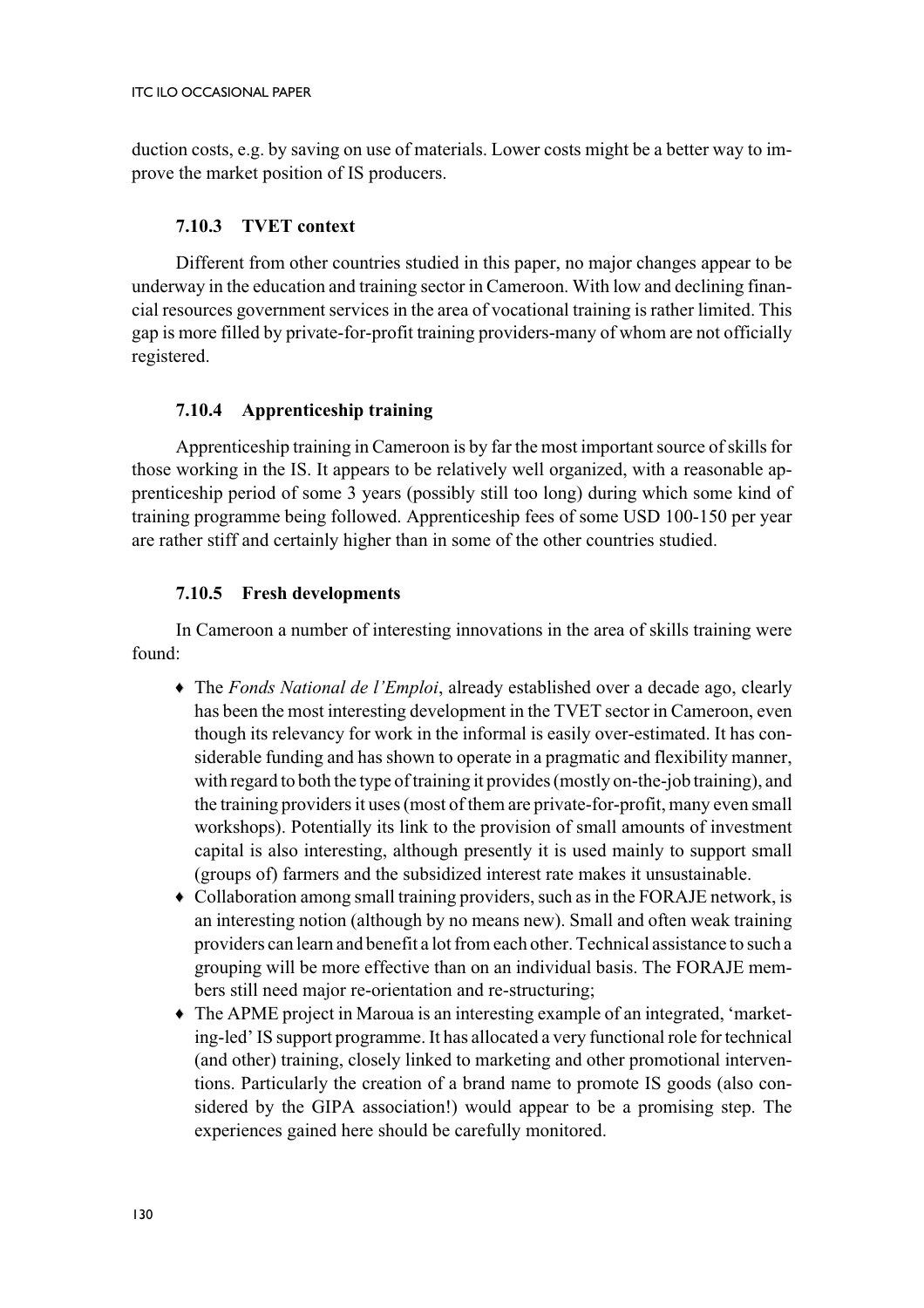- The emerging activities of the GIPA association are relevant as they also have chosen technical training as one of their main entry points. Their efforts to improve the quality of apprenticeship training, for instance by organizing external trade tests for TAps, could become a model for others to follow. The involvement of representatives of the government as well as from donor organization are quite interesting.
- The CEP training is an interesting example of 'business-based training'. CEP rates this first experience as positive, but no clear policy for (funding of) future training of IS operators has yet been developed. CEP may not yet be quite ready for a possible avalanche of requests once the training activity in Dschang gets known. Since the training only took place recently, its effect on the sales figures is still not clear. The case establishes indisputably that some private sector companies are already providing relevant skills training to the IS as part of their regular business activities. Cost of such training for the participants is low (or gratis), its quality high and the sustainability in principle high (but dependent on market developments and business decisions).

The collective case of *Training for the IS* in Cameroon appears more interesting than the other ones. In spite of the absence of an IS policy in the country, relevant and sometimes innovative schemes to support IS operators have come up, such as the activities of GIPA and the training conducted by CEP.

This would suggest that such policies do not necessarily have to be leading the promotion of IS activities. It could be that they are rather pragmatic, bottom-up policies that make room for initiatives that have come up in the private sector, support them and formalize them.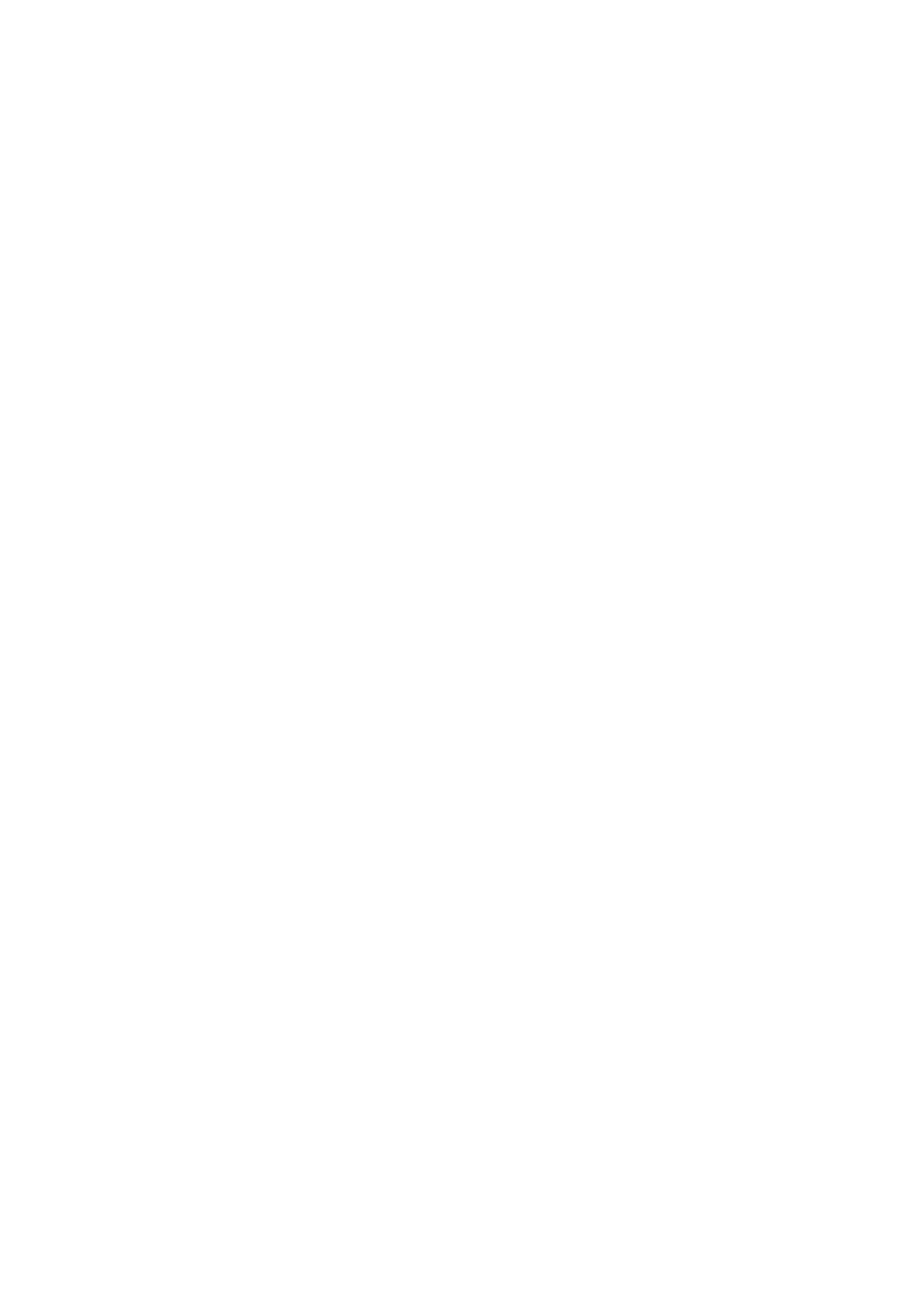# **8. CONCLUSIONS AND IMPLICATIONS**

The present study reviews the developments that are taking place with regard to 'training for work in the informal sector'. Complementing an earlier study on Eastern and Southern Africa, it focuses on a number of countries in West and Central Africa, i.e. Ghana, Senegal, Benin, Niger and Cameroon. Most of the conclusions drawn earlier with regard to the other parts of Sub-Saharan Africa were confirmed and complemented with new insights.

# 8.1 Informal sector training needs

### **8.1.1 Informal sector and** *l'artisanat*

In West and Central Africa (WCA) the 'informal sector' (IS) takes second place to that of *l'artisanat*, referring to manufacturing and repair activities, while excluding trading and services. This 'artisan sector' resembles the 'higher end' of the IS, even though it also includes some weak traditional activities (e.g. blacksmithing and weaving) that arguably hold little potential for further development. The IS is often taken to mean the 'lower end' of its activities, such as self-employment in small trading and (personal) services. Since *artisanat* activities have special possibilities to register,e.g. with the*Chambres de Métiers*, the IS has the connotation of less legal activities.

*L'Artisanat* caught the attention of governments at the end of the 1970s, after which some policies were formulated and support programmes with corresponding support structures set up (e.g. *Chambres de Métiers*). Both were met with mixed success. In the wake of the economic reform policies, government interest in the sector further increased during the 1990s. Economic and TVET policies are now more and more taking the IS into consideration,although as yet there are no coherent policies or programmes for the promotion of IS activities.

### **8.1.2 IS size and growth**

As elsewhere in Africa the IS is showing a continued rapid expansion. In most of the countries studied the IS is already responsible for the large part of urban employment (i.e. 60% in Ghana and even 80-90% of total non-agricultural employment in Benin,Cameroon and Niger). IS employment has been growing very fast in the past decades in the region, for lack of employment opportunities in other sectors (government services and private modern sector). In Benin the IS has been growing at a pace of 10% between 1979-92, and it may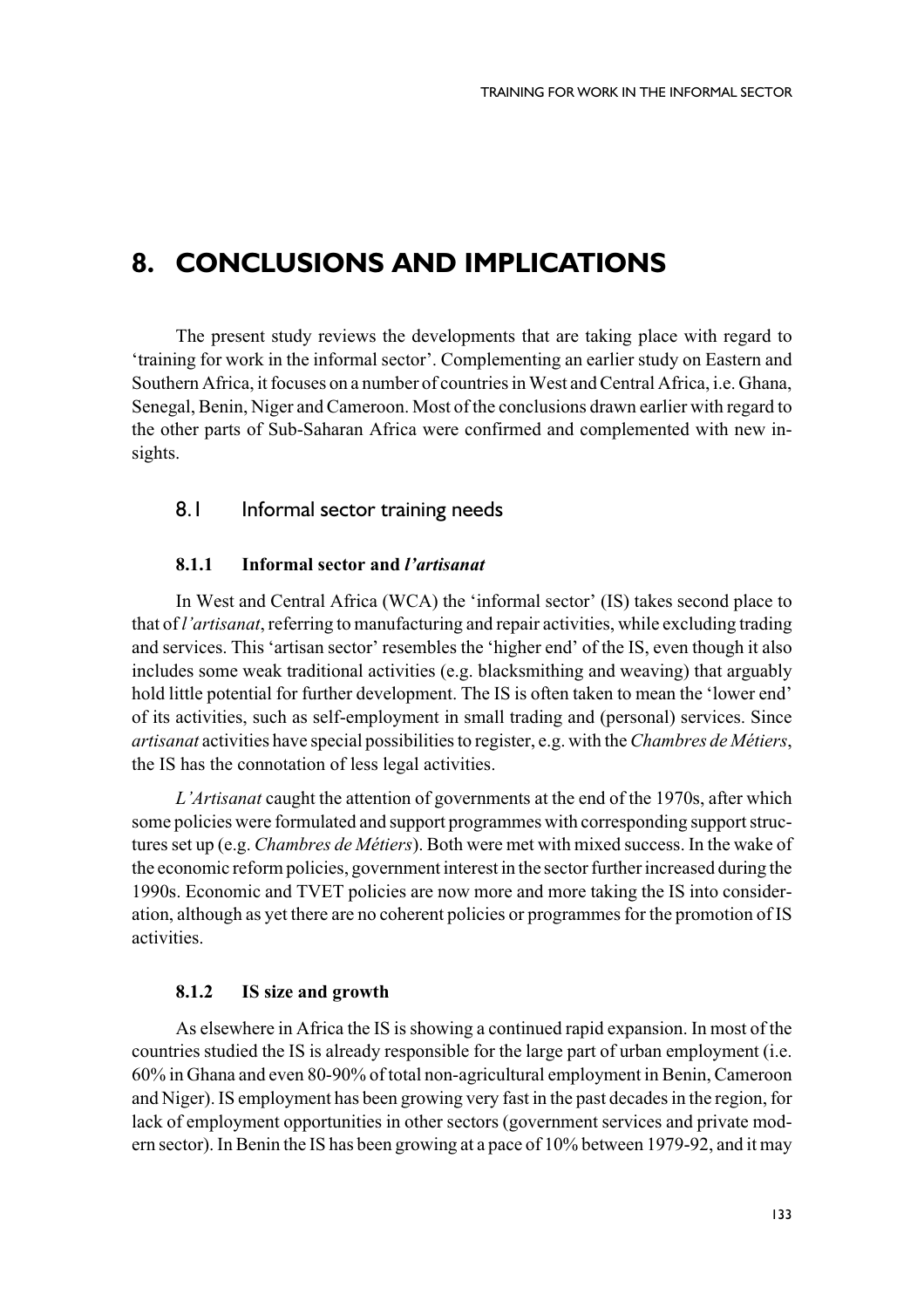have expanded at an even faster pace since then. It is common that more than 90% of new labour market entrants are absorbed in IS enterprises.

The dualistic nature continues to be one of the most important characteristics of the IS. The sector (if that is indeed what it should be called) has two distinct sides: it is, on the one hand,a negative manifestation of inadequate employment creation in private companies, parastatals and government services which 'push' large numbers of jobless in informal activities, and, on the other, a very positive response of the poor (and many not-so-poor) in the face of such a situation, combining their minimal resources, hard work and often a large dose of ingenuity to earn low but important incomes.

A striking point of informal employment in WCA is the high number of TAps, which would appear to be closely related to the almost complete lack of regular workers. While most manufacturing and repair workshops would have a dozen or more 'apprentices', they generally did not have any 'worker' (although some graduated TAps who have not succeeded to set up their own workshop continue as -independent- *compagnons*). In Senegal, for instance, the share of TAps has grown from  $40\%$  of the IS workforce in 1980 to an incredible  $70\%$  in  $1995$  – which, in view of their contribution to production one can expect that productivity in the sector has gone down significantly.

### **8.1.3 IS structure and composition**

The economic structure of the IS in WCA hardly differs from other countries in Africa. It is dominated by small trading activities, with service and manufacturing activities taking second and third place. Only the number of blacksmiths, weavers and wood carvers is higher than elsewhere, i.e. traditional *artisanat* activities which used to be family- or clan-based. Possibly because of the recognition and support received, they have survived better, even though their return to labour has seriously declined. At the other end of the IS, there are a growing number of 'ICT' activities, such as communication centres, computer repair and internet cafes.

IS employment is still especially important for migrants from the rural areas. The Yaoundé survey (2000), found that 3 out of every 4 IS producers were born elsewhere in Cameroon. In view of lower educational standards in the rural areas, they can be expected to bring only limited knowledge and few relevant skills (Fluitman and Momo 2001). Other in the IS have distinctly higher levels of education and experience – even though the latter may not always be immediately relevant. They include the large numbers of civil servants and modern sector employees who were retrenched in the 1990s or forced by eroded purchasing power to find additional income earning opportunities.

In all, it is critically important to view the IS as a heterogeneous bag of different activities and occupations. Not all of these activities and jobs make for low incomes and poverty. Especially IS enterprise owners make a reasonable income out of their business. The incomes of workers and the self-employed are meagre, irregular and uncertain. Very roughly they can be estimated at one dollar a day (based on income data of IS workers in Yaoundé, Cameroon, *ibidem*).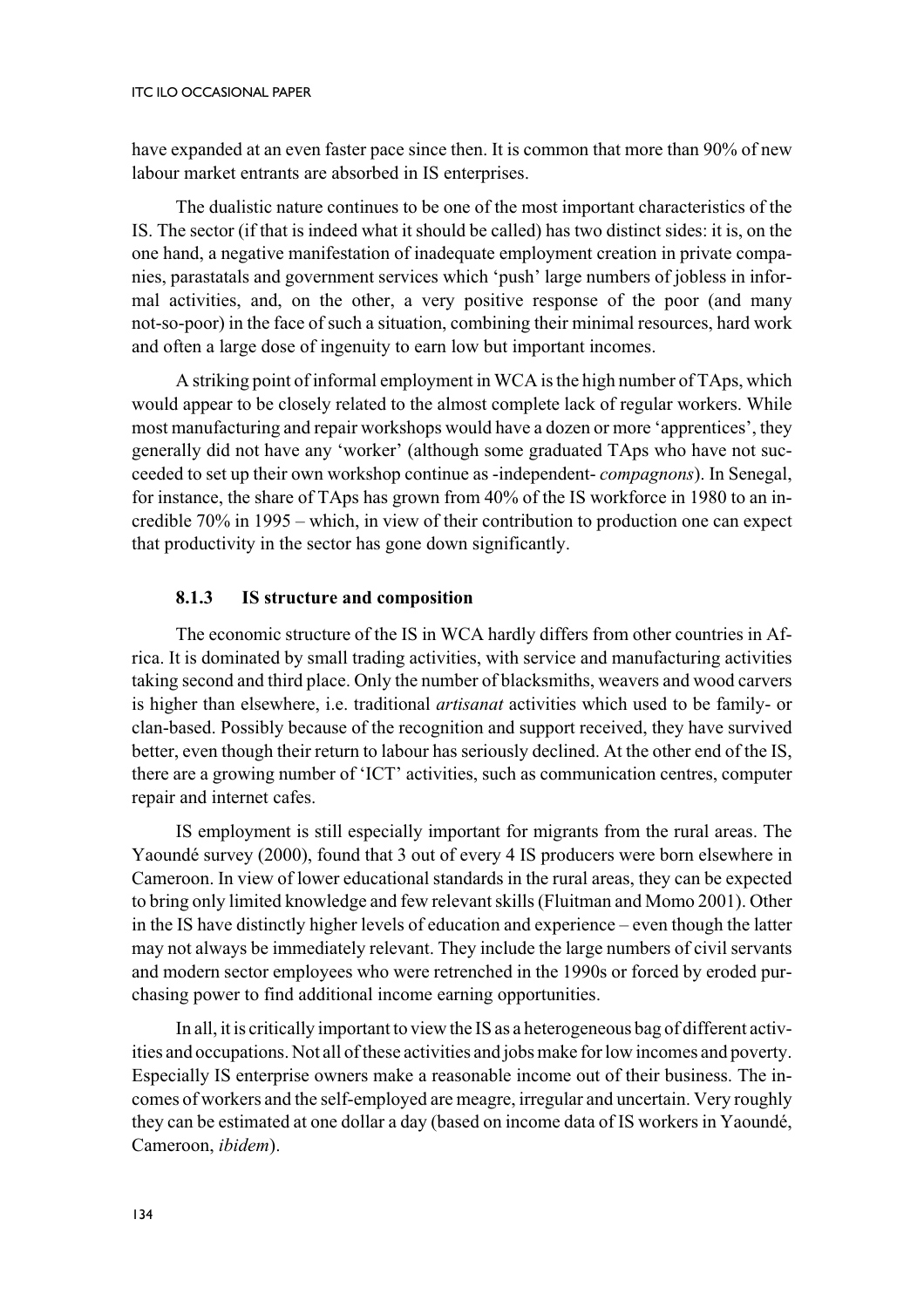### **8.1.4 IS policies and associations**

Countries in WCA have at sometime or another formulated elements of IS policies, especially in relation to promoting *l'artisanat*, but nowhere there does exist a clear and coherent framework for IS development. In any case implementation of such policies is fragmented over a large number of government ministries. As part of growing interest in stimulating IS employment, most of the countries visited have initiated major reforms in the TVET sector (see below).

An early approach common to WCA was the creation of government-inspired representative organizations such as the *Chambres de Métiers*to provide support for *l'artisanat*. Membership brought prerogatives, such as preferential access to government services. However,emphasis was placed on legal and administrative aspects and the organizations were bureaucratic and inefficient. Since IS entrepreneurs were largely by-passed in this process, the organizations did not become popular. In Senegal, for instance, the activities of the*Chambres des Métiers* do not represent more than 10% of the sector. Usually they are,to a considerable degree, politicised and lack transparency in their operations.

More genuine ISAs have also been established in WCA. Their origin usually goes back to the time that traditional IS activities remained with distinct social groups; often they still function as insurance arrangements that help to defray, for instance, medical and funeral costs. Some ISAs have now extended their assistance to credit  $\&$  savings schemes, but hardly any offer structural services such as equipment sharing, purchase of production inputs, and -least of all- joint sales of finished products.

### **8.1.5 A new generation of IS entrepreneurs?**

There are signs of a significant change within the IS. Observers see a 'new generation' of IS entrepreneurs emerging. The new IS entrepreneurs are younger than before and, on average,better educated. Some of them are said to have accepted that they will never have a white collar wage job and even feel that IS employment holds certain advantages (e.g. working at own initiative).

If indeed true, such a change would have major implications. They are thought to become more open to the notion that to succeed they need to upgrade their own technical, management and teaching skills, and be more interested than before in *formation continue* or continuous skills upgrading – not only for themselves but also for their workers and helpers. In this light they are expected to take a different look at the apprenticeship system. Instead of viewing TAps as a combination of a source of income and future competitors, they may realize that a better skilled workforce is in their own interest and that allowing TAps to follow complementary training brings definite advantages as they become more productive, less wasteful in using materials and more careful with equipment.

### **8.1.6 IS needs for skills development**

While countries in WCA are slowly but surely modernizing, and new products are appearing in their markets, local artisans tend to take their time to change the goods and ser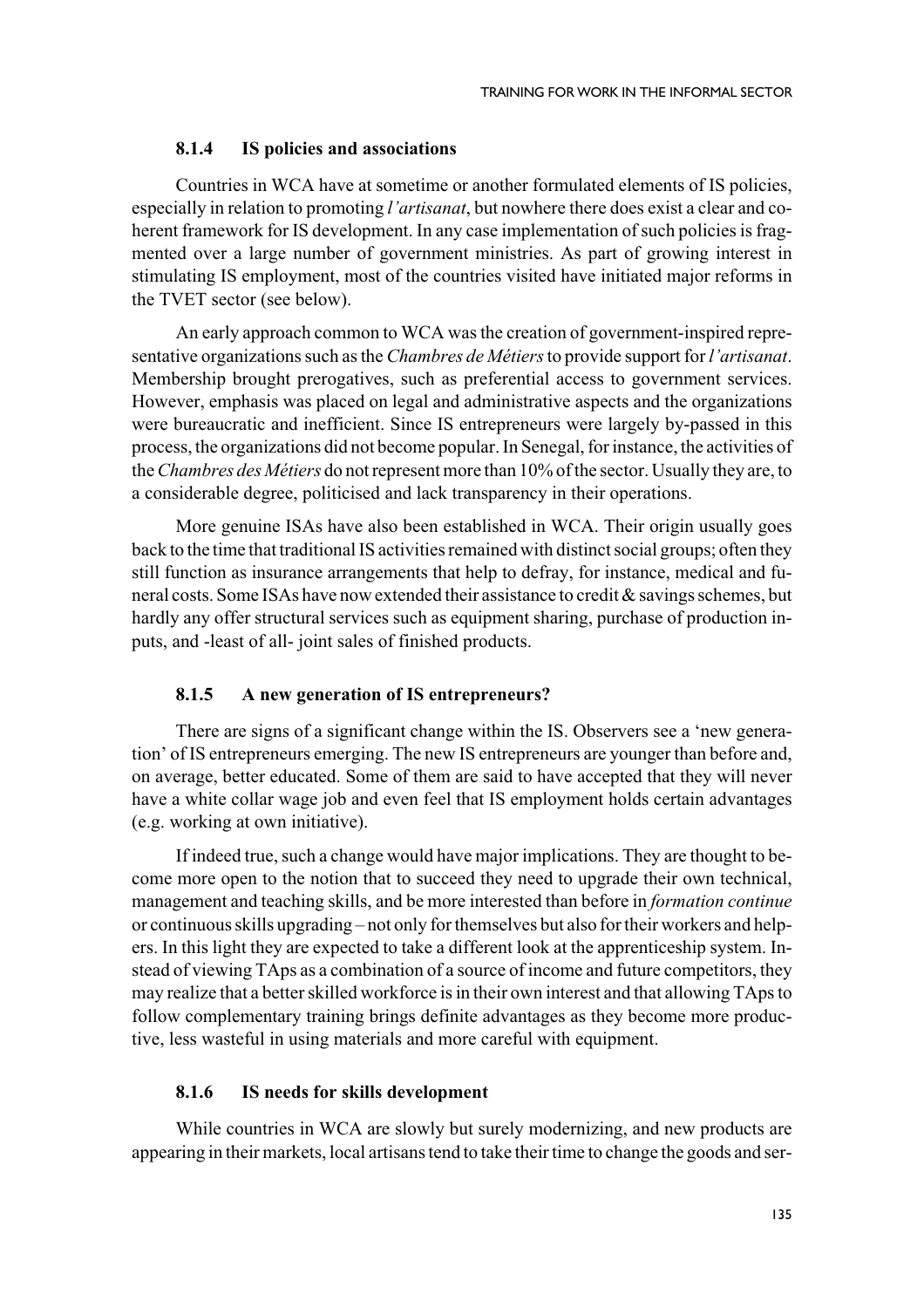vices they produce. While their customers are becoming more sophisticated, the IS producers lag behind in adapting and adopting new products, product designs and production techniques.

The low educational attainments of both MCs and TAps limit their trainability and lead to modest skill levels. Interestingly, studies into the training needs of IS operators (see again ANNEX-I), apart from identifying a marked need for skills upgrading, reveal a felt need for*functional French*. Many informants pointed out that improving the quality and result of apprenticeship training thus requires in fact literacy and numeracy training – for both the TAps as well as some of the MCs.

Other areas for skills training concern:

- 1. general theoretical aspects of trades: nature and use of materials, drawing and reading of drawings, basic informatics, basic knowledge of industrial techniques;
- 2. knowledge on recent technological developments in trades;
- 3. management practices: e.g. costing and pricing, marketing, customer relations, quality control, workshop layout, and even time management.

It should also be noted that, in surveys, skills deficiencies do not score very high in the perception of IS operators, who invariably point to 'lack of capital' and 'lack of clients/demand' as their main concerns. For instance, in a survey among leather workers in Senegal, just over one-third of the informal entrepreneurs indicated skills problems – against three-quarters indicating marketing problems. Moreover, it should be realized that they are not always in a good position to identify their exact training needs because of their limited knowledge of recent technological developments in their trade.

In all, available evidence from surveys and other sources indicates that there is considerable need and interest for skills training in the IS (e.g. some 90% of MCs in Benin and more than  $70\%$  in Cameroon). This concerns, in the first place, the upgrading of technical skills and further the introduction/ improvement of management and marketing practices. The exact training needs, both felt and real needs, vary widely from trade to trade and even within trades. This makes it imperative to use tailor-made training modules covering a broad range of topics (e.g. one observer even suggested training in the preparation of pro-forma invoices). In WCA there is wide consensus that literacy training needs to be linked in some way with technical skills development.

### 8.2 Existing training for work in the informal sector

Recent thinking on Business Development Services (BDS) proposes a market-based, business-like provision of demand-driven training. In line with this thinking, so-called 'principles of good practice' have emerged.When applied to vocational training they advocate: (i) training that is driven by the (changing) demand for skills, (ii) relevant, tailor-made training, (iii) participatory methods applied to all aspects of training, and (iv) cost recovery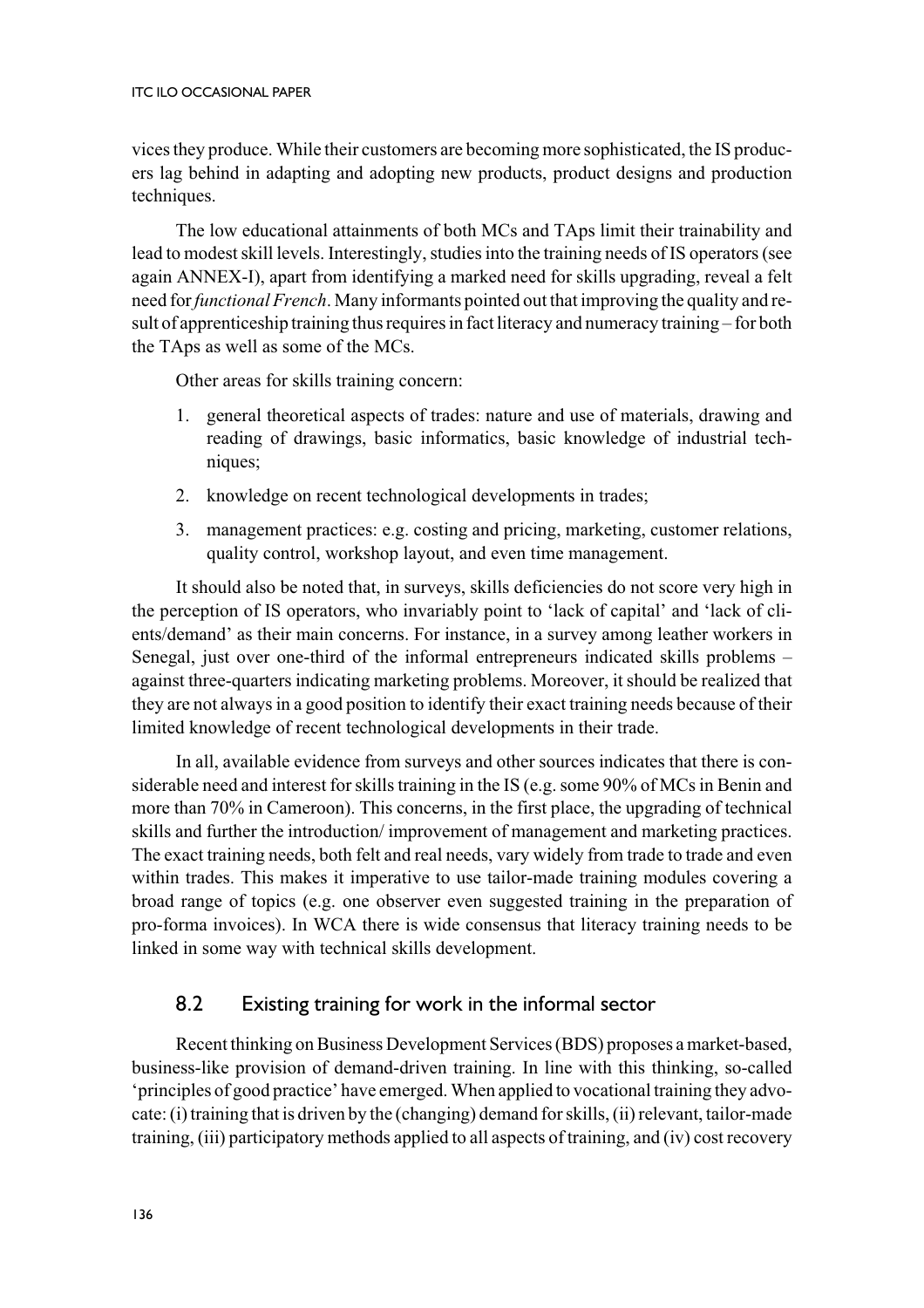from participants (Nelson 1997). In the following it will be analysed to what extent the reviewed training for the IS in WCA conforms to these notions.

## **8.2.1 Major changes in TVET sector**

The state of technical and vocational education and training (TVET) in the countries of the study is generally poor and when it comes to practical training for basic technical skills clearly under-developed. As one observer put it: "if the ministries do not overlap, they certainly do not coordinate". In Senegal and Benin there are only very few vocational training centres, apart from the *lycées techniques* which tend to be rather theoretical, lack equipment, and are generally not immediately relevant for work in the IS. The very limited budgetary resources available for TVET hardly allow for any meaningful skills training. Training facilities are often defunct, staff lacks qualifications, experiences and motivation, training offerings have not changed for many years and places for practicals are difficult to find. The training is still focussed on obtaining a certificate, even though the jobs for which it qualifies are no longer found.

In most of the countries studied (except Cameroon) the TVET sector is under-going major restructuring. Governments in the region, actively assisted by bilateral donors, have initiated some interesting new developments:

- $\bullet$  while so far TVET responsibilities were shared by different departments, often with a major role for the Ministry of Education, coordination is now being improved and, for instance in Senegal the TVET department was promoted to ministry status and in Benin there are plans for the creation of a Vocational Training Authority;
- $\bullet$  in most WCA countries, some kind of Employment or Vocational Training Fund has been set up, sometimes with World Bank support, as an additional channel to finance training delivery, including the training for IS entrepreneurs and apprentices;
- explosion of attention for *formation continue* (skills upgrading) and *formation par l'alternance* (complementary training for TAps, sometimes used in the sense of 'dual training'), both specifically directed at present and future IS operators.

While these initiatives seem to cater for the enhanced political concerns of governments to create substantial employment, including in the IS, they also sit well with interests of international donors who make available most of the financial and human resources (e.g. in Benin).

#### **8.2.2 Links with education**

More than in the rest of Africa, links between general education and vocational training in francophone WCA countries are quite distinct, especially in relation to apprenticeship training. Training by a 'master' traditionally goes beyond mere vocational skills, e.g. taking care of moral upbringing of the TAps. In view of disappointing experiences in general education, more and more parents turn, at an early age of their children, to apprenticeship.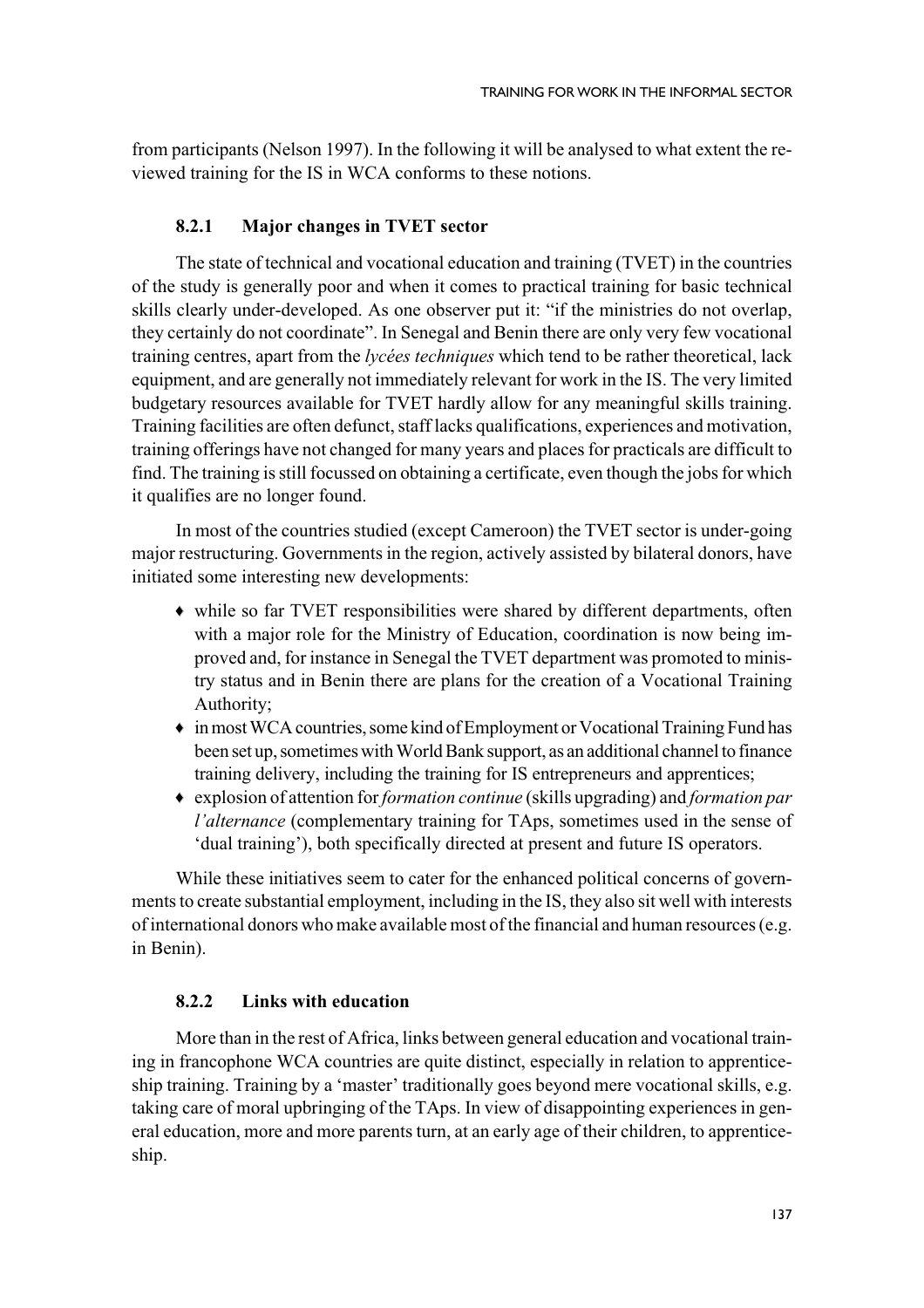The low educational levels inWCA seriously limit the results of apprenticeship training, both in the transfer and the application of knowledge and skills: (i) many education drop-outs are still too young and undisciplined,(ii) many TAps are inadequately prepared to absorb to the maximum the training offered,(iii) the apprenticeship period is needlessly too long, and (iv) TAps having graduated are often still too young to set up a business for themselves.

One of the most striking findings of the study is that there are numerous attempts in WCA to improve the quality and effectiveness of TAT that place emphasis on providing TAps (and also MCs) with literacy and numeracy training, as well as what is called *functional French*. There is no immediate corroboration of the advantages to integrate literacy training with technical skills training, and it might be that there are good reasons (e.g. need for specialized staff, different teaching methodologies, opportunities for subsidization) to keep the provision of both types of training separate. Further research in this area is needed.

#### **8.2.3 Capacity of training provision**

Organized capacity for technical skills training in WCA is extremely limited – traditional apprenticeship training is by far the most important source of skills development in the IS (see below). In the public sector there are technical schools and colleges (*lycées*), which provide pre-employment training to a few thousands youngsters. But this training tends to be theoretical, directed at wage employment in the formal sector, and as the consequence of low (and often declining budgets) the facilities are dilapidated, the training equipment scant and often defunct, training materials outdated and the instructors de-motivated. More recent training centres especially set up for IS producers are also generally not functioning very well (e.g. the*Centres de Formation Artisanales* and the*Centres de Perfectionnement des Artisans Ruraux* in Senegal).

Some NGOs have stepped in to fill this gap left by the government. While their training offerings are generally more relevant (more practical, linked with literacy and some business skills training), the courses often still take 1-2 years (or longer), while the range of trades is often traditional and small (usually limited to: carpentry, welding and car mechanics), particularly for girls/women (tailoring and catering). Linkages with post-training assistance (e.g. credit) are weak at best. Their impact remains limited, as their total number of trainees is small.

Furthermore a large number of private-for-profit training providers have come up in the past decade. They consist of two different types: (i)*training colleges*(sometimes called 'backstreet colleges') that provide largely theoretical training,usually in a number of different trades,and (ii) *private business training centres*that offer foremost practical training for essentially one trade. Many of the 'training colleges' are strong training for office and business skills and consequently are less relevant for IS operators. The 'private business training centres', often started as a small production workshop but gradually adopting training as their primary objective, tend to focus on technical skills training and are of more immediate relevance for the IS. Some are particularly agile and cost-effective training for the IS (e.g. training for hairdressing by *Exotif* in Dakar).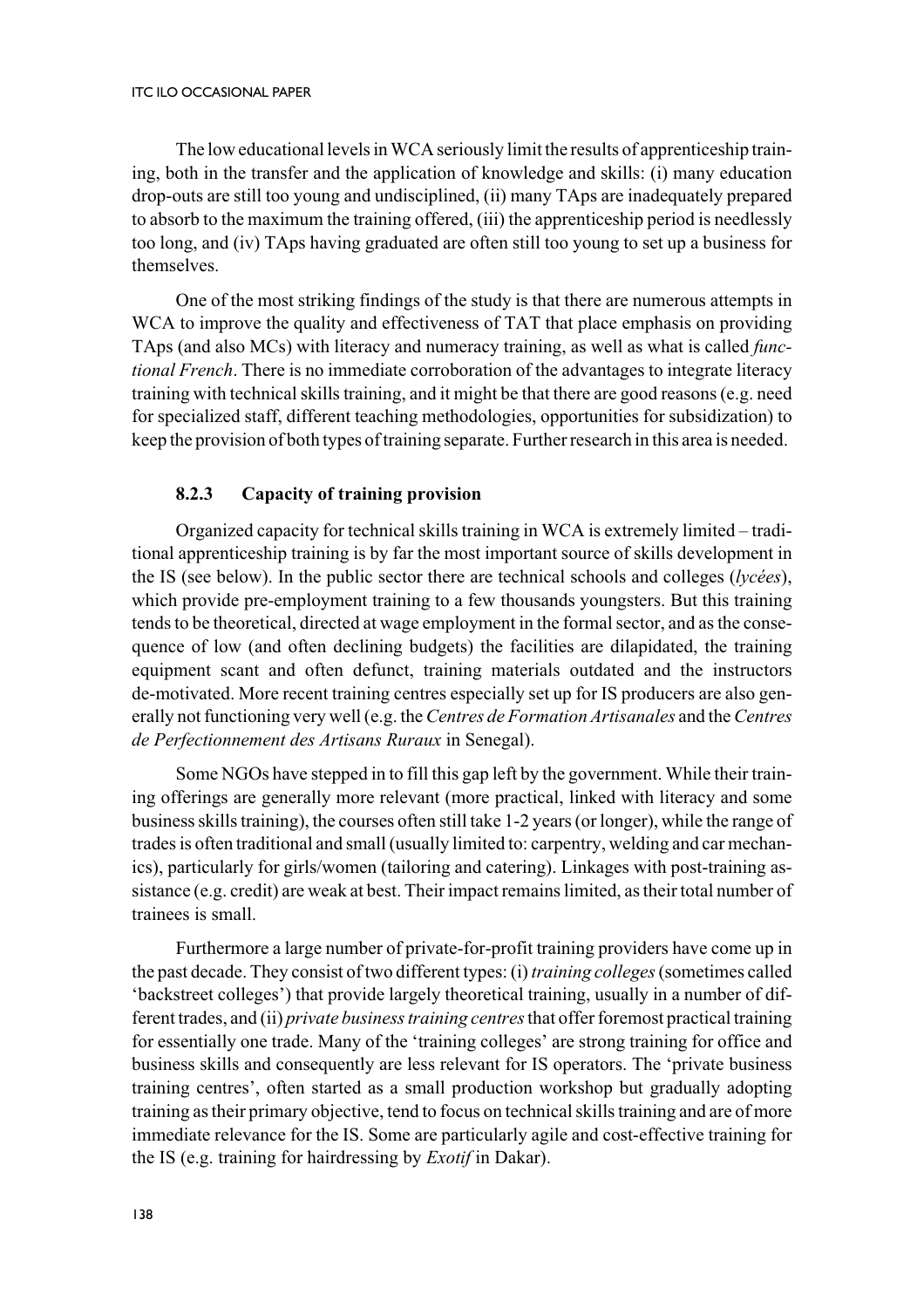### **8.2.4 Training products and delivery**

The study confirmed that there is tendency for training delivery to become more flexible and convenient for the trainees. A first point is the scheduling of the training activities. All examples show that training should be part-time and take place in the (late) afternoons or weekends to allow the masters and the apprentices to carry out, to the extent possible, their regular work activities.

| Country      | Project              | <b>Mastercraftsmen training</b>                                                                                                                                                                              | <b>Apprentice training</b>                                                         |
|--------------|----------------------|--------------------------------------------------------------------------------------------------------------------------------------------------------------------------------------------------------------|------------------------------------------------------------------------------------|
| <b>Benin</b> | $-BAA$               | <i>Wood-working:</i><br>cycle-1: 36 sessions of 4-6 hours, for 9 months<br>cycle-2: 54 sessions in 13 m<br>Metal working:<br>cycle-1: 72 sessions of 4-6 hours, for 9 months<br>cycle-2: 104 sessions in 13m | 3 years<br>3 years                                                                 |
| Cameroon     | $-$ ADP<br>$-$ GIPA  | skills upgrading to improve product quality:<br>9 hrs/week for 12 months<br>wood drying; marketing: 1 afternoon                                                                                              |                                                                                    |
| Ghana        | $- VSP$              | skills upgrading: 4 weeks<br>management training: 2 w.                                                                                                                                                       | $\text{technical} + \text{basic} \text{ mgt}$ trg:<br>12 weeks                     |
| Senegal      | - APDES              | skills upgrading: 10-12 days                                                                                                                                                                                 | French $+$ math: 3 months<br>technical theory: 4 months<br>Practical work: 1 month |
|              | $-$ CEPAS<br>$-$ PMC | 2 hrs/week (after 18.00) for 2 months<br>20-40 hrs in max. 10 days (late afternoon)                                                                                                                          |                                                                                    |

#### **Table 26: Example of duration of special training courses for MCs and TAps**

Secondly, although spanning a wide range, these courses are markedly shorter than regular vocational training courses. There appears to be an intriguing relation between the length of the training and the availability of donor funding: while BAA still offers 2-3 year training,GIPA in Cameroon,small NGOs in Senegal (and VSP in Ghana!) provide training from one or a few days up to 1-2 months.

Shorter courses do not necessarily affect the quality or the impact of the training – in fact, the opposite is true. The evaluation of the VSP project in Ghana, which organized training course for MCs and TAps that lasted 6 and 12 weeks respectively, even concludes that

*evidence from VSP (and OIC-G that also runs abridged courses), demonstrates that the duration of the vocational training does not necessarily impact adversely on quality – on the contrary, job-oriented competency is more swiftly achieved in VSP-type programmes which focus on practical workshop skills than in those devoting significant lengths of time to theoretical classroom instruction* (Korboe 2001:31).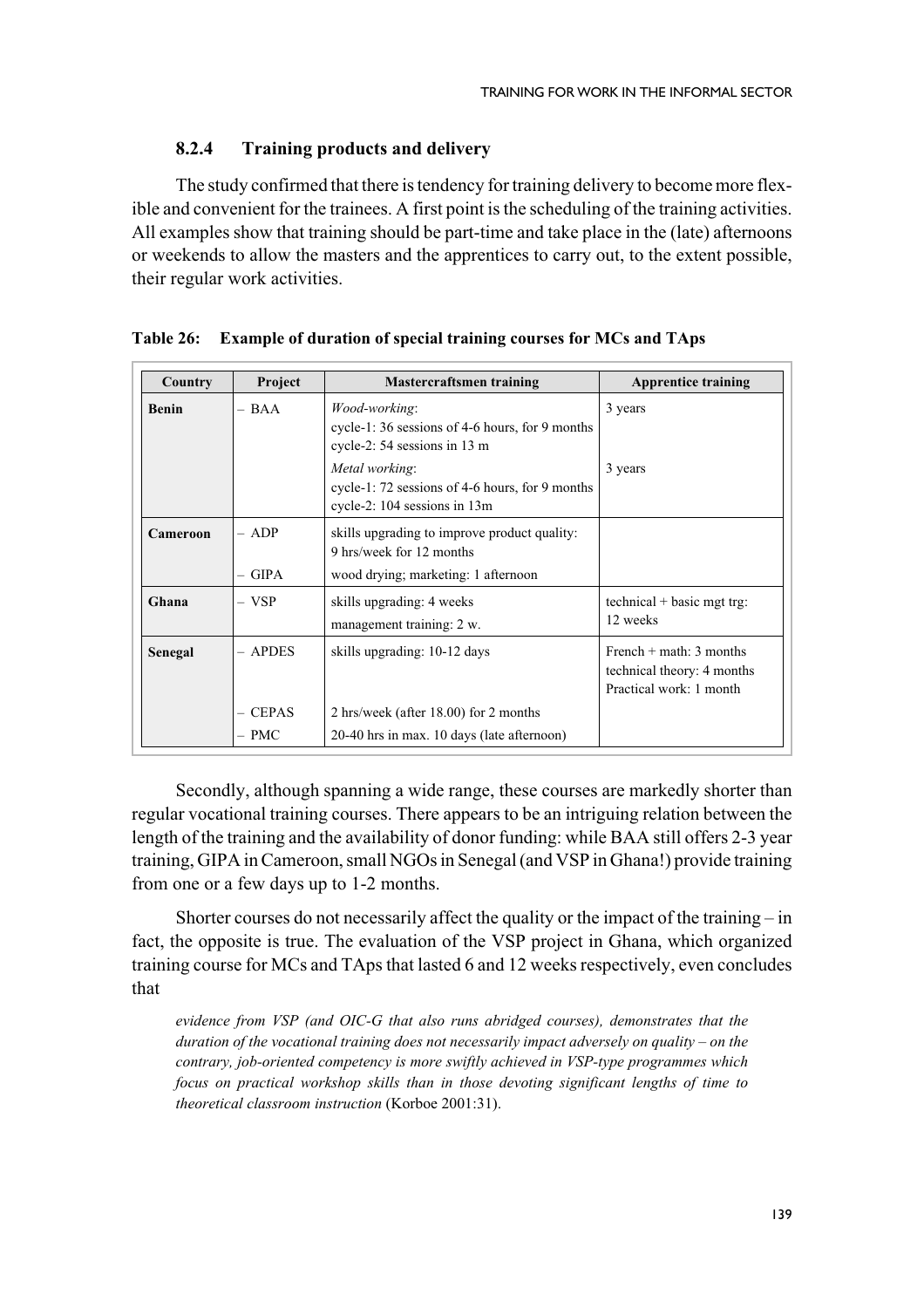The main exception is the German-funded *Abomey Training Centre* in Benin which continues to offer the standard long courses: almost two years for MCs and 3 years for TAps. Further research is needed to establish the advantages of such long duration.

## **8.2.5 Training cost and financing**

The study confirms that it has become well accepted to contribute towards the costs of technical skills training, even though there are still examples of (donor-funded) training offerings that continue to offer training (almost) free of charge (e.g. CFPA in Benin) or even pay training stipends or sitting allowances (e.g. VSP in Ghana). Even public sector training institutions have been forced to charge training fees – even when, as in Ghana, skills training in name continues to be free of charge but a contribution has to be paid for the costs of materials (which is markedly higher in the urban areas than in the poorer rural areas).

From the -limited- information collected (see table 27) it becomes clear that apprenticeship training can be the cheapest way to get skills training. Such training can cost only up to a few US-dollars per month – but it could be that the usefulness of such training is commensurately low. A more realistic level of TAT training fees would appear to be around USD 10-15 per month. This appears to be well in line with recent levels of training charges by public sector and NGO VTCs. Private-for-profit training providers are considerably more expensive, with training fees of USD 50-60 per month.

In the case of apprenticeship training and training offerings by private-for-profit providers, the fee levels will broadly correspond to the costs of the training. Public sector and NGO training centres and especially donor-funded training projects are still in a process to gradually increase the contributions paid by the training participants. In general, they have not yet managed to ask for more than a 'commitment' fee of some 10-20% of the training costs. The exception is the NGO-run APME project in Cameroon which recovers some 50-60% of the costs of its marketing and technical training (and almost 10% for the literacy training).

When asked, IS operators indicate a clear willingness to contribute towards the costs of training. In Benin, for instance, more than half of IS operators responding to a training needs study, said to be prepared to pay for skills training (though not exactly how much). In the Yaoundé survey 70% of the IS entrepreneurs interviewed stated to actually have paid for their skills training – often around USD 200-250 (see 7.4).

From the study findings, it becomes clear that IS training projects (e.g. in Benin) neither compete effectively with the private sector (despite considerable subsidy) nor wean themselves off donor-support and become sustainable.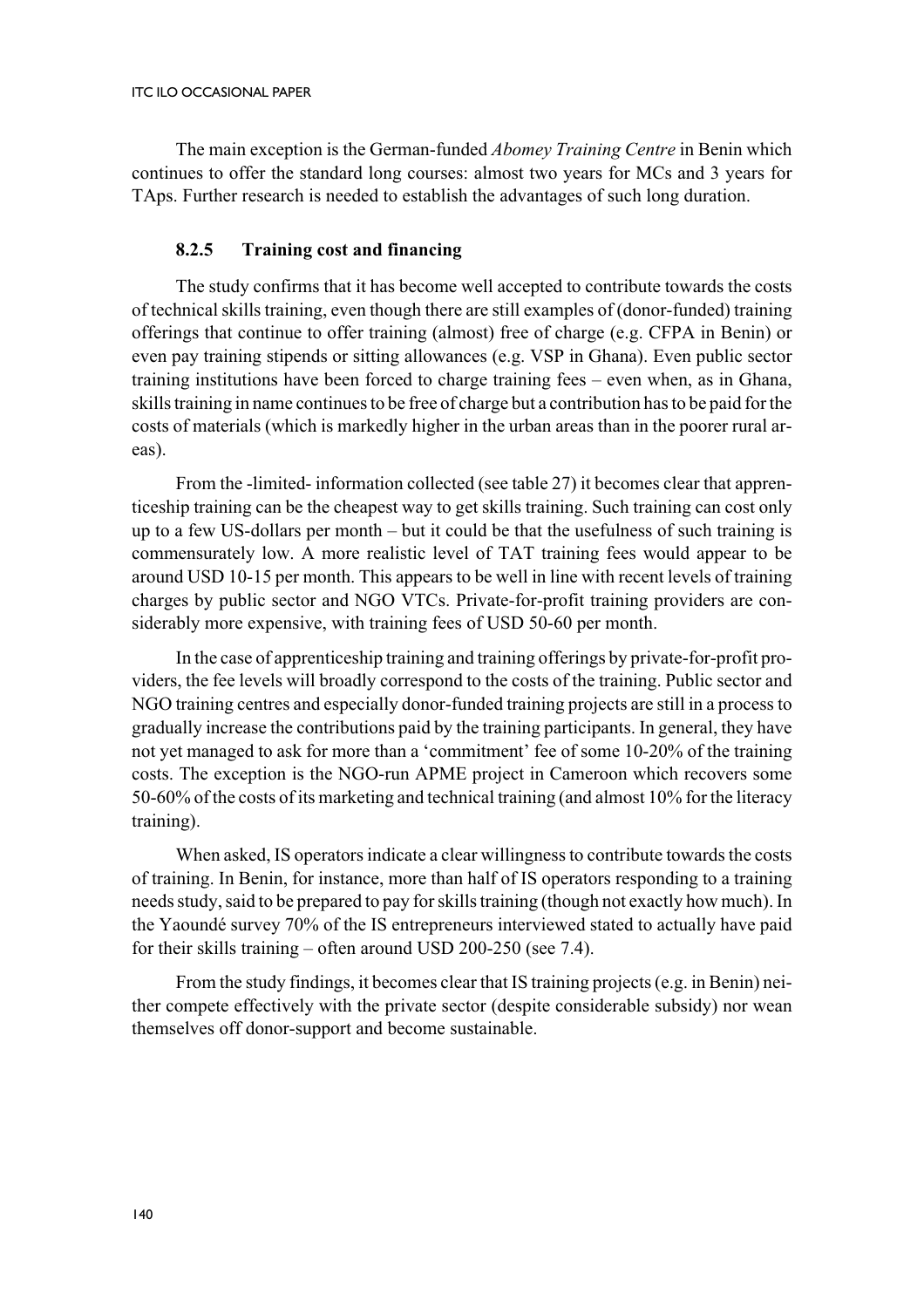| <b>Type of training</b>                 | <b>Training fee/period</b>  |
|-----------------------------------------|-----------------------------|
| <b>Public sector/NGO VTCs</b>           |                             |
| Ghana:                                  |                             |
| NGO/OIC                                 | \$28/3 months               |
| Public sector/KVTI                      | \$ 3/ week                  |
| Niger:                                  | \$170-240/year              |
| Public sector/CFPP                      |                             |
| Cameroon:                               |                             |
| NGO/CAFP                                | \$40-62/year                |
| <b>IS</b> association                   |                             |
| Senegal:                                |                             |
| FENAPH - basic training                 | \$50/month                  |
| - specialized training                  | \$1/hour                    |
| <b>Private training providers</b>       |                             |
| Senegal:                                |                             |
| ISTI (training college) - general       | $$55-65/$ month             |
| Exotif (training centre) – hairdressing | \$53 registration +         |
|                                         | $$50/$ month (full-time) +  |
|                                         | \$300 hairdressing kit      |
| <b>Apprenticeship training</b>          |                             |
| Ghana:                                  |                             |
| general                                 | \$20-200 (mean \$70)/period |
| carpentry                               | $$70-85 + tools/period$     |
| Senegal:                                |                             |
| 'traditional trades'                    | no fees[?]                  |
| 'modern trades'                         | \$7-15/ month               |
| Benin:                                  |                             |
| general                                 | \$35-200/training period    |
| Cameroon:                               |                             |
| general                                 | \$100-150/year              |
| car repair                              | \$400/3 years               |
| <b>Training projects</b>                |                             |
| Ghana: VSP                              | \$10-33/6-12 weeks          |

#### **Table 27: Examples of training fees in West and Central Africa**

Recovery of the costs of training for the IS raises two issues. The first concerns the troublesome issue of the 'public good' aspect of training. Especially literacy training,replacing and supplementing general education,would appear to qualify for subsidization.

The second issue refers to the difficulties that many IS workshops encounter to convert the higher product quality, resulting from the improved skills following training, into higher prices. Frequently MCs who have upgraded their skills do not succeed to increase their prices to reflect the better quality of their products. Consumers, because of their lim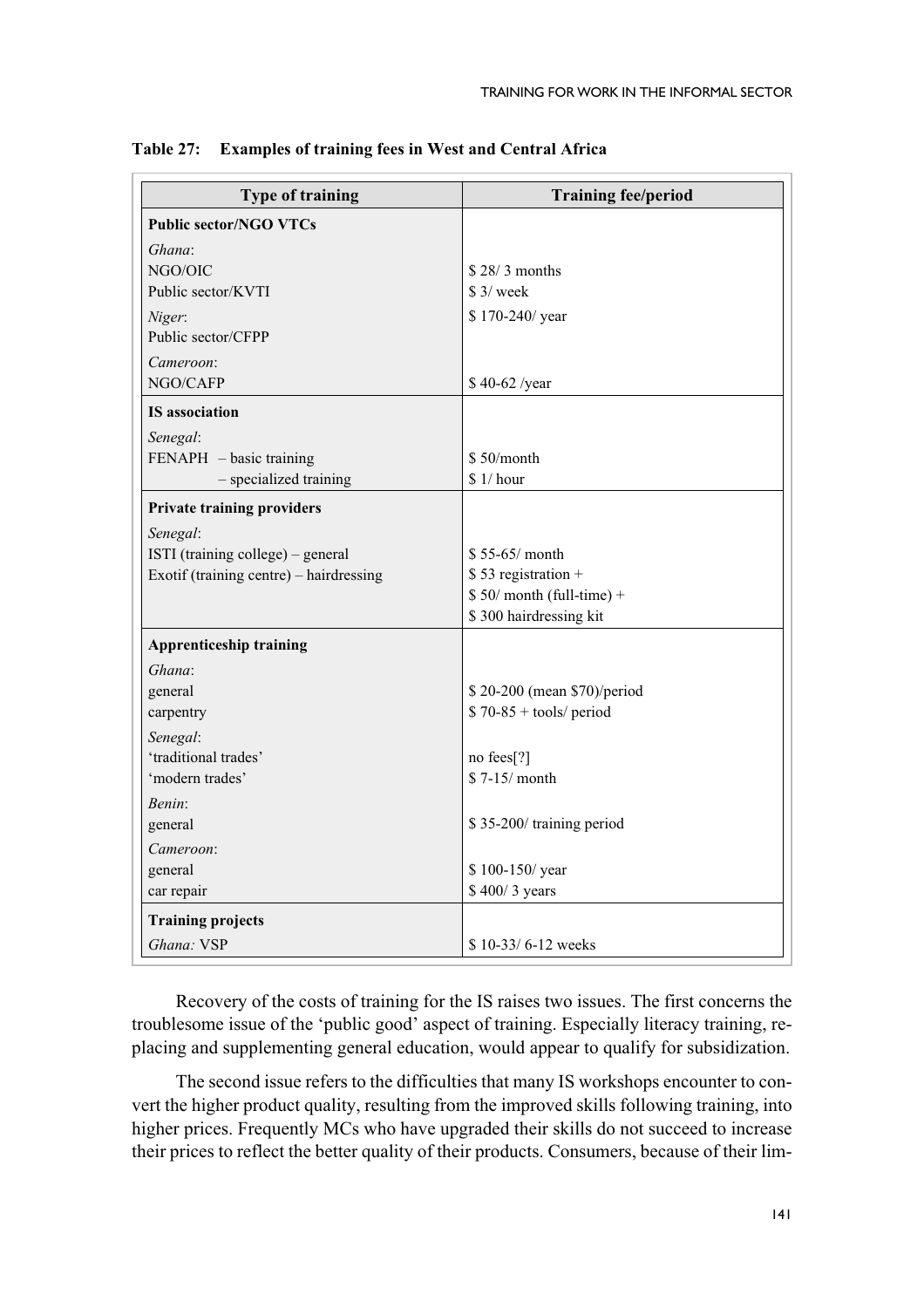ited purchasing power and habituation, are not interested in better quality if that means that they have to pay a higher price. There are two ways out of this problem: (i) technical training for MCs should focus on enhancing the productivity which would allow for lower prices (or a stable price for higher quality as a way to improve the competition position) or aim at reducing the waste of materials (e.g. APME in Cameroon), and (ii) the training should aim to move IS enterprises into a more up-market segment where consumers are indeed willing to pay better prices for good quality goods and services. The latter is not easy, or even feasible for many IS entrepreneurs, as it requires a good understanding of marketing as well as extra capital for better tools  $\&$  equipment, additional stocking, increased marketing and other costs.

#### **8.2.6 Role for the government**

The study confirms earlier findings from Sub-Saharan Africa that the TVET sector is very much 'under renovation' – often with active donor support. In Ghana one notes more attention for skills training, a growing appreciation for the achievements of TAT, and increased awareness of the need to improve the coordination within the TVET sector. In Senegal and Benin major steps are being taken to re-define the institutional mandates and re-organize the government entities accordingly. Here '*formation continue*' (skills upgrading) and '*formation par l'alternance*' (complementary training for TAps) have become real buzz-words, and various new programmes in these areas have started. An interesting example of the new trend from Benin is that government technical schools have started to open their doors for training of masters and apprentices outside their regular hours.

The study did not find any indications that the public sector has any particular comparative advantages in providing basic skills training. In the contrary, experiences in Benin with complementary training for MCs and TAps show that existing training centres and especially *lycées* need to improve their training equipment, enhance the skills of their instructors and adopt more modern teaching methodologies (e.g. adult teaching). The VSP experiences in Ghana indicate moreover that private training institutions pick up innovative training approaches much quicker, and that they need less support to carry e.g. the VSP-type training of MCs and TAps, on their own.

Instead of providing training itself, the state should rather focus on creating an enabling environment for such training to take place. In this respect, a number of important activities have to take place: (i) providing a clear policy framework (e.g. regulations and incentives in relation with objectives, target groups and training approaches of different types of training and providers); (ii) improving the quality of existing skills training, especially in non-government training institutions, indirectly by supporting training curriculum development, training of trainers, (competency-based) skills testing; (iii) stimulating investments, for instance through tax incentives or financial support, to increase the capacity and the quality of skills training (e.g. in facilities, equipment, instructor training, preparation of training handouts, etc.); and (iv) careful review and revision of existing Apprenticeship Acts which are not only out-dated but tend to contain regulations that severely hamper enterprise-based training.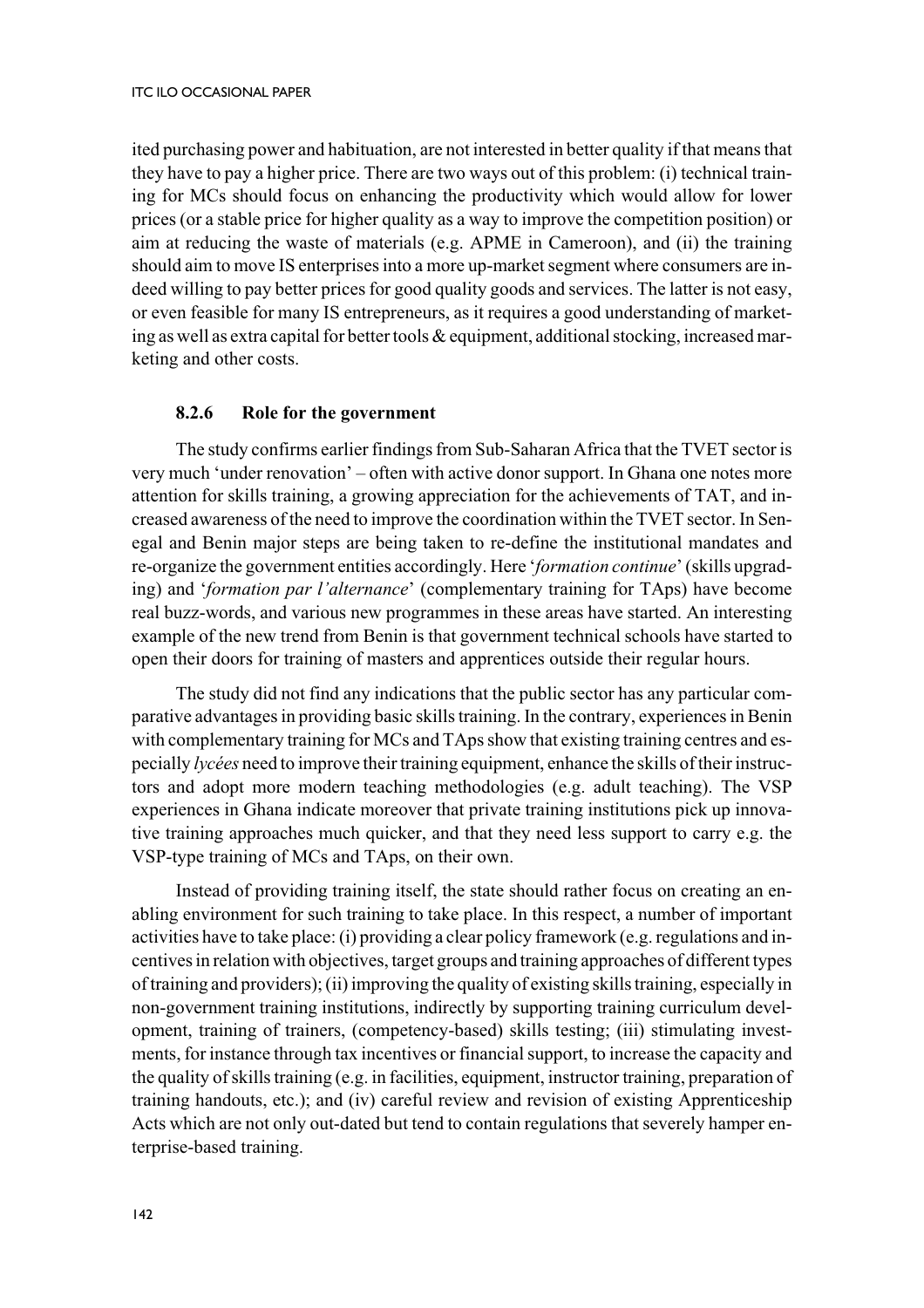Governments tend to believe that training quality and results can be improved through compulsory registration of training providers. This is not certain and the objective should in any case not be to convert unregistered private training providers and MCs training apprentices into a formalized "parallel training system" by stipulating standards for training facilities, equipment, programmes, testing, etc. or enforcing solutions for various deficiencies that would render the system expensive, making it less attractive for masters to provide and, if fees would go up, for -especially poor- apprentices to use. An effective alternative might be dissemination of relevant information (e.g. type of training provided, fees and particularly the drop-out and success rates of different providers).

An interesting way for governments to be engaged in training for the IS is through public-private sector partnerships. The study identified some interesting examples of such collaboration, such as private companies or associations that provide training on behalf of the government (e.g. MIBOA in Benin and FENAPH in Senegal), and private providers that issue training certificates or diplomas on behalf of the ministry concerned (e.g. ISTI training college and *Exotif* training centre in Senegal,and the GIPA association in Cameroon).

#### **8.2.7 Training and Employment Funds**

The creation, in one form or another, of *Training and Employment Funds* (ONFP-1986 in Senegal, FNE-1990 in Cameroon, ONAFOP-1998 in Niger, and FODEFCA-2001 in Benin), has proven an important innovation in government dealings with basic skills training. It presents a number of interesting advantages: (i) link (explicitly or implicitly) to a training levy which opens the way to a more adequate funding of training activities,(ii) tripartite set-up involving employers and workers (sometimes also from the IS, such as ONFP in Senegal), (iii) support for training of workers for both formal and IS, (iv) use of both formal and informal training providers, including apprenticeship training, and (v) use competition for funds to get the best results.

Two comments can be made on the workings of these Funds. First, their trainees are required to contribute only 20-25% of the training costs. While beneficial for those with problems in coming up with funding for training, it also undermines training systems (including TAT) that are based on full cost-recovery from the training clients. The Funds may want to consider at least a differentiation of cost-sharing principles with low fees for pre-employment training and higher fees for skills-upgrading of those already working who are in a better position to pay.

Secondly, it is not clear if the present operation of the Employment and Training Funds is optimally effective. While they benefit from considerable funding, the total number of persons trained, although significant, is of course very small when compared to the need for skills training. Further work needs to be done on their average training unit costs and on the clarification of their criteria for client selection, to see whether it would be possible to get more training 'bang' for the funds available. A further issue is if it would be possible, and justified, to increase the company tax that source the Funds. One particular question in this respect is the relation between the Funds and the TVET sector, which so far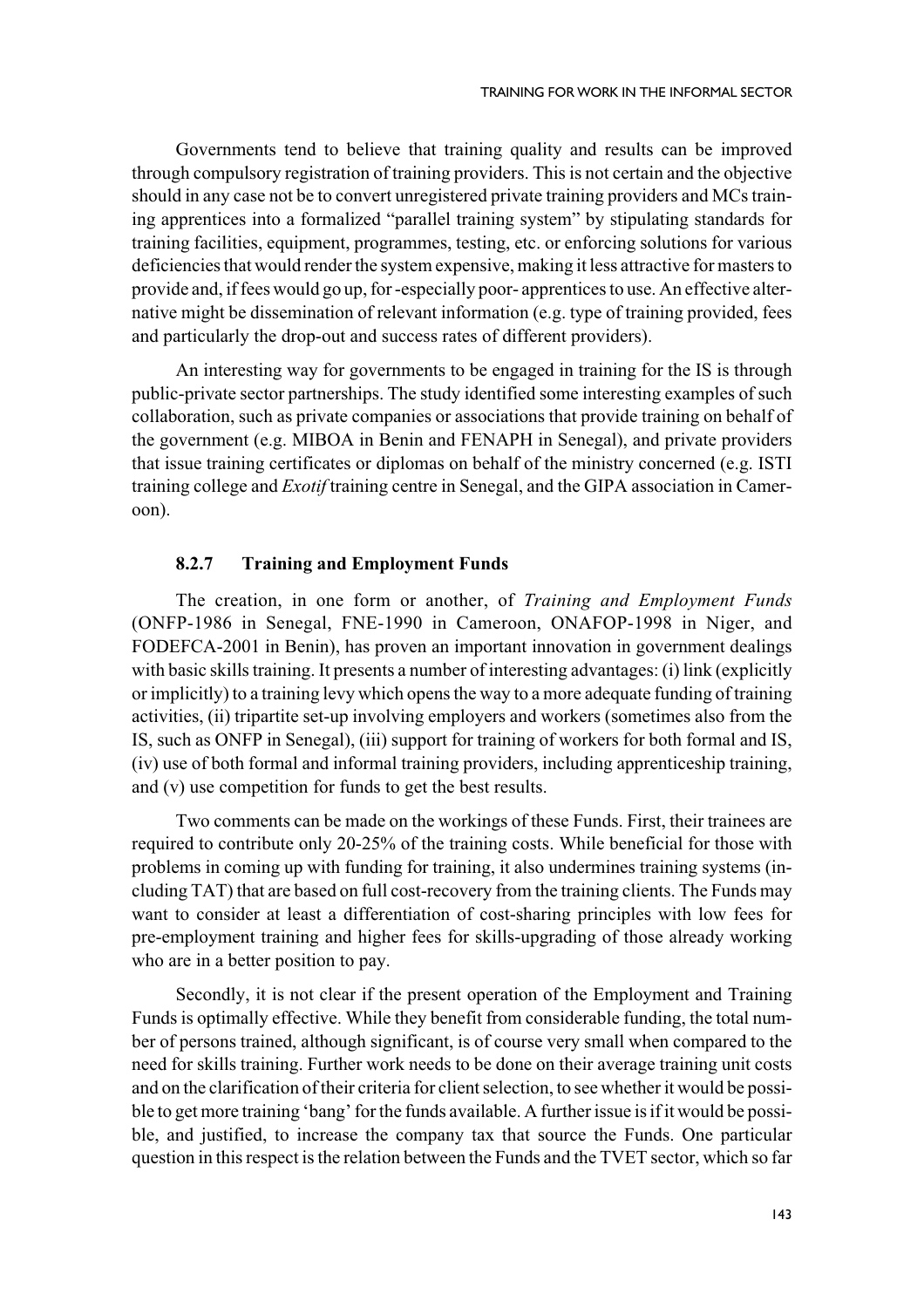appears to get a minor share of the available funding. A second area refers to the role that these Funds could play in building up the training sector. All of the Employment and Training Funds in WCA indicate that they want to assist training providers to expand their capacity and enhance the training quality but it seems that so far only limited initiatives to this effect have been taken.

# 8.3 Traditional apprenticeship training

## **8.3.1 Advantages and disadvantages of apprenticeship training**

The traditional apprenticeship system (TAT) is better organized and more widely accepted in West Africa than in other parts of Africa. In all the countries studied it is probably responsible for -much- more than 90% of all ongoing training. While there are distinct differences between apprenticeship training in the countries studied (e.g. with regard to payment of fees), the findings generally confirm a number of important advantages of apprenticeship training:

- $\bullet$  easy access for boys and, albeit to a lesser extent, girls, from early age to 18-20 years
- a massive self-financing system of hands-on technical skills development
- practical training constituting a real alternative for centre-based pre-employment training
- important mechanism for re-integrating of idle and sometimes delinquent youth
- $\bullet$  certain integration of technical and business skills, together with opportunities for developing a business network (e.g. contacts with suppliers of materials and equipment, and opportunities to get acquainted with clients of the workshop)

Thus, the 'hidden training world' (Fluitman 2001) of TAT is well adapted to the conditions under which the TAps are likely to work the rest of their lives and in step with the real world of work.

At the same time the study identifies a number of important limitations of apprenticeship training:

- $\bullet$  training content is not clear, lacks theoretical basis and often leads to an incomplete transfer of the set of skills that together make up a particular trade or occupation (see Box 13)
- $\bullet$  often poor teaching skills and methods used by masters and high apprentices master ratios
- some masters have no intention to transfer their complete set of skills for fear of competition from his/her apprentices when they set up a workshop for themselves, or at least delay the transfer of most important skills of the occupation towards the end of the training to prevent an early departure of the TAps before they have 'earned' back the costs of their training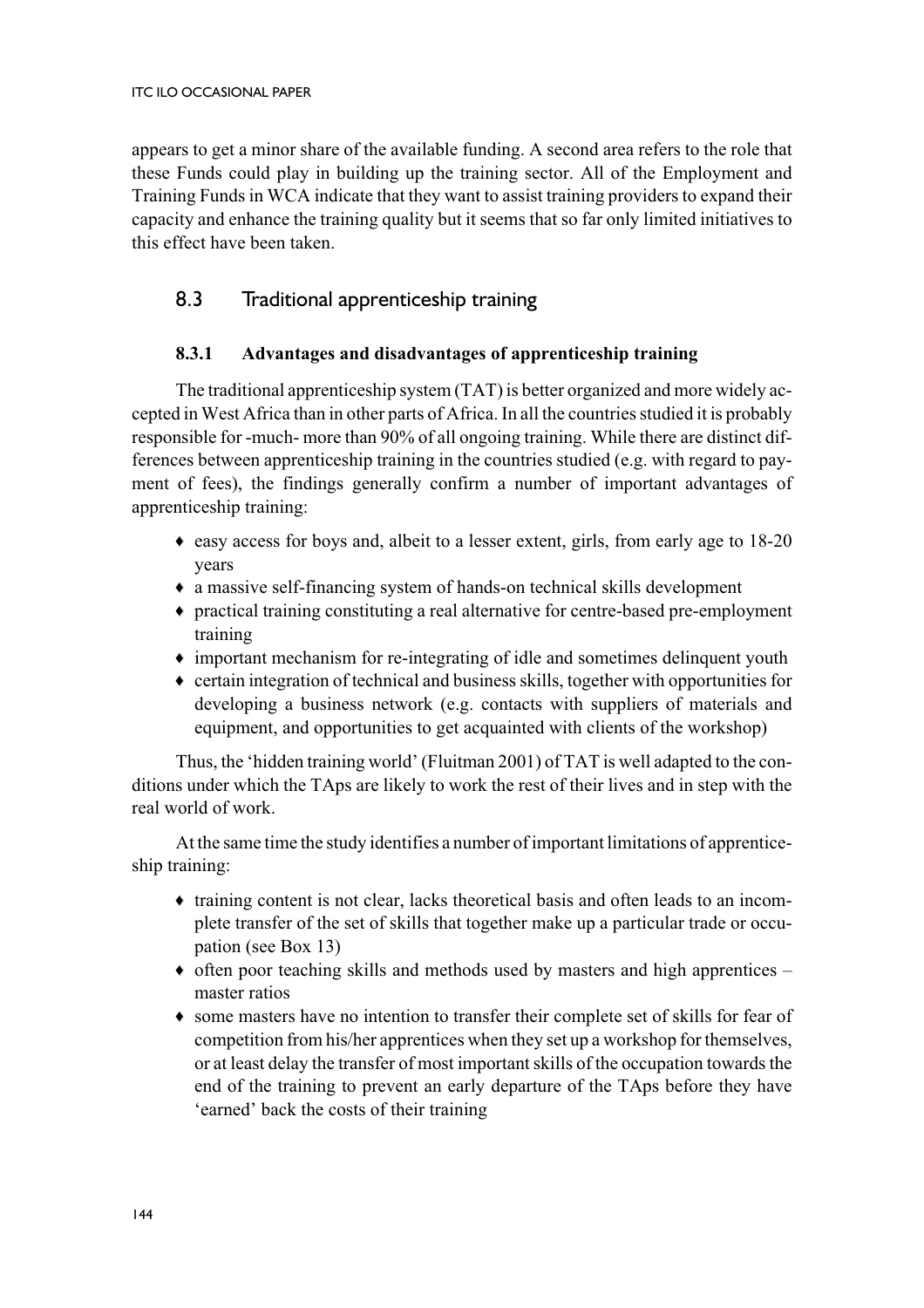- $\bullet$  end result of the training varies widely (reflecting: differences in training capabilities of the master, type and level of workshop equipment, volume of work), and is difficult to compare for lack of reliable and detailed certificates
- apprenticeship training is not linked in any way to post-training support to find employment or to enter into self-employment.

#### **Box 13. Apprenticeship training: complete skills transfer?**

Davodoun gives the following example of the way traditional apprenticeship training is 'incomplete': Electronics repairers (e.g. radio, TV, video) are usually not capable of reading the schemes and charts of new models of electronic equipment. They thus are not capable to repair them. In fact they are even in a position to tell their clients beforehand if they can, or not, fix the problem that has occurred. They use the defective device to experiment. When they do not succeed to repair it, they tell the owner that they have not been able to find the required spare part. Later they will say that it is not available on the local market. In such circumstances it is likely that the client will abandon his/her equipment. This explains the large stacks of non-working equipment in the workshop of such electronics repairers – seriously limiting the space in which they have to do their work.

*Source: Davodoun 2002.*

#### **8.3.2 Elements to improve traditional apprenticeship training**

Improving the informal apprenticeship system is critically important to ensure that massive numbers of uneducated youth get a chance to reintegrate into a more regular life and to give them an opportunity to acquire skills that may lead to remunerative (self-)employment.

Some efforts in this area have been initiated (see table 28). On the basis of the analysis in this study it can be concluded that to make TAT more effective, an integrated approach is needed covering several areas: (i) improve the image of apprenticeship training; (ii) enhance the initial education of the apprentices and workers; (iii) create opportunities for skills upgrading for masters, including their training abilities;  $(iv)$  introduce opportunities for supplementary training for TAps; (v) set up a system to evaluate and certify the skills acquired; (vi) improve training and working conditions of TAps; (vii) link TAT with post-training support services; and (viii) assist the poor in financing their apprenticeship training.

#### *Image of apprenticeship training*

In spite of its traditional role, apprenticeship training lacks standing. It is often seen as the training provider of the last resort and looked down upon – by parents and apprentices as well as by policy makers and IS development specialists. Although it seems that this has started to change, further actions are needed.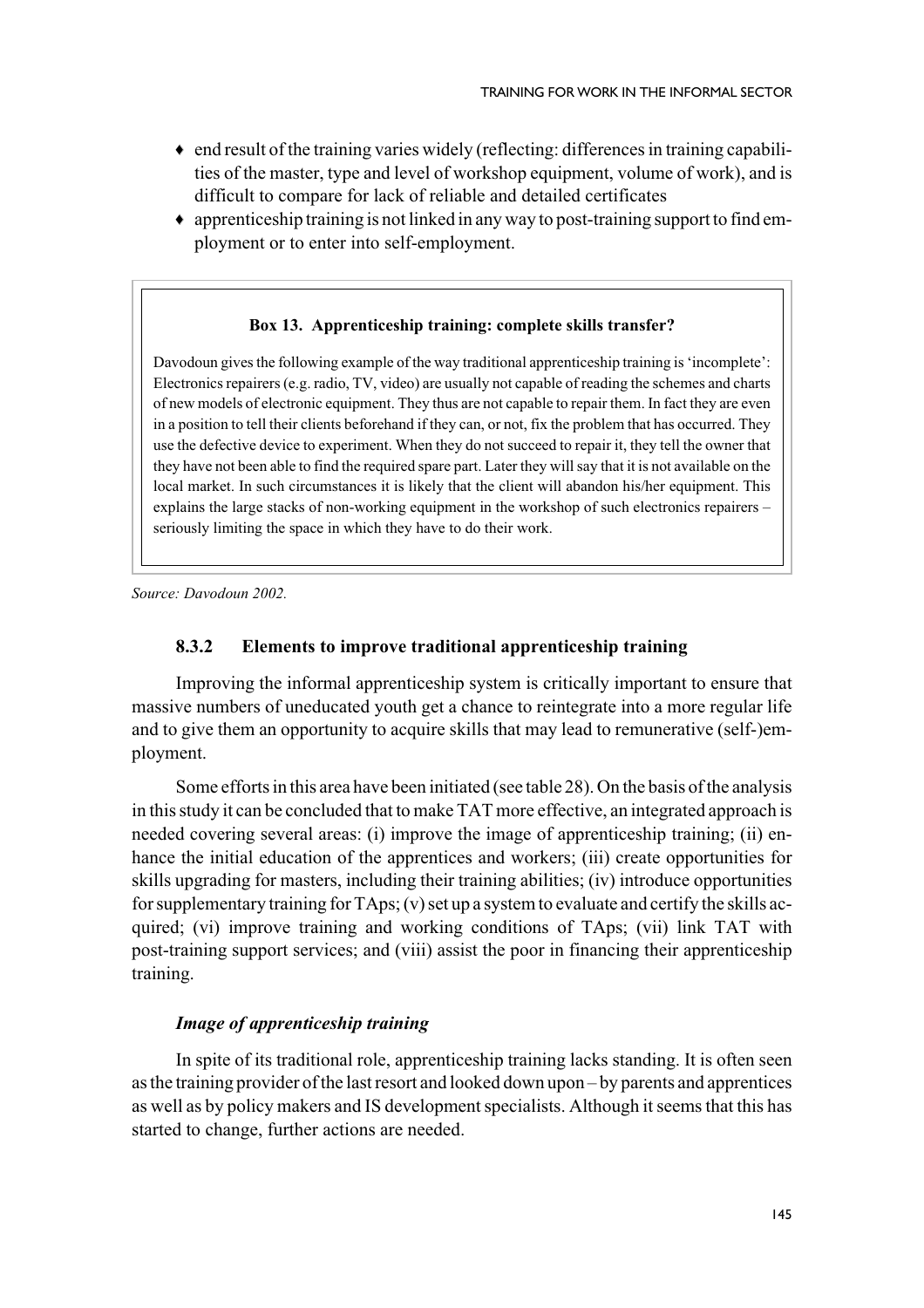It requires first of all recognition and publicity of the contributions made by apprenticeship training in the area of skills development. To do this, general information campaigns through the mass media on TAT success stories could be combined with more specific awareness raising activities for the youth during primary and especially secondary education.

At the same it requires MCs and the wider IS to ensure that apprenticeship is indeed all about training with identifiable results and that there exist no opportunities for exploitation of the TAps. Rather than enforce such changes from above through legislation or other government interference, such changes should come from the informal sector itself. In some countries an important role could, for instance, be played by ISAs. Already in Benin and Cameroon,ISAs are found that undertake actions to improve the functionning and the image of apprenticeship training.

| Country      | Project  | <b>Objectives</b>                                                                                                                                                                                                                                                                                          | <b>Results/impact</b>                                                                                                                                                                                                                                                                                                                                                                                                                                                      | <b>Main lessons learned</b>                                                                                                                                                                                                                                                                                                                                                                                                                                                                                                                                                                                                                                                                                                                                                                                               |
|--------------|----------|------------------------------------------------------------------------------------------------------------------------------------------------------------------------------------------------------------------------------------------------------------------------------------------------------------|----------------------------------------------------------------------------------------------------------------------------------------------------------------------------------------------------------------------------------------------------------------------------------------------------------------------------------------------------------------------------------------------------------------------------------------------------------------------------|---------------------------------------------------------------------------------------------------------------------------------------------------------------------------------------------------------------------------------------------------------------------------------------------------------------------------------------------------------------------------------------------------------------------------------------------------------------------------------------------------------------------------------------------------------------------------------------------------------------------------------------------------------------------------------------------------------------------------------------------------------------------------------------------------------------------------|
| Cameroon     | $-$ APME | set up an entity of<br>local artisans for the<br>promotion of IS<br>activities<br>develop sustainable<br>IS support to<br>strengthen the local<br>economy                                                                                                                                                  | - support to $\pm$ 150 artisans<br>- 58 short training courses conducted<br>- follow-up to 83 IS workshops and<br>260 trainees<br>- set up 'KALKAL' brand name,<br>which improved market access of<br>IS firms, and resulted in increased<br>quality and sales<br>cost recovery rather high: technical<br>training 62%, marketing assistance<br>47% (and literacy training 9%)                                                                                             | integrated approach with training entry point<br>useful to improve market position and<br>opportunities for IS firms<br>$-$ it takes some 110 hours of training (i.e. 12 m $*$<br>9 hrs/week) for an IS artisan to significantly<br>enhance product quality<br>personalized training much appreciated by<br>clients but very time-consuming and difficult to<br>plan – while trainers tend to stick to standard<br>training programmes<br>- literacy training (30 m. during 6 days/week)<br>important pre-condition for effective business<br>development<br>- few of the MCs are genuinely interested in<br>bookkeeping<br>market-driven approach to identify and create<br>opportunities for local products are identified or<br>created (promotion activities) as the basis of the<br>interventions is very effective. |
| Ghana        | $- VSP$  | improve skills of<br>MCs (e.g. design<br>reading) to enhance<br>quality of goods and<br>services produced<br>make TAps more<br>effective in producing<br>and less wasteful.<br>- introduce new,<br>attractive products<br>- improve status of<br>apprenticeship and<br>enhance future<br>prospects of TAps | - relatively large numbers of MCs<br>$(5,000)$ in technical and 3,000 in<br>business skills) and TAps (more<br>than 10,000) were trained<br>- both MCs and TAps were content<br>with training content and conduct<br>improved skills of MCs to read<br>designs, repair small equipment,<br>save raw materials, produce new<br>items, calculate prices, manage<br>time<br>improved skills of TAps, together<br>with improved status among peers<br>and employment prospects | - both MCs and TAps, once convinced, are eager<br>to participate in external skills training<br>- in case of focused training, short periods<br>(2-3 months) are adequate<br>- training fees are acceptable for participants<br>when training is felt to be relevant<br>- information on demand for skills crucial for<br>adjusting training offerings<br>tracer studies critical for feedback<br>- strong role of ISAs in participant selection gave<br>problems                                                                                                                                                                                                                                                                                                                                                         |
| <b>Benin</b> | $-BAA$   | training of TAps-as-<br>future-MCs to break<br>cycle of 'incomplete'<br>skills development in<br><b>IS</b>                                                                                                                                                                                                 | drop-out rate estimated at 10-25%<br>and success rate 60-75%<br>TAps who have followed training<br>gain authority, assume new<br>responsibilities, and take more<br>pride in status of TAp<br>- no impact data accessed                                                                                                                                                                                                                                                    | - to interest MCs to allow their TAps to<br>participate, they need to be carefully shown<br>benefits of TAp training<br>- participating MCs have relative dynamic<br>workshops and/or real need for skilled labour<br>- to involve existing NGO and public sector<br>VTCs it is necessary to improve their<br>equipment, enhance the technical skills of<br>instructors and adapt teaching methodologies                                                                                                                                                                                                                                                                                                                                                                                                                  |

#### **Table 28: Example of improving traditional apprenticeship training**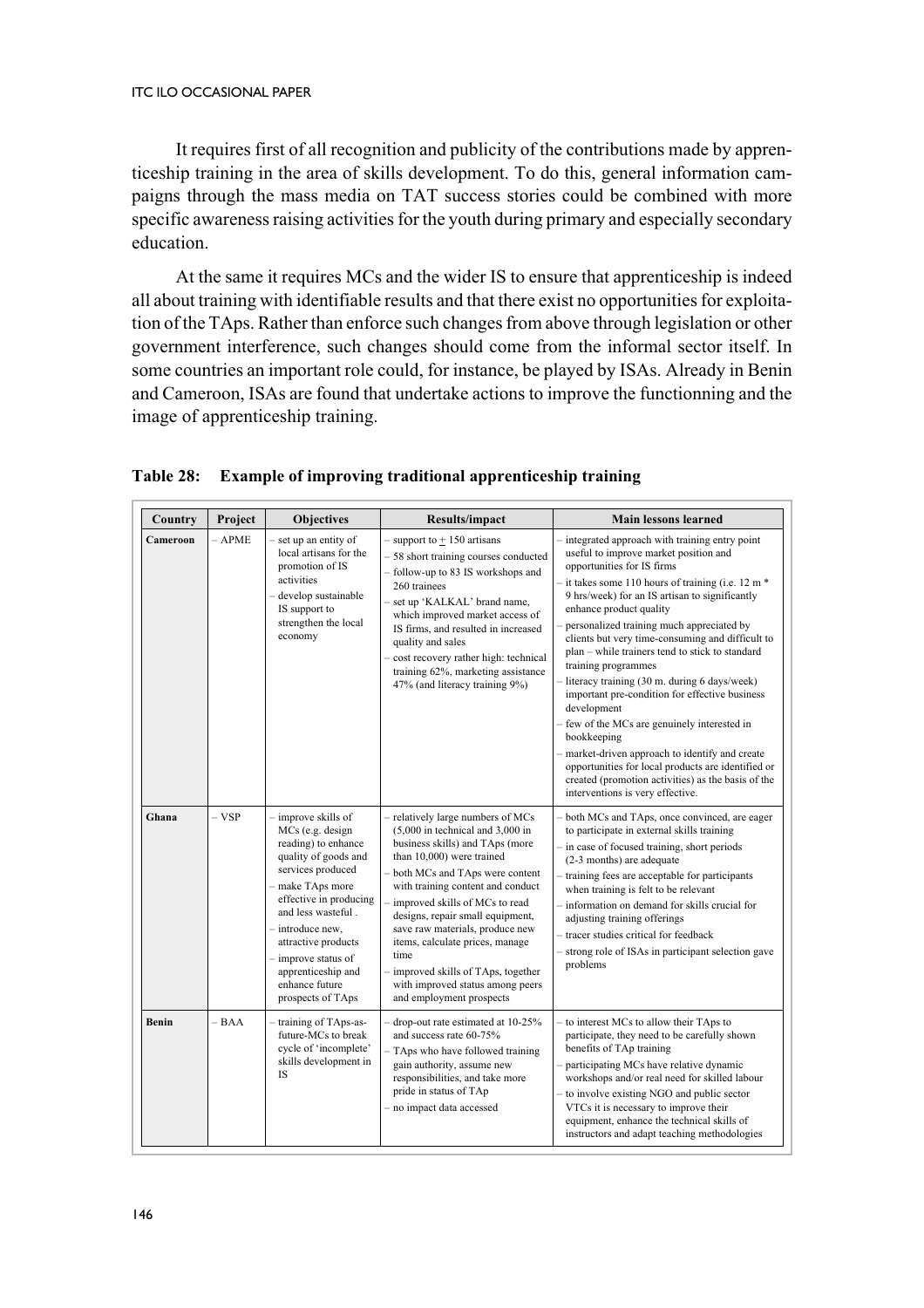| Country  | Project  | <b>Objectives</b>                                                                                                                                                                                                                 | <b>Results/impact</b>                                                                                                                                                                                                                                                                                                                                                                                                                    | <b>Main lessons learned</b>                                                                                                                                                                                                                                                                                                                                                                                                                                                                                                                      |
|----------|----------|-----------------------------------------------------------------------------------------------------------------------------------------------------------------------------------------------------------------------------------|------------------------------------------------------------------------------------------------------------------------------------------------------------------------------------------------------------------------------------------------------------------------------------------------------------------------------------------------------------------------------------------------------------------------------------------|--------------------------------------------------------------------------------------------------------------------------------------------------------------------------------------------------------------------------------------------------------------------------------------------------------------------------------------------------------------------------------------------------------------------------------------------------------------------------------------------------------------------------------------------------|
| Kenya    | $-$ SITE | - eliminate gaps in TAp<br>enrolment to make<br>TAT for MC more<br>attractive<br>- reduce time and costs<br>of training<br>- improve training<br>content and quality<br>ensure that training<br>concerns productive<br>activities | increased number of TAps per<br>workshop<br>- increased incomes of TAps<br>- increased employment in<br>participating workshops<br>- workshops entered into new<br>markets<br>- increased turn-over and profits of<br>workshops                                                                                                                                                                                                          | - MCs are not automatically interested to<br>participate but need to be convinced,<br>e.g. through training for new products<br>- improved TAT can generate extra incomes for<br>MCs, but in general they are not interested to<br>specialize in training<br>- skills training is an interesting entry point to<br>enhance the level of technology of the IS<br>- developing linkages with existing (public) VTCs<br>was disappointing; easier to work with<br>independent trainers<br>- ISAs important to mobilize MCs and organize<br>training |
| Zimbabwe | - ISTARN | improve effectiveness<br>of TAT in<br>transferring practical<br>skills without<br>excessive interference                                                                                                                          | high proportion of TAp (88%) find<br>employment, especially<br>self-employment and IS jobs<br>large majority MCs (91%)<br>enthusiast over ISTARN<br>$-$ MCs (70%) indicate business<br>growth<br>$-$ MCs (89% increased productivity<br>and profitability<br>$-$ MCs (70%) prefer pre-trained<br>TAps<br>- major achievement: to keep down<br>costs: cost per job created only<br>10% of costs of only training for<br>formal sector job | - need for careful selection of trades in which to<br>pre-train TAps, as otherwise early saturation of<br>market<br>associated hire-purchase scheme for equipment<br>will not be taken over by college and need to<br>find a home<br>- difficult to adhere to "90/10-rule" for<br>participants to contribute at least 10% of costs<br>of support activities<br>- collaboration with existing VTCs tends to lead<br>to training content and level not full<br>commensurate with IS operators                                                      |

*Source: Based on case studies in present study and Haan 2001.*

#### *Improve educational standards*

A very first condition to improve the quality of TAT is to provide literacy training to the youth before or at the beginning of their apprenticeship training. This can be done by self-standing non-formal education programmes, and this study shows various examples from francophone countries of efforts that have integrated literacy training in technical skills training (see e.g. APDES in Senegal, the Abomey Centre in Benin and APME in Cameroon). Such components cannot be financed through cost-recovery but require external financing. Similar efforts would be appropriate for illiterate MCs.

While the need for a better level of education on the part of the TAps and MCs can hardly be disputed, a further issue is the extent to which literacy training needs to be integrated. Training providers do not necessarily have comparative advantages in non-formal education,while at the same time NFE-providers tend to perceive literacy training as a way to (re-) integrate the students into the mainstream education system or as an end in itself, but seldom as a means to facilitate vocational training. Moreover, new NFE curricula need to be developed towards this end (see below).

#### *Skills upgrading for masters*

The findings indicate that training to further upgrade the skills of the masters should focus on: (i) teaching skills, (ii) technical skills, and (iii) management practices.

Improving the teaching skills of MCs is first of all needed to increase the effectiveness of the training. Apart from the naturally gifted, masters lack knowledge on how to train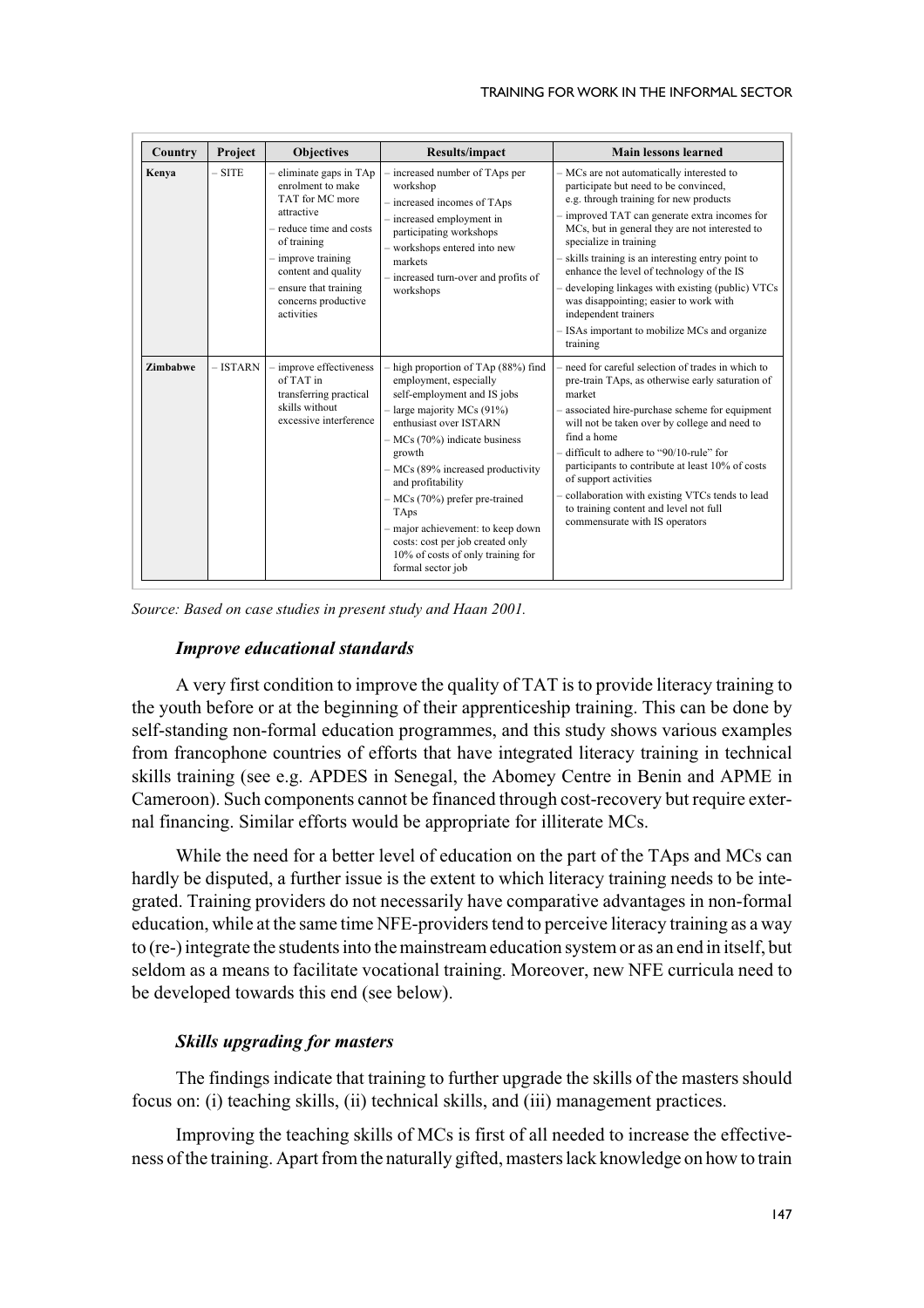(young) adults, which with the gradually improving level of education of at least some of the TAps becomes gradually more important.

With regard to technical skills, it becomes clear from the present study that MCs are, when properly prodded, quite interested in upgrading their knowledge and skills. While the exact type of skills in which re-training is needed depend of course on the trade and the MC, some examples of general training needs identified in this area include:

- general upgrading of technical skills used in trade
- improved knowledge of materials utilized in trade
- practical ways to cut down on waste of materials
- basic reading of designs and drawings
- $\bullet$  repair of own equipment
- $\bullet$  additional skills required for new product designs, more advanced equipment, improved technologies
- basic knowledge of industrial production techniques in the trade.

Management is not usually an area of prime interest for MCs who see themselves foremost as technical specialist, but again seem to gradually understand the need for them to improve their management practices. The training needs in this area, again in general terms, include:

- costing and pricing and related aspects of financial administration
- $\bullet$  various aspects of marketing, including carrying out rudimentary market research
- $\bullet$  customer relations, including setting up a customer data base
- division of labour in the workshop and personnel management
- $\bullet$  input stock planning
- quality control
- workshop layout
- $\triangle$  time management
- legal and fiscal regulations.

For both the technical and management skills a strong argument can be made that a major focus of the training should be to enhance the creativity of IS producers and help them to find solutions themselves for the problems that they are facing, rather than following standard training programmes (cf. Baier-D'Orazio and Nounga 2002).

A further area of training for IS producers would be on "working together – why? and how?", be it informally or in the form of a trade association. This would include: role of groups in IS development, structures and processes of an association, group dynamics, etc.

## *Supplementary training for apprentices*

The study identifies the following areas for training for TAps in addition to their regular apprenticeship training: (i) literacy and numeracy, (ii) theoretical training, and (iii) expansion of technical training.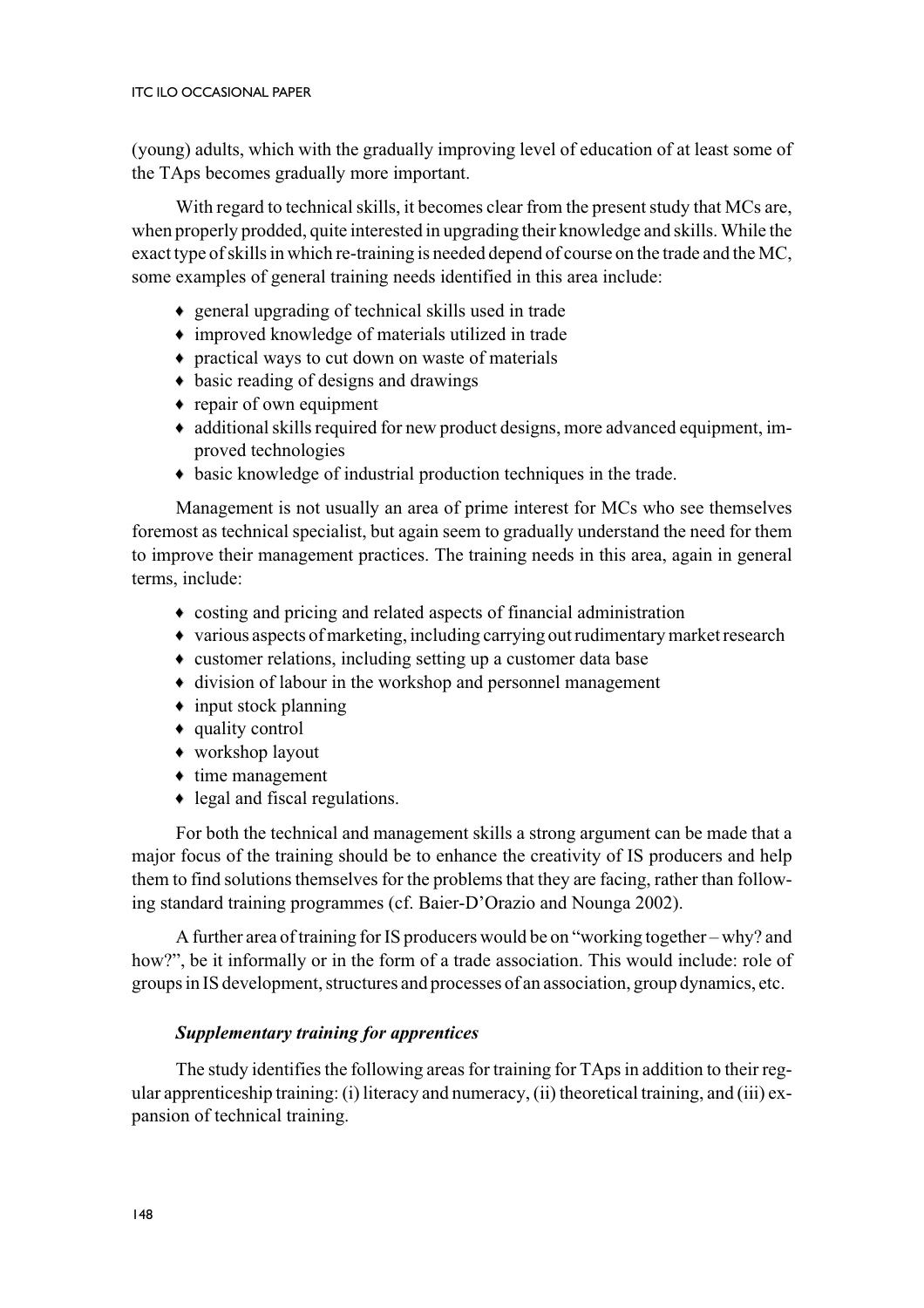In francophone WCA there is a general belief that basic literacy, including functional French, is of prime importance for an increased result of apprenticeship training. While no doubt true in a general sense, there would seem to be a further need to develop a more appropriate curriculum for such training, which now at best follows basic ideas about non-formal education. It would appear that rather than general education there is a need for specialized training programmes that include functional literacy and numeracy with life skills and pre-vocational training (e.g. general knowledge about tools, business, etc.).

A second area of additional training for TAps concerns theoretical training to enable them to grasp the basics of the trade. This includes:

- $\bullet$  basic knowledge of tools and materials, tool storage systems, and security practices
- $\bullet$  simple practical abilities such as measuring, making of calculations with regard to required materials, etc., elementary reading of drawings
- relevant theory that underpins the practices in the workshops.

A third area of complementary training for TAps refers to the expansion of technical training, including:

- exposure to different types of equipment
- rectification of improper knowledge and practices transferred in TAT
- basic reading of drawings.

#### *End-of-training skills assessment*

One of the shortcomings of TAT is the absence of some kind of end-of-training assessment of the skills acquired by the TAps. Although there are, in WCA, sometimes elaborate ceremonies at the occasion of 'graduation' of the TAps, marking their entry into the MC fraternity, there is no mechanism to provide insight in the type and level of skills they have mastered. This limits their acceptance by – especially formal – employers and leaves them without any acceptable document to convince potential customers of their capabilities.

The National Vocational Training Institute (NVTI) in Ghana, which organizes skills testing for both trainees from regular VTCs, has recently introduced competency-based testing,which no longer includes written testing but focuses on the practical skills acquired during the training and theoretical knowledge through an oral examination.

Still more interesting to see is that GIPA in Yaoundé (Cameroon) (see par. 7.8) has taken up this cause by organizing joint trade tests for the TAps of its member workshops. Both the format of the test, which involves respected outsiders from both public and private sector, and the financial arrangements appear promising.

#### *Training and working conditions of apprentices*

A further critical aspect concerns the training and working conditions of the TAps. They make long hours, often without much actual training and are asked to carry out all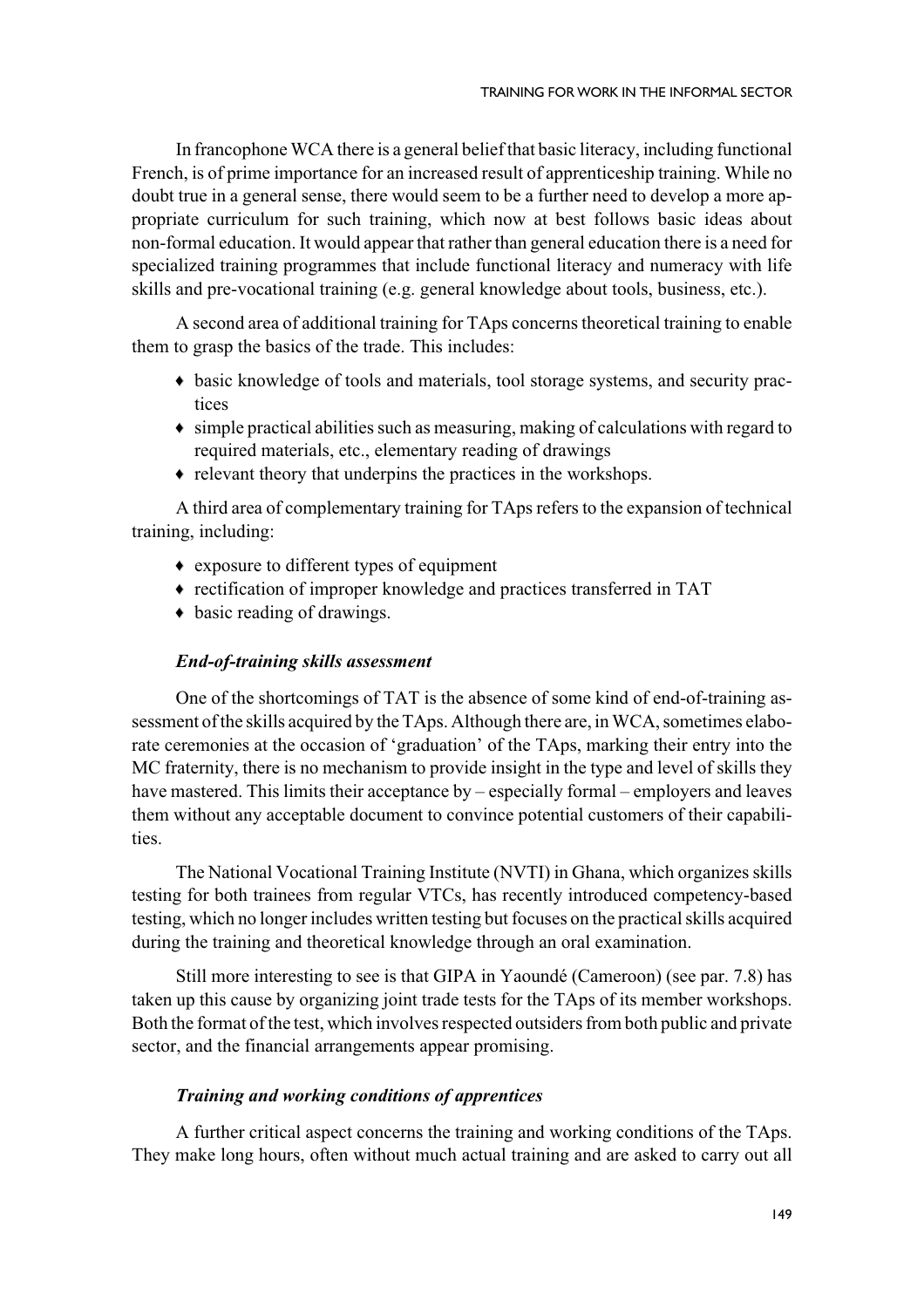#### **ITC ILO OCCASIONAL PAPER**

kinds of non-work related services and feel, in Senegal and probably elsewhere, like 'galley slaves' (see table 10).

There is consequently a need for some kind of monitoring to ensure that the training conditions and progress takes place. In Asia there are examples of NGOs that place beneficiaries as apprentices in IS workshops and enter into an agreement with the MC that gives them the possibility to enter the workshop to review the situation and progress of their TAps (Haan 2002). Alternatively, a role could be played here by ISAs. Obviously associations of apprentices, or of their parents, could also take on this task.

#### *Post-training support*

A factor seriously affecting the final impact of apprenticeship training, is the general lack of emphasis on follow-up services, and especially credit. Receiving only meagre allowances during their apprenticeship period, the apprentices are not in a position to amass capital. Banks, and even micro-credit schemes, tend not to provide credit or loans to start-ups, especially when they have not only no track record in lending, but have only just finished their training. Similarly recent apprenticeship graduates tend to lack marketing skills and experiences, constituting serious risks for their young enterprises (if they have managed to set up shop for themselves).

Again, the urgent need for financial and other post-training support should in no way be taken to suggest training providers to include such services in their menu. In the contrary,one of the important points of the BDS approach is the market-based provision of IS support services. Specialized financial intermediaries should therefore be responsible for making available credit and loans to IS enterprises and other specialized agencies for technology,marketing and other support.

## *Supporting the poor to enter into apprenticeship training*

Implicitly it is always assumed that apprenticeship training is open to everybody and thus also to poor youth. The experiences of the Rural Enterprise Project (REP) in Ghana contradict this notion. While indeed the parents and guardians of most youth manage to arrive at some arrangement with an MC for an apprentice, this is not immediately possible for very poor households. Such difficulties refer especially to trades that carry a high fee or require for which the apprentice is required to bring tools or equipment.

REP has searched for a solution for this problem. It operates a *Training Fund* from which eligible poor unemployed youth get 75% of the down payment they have to make to enter into apprenticeship and 75% of the tools and equipment they require. So far these amounts, some USD 50-200, have been provided as grants. In the formulation of the second phase of the project it was attempted to change this into a more market-conforming scheme, but no efficient alternatives were found.

Some NGOs in Southeast Asia have, at their own initiative, adopted a strategy of assisting their clients in apprenticeship training instead of setting up their own training facilities, take care of the payment of the trainee fee (in exchange for, *inter alia*, a monitoring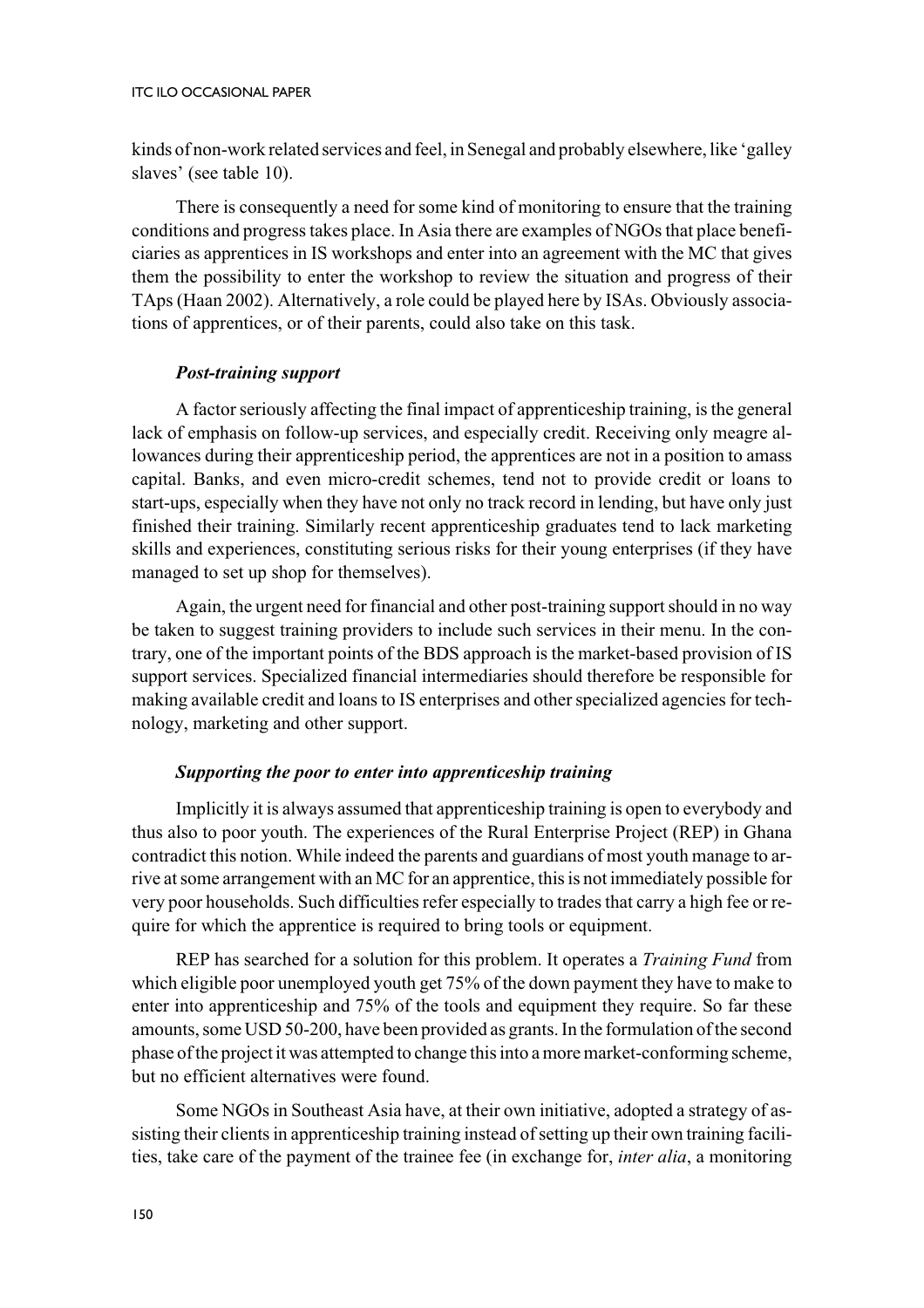arrangement), for the beneficiaries to repay once they have set up their own business – in cash or 'in kind' by taking on TAps from among the NGO target group (Haan 2002).

#### **8.3.3 Role of associations**

WCA offers a number of interesting examples of the role that ISAs can play in relation to apprenticeship training. In Ghana, for instance, associations of dressmakers, carpenters and others are themselves actively involved in the supervision of skills training. They monitor the training providers by their member MCs, and have their own certificates that are awarded to the TAps once they complete their training. In Cameroon, GIPA, as part of their activities to get more skilled workers for the trades in which its members are engaged, is planning to organize technical theory workshops to be conducted by educated artisans.

In various countries, especially in donor projects, ISAs are used to identify the training needs of their members and prepare the curricula for the training offerings. Especially in Benin, ISAs are fully engaged as partner in project implementation. They assist in the selection of the training participants, provide some of the locations for the training, and take care of the monitoring of the training programmes. Sometimes they are responsible for the payment of the contribution of the masters towards the training (e.g. 30% of the training costs).

With regard to the selection of those who will be trained, it should be noted that the VSP project in Ghana encountered problems in delegating this solely to the participating ISAs. Experiences in Senegal and Benin point to the contribution that ISAs can make to awareness raising, especially among MCs, about the need to upgrade their own skills as well as the benefits of letting their TAps follow complementary training. Finally, there are some interesting examples of ISAs taking responsibility for the follow-up of the training. GIPA in Yaoundé has gained valuable experience in organizing skills testing. Other ISAs in WCA ask their more experienced members to guide younger artisans, making (group) loans available to apprenticeship graduates, and to assist them in their marketing.

#### **8.3.4 Final observations**

#### *Facilitator*

Enhancing the quality and impact of apprenticeship training needs more than improving the delivery of the training. Importantly it also requires the infusion of new skills that are presently not available in the IS, such as: upgrading of present technical knowledge, theoretical insights to the practical IS practices, and know-how on new technologies and product designs. The need for other additional skills and knowledge refers to improved pedagogical skills of the MCs and enhanced functional literacy of the TAps (and MCs). In other words, there is need for training-of-the-MCs-as-trainers as well as additional education and training of the TAps and MCs.

One of the ways to introduce new skills would be to link up the traditional apprenticeship system with specialized training providers. This could be done by linking IS workshop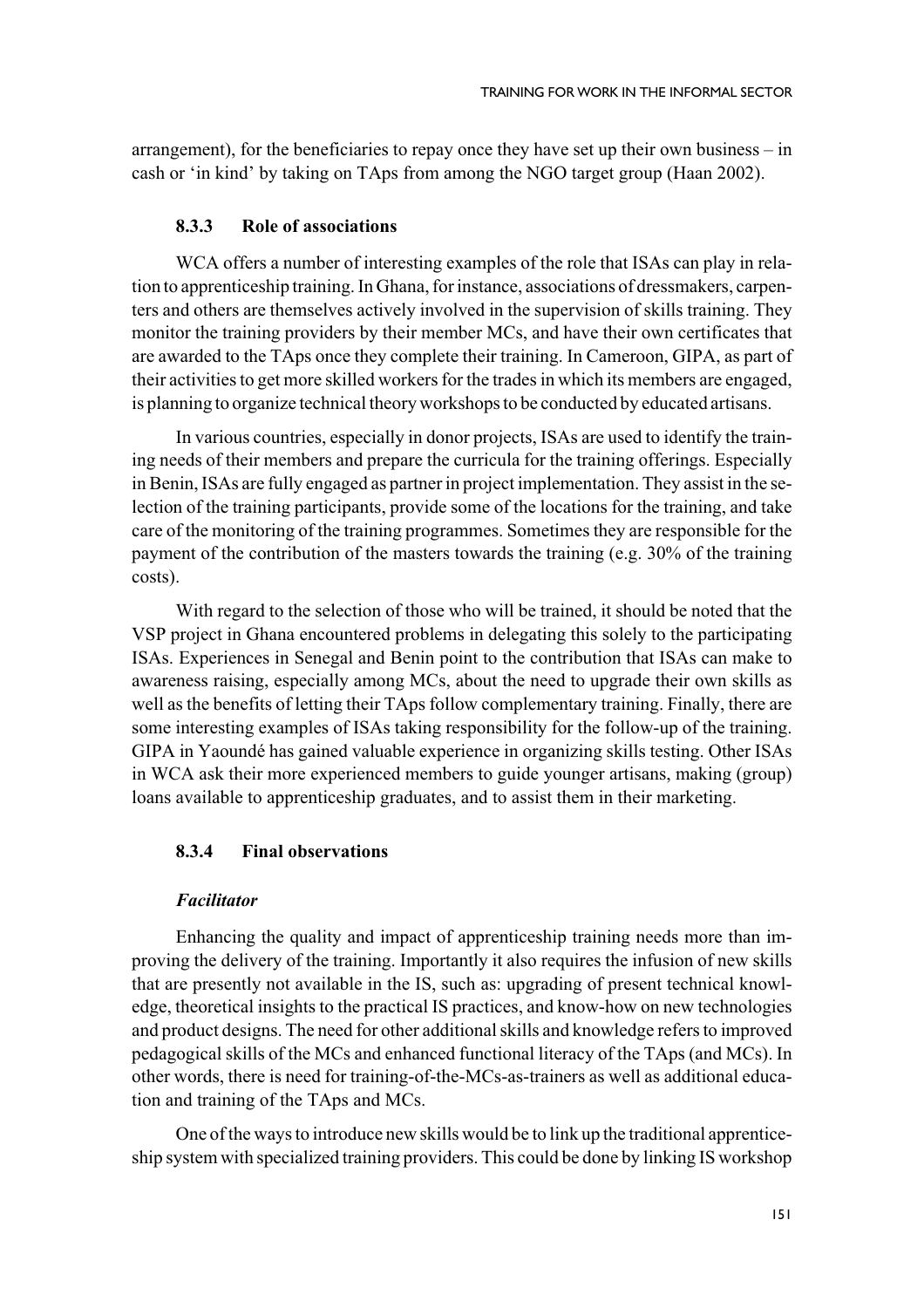#### **ITC ILO OCCASIONAL PAPER**

owners and training providers that can provide training for masters and apprentices along the lines sketched above. To get such a partnership off the ground, a facilitator is needed. The role of the facilitator is:

- (i) to convince MCs of the advantages of training for themselves and their TAps, and identify interesting areas for such training
- (ii) to identify training providers (from public,NGO and private sectors) who could deliver the required training at suitable conditions
- (iii) to get the parties together and work out the details of the training programmes, with possibly a role to play for the ISAs
- (iv) to make available funding for the first rounds of training.

In line with emerging good practices for the provision of BDS services, the role of the facilitator should be such that its services can gradually disappear as the partners get to know each other and enter into direct relationships.

## *Cost-recovery and 'hook'*

Training is an investment and consequently there should be in principle no reason to provide any stipend, sitting allowance or other (financial) incentives for IS to participate in training – on the contrary: in the long run trainees should shoulder the actual costs of the training provided. Still, it should be realized that, even apart from any training fee, training participants are already contributing: (i) enrolments costs and (ii) foregone incomes. Estimates for Ghana indicate amounts of USD 1.40-4.20 per day and USD 10-33 per month respectively. Such costs need to be taken into consideration in determining cost-recovery schemes.

In the short run incentives might be necessary to entice MCs to participate in training. For them technical training does not rank as a high priority and they are generally unaware of the benefits of training. Until the positive results of training are widely known and understood,a 'hook' will be needed to attract MCs to training programmes. This can be (i) the provision of attractive skills, such as reading of technical drawings, producing a product that enjoys a clear demand in the market, improving product quality, and using materials more efficiently; (ii) the realization that workshop TAps that have followed additional training are getting better skills and more knowledge, or (iii) the participation as a member of an association, the leadership of which has accepted the need for training and has convinced the membership. The 'hook' should never be entirely financial or consist of subsidized support services, as this will renders the efforts unsustainable from the beginning.

The study shows that MCs are also initially wary of training offerings for their TAps. They see complementary training for TAps as a form of competition and are afraid that it will result in an immediate or at least early departure of their TAps. They feel that MCs can perfectly provide all the required training and that anyway the TAps cannot be missed in the workshop and therefore have no time for complementary training. Experience shows that MCs who are familiar with TAp-training become quite enthusiastic and convinced of the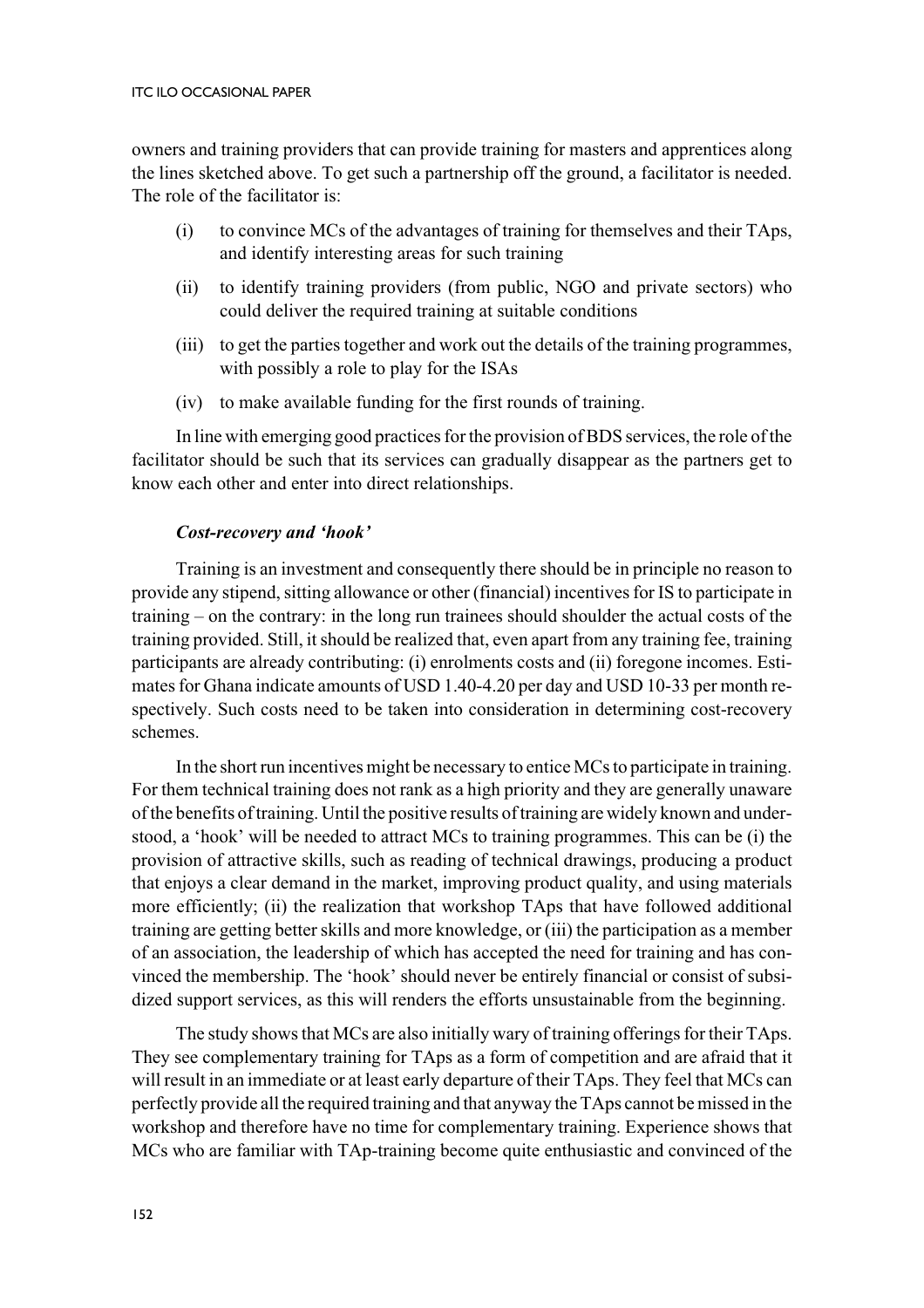benefits, such as: better technical work, less wastage of less materials and damage to tools & equipment,and more independence. In WCA ISAs have shown that they can be instrumental in raising awareness in this area.

An important emerging good practice is that training should be first provided to the masters before training the TAps, as otherwise tensions may arise in the workshop since the apprentice may (pretend to) know more than the master and the MC might become insecure about his qualities.

## 8.4 Private sector and skills training

The study makes it clear that, apart from TAT, there is a role for the private sector in the provision of technical skills for the IS – whether contracted, facilitated or on its own for profit. They include non-profit training providers (e.g. NGOs and ISAs), private-for-profit training institutes and private business. Some private sector training providers seem more interested and capable to introduce new training products, as was shown in Ghana where private training institutions were found to be much quicker in picking up the training improvements (e.g. shorter courses) developed by the VSP project (cf. 3.8).

Over the past decade numerous new private-for-profit training institutes (e.g. 'back street colleges') have come up. Almost all of them offer training in the area of office and business skills (for which reason they were not included in this study), and their immediate relevance for the IS seems limited. Far less private-for-profit training institutes provide technical training, possibly because of higher investment costs (e.g. in workshops and training equipment) and/or lower profit margins. Those who do, appear so far to be geared towards middle class students who can afford the relatively high fees and direct the training at formal sector wage-employment. It needs to be further researched if such private training providers can also be useful for transferring skills to IS operators and what kind of incentives and short-term support could catalyse this.

Even more intriguing is the role that private business can play to provide training to the IS as part of their regular business dealings. The present study includes a few interesting examples of such "business-based training". It remains unclear how often such training takes place, as local informants are generally not aware of this type of training and examples were difficult to locate within the time frame of the study. The few examples in this study establish clearly that private sector companies are already providing relevant skills training to the IS as part of their regular business activities. Such training brings a number of important advantages: (i) the cost of such training is low or none,(ii) its quality high,and (iii) in principle its sustainability is high, although it is dependent on market developments and business decisions.

On the basis of the information collected some tentative conclusions with regard to business-based training can be drawn:

 private companies providing training are unlikely to 'organize' the training and would probably want to work with a 'serious' partner (e.g. an association or NGO);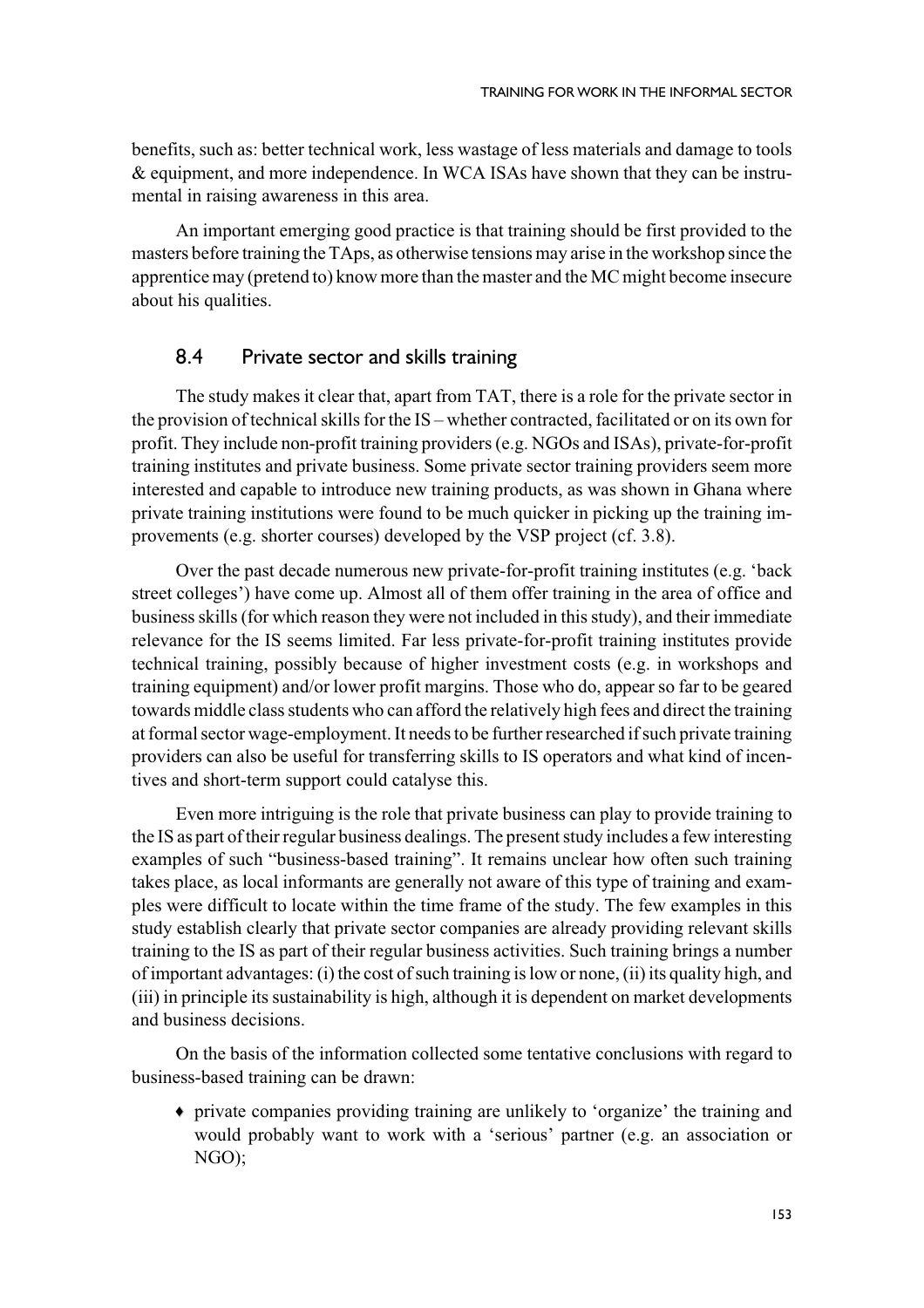- training will be (very) short and to maximize its impact should be embedded in a wider training exercise;
- immediate costs of the training as well as its recovery will depend on the perceived/ experienced sales of the product being promoted;
- most interesting training is provided by companies who perceive the IS as an interesting niche in the market they want to enter or in which they want to increase their market share.

In all, it seems urgent to undertake further research into ways in which the private business could transfer relevant skills to IS operators as well as the conditions under which it is willing to do so. As a next step pilot activities could be set up in which short, well-focussed training activities by private companies are linked to other support services provided by IS support organizations or a link is established with a technical training institution.

## 8.5 Training for the IS and wider IS promotion

Beyond the conclusions and suggestions put forward elsewhere, there is a wider issue of the need to perceive skills training as an integral part of efforts to develop the IS. While programmes to promote the IS generally include a mixture of credit, management training and marketing assistance, there are generally weak linkages between such IS efforts and training programmes and institutions (see ANNEX-II for a brief review of IS support services). Training for the IS tends to be conceived and implemented in relative isolation (with a limited number of noteworthy exceptions among donor-supported projects).

It would be better to approach training for work in the informal sector as part of broader effort to stimulate the IS development. This will mean determining from the beginning if trades and skills have market potential,and determining what type of skills are in demand and what complementary support is required. Such a change in thinking and approach would do much to address the problem of very limited training graduates seeking to start up enterprises. As with all good training, skills training for the IS needs to be differentiated according to target group and objective (e.g. youth, retrenches or ex-combatants; self-employment or micro-enterprises; production, service or trade). Training should be part of a carefully targeted package of support.

Skills training should be seen in a less restrictive way. At present, 'training' tends to refer to structured courses delivering a pre-determined array of theoretical and practical skills. Increasingly, however, alternative ways of acquiring knowledge and skills are becoming common. Alternative approaches include technology demonstrations, exposure visits and trade shows (see e.g. Haan 1999). Some of these approaches are decidedly low-cost and might help address the financial challenges faced by training providers. Many do not require formal training institutions. IS workshop exchange visits, which have been pilot-tested by the ILO, bring groups of IS entrepreneurs together with peer workshops. During these exchange visits, which can be organized by ISAs, practical knowledge is exchanged and subsequently used. Normally participants pay most of the costs.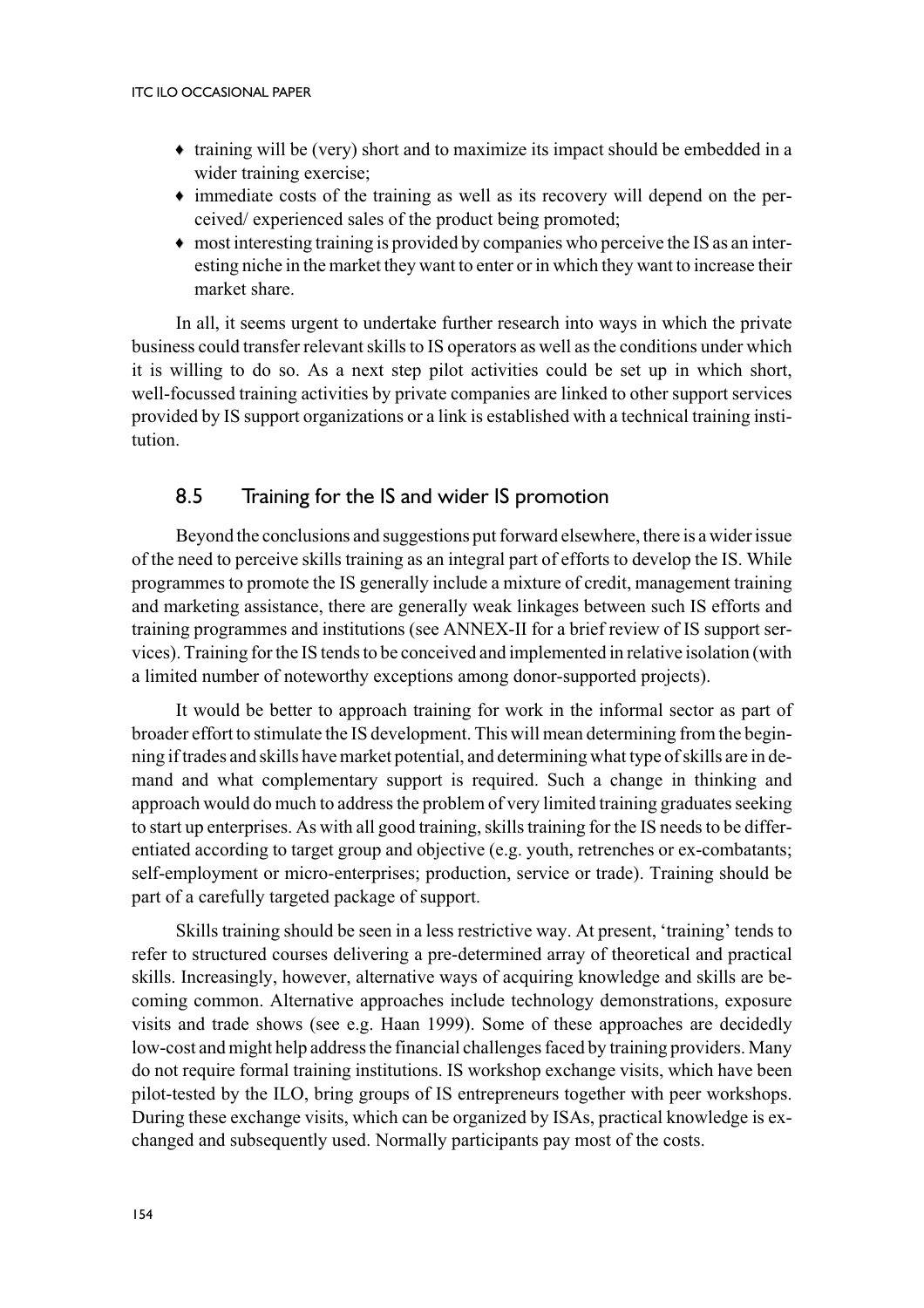# **REFERENCES**

#### **Susanna Adam,**

July 1993,*Review of the Open Apprenticeship Scheme* (Nigeria),in:*NORRAG News,* no. 14 *(Northern Policy, Review, Research, and Advisory Network on Education and Training).*

## **Dela Afenyadu, Kenneth King, Simon McGrath, Henry Oketch,**

#### **Christian Rogerson & Kobus Visser,**

January 2001, *Learning to compete: education, training and entrepreneurship in Ghana, Kenya and South Africa* (DfID,Education Research serial no. 42,London).

## **J.Y. Amankrah,**

March 2001, *Ghana's experience in apprenticeship training and other skills development initiatives in the informal sector* (VSP/Ministry of Manpower Development and Employment, Accra).

#### **Ernest Aryetee and Ernest Appiah,**

September 1995, *Associations of informal producers in Ghana* (FIT Working document #13, ILO/TOOL, Geneva/Amsterdam).

## **ASI-ADA,**

March 2001, *Bilan Annuel Février 2000 – Février 2001, Programme d'Appui et Promotion de la Micro-Entreprise* (ASI-ADA, Maroua, Cameroon).

## **ASI-ADA,**

January 2002, *Rapport semestriel Août à Décembre 2001, Programme d'Appui et Promotion de la Micro-Entreprise* (ASI-ADA, Maroua, Cameroon).

#### **ASI-ADA,**

January 2002, *Etude prospective de faisabilité de l'extension du programme d'appui initié à Maroua* (ASI, Maroua, Cameroon).

### **Maria G. Baier-D'Orazio and Erick Nounga,**

April 2002, *Rapport d'évaluation Programme APME (ASI-ADA), Maroua, Cameroun* (draft consultancy report for UNDP and ASI).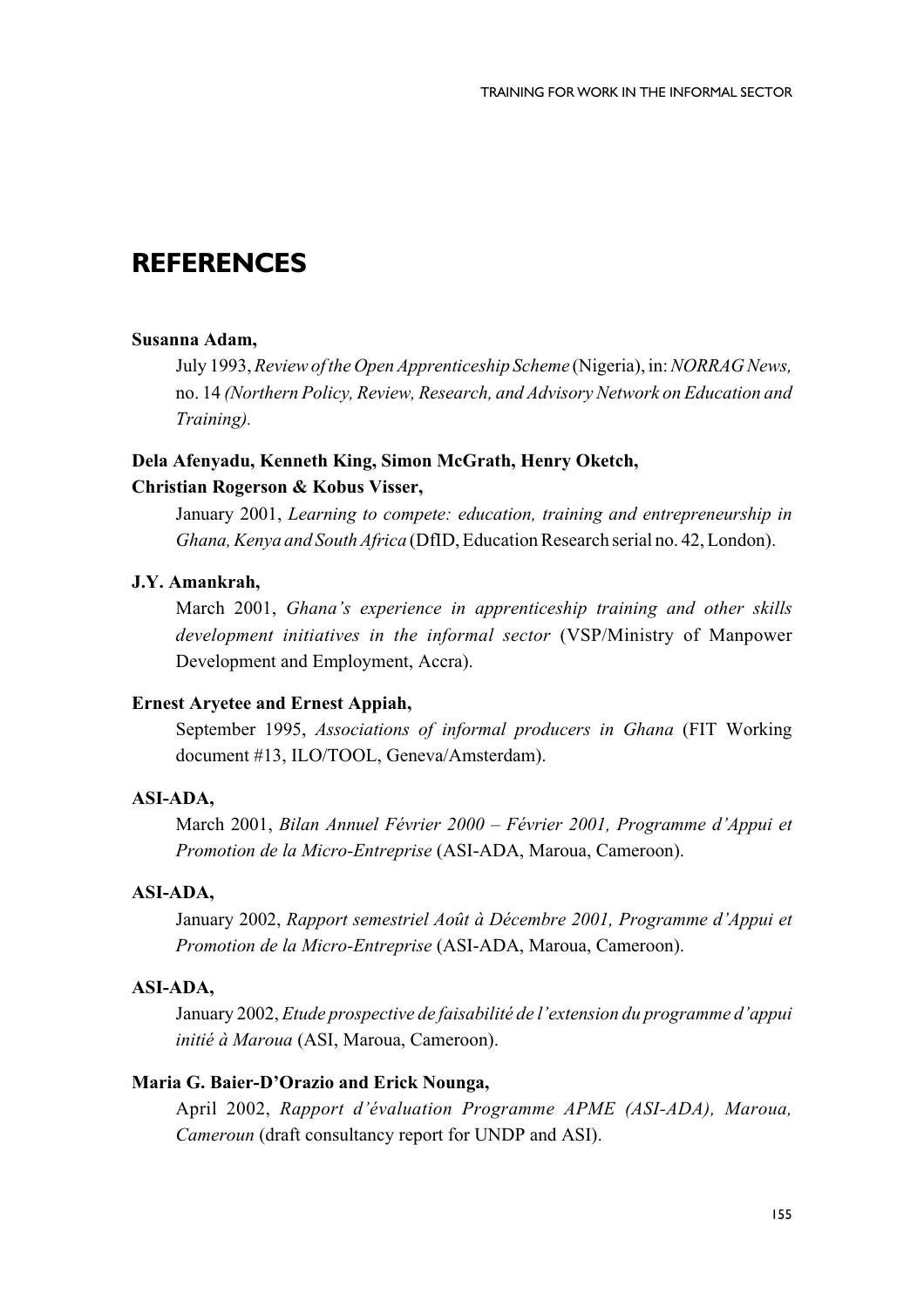#### **Stace Birks, Fred Fluitman, Xavier Oudin and Clive Sinclair,**

1994, *Skills acquisition in micro-enterprises: evidence from West Africa* (Development Centre Documents, OECD, Paris).

#### **Bureau d'Etudes F.J.T.,**

May 1996, *Situation de la filière cuir dans la région de Thiès* (preliminary report, Thiès, Senegal).

## **A. Callaway,**

1964, *Nigeria's indigenous education: the apprenticeship system*, in: *ODU University of IFE Journal of African Studies*.

## **Jean-Luc Camilleri,**

2000, *Rural microenterprises in West and Central Africa* (translated from French, confidential report, IFAD, Rome).

#### **Jacques Charmes,**

1998, *Informal sector, poverty and gender: a review of empirical evidence* (a background paper prepared for the *World Development Report* 2001), cited in: *CBS [Kenya], K-REP and ICEG,* 1999 National Baseline survey (2000)*.*

#### **Nordine Chouraqui and Mbaye Diao,**

July 1997, *Evaluation du programme triennal "Appui à l'Insertion Economique des Apprentis et des Artisans de Dakar" mis en oeuvre par l'Association pour une Dynamique de Progrès Economique et Social (APDES)*(consultancy report prepared for APDES, Dakar, Senegal).

#### **CIDE,**

November 2000, *Etude sectorielle Education III – volet enseignement technique et formation professionnelle: document de travail préliminaire au rapport de l'étude* (working document no.4, CIDE, Dakar).

#### **Committee of Donor Agencies for Small Enterprise Development,**

April 1997, *Business Development Services for SME development: a guide for donor-funded interventions* (draft consultancy report prepared for the Working Group on Business Development Services for the Donor Committee on Small Enterprise Development, ILO, Geneva).

#### **Committee of Donor Agencies for Small Enterprise Development,**

January 1998, *Business development services for SMEs: Preliminary guidelines for donor-funded interventions* (Donor Committee,Washington DC,USA).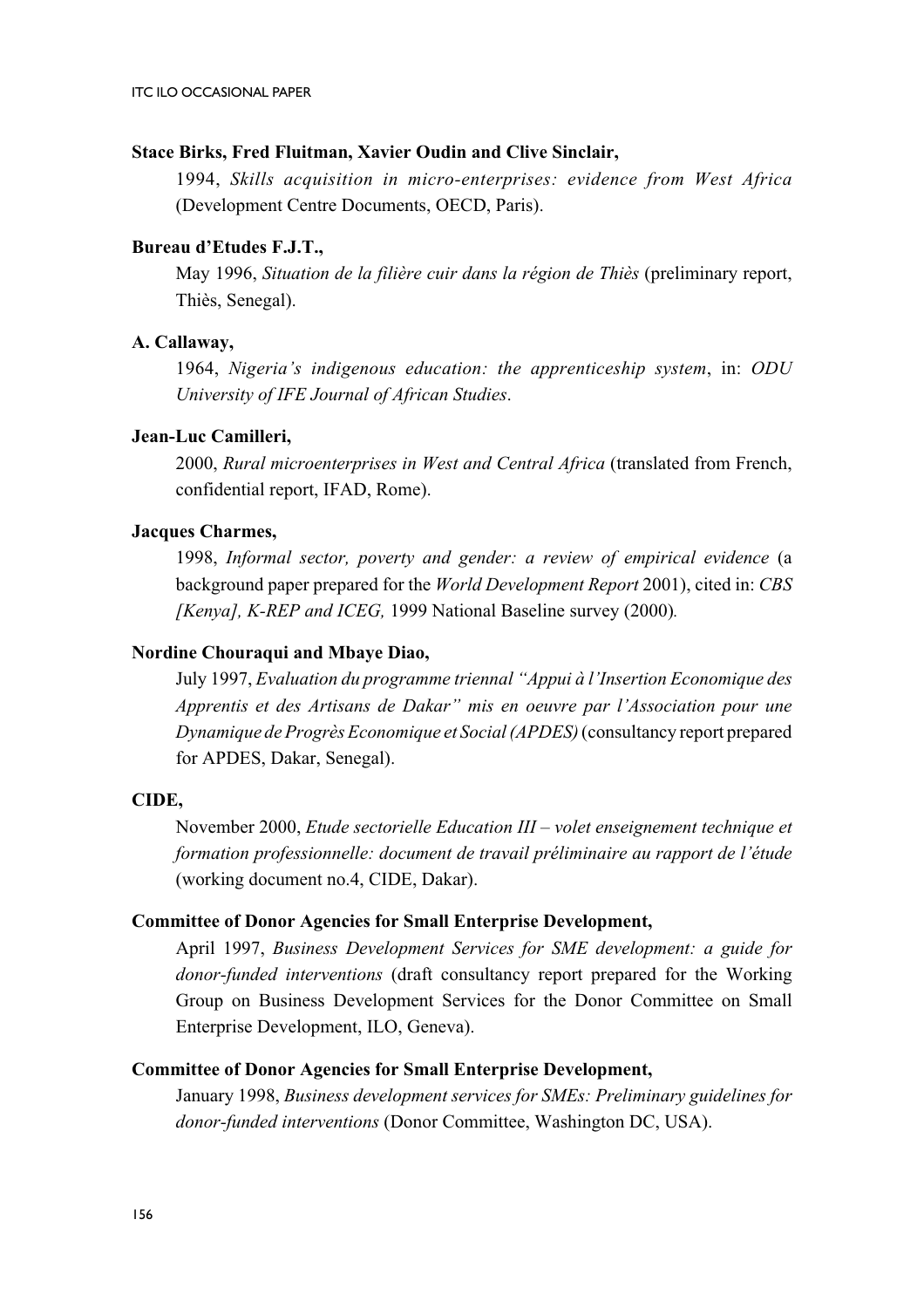#### **CONFEMEN,**

*Assises francophones de la Formation professionnelle et technique – Etude de cas : Service National de Participation* (more information available at http://www.confemen.org/assises/assises.htm)

#### **Cyr Davodoun,**

2002, *L'Apprentissage en Afrique de l'Ouest – Bilan des pratiques d'appui, perpectives de renforcement: le cas de Bénin et du Burkina Faso* (paper prepared for ENDA Seminar on *Les Stratégies dans le Secteur Informel*,ENAD,Dakar,Sénégal).

#### **Jonathan Dawson,**

1993, *Impact of structural adjustment on small enterprises sector: a comparison of the Ghanaian and Tanzanian experiences*, in: A.H.J. Helmsing and Th. Kolstee (eds.), *Structural adjustment, financial policy and assistance programmes in Africa* (IT Publications,London).

#### **Friedrich Ebert Stiftung,**

1999, *La démocratie commence à la maison..... la question de la démocratie au sein* des partis et des associations au Bénin (Friedrich Ebert Stiftung, Cotonou, Benin).

#### **EMPRETEC,**

June 2001, *Case studies on training and the labour market in Ghana* (consultancy report prepared for ILO/ITC, Accra).

#### **Michael Farbman and Adam Lessik,**

1989, *The impact of classification*, in: Antoinette Gossens et al., *Small enterprises*, *new approaches* (proceedings of the Workshop *"*Small Scale Enterprise Development, in search of new Dutch approaches", Netherlands Development Cooperation).

## **Florida State University,**

undated, *Informal educational strategies for skill acquisition in West Africa: a review of the literature and recent significant research results* (www.fsu.edu).

## **Fred Fluitman,**

Oct 2001, *Working, but not well – notes on the nature and extent of employment problems in Sub-Sahara Africa* (ITC Occasional Papers, ILO/ITC, Turin).

#### **Fred Fluitman and Joseph Jean Marie Momo,**

December 2001, *Skills and work in the informal sector: evidence from Yaoundé, Cameroon* (Occasional Papers, ILO Training Centre, Turin).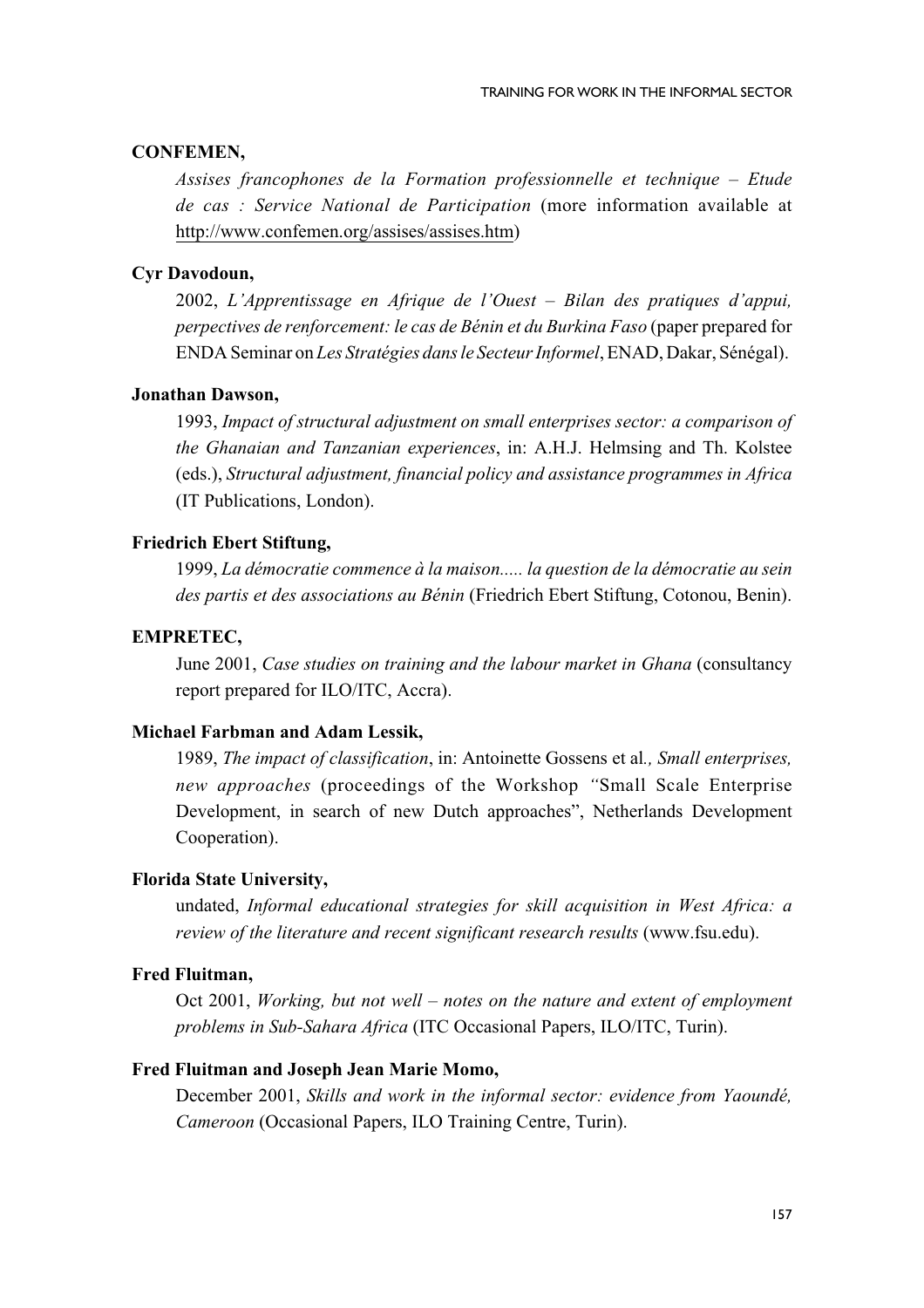#### **Fred Fluitman and Xavier Oudin,**

December 1991, *Skill acquisition and work in micro-enterprises: evidence from Lomé, Togo* (Vocational Training Discussion Papers no. 31, International Labour Organization, Geneva).

#### **Alan Gibson,**

September 1997, *Business Development Services – core principles and future challenges*, in: *Small Enterprise Development Journal*, vol. 8 no.3 (ITDG Publications, London).

#### **GoB/***Ministère de l'Education National et de la Récherche Scientific (MENRS),*

March 1998, *Réforme de l'enseignement technique et de la formation professionnelle* (GoB,Cotonou).

## **GoB/***Ministère de le la Fonction Publique, du Travail et de la Réforme Administrative (MFPTRA)***,**

December 1998, *Politique nationale de formation professionnelle continue* (GoB, Cotonou).

## **GoB/***Ministère du Plan de la Restructuration Economique et de la Promotion de l'Emploi (MPREPE)/ l'Observatoir de l'Emploi,*

July 1997, *Inventaire des besoins de formation dans les secteurs formel et informel* (Observatoire de l'Emploi, document no. 12, Cotonou, Benin).

#### **GoG/NDPC,**

1995, *Ghana Vision 2020* (NDPC, Accra).

#### **GoG/NDPC,**

September 2001, *Ghana Poverty Reduction Strategy (GPRS): poverty reduction policy framework* (internal draft, NDPC, Accra).

## **GoS/***Ministère de l'Artisanat et de l'Industrie***,**

undated, *Assises Nationales de l'Artisanat – note introductive de l'atelier no. 2: Formation et perfectionnement* (Dakar, Sénégal).

## **GoS/***Ministère de l'Education National chargé de l'Enseignement Technique***,** January 2001, Projet de mise en place de la Maison de l'Outil (GoS, Dakar, Sénégal).

## **GoS/***Ministère de l'Enseignement Technique de la Formation Professionelle, de l'Alphabétisation et des Langues Nationales***,**

February 2002, *Document de politique sectorielle de l'enseignement technique et de la formation* (GoS, Dakar, Sénégal).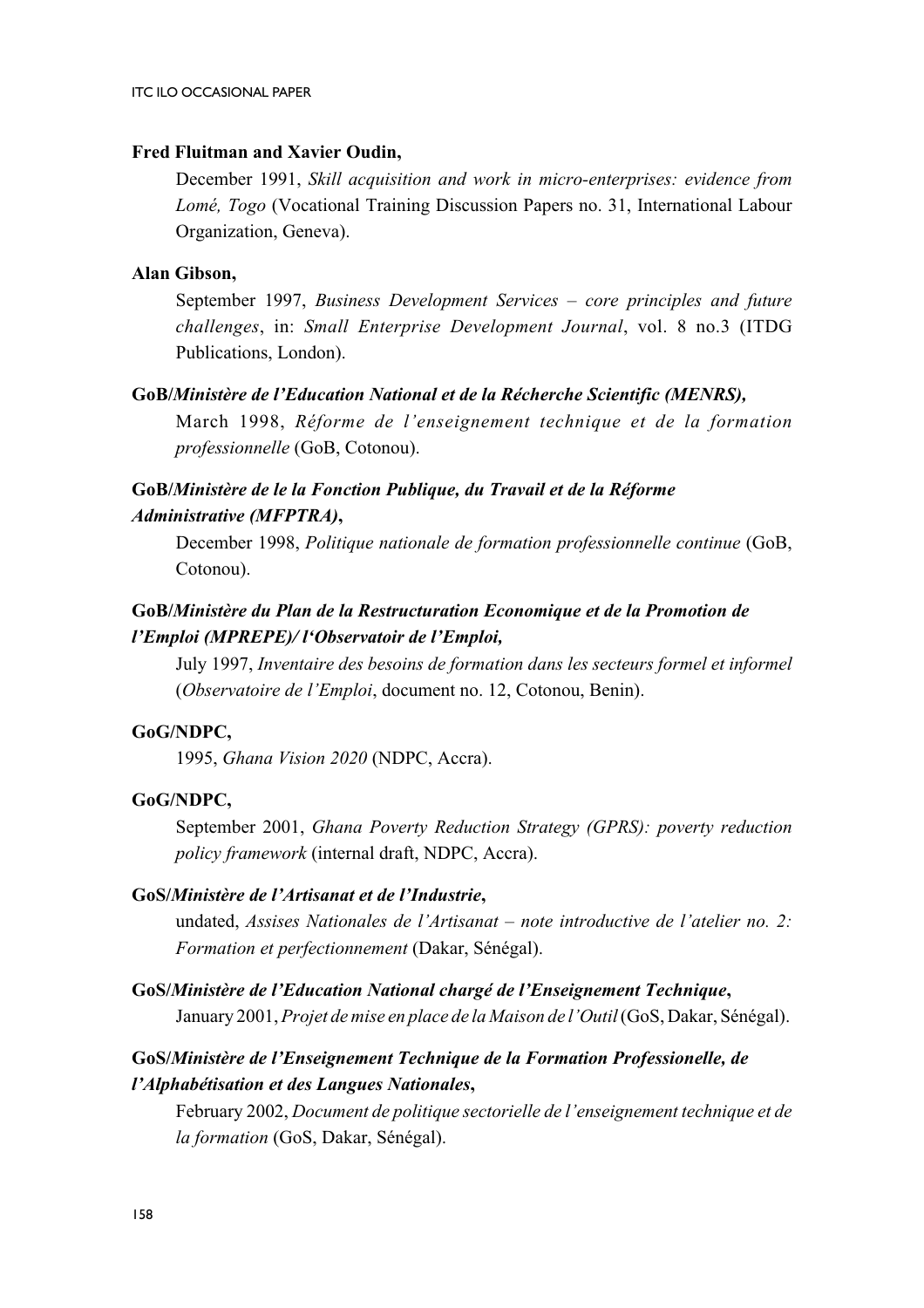#### **GoS/***Office National de Formation Professionel***,**

undated, *L'ONFP: formation pour le développement* (l'ONFP, Dakar, Sénégal).

#### **GoS/***Office National de Formation Professionel***,**

March 2001, *Synthèse des effectifs formés par l'Office National de Formation Professionnelle de 1992-2000* (ONFP,Dakar).

## **GoS/***Office National de Formation Professionel***,**

2001, *Programmes de formation 2002* (l'ONFP, Dakar, Sénégal).

### **John Grierson,**

1997, *Where there is no job: vocational training for self-employment in developing countries* (SKAT, St Gallen, Switzerland).

## **John Grierson,**

forthcoming 2002, *Can Enterprise Help Address the Youth HIV/AIDS Crisis in Sub-Saharan Africa?*, in: *Cornerstones of Youth Livelihoods through Enterprise*, Canadian Youth foundation, Ottawa.

#### **John Grierson and Iain McKenzie (eds.),**

1996, *Training for self-employment through vocational training institutes* (ILO Geneva/ ILO Training Centre Turin).

#### **Hans Christiaan Haan,**

1989, *Training for the urban informal sector – some issues,* published in: F. Fluitman, *Training for work in the informal sector.*

#### **Hans Christiaan Haan,**

1999, *MSE associations and enterprise promotion in Africa*, published in: Kenneth King and Simon McGrath (eds.), *Enterprise in Africa – between poverty and growth,* Intermediate Technology Publications, London.

#### **Hans Christiaan Haan,**

November 2001, *Training for work in the informal sector: new evidence from Eastern and Southern Africa* (Occasional Papers, ILO Training Centre, Turin).

#### **Hans Christiaan Haan,**

December 2001, *Ghana: Business Development Services* (internal working paper prepared for IFAD Rural Enterprise Project Formulation Mission, IFAD, Rome).

## **Hans Christiaan Haan,**

May 2002, *Non-formal education and rural skills training: tools to combat the worst forms of child labour including trafficking* (ILO/IPEC, Bangkok).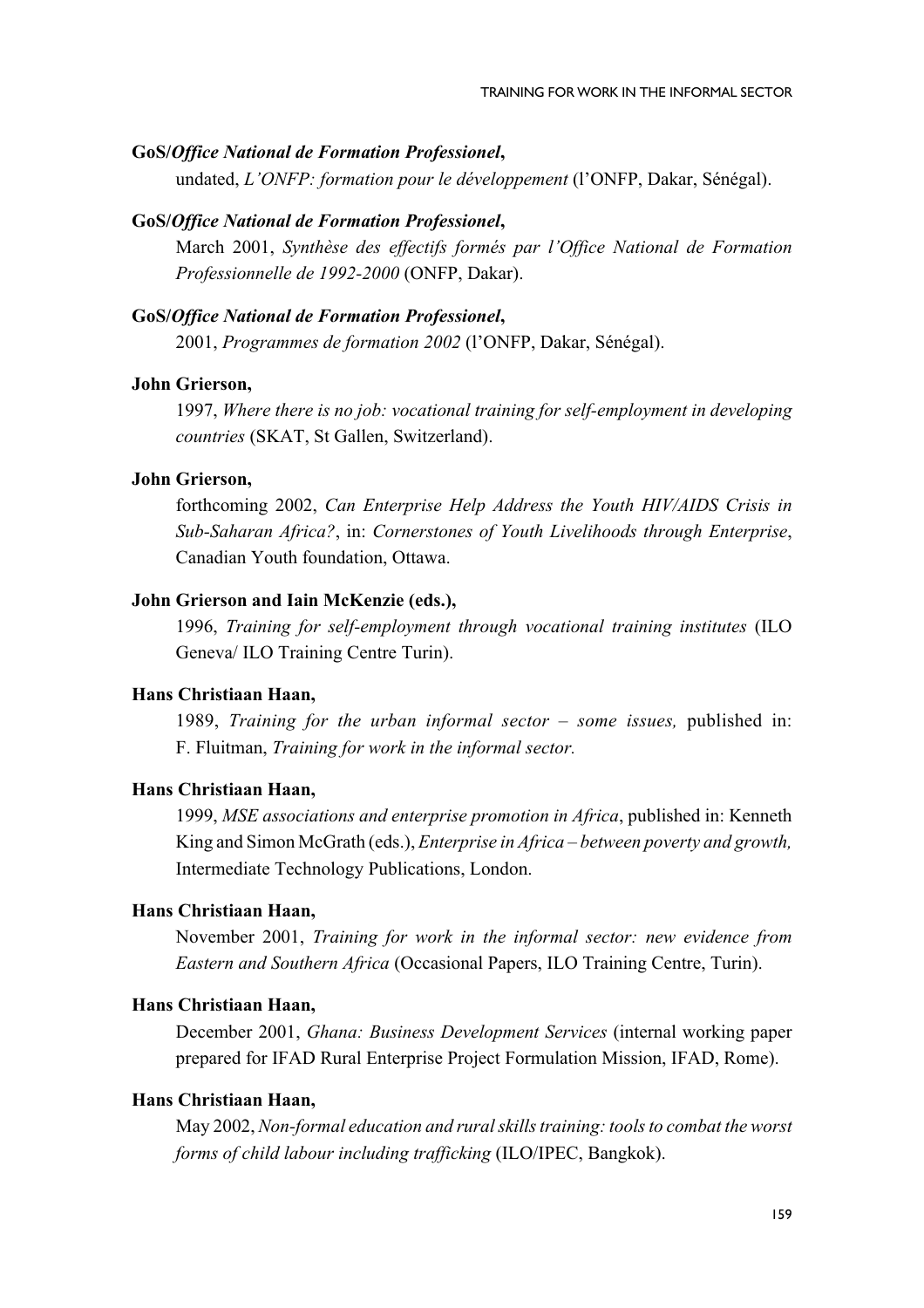#### ITC ILO OCCASIONAL PAPER

#### **Harkey Reed Consultancy (GH) Ltd,**

August 2000, *Commercialisation of GRATIS: Marketing Survey Report* (consultancy report prepared for the World Bank / Subvented Agency Reforms Programme, Accra, Ghana).

## **Harkey Reed Consultancy (GH) Ltd,**

September 2000, *Commercialisation of GRATIS: Strategic Options* (consultancy report prepared for the World Bank / Subvented Agency Reforms Programme, Accra, Ghana).

#### **Harkey Reed Consultancy (GH) Ltd,**

February 2001, *Reengineering plan for partial commercialisation of National Board for Small Scale Industries* (final, consultancy report prepared for the World Bank / Subvented Agency Reforms Programme, Accra, Ghana).

#### **K. Hart,**

March 1973, *Informal income opportunities and urban employment in Ghana*, in *Journal of Modern African Studies* (London,Cambridge University Press).

## **Lawrence A. Honny,**

1999, *Reshaping vocational training: hopeful signs from a Ghanaian experience*,in: King and McGrath (eds.), *Enterprise in Africa: between poverty and growth* (Intermediate Technology Publications,London)*.*

#### **ILO/EMAS,**

1998, *Pour un système intégré de formation dans le secteur artisanal – le cas du Sénégal* (ILO/EMAS, Dakar, Sénégal).

**International Associations of Universities, Higher Education Systems** (www.unesco.org/iau/whed-2000.html)

## **International Fund for Agricultural Development (IFAD),**

December 2000, *Ghana: Interim Evaluation of Rural Enterprises Project* (2 volumes, Office of Evaluation and Studies, IFAD, Rome).

#### **International Fund for Agricultural Development (IFAD),**

2002, *Ghana: Rural Enterprises Project II – Formulation Mission Report* (draft, IFAD, Rome).

#### **International Labour Organization,**

January 1999, *Jobs for Africa: poverty reducing employment strategies for Africa – a synthesis report* (Development Policies Department, ILO, Geneva).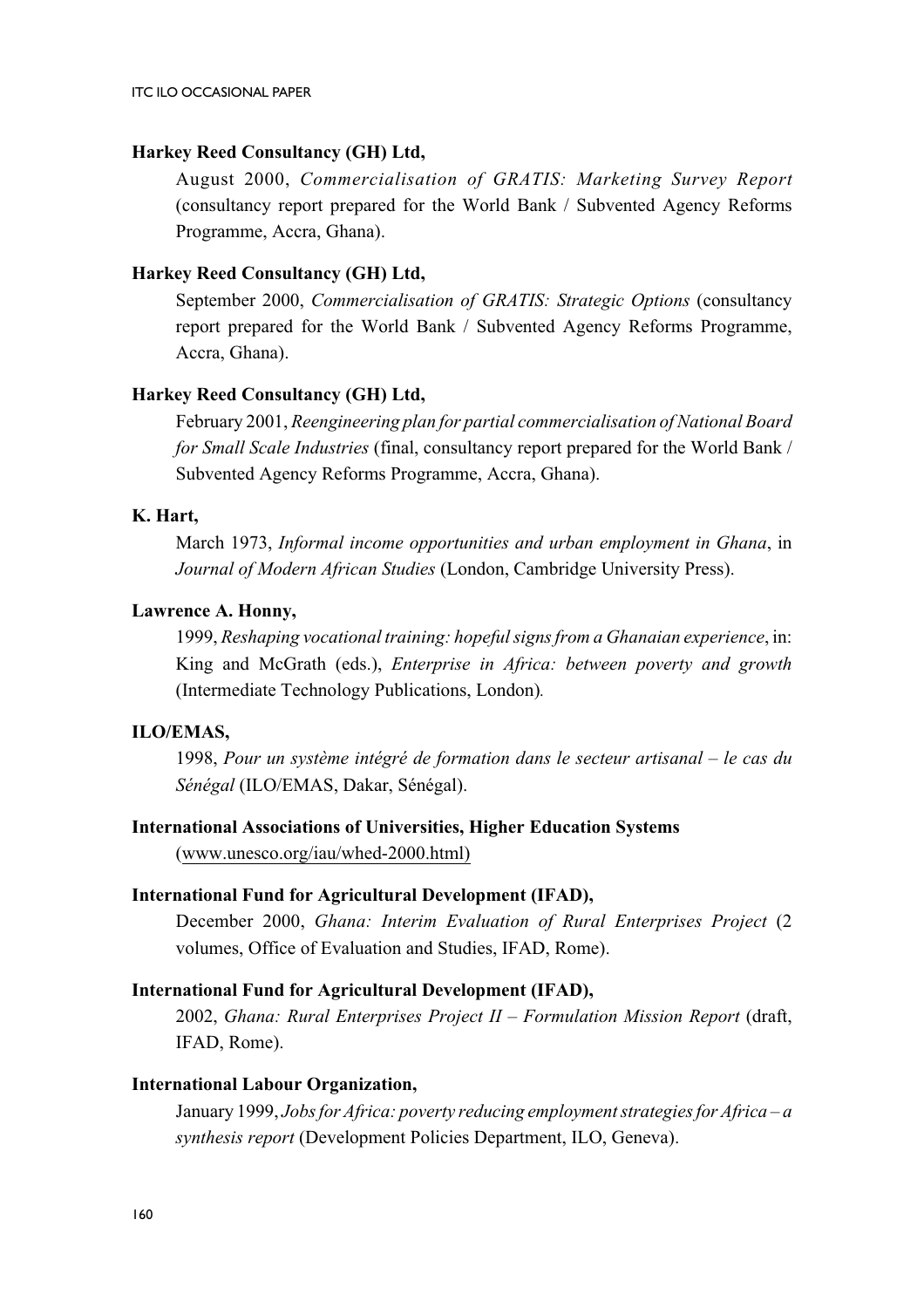#### **David Korboe,**

April 2001, *Ghana: Vocational Skills and informal sector Support Project (VSP): Beneficiary Impact Assessment* (consultancy report for NACVET/World Bank – VSP).

## **Jacob Levitsky (ed.),**

2000, *Business development services – a review of international experiences* (Intermediate Technology Publications, London).

## **P. Lloyd,**

1953, *Craft organisations in Yoruba towns*,in: *Africa,* no.23.

## **Toshiro Mado,**

1999, *Collaboration for agro-industries development: an agro-processing project*, in: *Enhancing post-harvest technology generation and dissemination in Africa* (Sasakawa Africa Association, Mexico).

#### **Carlos Maldonado,**

1999, *Le secteur informel en Afrique* (ILO,Geneva).

#### **Carlos Maldonado, B. Gaufryau** *et al.***,**

2001, *L'Economie informelle en Afrique francophone* (ILO,Geneva).

## **Simon McGrath and Kenneth King,**

March 1995, *Education and training for the informal sector* (2 volumes, Education Research Occasional Papers, ODA, London).

#### **Mary McVay,**

July 1996, *Non-financial services for micro-enterprises: a situation assessment* (draft, Small Enterprise Development Unit).

## **Donald C. Mead and Carl Liedholm,**

1998, *The dynamics of micro and small enterprises in developing countries*, in: World Development vol. 26 no.1, pp. 61-74.

#### **Isaac Mensa-Bonsu,**

October 2001, *Survey of technical and vocational training facilities in Ghana* (consultancy report prepared for REP, Dept. of Planning, Kwame Nkrumah University of Science and Technology, Kumasi, Ghana).

## **Olivier Meunier,**

2001, *Formation, organisation du travail et maintenance dans les entreprises en Afrique subsaharienne* (L'Harmattan, Paris)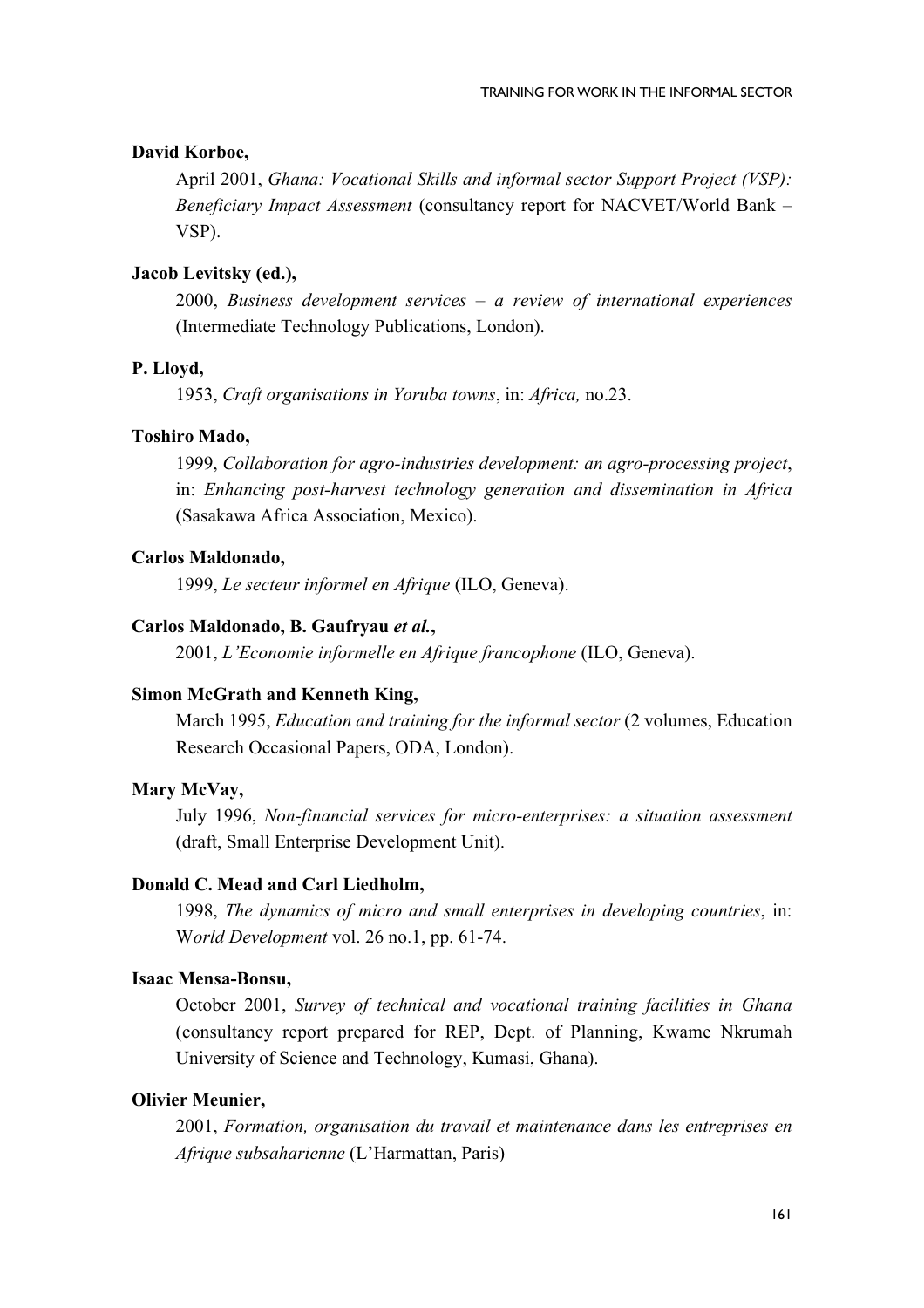#### **Candice Nelson,**

1997, *Training goes to market: a comparative study of two Kenyan training programmes* (SEEP Network, Microenterprise Best practice/DAI, Bethesda, USA).

## **El Hadji Ngom and Babacar Beck,**

2002, *L'Apprentissage en Afrique de l'Ouest – Bilan des pratiques d'appui, perpectives de renforcement: le cas du Sénégal* (draft, paper prepared for ENDA Seminar on *Les Stratégies dans le Secteur Informel*, ENDA, Dakar, Sénégal).

## **M.A. Niang,**

February 1985, *Résultats partiels d'une récherche sur le secteur informel: cas de la communauté des artisans cordonniers du Quartier Tilène Dakar* (ILO *Projet d'Appui Technique et Technologique aux Chambres de Métiers*, Dakar, Sénégal).

## **NIGETECH,**

March 2002, *La lettre du volet institutionnel*, nr. 4 (Niamey, Niger).

#### **NIGETECH,**

Undated, *Notes sur les FIP : concept et montage* (Niamey, Niger).

#### **NIGETECH,**

2002, *Fiche synthétique de module de formation* (Niamey, Niger).

## **NIGETECH,**

Undated, *Note: L'apprentissage au Niger aujourd'hui* (Niamey, Niger).

#### **NIGETECH,**

Undated, *Enchainement sous-régionaux d'actions en faveur de l'apprentissage* (Niamey, Niger).

#### **NIGETECH,**

Undated, *Note sur l'apprentissage* (Niamey, Niger).

## **Jean Njoya,**

2001, *L'arrimage de la formation professionnelle aux entreprises comme repons aux nouvelles caractéristique du marché du travail au Cameroon* (IIPE/UNESCO, Paris).

## **ONAFOP,**

Decembre 2001, *Assises Nationales sur la Formation Professionnelle: ONAFOP, Rapport Final* (Niamey, Niger)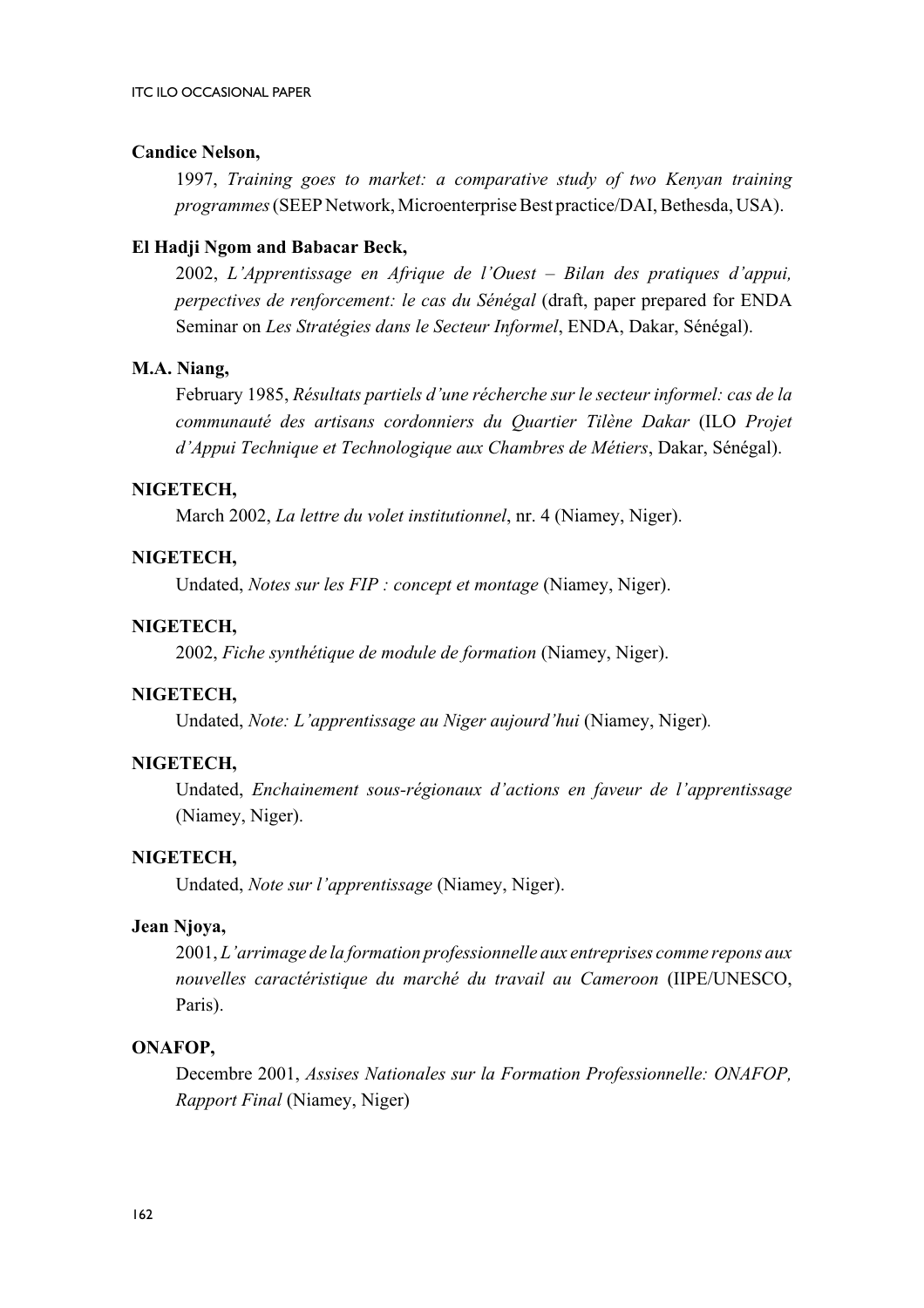#### **ONAFOP,**

March 2002, *Guide de présentation des demandes de financement d'actions de formation* (Niamey, Niger).

#### **Xavier Oudin,**

1990, *La formation dans l'artisanat – l'apprentissage à Niamey*, World Bank.

## **Ronal L. Parker, Randall Riopelle and William F. Steel,**

1995, *Small Enterprises Adjusting to Liberalization in five African Countries*(World Bank Discussion Paper/Africa Technical Department series no. 271, Washington).

#### **PENTAX Management Consultancy Services Ltd.,**

2000, *MSEs Business service demand in the Ashanti region of Ghana* (consultancy report, Accra, Ghana).

## **PROMECABILE,**

January 2002, *Programme de formation des métiers de l'automobile en milieu urbain: Système d'Apprentissage Amélioré* – SAA (PROMECABILE,Dakar, Senégal).

#### **Eric Silvestre,**

2002a, *Enchaînement sous-régionaux d'actions en faveur de l'apprentissage ou Processus informel de collaboration sur l'apprentissage* (paper prepared for ENDA Seminar on *Les Stratégies dans le Secteur Informel*, ENAD, Dakar, Sénégal).

## **Eric Silvestre,**

2002b, *Note sur l'apprentissage* (paper prepared for ENDA Seminar on *Les Stratégies dans le Secteur Informel*, ENAD, Dakar, Sénégal).

#### **Nii K. Sowa, A Baah-Nuakoh, K.A. Tutu and B. Osei,**

1992, *Small enterprises and adjustment: the impact of Ghana's Economic Recovery Programme* (ODI Research Reports, Overseas Development Institute UK and University of Ghana).

#### **William F. Steel and Leila M. Webster,**

1991, *Small Enterprises under Adjustment in Ghana* (World Bank Technical Paper, Industry and Finance series no. 138, Washington).

## **William F. Steel, Jim Tanburn and Kris Hallberg,**

2000, *The emerging strategy for building Business Development Service markets*,in: Jacob Levitsky (ed.)*, Business development services: a review of international experience* (ITDG Publications, London).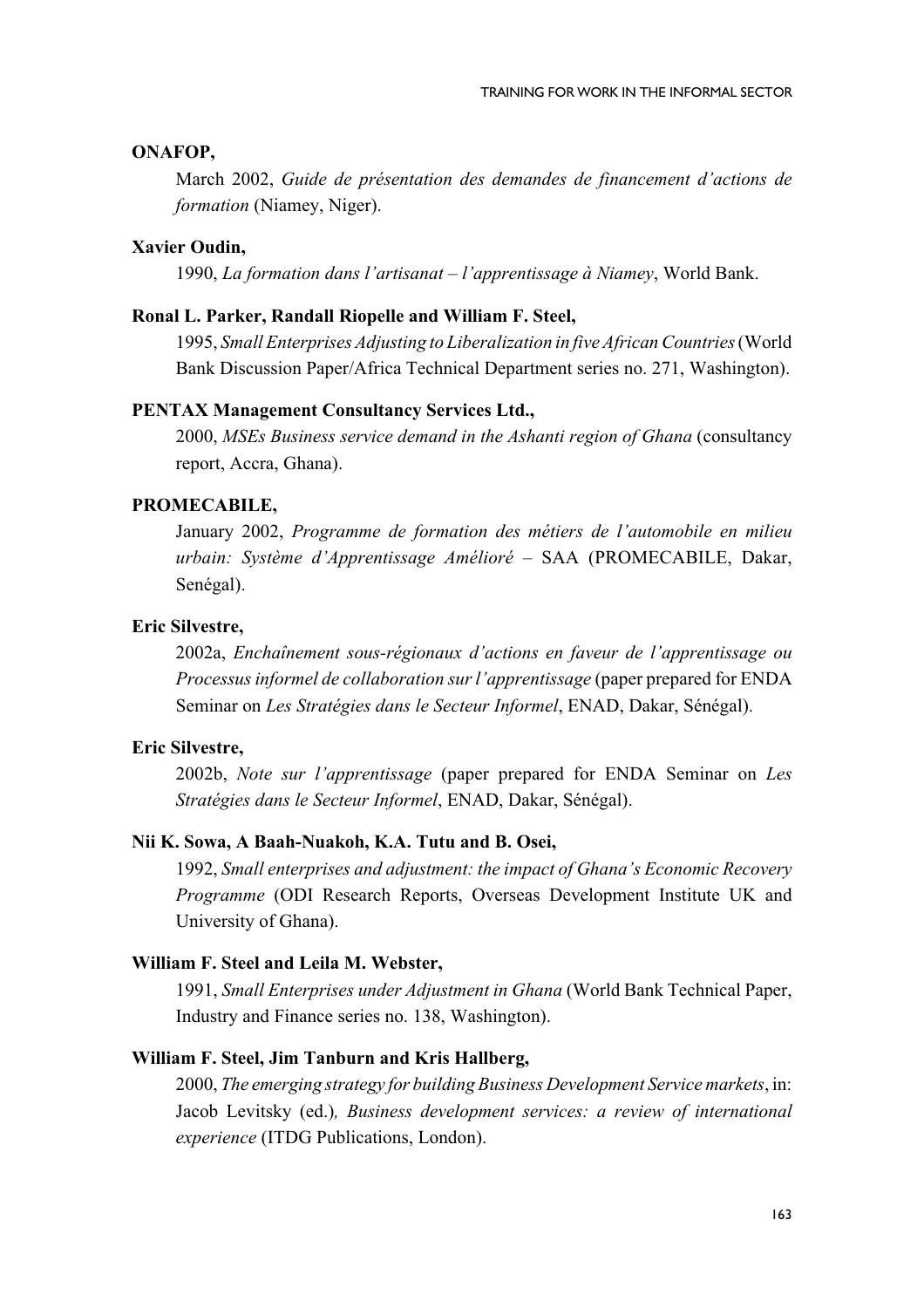## **Taffere Tesfaschew,**

1992, *Government policies and the urban informal sector in Africa* (World Employment Programme, Urban informal sector Programme, working paper WEP 2-19/WP59,ILO,Geneva).

## **Bassiroiu Tidjani,**

2001, *La gestion des ressources humaines dans le secteur informel en Afrique* (draft internal document, ILO/PACTE, Dakar, Sénégal).

## **UNDP,**

2000, *Human Development Report* (UNDP, New York).

## **UNDP,**

1998, *Rapport sur le développement humain au Bénin: création d'emplois durables* (UNDP, Cotonou, Benin).

## **UNESCO/***Institut Statistique***,**

2001, *Rapport Régional – Afrique Sub-saharienne* (UNESCO,Paris).

## **UNOPS/Africa-II Division,**

July 2001, *Rural Enterprises Project (REP), IFAD Loans no. SRS-38-GH, Supervision Report (1/2001)* (UNOPS/Africa-II Division, Abidjan, Côte d'Ivoire).

## **Ann D. Velenchik,**

December 1993, *Apprenticeship contracts and the credit markets in Ghana* (preliminary draft, prepared for the World Bank *Regional Program on Enterprise Development*,RPED).

## **World Bank,**

November 2001, *Implementation Completion Report on a loan/credit/grant to Ghana for an education and training project* (draft internal document, World Bank, Washington).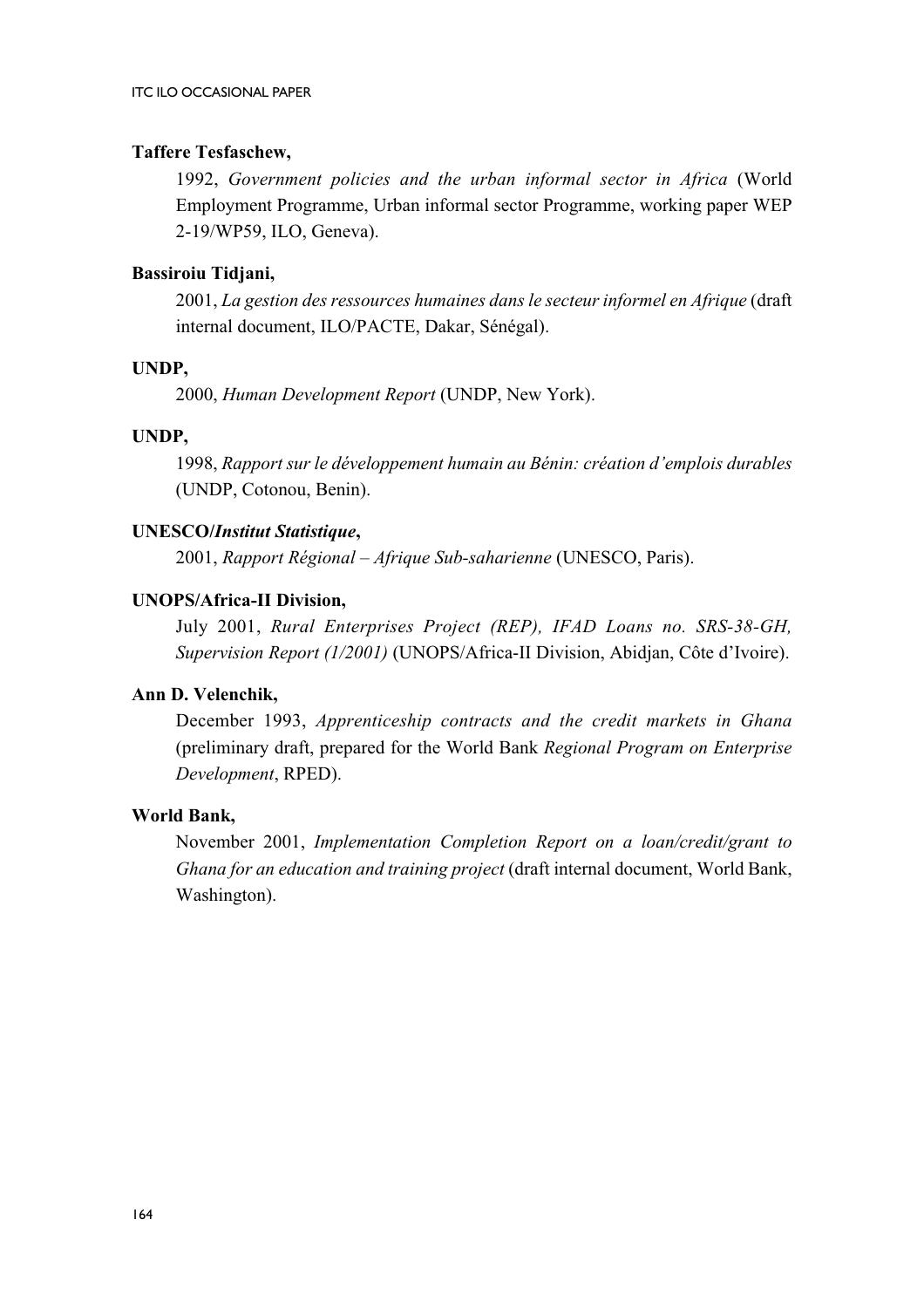# **ANNEX I**

# Types of training achieved and training needs identified on the basis of major technical problems

| <b>Economic activities</b>               | <b>Training achieved</b>                                                                                                                      | <b>Training needs</b>                                                                                                                                                                                                                                                                                                          |
|------------------------------------------|-----------------------------------------------------------------------------------------------------------------------------------------------|--------------------------------------------------------------------------------------------------------------------------------------------------------------------------------------------------------------------------------------------------------------------------------------------------------------------------------|
| Car electricians                         | - General installation<br>- Coil winding<br>- Alternators, starters and dynamos                                                               | - Improvement on use of new technology<br>- Training on use of machinery                                                                                                                                                                                                                                                       |
| Refrigeration specialist,<br>electrician | - Air-conditioning: individual,<br>centralised, split systems, cold rooms,<br>fridges                                                         | - Calculation and measurement of<br>refrigeration power<br>- Retraining of refrigeration specialist<br>electricians on new technologies,<br>products of substitution and application<br>Rev. of theoretical knowledge<br>- Equipment                                                                                           |
| Turners, fitters, cutters                | - Repair of two-and four-strokes engines<br>- Manufacturing of spare parts<br>- Manufacturing of mills (pepper, corn<br>crusher, wood lath)   | - Literacy of learners for the follow-up of<br>the training<br>- Funding for training centre                                                                                                                                                                                                                                   |
| Mechanics                                | - Repair, reconditioning and fixing of<br>petrol or diesel engines<br>- Repair of transmission, braking, suspen-<br>sion and steering systems | - Reconditioning of electronic, injection<br>or carburettor petrol engines<br>- Rebuilding of diesel engines and<br>wedging of injection pumps<br>- Initiation of injection pump<br>Repair of braking, suspension and<br>steering systems and complete<br>transmission (clutch, gearbox, etc.)<br>- Setting of the parallelism |
| Body repair specialist                   |                                                                                                                                               | - Theoretical and practical training<br>- Training of trainers                                                                                                                                                                                                                                                                 |
| Woodworkers                              |                                                                                                                                               | - Taxation<br>- Marketing<br>- Reading a picture or a drawing<br>- Training on machines<br>- Quality finishing<br>- Setting up of cooperatives                                                                                                                                                                                 |
| <b>Masons</b>                            | - Buildings construction<br>- Septic pits, cesspools, wells, cisterns                                                                         | - Theoretical notions in masonry                                                                                                                                                                                                                                                                                               |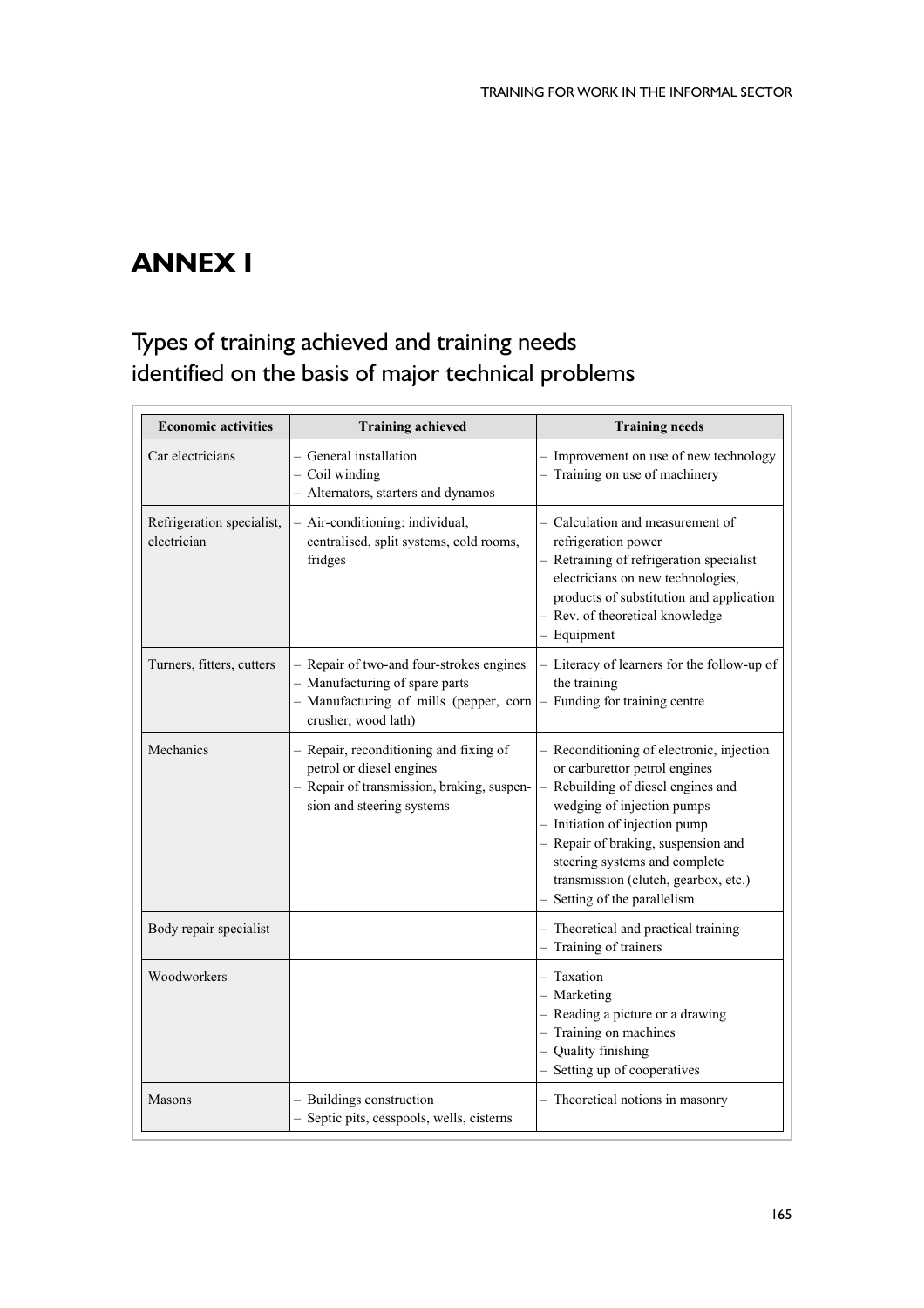#### ITC ILO OCCASIONAL PAPER

| <b>Economic activities</b> | <b>Training achieved</b>                                                                                                                                                                                                          | <b>Training needs</b>                                                                                                                                                                            |
|----------------------------|-----------------------------------------------------------------------------------------------------------------------------------------------------------------------------------------------------------------------------------|--------------------------------------------------------------------------------------------------------------------------------------------------------------------------------------------------|
| Fishers                    | - Cast net fishing<br>Sleeping net «TOHOUNBA»<br>$-$ Sein net fishing «ETION»<br>- Fish holes (fish breeding)<br>- Conservation of fish products                                                                                  | - Making fishing contraptions<br>- Functional French<br>- Basic fish farming management<br>- Yearly hydrographic surveys<br>- Basic manufacturing/drying principles<br>- Methods of conservation |
| Tyre repairers             | - Inflation of punctured tires<br>- Batteries charging                                                                                                                                                                            |                                                                                                                                                                                                  |
| Foundry                    | - Production of pans, spoons, supports,<br>shock absorbers (casting), pots, cranks<br>- Rectification of motorcycle cylinders                                                                                                     | - Manufacturing skills improvement                                                                                                                                                               |
| Arts drawing               | - Photos on china, family portraits<br>- Printing on Tee-shirts, cars, tights<br>- Engraving on polished marble<br>- Luminous signs<br>- Creation of a villa<br>- Sculpture on woods and other supports                           |                                                                                                                                                                                                  |
| Hairdressing               | - Hair treatment: straightening, cuts, plait<br>- Making of wigs, wig fitting<br>- Beautician training                                                                                                                            | - Functional French<br>- General improvement                                                                                                                                                     |
| Dyeing                     | - Wall curtains (decorative product)<br>- Vests, hammocks<br>- Kitchen aprons, decorated purses<br>- Hats, pillowcases, bed sheets, sandals<br>- Plain cloth hue in favourite colours<br>- Reproduction of different country maps | - Functional French<br>- Knowledge management<br>- Vocational improvement                                                                                                                        |
| Tailoring                  | - Jackets, vests, pants, shirts, dress<br>- Wedding dresses, Afr. holdings (m/w)<br>- Holdings classics of ladies<br>$-$ Child & babies clothes, bed sheets,<br>table cloths, mosquito nets<br>- Knitting of wool sweaters        | - Functional French<br>- General improvement and initiation to<br>sewing software                                                                                                                |
| Jewellery                  | - Melting of gold<br>- Cleaning of jewellery<br>- Jewellery repair and arrangements                                                                                                                                               | - Functional French<br>- Vocational improvement                                                                                                                                                  |
| Pottery                    | - Making of water jugs and pots<br>Roman tiles                                                                                                                                                                                    | - Skills improvement                                                                                                                                                                             |
| Scrap-metal work           | - Diverse                                                                                                                                                                                                                         | - Functional French                                                                                                                                                                              |
| Plumbing                   | - Individual and industrial sanitary<br>installations<br>- Gas installations<br>- Adduction of water                                                                                                                              | - Plan reading<br>- Theory<br>- Business management                                                                                                                                              |
| Painting                   | - Old wall repairing<br>- New wall painting<br>- Varnishing of plated ceilings                                                                                                                                                    | - Writing an estimate<br>- Making a plan<br>- Skills improvement                                                                                                                                 |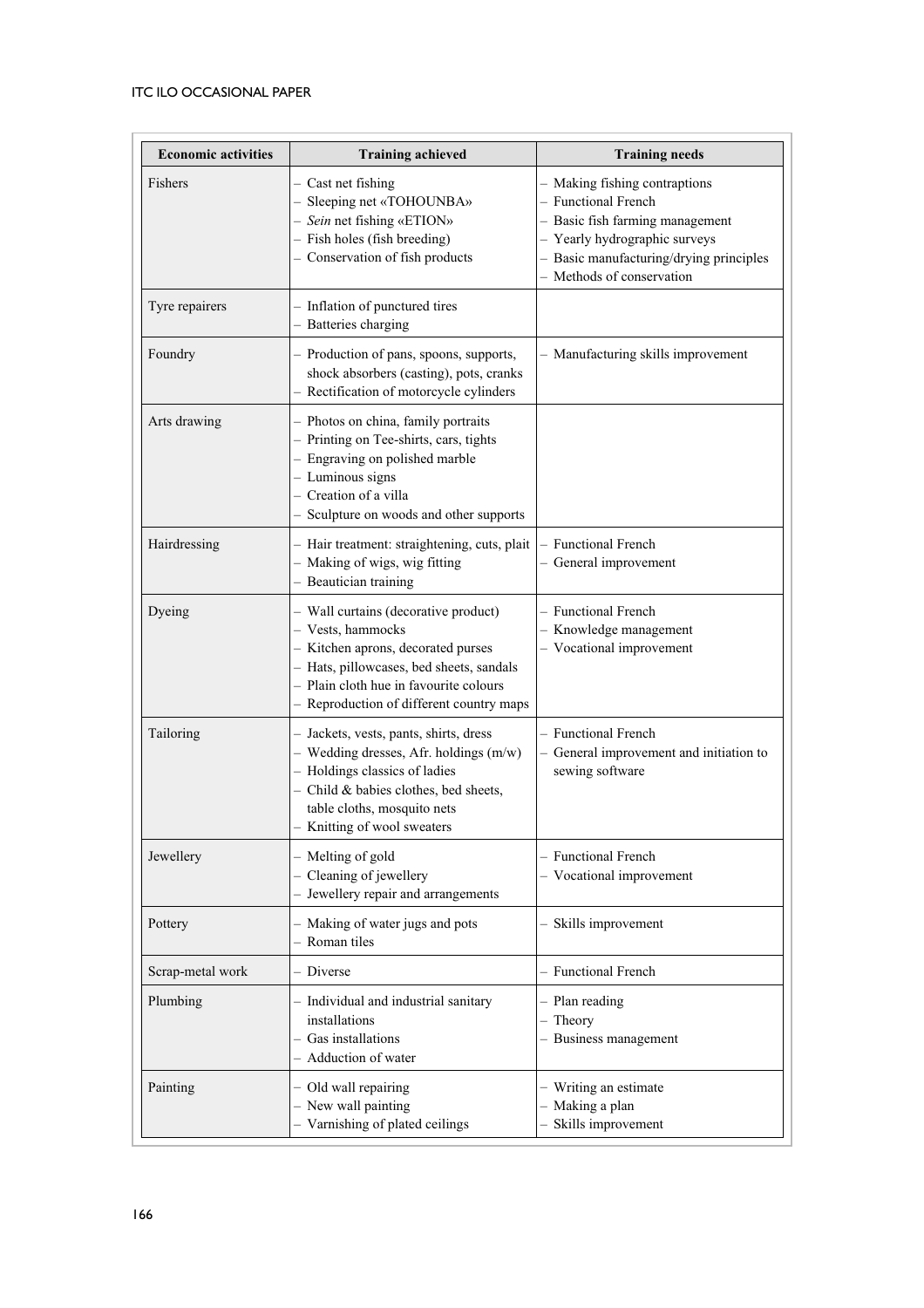#### TRAINING FOR WORK IN THE INFORMAL SECTOR

| <b>Economic activities</b> | <b>Training achieved</b>                                                                                                                                                                                  | <b>Training needs</b>                               |
|----------------------------|-----------------------------------------------------------------------------------------------------------------------------------------------------------------------------------------------------------|-----------------------------------------------------|
| Photography                | - Portraits (in studio)<br>- Off. photography (private/public)<br>Special effects<br>- Lab works: development and<br>b&w/colour treatment, enlargement<br>- Framing of photos<br>- Production (recording) | - Repairing of video cameras                        |
| Welding                    | - Gate making<br>- Installation of metallic framework<br>- Composition of moulds<br>- Agricultural tool manufacturing                                                                                     | - Basic business management<br>- Skills improvement |
| Motorcycle repair          | Engine fine tuning<br>- Verification of the ignition<br>- Regulating of the carburettor<br>- Rims adjustment                                                                                              | - Skills improvement<br>- Functional French         |

*Source: GoB/MPREPE, Inventaire des besoins de formation dans les secteurs formel et informel, 1997.*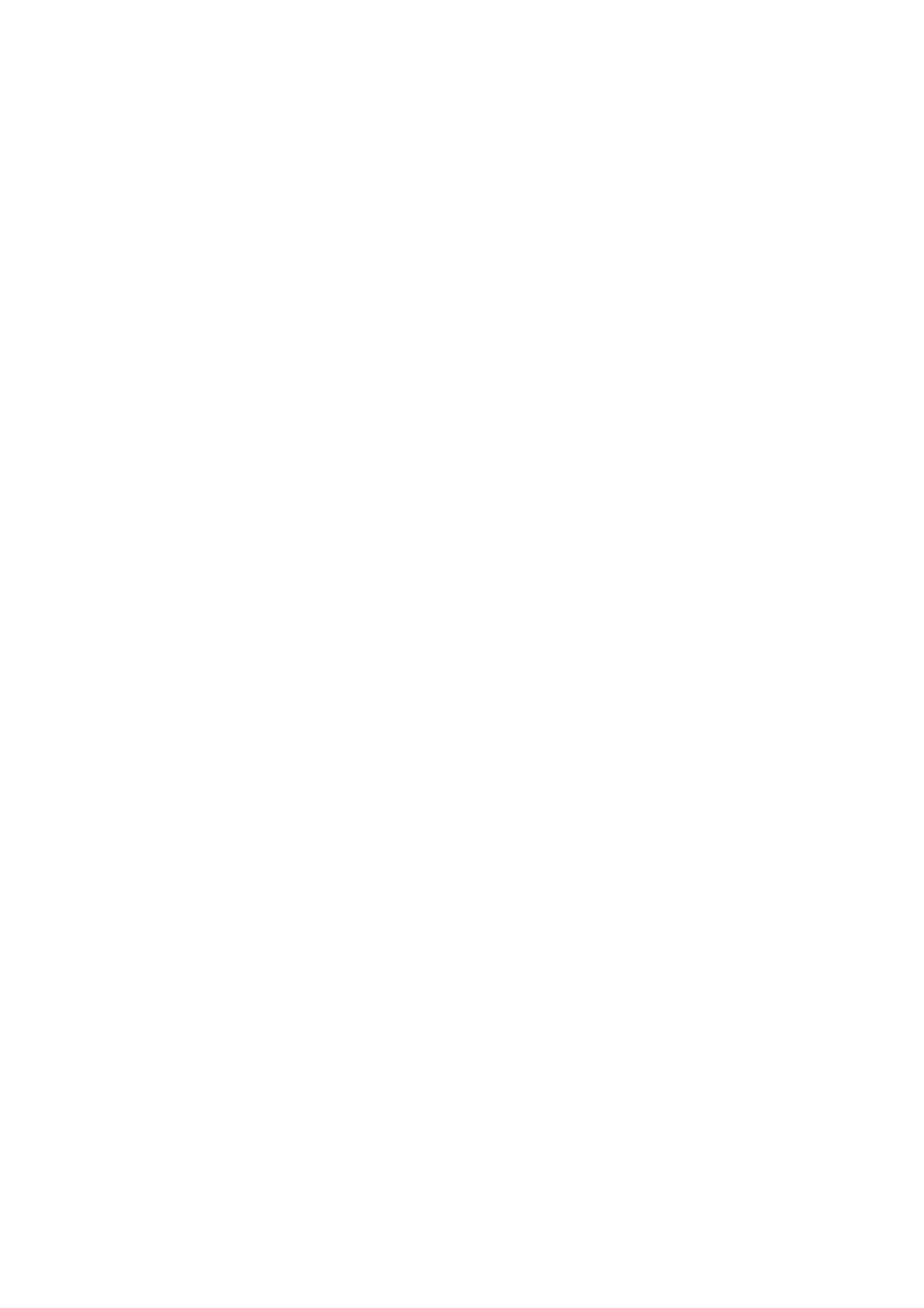# **ANNEX II**

# Informal sector Support Services

Skills training by itself is almost never a sufficient condition for successful entry into self-employment. Setting up an informal sector enterprise, and subsequently operating it, requires a whole range of other services. Some of these are supplied by the general market  $(e.g. transport, communications)$ , but in most developing countries the informal sector  $(IS)$ lack access to a variety of such services (e.g. commercial credit, technology, business support services). Therefore special IS support programmes have been set up. In the following a brief review of such services is presented.

## 1. IS Policies

The focus in dealings with national governments has, over the last 20 years, shifted from simply getting them to recognise the IS to encouraging them to provide it with relevant services and even purchase part of their goods and services from the IS. The pendulum appears to be swinging back as, nowadays, the role of government is seen as limited to "levelling the playing field", in part through de-regulation. More and more attention is being paid to the role of local governments, who are usually responsible for the registration and licensing process.

Several sources (Haggblade 1987, McVay 1996, Mead and Liedholm 1998, Dawson and Jeans 1997) provide an analysis of efforts to provide a better enabling environment for the IS through review of macro policy and regulatory framework and point to the following "good practices":

- $\bullet$  maximising the enabling environment and minimising the political, legal and administrative elements that are harmful to the development of the IS are necessary conditions for the success of other interventions aimed at promoting IS development;
- broad-based macro-economic policy reforms that aim at creating a more dynamic economy can be an effective way to foster the creation of productive IS employment;
- policy reviews should be comprehensive and consider all the macro and sector policies that might have an influence on IS development;
- overly favourable policies towards the IS could hamper their "graduation" to a higher level (e.g. MSEs who enjoy tax exemptions may not want to expand into small enterprises):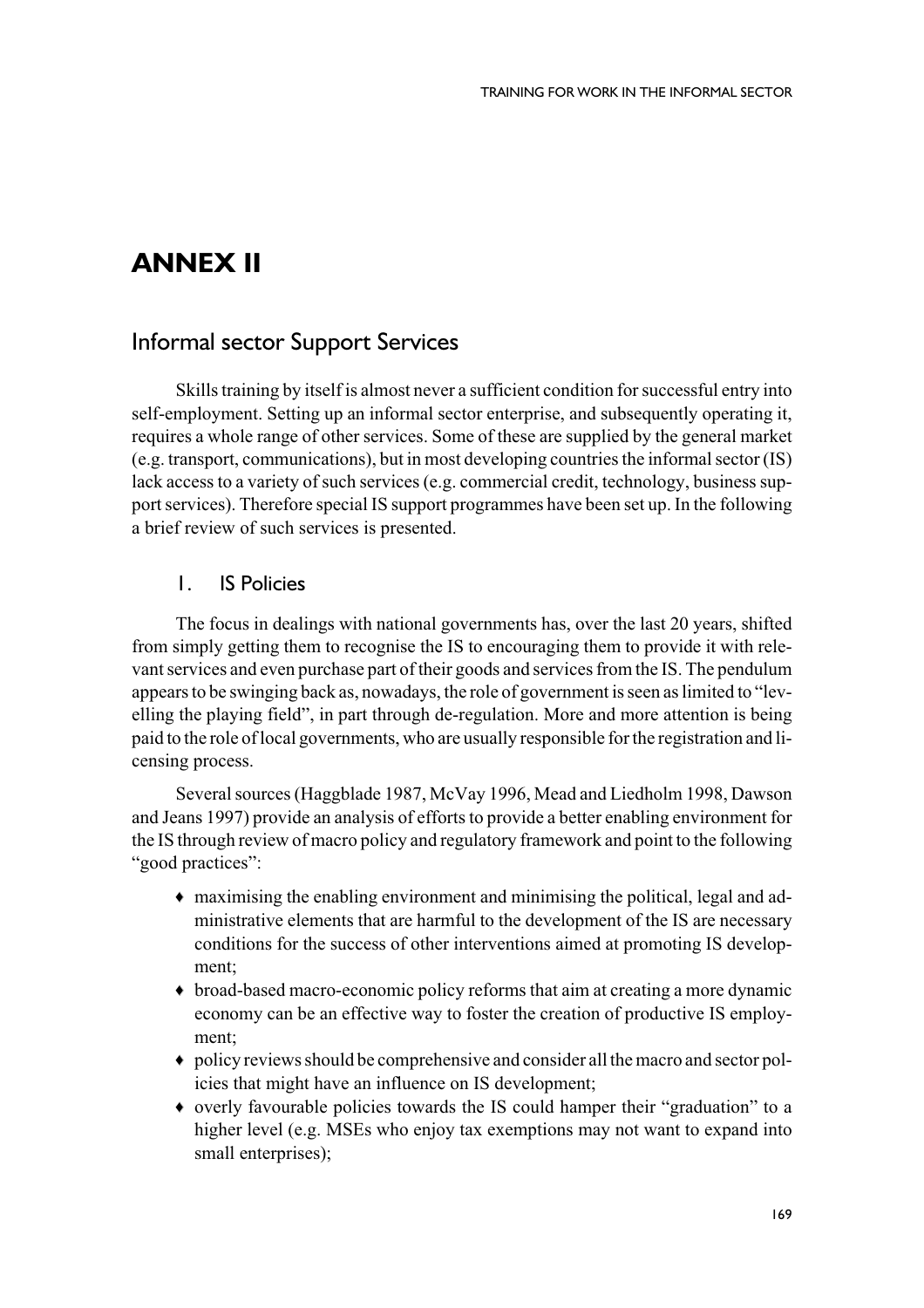$\bullet$  building up of an advocacy capacity within the IS, possibly as part of a wider private sector lobbying capacity, is a key to success in promoting meaningful policy changes.

## 2. Financial services for IS enterprises

After largely unsuccessful loan programmes for 'small enterprises' in the 1960s and 1970s, an entire new kind of credit programmes has come up, first called micro-credit and more recently micro-finance schemes. They introduced a number of innovative changes with regard to issues of collateral, delivery modalities and interest rates. In the past two decades Micro-Finance Institutions (MFIs) have been hugely successful in providing financial services to millions of poor people: their loan portfolios reach into billions of US-dollars and their repayment rates stand mostly at more than 90%.

Micro-credit/finance schemes have, however, a number of drawbacks. First, the amounts of small loans by MFIs are on average only a few hundred US-dollars, while larger and more experienced MFIs, in case of long-standing clients may lend up to USD 300-5,000. Second, there is generally a lack of orientation on productive use of the credit/loans as well as an almost total absence of follow-up business support (e.g. skills training, technology support, marketing assistance and counselling services). The effectiveness and impact of credit schemes are likely to be significantly increased if other, complementary, services would be available as credit on its own fails to address many of the constraints faced by small producers (Dawson and Jeans 1997).

## 3. Management Training and Entrepreneurship Development

Management training and, somewhat later, entrepreneurship development programmes, came up in the 1970's as another way to promote small-scale business development. Most often, management training was a tool for selecting would-be entrepreneurs (e.g. to benefit from a credit scheme). For a long time,management training was virtually the same as bookkeeping and even entrepreneur development programmes tended initially to focus narrowly on the preparation of business plans. Neither management training nor entrepreneurship development got much of a foothold in the institutes that provided vocational training. Rather, they have mostly been dealt with by specialised institutes (particularly common in India). The generic character of these forms of training and support has attracted many donor agencies. Among the better known management and entrepreneurship-training packages are ILO's *Start and Improve Your Business* (SIYB) and, more recently,GTZ's *Competency-based Economies through the Formation of Enterprise* (CEFE).

The impact of much management training and entrepreneurship development has been limited, owing to courses that were often too long and/or based on poorly focused or not-very-practical curricula (with an overload of bookkeeping and business-planning elements, concepts that were difficult to grasp, often not even relevant). Courses have also been short on the use of modern training methodologies (e.g. adult education techniques,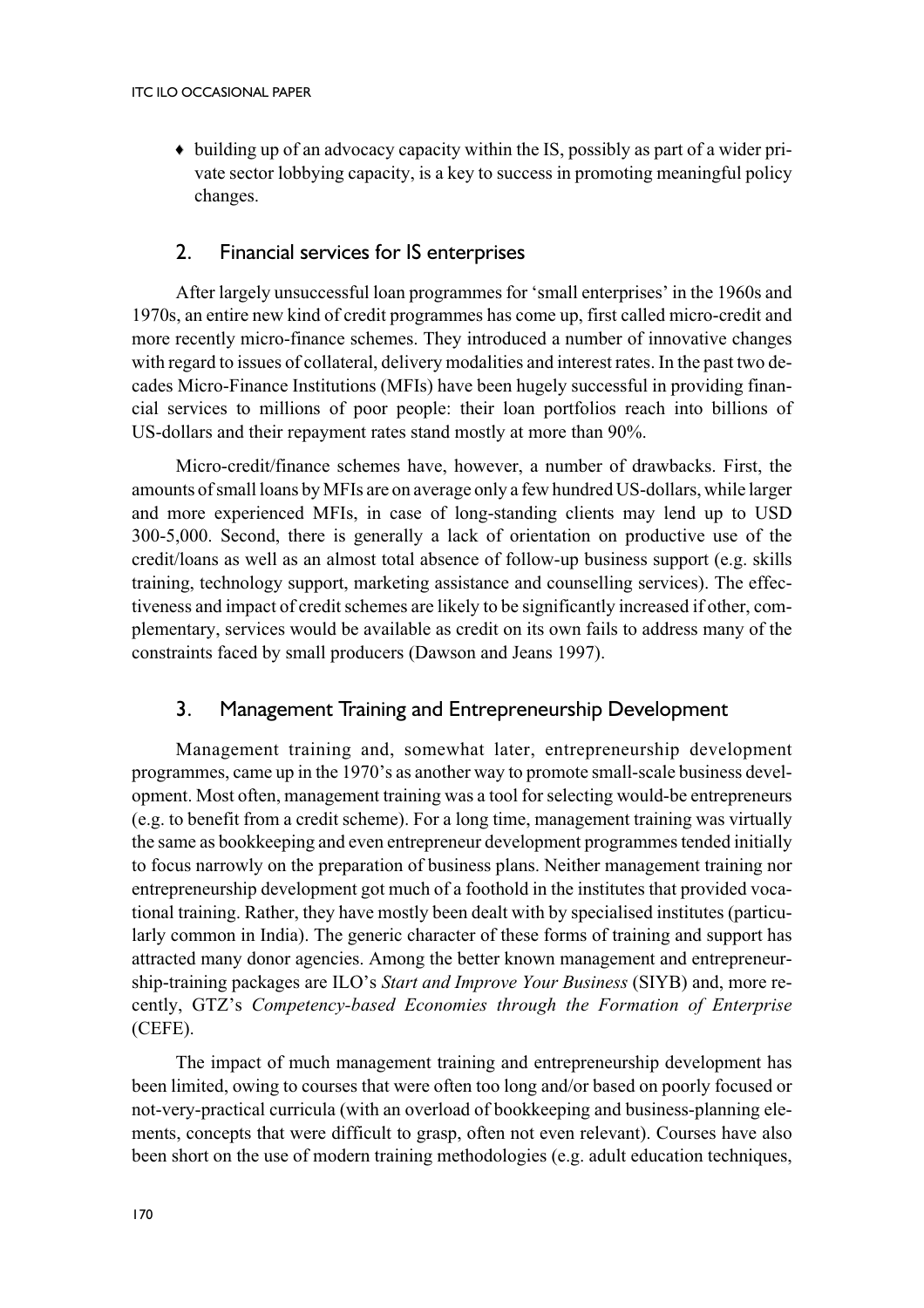using experienced operators as trainers, visual and oral techniques for illiterates, etc.). In India, under its Integrated Rural Development Schemes, the government spent vast sums on entrepreneurship development with a view to promoting self-employment among rural youth and women. For a variety of reasons, including improper selection of trainees (low motivation), deficiencies in the curriculum (e.g. weak emphasis on commercial business aspects), the traditional nature of the IS activities supported and the lack of post-training counselling, the contribution of these schemes towards solving the unemployment problem was rather limited. The experience to date suggests that management training is best delivered through a local institution that specialises in business development and that will survive in the long run (McVay 1996).

# 4. Technology Development and Transfer

One of the older strands of IS support has been the development and transfer of "appropriate technology". Since the 1970's the Intermediate Technology Development Group (ITDG) and similar organisations in other European countries have been promoting appropriate technologies for small-scale economic activities in the developing countries. The impact of these efforts has been disappointing and this thrust has largely fallen out of fashion. ITDG has sharpened its community focus by introducing participatory technology development and other organisations have realized the importance of involving the private sector both in the development and the production/ dissemination of improved technologies. For instance,ApproTEC,a Kenyan NGO,has been relatively successful in developing new pieces of equipment like oil presses on the basis of the findings of market research and in transferring the technology to local small and medium- scale entrepreneurs whose training in how to make the equipment is associated with training and advice on costing and pricing, marketing strategies, business skills and market relations (Nelson 1997).

Some of the main problems in technology development and transfer to the IS were the following:

- $\bullet$  equipment development was often supply-led, without active involvement of the intended clients and this led at times to socio-cultural problems and some of the technologies were technically unsound under local conditions;
- the frequently experienced implementation problems owing to weak management skills, lack of community support, poor training preparation, weak repair capacity and/or inadequate marketing arrangements.
- $\bullet$  possibly most important of all, the projects paid insufficient attention to economic fundamentals: steady supply of raw materials, identification of demand and ensuring that the business would be profitable under normal circumstances (e.g. Zoomers 1993).

A special category concerns the "women's projects" which have usually been centred around the provision of pieces of intermediate equipment to groups, sometimes as a (soft) loan designed to introduce mechanisation, especially for agro-processing (cereals mills, oil presses, etc.). Many of these projects generated considerable initial enthusiasm but in the end failed to deliver. They often reported serious problems related to group dy-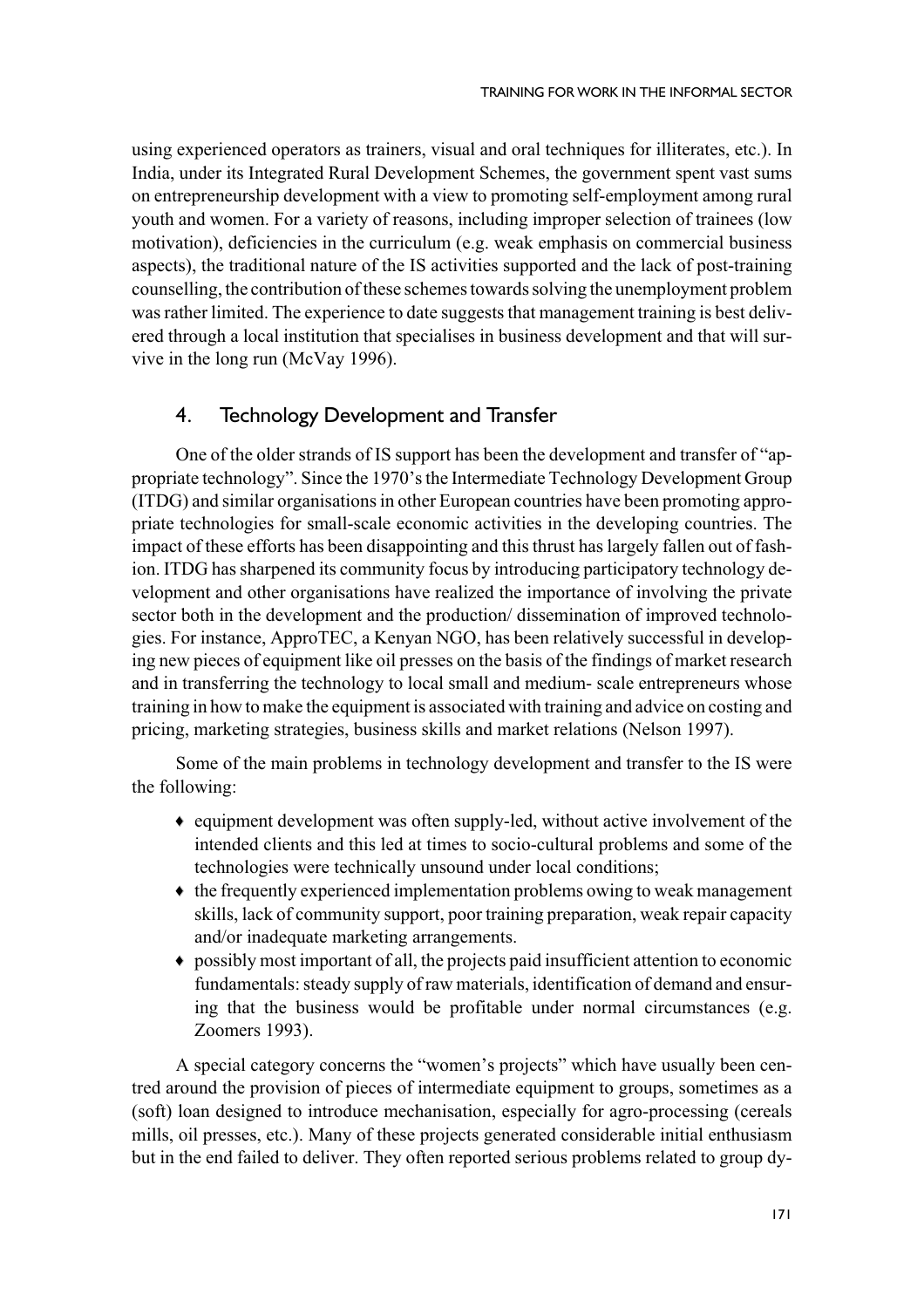#### **ITC ILO OCCASIONAL PAPER**

namics and management, shortage of local raw materials (particularly when provided by group members), weak technical skills (men were often hired to run the equipment), rapid wear and tear associated with absence of local repair services, and (especially) problems with marketing.

There is still much to be learned on how to upgrade the level of technology within the IS but it is clear that technology development and transfer should be done very differently from the way it was done by the "appropriate technology" movement. Technology development needs to adopt a tangible business-like message; final users have to be perceived as clients (customers) not recipients of charity; incentives have to be understood and built into the value-added chain; marketing techniques must seek to educate potential customers and raise awareness; the people who provide support must have a feel for business as well as a commitment to poverty alleviation; technology development and transfer must be self-financing after initial development costs, etc.

At the present stage it is not clear which constitutes good (or better) practice. However, some promising elements of good practice in this area are identified by several sources (CDASED 1997, McVay 1996, Nelson 1997, Loucks 2000):

- $\bullet$  develop, test and disseminate new technologies in the intended market place;
- adopt a market-led approach to technology development & transfer and identify real market niches for new products as the basis for selecting/ adapting the corresponding technologies;
- adopt a sub-sector approach that takes account of the upstream (supplies) and downstream (marketing) sides of the businesses that may use the new technology and that provides support for the development of businesses as whole, not just the provision of a piece of equipment;
- $\bullet$  base the production of the new equipment in the local private sector, by designing simple machines that can be made from locally available materials, using local skills and equipment and ensuring proper identification and training of local manufacturers;
- encourage technological innovation rather than swamp the market with it by providing support for local technology development (rather than delivering it) by helping growth-oriented small enterprises to progress with their own innovations;
- identify "star" IS firms as the technological and market leadership provided by a small number of key growth-oriented entrepreneurs will strengthen the natural process of technological transfer throughout the entire IS.

# 5. Marketing Assistance

Marketing assistance is especially crucial for IS firms. As they are small, they tend to have little knowledge of markets and few marketing contacts. Also, "marketing" is arguably a weak spot of many master craftsmen who are technically inclined and at times even shun the idea of dealing with markets. Marketing is thus linked, on the one hand, with technology issues like product quality, design and packaging and, on the other hand, with the demand (i.e. what the customers want). Demand can be stimulated indirectly by macro pol-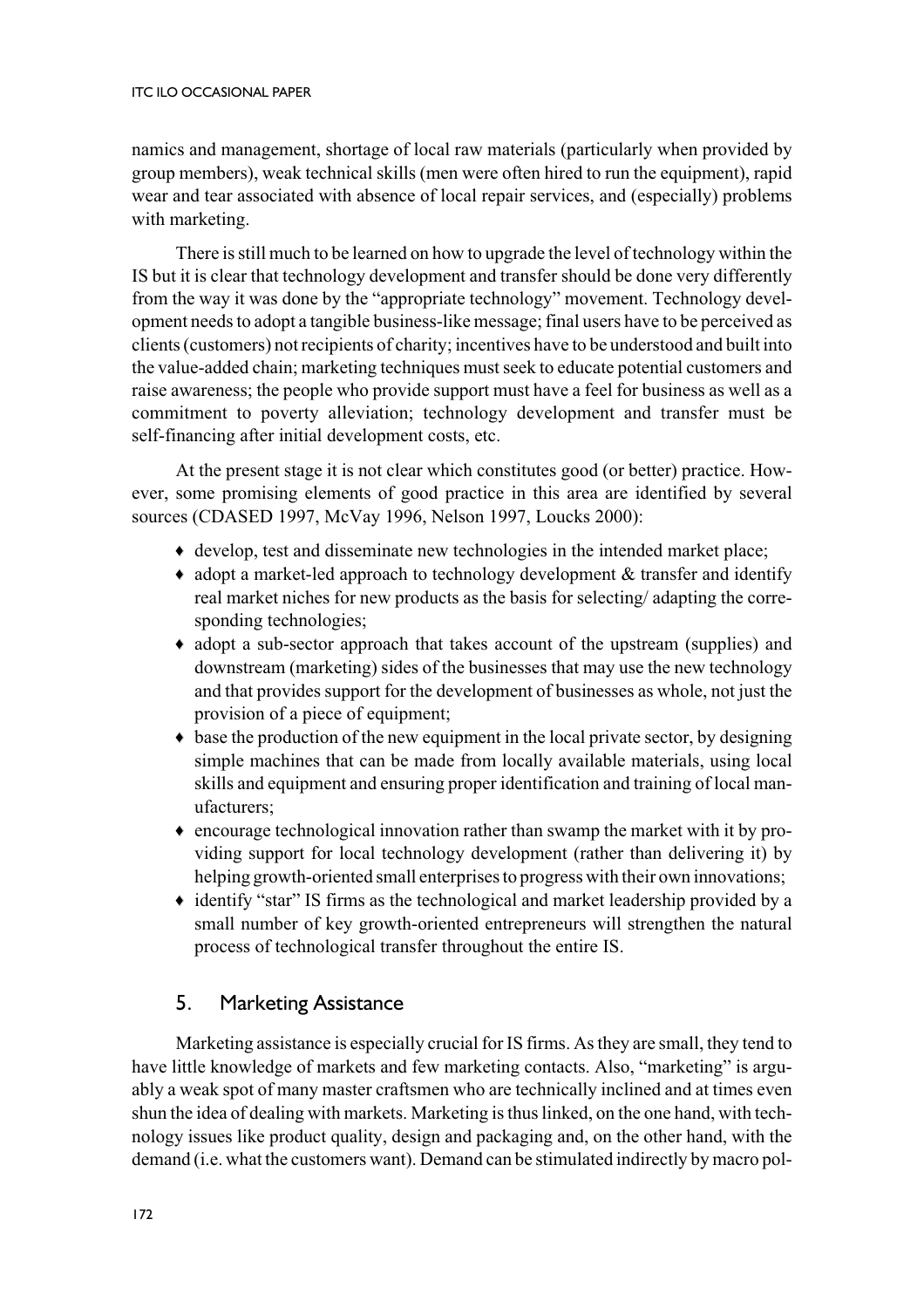icies that increase wages and incomes, especially those of the lower and middle-income strata who buy most of the IS products. It can also be stimulated by specific support aimed at awakening consumer interest in IS goods and services: promotion of IS products at expositions and trade fairs, advertising and public awareness campaigns, etc. Governments can increase IS sales directly by buying locally (e.g. school furniture).

It is only recently that support organisations and donors have started to give more attention to IS marketing issues, e.g. by exposing the entrepreneurs to non-local markets. Information plays an important role here. Some recent attempts have focused on alternative trade channels, product development and/or the development of horizontal linkages. Some elements of good practice have, however, been identified (McVay 1996, CDASED 1997):

- there is need and scope for overcoming the market distortions caused by factors like: lack of market information, lack of business communication, lack of awareness of customer standards, subcontractor capacities and potential benefits, and lack of knowledge of current business practices and especially those concerned with payments;
- $\bullet$  it is already very helpful to bring entrepreneurs physically together or even better – to assist them in building initial relationships by creating opportunities to meet and gain confidence;
- a sub-sector approach should be adopted and space should be allowed for "ownership" of the new relations to develop;
- new market structures should not be operated by organisations providing BDS;
- $\bullet$  while useful, promotion, information dissemination and participation in trade shows are not sufficient and should be combined with other types of marketing assistance that are better at promoting long-term market relations;
- $\bullet$  the rationale for intervention should be clear, take account of aspects like fair competition and try to avoid market distortions;
- $\bullet$  there are advantages in operating as a business as from the start and in placing ethics in a consumer context;
- any financial support that may be required to develop the new market relations should be provided on a commercial basis (e.g. in the form of equity investments by a BDS organisation).

## 6. Business Counselling

Counselling has never been provided on a large scale, as a specific service for IS firms as one-on-one exercises are simply too expensive. Many credit programmes, as well as some training, technology development and marketing programmes have included  $-$  as part of the monitoring – follow-up visits that were used to give advice. But, this was usually done on an ad hoc basis rather than in a systematic manner based on an analysis of the firm's deficiencies. Interest in the provision of business counselling services for the IS is, however, developing. In Latin America, in particular, some NGOs are hiving off their credit operations into bank-like entities and shifted their development activity to concentrate on BDS, thus taking up the challenge of developing low-cost and sustainable counselling services to the IS.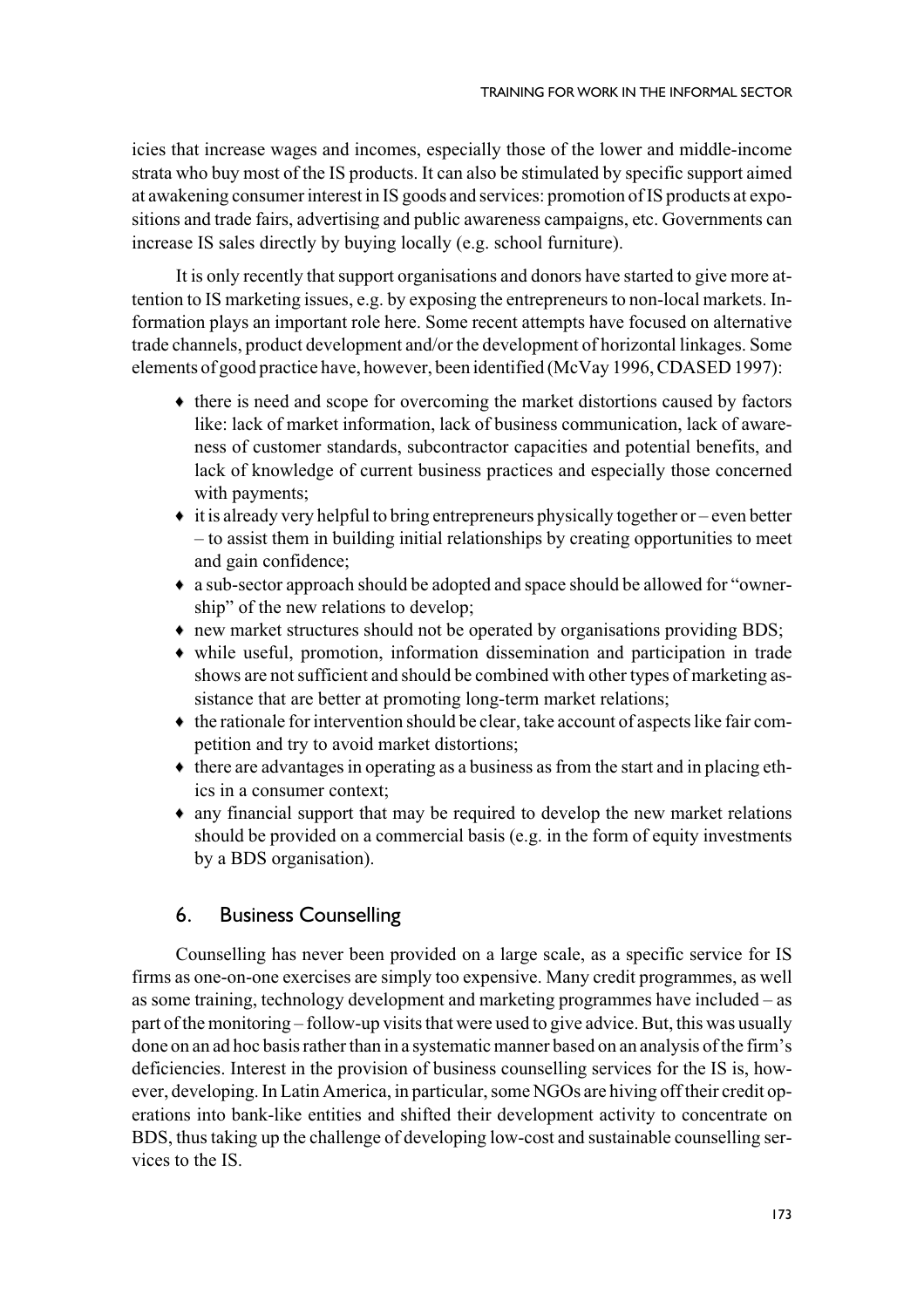One of the most important issues related to the provision of IS counselling services concerns their high cost and hence cost-recovery. Small producers, after an initially cautious response, usually recognise the value of counselling services and are prepared to pay something for them (possibly up to USD 2 per hour). However, this is rarely enough to cover the real costs. Some programmes manage to recover only about half the costs of providing these services and the only way for it to be fully self-financing would be to provide its services to a more solvent clientele, e.g. the small and especially the medium enterprises. Finally, an additional concern refers to the difficulty of assessing the actual benefits and hence the cost-effectiveness of IS counselling.

A recent approach consists in fostering a business counselling capacity within the Chambers of Commerce and informal sector Associations (Hitchins 1999). Other operators feel that it is easier and more transparent, for both parties involved (the provider and the client) to make business more like a consultancy aimed at making specific proposals and recommendations.

The limited but growing experiences allow to draw the following lessons (CDASED 1997):

- business counsellors should have broad,generalist knowledge and skills (e.g. interpersonal skills, problem-solving qualities, business management skills, networking skills); the best counsellors are likely to be persons who are socially and culturally close to their clients; programmes to develop counsellor skills are often required;
- $\bullet$  the provision of business counselling services should be done in a business-like way and, given the general nature of counselling services, it is important that their organisation be given a clearly defined focus; costs can be cut by relying on volunteers but this can be detrimental to the quality of service;
- $\bullet$  it is important to seek a productive relationship with clients: the informal, unstructured appearance, slightly discursive nature and intangibility of counselling outcomes will make it difficult to charge fees for the services, but there is evidence that this can sharpen the attitudes both of the client and the counsellor;
- $\bullet$  there are advantages to be gained in piggybacking on other services, e.g. as a follow-up to training;
- $\bullet$  there is scope for tapping into and developing existing voluntary advice networks: the most effective learning support mechanisms are invariably private; as they have developed indigenously, strengthened by culture and local institutions, it is better to develop nascent private networks rather than try to set up artificial, externally supported counselling systems.

## 7. Informal sector Associations

The small size of IS firms has led to the promotion of forms of collaboration aimed at overcoming their inherent diseconomies of scale.While co-operatives have become lasting support structures for small-scale producers in some countries, especially smallholder farmers, they have a tarnished reputation in other countries. Moreover, some observers feel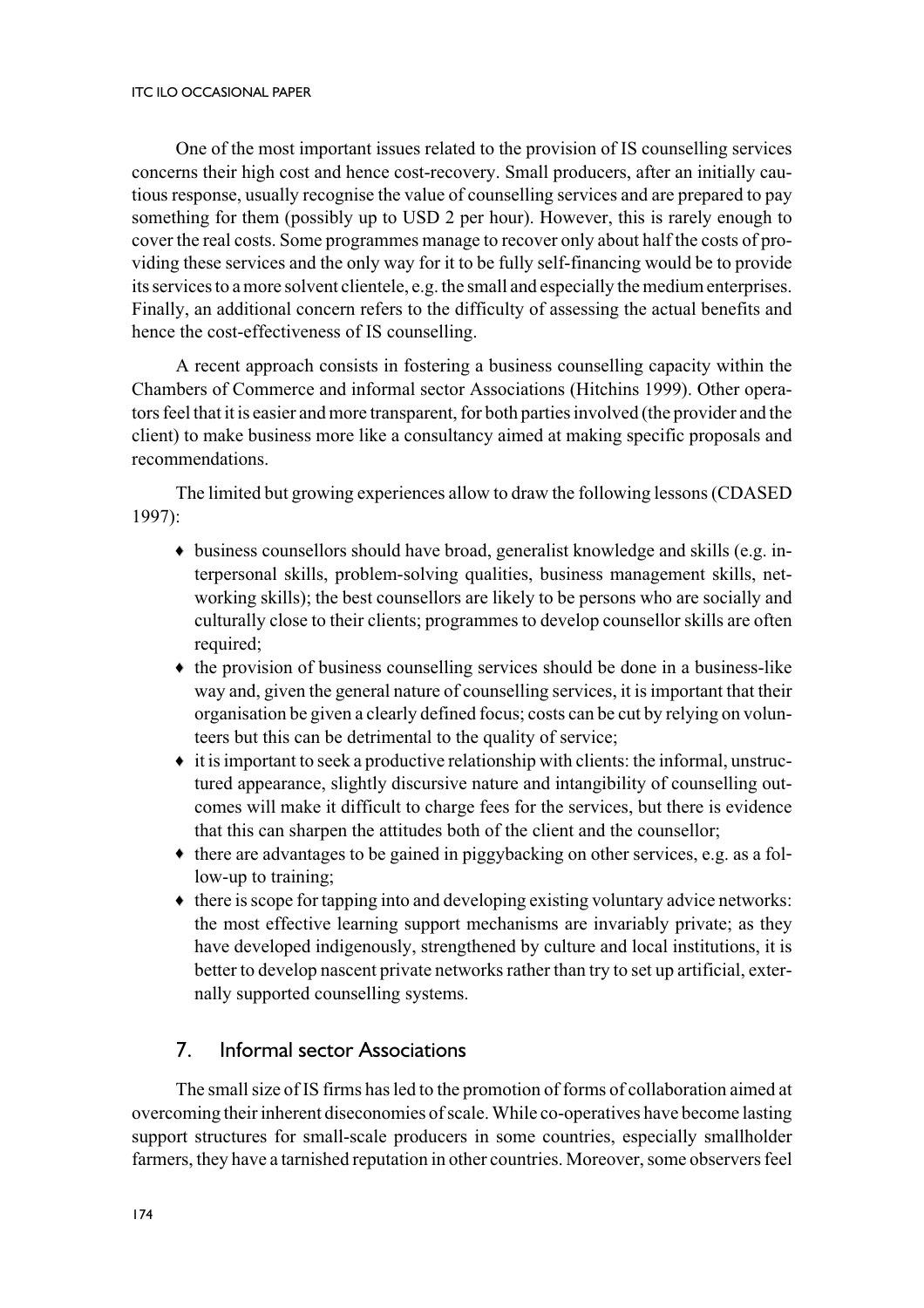that less formal and regulated structures may have advantages in view of the renewed attention for private sector development. Groupings of IS producers can be informal yet have a legal identity, they can be small/local or large/national, active or hibernating, etc. IS associ-ations go by many names including but not limited to: informal sector associations (ISAs) which are discussed below, membership-based organisations like Chambers of Commerce and even the self-help groups that are formed to undertake income-generating activities. More recently, stressing the unstructured character, the word "networks" has been used.

Increasingly market-friendly economic policies in the developing countries and the search for market-based organisations as channels for the delivery of IS support services have led to a renewed interest in ISAs. In many countries where they were leading a rather languished existence, ISAs have woken up in response to the call of national governments and donors to assist in the development of the IS. Some of the reasons for forming an ISA are the following: (i) obtain (cheaper) imported production inputs (e.g. by applying jointly for FOREX allocations in Africa during the 1980s when foreign exchange was scarce); (ii) as an advocacy group to represent the IS with national and especially local governments and, more recently, (iii) as a channel for assistance provided by government or a donor. It would appear that the establishment (or re-activation) of ISAs has been rather more a matter of "pull" than "push" (Gibson and Havers 1994, Haan 1995).

Studies on how ISAs support their members bring to light a wide variety of services, including: management training, joint purchase of raw materials, collective transport agreements, internal credit schemes and (especially in Africa) insurance arrangements. However, the quality and regularity of tangible business services often leaves much to be desired. By some accounts, the most important services are in the area of advocacy (bargaining power), particularly at local government level (Haan 1999). Ostensibly, ISAs can represent the IS and articulate their point of view; at the same time, their vision can be limited and sometimes hampered by internal strife. Medium and large-scale manufacturing enterprises tend to dominate the larger ISAs. The effectiveness of ISAs in a considerable number of countries (especially in Africa and Latin America) has been badly affected by entanglement in local and national politics.

Past efforts to work with/through ISAs have generated the following experiences (Gibson and Havers 1994, Haan 1995 and 1999, CDASED 1998):

- good functioning of an association depends on: the definition of clear goals that are shared by its members, visionary and dedicated leadership, mechanisms that promote leadership changes through fair elections, good management that involves the members in important decisions, and a dedicated and fee-paying membership;
- associations need to adopt a business-like approach (e.g. careful collecting of membership fees and cost control) especially if they want to deliver specific services to their members; such services should be well focused and carry cost-covering fees;
- IS associations should be autonomous from government and stay out of local and national politics;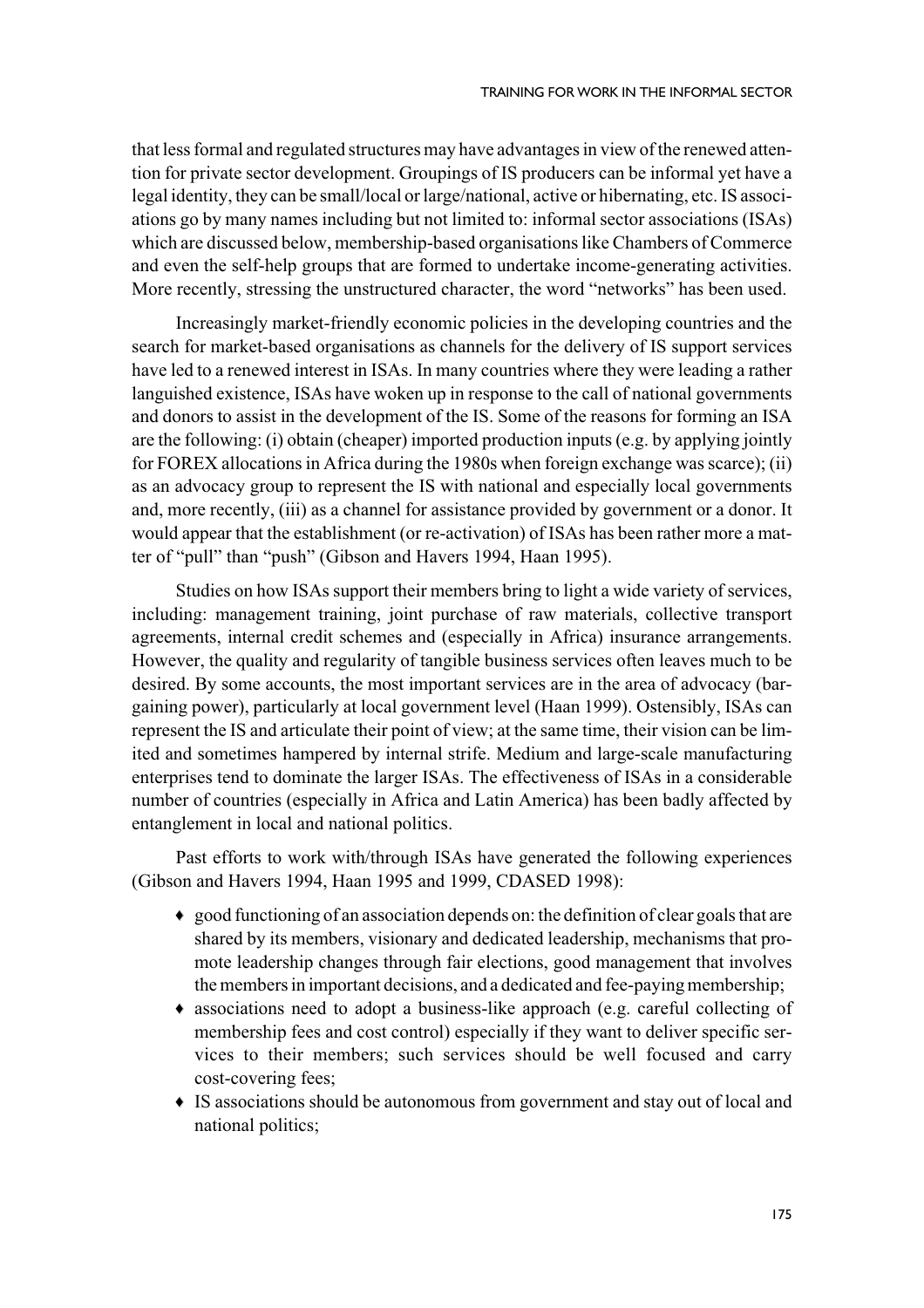- governments and donors should be careful not to overload ISAs as channels for the delivery of externally funded assistance as this may affect their sustainability;
- efforts to strengthen ISAs should be gradual and long-term (e.g. at least 5 years), starting with the introduction of greater responsiveness to the real needs of memberships on a business-like basis;
- $\bullet$  as from the start of donor assistance, ultimate responsibility for all activities and services should be placed with the ISA; the donor should not undertake direct responsibility for services delivery but rather concentrate on capacity building.

## 8. Emerging 'Business Development Services' paradigm

Recent years have witnessed a resurgence of interest of what were before called 'non-financial services' for IS firms (i.e. training, marketing, technology and other forms of assistance discussed above) and are now labelled Business Development Services (BDS). The new aspect of the current discussion focuses on the extent to which such services, self-standing or bundled in packages, can be provided on a commercial or business-like basis by profit-oriented private sector providers. The CDASED,which is chaired by World Bank, with the ILO functioning as the secretariat of a Working Group on BDS, is playing a prominent role in the debate on whether the progress being made in the so-called "micro-finance revolution" can be matched in the field of  $BDS<sup>39</sup>$ . A search for good practices resulted in the publication, by CDASED in 1998, of a "Donor Guidelines for Business" Development Services".

Aware that past efforts to provide non-financial IS support had failed to result in quality, affordable services for the larger part of IS firms, the new strategy focuses on identifying and developing profitable markets for the sort of BDS that are appropriate to and demanded by small firms. The focus on "market-based" services that are demand-led and market-sensitive is a clear break away from the former supply-driven, public-sector-based delivery approach. The new approach is already common in the field of financial services. The important assumption to the effect that BDS can be provided to very small enterprises on a "for-profit" basis represents a significant reversal of previous thinking.

For years, in fact, BDS had been perceived as a public good that should be provided by government. The rationale for this was that a solvent market for BDS was virtually non-existent in developing countries and that the IS firms could not pay for them. As the demand was too weak to support a profit-making activity, BDS had to be subsidised and/or delivered by public-sector agencies. This meant that the nature, quality and price of the services were influenced by the perceptions of governments (and donors) as to IS needs and the ability to pay. As BDS provision was free or heavily subsidised, private services providers could not compete and were effectively crowded out. In the end, the services provided were not necessarily responsive to IS needs, lacked consistent quality, failed to achieve high outreach, achieved low impact and were not sustainable. Indeed, it would seem that most government agencies are inherently not sufficiently business-like and demand-driven

<sup>39/</sup> This section is based essentially on Steel *et al.* 2000.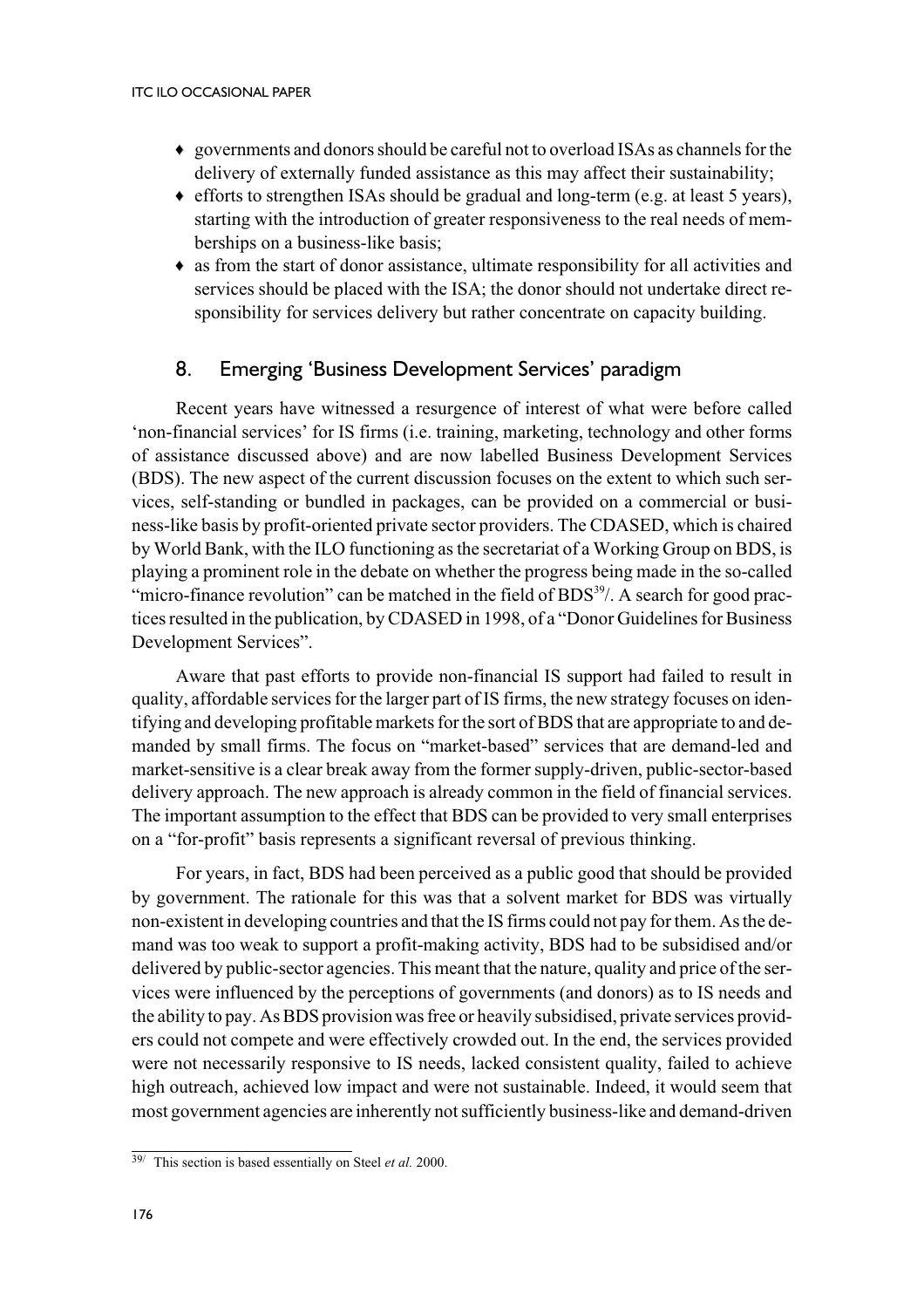to respond adequately within a BDS market. The new paradigm envisages a distinct preference for promoting private services providers and building up their capacity to better serve the IS.

Under the new approach, BDS (in most cases, at least) are perceived as a private good that can and should be provided on a commercial, fee-paying basis, by private-sector providers,all the way down to the lowest segment of the IS. A visible involvement of government and donors (possibly even NGOs) would distort the market. Developing a market for BDS entails both building up the supply of relevant services by private-sector providers and stimulating the demand of IS entrepreneurs for the services. Such efforts must be based on a clear understanding what is already available as some BDS are already being provided in a fee-paying basis in many developing countries (e.g. preparation of feasibility studies and business plans, some marketing services, traditional skills training, etc.). Support should build on any existing mechanisms that appear to be sustainable in the local context (e.g. by improving the "product" and the delivery system of existing providers).

Efforts to enhance the (effective) demand for BDS must necessarily centre on the IS entrepreneurs. It might that the latter were not willing to pay for non-financial services in the past owing to poor quality, cumbersome delivery and lack of awareness of their value. The challenge as now seen is to develop better quality, lower cost services so that the entrepreneurs will be willing to bear at least part of the cost. There is a growing feeling that, with the right design and delivery mechanisms, suitable low-cost products can be beneficial and cost-effective even for the smallest enterprises and that the latter can become an attractive mass market for private sector providers of the services. Access to information will play a crucial role in developing the market for BDS.

The work and discussions on the new conceptualisation of the delivery of BDS to the IS have generated a set of principles for the design of services to support the development of micro-and small enterprises (based on McVay 1996 and CDASED 1998):

- all IS services should be demand-driven and delivered in a business-like manner,
- hence charging fees is an important element;
- an accurate need assessment is an important first step and
- $\bullet$  this often requires involvement of the beneficiaries;
- it is necessary to focus on particular sub-sectors or services and
- create linkages with other institutions;
- plan for leveraged interventions to reach scale;
- develop sustainable service delivery mechanisms as from the beginning
- which often means provision through NGOs and private sector.

These principles are more and more being applied in IS support programmes, especially in donor-initiated interventions. While there is a wide-spread acknowledgement that these principles point in the right direction, there is as yet far less field level evidence that they indeed result in more effective promotion of the IS.